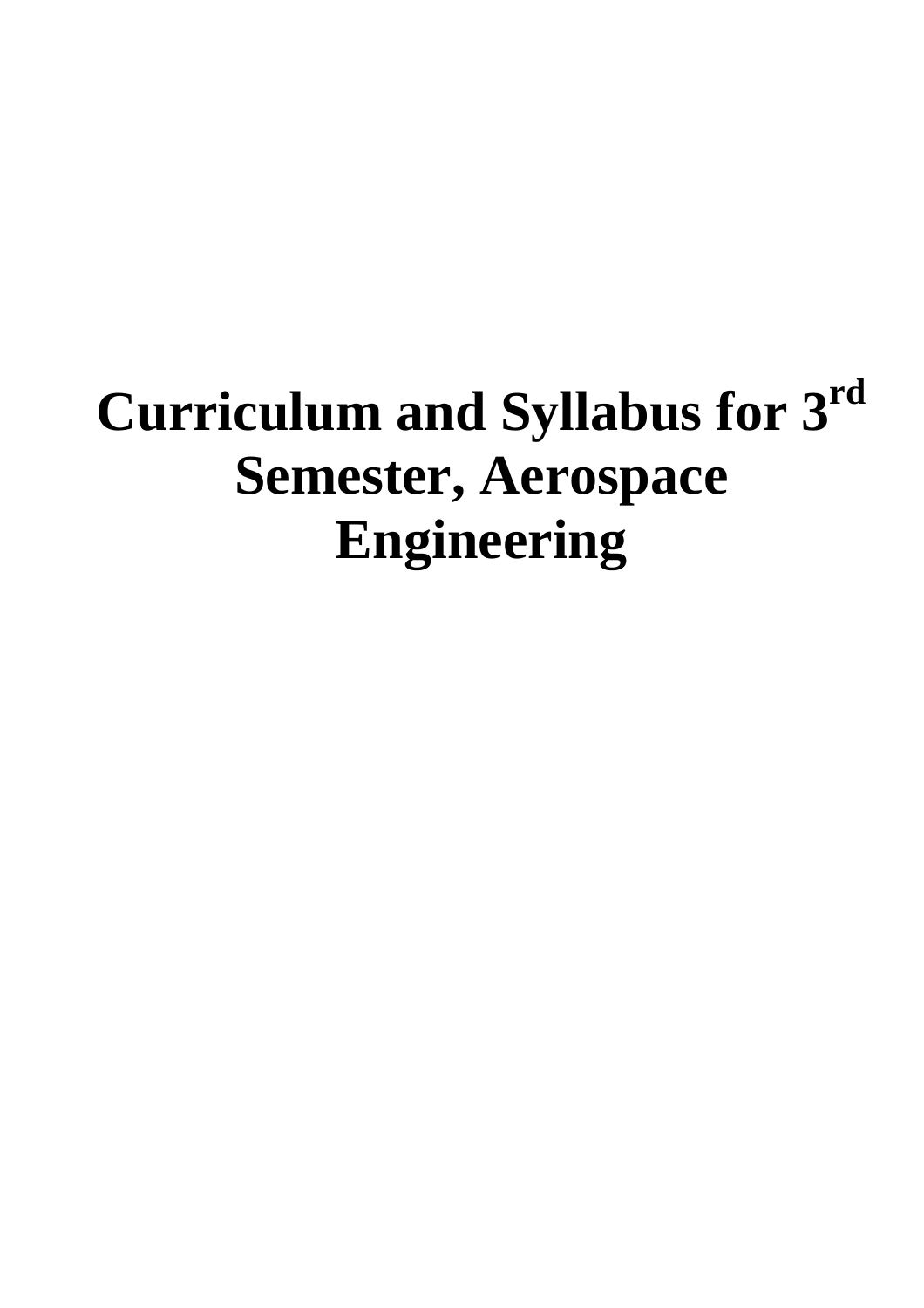#### **III SEMESTER**

| S                        |                                  |                                                                         | <b>Teaching</b><br><b>Examination</b><br><b>Hours /Week</b> |            | <b>Credits</b>                       |                     |                                                 |                   |                              |                |
|--------------------------|----------------------------------|-------------------------------------------------------------------------|-------------------------------------------------------------|------------|--------------------------------------|---------------------|-------------------------------------------------|-------------------|------------------------------|----------------|
| l.<br>N<br>$\Omega$      | <b>Subject</b><br>Code           | <b>Title</b>                                                            | Teach<br>ing<br>Dept.                                       | The<br>ory | <b>Practic</b><br>al/<br>Drawi<br>ng | <b>Dura</b><br>tion | Theory/<br><b>Practic</b><br>al<br><b>Marks</b> | I.A.<br>Mark<br>S | <b>Total</b><br><b>Marks</b> |                |
| 1                        | 17MAT31                          | <b>ENGINEERING</b><br><b>MATHEMATICS-III</b>                            | Mathe<br>matics                                             | 04         |                                      | 03                  | 60                                              | 40                | 100                          | $\overline{4}$ |
| $\overline{c}$           | 17AS32                           | <b>INTRODUCTION TO</b><br><b>AEROSPACE</b><br><b>ENGINEERING</b>        | AS                                                          | 04         |                                      | 03                  | 60                                              | 40                | 100                          | $\overline{4}$ |
| 3                        | 17AS33/<br>17AE33                | AERO-<br><b>THERMODYNAMICS</b>                                          | AS                                                          | 04         |                                      | 03                  | 60                                              | 40                | 100                          | $\overline{4}$ |
| $\overline{4}$           | 17AS34/<br>17AE34                | <b>MECHANICS OF</b><br><b>MATERIALS</b>                                 | AS                                                          | 04         |                                      | 0 <sub>3</sub>      | 60                                              | 40                | 100                          | $\overline{4}$ |
| $\overline{\phantom{0}}$ | 17AS35/<br>17AE35                | <b>MECHANICS OF</b><br><b>FLUIDS</b>                                    | AS                                                          | 04         |                                      | 03                  | 60                                              | 40                | 100                          | $\overline{4}$ |
| 6                        | 17AS36                           | <b>AEROSPACE</b><br><b>MATERIALS</b>                                    | <b>AS</b>                                                   | 03         |                                      | 0 <sub>3</sub>      | 60                                              | 40                | 100                          | $\overline{3}$ |
| 7                        | 17ASL37                          | <b>MATERIAL TESTING</b><br>& METROLOGY LAB                              | AS                                                          |            | $1I+2P$                              | 03                  | 60                                              | 40                | 100                          | $\overline{2}$ |
| 8                        | 17ASL38                          | <b>FLUID MECHANICS</b><br>LAB                                           | AS                                                          |            | $1I+2P$                              | 03                  | 60                                              | 40                | 100                          | $\overline{2}$ |
| $\mathbf Q$              | 17KL/CPH3<br>9/49 Core<br>Course | Kannada/Constitution of<br>India, Professional Ethics &<br>Human Rights | Huma<br>nities                                              | 01         |                                      | 0 <sub>1</sub>      | 30                                              | 20                | 50                           | $\mathbf{1}$   |
| <b>TOTAL</b>             |                                  |                                                                         | 24                                                          | 6          | 25                                   | 510                 | 340                                             | 850               | 28                           |                |

**1. Core subject:** This is the course which is to be compulsorily studied by a student as a core requirement to complete the requirement of a programme in a said discipline of study.

**2a. Foundation Course**: The courses based upon the content that leads to Knowledge enhancement.

**2b. Foundation Elective:** Elective Foundation courses are value-based and are aimed at man-making education

**3. Elective:** This is the course, which can be chosen from the pool of papers. It may be supportive to the

discipline/providing extended scope/Enabling an Exposure to some other discipline/domain/nurturing student proficiency skills**.**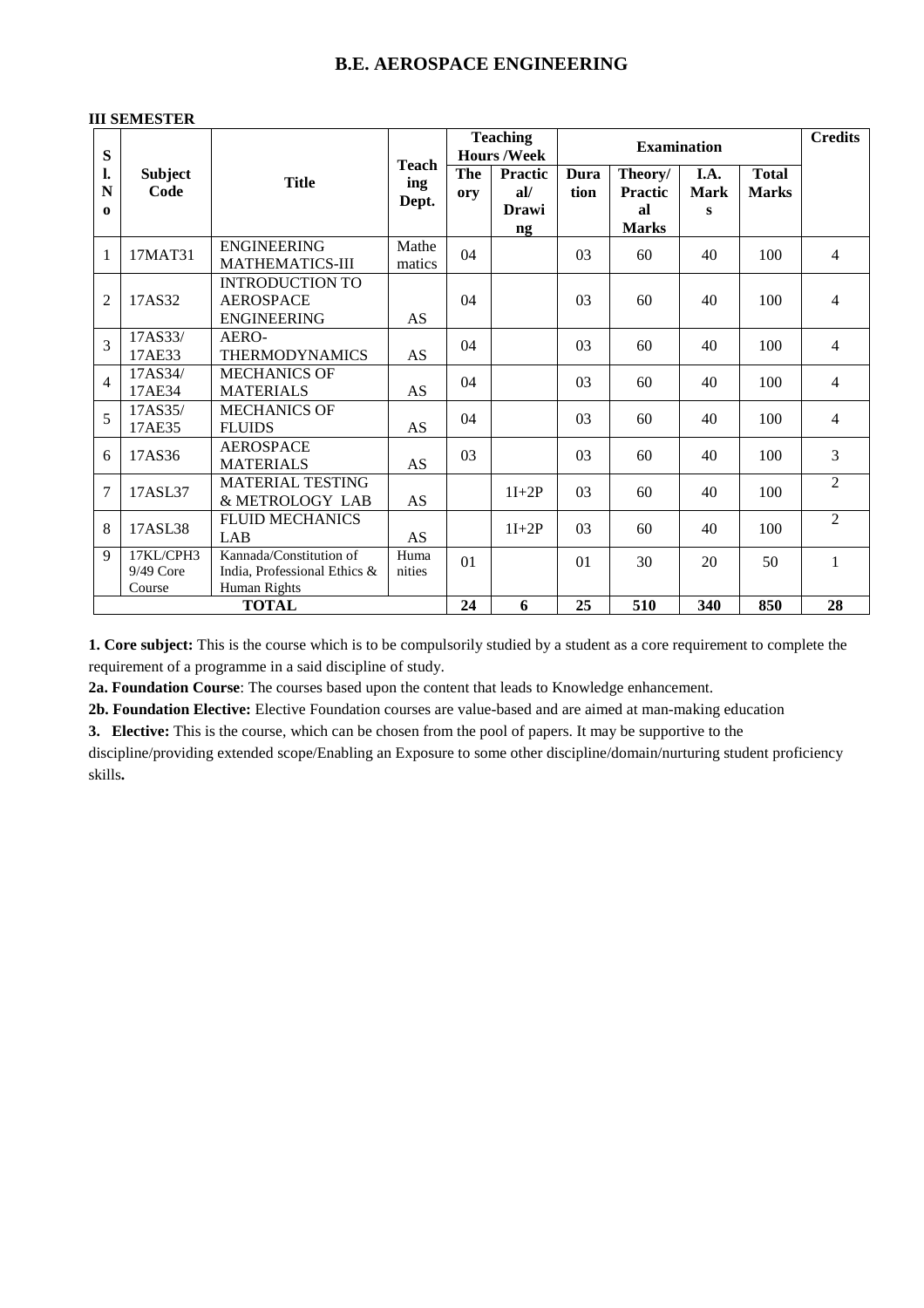## **VISVESVARAYA TECHNOLOGICAL UNIVERSITY, BELAGAVI**

#### **B.E.SYLLABUS FOR 2017-2021**

# **ENGINEERING MATHEMATICS-III**

**(Common to all Branches)** 

**Course Code : 17MAT31 Contact Hours/Week : 04 Total Hours: 50 Semester: III** 

**CIE Marks : 40 SEE Marks: 60 Exam Hours:03 Credits: 04(4:0:0)** 

#### **Course Objectives**:

The objectives of this course is to introduce students to the mostly used analytical and numerical methods in the different engineering fields by making them to learn Fourier series, Fourier transforms and Z-transforms, statistical methods, numerical methods to solve algebraic and transcendental equations, vector integration and calculus of variations.

| <b>MODULES</b>                                                                                                                                                                                                                                                                                                                                                                                                                                                                                                                              | <b>RBT</b>                      | No.    |
|---------------------------------------------------------------------------------------------------------------------------------------------------------------------------------------------------------------------------------------------------------------------------------------------------------------------------------------------------------------------------------------------------------------------------------------------------------------------------------------------------------------------------------------------|---------------------------------|--------|
|                                                                                                                                                                                                                                                                                                                                                                                                                                                                                                                                             | <b>Levels</b>                   | of Hrs |
| <b>MODULE-I</b><br>Fourier Series: Periodic functions, Dirichlet's condition, Fourier Series of<br>periodic functions with period $2\pi$ and with arbitrary period 2c. Fourier series of<br>even and odd functions. Half range Fourier Series, practical harmonic<br>analysis-Illustrative examples from engineering field.                                                                                                                                                                                                                 | L1 & L2                         | 10     |
| <b>MODULE-II</b><br>Fourier Transforms: Infinite Fourier transforms, Fourier sine and cosine<br>transforms. Inverse Fourier transform.<br>Z-transform: Difference equations, basic definition, z-transform-definition,<br>Standard z-transforms, Damping rule, Shifting rule, Initial value and final value<br>theorems (without proof) and problems, Inverse z-transform. Applications of z-<br>transforms to solve difference equations.                                                                                                  | L1 & L2                         | 10     |
| <b>MODULE-III</b><br>Statistical Methods: Review of measures of central tendency and dispersion.<br>Correlation-Karl Pearson's coefficient of correlation-problems. Regression<br>analysis-lines of regression (without proof) -problems<br>Curve Fitting: Curve fitting by the method of least squares- fitting of the curves<br>of the form, $y = ax + b$ , $y = ax^2 + bx + c$ and $y = ae^{b}$<br>Numerical Methods: Numerical solution of algebraic and transcendental<br>equations by Regula- Falsi Method and Newton-Raphson method. | L1 & L2                         | 10     |
| <b>MODULE IV</b><br>Finite differences: Forward and backward<br>differences, Newton's forward<br>Divided differences- Newton's<br>backward<br>interpolation<br>formulae.<br>and<br>divided difference formula. Lagrange's interpolation formula and inverse<br>interpolation formula (all formulae without proof)-Problems.<br><b>Numerical integration:</b> : Simpson's $(1/3)$ <sup>th</sup> and $(3/8)$ <sup>th</sup> rules, Weddle's rule<br>(without proof) -Problems.                                                                 | L1 & L2                         | 10     |
| <b>MODULE-V</b><br><b>Vector integration:</b><br>integrals-definition and problems, surface and volume integrals-<br>Line<br>definition, Green's theorem in a plane, Stokes and Gauss-divergence                                                                                                                                                                                                                                                                                                                                            | L <sub>2</sub> & L <sub>3</sub> |        |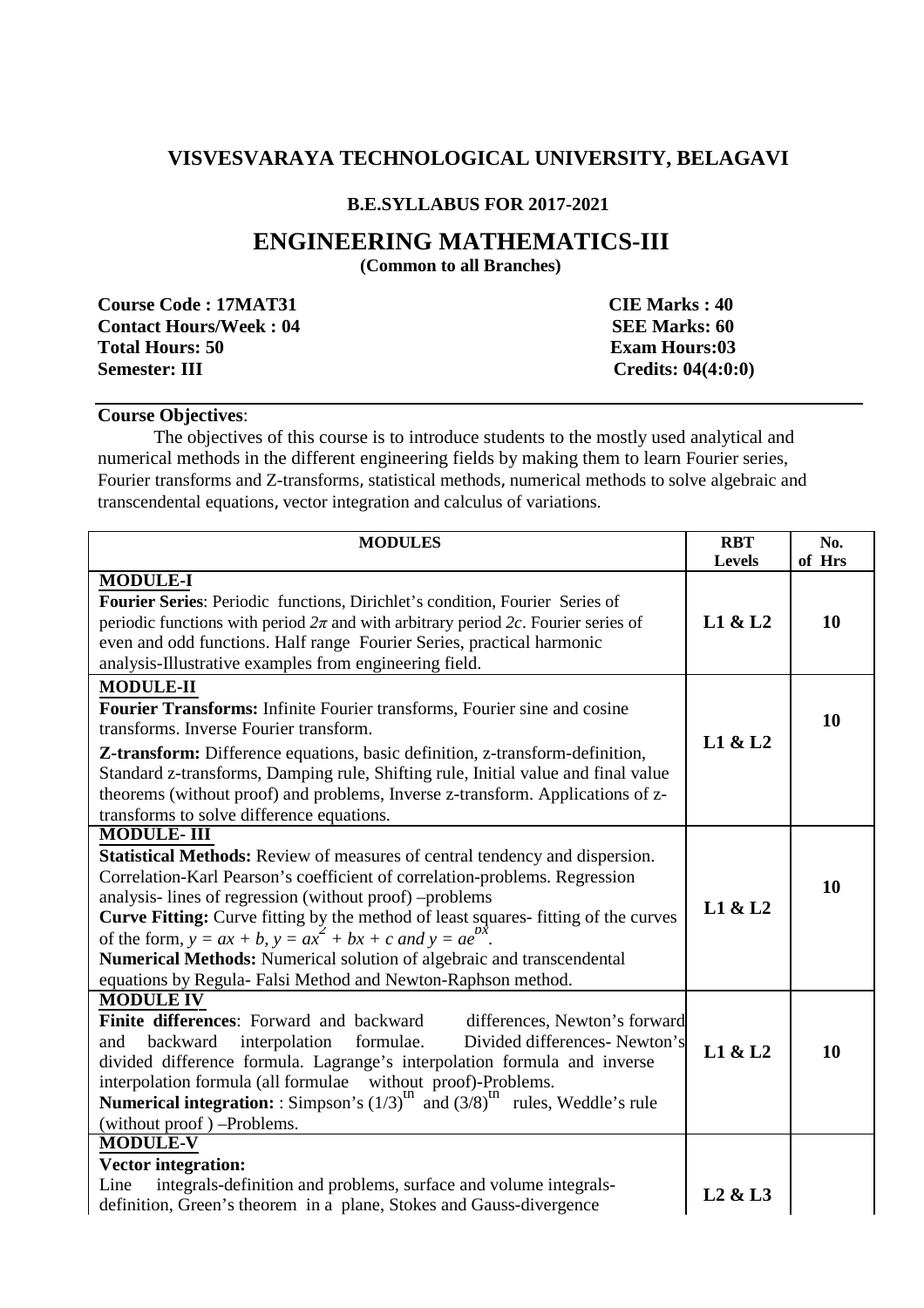| theorem (without proof) and problems.<br><b>Calculus of Variations:</b> Variation of function and Functional, variational |         |  |
|---------------------------------------------------------------------------------------------------------------------------|---------|--|
| problems. Euler's equation, Geodesics, hanging chain, problems.                                                           | L2 & L3 |  |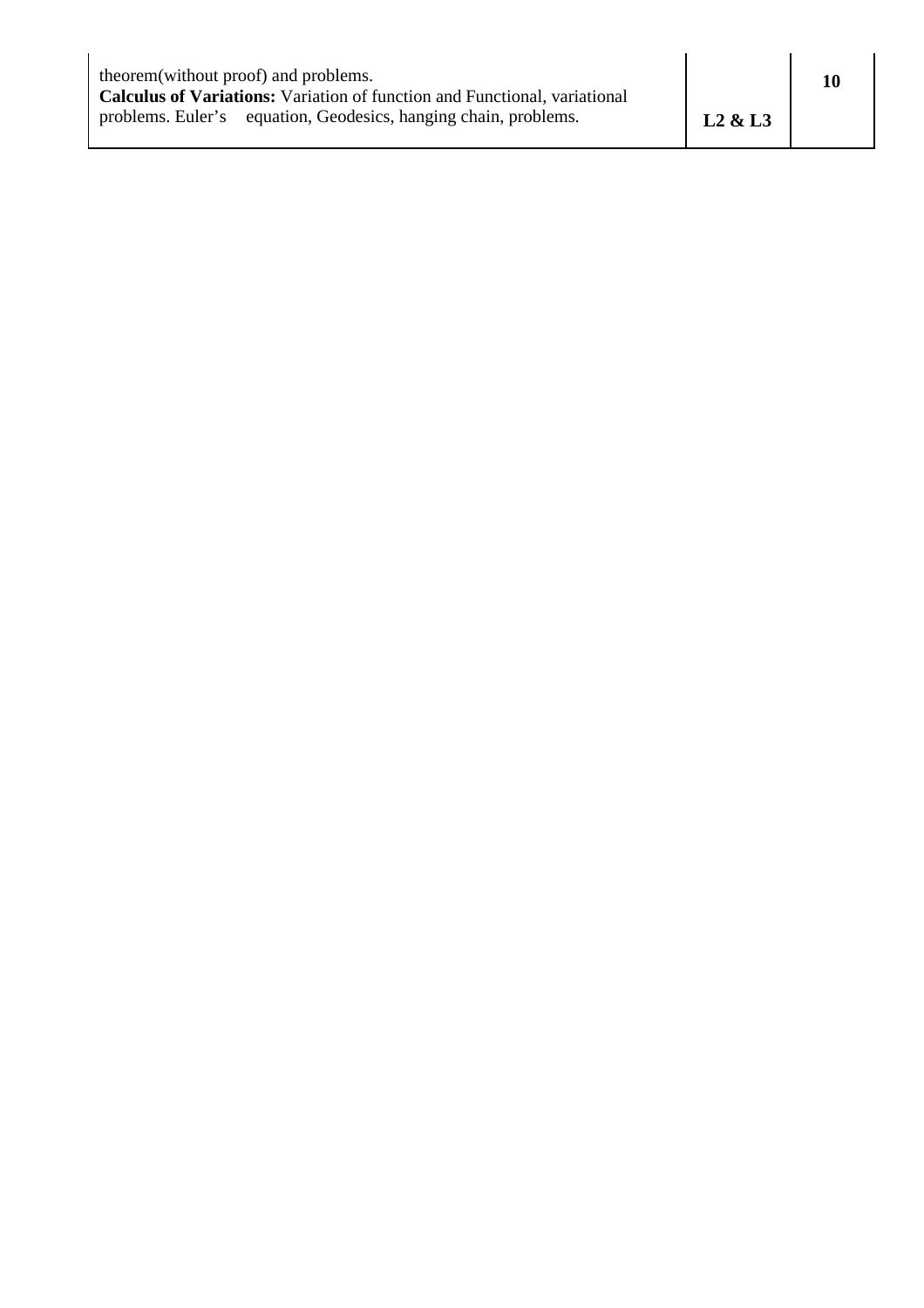**Course Outcomes:** On completion of this course, students are able to:

- 1. Know the use of periodic signals and Fourier series to analyze circuits and system communications.
- 2. Explain the general linear system theory for continuous-time signals and digital signal processing using the Fourier Transform and z-transform.
- 3. Employ appropriate numerical methods to solve algebraic and transcendental equations.
- 4. Αpply Green's Theorem, Divergence Theorem and Stokes' theorem in various applications in the field of electro-magnetic and gravitational fields and fluid flow problems.
- 5. Determine the extremals of functionals and solve the simple problems of the calculus of variations.

## **Question Paper Pattern:**

## **Note:- The SEE question paper will be set for 100 marks and the marks will be proportionately reduced to 60.**

- The question paper will have **ten** full questions carrying equal marks.
- Each full question consisting of **20** marks.
- There will be **two** full questions (with a **maximum** of **four** sub questions) from each module.
- Each full question will have sub question covering all the topics under a module.
- The students will have to answer **five** full questions, selecting **one** full question from each module.

## **Text Books:**

- *1. B.S. Grewal: Higher Engineering Mathematics, Khanna Publishers, 43rd Ed., 2015.*
- *2. E. Kreyszig: Advanced Engineering Mathematics, John Wiley & Sons, 10th Ed., 2015.*
- *1. N.P.Bali and Manish Goyal: A Text Book of Engineering Mathematics, Laxmi Publishers, 7th Ed., 2010.*
- 2. *B.V.Ramana: "Higher Engineering M athematics" Tata McGraw-Hill, 2006.*
- 3. *H. K. Dass and Er. RajnishVerma: "Higher Engineerig Mathematics", S. Chand publishing, 1st edition, 2011.*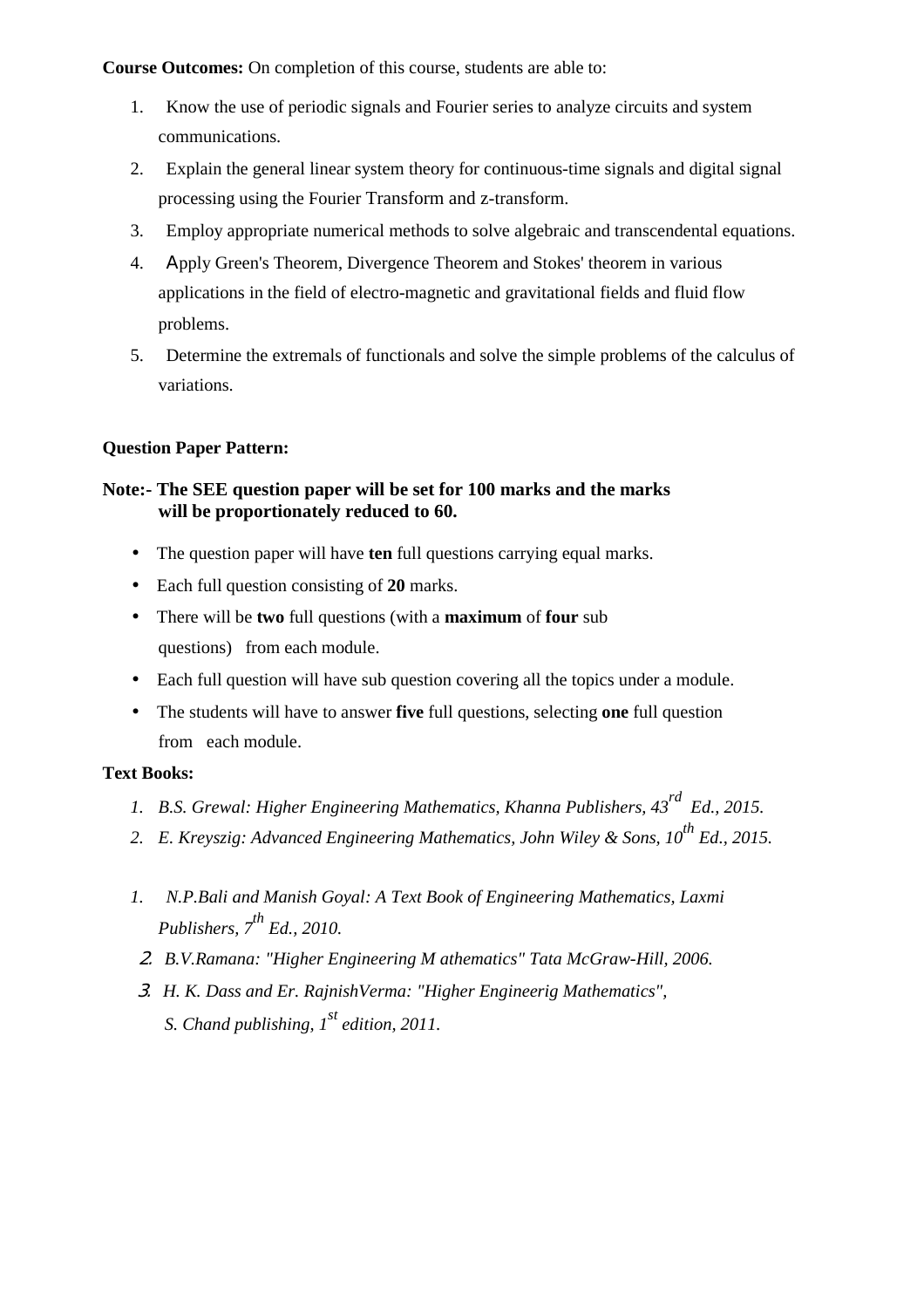# **INTRODUCTION TO AEROSPACE ENGINEERING**

[As per Choice Based Credit System (CBCS) scheme]

| <b>SEMESTER - III</b>  |        |                 |    |  |  |
|------------------------|--------|-----------------|----|--|--|
| Subject Code           | 17AS32 | <b>IA Marks</b> | 40 |  |  |
| Number of Lecture   04 |        | Exam Hours      | 03 |  |  |
| Hours/Week             |        |                 |    |  |  |
| Total Number of 50     |        | Exam Marks      | 60 |  |  |
| Lecture Hours          |        |                 |    |  |  |
| $CREDITS - 04$         |        |                 |    |  |  |

- 1. Understand basic principles of aviation and the history of space vehicles.
- 2. Acquire the basic knowledge of aircraft structures, aerodynamics, propulsion, materials and aircraft systems & instrumentation.
- 3. Understand the basics of space propulsion, spacecrafts and their orbits.

| <b>Modules</b>                                                                                                                                                                                                                                                                                                                                                                                                                                                                                                                                                                                                         | <b>Teaching</b><br><b>Hours</b> | <b>Revised</b><br><b>Bloom's</b><br><b>Taxonomy</b><br>(RBT)<br><b>Level</b> |
|------------------------------------------------------------------------------------------------------------------------------------------------------------------------------------------------------------------------------------------------------------------------------------------------------------------------------------------------------------------------------------------------------------------------------------------------------------------------------------------------------------------------------------------------------------------------------------------------------------------------|---------------------------------|------------------------------------------------------------------------------|
| <b>Module -1</b><br>Introduction to Aircrafts: History of aviation, International<br>atmosphere,<br>Atmosphere<br>Standard<br>and<br>its<br>properties,<br>Temperature, pressure and altitude relationships, Classification<br>of aircrafts, V/STOL machines, Modern developments in<br>Aviation like UAV.<br>Introduction to Space Flight: History of Space Flight &<br>spacecraft technologies Difference between<br>space<br>and<br>atmosphere, upper atmosphere, Introduction to basic orbital                                                                                                                     | 10 Hours                        | L1, L2                                                                       |
| mechanics, types of Orbits (LEO, MEO, Geosynchronous and<br>Geostationary, Polar orbits), Kepler's Laws of planetary motion.<br><b>Module -2</b><br>Basic principles of flight: Significance of speed of sound,<br>Propagation of sound, Mach number, subsonic, transonic,<br>supersonic, hypersonic flows, Bernoulli's theorem, Aerodynamic<br>forces and moments on an Airfoil, Lift and drag components, lift<br>curve, drag curve, types of drag, factors affecting lift and drag;<br>Centre of pressure and its significance, Aerodynamic centre,<br>Aspect ratio, Airfoil nomenclature, Basic characteristics of | 10 Hours                        | L1, L2                                                                       |
| airfoils, NACA nomenclature, Simple problems on lift and drag.<br><b>Module -3</b><br><b>Aircraft Propulsion : Introduction, Classification, Piston Engine</b><br>& its application, Brayton cycle, Principle of operation of<br>Turboprop, turbojet and turbofan engines, Introduction to ramjets<br>and scramjets; performance characteristics,<br>Rocket Propulsion : Principles of operation of rocket,<br>Classification of Rockets,<br>Types of rockets and typical                                                                                                                                              | 10 Hours                        | L1, L2                                                                       |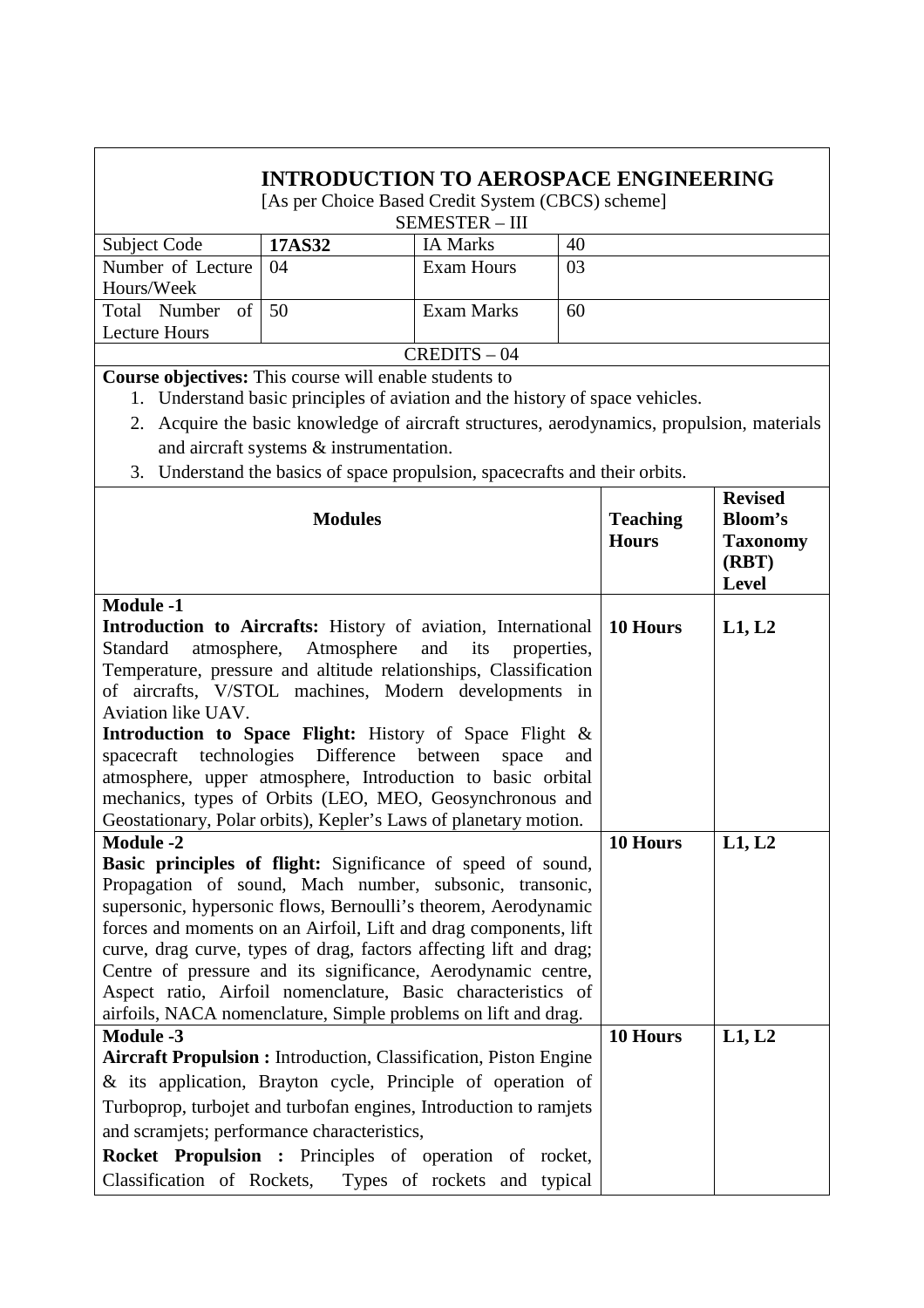| applications, Introduction to Space Exploration.                                                                                                                                                                                                                                                                                                                                                                                                                                                                              |          |        |  |
|-------------------------------------------------------------------------------------------------------------------------------------------------------------------------------------------------------------------------------------------------------------------------------------------------------------------------------------------------------------------------------------------------------------------------------------------------------------------------------------------------------------------------------|----------|--------|--|
| <b>Module -4</b><br><b>Aircraft Structures and Materials : Introduction, General types</b><br>of construction, Monocoque, Semi-Monocoque and Geodesic<br>structures, Typical wing and fuselage structure; Metallic and<br>non-metallic materials for aircraft application. Use of aluminum<br>alloy, titanium, stainless steel and composite materials.                                                                                                                                                                       | 10 Hours | L1, L2 |  |
| <b>Module -5</b><br>Aircraft Instruments: Instrument Displays, Introduction to<br>Navigation Instruments, Basic Air data systems & Probes, Mach<br>meter, Air speed indicator, Vertical speed indicator, Altimeter,<br>Gyro based instruments.<br>Aircraft Systems: Introduction to Hydraulic and pneumatic<br>systems, Air Conditioning and Cockpit pressurization system,<br>Generation and distribution of Electricity on board the airplane,<br>Aircraft Fuel System, Fire Protection, Ice and Rain Protection<br>System. | 10 Hours | L1, L2 |  |
| <b>Course outcomes:</b><br>At the end of this course the student will be able to:<br>1. Apply the basic knowledge $\&$ principles of aviation $\&$ spaceflight.<br>2. Apply the concepts of fundaments of flight, basics of aircraft structures, aircraft &<br>rocket propulsion and aircraft materials during the development of an aircraft<br>3. Appreciate the complexities involved during development of flight vehicles.<br><b>Graduate Attributes (as per NBA):</b><br>Engineering Knowledge.                         |          |        |  |
| Conduct Investigations.<br>Life Long Learning<br><b>Question paper pattern:</b><br>• The question paper will have ten questions.<br>Each full question consists of 16 marks.<br>There will be 2 full questions (with a maximum of four sub questions) from each module.<br>Each full question will have sub questions covering all the topics under a module.<br>The students will have to answer 5 full questions, selecting one full question from each<br>module.                                                          |          |        |  |
| <b>Text Books:</b><br>1. John D. Anderson, "Introduction to Flight", McGraw-Hill Education, 8 <sup>th</sup> edition, 2015,<br>ISBN: 978-0078027673.<br>Lalit Gupta and O P Sharma, Fundamentals of Flight Vol-I to Vol-IV, Himalayan<br>2.<br>Books. 2006, ISBN: 9788170020752<br><b>Reference Books:</b>                                                                                                                                                                                                                     |          |        |  |
| 1. Ian Moir, Allan Seabridge, "Aircraft Systems: Mechanical, Electrical and Avionics<br>Subsystems Integration", John Wiley & Sons, 3 <sup>rd</sup> edition, 2011, ISBN: 9781119965206<br>9 <sup>th</sup><br>Sutton G.P., "Rocket Propulsion Elements", John Wiley, New<br>York,<br>2.<br>edition, 2016, ISBN: 9781118753910                                                                                                                                                                                                  |          |        |  |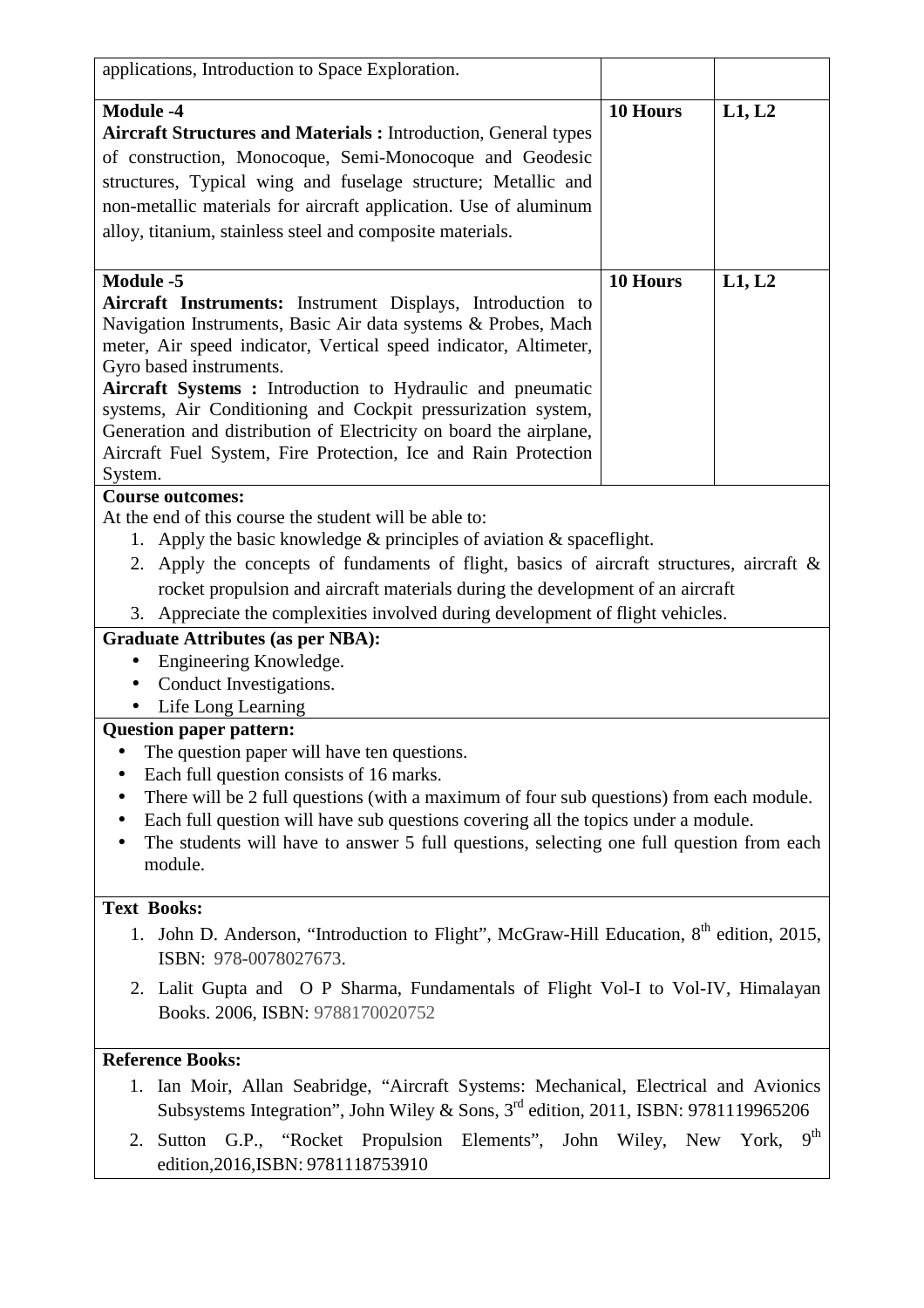- 3. A.C. Kermode, "Flight without formulae", Pearson Education India,5<sup>th</sup> edition,1989,ISBN: 9788131713891
- 4. Nelson R.C., "Flight stability and automatic control", McGraw-Hill, 2<sup>nd</sup> edition,1998,ISBN: 9780071158381

# **AERO-THERMODYNAMICS**

| [As per Choice Based Credit System (CBCS) scheme]<br><b>SEMESTER - III</b> |               |                   |    |  |
|----------------------------------------------------------------------------|---------------|-------------------|----|--|
| Subject Code                                                               | 17AS33/17AE33 | <b>IA Marks</b>   | 40 |  |
| Number of Lecture                                                          | 04            | <b>Exam Hours</b> | 03 |  |
| Hours/Week                                                                 |               |                   |    |  |
| Total Number of 50                                                         |               | Exam Marks        | 60 |  |
| <b>Lecture Hours</b>                                                       |               |                   |    |  |
| $CREDITS - 04$                                                             |               |                   |    |  |

- 1. Understand various concepts and definitions of thermodynamics.
- 2. Comprehend the I law and II law of thermodynamics.
- 3. Acquire the knowledge of various types of gas cycles

| <b>Modules</b>                                                                                                                                                                                                                                                                                                                                                                                                                                                                                                                                                                                                                                                                                                                              | <b>Teaching</b><br><b>Hours</b> | <b>Revised</b><br>Bloom's<br><b>Taxonomy</b><br>(RBT)<br><b>Level</b> |
|---------------------------------------------------------------------------------------------------------------------------------------------------------------------------------------------------------------------------------------------------------------------------------------------------------------------------------------------------------------------------------------------------------------------------------------------------------------------------------------------------------------------------------------------------------------------------------------------------------------------------------------------------------------------------------------------------------------------------------------------|---------------------------------|-----------------------------------------------------------------------|
| <b>Module -1</b>                                                                                                                                                                                                                                                                                                                                                                                                                                                                                                                                                                                                                                                                                                                            |                                 |                                                                       |
| Fundamental Concepts & Definitions: Thermodynamics<br>definition and scope, Microscopic and Macroscopic approaches.<br>Some practical applications of engineering thermodynamic<br>Systems, Characteristics of system boundary and control surface,<br>examples. Thermodynamic properties; definition and Modules,<br>intensive and extensive properties. Thermodynamic state, state<br>point, state diagram, path and process, quasi-static process, cyclic<br>non-cyclic processes; Thermodynamic equilibrium;<br>and<br>definition, mechanical equilibrium; diathermic wall, thermal<br>chemical equilibrium.<br>equilibrium,<br>Zeroth<br>law<br>of<br>thermodynamics, Temperature; concepts, scales, fixed points and<br>measurements. | 10 Hours                        | L1, L2                                                                |
| Work and Heat: Mechanics-definition of work and its<br>limitations. Thermodynamic definition of work; examples, sign<br>convention. Displacement work; as a part of a system boundary,<br>as a whole of a system boundary, expressions for displacement<br>work in various processes through p-v diagrams. Shaft work;<br>Electrical work. Other types of work. Heat.                                                                                                                                                                                                                                                                                                                                                                       |                                 |                                                                       |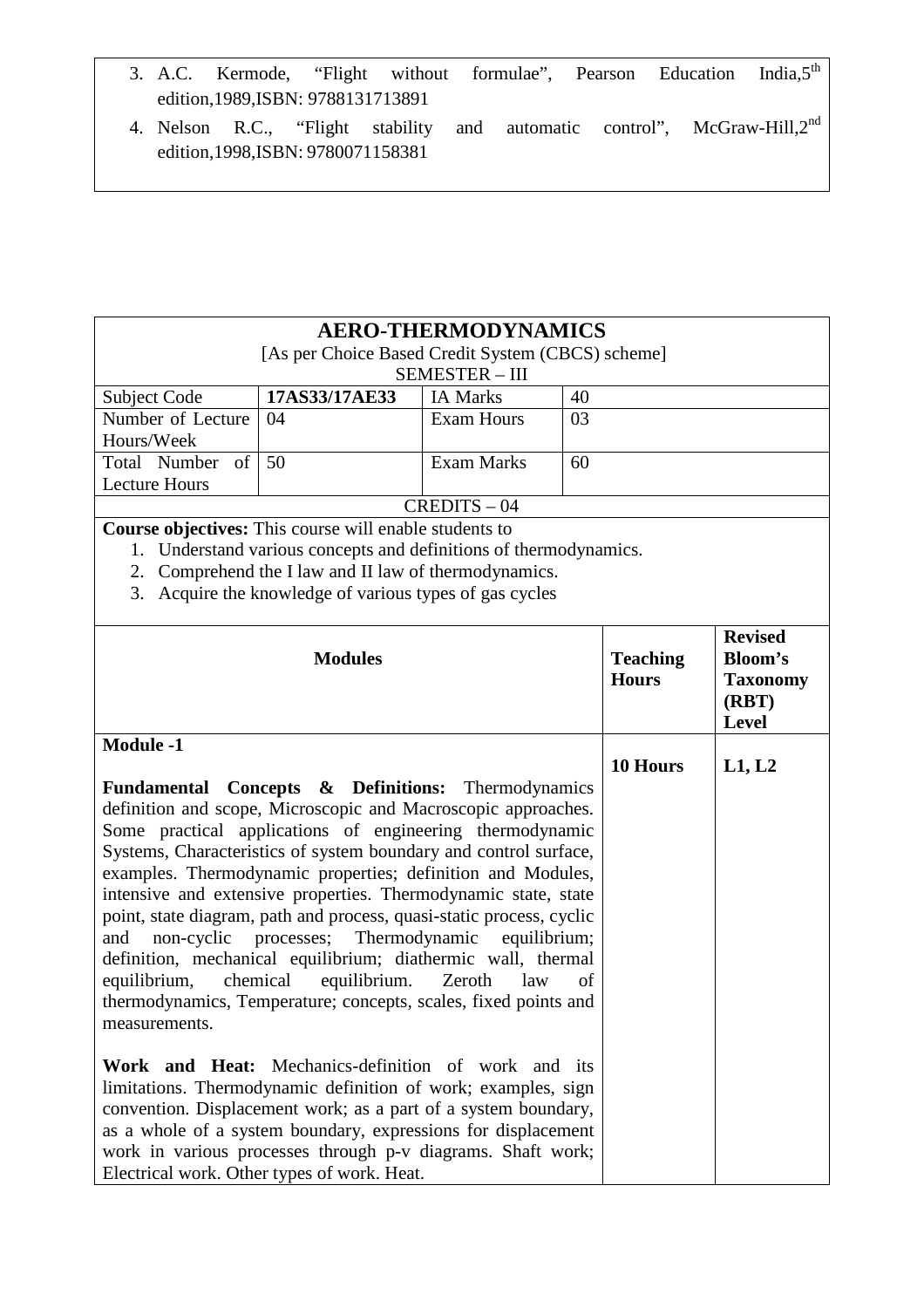| <b>Module -2</b>                                                                                                                                                                                                                                                                                                                                                                                                                                                                                                                                                                                                                                                                                                                                                                                                                                                                                                                                                                                                                                                     | 10 Hours        | L1, L2, L3 |
|----------------------------------------------------------------------------------------------------------------------------------------------------------------------------------------------------------------------------------------------------------------------------------------------------------------------------------------------------------------------------------------------------------------------------------------------------------------------------------------------------------------------------------------------------------------------------------------------------------------------------------------------------------------------------------------------------------------------------------------------------------------------------------------------------------------------------------------------------------------------------------------------------------------------------------------------------------------------------------------------------------------------------------------------------------------------|-----------------|------------|
| of Thermodynamics: Joules experiments,<br><b>First</b><br>Law<br>equivalence of heat and work. Statement of the First law of<br>thermodynamics, extension of the First law to non - cyclic<br>processes, energy, energy as a property, modes of energy, pure<br>substance; definition, two-property rule, Specific heat at constant<br>volume, enthalpy, specific heat at constant pressure. Extension of<br>the First law to control volume; steady state-steady flow energy<br>equation, important applications, analysis of unsteady processes<br>such as film and evacuation of vessels with and without heat<br>transfer.                                                                                                                                                                                                                                                                                                                                                                                                                                       |                 |            |
| <b>Module -3</b>                                                                                                                                                                                                                                                                                                                                                                                                                                                                                                                                                                                                                                                                                                                                                                                                                                                                                                                                                                                                                                                     | <b>10 Hours</b> | L1, L2     |
| <b>Second Law of Thermodynamics:</b> Devices converting heat to<br>work; (a) in a thermodynamic cycle, (b) in a mechanical cycle.<br>Thermal reservoir. Direct heat engine; schematic representation<br>and efficiency. Devices converting work to heat in a<br>thermodynamic<br>cycle; reversed heat engine,<br>schematic<br>representation, coefficients of performance. Kelvin - Planck<br>statement of the Second law of Thermodynamics; PMM I and<br>PMM II, Clausius statement of Second law of Thermodynamics,<br>Equivalence of the two statements; Reversible and Irreversible<br>processes; factors that make a process irreversible, reversible heat<br>engine, Carnot cycle, Carnot principles.<br><b>Entropy:</b> Clasius inequality; Statement, proof, application to a<br>reversible cycle. Entropy; definition, a property, change of<br>entropy, principle of increase in entropy, entropy as a quantitative<br>test for irreversibility, calculation of entropy using Tds relations,<br>entropy as a coordinate. Available and unavailable energy. |                 |            |
| <b>Module -4</b>                                                                                                                                                                                                                                                                                                                                                                                                                                                                                                                                                                                                                                                                                                                                                                                                                                                                                                                                                                                                                                                     | 10 Hours        | L1, L2, L3 |
| <b>Pure Substances &amp; Ideal Gases:</b> Mixture of ideal gases and real<br>gases, ideal gas equation, compressibility factor use of charts. P-<br>T and P-V diagrams, triple point and critical points. Sub-cooled<br>liquid, Saturated liquid, mixture of saturated liquid and vapour,<br>saturated vapour and superheated vapour states of pure substance<br>with water as example. Enthalpy of change of phase (Latent<br>heat). Dryness fraction (quality), T-S and H-S diagrams,<br>representation of various processes on these diagrams.<br><b>Thermodynamic relations:</b> Maxwells equations, Tds relations,<br>ratio of heat capacities, evaluation of thermodynamic properties<br>from an equation of state.                                                                                                                                                                                                                                                                                                                                            |                 |            |
| <b>Module -5</b>                                                                                                                                                                                                                                                                                                                                                                                                                                                                                                                                                                                                                                                                                                                                                                                                                                                                                                                                                                                                                                                     | 10 Hours        | L1, L2, L3 |
| Gas Cycles: Efficiency of air standard cycles, Carnot, Otto,                                                                                                                                                                                                                                                                                                                                                                                                                                                                                                                                                                                                                                                                                                                                                                                                                                                                                                                                                                                                         |                 |            |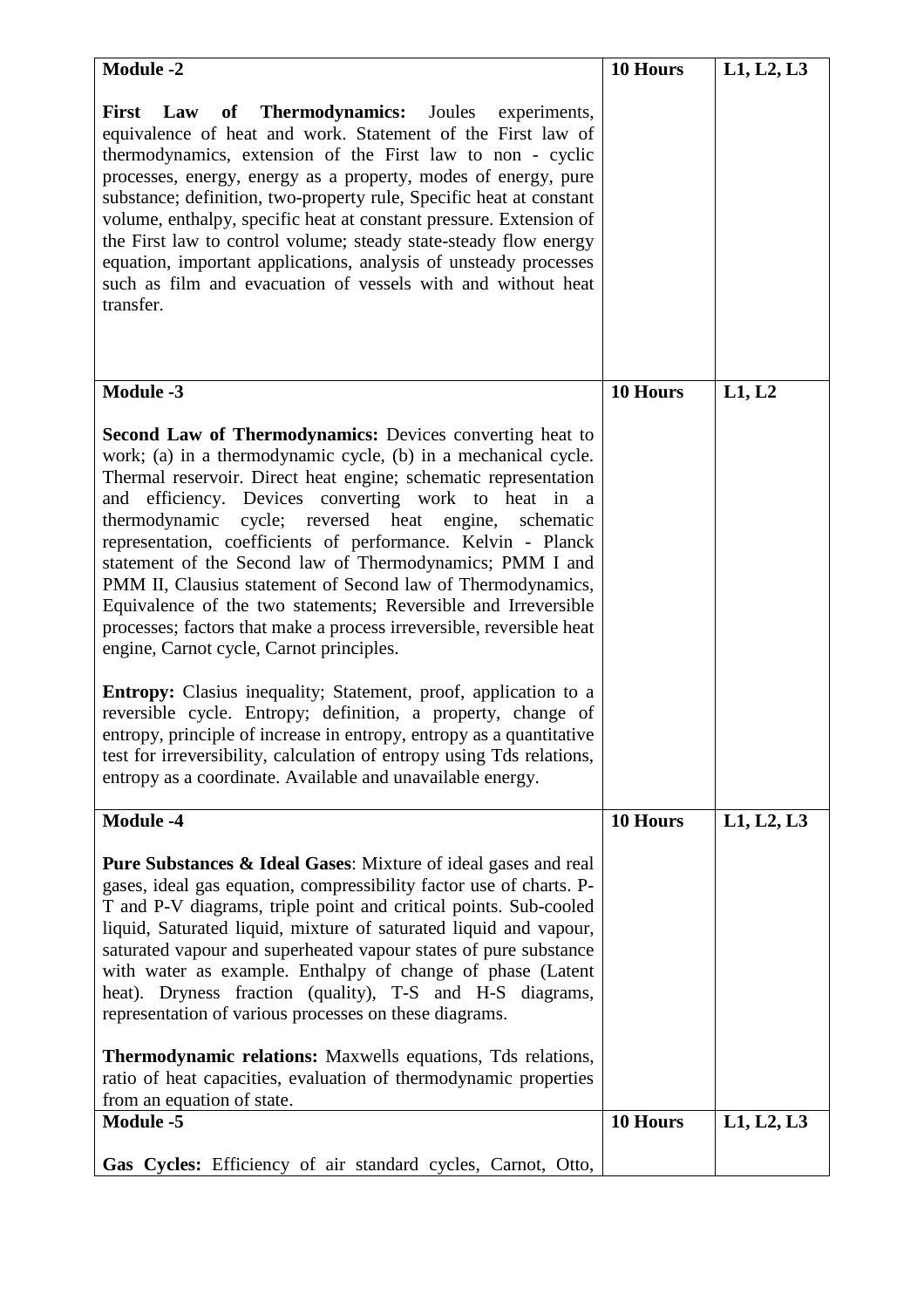| Diesel cycles, P-V & T-S diagram, calculation of efficiency;                                  |  |  |  |  |
|-----------------------------------------------------------------------------------------------|--|--|--|--|
| Carnot vapour power cycle, simple Rankine cycle, Analysis and                                 |  |  |  |  |
|                                                                                               |  |  |  |  |
| performance of Rankine Cycle, Ideal and practical regenerative                                |  |  |  |  |
| Rankine cycles - Reheat and Regenerative Cycles, Binary vapour                                |  |  |  |  |
| cycle.                                                                                        |  |  |  |  |
|                                                                                               |  |  |  |  |
| <b>Course outcomes:</b>                                                                       |  |  |  |  |
|                                                                                               |  |  |  |  |
| After studying this course, students will be able to:                                         |  |  |  |  |
| 1. Apply the concepts and definitions of thermodynamics.                                      |  |  |  |  |
| 2. Differentiate thermodynamic work and heat and apply I law and II law of                    |  |  |  |  |
| thermodynamics to different process.                                                          |  |  |  |  |
| 3. Apply the principles of various gas cycles.                                                |  |  |  |  |
|                                                                                               |  |  |  |  |
| <b>Graduate Attributes (as per NBA):</b>                                                      |  |  |  |  |
|                                                                                               |  |  |  |  |
| Engineering Knowledge.<br>O                                                                   |  |  |  |  |
| Problem Analysis.<br>$\circ$                                                                  |  |  |  |  |
| Design / development of solutions.<br>O                                                       |  |  |  |  |
| Interpretation of data.<br>O                                                                  |  |  |  |  |
| <b>Question paper pattern:</b>                                                                |  |  |  |  |
|                                                                                               |  |  |  |  |
|                                                                                               |  |  |  |  |
| The question paper will have ten questions.                                                   |  |  |  |  |
| Each full question consists of 16 marks.<br>$\bullet$                                         |  |  |  |  |
| There will be 2 full questions (with a maximum of four sub questions) from each module.       |  |  |  |  |
|                                                                                               |  |  |  |  |
| Each full question will have sub questions covering all the topics under a module.            |  |  |  |  |
| The students will have to answer 5 full questions, selecting one full question from each      |  |  |  |  |
| module.                                                                                       |  |  |  |  |
|                                                                                               |  |  |  |  |
| <b>Text Books:</b>                                                                            |  |  |  |  |
|                                                                                               |  |  |  |  |
| 1. A Venkatesh, "Basic Engineering Thermodynamics", Universities Press, India, 2007,          |  |  |  |  |
|                                                                                               |  |  |  |  |
| ISBN 13: 9788173715877                                                                        |  |  |  |  |
| 2. P K Nag, "Basic and Applied Thermodynamics", Tata McGraw Hill Pub,2 <sup>nd</sup> edition, |  |  |  |  |
| 2002, ISBN 13: 9780070151314                                                                  |  |  |  |  |
|                                                                                               |  |  |  |  |
| <b>Reference Books:</b>                                                                       |  |  |  |  |
|                                                                                               |  |  |  |  |
| 1. Yunus A.Cenegal and Michael A.Boles, "Thermodynamics: An Engineering Approach",            |  |  |  |  |
| TataMcGraw Hill publications, 4 <sup>th</sup> edition, 2002, ISBN 13: 9780071072540           |  |  |  |  |
|                                                                                               |  |  |  |  |
| J.B.Jones and G.A.Hawkins, John Wiley and Sons, "Engineering Thermodynamics",<br>2.           |  |  |  |  |
| Wiley 1986, ISBN 13: 9780471812029                                                            |  |  |  |  |
| 3. G.J.Van Wylen and R.E.Sonntag, "Fundamentals of Classical Thermodynamics", Wiley           |  |  |  |  |
| Eastern, 4 <sup>th</sup> edition, 1994, ISBN 13: 978-0471593959                               |  |  |  |  |
|                                                                                               |  |  |  |  |
| 4. Y.V.C.Rao, "An Introduction to Thermodynamics", Universities Press, 2nd edition,           |  |  |  |  |
| 2003, ISBN 13: 978-8173714610.                                                                |  |  |  |  |
| 5. B.K Venkanna, Swati B. Wadavadagi "Basic Thermodynamics", PHI, New Delhi, 2010,            |  |  |  |  |
| ISBN 13: 978-8120341128.                                                                      |  |  |  |  |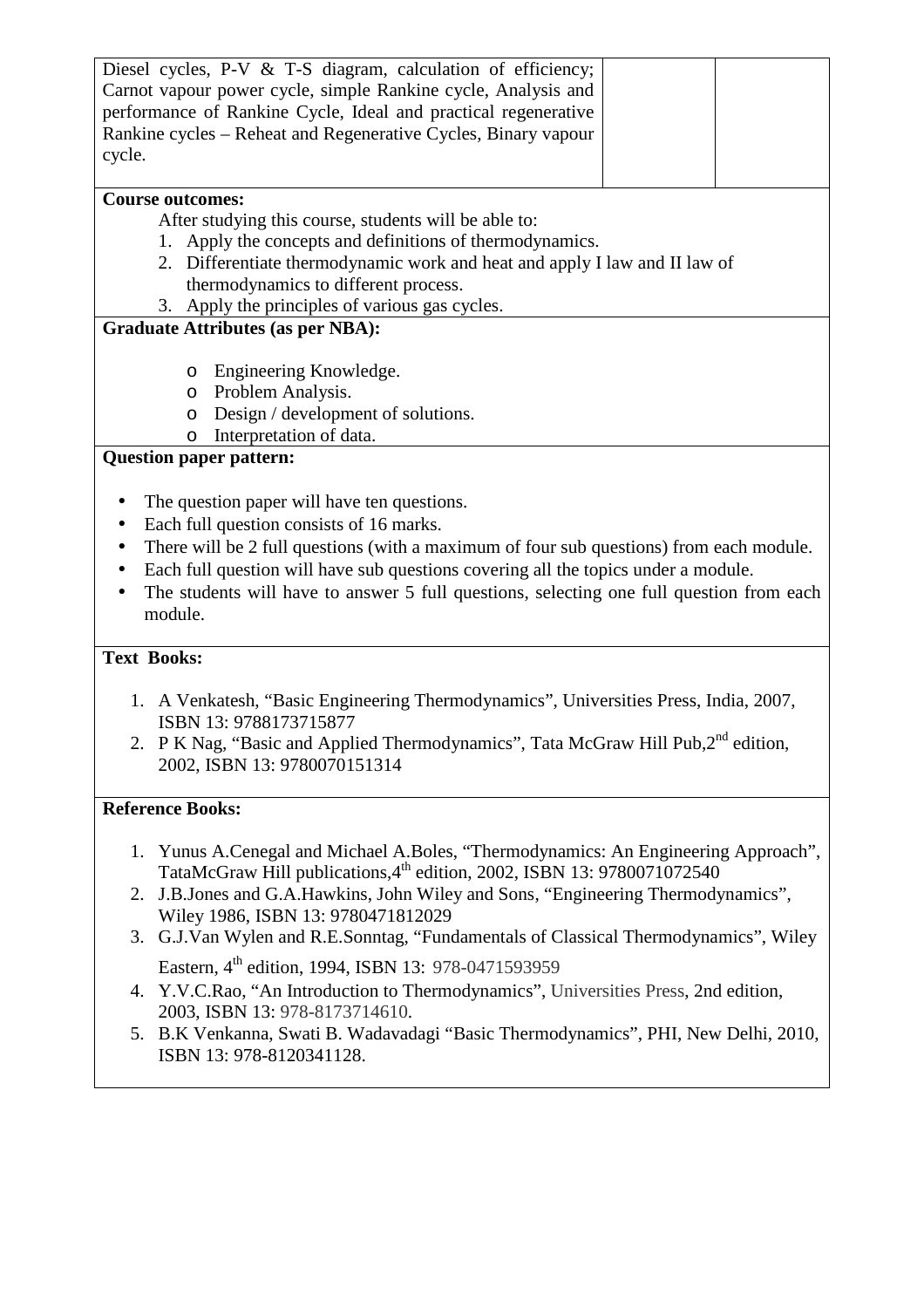| <b>MECHANICS OF MATERIALS</b> |                                                   |                 |    |  |  |  |
|-------------------------------|---------------------------------------------------|-----------------|----|--|--|--|
|                               | [As per Choice Based Credit System (CBCS) scheme] |                 |    |  |  |  |
|                               | <b>SEMESTER - III</b>                             |                 |    |  |  |  |
| Subject Code                  | 17AS34/17AE34                                     | <b>IA Marks</b> | 40 |  |  |  |
| Number of Lecture             | 04                                                | Exam Hours      | 03 |  |  |  |
| Hours/Week                    |                                                   |                 |    |  |  |  |
| Total Number of 50            |                                                   | Exam Marks      | 60 |  |  |  |
| <b>Lecture Hours</b>          |                                                   |                 |    |  |  |  |
| $CREDITS - 04$                |                                                   |                 |    |  |  |  |

- 1. Comprehend the basic concepts of strength of materials.
- 2. Acquire the knowledge of stress, strain under different loadings.
- 3. Understand the different failure theory.

| <b>Modules</b>                                                                                                                                                                                                                                                                                                                                                                                                                                                                                                                                                                                                                                                                                                                                                                             | <b>Teaching</b><br><b>Hours</b> | <b>Revised</b><br><b>Bloom's</b><br><b>Taxonomy</b><br>(RBT)<br><b>Level</b> |
|--------------------------------------------------------------------------------------------------------------------------------------------------------------------------------------------------------------------------------------------------------------------------------------------------------------------------------------------------------------------------------------------------------------------------------------------------------------------------------------------------------------------------------------------------------------------------------------------------------------------------------------------------------------------------------------------------------------------------------------------------------------------------------------------|---------------------------------|------------------------------------------------------------------------------|
| <b>Module -1</b><br>Basic equations of linear elasticity: The concept of stress,<br>Analysis of the state of stress at a point, Equilibrium equations,<br>The state of plane stress, The concept of strain, Analysis of the<br>state of strain at a point, Plane strain and plane stress in polar<br>coordinates, Problem featuring cylindrical symmetry.<br>Constitutive behaviour of materials: Constitutive laws for<br>isotropic materials, Allowable stress, Yielding under combined<br>loading, Material selection for structural performance, Composite<br>materials, Constitutive laws for anisotropic materials, Strength of<br>a transversely isotropic lamina.<br>Engineering structural<br>analysis: Solution approaches, Bar under constant axial force,<br>Pressure vessels. | 10 Hours                        | L1, L2                                                                       |
| <b>Module -2</b>                                                                                                                                                                                                                                                                                                                                                                                                                                                                                                                                                                                                                                                                                                                                                                           | <b>10 Hours</b>                 | L1, L2. L3                                                                   |
| <b>Euler-Bernoulli</b><br>theory:<br>The<br>Euler-Bernoulli<br>beam<br>assumptions, Implications of the Euler-Bernoulli assumptions,<br>Stress resultants Beams subjected to axial loads, Beams subjected<br>to transverse loads, Beams subjected to combined axial and<br>transverse loads.<br>Three-dimensional beam theory: Kinematic description,<br>Sectional constitutive law, Sectional equilibrium equations,<br>Governing equations, Decoupling the three-dimensional problem,<br>The principal centroidal axes of bending. The neutral axis,<br>Evaluation of sectional stiffness.                                                                                                                                                                                               |                                 |                                                                              |
| <b>Module -3</b>                                                                                                                                                                                                                                                                                                                                                                                                                                                                                                                                                                                                                                                                                                                                                                           | 10 Hours                        | L1, L2, L3                                                                   |
| Torsion: Torsion of circular cylinders, Torsion combined with                                                                                                                                                                                                                                                                                                                                                                                                                                                                                                                                                                                                                                                                                                                              |                                 |                                                                              |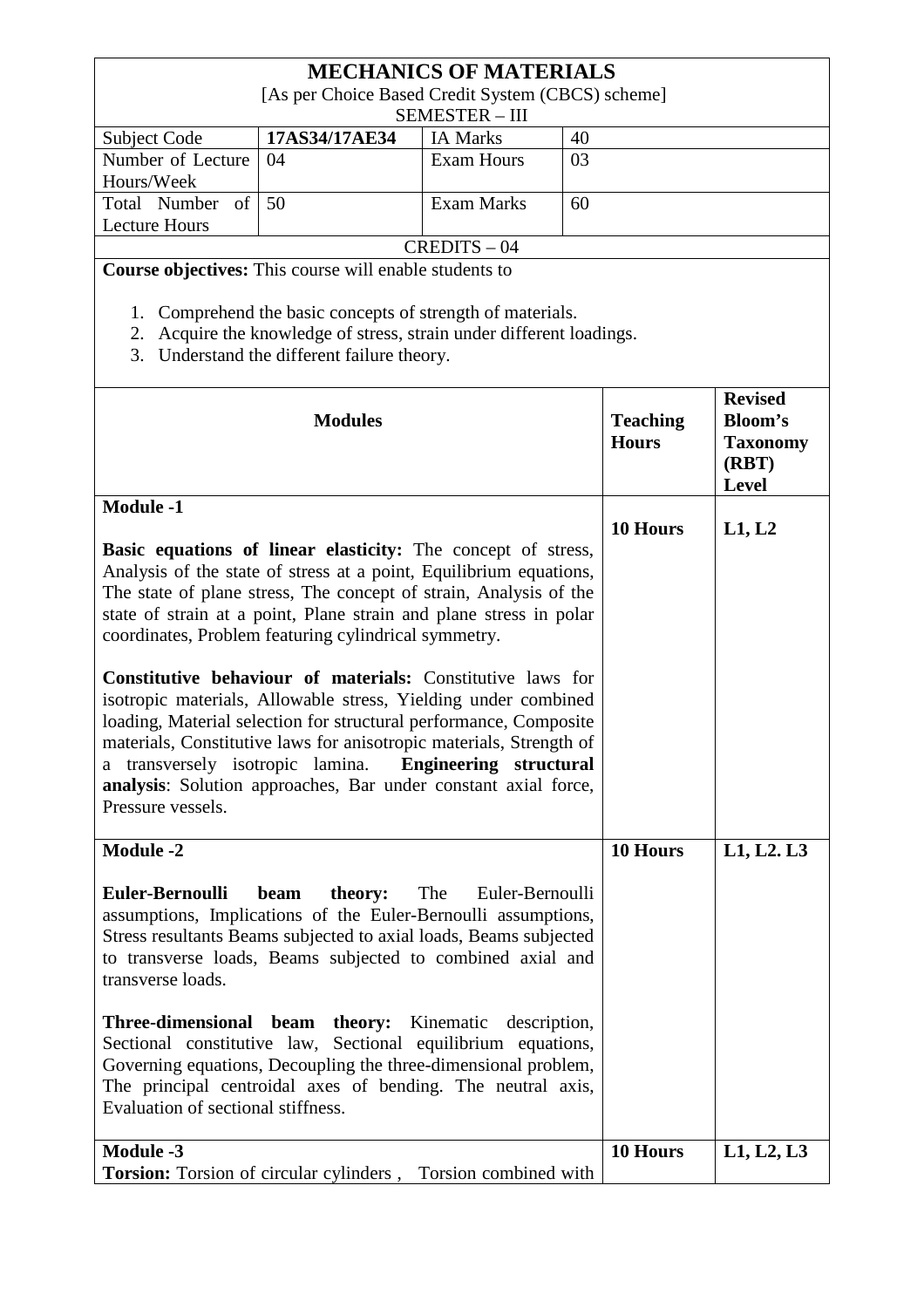| axial force and bending moments, Torsion of bars with arbitrary<br>Torsion of a thin rectangular cross-section,<br>cross-sections,<br>Torsion of thin-walled open sections.<br>Thin-walled beams: Basic equations for thin-walled beams,<br>Bending of thin-walled beams, Shearing of thin-walled beams.<br>The shear centre. Torsion of thin-walled beams, Coupled<br>bending-torsion problems Warping of thin-walled beams under<br>torsion. Equivalence of the shear and twist centres, Non-uniform<br>torsion, Structural idealization.                                                                                                                                                                              |          |                   |
|--------------------------------------------------------------------------------------------------------------------------------------------------------------------------------------------------------------------------------------------------------------------------------------------------------------------------------------------------------------------------------------------------------------------------------------------------------------------------------------------------------------------------------------------------------------------------------------------------------------------------------------------------------------------------------------------------------------------------|----------|-------------------|
| <b>Module -4</b><br>Virtual work principles: Introduction, Equilibrium and work<br>fundamentals, Principle of virtual work, Principle of virtual work<br>applied to mechanical systems, Principle of virtual work applied<br>to truss structures. Principle of complementary virtual work,<br>internal virtual work in beams and solids.<br><b>Energy methods:</b> Conservative forces, Principle of minimum<br>total potential energy, Strain energy in springs, Strain energy in<br>Strain energy in solids, Applications to trusses,<br>beams,<br>Development of a finite element formulation for trusses,<br>Principle of minimum complementary, Energy theorems,<br>Reciprocity theorems, Saint-Venant's principle. | 10 Hours | L1, L2, L3,<br>L4 |
| <b>Module -5</b>                                                                                                                                                                                                                                                                                                                                                                                                                                                                                                                                                                                                                                                                                                         | 10 Hours | L1, L2, L3        |
| Yielding: Yielding under combined loading, Applications of<br>yield criteria to structural, Application to bars, trusses and beams.<br>Buckling of beams: Rigid bar with root torsion spring, buckling<br>of beams, buckling of sandwich beams. Shearing deformations in<br>beams, Shear deformable beams: an energy approach.<br><b>Kirchhoff plate theory:</b> Governing equations of Kirchhoff plate<br>theory, The bending problem, Anisotropic plates, Solution<br>techniques for rectangular plates, Circular, Energy formulation of<br>Kirchhoff plate theory, Buckling of plates.                                                                                                                                |          |                   |
|                                                                                                                                                                                                                                                                                                                                                                                                                                                                                                                                                                                                                                                                                                                          |          |                   |
| <b>Course outcomes:</b><br>After studying this course, students will be able to:<br>1. Apply the basic concepts of strength of materials.<br>2. Compute stress, strain under different loadings.<br>3. Distinguish the different failure theories.                                                                                                                                                                                                                                                                                                                                                                                                                                                                       |          |                   |
| <b>Graduate Attributes (as per NBA):</b>                                                                                                                                                                                                                                                                                                                                                                                                                                                                                                                                                                                                                                                                                 |          |                   |
| Engineering Knowledge.<br>Problem Analysis.<br>Design / development of solutions<br>Interpretation of data.                                                                                                                                                                                                                                                                                                                                                                                                                                                                                                                                                                                                              |          |                   |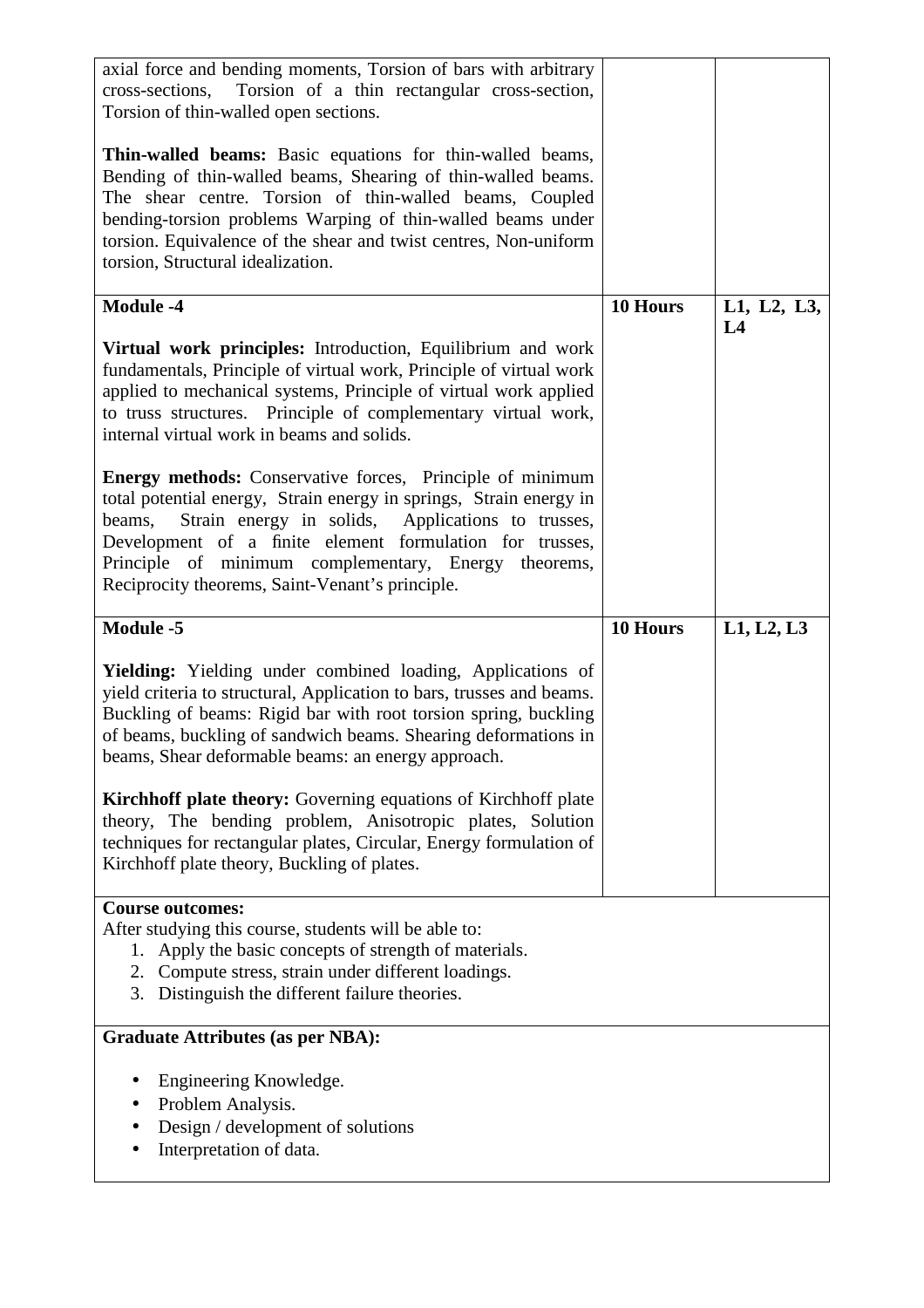## **Question paper pattern:**

- The question paper will have ten questions.
- Each full question consists of 16 marks.
- There will be 2 full questions (with a maximum of four sub questions) from each module.
- Each full question will have sub questions covering all the topics under a module.
- The students will have to answer 5 full questions, selecting one full question from each module.

## **Text Books:**

- 1. S.S. Bhavaikatii, "*Strength of Materials*", Vikas Publications House, New Delhi, 2013, ISBN- 978-9325971578.
- 2. Timoshenko and Young "*Elements of Strength of Materials*', East-West Press, 5<sup>th</sup> edition, 2003, ISBN-13: 978-8176710190.

- 1. Beer.F.P. and Johnston.R, "Mechanics of Materials", McGraw Hill Publishers, 7<sup>th</sup> edition, 2016, ISBN-13: 978-9339217624.
- 2. S.Ramamrutham, R Narayanan, "*Strength of Materials"*, Dhanapath Rai Publishing Company, New Delhi, 2012, ISBN 13: 9789384378264
- 3. Bao Shihua, Gong Yaoqing "*Structural Mechanics*" Wuhan University of Technology Press, 2005, ISBN: 7562924074 9787562924074
- 4. T.H.G Megson "*Introduction to Aircraft Structural Analysis*", Elsevier Exclusive Publications, 2nd edition, 2014, ISBN 13: 978-9351071860.

|                                         | [As per Choice Based Credit System (CBCS) scheme]                                                                                                                                                         | <b>MECHANICS OF FLUIDS</b><br><b>SEMESTER - III</b> |                                 |                                                                |
|-----------------------------------------|-----------------------------------------------------------------------------------------------------------------------------------------------------------------------------------------------------------|-----------------------------------------------------|---------------------------------|----------------------------------------------------------------|
| <b>Subject Code</b>                     | 17AS35/17AE35                                                                                                                                                                                             | <b>IA Marks</b>                                     | 40                              |                                                                |
| Number of Lecture<br>Hours/Week         | 03                                                                                                                                                                                                        |                                                     |                                 |                                                                |
| Total Number of<br><b>Lecture Hours</b> | 50                                                                                                                                                                                                        | <b>Exam Marks</b>                                   | 60                              |                                                                |
|                                         |                                                                                                                                                                                                           | $CREDITS - 04$                                      |                                 |                                                                |
| 1.<br>2.<br>3.                          | <b>Course objectives:</b> This course will enable students to<br>Understand the basic fluid properties.<br>Understand the governing laws of fluid flow.<br>Acquire the knowledge of types of fluid flows. |                                                     |                                 |                                                                |
|                                         | <b>Modules</b>                                                                                                                                                                                            |                                                     | <b>Teaching</b><br><b>Hours</b> | <b>Revised</b><br>Bloom's<br><b>Taxonomy</b><br>(RBT)<br>Level |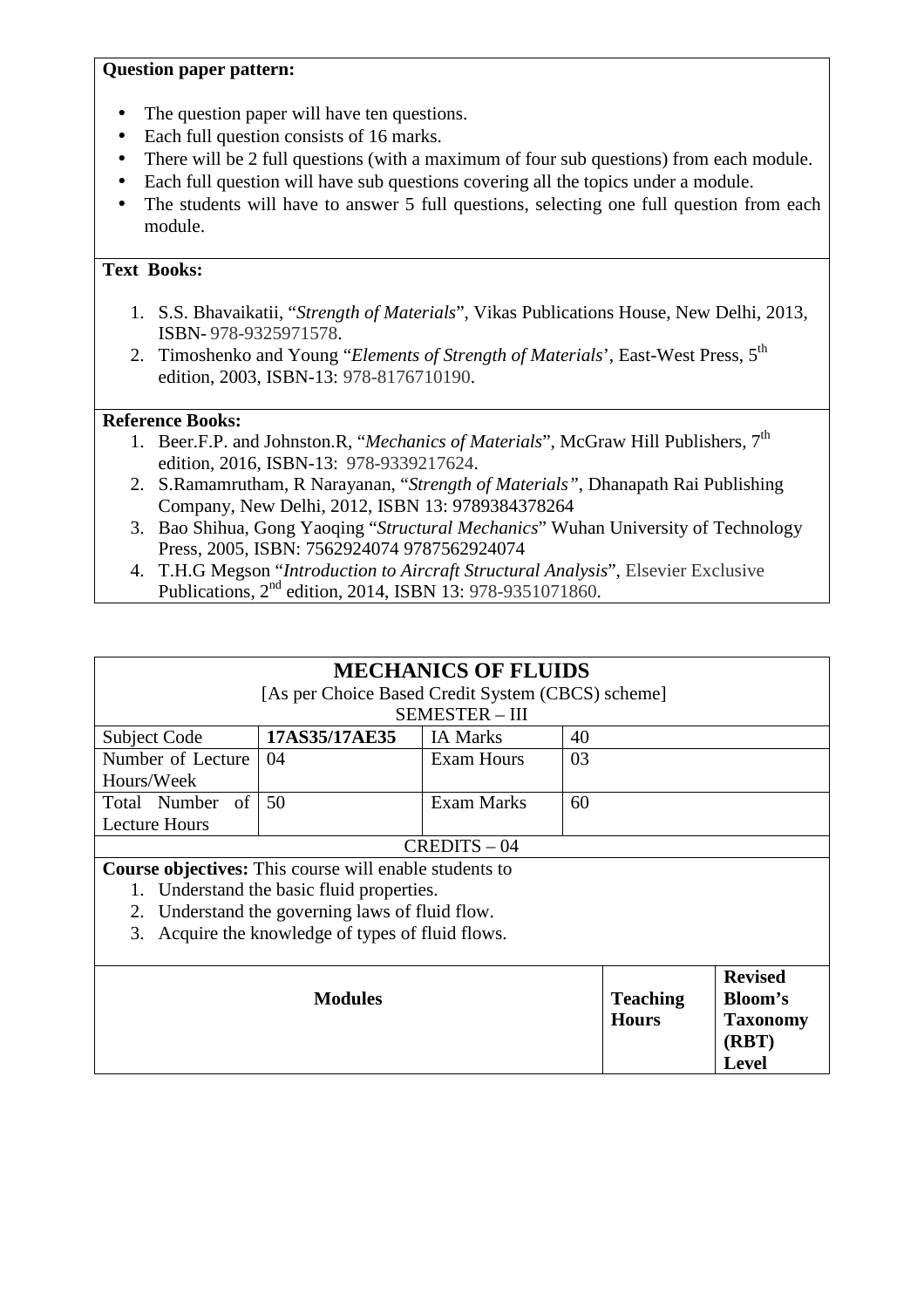| <b>Module -1</b><br>Basic Considerations: Introduction, Dimensions- Modules and<br>physical quantities, Continuum view of gases and liquids,<br>Pressure and Temperature scales, Physical properties of fluids.<br>Fluid Statics: Pressure distribution in a static fluid, Pressure and<br>its measurement, hydrostatic forces on plane and curved surfaces,<br>buoyancy, illustration by examples. | 10 Hours | L1, L2            |
|-----------------------------------------------------------------------------------------------------------------------------------------------------------------------------------------------------------------------------------------------------------------------------------------------------------------------------------------------------------------------------------------------------|----------|-------------------|
| <b>Module -2</b>                                                                                                                                                                                                                                                                                                                                                                                    | 10 Hours | L1, L2            |
| <b>Fluids in motion:</b> Methods of describing fluid motion, types of<br>fluid flow, continuity equation in 3 dimensions, velocity potential<br>function and stream function. Types of motion, Source<br>sink,<br>doublet, plotting of streamlines and potential lines Numerical<br>problems.                                                                                                       |          |                   |
| Fluid Kinematics: Kinematics of fluid motion and the<br>constitutive equations, Integral (global) form of conservation<br>energy)<br>equations<br>(mass,<br>momentum,<br>and<br>applications,<br>Differential form of conservation equations (continuity, Navier-<br>Stokes equations, energy equation).                                                                                            |          |                   |
| <b>Module -3</b>                                                                                                                                                                                                                                                                                                                                                                                    | 10 Hours | L1, L2            |
| <b>Fluid Dynamics:</b> Equations of motion: Euler's and Bernoulli's<br>equation of motion for ideal and real fluids. Momentum equation,<br>Fluid flow measurements. Numerical problems.<br><b>Dimensional</b><br>analysis<br>similarity:<br>Dimensional<br>and<br>homogeneity, methods of dimensional analysis, model analysis,<br>types of similarity and similitude. Dimensionless numbers.       |          |                   |
| Model laws. Numerical problems.<br><b>Module -4</b>                                                                                                                                                                                                                                                                                                                                                 | 10 Hours | L1, L2, L3        |
| Flow past Immersed bodies: Introduction to boundary layer,<br>boundary layer thickness, karman's integral momentum theory,<br>drag on a flat plate for laminar and turbulent flow, Drag on<br>immersed bodies. Expression for drag and lift.<br>Kutta –<br>joukowsky theorem; Fundamentals of aerofoil theory Numerical<br>problems.                                                                |          |                   |
| <b>Module -5</b>                                                                                                                                                                                                                                                                                                                                                                                    | 10 Hours | L1, L2, L3.<br>L4 |
| <b>Compressible flow and Boundary Layers theory: Steady, one-</b><br>dimensional gas dynamics, Propagation of pressure waves in a<br>compressible medium, velocity of sound, Mach number, Mach<br>cone, Stagnation properties, Bernoulli's eqn for isentropic flow,<br>normal shock waves . Numerical Problem; Laminar and turbulent<br>boundary layers.                                            |          |                   |
| <b>Course outcomes:</b><br>After studying this course, students will be able to:                                                                                                                                                                                                                                                                                                                    |          |                   |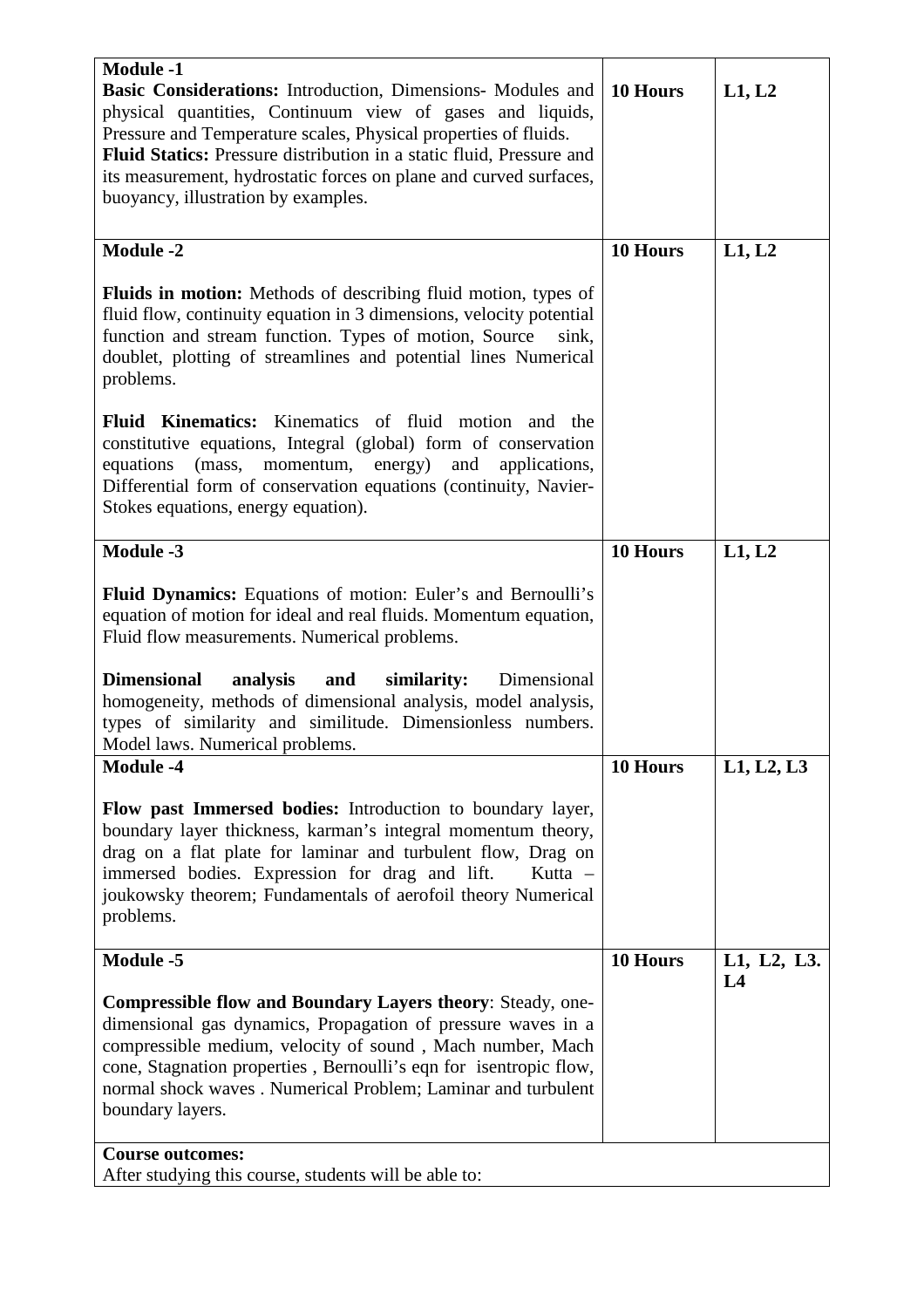- 1. Evaluate the effect of fluid properties.
- 2. Apply the governing laws of fluid flow.
- 3. Classify different types of fluid flows.

#### **Graduate Attributes (as per NBA):**

- Engineering Knowledge.
- Problem Analysis.
- Design / development of solutions.
- Interpretation of data.

#### **Question paper pattern:**

- The question paper will have ten questions.
- Each full question consists of 16 marks.
- There will be 2 full questions (with a maximum of four sub questions) from each module.
- Each full question will have sub questions covering all the topics under a module.
- The students will have to answer 5 full questions, selecting one full question from each module.

#### **Text Books:**

- 1. Bansal, R.K, "Fluid Mechanics and Hydraulics Machines", Laxmi Publications (P) Ltd., New Delhi, 9th edition, 2017, ISBN-13: 978-8131808153.
- 2. Rathakrishnan. E, "Fluid Mechanics", Prentice-Hall of India Pvt.Ltd,3rd edition,2012, ISBN 13: 978-8120345935.

- 1. Yunus A. Cengel & John M Cimbala, Fluid Mechanics and Applications, McGraw Hill Education; 3rd edition, 2013, ISBN-13: 978-0073380322.
- 2. Ramamritham. S "Hydraulic Fluid Mechanics and Fluid Machines", DhanpatRai& Sons, Delhi, 1988, ISBN 13: 9788187433804.
- 3. Kumar. K.L., "Engineering Fluid Mechanics" (VII Ed.) Eurasia Publishing House (P) Ltd., New Delhi, 1995, ISBN 13: 9788121901000.
- 4. Streeter. V. L., and Wylie, E.B., "Fluid Mechanics", McGraw Hill, 9<sup>th</sup> edition, 2010, ISBN 13: 978-0070701403.

| <b>AEROSPACE MATERIALS</b><br>[As per Choice Based Credit System (CBCS) scheme]<br>SEMESTER - III |        |                 |    |  |  |  |
|---------------------------------------------------------------------------------------------------|--------|-----------------|----|--|--|--|
| Subject Code                                                                                      | 17AS36 | <b>IA Marks</b> | 40 |  |  |  |
| Number of Lecture                                                                                 | 03     | Exam Hours      | 03 |  |  |  |
| Hours/Week                                                                                        |        |                 |    |  |  |  |
| Total Number of                                                                                   | 40     | Exam Marks      | 60 |  |  |  |
| <b>Lecture Hours</b>                                                                              |        |                 |    |  |  |  |
| $CREDITS - 03$                                                                                    |        |                 |    |  |  |  |
| <b>Course objectives:</b> This course will enable students to                                     |        |                 |    |  |  |  |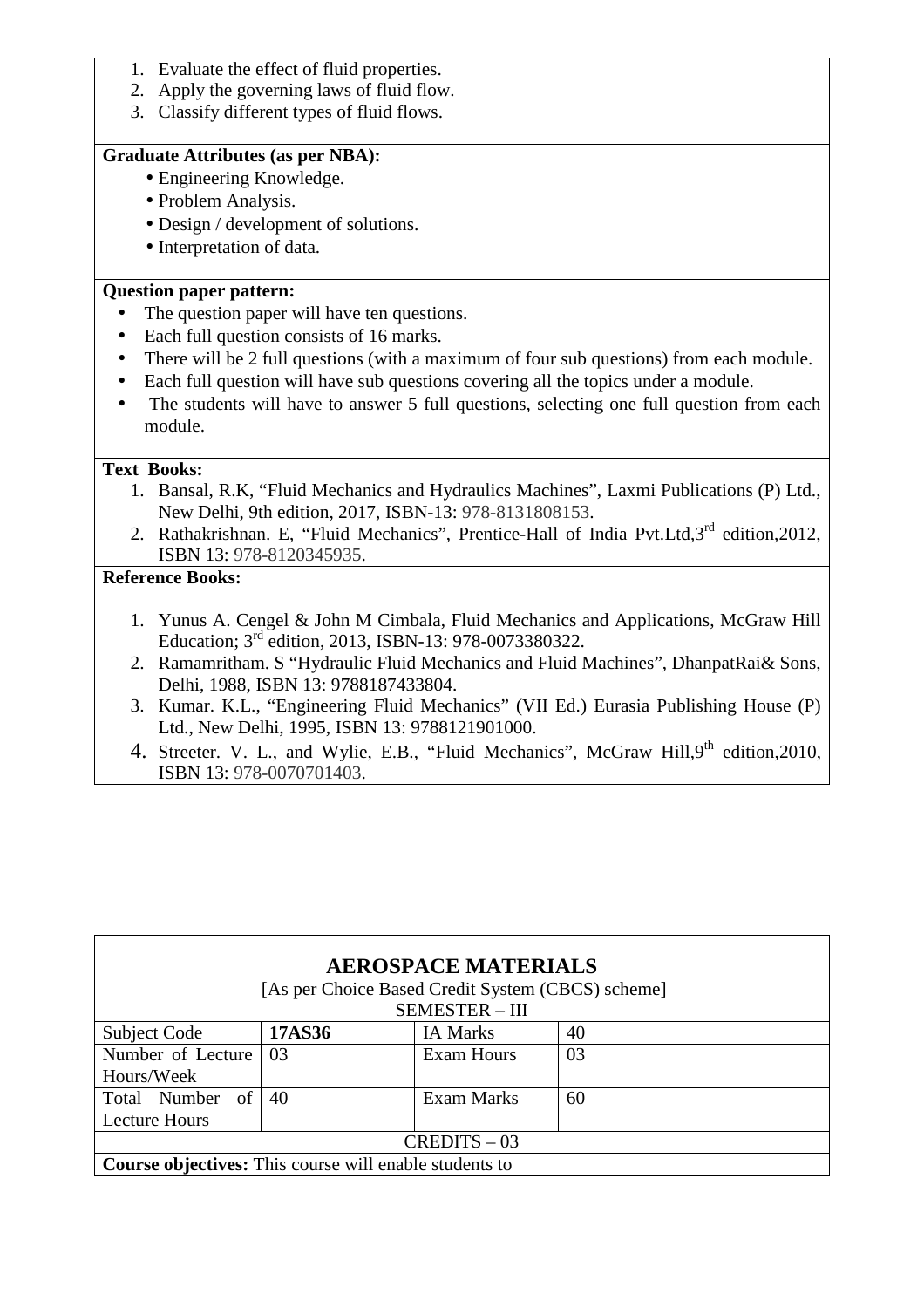- 1. Acquire knowledge of different aerospace materials & their properties.<br>2. Understand the Heat Treatment processes of aircraft metals and alloys
- 2. Understand the Heat Treatment processes of aircraft metals and alloys<br>3. Characteristics and Applications of Aluminum alloys, Ceramics, Comp
- 3. Characteristics and Applications of Aluminum alloys, Ceramics, Composites and High Temperature Materials.

| <b>Modules</b>                                                                                                                                                                                                                                                                                                                                                                                                         | <b>Teaching</b><br><b>Hours</b> | <b>Revised</b><br><b>Bloom's</b><br><b>Taxonomy</b><br>(RBT)<br><b>Level</b> |
|------------------------------------------------------------------------------------------------------------------------------------------------------------------------------------------------------------------------------------------------------------------------------------------------------------------------------------------------------------------------------------------------------------------------|---------------------------------|------------------------------------------------------------------------------|
| <b>Module -1</b>                                                                                                                                                                                                                                                                                                                                                                                                       |                                 |                                                                              |
| Mechanical Behaviour of Engineering Materials: Introduction to<br>aerospace materials and their classification, Linear and non-linear<br>elastic properties - Stress and Strain Curves - Yielding and strain<br>Hardening, Toughness - Modules of resilience -- Bauchinger's<br>effect - Effect of notches - Testing and flaw detection of materials<br>and components, knowledge of various material testing machines | 09 Hours                        | L1, L2                                                                       |
| <b>Module -2</b>                                                                                                                                                                                                                                                                                                                                                                                                       | 09 Hours                        | L1, L2                                                                       |
| Non-ferrous materials in aircraft construction : Aluminium and<br>its alloys: Types and identification. Properties - Castings - Heat<br>treatment processes - Surface treatments.<br>Magnesium and its alloys: Cast and Wrought alloys - Aircraft                                                                                                                                                                      |                                 |                                                                              |
| application, features specification, fabrication problems, Special<br>treatments.<br>Titanium and its alloys: Applications, machining, forming, welding                                                                                                                                                                                                                                                                |                                 |                                                                              |
| and heat treatment, Copper Alloys.                                                                                                                                                                                                                                                                                                                                                                                     |                                 |                                                                              |
| Wood and fabric in aircraft construction and specifications -<br>Glues Use of glass, plastics $\&$ rubber in aircraft, Introduction to<br>glass & carbon composite.                                                                                                                                                                                                                                                    |                                 |                                                                              |
| <b>Module -3</b>                                                                                                                                                                                                                                                                                                                                                                                                       | 08 Hours                        | L1, L2, L3                                                                   |
| <b>Ferrous materials in aircraft construction: Steels: Plain and low</b><br>carbon steels, various low alloy steels, aircraft steel specifications,<br>corrosion and heat resistant steels, structural applications.                                                                                                                                                                                                   |                                 |                                                                              |
| Maraging Steels: Properties and Applications.<br>Super Alloys: Use - Nickel base - Cobalt base - Iron base -<br>Forging and Casting of Super alloys - Welding, Heat treatment.                                                                                                                                                                                                                                         |                                 |                                                                              |
| <b>Module -4</b><br>Ceramics and Composites: Introduction, modern ceramic<br>materials, cermets, glass ceramic, production of semi fabricated<br>Carbon/Carbon<br>composites, Fabrication<br>forms,<br>processes<br>involved in metal matrix composites, polymer composites,<br>applications in aerospace vehicle design.                                                                                              | 08 Hours                        | L1, L2                                                                       |
| <b>Module -5</b>                                                                                                                                                                                                                                                                                                                                                                                                       | 08 Hours                        | L1, L2                                                                       |
| <b>High Temperature Materials Characterization: Classification,</b><br>production<br>characteristics,<br>Methods<br>testing,<br>and<br>and                                                                                                                                                                                                                                                                             |                                 |                                                                              |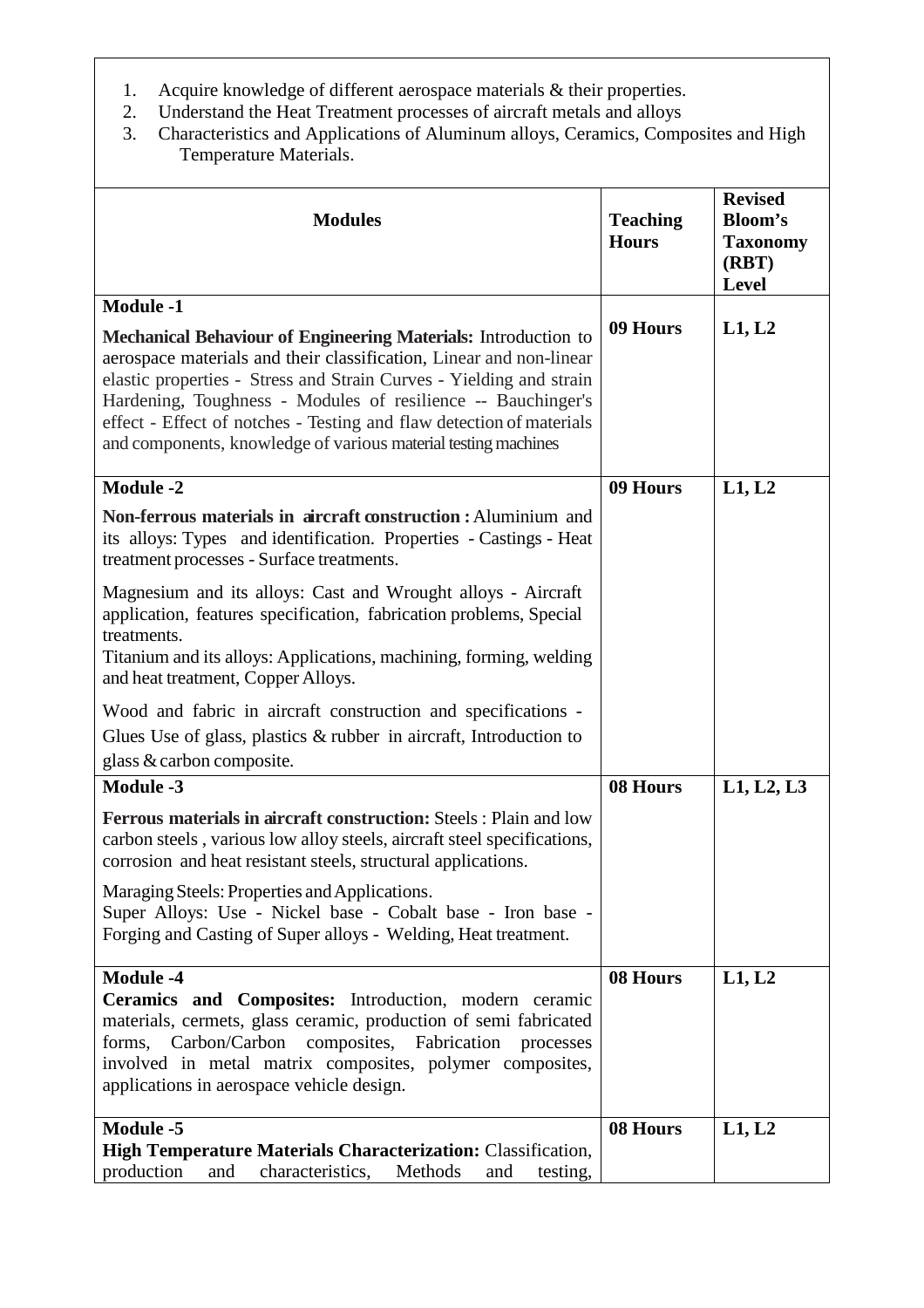| Determination of mechanical and thermal properties of materials |  |  |  |  |
|-----------------------------------------------------------------|--|--|--|--|
| at elevated temperatures, Application of these materials in     |  |  |  |  |
| Thermal protection systems of Aerospace vehicles, High          |  |  |  |  |
| temperature material characterization.                          |  |  |  |  |

#### **Course outcomes:**

At the end of this course the student will be able to :

- 1. Apply the knowledge about the mechanical behaviour of different aircraft & aerospace materials.
- 2. Explain the applications of Aluminum alloys, Ceramics and Composites Materials.
- 3. Appreciate the importance of high temperature materials and their characterization.

## **Graduate Attributes (as per NBA):**

- Engineering Knowledge.
- Environment and Sustainability.
- Life long learning.

## **Question paper pattern:**

- The question paper will have ten questions.
- Each full question consists of 16 marks.
- There will be 2 full questions (with a maximum of four sub questions) from each module.
- Each full question will have sub questions covering all the topics under a module.
- The students will have to answer 5 full questions, selecting one full question from each module.

#### **Text Books:**

- 1. Titterton G F, Aircraft Material and Processes, English Book Store, New Delhi, 5<sup>th</sup> edition, 1998, ISBN-13: 978-8175980136
- 2. H Buhl, Advanced Aerospace Materials, Springer, Berlin 1992, ISBN-13: 978- 3540558880.

- 1. Balram Gupta, Aerospace material Vol. 1,2,3,4 ARDB , S Chand & Co ,2009, ISBN-13: 978- 8121922005.
- 2. Parker E R, Materials for Missiles and Space, McGraw-Hill Inc., US, 1963, ISBN-13**:** 978
	- 0070485013
- 3. Hill E T, The Materials of Aircraft Construction, Pitman London.
- 4. C G Krishnadas Nair, Handbook of Aircraft materials, Interline publishers, Bangalore, 1993

| <b>MATERIAL TESTING AND METROLOGY LAB</b> |                                                   |          |    |  |  |
|-------------------------------------------|---------------------------------------------------|----------|----|--|--|
|                                           |                                                   |          |    |  |  |
|                                           | [As per Choice Based Credit System (CBCS) scheme] |          |    |  |  |
| SEMESTER – III                            |                                                   |          |    |  |  |
| Subject Code                              | 17ASL37                                           | IA Marks | 40 |  |  |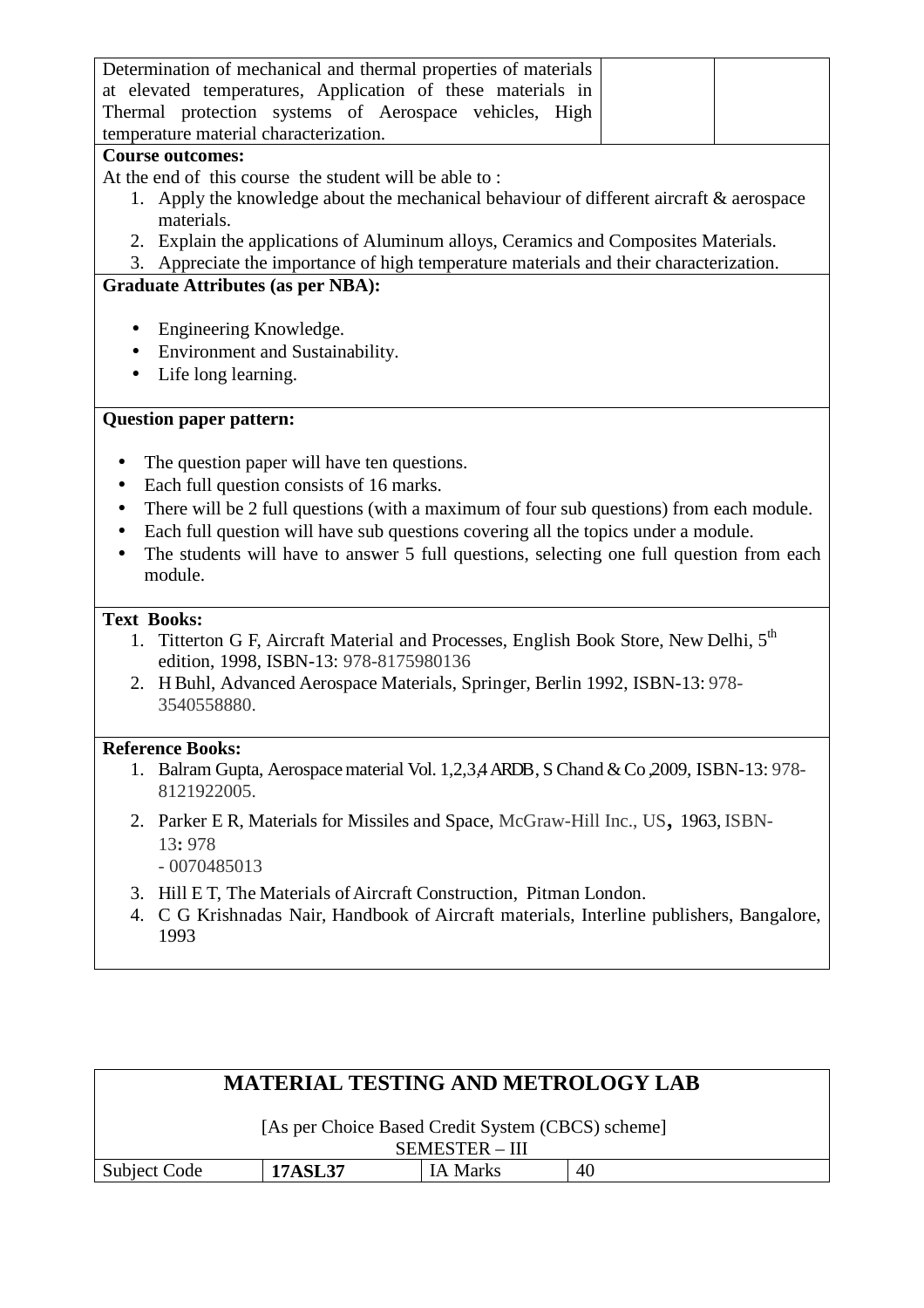| Number of Lecture                                                                        | 03                                                                                                                                                                                                                                                                    | <b>Exam Hours</b> | 03 |                                                              |
|------------------------------------------------------------------------------------------|-----------------------------------------------------------------------------------------------------------------------------------------------------------------------------------------------------------------------------------------------------------------------|-------------------|----|--------------------------------------------------------------|
| Hours/Week                                                                               | 42                                                                                                                                                                                                                                                                    | <b>Exam Marks</b> |    |                                                              |
| Total Number<br>of                                                                       |                                                                                                                                                                                                                                                                       |                   |    |                                                              |
| <b>Lecture Hours</b>                                                                     |                                                                                                                                                                                                                                                                       |                   |    |                                                              |
|                                                                                          |                                                                                                                                                                                                                                                                       | $CREDITS - 02$    |    |                                                              |
| Course objectives: This course will enable students to                                   |                                                                                                                                                                                                                                                                       |                   |    |                                                              |
|                                                                                          | 1. Understand the relations among materials and their properties.<br>2. Learn the concepts of mechanical measurements and metrology<br>3. Use the concept of accuracy, error, calibration.                                                                            |                   |    |                                                              |
|                                                                                          | <b>Modules</b>                                                                                                                                                                                                                                                        |                   |    | <b>Revised</b><br><b>Bloom's</b><br><b>Taxonomy</b><br>(RBT) |
|                                                                                          |                                                                                                                                                                                                                                                                       |                   |    | <b>Level</b>                                                 |
| 1. Hardness Testing - Vicker's, Brinell, Rockwel                                         |                                                                                                                                                                                                                                                                       |                   |    | L1, L2, L3,                                                  |
|                                                                                          |                                                                                                                                                                                                                                                                       |                   |    | L4                                                           |
| Tensile Test & Torsional Test<br>2.                                                      |                                                                                                                                                                                                                                                                       |                   |    | L1, L2, L3,<br>L <sub>4</sub>                                |
| <b>Impact Test</b><br>3.                                                                 |                                                                                                                                                                                                                                                                       |                   |    | L1, L2, L3,<br>L4                                            |
| 4. Fatigue Test                                                                          | L1, L2, L3,<br>L4                                                                                                                                                                                                                                                     |                   |    |                                                              |
| 5. Heat treatment: Annealing, normalizing, hardening and tempering of steel.             |                                                                                                                                                                                                                                                                       |                   |    | L1, L2, L3,                                                  |
| Hardness studies of heat-treated samples.                                                | L4, L5                                                                                                                                                                                                                                                                |                   |    |                                                              |
| To study the wear characteristics of ferrous, non-ferrous and composite<br>6.            | L1, L2, L3,                                                                                                                                                                                                                                                           |                   |    |                                                              |
| materials for different parameters.                                                      | L4                                                                                                                                                                                                                                                                    |                   |    |                                                              |
| 7. Measurement of vibration parameters using vibration setup.                            |                                                                                                                                                                                                                                                                       |                   |    | L1, L2, L3,<br>L4                                            |
| 8. Measurements using Optical Projector / Toolmaker Microscope.                          |                                                                                                                                                                                                                                                                       |                   |    | L1, L2, L3                                                   |
| 9. Measurement of angle using Sine Center / Sine bar / bevel protractor                  |                                                                                                                                                                                                                                                                       |                   |    | L1, L2, L3                                                   |
| 10. Measurement of alignment using Autocollimator / Roller set                           |                                                                                                                                                                                                                                                                       |                   |    | L1, L2, L3                                                   |
| 11. Measurement of Screw thread Parameters using Two-wire or Three-wire<br>method.       |                                                                                                                                                                                                                                                                       |                   |    | L1, L2, L3                                                   |
| 12. Measurements of Surface roughness, Using Tally Surf/Mechanical<br>Comparator         |                                                                                                                                                                                                                                                                       |                   |    | L1, L2, L3                                                   |
| 13. Measurement of gear tooth profile using gear tooth vernier /Gear tooth<br>micrometer | L1, L2, L3                                                                                                                                                                                                                                                            |                   |    |                                                              |
| 14. Calibration of Micrometer using slip gauges                                          | L1, L2, L3                                                                                                                                                                                                                                                            |                   |    |                                                              |
| <b>Course outcomes:</b><br>After studying this course, students will be able to:         |                                                                                                                                                                                                                                                                       |                   |    |                                                              |
|                                                                                          | 1. Apply the relations among materials properties.<br>2. Identify and classify different measuring tools related to experiments and Identify,<br>define, and explain accuracy, precision.<br>Conduct Analyze interpret and present measurement data from measurements |                   |    |                                                              |

3. Conduct, Analyze, interpret, and present measurement data from measurements experiments.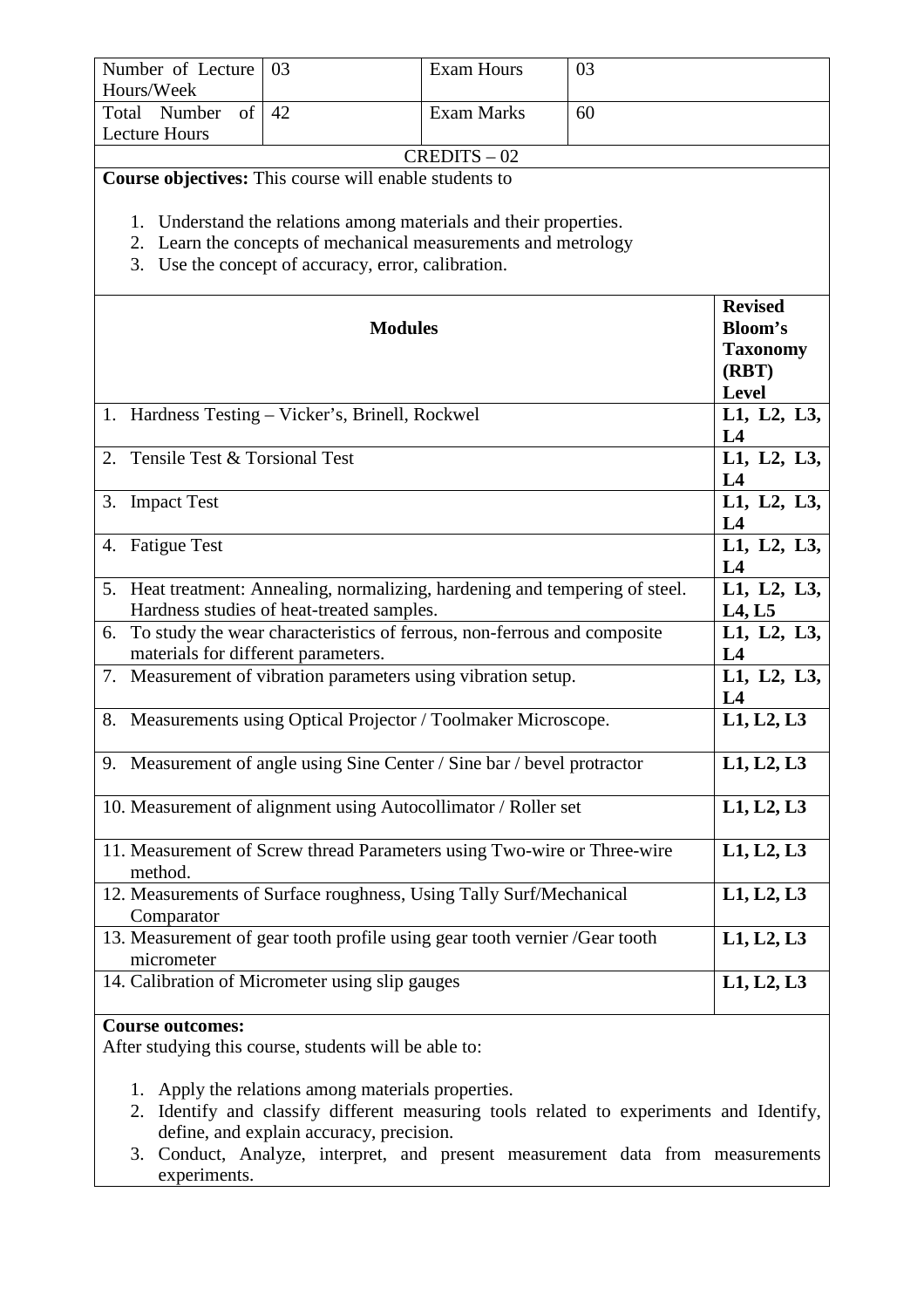## **Conduct of Practical Examination:**

- 1 . All laboratory experiments are to be included for practical examination.
- 2 . Students are allowed to pick one experiment from the lot.
- 3 . Strictly follow the instructions as printed on the cover page of answer script for breakup of marks.
- 4 . Change of experiment is allowed only once and 15% Marks allotted to the procedure part to be made zero.

## **Graduate Attributes (as per NBA):**

- Engineering Knowledge.
- Problem Analysis.
- Interpretation of data.

|                                                         |            | <b>FLUID MECHANICS LAB</b>                                                       |    |                 |
|---------------------------------------------------------|------------|----------------------------------------------------------------------------------|----|-----------------|
|                                                         |            | [As per Choice Based Credit System (CBCS) scheme]                                |    |                 |
|                                                         |            | <b>SEMESTER - III</b>                                                            |    |                 |
| Subject Code                                            |            |                                                                                  |    |                 |
| Number of Lecture                                       | 03         | <b>Exam Hours</b>                                                                | 03 |                 |
| Hours/Week                                              |            |                                                                                  |    |                 |
| Total Number<br>of                                      | 42         | <b>Exam Marks</b>                                                                | 60 |                 |
| <b>Lecture Hours</b>                                    |            |                                                                                  |    |                 |
|                                                         |            | $CREDITS - 02$                                                                   |    |                 |
| Course objectives: This course will enable students to: |            |                                                                                  |    |                 |
|                                                         |            | 1. Gain the knowledge of various flow meters and the concept of fluid mechanics. |    |                 |
| 2. Understand the Bernoulli's Theorem.                  |            |                                                                                  |    |                 |
| 3. Measure the pressure using Manometers.               |            |                                                                                  |    |                 |
|                                                         |            |                                                                                  |    | <b>Revised</b>  |
|                                                         |            | <b>Modules</b>                                                                   |    | <b>Bloom's</b>  |
|                                                         |            |                                                                                  |    | <b>Taxonomy</b> |
|                                                         |            |                                                                                  |    | (RBT)           |
|                                                         |            |                                                                                  |    | <b>Level</b>    |
| 1. Calibration of Venturimeter                          |            |                                                                                  |    | L1, L2, L3      |
|                                                         |            |                                                                                  |    |                 |
| 2. Calibration of Orifice meter                         |            |                                                                                  |    | L1, L2, L3,     |
|                                                         |            |                                                                                  |    | L4, L5          |
|                                                         |            | 3. Determination of Coefficient of discharge for a small orifice by a            |    | L1, L2, L3,     |
| constant head method.                                   |            |                                                                                  |    | L4, L5          |
|                                                         |            | 4. Determination of Coefficient of discharge for an external mouthpiece by       |    | L1, L2, L3      |
| variable head method                                    |            |                                                                                  |    |                 |
| 5. Calibration of contracted Rectangular Notch          |            |                                                                                  |    | L1, L2, L3      |
|                                                         |            |                                                                                  |    |                 |
| 6. Calibration of contracted Triangular Notch           | L1, L2, L3 |                                                                                  |    |                 |
|                                                         |            |                                                                                  |    |                 |
|                                                         |            | 7. Determination of Coefficient of loss of head in a sudden contraction and      |    | L1, L2, L3,     |
| friction factor                                         |            |                                                                                  |    | L4, L5          |
| 8. Verification of Bernoulli's equation                 |            |                                                                                  |    | L1, L2, L3      |
|                                                         |            |                                                                                  |    |                 |
|                                                         |            |                                                                                  |    |                 |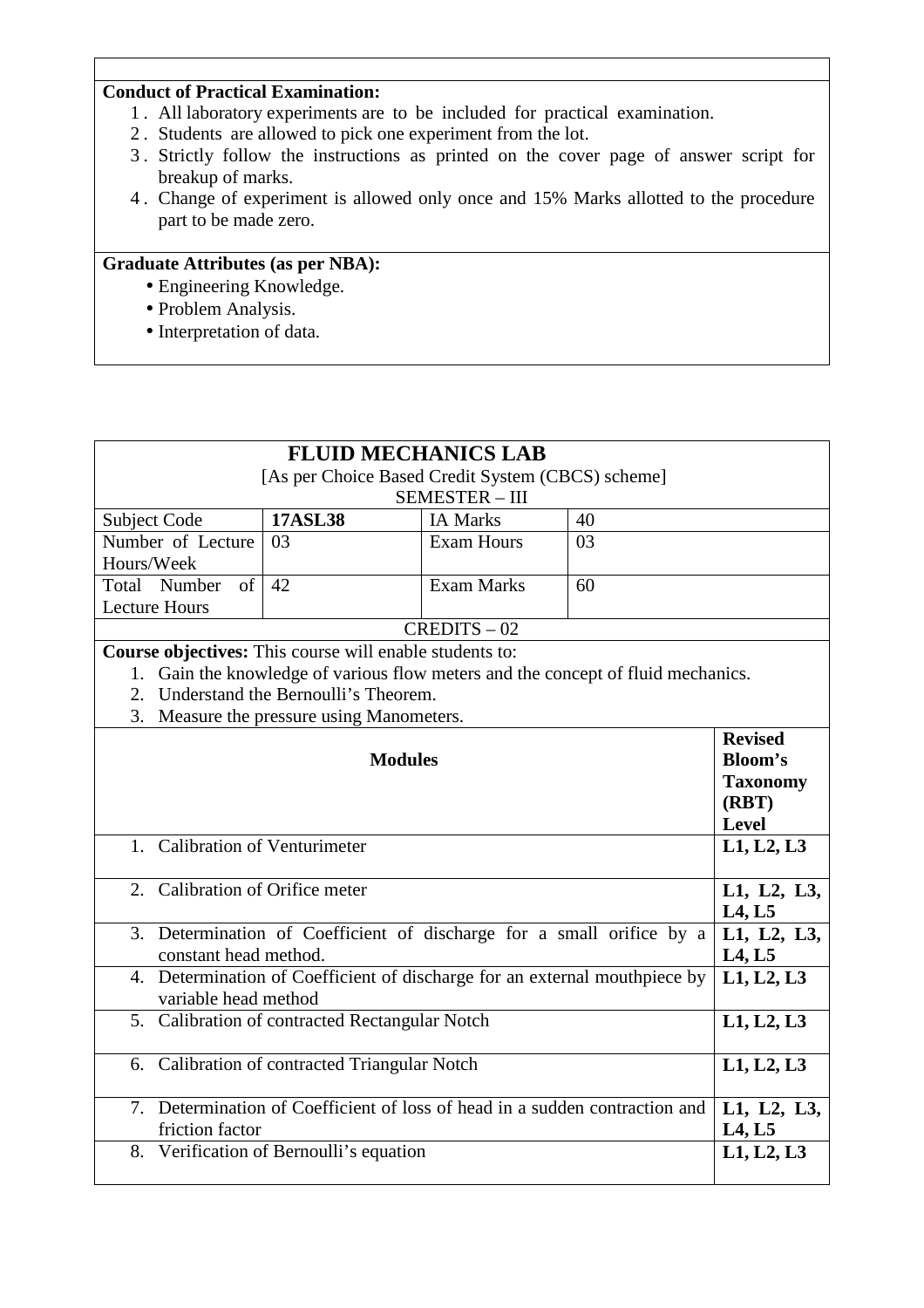| 9. Determination of Viscosity of a Fluid                          | L1, L2, L3 |
|-------------------------------------------------------------------|------------|
| 10. Pipe friction apparatus with loss of head on pipe fittings    | L1, L2, L3 |
| 11. Pelton wheel turbine with mechanical loading                  | L1, L2, L3 |
| 12. Multistage centrifugal pump                                   | L1, L2, L3 |
| 13. Combined orifice meter & venture meter set up Notch apparatus | L1, L2, L3 |
| 14. Flow visualization equipment                                  | L1, L2, L3 |

## **Course outcomes:**

After studying this course, students will be able to:

- 1. Acquire knowledge of flow meters and flow visualization.
- 2. Give student insight into working of various fluid machines.
- 3. Compare performance of fluid machines under different working conditions.

## **Conduct of Practical Examination:**

- 1 . All laboratory experiments are to be included for practical examination.
- 2 . Students are allowed to pick one experiment from the lot.
- 3 . Strictly follow the instructions as printed on the cover page of answer script for breakup of marks.
- 4. Change of experiment is allowed only once and 15% Marks allotted to the procedure part to be made zero.

## **Graduate Attributes (as per NBA):**

- Engineering Knowledge.
- Problem Analysis.
- Interpretation of data.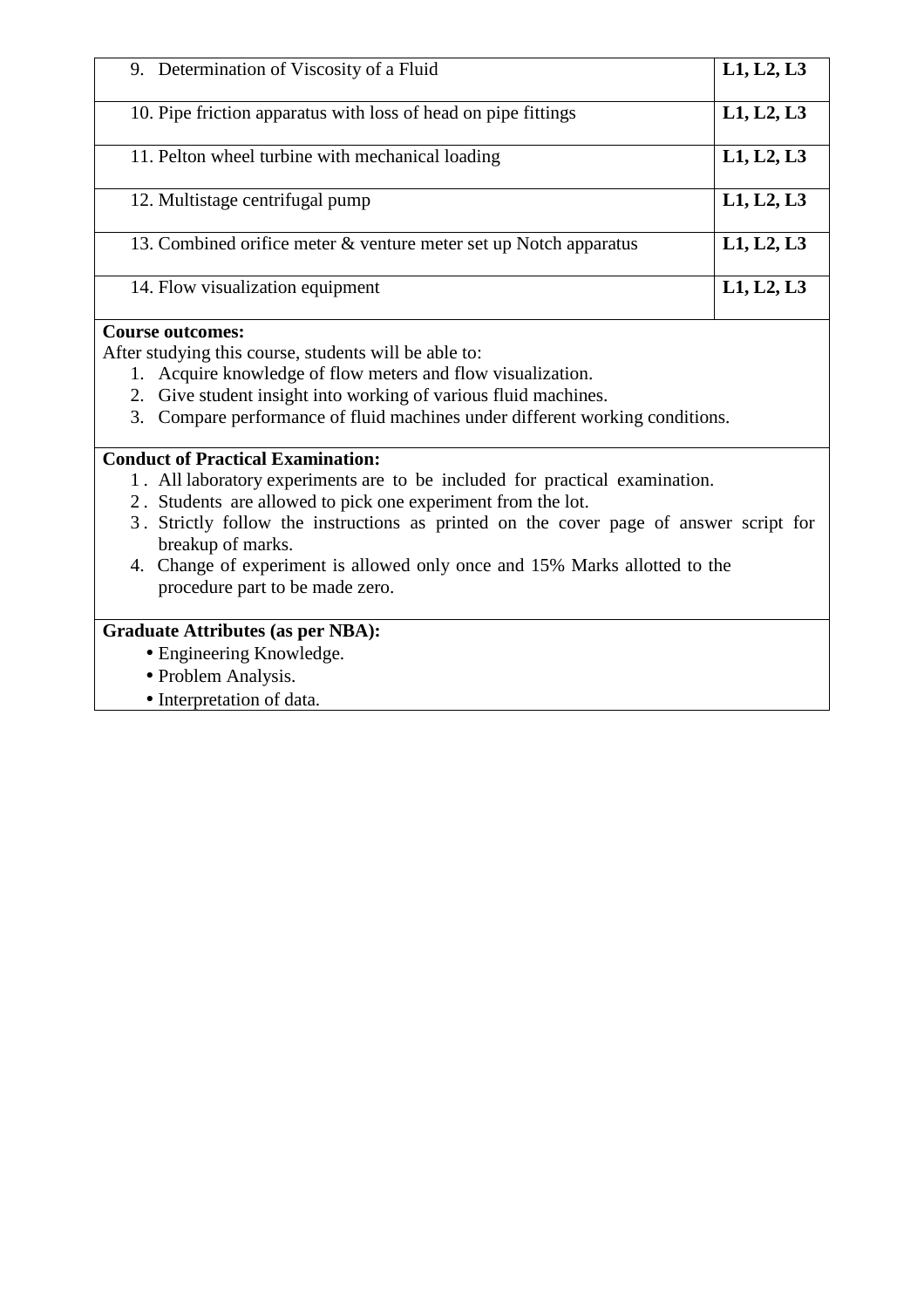# **Curriculum and Syllabus for 4 th Semester, Aerospace Engineering**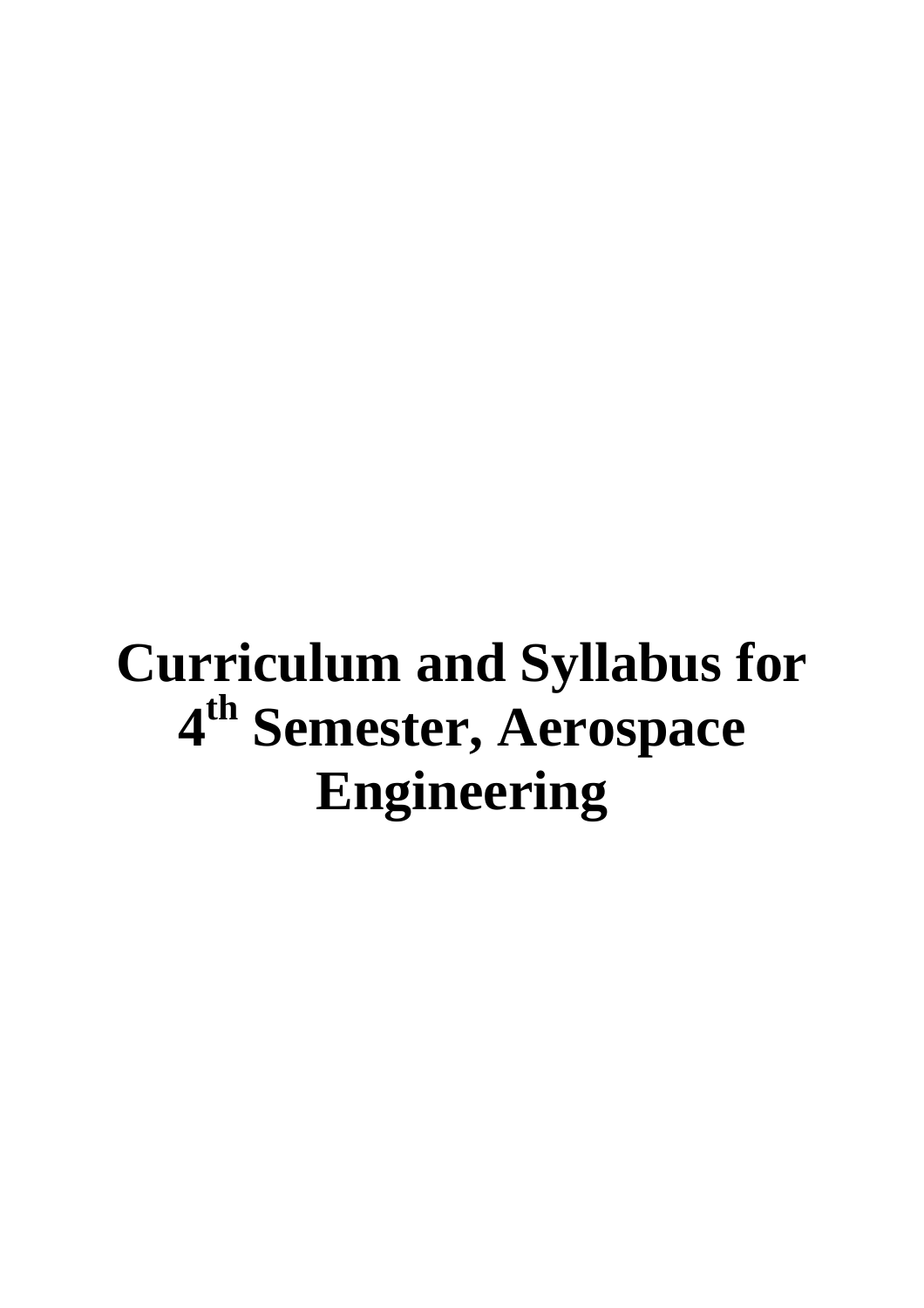## **B.E. AEROSPACE ENGINEERING**

#### **IV SEMESTER**

|                       |                                     |                                                                         |                                         | <b>Teaching</b><br><b>Hours/Week</b> |                                              |                | <b>Examination</b>                                               |                      | <b>Credit</b><br>S           |                |
|-----------------------|-------------------------------------|-------------------------------------------------------------------------|-----------------------------------------|--------------------------------------|----------------------------------------------|----------------|------------------------------------------------------------------|----------------------|------------------------------|----------------|
| SI.<br>N <sub>o</sub> | <b>Subject</b><br>Code              | Title                                                                   | <b>Teac</b><br>hing<br>Dept.            | <b>Theo</b><br>ry                    | Prac<br>tical<br>$\prime$<br>Dra<br>win<br>g | Dura<br>tion   | <b>The</b><br>ory/<br>Pra<br>ctic<br>al<br>Mar<br>$\mathbf{k}$ s | I.A.<br><b>Marks</b> | <b>Total</b><br><b>Marks</b> |                |
| $\mathbf{1}$          | 17MAT<br>41                         | <b>ENGINEERING</b><br><b>MATHAMATICS -</b><br>IV                        | Math<br>emati<br>$\mathbf{c}\mathbf{s}$ | 04                                   |                                              | 0 <sup>3</sup> | 60                                                               | 40                   | 100                          | $\overline{4}$ |
| $\overline{2}$        | 17AS42/<br>17AE42                   | <b>AERODYNAMICS -</b><br>I                                              | AS                                      | 04                                   |                                              | 0 <sub>3</sub> | 60                                                               | 40                   | 100                          | $\overline{4}$ |
| $\overline{3}$        | 17AS43                              | <b>AEROSPACE</b><br>STRUCTURES-I                                        | AS                                      | 04                                   |                                              | 03             | 60                                                               | 40                   | 100                          | $\overline{4}$ |
| $\overline{4}$        | 17AS44/<br>17AE44                   | <b>MECHANISMS</b><br><b>AND MACHINE</b><br><b>THEORY</b>                | AS                                      | 04                                   |                                              | 03             | 60                                                               | 40                   | 100                          | $\overline{4}$ |
| 5                     | 17AS45                              | <b>HEAT &amp; MASS</b><br><b>TRANSFER</b>                               | AS                                      | 04                                   |                                              | 03             | 60                                                               | 40                   | 100                          | $\overline{4}$ |
| 6                     | 17AS46                              | <b>COMPOSITE</b><br><b>MATERIALS</b>                                    | AS                                      | 03                                   |                                              | 03             | 60                                                               | 40                   | 100                          | 3              |
| $\tau$                | 17ASL4<br>$\overline{7}$            | <b>MANUFACTURIN</b><br><b>G TECHNOLOGY</b><br>LAB                       | AS                                      |                                      | $1I + 2$<br>$\mathbf{P}$                     | 03             | 60                                                               | 40                   | 100                          | $\overline{2}$ |
| 8                     | 17ASL4<br>8                         | <b>COMPUTER</b><br><b>AIDED AIRCRAFT</b><br><b>DRAWING LAB</b>          | AS                                      |                                      | $1I+2$<br>$\mathbf{P}$                       | 0 <sub>3</sub> | 60                                                               | 40                   | 100                          | $\overline{2}$ |
| 9                     | 17KL/CP<br>H39/49<br>Core<br>Course | Kannada/Constitution<br>of India, Professional<br>Ethics & Human Rights | Huma<br>nities                          | 01                                   |                                              | 01             | 30                                                               | 20                   | 50                           | $\mathbf{1}$   |
|                       |                                     | <b>TOTAL</b>                                                            |                                         | 24                                   | 06                                           | 25             | 510                                                              | 340                  | 850                          | 28             |

**1. Core subject:** This is the course which is to be compulsorily studied by a student as a core requirement to complete the

requirement of a programme in a said discipline of study.

**2. Foundation Course**: The courses based upon the content that leads to Knowledge enhancement.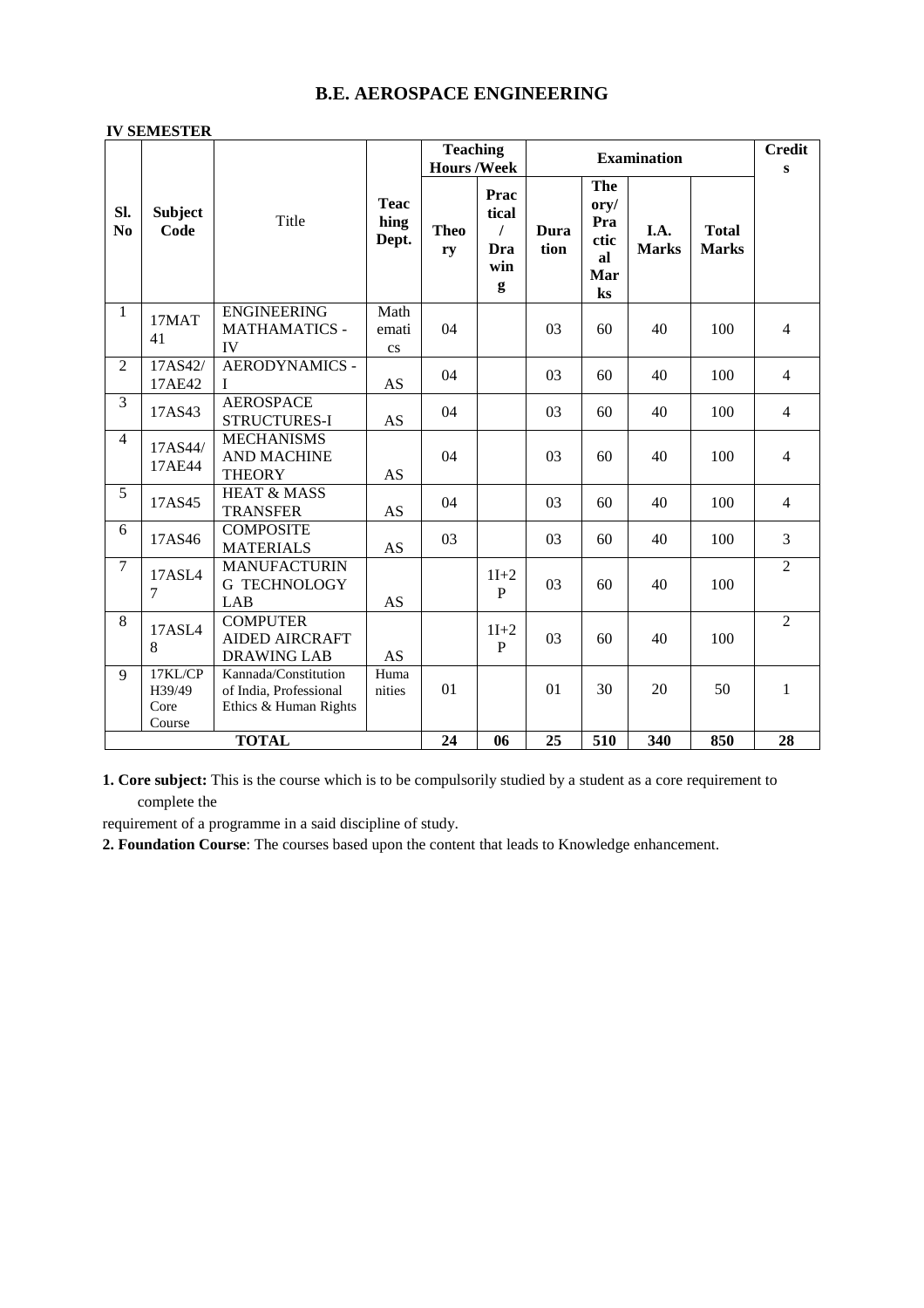#### **B.E.SYLLABUS FOR 2017-2021**

# **ENGINEERING MATHEMATICS-IV**

**(Common to all Branches)** 

**COURSE Code : 17MAT41 CIE Marks : 40 Contact Hours/Week : 04 SEE Marks: 60 Total Hours: 50 Exam Hours:03 Semester: IV** Credits: 04(4:0:0)

## **Course Objectives:**

The purpose of this course is to make students well conversant with numerical methods to solve ordinary differential equations, complex analysis, sampling theory and joint probability distribution and stochastic processes arising in science and engineering.

**\_\_\_\_\_\_\_\_\_\_\_\_\_\_\_\_\_\_\_\_\_\_\_\_\_\_\_\_\_\_\_\_\_\_\_\_\_\_\_\_\_\_\_\_\_\_\_\_\_\_\_\_\_\_\_\_\_\_\_\_\_\_\_\_\_\_\_\_\_\_\_\_\_\_** 

| <b>MODULE</b>                                                                                                                                                                                                                                                                                                                                                                                                                                                                                                                                                                  | <b>RBT</b><br>Levels | No. of<br><b>Hrs</b> |
|--------------------------------------------------------------------------------------------------------------------------------------------------------------------------------------------------------------------------------------------------------------------------------------------------------------------------------------------------------------------------------------------------------------------------------------------------------------------------------------------------------------------------------------------------------------------------------|----------------------|----------------------|
| <b>MODULE-I</b><br>Numerical Methods: Numerical solution of ordinary differential<br>equations of first order and first degree, Taylor's series method,<br>modified Euler's method. Runge - Kutta method of fourth order,<br>Milne's and Adams-Bashforth predictor and corrector methods (No<br>derivations of formulae-single step computation only).                                                                                                                                                                                                                         | L1 & L2              | 10                   |
| <b>MODULE-II</b><br><b>Numerical Methods:</b> Numerical solution of second order ordinary<br>differential equations, Runge-Kutta method and Milne's method. (No<br>derivations of formulae-single step computation only).<br>Special Functions: Series solution of Bessel's differential equation<br>leading to $J_n(x)$ -Bessel's function of first kind. Basic properties and<br>orthogonality. Series solution of Legendre's differential equation leading<br>to $P_n(x)$ -Legendre polynomials. Rodrigue's formula, problems                                               | L3                   | 10                   |
| <b>MODULE-III</b><br><b>Complex Variables:</b> Review of a function of a complex variable, limits,<br>continuity, differentiability. Analytic functions-Cauchy-Riemann<br>equations in cartesian and polar forms. Properties and construction of<br>analytic functions. Complex line integrals-Cauchy's theorem and<br>Cauchy's integral formula, Residue, poles, Cauchy's Residue theorem<br>(without proof) and problems.<br><b>Transformations:</b> Conformal transformations-Discussion of<br>transformations: $w = z^2$ , $w = e^z$ , $w = z + (1/z)(z \ne 0)$ . Bilinear | L1 & L3<br>L3        | 10                   |
| transformations-problems.<br><b>MODULE-IV</b><br><b>Probability Distributions:</b> Random variables (discrete and continuous),<br>probability mass/density functions. Binomial distribution, Poisson<br>distribution. Exponential and normal distributions, problems.<br>Joint probability distribution: Joint Probability distribution for two<br>discrete random variables, expectation, covariance, correlation coefficient.                                                                                                                                                | L3                   | 10                   |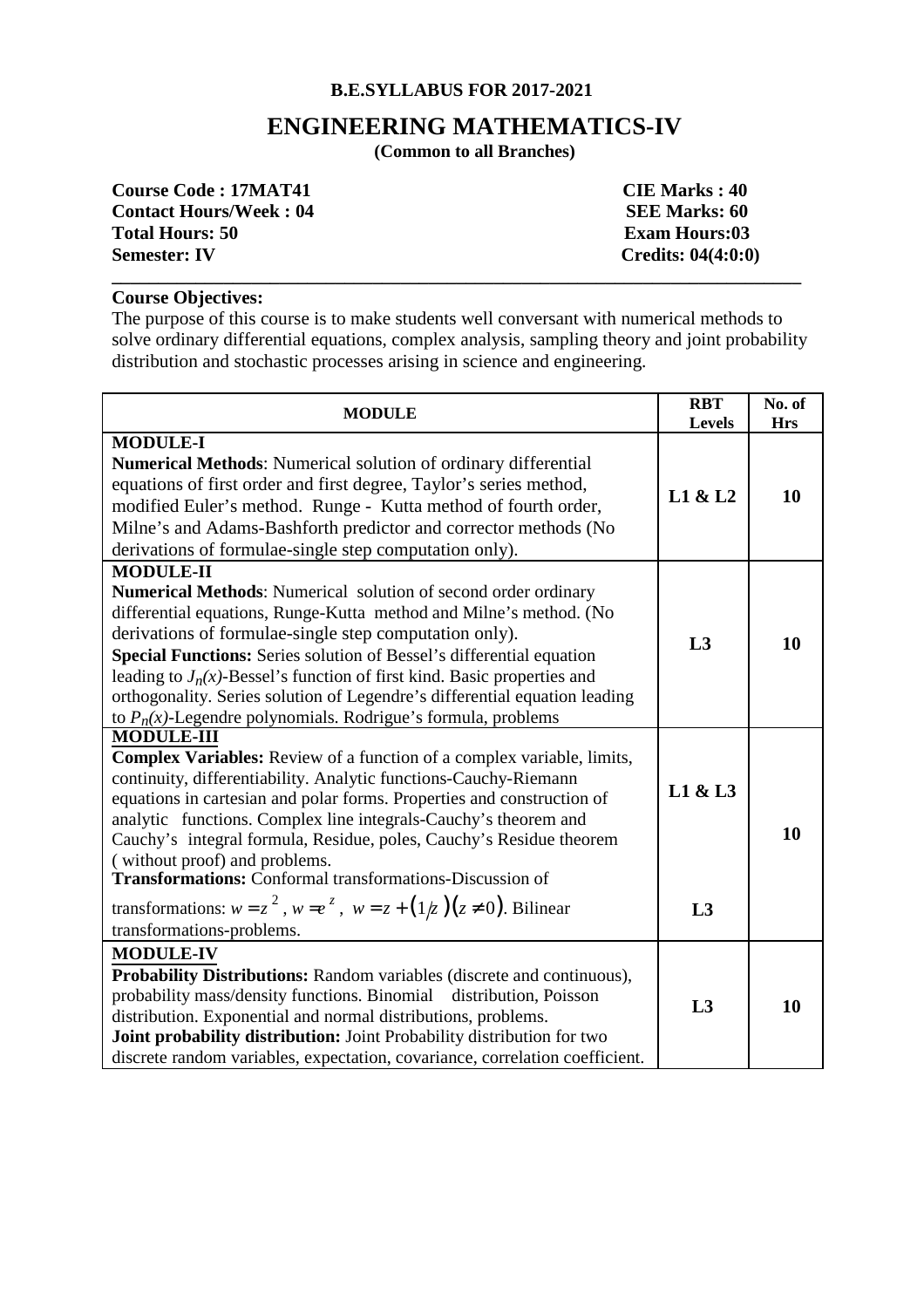| <b>MODULE-V</b>                                                                |                |  |
|--------------------------------------------------------------------------------|----------------|--|
| <b>Sampling Theory:</b> Sampling, Sampling distributions, standard error, test | L <sub>3</sub> |  |
| of hypothesis for means and proportions, confidence limits for                 |                |  |
| means, student's t-distribution, Chi-square distribution as a test of          |                |  |
| goodness of fit.                                                               |                |  |
| <b>Stochastic process:</b>                                                     |                |  |
| Stochastic processes, probability vector, stochastic matrices, fixed points,   |                |  |
| regular stochastic matrices, Markov chains, higher transition probability-     | L1&L2          |  |
| simple problems.                                                               |                |  |

**Course Outcomes:** On completion of this course, students are able to:

- 6. Solve first and second order ordinary differential equation arising in flow problems using single step and multistep numerical methods.
- 7. Illustrate problems of potential theory, quantum mechanics and heat conduction by employing notions and properties of Bessel's functions and Legendre's polynomials.
- 8. Explain the concepts of analytic functions, residues, poles of complex potentials and describe conformal and Bilinear transformation arising in field theory and signal processing.
- 9. Develop probability distribution of discrete, continuous random variables and joint probability distribution occurring in digital signal processing, information theory and design engineering.
- 10. Demonstrate testing of hypothesis of sampling distributions and illustrate examples of Markov chains related to discrete parameter stochastic process.

## **Question Paper Pattern:**

## **Note:- The SEE question paper will be set for 100 marks and the marks will be proportionately reduced to 60.**

- The question paper will have **ten** full questions carrying equal marks.
- Each full question consisting of **20** marks.
- There will be **two** full questions (with a **maximum** of **four** sub questions) from each module.
- Each full question will have sub question covering all the topics under a module.
- The students will have to answer **five** full questions, selecting **one** full question from each module.

## **Text Books:**

- *3. B.S. Grewal: Higher Engineering Mathematics, Khanna Publishers, 43rd Ed., 2015.*
- *4. E. Kreyszig: Advanced Engineering Mathematics, John Wiley & Sons, 10th Ed., 2015.*

## **Reference books**:

*N.P.Bali and Manish Goyal: A Text Book of Engineering Mathematics, Laxmi Publishers,7th Ed., 2010.* 

- 2. *B.V.Ramana: "Higher Engineering M athematics" Tata McGraw-Hill, 2006.*
- 3. *H. K. Dass and Er. RajnishVerma: "Higher Engineerig Mathematics", S. Chand publishing, 1st edition, 2011.*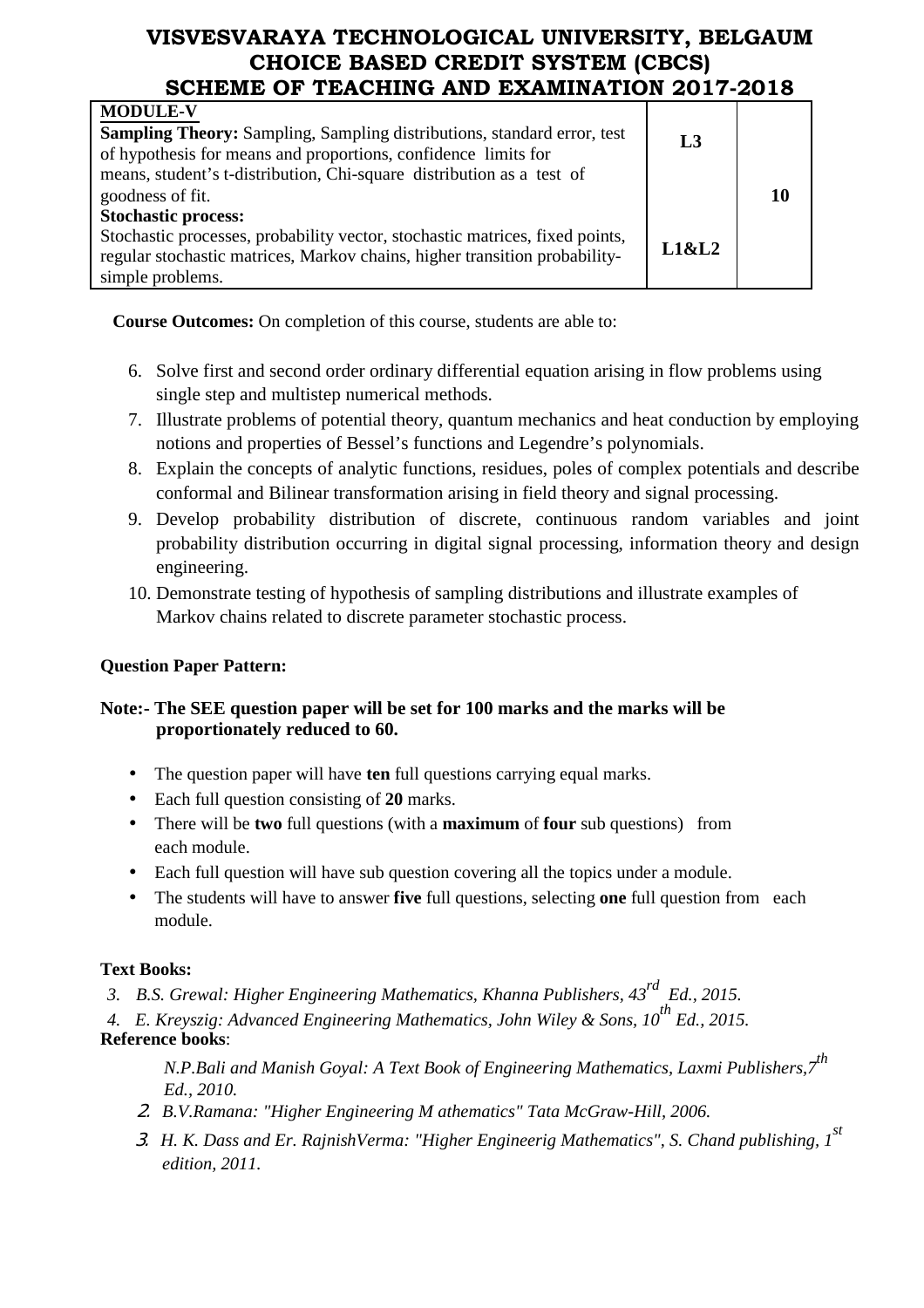|                                                                                                                                                                                                                                                                                                                                                                                                                                                                                                                                                                                                                                              |                                                                                                                                                                                                                                                                                                                            | <b>AERODYNAMICS - I</b>        |        |                 |                 |
|----------------------------------------------------------------------------------------------------------------------------------------------------------------------------------------------------------------------------------------------------------------------------------------------------------------------------------------------------------------------------------------------------------------------------------------------------------------------------------------------------------------------------------------------------------------------------------------------------------------------------------------------|----------------------------------------------------------------------------------------------------------------------------------------------------------------------------------------------------------------------------------------------------------------------------------------------------------------------------|--------------------------------|--------|-----------------|-----------------|
|                                                                                                                                                                                                                                                                                                                                                                                                                                                                                                                                                                                                                                              | [As per Choice Based Credit System (CBCS) scheme]                                                                                                                                                                                                                                                                          |                                |        |                 |                 |
| Subject Code                                                                                                                                                                                                                                                                                                                                                                                                                                                                                                                                                                                                                                 | 17AS42/17AE42                                                                                                                                                                                                                                                                                                              | SEMESTER-IV<br><b>IA Marks</b> | 40     |                 |                 |
| Number of Lecture                                                                                                                                                                                                                                                                                                                                                                                                                                                                                                                                                                                                                            | 04                                                                                                                                                                                                                                                                                                                         | <b>Exam Hours</b>              | 03     |                 |                 |
| Hours/Week                                                                                                                                                                                                                                                                                                                                                                                                                                                                                                                                                                                                                                   |                                                                                                                                                                                                                                                                                                                            |                                |        |                 |                 |
| Number<br>$\sigma$<br>Total                                                                                                                                                                                                                                                                                                                                                                                                                                                                                                                                                                                                                  | 50                                                                                                                                                                                                                                                                                                                         | <b>Exam Marks</b>              | 60     |                 |                 |
| <b>Lecture Hours</b>                                                                                                                                                                                                                                                                                                                                                                                                                                                                                                                                                                                                                         |                                                                                                                                                                                                                                                                                                                            |                                |        |                 |                 |
|                                                                                                                                                                                                                                                                                                                                                                                                                                                                                                                                                                                                                                              |                                                                                                                                                                                                                                                                                                                            | $CREDITS - 04$                 |        |                 |                 |
| Course objectives: This course will enable students to                                                                                                                                                                                                                                                                                                                                                                                                                                                                                                                                                                                       |                                                                                                                                                                                                                                                                                                                            |                                |        |                 |                 |
| 2.<br>3.                                                                                                                                                                                                                                                                                                                                                                                                                                                                                                                                                                                                                                     | 1. Understand the basics of fluid mechanics as a prerequisite to Aerodynamics<br>Acquire knowledge on typical airfoil characteristics and two-dimensional flows over airfoil and<br>study the incompressible over finite wings<br>Assimilate the understanding of application of finite wing theory and high lift systems. |                                |        |                 |                 |
|                                                                                                                                                                                                                                                                                                                                                                                                                                                                                                                                                                                                                                              |                                                                                                                                                                                                                                                                                                                            |                                |        |                 | <b>Revised</b>  |
|                                                                                                                                                                                                                                                                                                                                                                                                                                                                                                                                                                                                                                              | <b>Modules</b>                                                                                                                                                                                                                                                                                                             |                                |        | <b>Teaching</b> | <b>Bloom's</b>  |
|                                                                                                                                                                                                                                                                                                                                                                                                                                                                                                                                                                                                                                              |                                                                                                                                                                                                                                                                                                                            |                                |        | <b>Hours</b>    | <b>Taxonomy</b> |
|                                                                                                                                                                                                                                                                                                                                                                                                                                                                                                                                                                                                                                              |                                                                                                                                                                                                                                                                                                                            |                                |        |                 | (RBT) Level     |
| <b>Module -1</b>                                                                                                                                                                                                                                                                                                                                                                                                                                                                                                                                                                                                                             |                                                                                                                                                                                                                                                                                                                            |                                |        | 10 Hours        | L1, L2          |
| <b>Review of Basic Fluid Mechanics: Continuity, momentum and energy</b><br>equation, Control volume approach to Continuity, momentum and<br>energy equation, Types of flow, pathlines, streamlines, and streaklines,<br>units and dimensions, inviscid and viscous flows, compressibility, Mach<br>number regimes. Vorticity, Angular velocity, Stream function, velocity<br>potential function, Circulation, Numericals, Mach cone and Mach angle,<br>Speed of sound.<br><b>Module -2</b>                                                                                                                                                   |                                                                                                                                                                                                                                                                                                                            |                                |        | 10 Hours        | L1, L2          |
| Airfoil Characteristics: Fundamental aerodynamic variables, Airfoil<br>nomenclature, airfoil characteristics. wing planform geometry,<br>aerodynamic forces and moments, centre of pressure, pressure<br>coefficient, aerodynamic center, calculation of airfoil lift and drag from<br>measured surface pressure distributions, typical airfoil aerodynamic<br>characteristics at low speeds. Types of drag-Definitions.                                                                                                                                                                                                                     |                                                                                                                                                                                                                                                                                                                            |                                |        |                 |                 |
| <b>Module -3</b>                                                                                                                                                                                                                                                                                                                                                                                                                                                                                                                                                                                                                             |                                                                                                                                                                                                                                                                                                                            |                                |        | 10 Hours        | L1, L2, L3,     |
| Two Dimensional Flows & Incompressible Flow Over Airfoil:<br>Uniform flow, Source flow, Sink flow, Combination of a uniform flow<br>with source and sink. Doublet flow. Non-lifting flow over a circular<br>cylinder. Vortex flow. Lifting flow over a circular cylinder. Kutta-<br>Joukowski theorem and generation of Lift, D'Alembert's paradox,<br>Numericals.<br><b>Incompressible flow over airfoils:</b> Kelvin's circulation theorem and<br>the starting vortex, vortex sheet, Kutta condition, Classical thin airfoil<br>theory for symmetric and cambered airfoils. Kutta-Joukowski theorem<br>and generation of Lift, Numericals. |                                                                                                                                                                                                                                                                                                                            |                                | L4, L5 |                 |                 |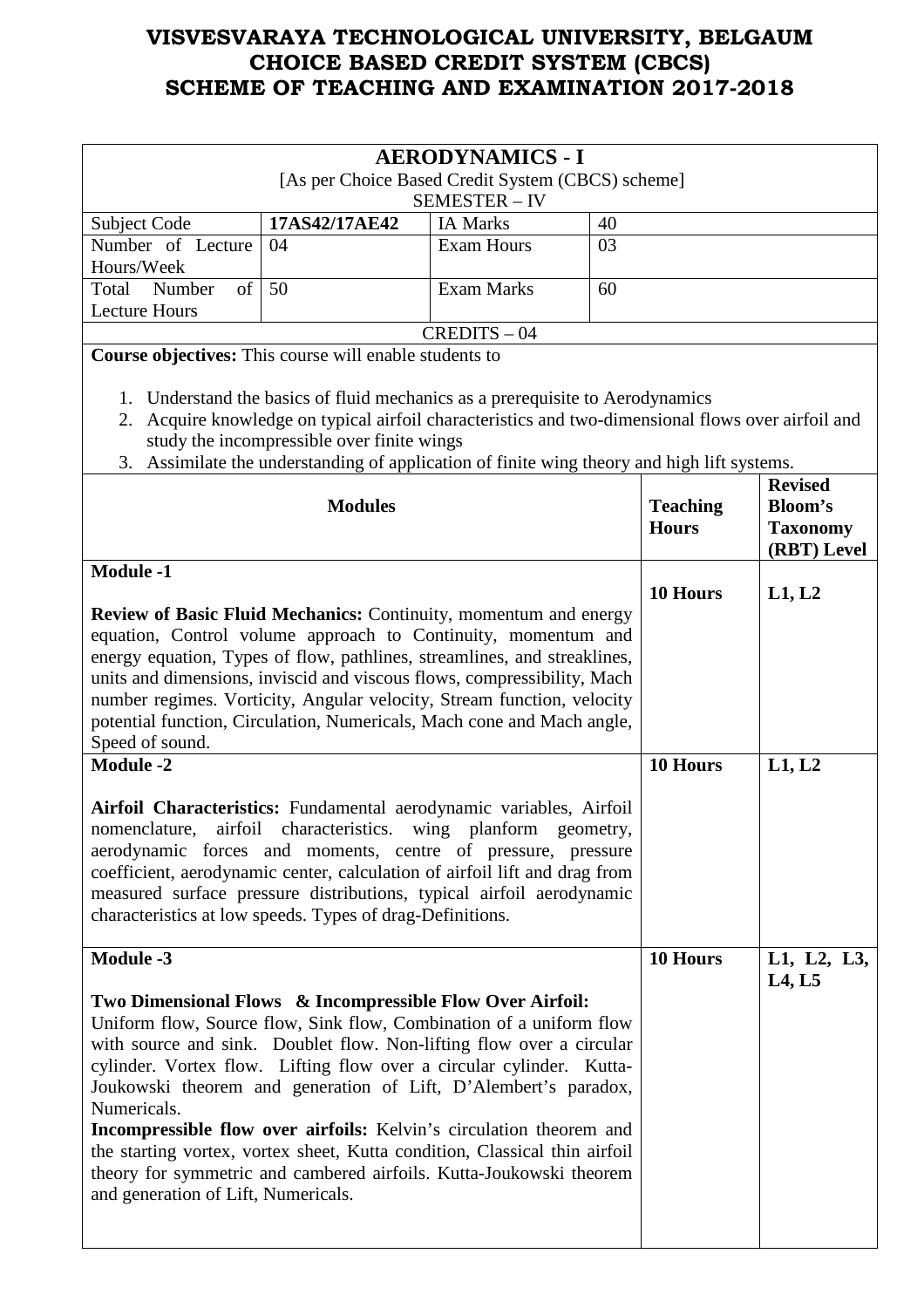| <b>Module -4</b><br>Incompressible Flow Over Finite Wings: Biot-Savart law and<br>Helmholtz's theorems, Vortex filament: Infinite and semi-infinite<br>vortex filament, Induced velocity. Prandtl's classical lifting line<br>theory: Downwash and induced drag.<br>Elliptical and modified<br>elliptical lift distribution. Lift distribution on wings. Limitations of<br>Prandtl's lifting line theory. Extended lifting line theory- lifting surface<br>theory, vortex lattice method for wings. Lift, drag and moment<br>characteristics of complete airplane.                                                                                                                                           | 10 Hours | L1, L2     |
|--------------------------------------------------------------------------------------------------------------------------------------------------------------------------------------------------------------------------------------------------------------------------------------------------------------------------------------------------------------------------------------------------------------------------------------------------------------------------------------------------------------------------------------------------------------------------------------------------------------------------------------------------------------------------------------------------------------|----------|------------|
| <b>Module -5</b><br>Applications of Finite Wing Theory & High Lift Systems: Simplified<br>horse-shoe vortex model, formation flight, influence of downwash on<br>tail plane, ground effects. Swept wings: Introduction to sweep effects,<br>swept wings, pressure coefficient, typical aerodynamic characteristics,<br>Subsonic and Supersonic leading edges. Introduction to high-lift<br>systems, flaps, leading-edge slats and typical high – lift characteristics.<br>critical Mach numbers, Lift and drag divergence, shock induced<br>separation, Effects of thickness, camber and aspect ratio of wings,<br>Transonic area rule, Tip effects. Introduction to Source panel & vortex<br>latice method. | 10 Hours | L1, L2, L3 |
| <b>Course outcomes:</b><br>After studying this course, students will be able to:<br>1. Evaluate typical airfoil characteristics and two-dimensional flows over airfoil<br>2. Compute and analyze the incompressible flow over finite wings<br>3. Apply finite wing theory and design high lift systems from the aerodynamics view point.                                                                                                                                                                                                                                                                                                                                                                     |          |            |
| <b>Graduate Attributes (as per NBA):</b><br>• Engineering Knowledge.<br>• Problem Analysis.<br>• Design / development of solutions (partly).<br>• Interpretation of data.<br><b>Question paper pattern:</b><br>The question paper will have ten questions.<br>Each full question consists of 16 marks.<br>There will be 2 full questions (with a maximum of four sub questions) from each module.<br>Each full question will have sub questions covering all the topics under a module.<br>$\bullet$<br>The students will have to answer 5 full questions, selecting one full question from each module.                                                                                                     |          |            |
| <b>Text Books:</b><br>1. Anderson J .D, "Fundamental of Aerodynamics", McGraw-Hill, New York, 5th edition , 2011,<br>ISBN-13: 978-0073398105.<br>2. E. L. Houghton, P.W. Carpenter, "Aerodynamics for Engineering Students", Elsevier-New<br>York, 5th edition, 2010, ISBN-13: 978-0080966328.                                                                                                                                                                                                                                                                                                                                                                                                               |          |            |
| <b>Reference Books:</b><br>1. Clancy L. J. "Aerodynamics", Sterling book house, New Delhi, 2006, ISBN 13:<br>9780582988804<br>2. Louis M. Milne-Thomson, "Theoretical Aerodynamics", Dover Publications-USA, Imported<br>Edition, 2011, ISBN 9780486619804.                                                                                                                                                                                                                                                                                                                                                                                                                                                  |          |            |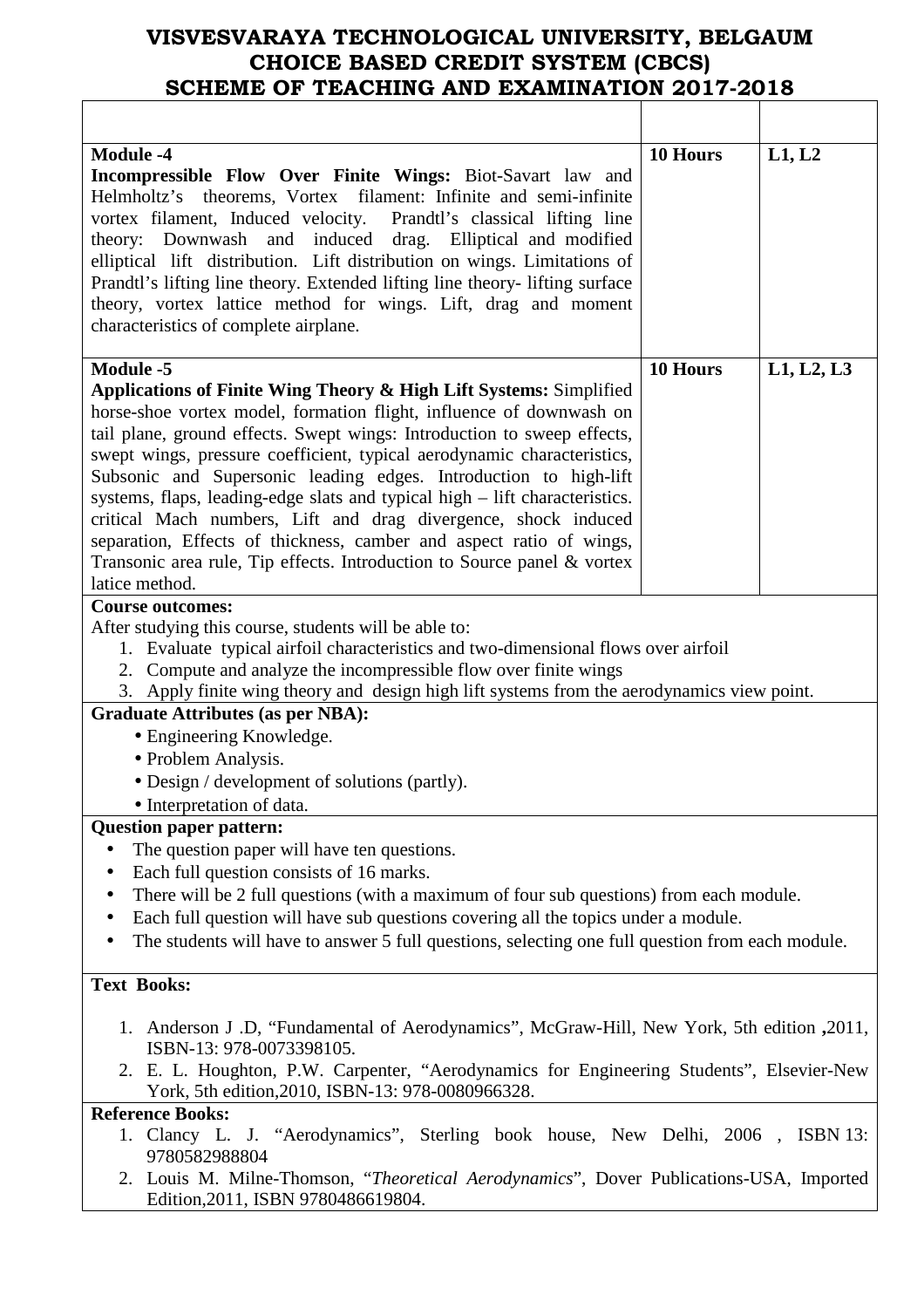|                                                                                                                                                                                                                                                                                                                                                                                                                                                                                                                                                                                    |                                                                                                                                                                        | <b>AEROSPACE STRUCTURES - I</b> |          |                                 |                                                             |
|------------------------------------------------------------------------------------------------------------------------------------------------------------------------------------------------------------------------------------------------------------------------------------------------------------------------------------------------------------------------------------------------------------------------------------------------------------------------------------------------------------------------------------------------------------------------------------|------------------------------------------------------------------------------------------------------------------------------------------------------------------------|---------------------------------|----------|---------------------------------|-------------------------------------------------------------|
| [As per Choice Based Credit System (CBCS) scheme]<br><b>SEMESTER - IV</b>                                                                                                                                                                                                                                                                                                                                                                                                                                                                                                          |                                                                                                                                                                        |                                 |          |                                 |                                                             |
| <b>Subject Code</b>                                                                                                                                                                                                                                                                                                                                                                                                                                                                                                                                                                | 17AS43                                                                                                                                                                 | <b>IA Marks</b>                 | 40       |                                 |                                                             |
| Number of Lecture<br>Hours/Week                                                                                                                                                                                                                                                                                                                                                                                                                                                                                                                                                    | 04                                                                                                                                                                     | <b>Exam Hours</b>               | 03       |                                 |                                                             |
| of<br>Total<br>Number<br><b>Lecture Hours</b>                                                                                                                                                                                                                                                                                                                                                                                                                                                                                                                                      | 50                                                                                                                                                                     | <b>Exam Marks</b>               | 60       |                                 |                                                             |
|                                                                                                                                                                                                                                                                                                                                                                                                                                                                                                                                                                                    |                                                                                                                                                                        | $CREDITS - 04$                  |          |                                 |                                                             |
| <b>Course objectives:</b> This course will enable students to                                                                                                                                                                                                                                                                                                                                                                                                                                                                                                                      | 1. Comprehend the basic concepts of stress and strain.<br>2. Acquire the knowledge of types of loads on aerospace vehicles.<br>3. Understand the theory of elasticity. |                                 |          |                                 |                                                             |
|                                                                                                                                                                                                                                                                                                                                                                                                                                                                                                                                                                                    | <b>Modules</b>                                                                                                                                                         |                                 |          | <b>Teaching</b><br><b>Hours</b> | <b>Revised</b><br>Bloom's<br><b>Taxonomy</b><br>(RBT) Level |
| <b>Module -1</b><br>Design for Static Strength: Introduction: Normal, shear, biaxial and<br>tri-axial stresses, Stress tensor, Principal Stresses, Stress Analysis,<br>Design considerations, Codes and Standards. Static Strength: Static<br>loads and factor of safety, Theories of failure: Maximum normal stress<br>theory, Maximum shear stress theory, Maximum strain theory, Strain<br>energy theory, and Distortion energy theory, failure of brittle and ductile<br>materials, Stress concentration,<br>and Determination<br><b>Stress</b><br>of<br>concentration factor. |                                                                                                                                                                        | 10 Hours                        | L1, L2   |                                 |                                                             |
| <b>Module -2</b><br>Design for Impact and Fatigue Strength: Impact Strength:<br>Introduction, Impact stresses due to axial, bending and torsional loads,<br>effect of inertia. Fatigue Strength: Introduction, S-N Diagram, Low<br>cycle fatigue, High cycle fatigue, Endurance limit, modifying factors:<br>size effect, surface effect, Stress concentration effects, Fluctuating<br>stresses, Goodman and Soderberg relationship, stresses due to combined<br>loading, cumulative fatigue damage.                                                                               |                                                                                                                                                                        |                                 | 10 Hours | L1, L2                          |                                                             |
| <b>Module -3</b><br>Loads on Aircraft: Structural nomenclature, Types of loads, load<br>factor, Aerodynamics loads, Symmetric manoeuvre loads, Velocity<br>diagram, Function of structural components.<br>Aircraft Materials: Metallic and non-metallic materials, Use of<br>Aluminium alloy, titanium, stainless steel and composite materials.<br>Desirable properties for aircraft application. Fracture and Fatigue, Stress<br>Intensity Factor, Crack Growth Rate Derivation.                                                                                                 |                                                                                                                                                                        |                                 |          | 10 Hours                        | L1, L2, L3                                                  |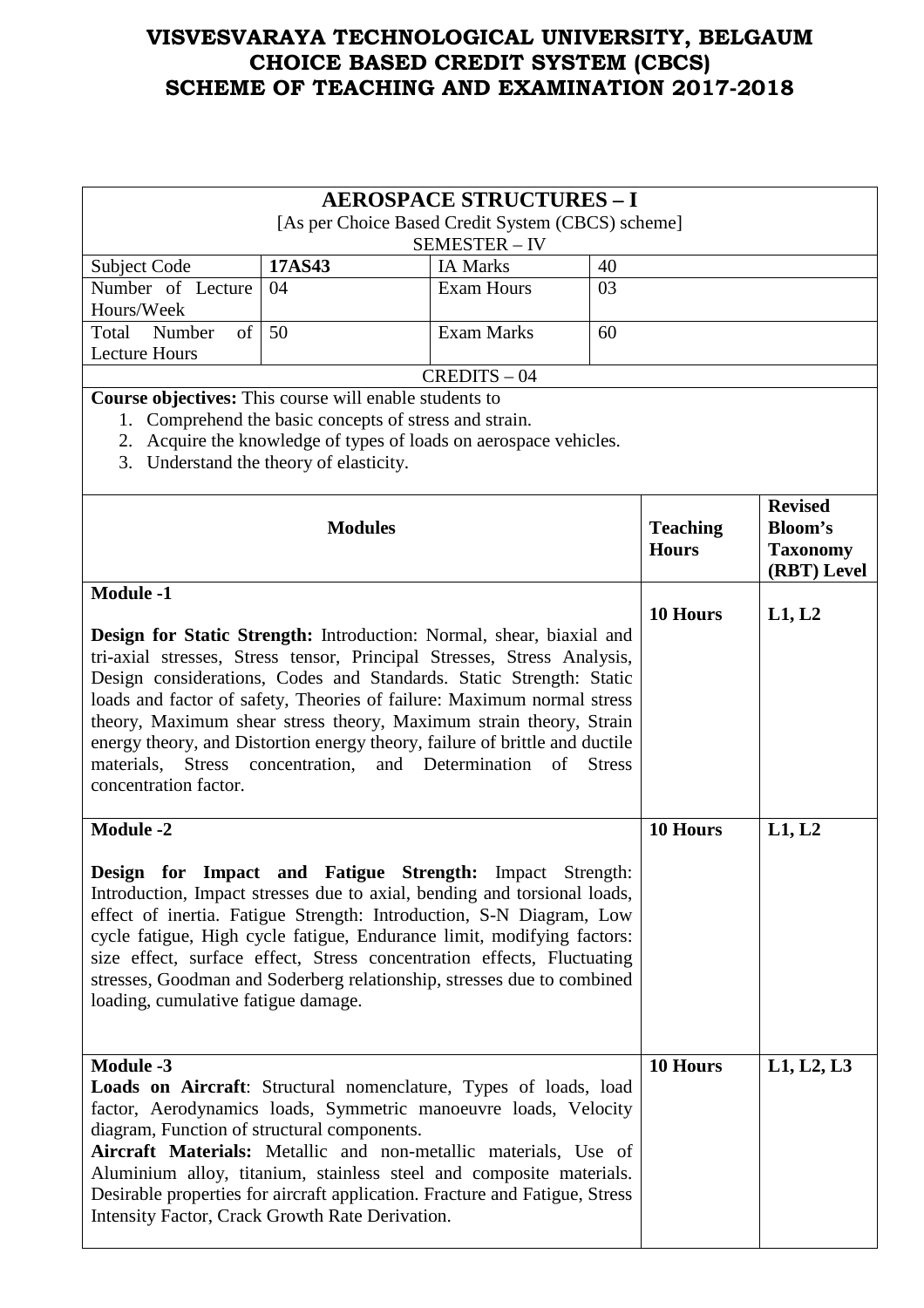| <b>Module -4</b><br><b>Theory of Elasticity:</b> Theory of Elasticity: Concept of stress and strain,<br>derivation of Equilibrium equations, strain displacement relation,<br>compatibility conditions and boundary conditions. Plane stress and<br>Plane strain problems in 2D elasticity. Principle Stresses and<br>Orientation of Principle Directions.<br>Structures: Statically Determinate and Indeterminate structures,<br>Analysis of plane truss, Method of joints, 3D Truss, Plane frames,<br>Composite beam, Clapeyron's Three Moment Equation.                                                          | 10 Hours | L1, L2, L3 |
|---------------------------------------------------------------------------------------------------------------------------------------------------------------------------------------------------------------------------------------------------------------------------------------------------------------------------------------------------------------------------------------------------------------------------------------------------------------------------------------------------------------------------------------------------------------------------------------------------------------------|----------|------------|
| <b>Module -5</b><br><b>Energy Methods:</b> Strain Energy due to axial, bending and Torsional<br>loads. Castigliano's theorem, Maxwell's Reciprocal theorem.<br>Columns: Columns with various end conditions, Euler's Column curve,<br>Rankine's formula, Column with initial curvature, Eccentric loading,<br>south-well plot, Beam-column.<br><b>Fundamentals:</b> Different modes of heat transfer and mass and<br>momentum transfer, elements of mass diffusion and boundary layer<br>theory. Mass transfer definition and terms used in mass transfer<br>analysis, Ficks First law of diffusion (no numerical). | 10 Hours | L1, L2, L3 |
| <b>Course outcomes:</b><br>After studying this course, students will be able to:<br>1. Apply the basic concepts of stress and strain analysis.<br>2. Compute the impact stress.<br>3. Identify appropriate materials for suitable application based on properties.                                                                                                                                                                                                                                                                                                                                                  |          |            |
| <b>Graduate Attributes (as per NBA):</b>                                                                                                                                                                                                                                                                                                                                                                                                                                                                                                                                                                            |          |            |
| Engineering Knowledge.<br>Problem Analysis.<br>Design / development of solutions<br>Interpretation of data                                                                                                                                                                                                                                                                                                                                                                                                                                                                                                          |          |            |
| <b>Question paper pattern:</b>                                                                                                                                                                                                                                                                                                                                                                                                                                                                                                                                                                                      |          |            |
| The question paper will have ten questions.<br>Each full question consists of 16 marks.<br>There will be 2 full questions (with a maximum of four sub questions) from each module.<br>Each full question will have sub questions covering all the topics under a module.<br>The students will have to answer 5 full questions, selecting one full question from each module.                                                                                                                                                                                                                                        |          |            |
| <b>Text Books:</b><br>1. Megson, T.H.G , Aircraft Structures for Engineering Students', Butterworth-Heinemann, 6th<br>edition, 2016, ISBN-13: 978-0081009147<br>2. Donaldson, B.K., "Analysis of Aircraft Structures – An Introduction", Cambridge University                                                                                                                                                                                                                                                                                                                                                       |          |            |

2. Donaldson, B.K., "Analysis of Aircraft Structures – An Introduction", Cambridge University Press, 2<sup>nd</sup> edition, 2012, ISBN-13: 978-1107638167.

# **Reference Books:**

1. Robert L. Norton, Machine Design, , Pearson Education Asia, 2<sup>nd</sup> edition, 2002, ISBN-13: 978-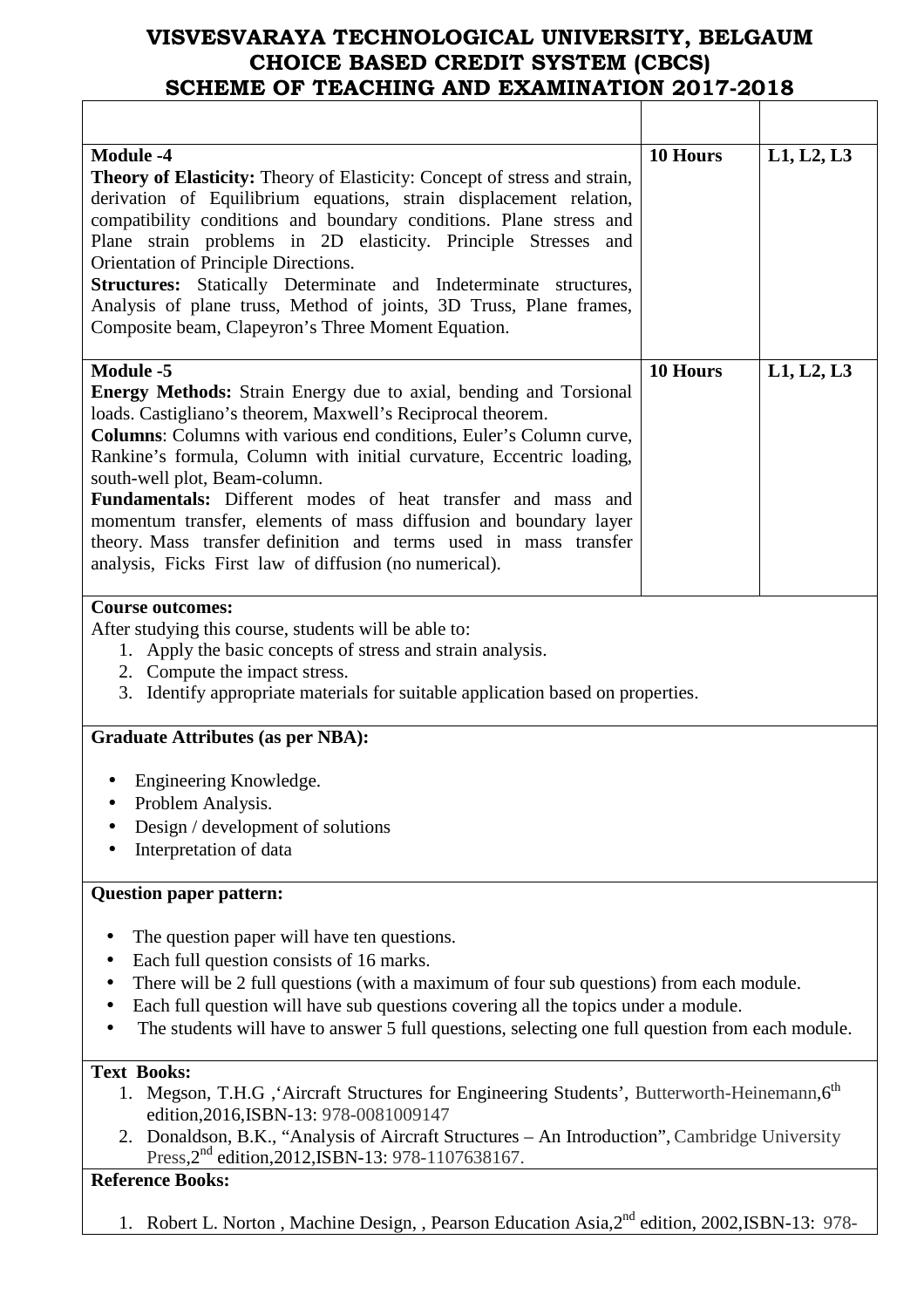8131705339.

- 2. V.B. Bhandari, 'Design of Machine Elements', Tata McGraw Hill Publishing Company Ltd., New Delhi, 2nd Edition, 2007.
- 3. Timoshenko and Goodier," 'Theory of Elasticity', McGraw Hill Co, 3<sup>rd</sup> edition, 2010, ISBN-13: 978-0070701229
- 4. Timoshenko, S., "Strength of Materials", Vol. I and II, CBS, 3<sup>rd</sup> edition, 2004, ISBN-13: 978-8123910307
- 5. Joseph E Shigley and Charles R.Mischke. , Mechanical Engineering Design, McGraw Hill International edition, 6th Edition ,2009.
- 6. Peery, D.J., and Azar, J.J., "Aircraft Structures", McGraw, Hill, N.Y, 2nd edition, 1993.
- 7. Bruhn. E.H. "Analysis and Design of Flight vehicles Structures", Tri state off set company, USA, 1985.

## **DESIGN DATA HANDBOOK:**

- 1) **K. Lingaiah**, Design Data Hand Book, McGraw Hill, 2nd Ed.
- 2) **K. Mahadevan and Balaveera Reddy** , Data Hand Book, CBS Publication

|                       |                                                   | <b>MECHANISMS AND MACHINE THEORY</b> |    |  |
|-----------------------|---------------------------------------------------|--------------------------------------|----|--|
|                       | [As per Choice Based Credit System (CBCS) scheme] |                                      |    |  |
|                       | <b>SEMESTER - IV</b>                              |                                      |    |  |
| Subject Code          | 17AS44/17AE44                                     | <b>IA Marks</b>                      | 40 |  |
| Number of Lecture     | 04                                                | Exam Hours                           | 03 |  |
| Hours/Week            |                                                   |                                      |    |  |
| of<br>Number<br>Total | 50                                                | Exam Marks                           | 60 |  |
| <b>Lecture Hours</b>  |                                                   |                                      |    |  |
| $CREDITS - 04$        |                                                   |                                      |    |  |

- 1. Understand the theory of mechanisms including velocity, acceleration and static force analysis.
- 2. Acquire knowledge of spur gears, gear train, balancing of rotating and reciprocating masses.
- 3. Understand the concept of governors and gyroscope

| <b>Modules</b>                                                            | <b>Teaching</b><br><b>Hours</b> | <b>Revised</b><br><b>Bloom's</b><br><b>Taxonomy</b><br>(RBT) Level |
|---------------------------------------------------------------------------|---------------------------------|--------------------------------------------------------------------|
| <b>Module -1</b>                                                          |                                 |                                                                    |
|                                                                           | 10 Hours                        | L1, L2                                                             |
| Introduction to Mechanisms: Types of constrained motion, Link and         |                                 |                                                                    |
| its types, joints and its types, kinematic pair and its types, degrees of |                                 |                                                                    |
| freedom, Grubler's criterion, Types of kinematic chains and inversions:   |                                 |                                                                    |
| Inversions of Four bar chain: Beam engine, coupling rod of a              |                                 |                                                                    |
| locomotive, Watt's indicator mechanism. Inversions of Single Slider       |                                 |                                                                    |
| Crank Chain: Pendulum pump or Bull engine, Oscillating cylinder           |                                 |                                                                    |
| engine, Rotary internal combustion engine, Crank and slotted lever        |                                 |                                                                    |
| quick return motion mechanism, Whitworth quick return motion              |                                 |                                                                    |
| mechanism. Inversions of Double Slider Crank Chain: Elliptical            |                                 |                                                                    |
| trammels, Scotch yoke mechanism, Oldham's coupling. Straight line         |                                 |                                                                    |
| motion mechanisms: Peaucellier's mechanism and Robert's mechanism.        |                                 |                                                                    |
| Intermittent Motion mechanisms: Geneva wheel mechanism and                |                                 |                                                                    |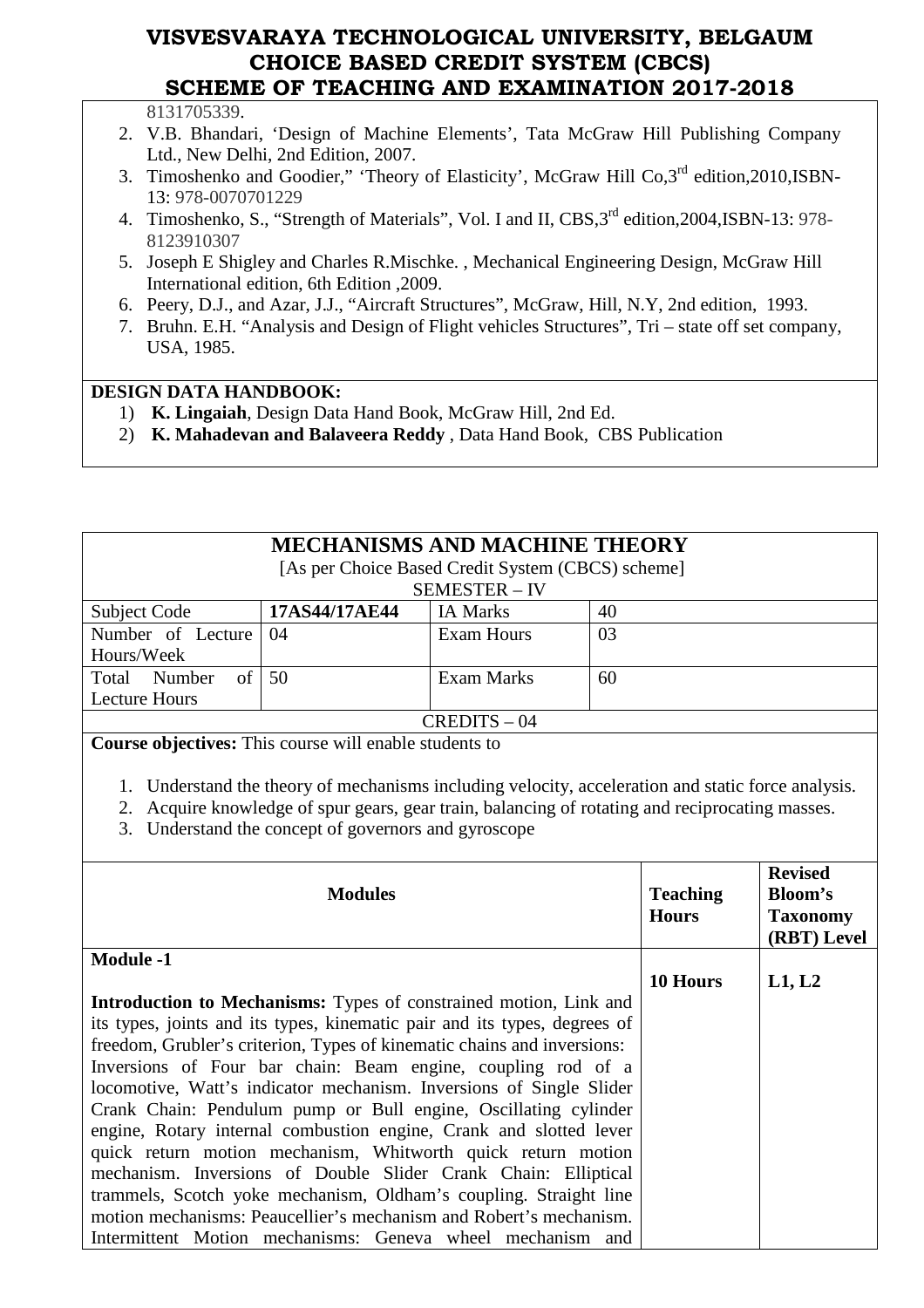| SCHEME OF TEACHING AND EAAMHNATION 4017-4010<br>Ratchet and Pawl mechanism, Ackerman steering gear mechanism.                                                                                                                                                                                                                                                                                                                                                                                                                           |          |                               |
|-----------------------------------------------------------------------------------------------------------------------------------------------------------------------------------------------------------------------------------------------------------------------------------------------------------------------------------------------------------------------------------------------------------------------------------------------------------------------------------------------------------------------------------------|----------|-------------------------------|
|                                                                                                                                                                                                                                                                                                                                                                                                                                                                                                                                         |          |                               |
|                                                                                                                                                                                                                                                                                                                                                                                                                                                                                                                                         |          |                               |
| <b>Module -2</b><br>Velocity, Acceleration and static force analysis of Mechanisms<br>(Graphical Methods): Velocity and acceleration analysis of Four Bar<br>mechanism, slider crank mechanism and Simple Mechanisms by vector<br>polygons.                                                                                                                                                                                                                                                                                             | 10 Hours | L1, L2, L3,<br>L4             |
| <b>Static force analysis:</b> Introduction: Static equilibrium, Equilibrium of<br>two and three force members. Members with two forces and torque.<br>Free body diagrams, principle of virtual work. Static force analysis of<br>four bar mechanism and slider-crank mechanism with and without<br>friction.                                                                                                                                                                                                                            |          |                               |
| <b>Module -3</b>                                                                                                                                                                                                                                                                                                                                                                                                                                                                                                                        | 10 Hours | L1, L2, L3,<br>L4             |
| Spur Gears: Gear terminology, law of gearing, Path of contact, Arc of<br>contact, Contact ratio of spur gear, Interference in involute gears,<br>Methods of avoiding interference.                                                                                                                                                                                                                                                                                                                                                      |          |                               |
| Gear Trains: Simple gear trains, Compound gear trains, Reverted gear<br>trains, Epicyclic gear trains, Analysis of epicyclic gear train (Algebraic<br>and tabular methods), torques in epicyclic trains.                                                                                                                                                                                                                                                                                                                                |          |                               |
| <b>Module -4</b><br><b>Balancing of Rotating Masses: Balancing of Several Masses Rotating</b><br>in the Same Plane, Balancing of Several Masses Rotating in Different<br>Planes (only Graphical Methods).<br>Balancing of Reciprocating Masses: Primary and Secondary<br>Unbalanced Forces of Reciprocating Masses, Partial Balancing of<br>Unbalanced Primary Force in a Reciprocating Engine, Balancing of<br>Primary and secondary Forces of Multi-cylinder In-line Engines,<br>Balancing of Radial Engines (only Graphical Methods) | 10 Hours | L1, L2, L3,<br>L4             |
| <b>Module -5</b><br><b>Governors:</b> Types of governors; force analysis of Porter and Hartnell<br>governors, Controlling force, stability, sensitiveness, isochronism, effort<br>and power of Porter and Hartnell governors.<br>Gyroscopes: Vectorial representation of angular motion, gyroscopic<br>couple, effect of gyroscopic couple on plane disc and aeroplane.                                                                                                                                                                 | 10 Hours | L1, L2, L3,<br>L <sub>4</sub> |
| <b>Course outcomes:</b>                                                                                                                                                                                                                                                                                                                                                                                                                                                                                                                 |          |                               |
| After studying this course, students will be able to:<br>1. Apply the theory of velocity, acceleration and static force analysis to design of mechanisms.                                                                                                                                                                                                                                                                                                                                                                               |          |                               |

- 2. Design spur gears, gear train, balancing of rotating and reciprocating masses.
- 3. Apply governors and gyroscope.

## **Graduate Attributes (as per NBA):**

- Engineering Knowledge.
- Problem Analysis.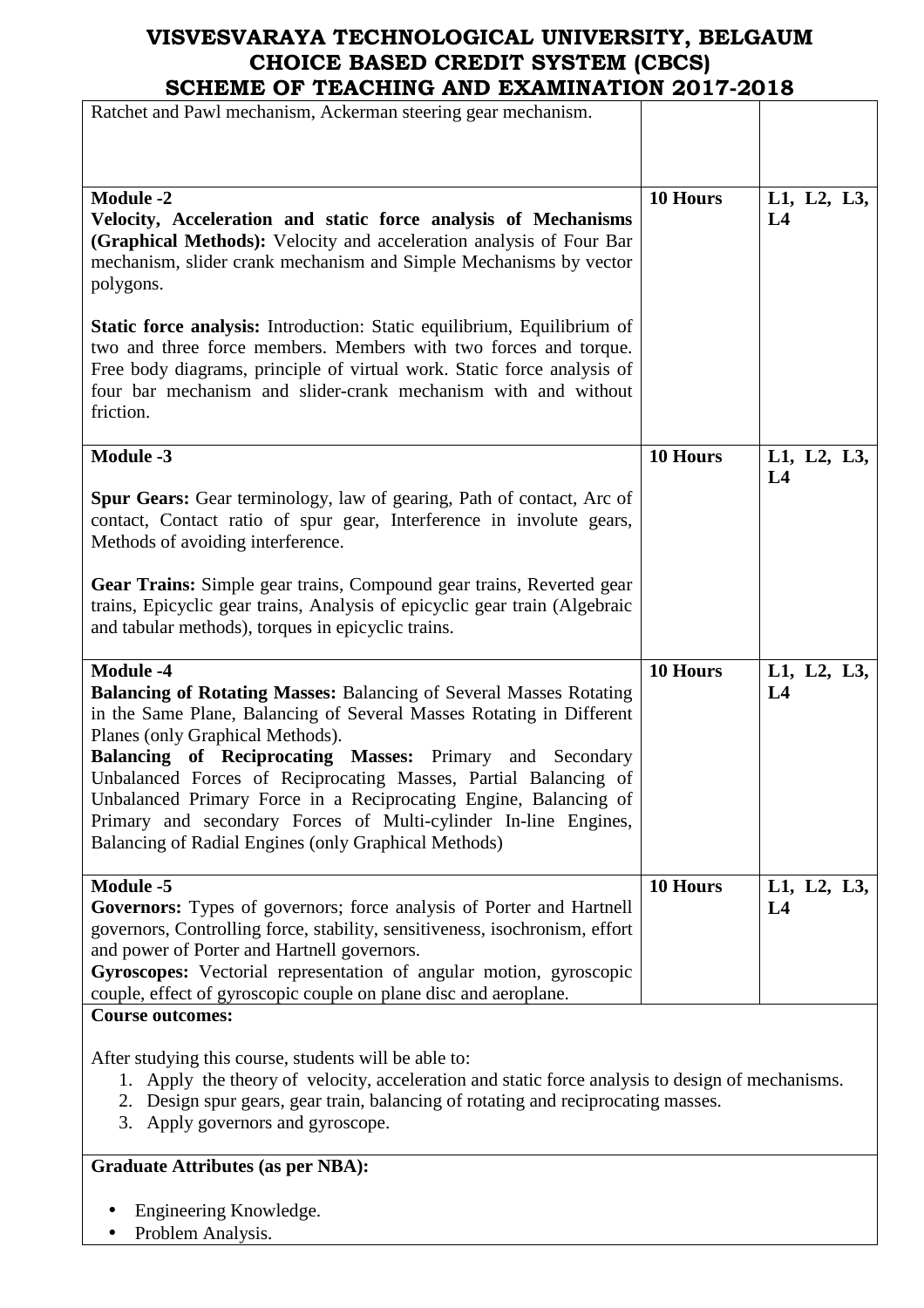- Design / development of solutions (partly).
- Interpretation of data.

## **Question paper pattern:**

- The question paper will have ten questions.
- Each full question consists of 16 marks.
- There will be 2 full questions (with a maximum of four sub questions) from each module.
- Each full question will have sub questions covering all the topics under a module.
- The students will have to answer 5 full questions, selecting one full question from each module.

#### **Text Books:**

- 1. Rattan S.S, "Theory of Machines", Tata McGraw-Hill Publishing Company Ltd., New Delhi,3rd edition ,2009, ISBN: 007014477X, 9780070144774.
- 2. J.J. Uicker, G.R. Pennock, J.E. Shigley, "Theory of Machines & Mechanisms", OXFORD, 3rd edition, 2009, ISBN-13: 978-0195371239

- 1. R. S. Khurmi, J.K. Gupta, "Theory of Machines", Eurasia Publishing House, 2008.
- 2. Robert L Norton, "Design of Machinery", McGraw Hill, 3<sup>rd</sup> edition, 2003, ISBN-13: 978-0072470468.
- 3. Ambekar, "Mechanism and Machine theory", PHI Learning Pvt. Ltd., 1<sup>st</sup> edition, 2007, ISBN-13: 978-8120331341

| <b>HEAT &amp; MASS TRANSFER</b><br>[As per Choice Based Credit System (CBCS) scheme]<br>SEMESTER - IV |                                                                         |                   |    |                                 |                                                                    |
|-------------------------------------------------------------------------------------------------------|-------------------------------------------------------------------------|-------------------|----|---------------------------------|--------------------------------------------------------------------|
| <b>Subject Code</b>                                                                                   | 17AS45                                                                  | <b>IA Marks</b>   | 40 |                                 |                                                                    |
| Number of Lecture<br>Hours/Week                                                                       | 04                                                                      | <b>Exam Hours</b> | 03 |                                 |                                                                    |
| $\sigma$ f<br>Total Number<br><b>Lecture Hours</b>                                                    | 50                                                                      | <b>Exam Marks</b> | 60 |                                 |                                                                    |
|                                                                                                       |                                                                         | $CREDITS - 04$    |    |                                 |                                                                    |
| <b>Course objectives:</b> This course will enable students to                                         |                                                                         |                   |    |                                 |                                                                    |
|                                                                                                       | Understand the different modes of heat transfer.                        |                   |    |                                 |                                                                    |
| $2^{\circ}$                                                                                           | Understand the free convection and forced convection.                   |                   |    |                                 |                                                                    |
| 3.                                                                                                    | Acquire the knowledge of heat transfer problems in combustion chambers. |                   |    |                                 |                                                                    |
|                                                                                                       | <b>Modules</b>                                                          |                   |    | <b>Teaching</b><br><b>Hours</b> | <b>Revised</b><br><b>Bloom's</b><br><b>Taxonomy</b><br>(RBT) Level |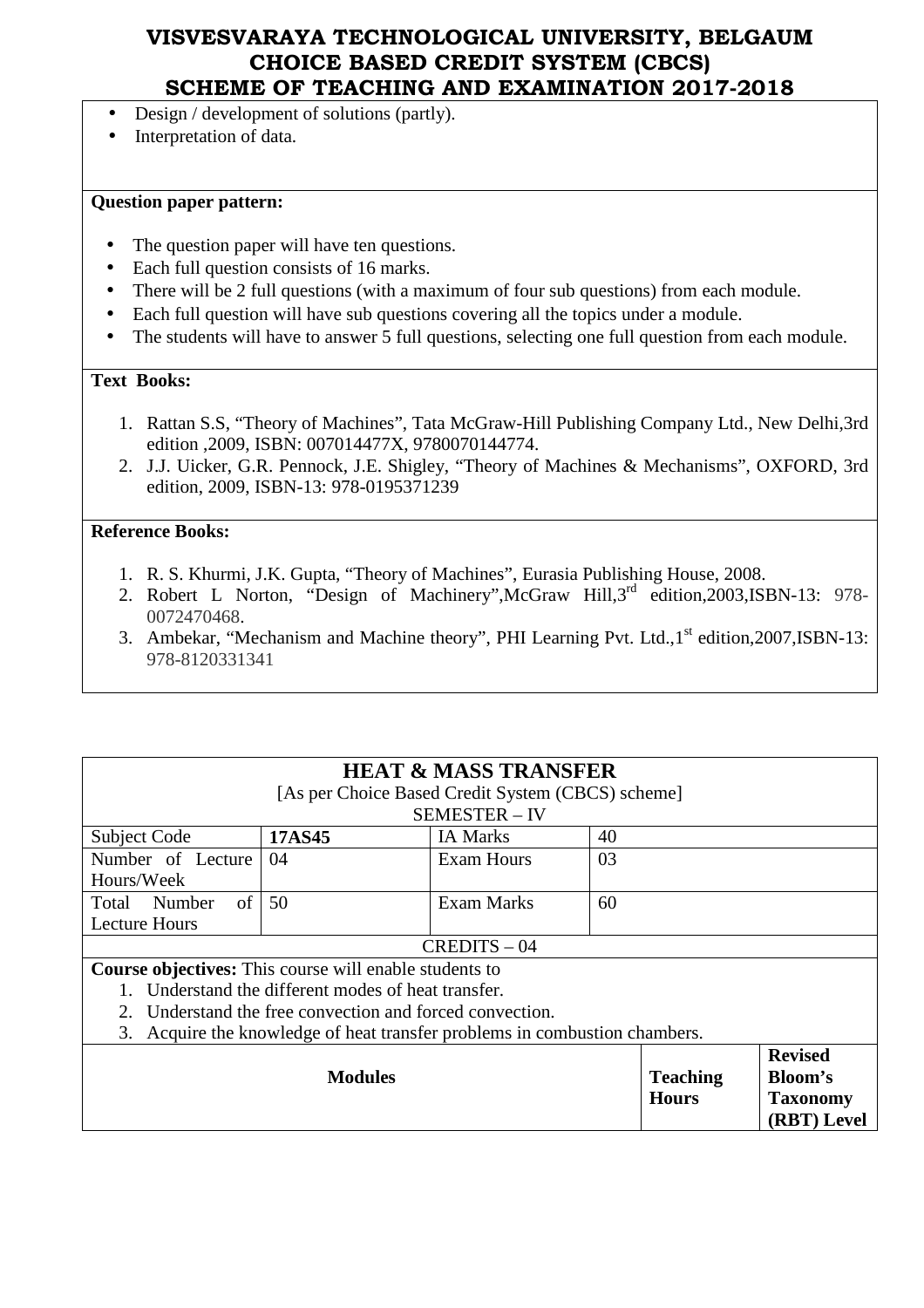| <b>Module -1</b>                                                                                                                                                                                                                                                                                                                                                                                                                                                                                                                                                       |          |            |
|------------------------------------------------------------------------------------------------------------------------------------------------------------------------------------------------------------------------------------------------------------------------------------------------------------------------------------------------------------------------------------------------------------------------------------------------------------------------------------------------------------------------------------------------------------------------|----------|------------|
| <b>Fundamentals:</b> Different modes of heat transfer and mass and<br>momentum transfer, elements of mass diffusion and boundary layer<br>theory. Mass transfer definition and terms used in mass transfer<br>analysis, Ficks First law of diffusion (no numerical).                                                                                                                                                                                                                                                                                                   | 10 Hours | L1, L2     |
| <b>Module -2</b>                                                                                                                                                                                                                                                                                                                                                                                                                                                                                                                                                       | 10 Hours | L1, L2     |
| <b>Conduction:</b> Derivation of general three dimensional conduction<br>equation in Cartesian coordinate, special cases, discussion on 3-D<br>conduction in cylindrical and spherical coordinate systems. Effect of<br>variation of thermal conductivity on heat transfer in solids - Heat<br>transfer problems in infinite and semi infinite solids - Extended<br>surfaces. One dimensional transient heat conduction: Systems with<br>negligible internal resistance, Significance of Biot and Fourier<br>Numbers, Chart solutions of transient conduction systems. |          |            |
| <b>Module -3</b>                                                                                                                                                                                                                                                                                                                                                                                                                                                                                                                                                       | 10 Hours | L1, L2, L3 |
| <b>Convection:</b> Concepts of Continuity, Momentum and Energy<br>Dimensional analysis-Buckingham's Pi Theorem -<br>Equations.<br>Application for developing non-dimensional correlation for convective<br>heat transfer                                                                                                                                                                                                                                                                                                                                               |          |            |
| Free Convection: Development of Hydrodynamic and thermal<br>boundary layer along a vertical plate, Use of empirical relations<br>for Vertical plates and pipes.                                                                                                                                                                                                                                                                                                                                                                                                        |          |            |
| Forced Convection: External Flows, Concepts of hydrodynamic and<br>thermal boundary layer and use of empirical correlations for Flat plates<br>and Cylinders. Internal Flows, Concepts about Hydrodynamic and<br>Thermal Entry Lengths, use of empirical correlations for Horizontal<br>Pipe Flow and annulus flow.                                                                                                                                                                                                                                                    |          |            |
| <b>Module -4</b><br><b>Radiation &amp; Heat</b> Exchangers Design: Radiation : Introduction to<br>physical mechanism - Radiation properties - Radiation shape factors -<br>Heat exchange between non-black bodies - Radiation shields<br><b>Heat Exchangers:</b> Classification of heat exchangers; overall heat<br>transfer coefficient,<br>fouling<br>and<br>fouling<br>factor;<br>LMTD,<br>Effectiveness-NTU methods of analysis of heat exchangers. Numerical<br>problems.                                                                                         | 10 Hours | L1, L2, L3 |
| <b>Module -5</b>                                                                                                                                                                                                                                                                                                                                                                                                                                                                                                                                                       | 10 Hours | L1, L2, L3 |
| Heat and Mass Transfer Problems in Aerospace Engineering: Heat<br>transfer problems in gas turbine combustion chambers - Rocket thrust<br>chambers - Aerodynamic heating - Ablative heat transfer.<br>Mass Transfer: Introduction, Ficks law, Species conservation equation,<br>Introduction to convective and diffusive mass transfer.                                                                                                                                                                                                                                |          |            |
| <b>Course outcomes:</b>                                                                                                                                                                                                                                                                                                                                                                                                                                                                                                                                                |          |            |
| After studying this course, students will be able to:<br>1. Evaluate the effect of fluid properties.                                                                                                                                                                                                                                                                                                                                                                                                                                                                   |          |            |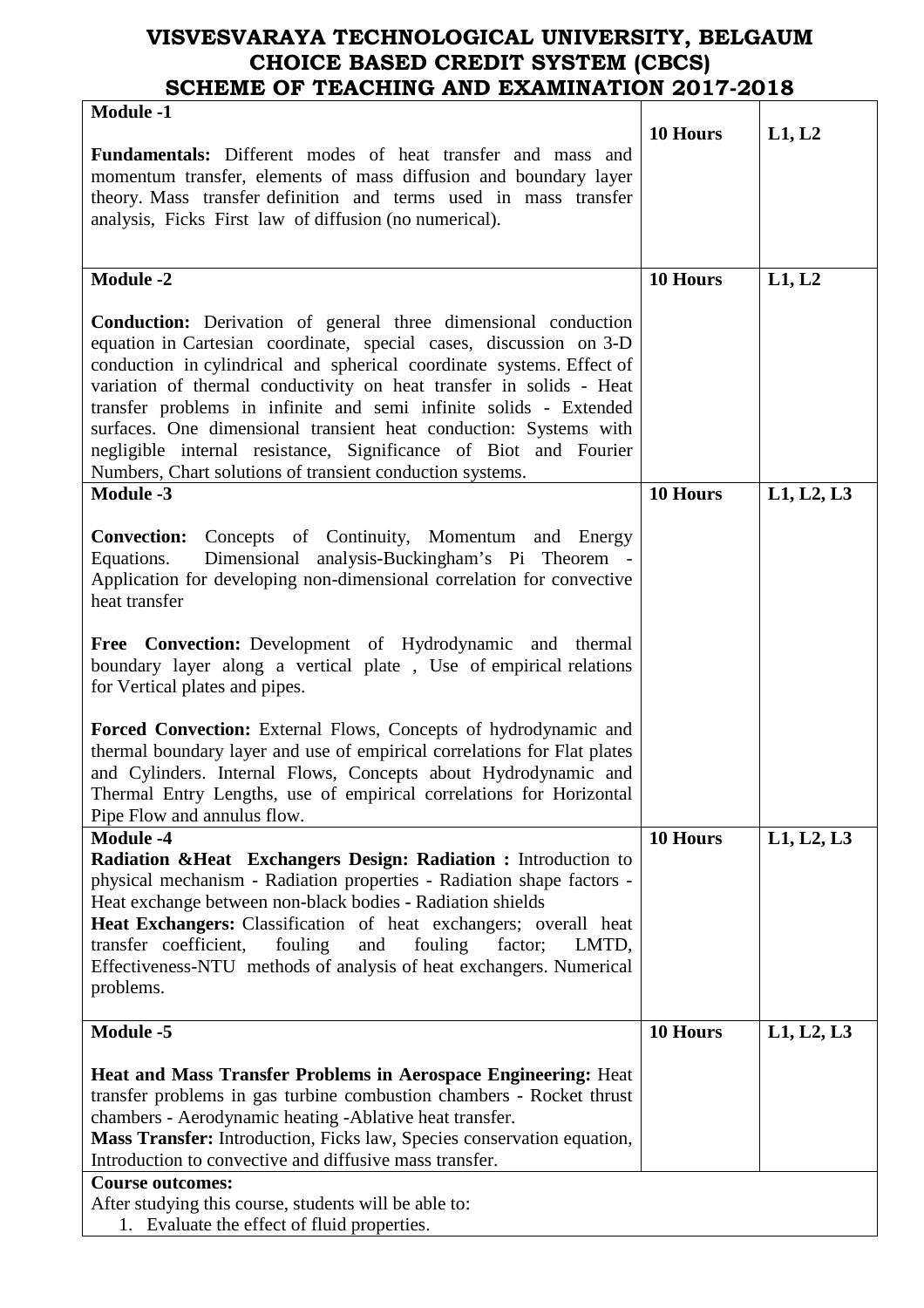2. Familiarize the student in the area of conduction, convection and radiation.

3. Analyze the problems due to heat transfer in several areas.

## **Graduate Attributes (as per NBA):**

- Engineering Knowledge.
- Problem Analysis.
- Design / development of solutions
- Interpretation of data

## **Question paper pattern:**

- The question paper will have ten questions.
- Each full question consists of 16 marks.
- There will be 2 full questions (with a maximum of four sub questions) from each module.
- Each full question will have sub questions covering all the topics under a module.
- The students will have to answer 5 full questions, selecting one full question from each module.

## **Text Books:**

- 1. Ozisik, Heat transfer-A basic approach, Tata McGraw Hill 2002
- 2. Holman, J.P., " Heat Transfer ", McGraw Hill Book Co., Inc., New York, 8th edition., 1996, ISBN-13: 978-0071143202

## **Reference Books:**

- 1. Sachdeva, S.C., " Fundamentals of Engineering Heat and Mass Transfer " , Wiley Eastern Ltd., New Delhi, 1981.
- 2. Sutton, G.P., " Rocket Propulsion Elements ", John Wiley and Sons, 5th Edn.1986.
- 3. Mathur, M.and Sharma, R.P., " Gas Turbine and Jet and Rocket Propulsion " , Standard Publishers, New Delhi 1988.
- 4. P.K. Nag, Heat transfer, Tata McGraw Hill 2002
- 5. Yunus A- Cengel, Heat transfer, a practical approach, Tata McGraw Hill, 3<sup>rd</sup> edition, 2007.

|                           |        | <b>COMPOSITE MATERIALS</b>                        |    |
|---------------------------|--------|---------------------------------------------------|----|
|                           |        | [As per Choice Based Credit System (CBCS) scheme] |    |
|                           |        | <b>SEMESTER - IV</b>                              |    |
| Subject Code              | 17AS46 | <b>IA Marks</b>                                   | 40 |
| Number of Lecture         | 03     | Exam Hours                                        | 03 |
| Hours/Week                |        |                                                   |    |
| Total<br>Number<br>of     | 40     | Exam Marks                                        | 60 |
| <b>Lecture Hours</b>      |        |                                                   |    |
| <b>CREDITS - 03</b>       |        |                                                   |    |
| <b>Course Objectives:</b> |        |                                                   |    |

This course will enable students to

- 1. Understand the advantages of composite materials compared to conventional materials
- 2. Evaluate the properties of polymer matrix composites with fiber reinforcements
- 3. Explain the manufacturing process and applications of composite materials

|                |                 | <b>Revised</b>  |
|----------------|-----------------|-----------------|
| <b>Modules</b> | <b>Teaching</b> | <b>Bloom's</b>  |
|                | <b>Hours</b>    | <b>Taxonomy</b> |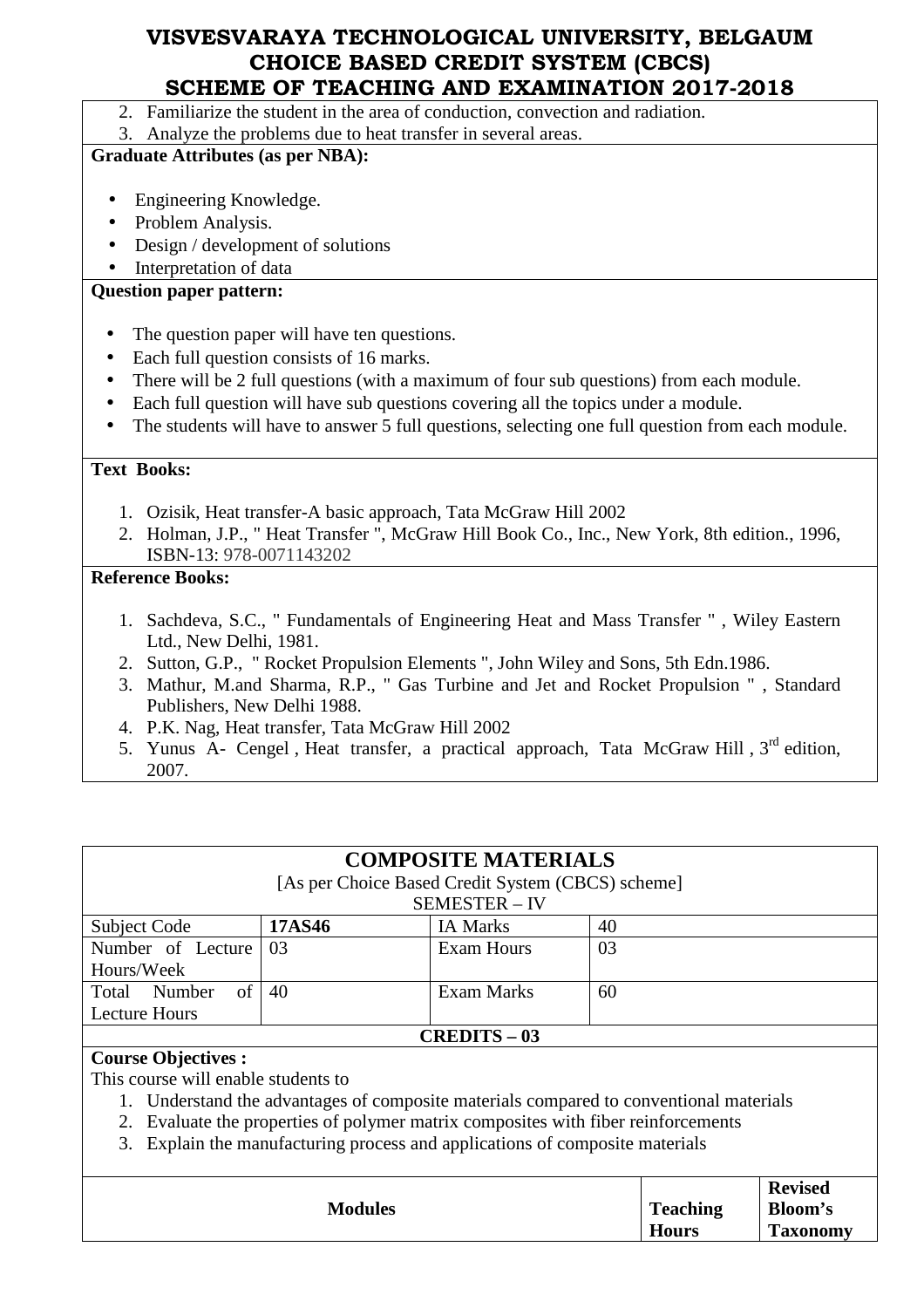|                                                                                                                                                                                                                                                                                                                                                                                                                                                                                                                                                                                    |         | (RBT) Level |
|------------------------------------------------------------------------------------------------------------------------------------------------------------------------------------------------------------------------------------------------------------------------------------------------------------------------------------------------------------------------------------------------------------------------------------------------------------------------------------------------------------------------------------------------------------------------------------|---------|-------------|
| <b>Module -1</b><br>Introduction to Composite Materials: Definition, classification of<br>composite materials, classification of reinforcement - particulate, short<br>fiber, whiskers, long fibers composites. matrix materials - metals,<br>ceramics, polymers (including thermoplastics and thermosets), Carbon-<br><b>Carbon Composites</b><br>Metal Matrix Composites: MMC with particulate and short fiber<br>reinforcement, liquid and solid state processing of MMC – stir casting,<br>squeeze casting. Properties of MMCs, Applications of Al, Mg, Ti based<br><b>MMC</b> | 8 Hours | L1, L2, L3  |
| <b>Module -2</b><br><b>Processing of Polymer Matrix Composites: Thermoset Polymers</b><br>Hand layup Process, Vacuum Bagging Process, Post Curing Process,<br>Filament winding, Pultrusion, Pulforming, Autoclave Process<br><b>Processing of Polymer Matrix Composites: Thermoplastic Polymers</b><br>Extrusion process, Injection Moulding Process, Thermo-forming<br>process. Post Processing of Composites - Adhesive bonding, drilling,<br>cutting processes.                                                                                                                 | 9 Hours | L1, L2, L3  |
| <b>Module -3</b><br>Micro-Mechanical Behavior of a Lamina: Determination of elastic<br>constants-Rule of mixtures, transformation of coordinates, micro-<br>mechanics based analysis and experimental determination of material<br>constants.<br>Macro-Mechanical Behavior of a Lamina: Global and local axis for<br>angle lamina, determination of global and local stresses and moduli, for<br>2D-UD lamina with different fiber orientation and different fiber<br>materials glass, carbon and aramid fiber reinforcement.                                                      | 9 Hours | L2, L3, L4  |
| <b>Module -4</b><br>Failure Analysis: Failure Theory - Tsai-Hill, Tsai-Wu, Max Stress and<br>Max Strain Classical plate theory- Stress and strain variation in a $\vert$ 8 Hours<br>laminate- Resultant forces and moments- A B & D matrices- Strength<br>analysis of a laminate.                                                                                                                                                                                                                                                                                                  |         | L3, L4, L5  |
| <b>Module -5</b><br><b>Inspection &amp; Quality Control</b> : Destructive & Non-Destructive<br>Testing, Tensile, Compression, Flexural, Shear, Hardness; ultrasonic<br>testing $- A-B-C$ scan<br>Applications of Composites Materials: Automobile, Aircrafts,<br>missiles, Space hardware, Electrical and electronics, marine,<br>recreational and Sports equipment, future potential of composites.                                                                                                                                                                               | 8 Hours | L2, L3      |

## **Course Outcomes (CO):**

After studying this course, students will be able to:

- 1. Explain the advantages of using composite materials as an alternative to conventional materials for specific applications
- 2. Describe the advanced fabrication and processing for producing composite parts.
- 3. Evaluate the micro- and macro-mechanical behavior of composite laminates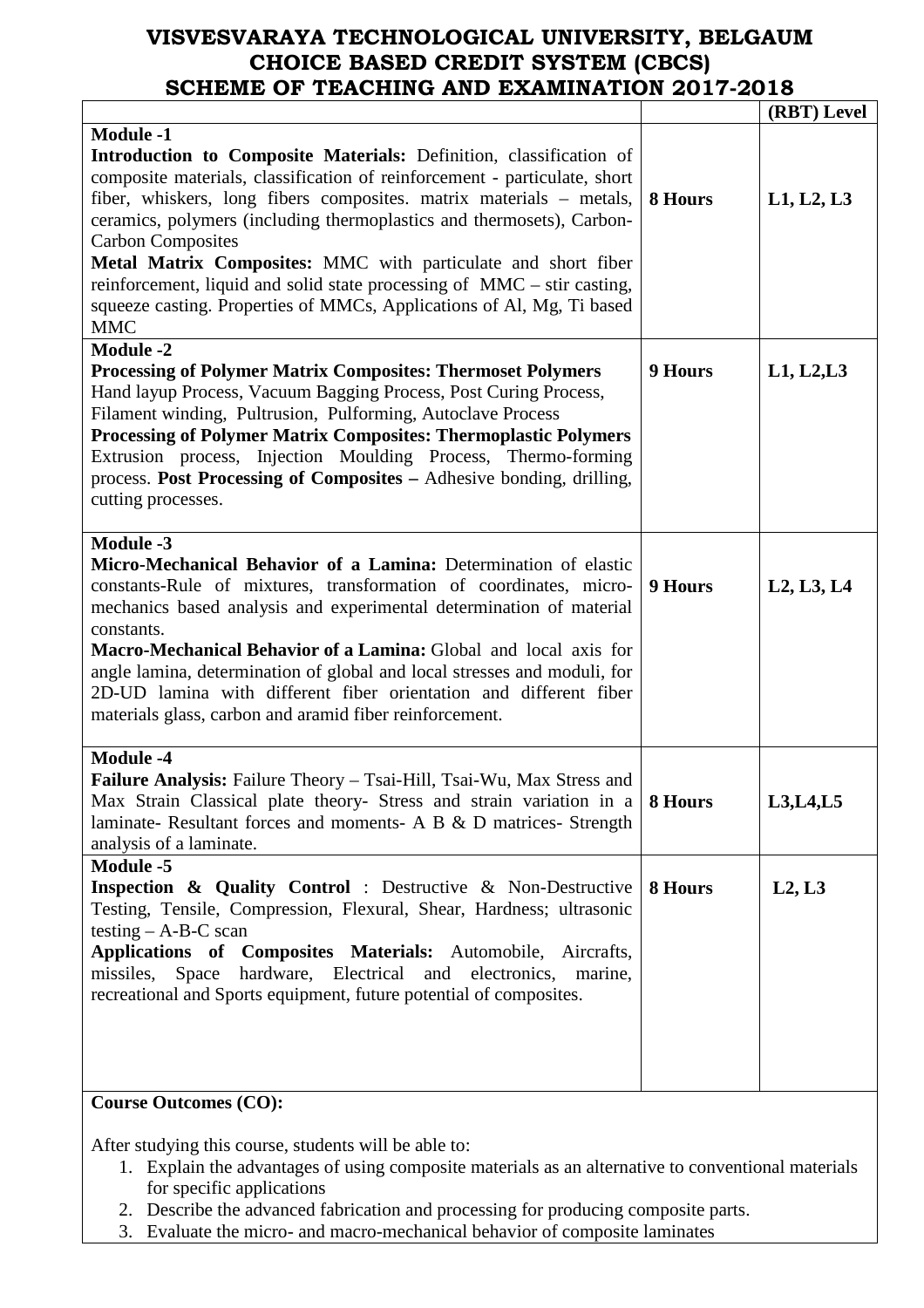#### **Graduate Attributes (as per NBA):**

- o Engineering Knowledge.
- o Problem Analysis.
- o Design / development of solutions
- o Modern Tool Usage and Interpretation of data

### **Question paper pattern:**

- The question paper will have ten questions.
- Each full question consists of 16 marks.
- There will be 2full questions (with a maximum of four sub questions) from each module.
- Each full question will have sub questions covering all the topics under a module.
- The students will have to answer 5 full questions, selecting one full question from each module.

#### **Text Books:**

- 1. K.K Chawla, Composite Materials- Science and Engineering, Springer Verlag,2nd edition,1998, ISBN: 0-387-98409-7
- 2. Autar Kaw, Mechanics of Composites, CRC Press,2nd edition, 2006, ISBN:978-0-8493- 1343-1

- 1. Mein Schwartz, Composite Materials Handbook, Vol.3, Department of Defense, USA, 2002.
- 2. Ajay Kapadia, Non-Destructive Testing of Composite Materials, National Composites Network, Best Practices Guide, TWI Publications, 2006.
- 3. R M Jones, " Mechanics of Composite Materials", 2nd Edn, Taylor & Francis, 2015; ISBN:978-1560327127

| <b>MANUFACTURING TECHNOLOGY LAB</b>                                                     |                |                   |    |  |  |
|-----------------------------------------------------------------------------------------|----------------|-------------------|----|--|--|
| [As per Choice Based Credit System (CBCS) scheme]                                       |                |                   |    |  |  |
| <b>SEMESTER - IV</b>                                                                    |                |                   |    |  |  |
| Subject Code                                                                            | <b>17ASL47</b> | <b>IA Marks</b>   | 40 |  |  |
| Number of Lecture                                                                       | 03             | <b>Exam Hours</b> | 03 |  |  |
| Hours/Week                                                                              |                |                   |    |  |  |
| of<br>Total Number                                                                      | 42             | <b>Exam Marks</b> | 60 |  |  |
| Lecture Hours                                                                           |                |                   |    |  |  |
| $CREDITS - 02$                                                                          |                |                   |    |  |  |
| <b>Course objectives:</b> This course will enable students to                           |                |                   |    |  |  |
|                                                                                         |                |                   |    |  |  |
| 1. Learn the different methods of prepare the moulds.                                   |                |                   |    |  |  |
| 2. Understand the functions of the lathe, milling, Shaping, Boring & Drilling machines. |                |                   |    |  |  |
| 3. Familiarize with different machining process.                                        |                |                   |    |  |  |
|                                                                                         |                |                   |    |  |  |

|                                                                                          | <b>Revised</b>  |
|------------------------------------------------------------------------------------------|-----------------|
| <b>Modules</b>                                                                           |                 |
|                                                                                          | <b>Taxonomy</b> |
|                                                                                          | (RBT) Level     |
| 1. Preparation of Green Sand Mould specimen and determination of Mechanical   L1, L2, L3 |                 |
| Properties using Universal Sand Testing Machine                                          |                 |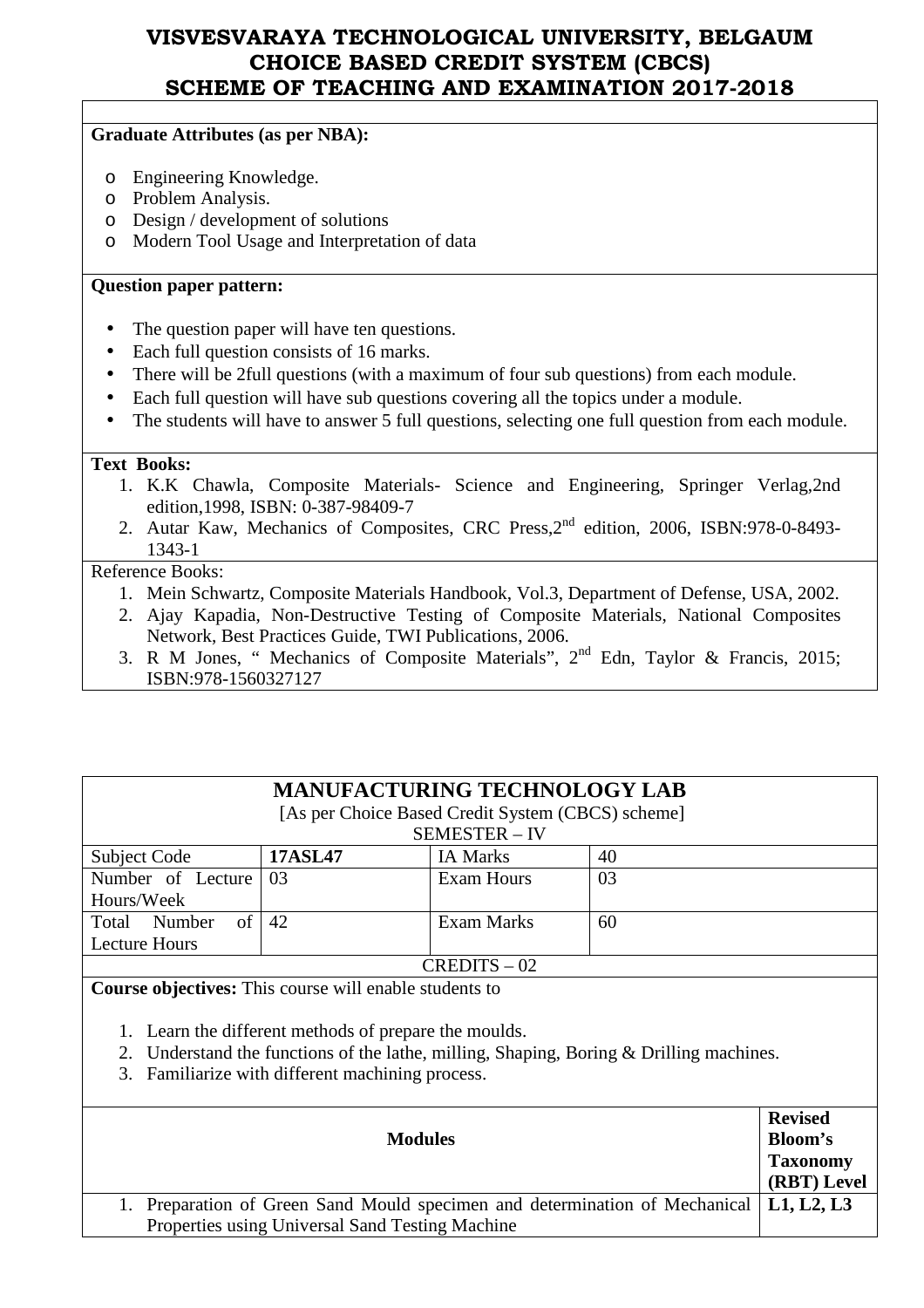| SCAEME OF TEACAING AND EAAMINATION 2017-2016                   |            |
|----------------------------------------------------------------|------------|
| 2. Determination of Permeability of Green Sand                 | L1, L2, L3 |
| 3. Forging and Microstructural analysis of mild steel          | L1, L2, L3 |
| 4. Composite Preparation using Hand Lay-up Process             | L1, L2, L3 |
| 5. Preparation of moulds using two moulding boxes.             | L1, L2, L3 |
| With Patterns.                                                 |            |
| Without Patterns.                                              |            |
| 6. Preparation of Model Involving different lathe operations.  | L1, L2, L3 |
| Thread Cutting.                                                |            |
| Knurling.                                                      |            |
| 7. Surface Milling & Step Milling in Vertical Milling Machine. | L1, L2, L3 |
| 8. Machining and time estimation for drilling operation        | L1, L2, L3 |
| Machining and time estimation for boring operation<br>9.       | L1, L2, L3 |
| 10. Machining and time estimation for eccentric turning        | L1, L2, L3 |
| 11. Machining of square in shaping machine                     | L1, L2, L3 |
| 12. Electric Discharge Machining.                              | L1, L2, L3 |
| 13. Tungsten Inert-Gas Welding.                                | L1, L2, L3 |
| 14. Preparation of Casting.                                    | L1, L2, L3 |

## **Course outcomes:**

After studying this course, students will be able to:

- 1. Prepare the moulds.
- 2. Differentiate among different types of machining operations.
- 3. Manufacture a product using different machining process.

## **Conduct of Practical Examination:**

- 1 . All laboratory experiments are to be included for practical examination.
- 2 . Students are allowed to pick one experiment from the lot.
- 3 . Strictly follow the instructions as printed on the cover page of answer script for breakup of marks.
- 4 . Change of experiment is allowed only once and 15% Marks allotted to the procedure part to be made zero.

## **Graduate Attributes (as per NBA):**

- Engineering Knowledge.
- Problem Analysis.
- Communication.
- Teamwork.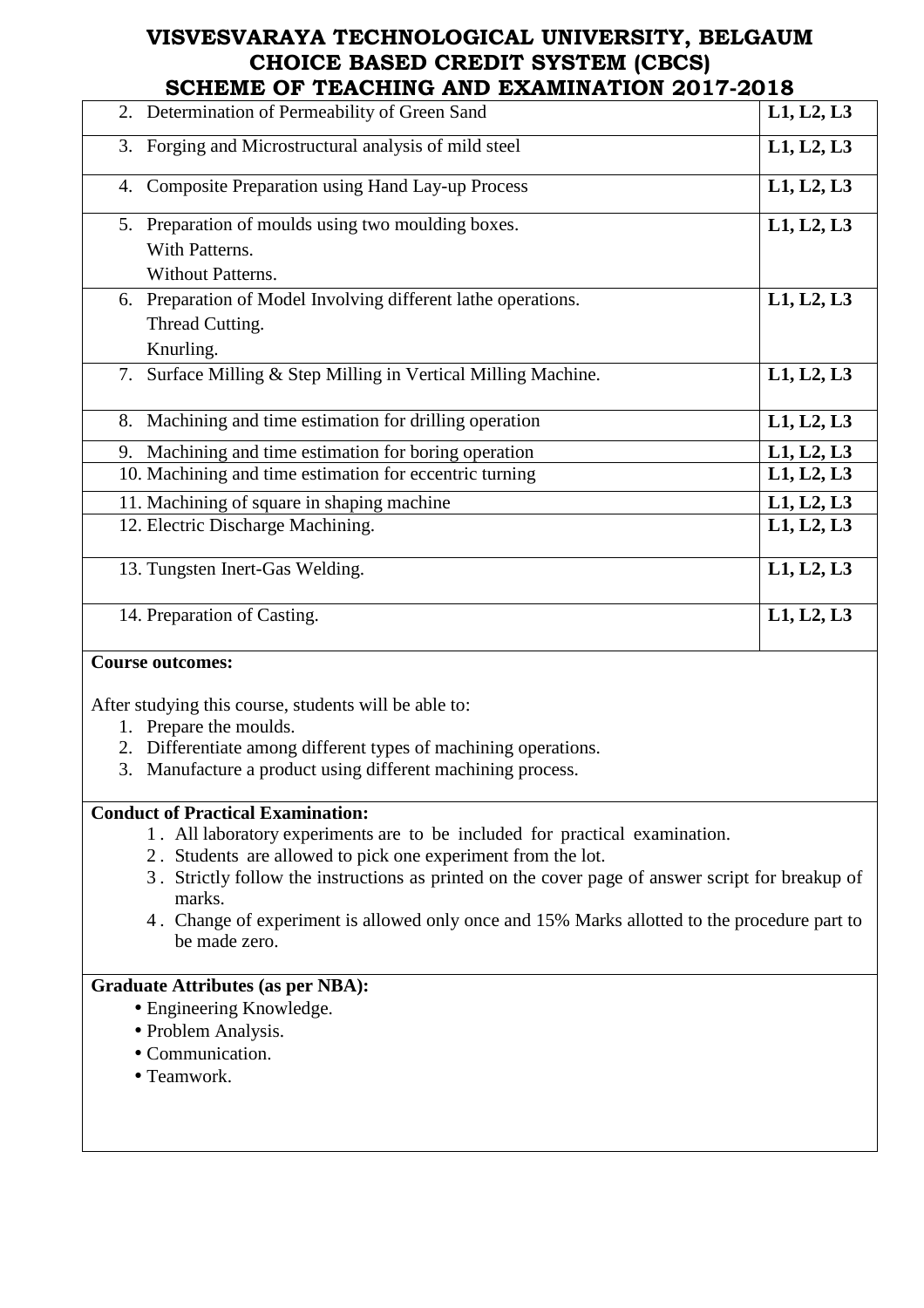## **COMPUTER AIDED AIRCRAFT DRAWING**

[As per Choice Based Credit System (CBCS) scheme]

|                       |                              | <b>SEMESTER – IV</b> |    |
|-----------------------|------------------------------|----------------------|----|
| Subject Code          | $17ASL48/17AEL48$   IA Marks |                      | 40 |
| Number of Lecture 03  |                              | Exam Hours           | 03 |
| Hours/Week            |                              |                      |    |
| of<br>Total<br>Number | -42                          | Exam Marks           | 60 |
| Lecture Hours         |                              |                      |    |
|                       |                              | $CREDITS - 02$       |    |

**Course objectives:** This course will enable students to

- 1. Understand and interpret drawings of machine and aircraft components
- 2. Prepare assembly drawings either manually or by using standard CAD packages.
- 3. Familiarize with standard components and their assembly of an aircraft.

| <b>Modules</b><br>1. Sections of Solids: Sections of Pyramids, Prisms, Cubes, Tetrahedrons, Cones and<br>Cylinders resting only on their bases (No problems on axis inclinations, spheres and<br>hollow solids). True shape of sections.                                                                   | <b>Revised</b><br><b>Bloom's</b><br><b>Taxonomy</b><br>(RBT) Level<br>L1, L2, L3,<br>L <sub>6</sub> |
|------------------------------------------------------------------------------------------------------------------------------------------------------------------------------------------------------------------------------------------------------------------------------------------------------------|-----------------------------------------------------------------------------------------------------|
| 2. Orthographic Views: Conversion of pictorial views into orthographic projections. of<br>simple machine parts with or without section. (Bureau of Indian Standards<br>conventions are to be followed for the drawings) Hidden line conventions. Precedence<br>of lines.                                   | L1, L2, L3                                                                                          |
| <b>3. Thread Forms:</b> Thread terminology, sectional views of threads. ISO Metric (Internal<br>& External) BSW (Internal & External) square and Acme. Sellers thread, American<br>Standard thread.                                                                                                        | L1, L2, L3                                                                                          |
| <b>4. Fasteners:</b> Hexagonal headed bolt and nut with washer (assembly), square headed<br>bolt and nut with washer (assembly) simple assembly using stud bolts with nut and lock<br>nut. Flanged nut, slotted nut, taper and split pin for locking, counter sunk head screw,<br>grub screw, Allen screw. | L1, L2, L3                                                                                          |
| 5. Keys & Joints:<br>Parallel key, Taper key, Feather key, Gibhead key and Woodruff key                                                                                                                                                                                                                    | L1, L2, L3                                                                                          |
| <b>6. Riveted Joints:</b> Single and double riveted lap joints, butt joints with single/double<br>cover straps (Chain and Zigzag, using snap head rivets). Cotter joint (socket and spigot),<br>knuckle joint (pin joint) for two rods.                                                                    | L1, L2, L3                                                                                          |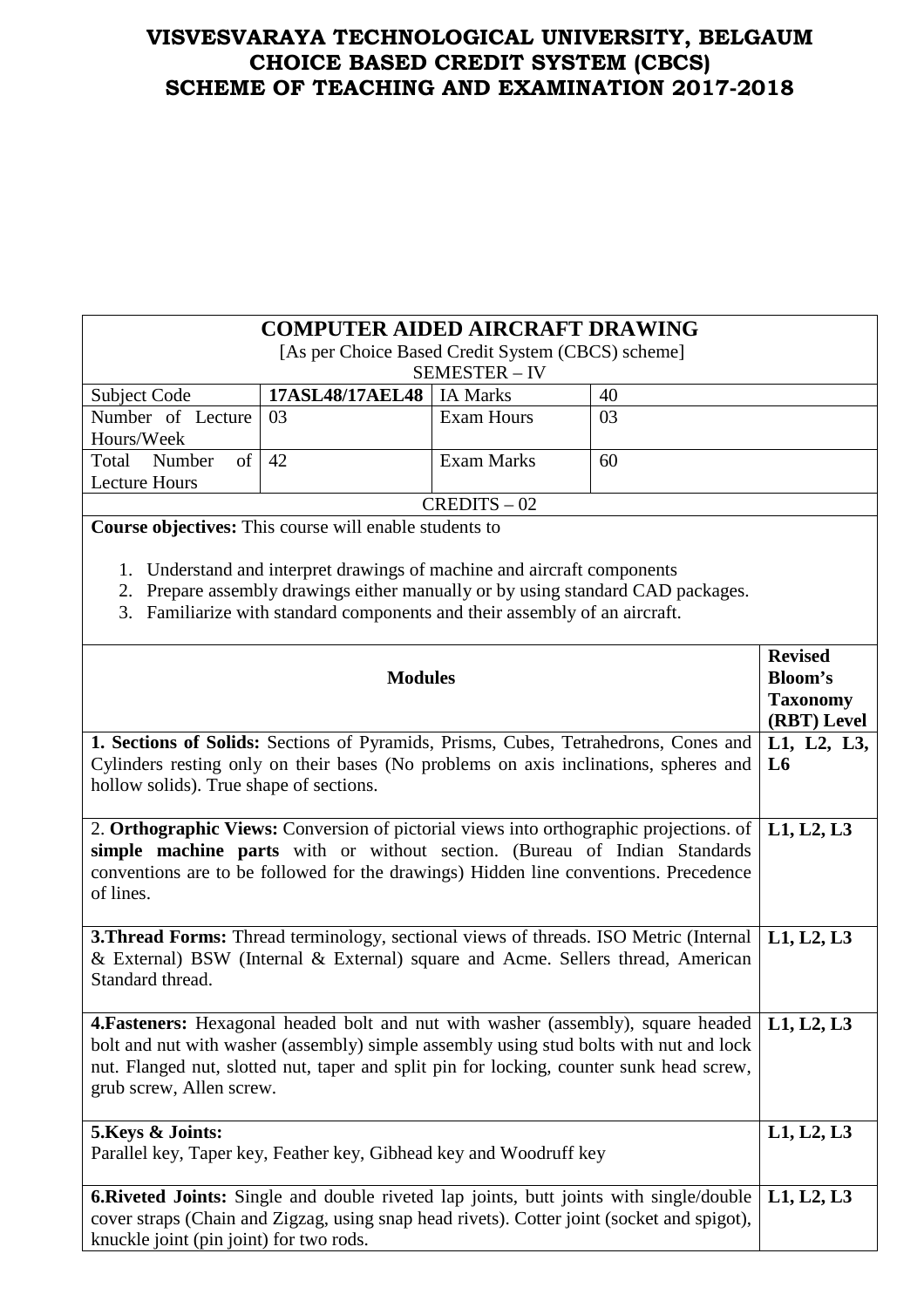| 7. Couplings:<br>Split Muff coupling, protected type flanged coupling, pin (bush) type flexible coupling,<br>Oldham's coupling and universal coupling (Hooks' Joint)                                                                                                                                                                                                                                                                                                                                                                                                                               | L1, L2, L3                  |
|----------------------------------------------------------------------------------------------------------------------------------------------------------------------------------------------------------------------------------------------------------------------------------------------------------------------------------------------------------------------------------------------------------------------------------------------------------------------------------------------------------------------------------------------------------------------------------------------------|-----------------------------|
| 8. Design of propeller and hub assembly                                                                                                                                                                                                                                                                                                                                                                                                                                                                                                                                                            | L1, L2, L3                  |
| 9. Design of wing assembly                                                                                                                                                                                                                                                                                                                                                                                                                                                                                                                                                                         | L1, L2, L3                  |
| 10. Design of fuselage assembly                                                                                                                                                                                                                                                                                                                                                                                                                                                                                                                                                                    | L1, L2, L3                  |
| 11. Design of Engine Mounts                                                                                                                                                                                                                                                                                                                                                                                                                                                                                                                                                                        | L1, L2, L3                  |
| 12. Design of main rotor blade assembly of helicopter                                                                                                                                                                                                                                                                                                                                                                                                                                                                                                                                              | L1, L2, L3,<br>$L4, L5, L6$ |
| 13. Design of UAV assembly                                                                                                                                                                                                                                                                                                                                                                                                                                                                                                                                                                         | L1, L2, L3,<br>L4, L5, L6   |
| 14. Design of Landing Gear Assembly                                                                                                                                                                                                                                                                                                                                                                                                                                                                                                                                                                | L1, L2, L3,<br>$L4, L5, L6$ |
| <b>Course outcomes:</b><br>After studying this course, students will be able to:<br>1. Distinguish drawings of machine and aircraft components<br>2. Identify assembly drawings either manually or by using standard CAD packages.<br>3. Practise with standard components and their assembly of an aircraft                                                                                                                                                                                                                                                                                       |                             |
| <b>Conduct of Practical Examination:</b><br>1. All laboratory experiments are to be included for practical examination.<br>2. Students are allowed to pick one experiment from the lot.<br>3. Strictly follow the instructions as printed on the cover page of answer script for breakup of<br>marks.<br>4. Change of experiment is allowed only once and 15% Marks allotted to the procedure part to be<br>made zero.<br><b>Graduate Attributes (as per NBA):</b><br>• Engineering Knowledge.<br>• Problem Analysis.<br>· Design / development of solutions (partly)<br>• Interpretation of data. |                             |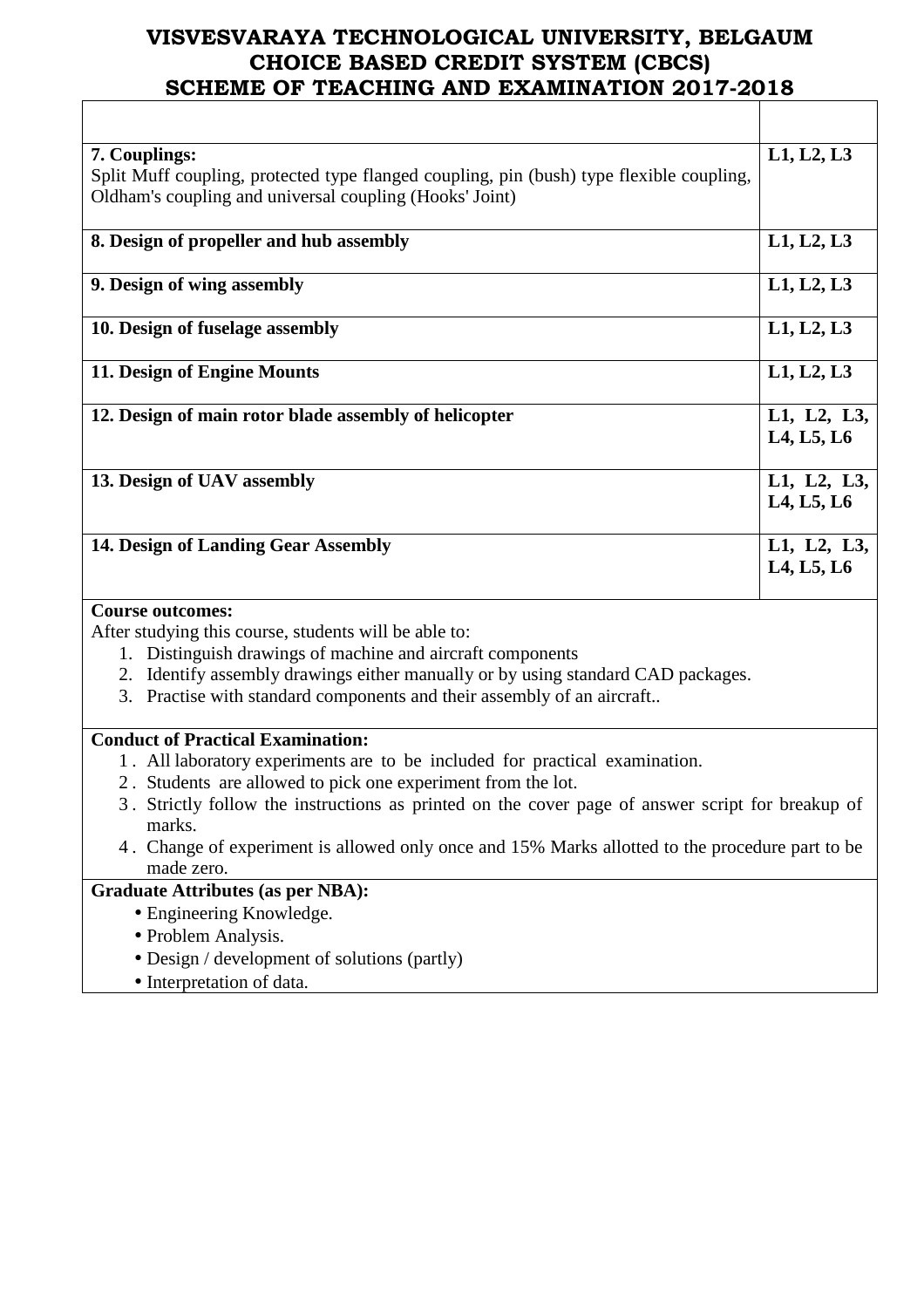# **Curriculum and Syllabus for 5th Semester, Aerospace Engineering**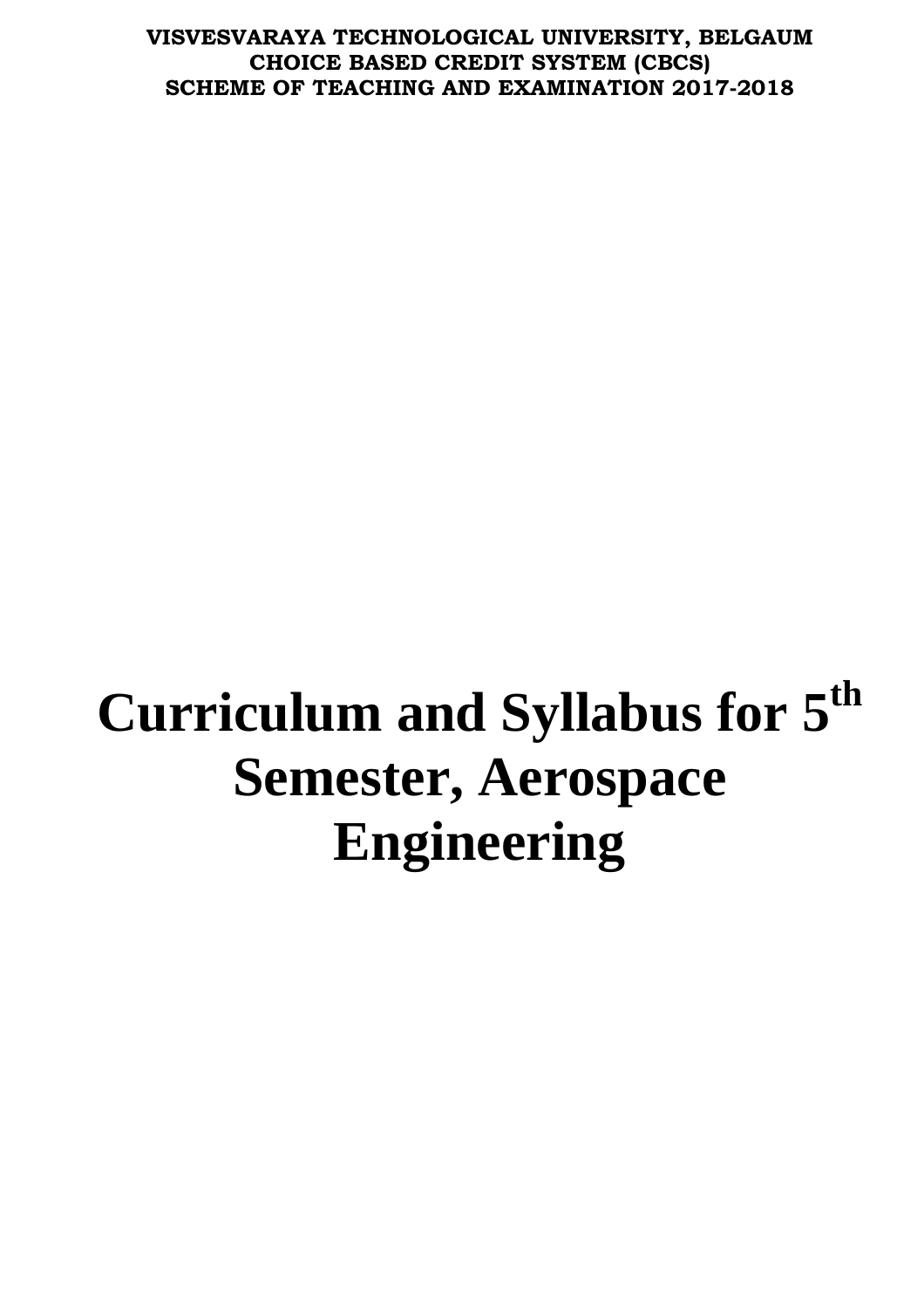|                             | <b>V SEMESTER</b>            |                                                             |                              |                   |                                       |                      |                                                |                                              |                                                       |                               |
|-----------------------------|------------------------------|-------------------------------------------------------------|------------------------------|-------------------|---------------------------------------|----------------------|------------------------------------------------|----------------------------------------------|-------------------------------------------------------|-------------------------------|
|                             |                              |                                                             |                              |                   | <b>Teaching</b><br><b>Hours /Week</b> |                      | <b>Examination</b>                             |                                              |                                                       | <b>Credits</b>                |
| S<br>l.<br>N<br>$\mathbf 0$ | <b>Subject</b><br>Code       | Title                                                       | <b>Teac</b><br>hing<br>Dept. | <b>Theo</b><br>ry | Pract<br>ical/D<br>rawin<br>g         | Durati<br>on         | <b>Theory</b><br>Practic<br>al<br><b>Marks</b> | I.A.<br><b>Mark</b><br>$\bf{s}$              | <b>Total</b><br><b>Mark</b><br>$\mathbf{s}$           |                               |
| 1                           | 17AS51                       | <b>AEROSPACE</b><br><b>STRUCTURES-II</b>                    | AS                           | 04                |                                       | 03                   | 60                                             | 40                                           | 100                                                   | $\overline{4}$                |
| $\overline{2}$              | 17AS52                       | <b>AEROSPACE</b><br><b>PROPULSION</b>                       | AS                           | 04                |                                       | 03                   | 60                                             | 40                                           | 100                                                   | $\overline{4}$                |
| 3                           | 17AS53                       | <b>AERODYNAMICS -</b><br>$\mathbf{I}$                       | AS                           | 04                |                                       | 03                   | 60                                             | 40                                           | 100                                                   | $\overline{4}$                |
| $\overline{4}$              | 17AS54                       | <b>INTRODUCTION</b><br><b>TO SPACE</b><br><b>TECHNOLOGY</b> | AS                           | 04                |                                       | 03                   | 60                                             | 40                                           | 100                                                   | $\overline{4}$                |
| 5                           | 17AS55<br>$\mathbf X$        | <b>PROFESSIONAL</b><br><b>ELECTIVE</b>                      | AS                           | 03                |                                       | 03                   | 60                                             | 40                                           | 100                                                   | 3                             |
| 6                           | 17ASL5<br>66X                | <b>OPEN ELECTIVE</b>                                        | AS                           | 03                |                                       | 03                   | 60                                             | 40                                           | 100                                                   | $\overline{3}$                |
| 7                           | 17ASL5<br>7                  | <b>AERODYNAMICS</b><br>LAB                                  | AS                           |                   | $1I+2P$                               | 03                   | 60                                             | 40                                           | 100                                                   | $\overline{2}$                |
| 8                           | 17ASL5<br>8                  | PROPULSION LAB                                              | AS                           |                   | $1I+2P$                               | 03                   | 60                                             | 40                                           | 100                                                   | $\overline{2}$                |
|                             |                              | <b>TOTAL</b>                                                |                              | 22                | 06                                    | 24                   | 480                                            | 320                                          | 800                                                   | 26                            |
|                             | <b>Professional Elective</b> |                                                             |                              |                   |                                       | <b>Open Elective</b> |                                                |                                              |                                                       |                               |
|                             | 17AS551                      | <b>GAS TURBINE TECHNOLOGY</b>                               |                              |                   |                                       | 17AS561/<br>17AE561  |                                                |                                              | <b>HISTORY OF FLIGHT &amp;</b><br>TECHNOLOGY FORECAST |                               |
|                             | 17AS552                      | <b>FLIGHT MECHANICS</b>                                     |                              |                   |                                       | 17AS562/<br>17AE562  |                                                | <b>ELEMENTS OF</b><br><b>AERONAUTICS</b>     |                                                       |                               |
|                             | 17AS553/17<br>AE553          | THEORY OF VIBRATIONS                                        |                              |                   |                                       | 17AS563              |                                                | <b>INTRODUCTION TO</b><br><b>ENVIRONMENT</b> |                                                       | <b>ASTROPHYSICS AND SPACE</b> |
|                             | 17AS554/<br>17AE554          | AIRCRAFT ELECTRICAL SYSTEMS &<br><b>INSTRUMENTATION</b>     |                              |                   |                                       | 17AS564              |                                                | <b>MECHATRONICS</b>                          |                                                       |                               |

## **B.E. AEROSPACE ENGINEERING**

**1. Core subject:** This is the course, which is to be compulsorily studied by a student as a core requirement to complete the requirement of a programme in a said discipline of study.

**2. Professional Elective:** Elective relevant to chosen specialization/ branch

**3. Open Elective**: Electives from other technical and/or emerging subject areas.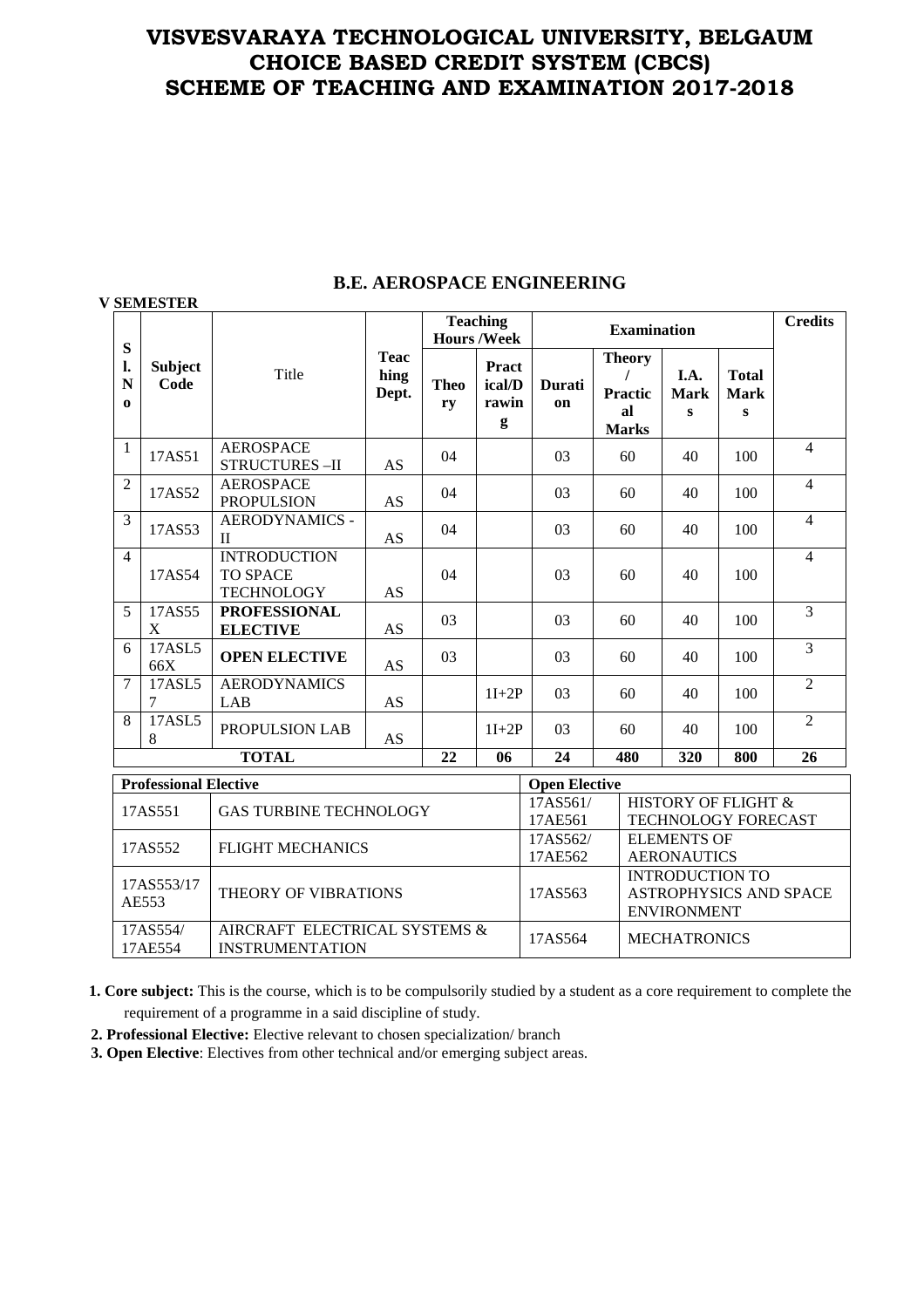|                                                                                                                                                                                                                                                                                                                                                                                 |                                                                                                                                                                 | <b>AEROSPACE STRUCTURES - II</b><br>[As per Choice Based Credit System (CBCS) scheme] |          |                                 |                                                                    |
|---------------------------------------------------------------------------------------------------------------------------------------------------------------------------------------------------------------------------------------------------------------------------------------------------------------------------------------------------------------------------------|-----------------------------------------------------------------------------------------------------------------------------------------------------------------|---------------------------------------------------------------------------------------|----------|---------------------------------|--------------------------------------------------------------------|
|                                                                                                                                                                                                                                                                                                                                                                                 |                                                                                                                                                                 | SEMESTER - V                                                                          |          |                                 |                                                                    |
| Subject Code                                                                                                                                                                                                                                                                                                                                                                    | 17AS51                                                                                                                                                          | <b>IA Marks</b>                                                                       | 40       |                                 |                                                                    |
| Number of Lecture<br>Hours/Week                                                                                                                                                                                                                                                                                                                                                 | 04                                                                                                                                                              | <b>Exam Hours</b>                                                                     | 03       |                                 |                                                                    |
| Total<br>Number<br>of<br><b>Lecture Hours</b>                                                                                                                                                                                                                                                                                                                                   | 50                                                                                                                                                              | Exam Marks                                                                            | 60       |                                 |                                                                    |
|                                                                                                                                                                                                                                                                                                                                                                                 |                                                                                                                                                                 | $CREDITS - 04$                                                                        |          |                                 |                                                                    |
| Course objectives: This course will enable students to<br>2.<br>3.                                                                                                                                                                                                                                                                                                              | 1. Comprehend the basic concepts of theory of bending.<br>Acquire the knowledge of shear flow and buckling.<br>Understand the missile and satellite structures. |                                                                                       |          |                                 |                                                                    |
|                                                                                                                                                                                                                                                                                                                                                                                 | <b>Modules</b>                                                                                                                                                  |                                                                                       |          | <b>Teaching</b><br><b>Hours</b> | <b>Revised</b><br><b>Bloom's</b><br><b>Taxonomy</b><br>(RBT) Level |
| <b>Module -1</b><br><b>Introduction:</b> Elementary theory of bending – Introduction to semi-<br>Monocoque structures - Stresses in beams of symmetrical and<br>unsymmetrical sections -Box beams – General formula for bending<br>stresses- principal axes method - Neutral axis method.                                                                                       |                                                                                                                                                                 |                                                                                       |          | 10 Hours                        | L1, L2                                                             |
| <b>Module -2</b><br><b>Shear Flow:</b> Shear stresses in beams – Shear flow in stiffened panels -<br>Shear flow in thin walled open tubes $-$ Shear centre $-$ Shear flow in<br>open sections with stiffeners.                                                                                                                                                                  |                                                                                                                                                                 |                                                                                       |          | 10 Hours                        | L1, L2                                                             |
| <b>Module -3</b><br>Shear Flow Analyses: Shear flow in closed sections with stiffeners-<br>Angle of twist - Shear flow in two flange and three flange box beams –<br>Shear centre - Shear flow in thin walled closed tubes - Bredt-Batho<br>theory - Torsional shear flow in multi cell tubes - Flexural shear flow in<br>multi cell stiffened structures.                      |                                                                                                                                                                 |                                                                                       | 10 Hours | L1, L2, L3                      |                                                                    |
| <b>Module -4</b><br><b>Failure concepts:</b> Stability problems of thin walled structures–<br>Buckling of sheets under compression, shear, bending and combined<br>loads - Crippling stresses by Needham's and Gerard's methods-Sheet<br>stiffener panels-Effective width, Inter rivet and sheet wrinkling failures-<br>Tension field web beams (Wagner's).<br><b>Module -5</b> |                                                                                                                                                                 |                                                                                       |          | 10 Hours<br>10 Hours            | L1, L2<br>L1, L2                                                   |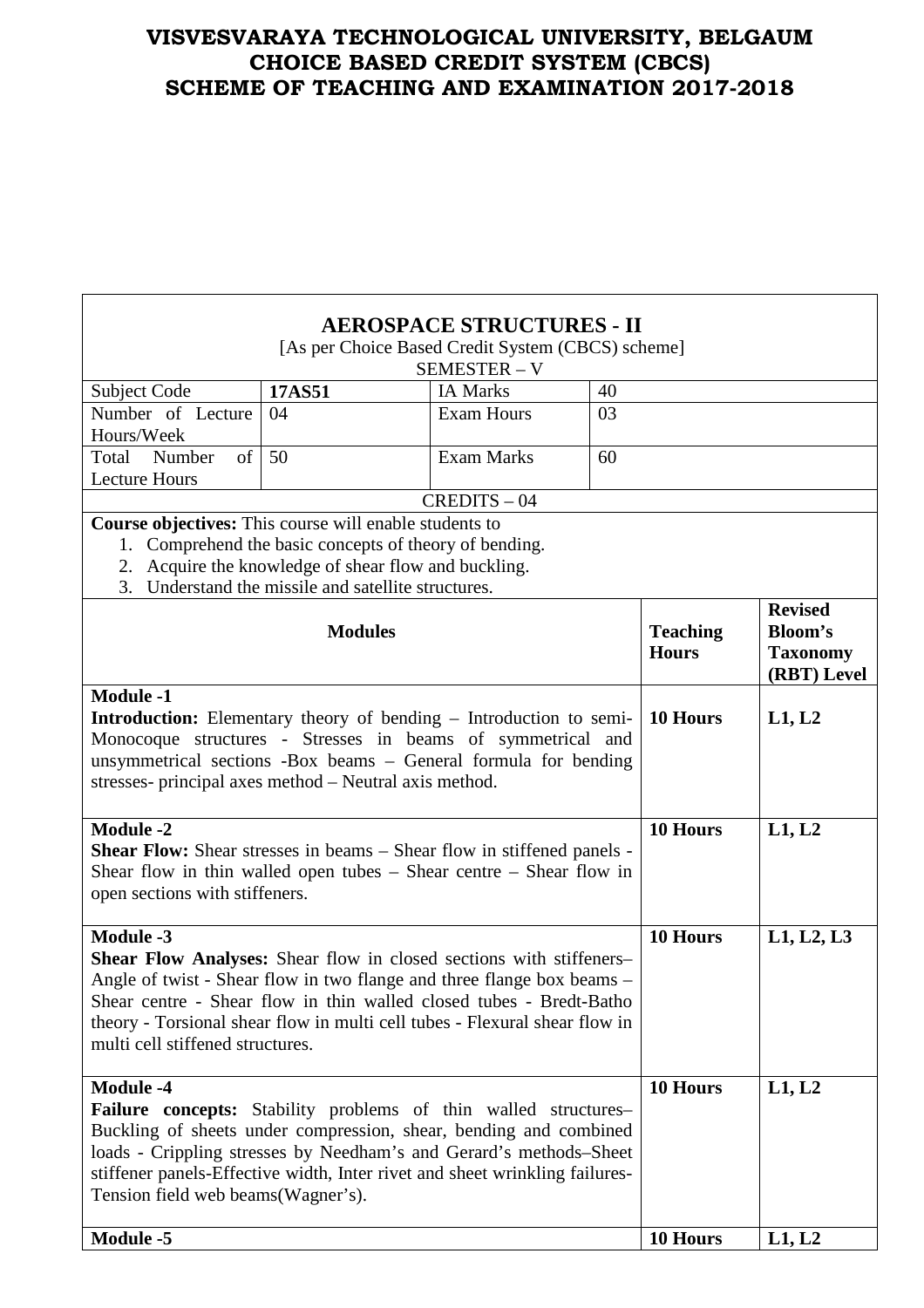| Launch Vehicle and Spacecraft Structures: Launch vehicle structures<br>- Loads and stresses, thin walled pressure vessels, Buckling of beams, |
|-----------------------------------------------------------------------------------------------------------------------------------------------|
|                                                                                                                                               |
|                                                                                                                                               |
| thin wall assumption. spacecraft - mini, micro structures, inflatable                                                                         |
| structures, flying effector, nanotubing.                                                                                                      |
|                                                                                                                                               |
|                                                                                                                                               |
| <b>Course outcomes:</b>                                                                                                                       |
| After studying this course, students will be able to:                                                                                         |
| 1. Compute the shear flow in open and closed section.                                                                                         |
| 2. Analyze the stability problems of thin walled structures.                                                                                  |
| 3. Distinguish the mini and micro structures.                                                                                                 |
| <b>Graduate Attributes (as per NBA):</b>                                                                                                      |
|                                                                                                                                               |
| Engineering Knowledge.<br>$\bullet$                                                                                                           |
| Problem Analysis.<br>$\bullet$                                                                                                                |
| Design / development of solutions                                                                                                             |
| Interpretation of data                                                                                                                        |
|                                                                                                                                               |
| <b>Question paper pattern:</b>                                                                                                                |
|                                                                                                                                               |
| The question paper will have ten questions.<br>$\bullet$                                                                                      |
| Each full question consists of 16 marks.<br>$\bullet$                                                                                         |
| There will be 2 full questions (with a maximum of four sub questions) from each module.                                                       |
| Each full question will have sub questions covering all the topics under a module.                                                            |
| The students will have to answer 5 full questions, selecting one full question from each module.<br>$\bullet$                                 |
|                                                                                                                                               |
| <b>Text Books:</b>                                                                                                                            |
| ELSEVIER, 5 <sup>th</sup><br>Engineering<br>Students,<br>T.M.G;<br>Aircraft<br><b>Structures</b><br>for<br>1. Megson,                         |
| edition, 2013, ISBN-13: 978-9382291053.                                                                                                       |
| 2. E.F. Bruhn, "Analysis and Design of Flight Vehicle Structures", Tristate Offset Co., 1980.                                                 |

### **Reference Books:**

- 1. Peery, D.J. and Azar, J.J., Aircraft Structures,McGraw-Hill,New York,2nd Edition,1993.
- 2. Stephen P. Timoshenko & S.woinowsky Krieger, Theory of Plates and Shells, McGraw-Hill, Singapore, 2<sup>nd</sup> edition, 2010, ISBN-13: 978-0070701250.
- 3. Rivello, R.M., Theory and Analysis of Flight structures, McGraw-Hill, N.Y., 1993.

|                                                               |        | <b>AEROSPACE PROPULSION</b><br>[As per Choice Based Credit System (CBCS) scheme]<br>SEMESTER - V |    |
|---------------------------------------------------------------|--------|--------------------------------------------------------------------------------------------------|----|
| Subject Code                                                  | 17AS52 | <b>IA Marks</b>                                                                                  | 40 |
| Number of Lecture                                             | 04     | Exam Hours                                                                                       | 03 |
| Hours/Week                                                    |        |                                                                                                  |    |
| of 1<br>Number<br>Total                                       | 50     | Exam Marks                                                                                       | 60 |
| Lecture Hours                                                 |        |                                                                                                  |    |
|                                                               |        | $CREDITS - 04$                                                                                   |    |
| <b>Course objectives:</b> This course will enable students to |        |                                                                                                  |    |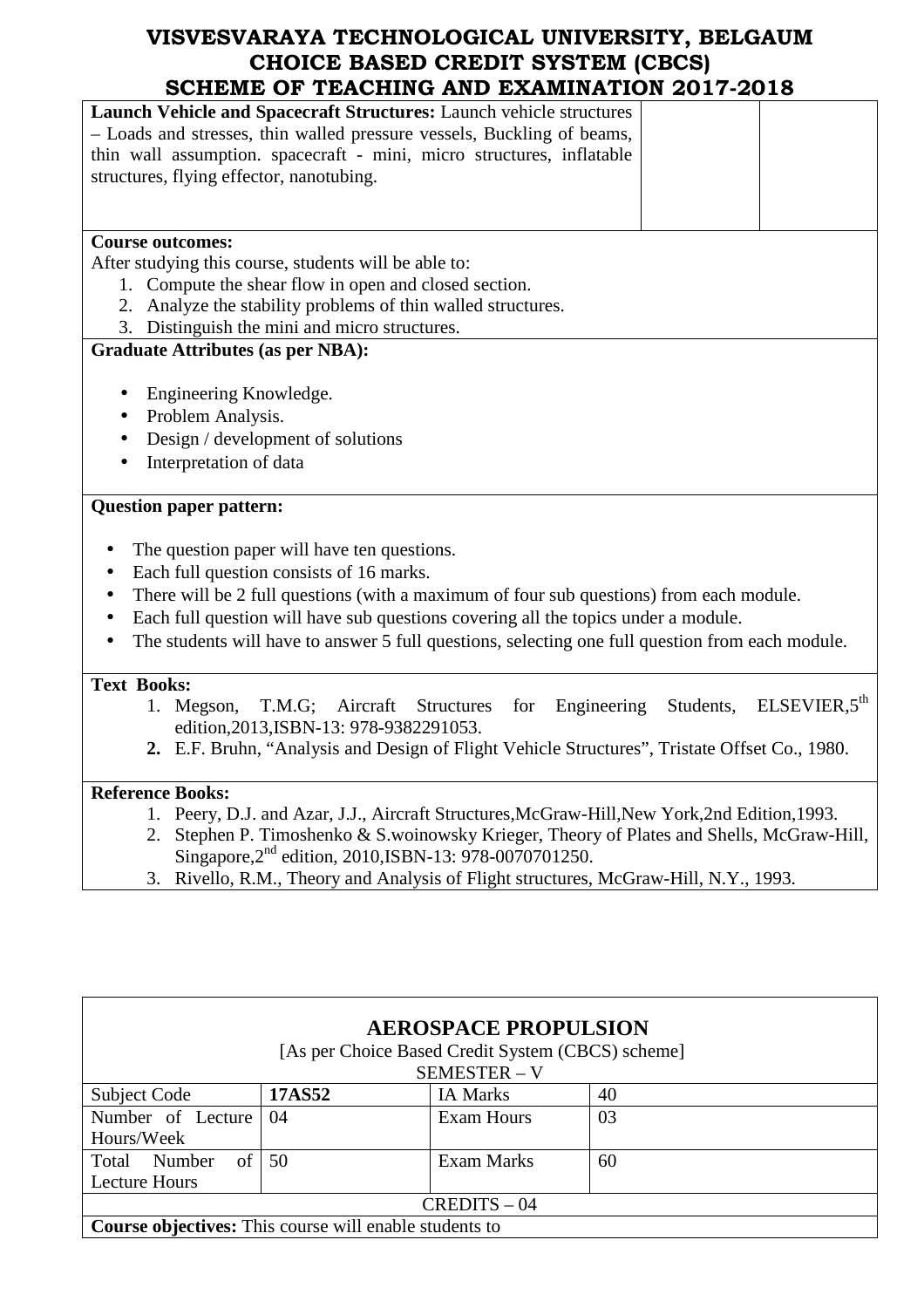- 1. Understand the working principles of gas turbine and ramjet propulsion systems, the design principles of inlets, combustion chambers, nozzles used in them.
- 2. Learn the operation of compressors and turbines in gas turbine propulsion systems.
- 3. Understand the operation of rocket propulsion

| <b>Modules</b>                                                                                                                                                                                                                                                                                                                                                                                                                                                                                                           | <b>Teaching</b><br><b>Hours</b> | <b>Revised</b><br><b>Bloom's</b><br><b>Taxonomy</b><br>(RBT) Level |
|--------------------------------------------------------------------------------------------------------------------------------------------------------------------------------------------------------------------------------------------------------------------------------------------------------------------------------------------------------------------------------------------------------------------------------------------------------------------------------------------------------------------------|---------------------------------|--------------------------------------------------------------------|
| <b>Module -1</b><br><b>Introduction:</b> Classification of power plants - Methods of aircraft<br>propulsion – Propulsive efficiency – Specific fuel consumption - Thrust<br>and power- Factors affecting thrust and power- Illustration of working<br>of Gas turbine engine - Characteristics of turboprop, turbofan and<br>turbojet, Ram jet, Scram jet - Methods of Thrust augmentation.                                                                                                                               | 10 Hours                        | L1, L2                                                             |
| <b>Module -2</b><br>Propeller Blade Theory: Momentum theory, Blade element theory,<br>combined blade element and momentum theory, propeller power losses,<br>propeller performance parameters, prediction of static thrust- and in<br>flight, negative thrust, prop fans, ducted propellers, propeller noise,<br>propeller selection, propeller charts.                                                                                                                                                                  | 10 Hours                        | L1, L2                                                             |
| <b>Module -3</b><br>Nozzles and Combustion Chamber: Subsonic and supersonic inlets –<br>Relation between minimum area ratio and external deceleration ratio –<br>Starting problem in supersonic inlets -Modes of inlet operation, jet<br>nozzle – Efficiencies – Over expanded, under and optimum expansion<br>in nozzles - Thrust reversal. Classification of Combustion chambers -<br>Combustion chamber performance – Flame tube cooling – Flame<br>stabilization.                                                    | 10 Hours                        | L1, L2, L3                                                         |
| <b>Module -4</b><br><b>Compressor and Turbine:</b> Introduction to centrifugal compressors-<br>Axial flow compressor- geometry- twin spools- three spools- stage<br>analysis- velocity polygons- degree of reaction - radial equilibrium<br>theory- performance maps- axial flow turbines- geometry- velocity<br>polygons- stage analysis- performance maps- thermal limit of blades<br>and vanes.                                                                                                                       | 10 Hours                        | L1, L2                                                             |
| Module -5<br><b>Introduction to rocket propulsion:</b> Introduction to rocket propulsion –<br>Reaction principle - Thrust equation - Classification of rockets based<br>on propellants used – solid, liquid and hybrid – Comparison of these<br>engines with special reference to rocket performance – electric<br>propulsion – classification- electro thermal – electro static –<br>electromagnetic thrusters- geometries of Ion thrusters- beam/plume<br>characteristics - hall thrusters.<br><b>Course outcomes:</b> | 10 Hours                        | L1, L2                                                             |
| After studying this course, students will be able to:                                                                                                                                                                                                                                                                                                                                                                                                                                                                    |                                 |                                                                    |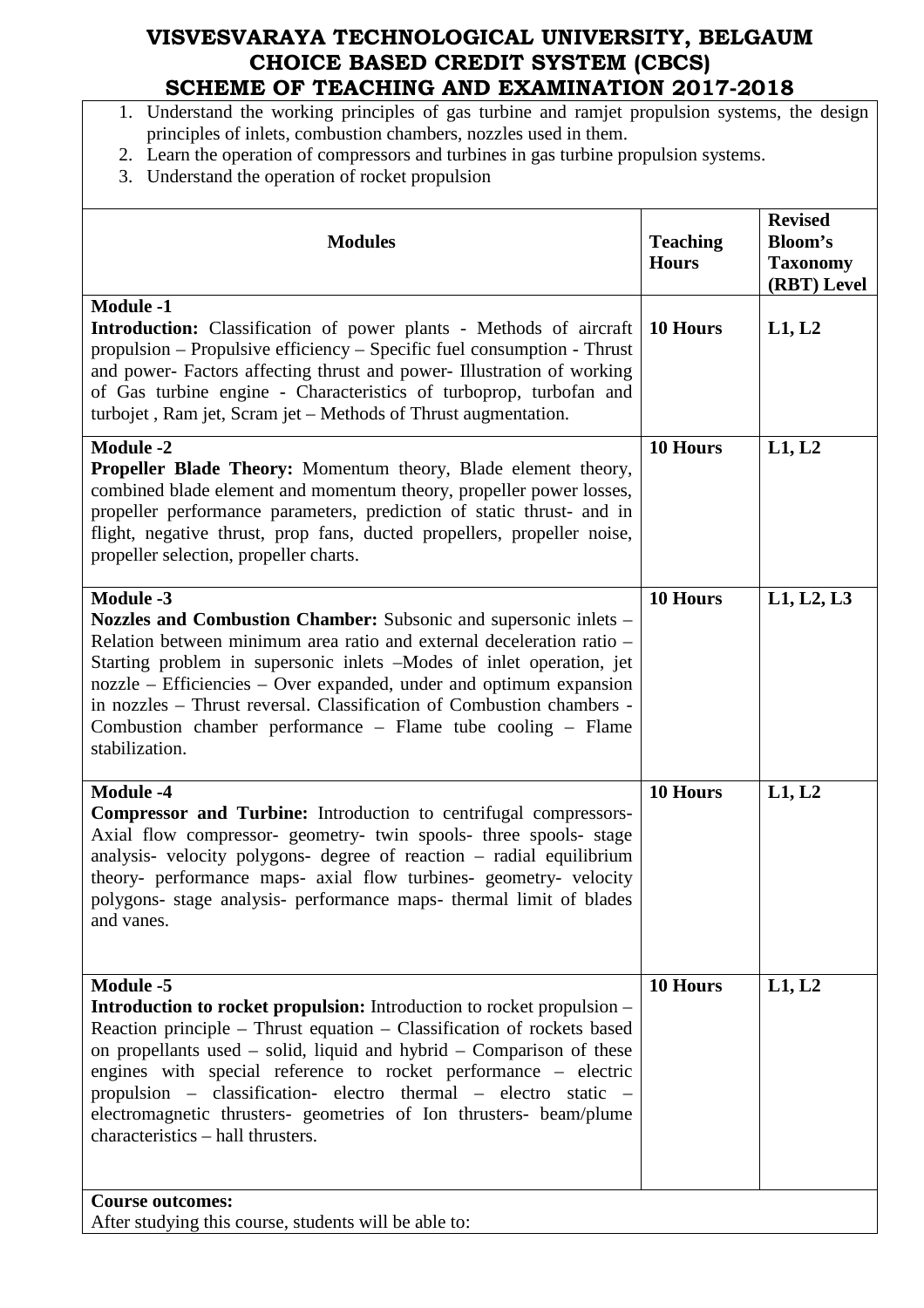- 1. Analyze the engineering concepts of air breathing propulsion systems.
- 2. Distinguish the different types of compressors.
- 3. Choose the propellant based on the application.

#### **Graduate Attributes (as per NBA):**

- Engineering Knowledge.
- Problem Analysis.
- Design / development of solutions
- Interpretation of data

## **Question paper pattern:**

- The question paper will have ten questions.
- Each full question consists of 16 marks.
- There will be 2 full questions (with a maximum of four sub questions) from each module.
- Each full question will have sub questions covering all the topics under a module.
- The students will have to answer 5 full questions, selecting one full question from each module.

#### **Text Books:**

- 1. Hill, P.G. and Peterson, C.R. Mechanics and Thermodynamics of Propulsion, Pearson India, 2<sup>nd</sup> edition,2009,ISBN-13: 978-8131729519
- 2. Cohen, H. Rogers, G.F.C. and Saravanamuttoo, H.I.H, Gas Turbine Theory, DORLING KINDERSLEY,5th edition,2002,ISBN-13: 978-8177589023

#### **Reference Books:**

- 1. G.C. Oates, "Aerothermodynamics of Aircraft Engine Components", AIAA Education Series, 1985,ISBN-13: 978-0915928972.
- 2. G.P.Sutton, "Rocket Propulsion Elements", Wiley India Pvt Ltd, 7th Edition,2010,ISBN-13: 978-8126525775.
- 3. W.P.Gill, H.J.Smith & J.E. Ziurys, "Fundamentals of Internal Combustion Engines as applied to Reciprocating, Gas turbine & Jet Propulsion Power Plants", Oxford & IBH Publishing Co., 4<sup>th</sup> revised edition, 2007, ISBN-13: 978-8120417106.

|                                                              |        | <b>AERODYNAMICS - II</b>                                                |    |
|--------------------------------------------------------------|--------|-------------------------------------------------------------------------|----|
|                                                              |        | [As per Choice Based Credit System (CBCS) scheme]                       |    |
|                                                              |        | SEMESTER - V                                                            |    |
| Subject Code                                                 | 15AS53 | <b>IA Marks</b>                                                         | 40 |
| Number of Lecture                                            | 04     | <b>Exam Hours</b>                                                       | 03 |
| Hours/Week                                                   |        |                                                                         |    |
| Number<br>of<br>Total                                        | 50     | Exam Marks                                                              | 60 |
| Lecture Hours                                                |        |                                                                         |    |
|                                                              |        | $CREDITS - 04$                                                          |    |
| <b>Course objective:</b> This course will enable students to |        |                                                                         |    |
|                                                              |        | 1. Understand the concepts of compressible flow and shock phenomenon    |    |
|                                                              |        | 2. Acquire the knowledge of oblique shock and expansion wave formation. |    |
|                                                              |        |                                                                         |    |

3. Appreciate the measurement in high speed flow.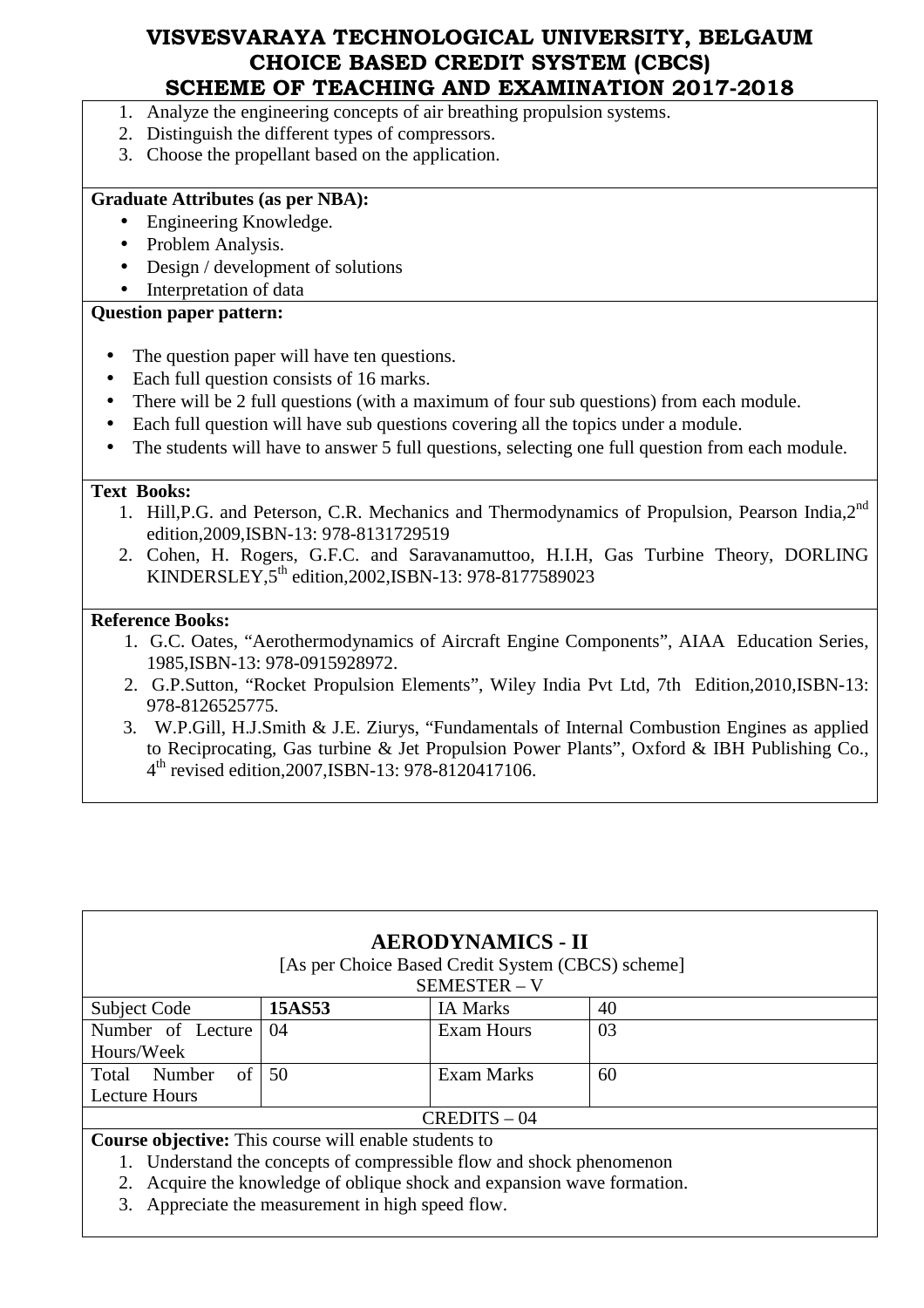| <b>Modules</b>                                                                                                                                                                                                                                                                                                                                                                                                                                                                                                                                                                                                                                     | <b>Teaching</b><br><b>Hours</b> | <b>Revised</b><br><b>Bloom's</b><br><b>Taxonomy</b><br>(RBT) Level |
|----------------------------------------------------------------------------------------------------------------------------------------------------------------------------------------------------------------------------------------------------------------------------------------------------------------------------------------------------------------------------------------------------------------------------------------------------------------------------------------------------------------------------------------------------------------------------------------------------------------------------------------------------|---------------------------------|--------------------------------------------------------------------|
| <b>Module -1</b><br><b>One</b> Dimensional<br><b>Compressible Flow:</b> Energy, Momentum,<br>continuity and state equations, velocity of sound, Adiabatic steady<br>state flow equations, Flow through converging, diverging passages,<br>Performance under various back pressures. Numericals.                                                                                                                                                                                                                                                                                                                                                    | 10 Hours                        | L1, L2                                                             |
| <b>Module -2</b><br>Normal Shock: Prandtl Meyer equation and Rankine - Hugonoit<br>relation, Normal shock equations: Property ratios in terms of upstream<br>mach number, Numericals, Moving Normal Shock wave.                                                                                                                                                                                                                                                                                                                                                                                                                                    | 10 Hours                        | L1, L2                                                             |
| <b>Module -3</b><br><b>Oblique shocks and Expansion waves: Prandtl</b><br>equation<br>and<br>Rankine – Hugonoit relation, Normal shock equations, Pitot static<br>tube, corrections for subsonic and supersonic flows, Oblique shocks<br>and corresponding equations, Hodograph and pressure<br>turning<br>angle, shock polars, flow past wedges and concave corners, strong,<br>weak and detached shocks, Flow past convex corners, Prandtl -Meyer<br>expansion function, Reflection and interaction of shocks<br>and<br>expansion, waves, Families of shocks. Flow with Friction and Heat<br>transfer.                                           | 10 Hours                        | L1, L2, L3                                                         |
| <b>Module -4</b><br><b>Differential Equations of Motion for Steady Compressible Flows:</b><br>Basic potential equations for compressible flow. Linearisation of<br>potential equation-small perturbation theory. Methods for solution of<br>nonlinear potential equation --Introduction, Method of characteristics,<br>Boundary<br>conditions, Pressure<br>coefficient<br>expression,<br>small<br>perturbation equation for compressible flow - Prandtl, Glauret and<br>Geothert's rules - Ackert's supersonic airfoil theory, Von-Karman rule<br>for transonic flow, Lift, drag pitching moment and center of pressure of<br>supersonic profiles. | 10 Hours                        | L1, L2, L3                                                         |
| <b>Module -5</b><br><b>Measurements in High speed Flow:</b> Types of subsonic wind tunnels -<br>Balances and measurements - Interference effects- transonic, Supersonic<br>and hypersonic wind tunnels and characteristic features, their operation<br>and performance - Shock tubes and shock tunnels - Free flight testing -<br>Measurements of pressure, velocity and Mach number -Flow<br>visualization methods of subsonic and supersonic flows.<br><b>Course outcomes:</b> After studying this course, students will be able to:                                                                                                             | 10 Hours                        | L1, L2, L3                                                         |
| Utilize the concepts of compressible flow and shock phenomenon<br>1.<br>Apply knowledge of oblique shock and expansion wave formation.<br>2.<br>Measure the parameters high speed flow.<br>3.                                                                                                                                                                                                                                                                                                                                                                                                                                                      |                                 |                                                                    |
| <b>Graduate Attributes (as per NBA):</b><br>Engineering Knowledge.<br>Problem Analysis.                                                                                                                                                                                                                                                                                                                                                                                                                                                                                                                                                            |                                 |                                                                    |

• Design / development of solutions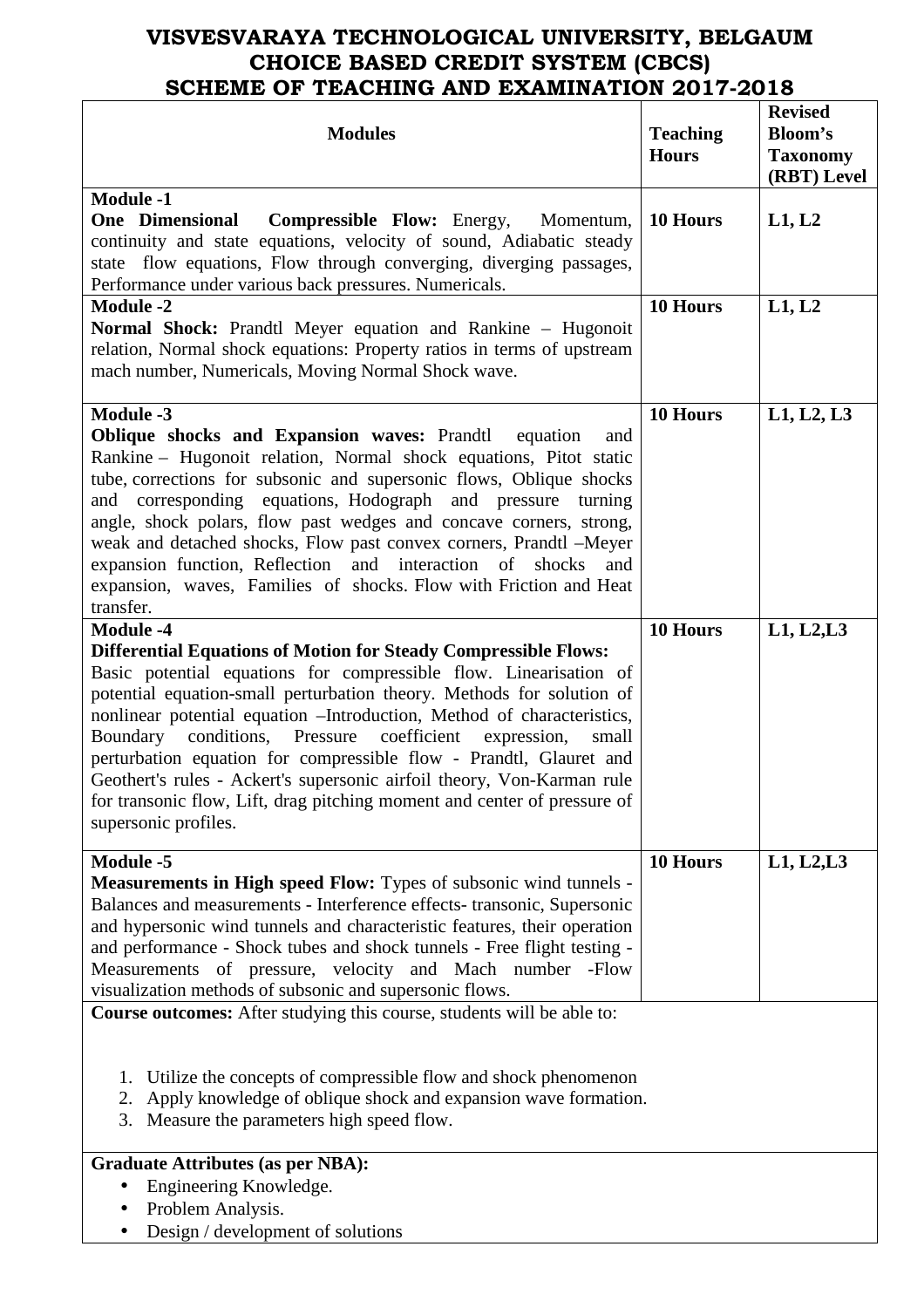• Interpretation of data

## **Question paper pattern:**

- The question paper will have ten questions.
- Each full question consists of 16 marks.
- There will be 2 full questions (with a maximum of four sub questions) from each module.
- Each full question will have sub questions covering all the topics under a module.
- The students will have to answer 5 full questions, selecting one full question from each module.

## **Text Books:**

- 1. John D Anderson, "Modern Compressible Flow", Mc Graw Hill,3rd edition,2012,ISBN-13: 978- 1259027420.
- 2. Radhakrishnan, E., "Gas Dynamics", Prentice Hall of India, 5<sup>th</sup> edition, 2014, ISBN-13: 978-8120348394

## **Reference Books:**

- 1. Ascher.H.Saphiro, "Dynamics and Thermodynamics of Compressible fluid flow", John Wiley & Sons, 1<sup>st</sup> edition, 1977, ISBN-13: 978-0471066910.
- 2. Yahya, S.M., "Fundamentals of Compressible flow", NEW AGE , 2009,ISBN-13: 978- 8122426687.
- 3. H.W. Liepmann and A.Roshko, "Elements of Gas Dynamics", Dover Publications Inc,2003,ISBN-13: 978-0486419633.
- 4. Hodge B. K, Koenig K, Compressible Fluid Dynamics with Computer Application, 1st edition, Prentice Hall, New York(1995).
- 5. Clancy L. J., Aerodynamics, Shroff Publishers, 2006,ISBN-13: 978-8175980570.
- 6. Zucrow, M.J. and Anderson, J.D., "Elements of gas dynamics", McGraw Hill Book Co., New York, 1989.

|                                                              | <b>INTRODUCTION TO SPACE TECHNOLOGY</b>                                            |                                                   |    |                 |                           |
|--------------------------------------------------------------|------------------------------------------------------------------------------------|---------------------------------------------------|----|-----------------|---------------------------|
|                                                              |                                                                                    | [As per Choice Based Credit System (CBCS) scheme] |    |                 |                           |
|                                                              |                                                                                    | <b>SEMESTER - V</b>                               |    |                 |                           |
| <b>Subject Code</b>                                          | 17AS54                                                                             | <b>IA Marks</b>                                   | 40 |                 |                           |
| Number of Lecture                                            | 04                                                                                 | <b>Exam Hours</b>                                 | 03 |                 |                           |
| Hours/Week                                                   |                                                                                    |                                                   |    |                 |                           |
| Total Number of                                              | 50                                                                                 | <b>Exam Marks</b>                                 | 60 |                 |                           |
| <b>Lecture Hours</b>                                         |                                                                                    |                                                   |    |                 |                           |
|                                                              |                                                                                    | $CREDITS - 04$                                    |    |                 |                           |
| <b>Course objective:</b> This course will enable students to |                                                                                    |                                                   |    |                 |                           |
|                                                              | Understand the fundamentals of aerospace propulsion.                               |                                                   |    |                 |                           |
| 2.                                                           | Understand the orbit mechanics and orbit maneuvers.                                |                                                   |    |                 |                           |
| 3.                                                           | Acquire the knowledge of satellite attitude dynamics and space mission operations. |                                                   |    |                 |                           |
|                                                              | <b>Modules</b>                                                                     |                                                   |    | <b>Teaching</b> | <b>Revised</b><br>Bloom's |
|                                                              |                                                                                    |                                                   |    | <b>Hours</b>    | <b>Taxonomy</b>           |
|                                                              |                                                                                    |                                                   |    |                 | (RBT)                     |
|                                                              |                                                                                    |                                                   |    |                 | <b>Level</b>              |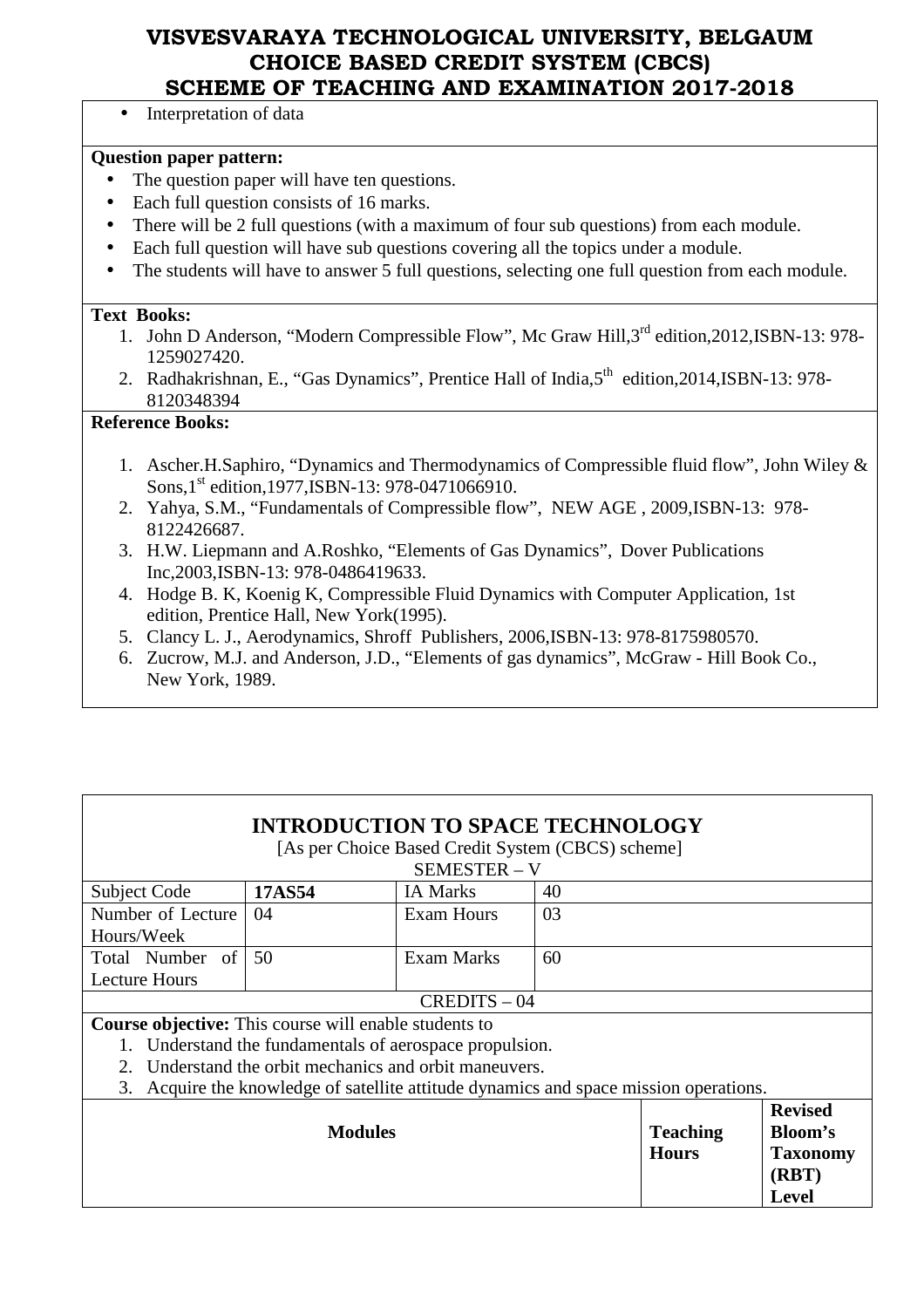| <b>Module -1</b>                                                                               |          |            |
|------------------------------------------------------------------------------------------------|----------|------------|
| <b>Fundamentals of Aerospace Propulsion:</b> Space Mission, Types, Space                       | 08 Hours | L1, L2     |
| Environment, Launch Vehicle Selection. Introduction to rocket                                  |          |            |
| propulsion-fundamentals of solid propellant rockets, Fundamentals of                           |          |            |
| liquid propellant rockets, Rocket equation, Tsiolkovsky rocket equation,                       |          |            |
|                                                                                                |          |            |
| Concepts of Specific Impulse.                                                                  |          |            |
|                                                                                                |          |            |
| Two-dimensional trajectories of rockets and missiles, Multi-stage                              |          |            |
| rockets-Vehicle sizing, Two stage Multi-stage Rockets, Trade-off                               |          |            |
| Ratios-Single Stage to Orbit, Sounding Rocket, Aerospace Plane,                                |          |            |
| Gravity Turn Trajectories, Impact point calculation, injection                                 |          |            |
| conditions-Flight dispersions, Burnout velocity.                                               |          |            |
|                                                                                                |          |            |
| <b>Module -2</b>                                                                               | 8 Hours  | L1, L2     |
| Atmospheric Reentry: Introduction-Steep Ballistic Reentry, Ballistic                           |          |            |
| Orbital Reentry, Skip Reentry, "Double-Dip" Reentry, Aero-braking,                             |          |            |
| Lifting Body Reentry.<br><b>Module -3</b>                                                      | 8 Hours  | L1, L2, L3 |
|                                                                                                |          |            |
| Fundamentals of Orbit Mechanics, Orbit Maneuvers: Two-body                                     |          |            |
| motion, Circular, elliptic, hyperbolic, and parabolic orbits-Basic                             |          |            |
| Orbital Elements, Ground trace In-Plane Orbit changes, Hohmann                                 |          |            |
| Transfer, Bielliptical Transfer, Plane Changes, Combined Maneuvers,                            |          |            |
| Propulsion for Maneuvers.                                                                      |          |            |
|                                                                                                | 08 Hours | L1, L2     |
| <b>Module -4</b>                                                                               |          |            |
|                                                                                                |          |            |
| Satellite Attitude Dynamics: Torque free Axi-symmetric rigid body,                             |          |            |
| Attitude Control for Spinning Spacecraft, Attitude Control for Non-                            |          |            |
| spinning Spacecraft, The Yo-Yo Mechanism, Gravity - Gradient                                   |          |            |
| Satellite, Dual Spin Spacecraft, Attitude Determination.                                       |          |            |
| <b>Module -5</b>                                                                               | 8 Hours  | L1, L2     |
| <b>Space Mission Operations:</b> Supporting Ground Systems Architecture                        |          |            |
| and Team interfaces, Mission phases and Core operations, Team                                  |          |            |
| Responsibilities, Mission Diversity, Standard Operations Practices.<br><b>Course outcomes:</b> |          |            |
| After studying this course, students will be able to:                                          |          |            |
| 1. Distinguish the types of aerospace propulsion.                                              |          |            |
| Determine the attitude of the satellites.<br>2.                                                |          |            |
| 3. Support the space mission operations.                                                       |          |            |
| <b>Graduate Attributes (as per NBA):</b>                                                       |          |            |
|                                                                                                |          |            |
| Engineering Knowledge.                                                                         |          |            |
| Problem Analysis.                                                                              |          |            |
| Design / development of solutions                                                              |          |            |
| Interpretation of data                                                                         |          |            |
| <b>Question paper pattern:</b>                                                                 |          |            |
|                                                                                                |          |            |
| The question paper will have ten questions.<br>Each full question consists of 16 marks.        |          |            |

<sup>•</sup> There will be 2 full questions (with a maximum of four sub questions) from each module.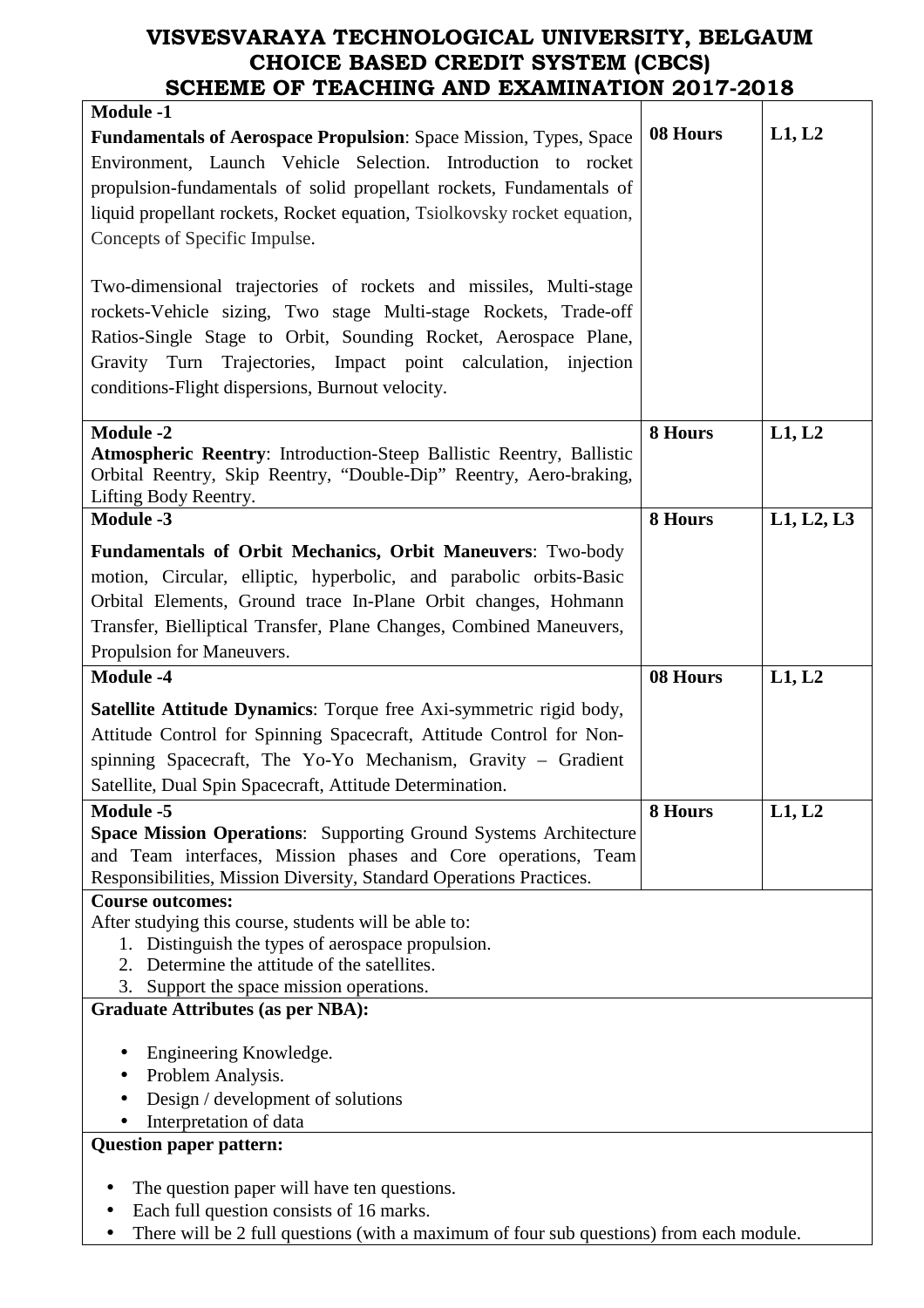- Each full question will have sub questions covering all the topics under a module.
- The students will have to answer 5 full questions, selecting one full question from each module.

#### **Text Books:**

- 1. W.E. Wiesel," Spaceflight Dynamics",McGraw Hill,2nd edition,2014,ISBN-13: 978-9332901650
- 2. J.W. Cornelisse, "Rocket Propulsion and Space Dynamics", J.W. Freeman & Co., Ltd., London, 1982.

#### **Reference Books:**

- 1. Vincet L. Pisacane, "Fundamentals of Space Systems", Oxford University Press, 2005.
- 2. J.Sellers , "Understanding Space: An Introduction to Astronautics", McGraw Hill, 2<sup>nd</sup> edition,2000,ISBN-13: 978-0072424683
- 3. Francis J Hale ,"Introduction to Space Flight", Pearson, 1993,ISBN-13: 978-0134819129.
- 4. Charies D.Brown ,"Spacecraft Mission Design", AIAA education Series, 1998.
- 5. Meyer Rudolph X ,"Elements of Space Technology for aerospace Engineers", Meyer Rudolph X, Academic Press, 1999.

| [As per Choice Based Credit System (CBCS) scheme]                                                         |                   |                                                                                                                                   |                                                                                                                                                                                                                                                                                                                                                                                                                                                                                 |  |  |
|-----------------------------------------------------------------------------------------------------------|-------------------|-----------------------------------------------------------------------------------------------------------------------------------|---------------------------------------------------------------------------------------------------------------------------------------------------------------------------------------------------------------------------------------------------------------------------------------------------------------------------------------------------------------------------------------------------------------------------------------------------------------------------------|--|--|
|                                                                                                           |                   |                                                                                                                                   |                                                                                                                                                                                                                                                                                                                                                                                                                                                                                 |  |  |
| 17ASL57                                                                                                   | <b>IA Marks</b>   | 40                                                                                                                                |                                                                                                                                                                                                                                                                                                                                                                                                                                                                                 |  |  |
| 03                                                                                                        | Exam Hours        | 03                                                                                                                                |                                                                                                                                                                                                                                                                                                                                                                                                                                                                                 |  |  |
|                                                                                                           |                   |                                                                                                                                   |                                                                                                                                                                                                                                                                                                                                                                                                                                                                                 |  |  |
| 42                                                                                                        | <b>Exam Marks</b> | 60                                                                                                                                |                                                                                                                                                                                                                                                                                                                                                                                                                                                                                 |  |  |
|                                                                                                           |                   |                                                                                                                                   |                                                                                                                                                                                                                                                                                                                                                                                                                                                                                 |  |  |
|                                                                                                           | $CREDITS - 02$    |                                                                                                                                   |                                                                                                                                                                                                                                                                                                                                                                                                                                                                                 |  |  |
|                                                                                                           |                   |                                                                                                                                   |                                                                                                                                                                                                                                                                                                                                                                                                                                                                                 |  |  |
|                                                                                                           |                   |                                                                                                                                   |                                                                                                                                                                                                                                                                                                                                                                                                                                                                                 |  |  |
|                                                                                                           |                   |                                                                                                                                   |                                                                                                                                                                                                                                                                                                                                                                                                                                                                                 |  |  |
|                                                                                                           |                   |                                                                                                                                   |                                                                                                                                                                                                                                                                                                                                                                                                                                                                                 |  |  |
|                                                                                                           |                   |                                                                                                                                   |                                                                                                                                                                                                                                                                                                                                                                                                                                                                                 |  |  |
|                                                                                                           |                   |                                                                                                                                   | <b>Revised</b>                                                                                                                                                                                                                                                                                                                                                                                                                                                                  |  |  |
|                                                                                                           |                   |                                                                                                                                   | Bloom's                                                                                                                                                                                                                                                                                                                                                                                                                                                                         |  |  |
|                                                                                                           |                   |                                                                                                                                   | <b>Taxonomy</b>                                                                                                                                                                                                                                                                                                                                                                                                                                                                 |  |  |
|                                                                                                           |                   |                                                                                                                                   | (RBT) Level                                                                                                                                                                                                                                                                                                                                                                                                                                                                     |  |  |
|                                                                                                           |                   |                                                                                                                                   | L1, L2, L3                                                                                                                                                                                                                                                                                                                                                                                                                                                                      |  |  |
| head distributions.                                                                                       |                   |                                                                                                                                   |                                                                                                                                                                                                                                                                                                                                                                                                                                                                                 |  |  |
|                                                                                                           |                   |                                                                                                                                   | L1, L2, L3                                                                                                                                                                                                                                                                                                                                                                                                                                                                      |  |  |
| low speeds.                                                                                               |                   |                                                                                                                                   |                                                                                                                                                                                                                                                                                                                                                                                                                                                                                 |  |  |
| Smoke flow visualization studies on a two dimensional airfoil at different<br>$\mathcal{R}$<br>L1, L2, L3 |                   |                                                                                                                                   |                                                                                                                                                                                                                                                                                                                                                                                                                                                                                 |  |  |
| angles of incidence at low speeds                                                                         |                   |                                                                                                                                   |                                                                                                                                                                                                                                                                                                                                                                                                                                                                                 |  |  |
|                                                                                                           |                   |                                                                                                                                   | L1, L2, L3                                                                                                                                                                                                                                                                                                                                                                                                                                                                      |  |  |
|                                                                                                           |                   |                                                                                                                                   |                                                                                                                                                                                                                                                                                                                                                                                                                                                                                 |  |  |
|                                                                                                           |                   | SEMESTER - V<br>Course objectives: This course will enable students to<br>Study about the types of wind tunnel.<br><b>Modules</b> | <b>AERODYNAMICS LAB</b><br>Acquire the knowledge on flow visualization techniques.<br>Understand the procedures used for calculating the lift and drag.<br>1. Calibration of a subsonic wind tunnel: test section static pressure and total<br>Smoke flow visualization studies on a two-dimensional circular cylinder at<br>Smoke flow visualization studies on a two dimensional multi element airfoil<br>with flaps and slats at different angles of incidence at low speeds |  |  |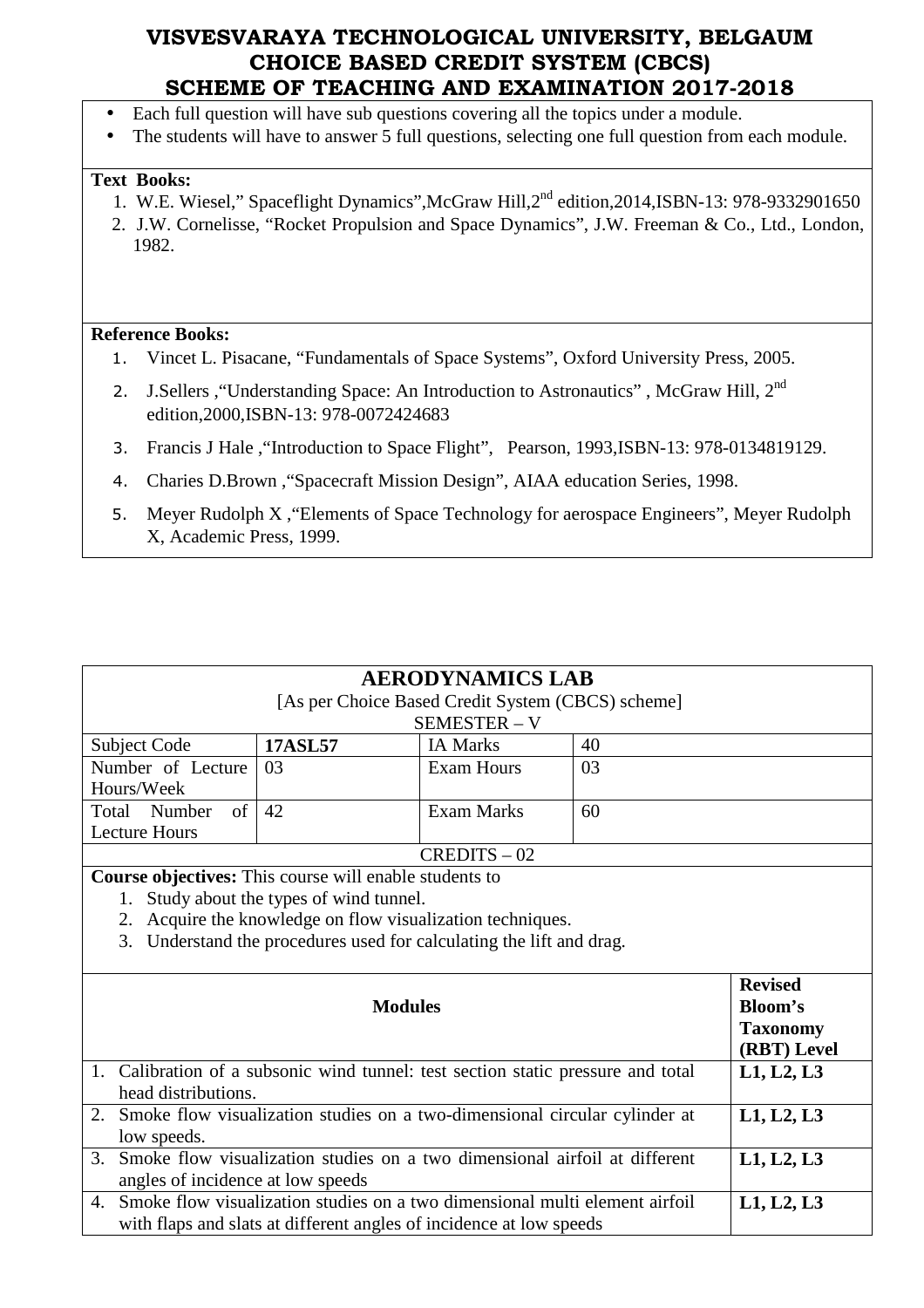| SCHEME OF TEACHING AND EAAMHNATION 2017-2018                                    |            |
|---------------------------------------------------------------------------------|------------|
| 5. Tuft flow visualization on a wing model at different angles of incidence at  | L1, L2, L3 |
| low speeds: identify zones of attached and separated flows.                     |            |
| 6. Surface pressure distributions on a two-dimensional circular cylinder at low | L1, L2, L3 |
| speeds and calculation of pressure drag.                                        |            |
|                                                                                 |            |
| 7. Surface pressure distributions on a two-dimensional circular cylinder at low | L1, L2, L3 |
| speeds and calculation of pressure drag.                                        |            |
| 8. Surface pressure distributions on a two-dimensional symmetric airfoil        | L1, L2, L3 |
|                                                                                 |            |
| 9. Surface pressure distributions on a two-dimensional cambered airfoil at      | L1, L2, L3 |
| different angles of incidence and calculation of lift and pressure drag.        |            |
| 10. Calculation of total drag of a two-dimensional circular cylinder at low     | L1, L2, L3 |
| speeds using pitot-static probe wake survey.                                    |            |
| 11. Calculation of total drag of a two-dimensional cambered airfoil at low      | L1, L2, L3 |
|                                                                                 |            |
| speeds at incidence using pitot-static probe wake survey.                       |            |
| 12. Measurement of a typical boundary layer velocity profile on the tunnel wall | L1, L2, L3 |
| (at low speeds) using a pitot probe and calculation of boundary layer           |            |
| displacement and momentum thickness.                                            |            |
| 13. Calculation of aerodynamic coefficients forces acting on a model aircraft   | L1, L2, L3 |
| using force balance at various angles of incidence, speed.                      |            |
| 14. Measurement of a typical boundary layer velocity profile on the airfoil at  | L1, L2, L3 |
| various angles of incidence from leading edge to trailing edge                  |            |
| <b>Course outcomes:</b>                                                         |            |
| After studying this course, students will be able to:                           |            |
| 1. Apply the flow visualization techniques.                                     |            |

- 2. Estimate the pressure distribution over the bodies.
- 3. Calculate the lift and drag.

#### **Conduct of Practical Examination:**

- 1 . All laboratory experiments are to be included for practical examination.
- 2 . Students are allowed to pick one experiment from the lot.
- 3 . Strictly follow the instructions as printed on the cover page of answer script for breakup of marks.
- 4 . Change of experiment is allowed only once and 15% Marks allotted to the procedure part to be made zero.

#### **Graduate Attributes (as per NBA):**

- o Engineering Knowledge.
- o Problem Analysis.
- o Design / development of solutions (partly)
- o Interpretation of data.

| <b>PROPULSION LAB</b>  |                |                                                   |    |  |  |  |
|------------------------|----------------|---------------------------------------------------|----|--|--|--|
|                        |                | [As per Choice Based Credit System (CBCS) scheme] |    |  |  |  |
|                        | SEMESTER – V   |                                                   |    |  |  |  |
| Subject Code           | <b>17ASL58</b> | <b>IA Marks</b>                                   | 40 |  |  |  |
| Number of Lecture   03 |                | Exam Hours                                        | 03 |  |  |  |
| Hours/Week             |                |                                                   |    |  |  |  |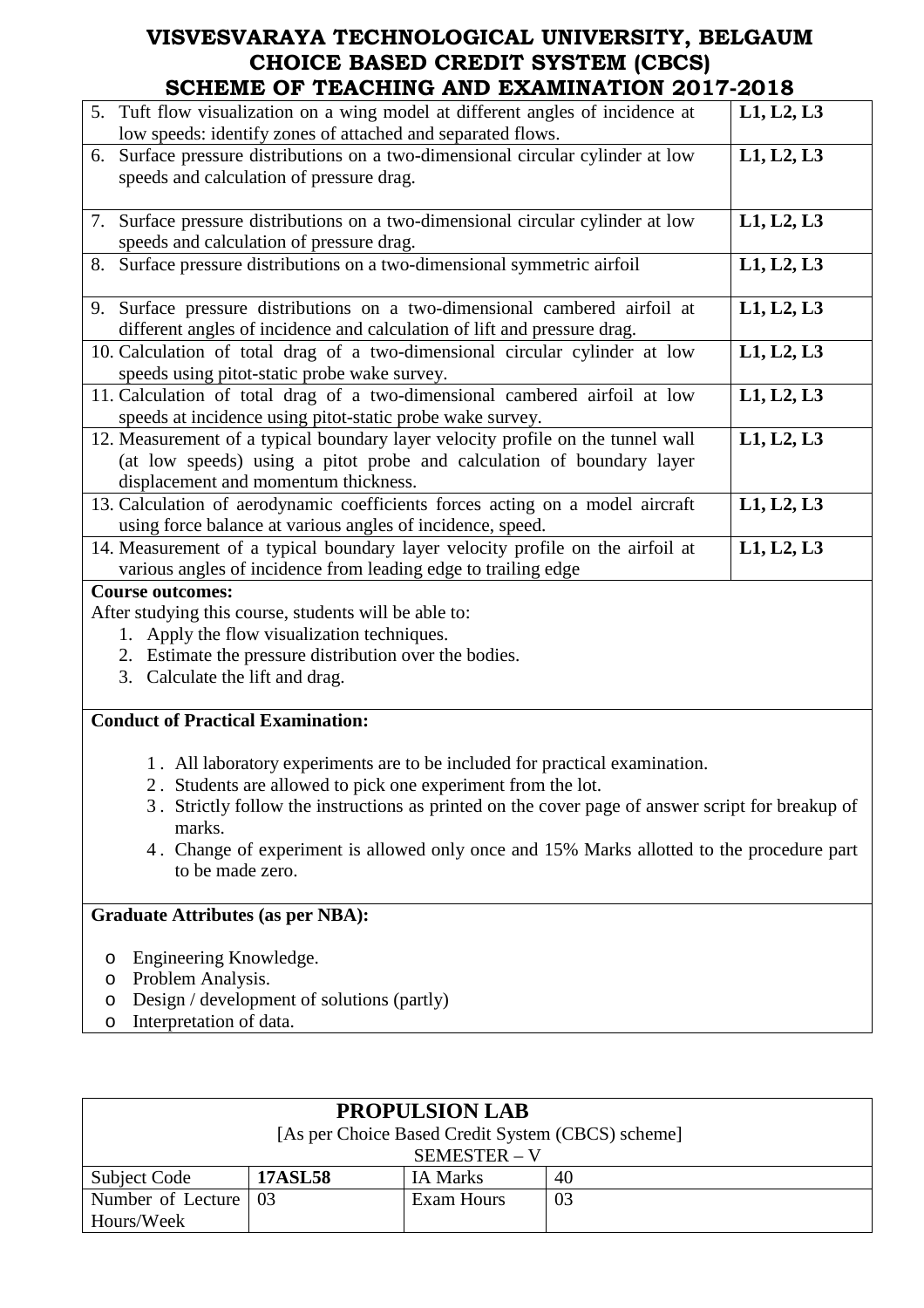|                                          |                                                                                                                                       |                   | SCAEME OF TEACAING AND EAAMINATION ZOT7-Z018                                                  |                                                                    |
|------------------------------------------|---------------------------------------------------------------------------------------------------------------------------------------|-------------------|-----------------------------------------------------------------------------------------------|--------------------------------------------------------------------|
| of<br>Total Number                       | 42                                                                                                                                    | <b>Exam Marks</b> | 60                                                                                            |                                                                    |
| <b>Lecture Hours</b>                     |                                                                                                                                       | $CREDITS - 02$    |                                                                                               |                                                                    |
|                                          | Course objectives: This course will enable students to                                                                                |                   |                                                                                               |                                                                    |
|                                          | 1. Understand how to do the heat transfer                                                                                             |                   |                                                                                               |                                                                    |
|                                          | 2. Comprehend the analysis over the surface of the aircraft structure,                                                                |                   |                                                                                               |                                                                    |
| 3.                                       | Study the working of different jet engines, study of propellants etc.                                                                 |                   |                                                                                               |                                                                    |
|                                          |                                                                                                                                       | <b>Modules</b>    |                                                                                               | <b>Revised</b><br><b>Bloom's</b><br><b>Taxonomy</b><br>(RBT) Level |
| 1.                                       | Study of forced convective heat transfer over a flat plate.                                                                           |                   |                                                                                               | L1, L2, L3                                                         |
| 2.                                       | Determination of heat of combustion of aviation fuel.                                                                                 |                   |                                                                                               | L1, L2, L3                                                         |
|                                          | 3. Measurement of burning velocity of a premixed flame.                                                                               |                   |                                                                                               | L1, L2, L3                                                         |
| 4.                                       | Combustion performance studies in a jet engine combustion chamber                                                                     |                   |                                                                                               | L1, L2, L3                                                         |
| Study of Free Jet<br>5.                  |                                                                                                                                       |                   |                                                                                               | L1, L2, L3                                                         |
| Study of Wall jet<br>6.                  |                                                                                                                                       |                   |                                                                                               | L1, L2, L3                                                         |
| 7. Preparation of Propellant             |                                                                                                                                       |                   |                                                                                               | L1, L2, L3                                                         |
|                                          | 8. Computation of burning rate of the propellant.                                                                                     |                   |                                                                                               | L1, L2, L3                                                         |
|                                          | 9. Estimate the Calorific value of propellant                                                                                         |                   |                                                                                               | L1, L2, L3                                                         |
|                                          | 10. Measurement of Ignition delay of a single propellant with different shapes                                                        |                   |                                                                                               | L1, L2, L3                                                         |
|                                          |                                                                                                                                       |                   | 11. Establishing flame stability of pre-mixed flame through flame stability setup.            | L1, L2, L3                                                         |
|                                          | 12. Performance study of Hybrid Motor using a thrust stand                                                                            |                   |                                                                                               | L1, L2, L3                                                         |
|                                          | 13. Analysis of grain stress and strain of a solid propellant                                                                         |                   |                                                                                               | L1, L2, L3                                                         |
|                                          | 14. Testing for performance parameters of a Ramjet engine                                                                             |                   |                                                                                               | L1, L2, L3                                                         |
| <b>Course outcomes:</b>                  |                                                                                                                                       |                   |                                                                                               |                                                                    |
|                                          | After studying this course, students will be able to:                                                                                 |                   |                                                                                               |                                                                    |
|                                          | 1. Analyze the performance of jet engine.                                                                                             |                   |                                                                                               |                                                                    |
|                                          | 2. Evaluate the performance of a propellant.                                                                                          |                   |                                                                                               |                                                                    |
|                                          |                                                                                                                                       |                   | 3. Differentiate among different equipments required for study of propulsion.                 |                                                                    |
| <b>Conduct of Practical Examination:</b> |                                                                                                                                       |                   |                                                                                               |                                                                    |
| 1.<br>2.                                 | All laboratory experiments are to be included for practical examination.<br>Students are allowed to pick one experiment from the lot. |                   |                                                                                               |                                                                    |
| $3$ .                                    |                                                                                                                                       |                   | Strictly follow the instructions as printed on the cover page of answer script for breakup of |                                                                    |
| marks.                                   |                                                                                                                                       |                   |                                                                                               |                                                                    |
| 4.                                       |                                                                                                                                       |                   | Change of experiment is allowed only once and 15% Marks allotted to the                       |                                                                    |
| procedure part to be made zero.          |                                                                                                                                       |                   |                                                                                               |                                                                    |
| <b>Graduate Attributes (as per NBA):</b> |                                                                                                                                       |                   |                                                                                               |                                                                    |
| • Engineering Knowledge.                 |                                                                                                                                       |                   |                                                                                               |                                                                    |
| • Problem Analysis.                      |                                                                                                                                       |                   |                                                                                               |                                                                    |
|                                          | • Design / development of solutions (partly)                                                                                          |                   |                                                                                               |                                                                    |
| • Interpretation of data.                |                                                                                                                                       |                   |                                                                                               |                                                                    |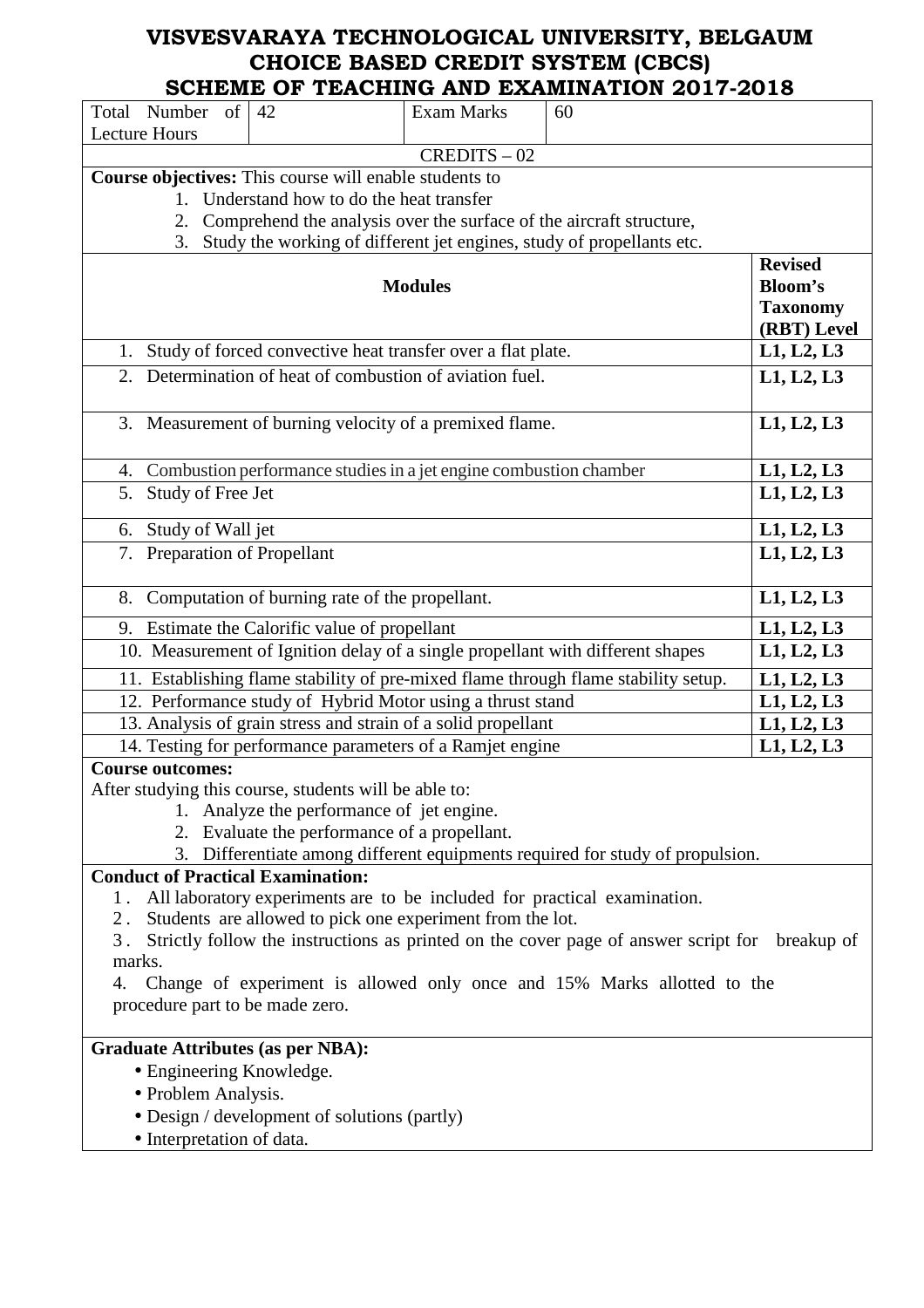#### **PROFESSIONAL ELECTIVE**

| <b>GAS TURBINE TECHNOLOGY</b><br>[As per Choice Based Credit System (CBCS) scheme]                                                                                                                                                                                                                                                                                                                                                                                                                                                                                                                                                                                                                                                                            |                                                          |                                                                                                                                                                                                                                                                                                     |    |                                 |                                                  |  |
|---------------------------------------------------------------------------------------------------------------------------------------------------------------------------------------------------------------------------------------------------------------------------------------------------------------------------------------------------------------------------------------------------------------------------------------------------------------------------------------------------------------------------------------------------------------------------------------------------------------------------------------------------------------------------------------------------------------------------------------------------------------|----------------------------------------------------------|-----------------------------------------------------------------------------------------------------------------------------------------------------------------------------------------------------------------------------------------------------------------------------------------------------|----|---------------------------------|--------------------------------------------------|--|
|                                                                                                                                                                                                                                                                                                                                                                                                                                                                                                                                                                                                                                                                                                                                                               |                                                          | SEMESTER - V                                                                                                                                                                                                                                                                                        |    |                                 |                                                  |  |
| Subject Code                                                                                                                                                                                                                                                                                                                                                                                                                                                                                                                                                                                                                                                                                                                                                  | 17AS551                                                  | <b>IA Marks</b>                                                                                                                                                                                                                                                                                     | 40 |                                 |                                                  |  |
| Number of Lecture                                                                                                                                                                                                                                                                                                                                                                                                                                                                                                                                                                                                                                                                                                                                             | 03                                                       | <b>Exam Hours</b>                                                                                                                                                                                                                                                                                   | 03 |                                 |                                                  |  |
| Hours/Week                                                                                                                                                                                                                                                                                                                                                                                                                                                                                                                                                                                                                                                                                                                                                    |                                                          |                                                                                                                                                                                                                                                                                                     |    |                                 |                                                  |  |
| of<br>Number<br>Total                                                                                                                                                                                                                                                                                                                                                                                                                                                                                                                                                                                                                                                                                                                                         | 40                                                       | <b>Exam Marks</b>                                                                                                                                                                                                                                                                                   | 60 |                                 |                                                  |  |
| <b>Lecture Hours</b>                                                                                                                                                                                                                                                                                                                                                                                                                                                                                                                                                                                                                                                                                                                                          |                                                          |                                                                                                                                                                                                                                                                                                     |    |                                 |                                                  |  |
|                                                                                                                                                                                                                                                                                                                                                                                                                                                                                                                                                                                                                                                                                                                                                               |                                                          | $CREDITS - 03$                                                                                                                                                                                                                                                                                      |    |                                 |                                                  |  |
| <b>Course objective:</b>                                                                                                                                                                                                                                                                                                                                                                                                                                                                                                                                                                                                                                                                                                                                      |                                                          |                                                                                                                                                                                                                                                                                                     |    |                                 |                                                  |  |
| This course will enable students to<br>2.<br>3.                                                                                                                                                                                                                                                                                                                                                                                                                                                                                                                                                                                                                                                                                                               | 1. Comprehend the types of engines and its applications. | Understand the materials required for engine manufacturing.<br>Acquire the knowledge of engine performance and testing.                                                                                                                                                                             |    |                                 |                                                  |  |
|                                                                                                                                                                                                                                                                                                                                                                                                                                                                                                                                                                                                                                                                                                                                                               |                                                          |                                                                                                                                                                                                                                                                                                     |    |                                 | <b>Revised</b>                                   |  |
| <b>Modules</b>                                                                                                                                                                                                                                                                                                                                                                                                                                                                                                                                                                                                                                                                                                                                                |                                                          |                                                                                                                                                                                                                                                                                                     |    | <b>Teaching</b><br><b>Hours</b> | <b>Bloom's</b><br><b>Taxonomy</b><br>(RBT) Level |  |
| <b>Module -1</b>                                                                                                                                                                                                                                                                                                                                                                                                                                                                                                                                                                                                                                                                                                                                              |                                                          |                                                                                                                                                                                                                                                                                                     |    |                                 |                                                  |  |
| 8 Hours<br>Types, Variation & Applications: Types of engines showing<br>arrangement of parts. Operating parameters. Energy distribution of<br>turbojet, turboprop and turbofan engines. Comparison of thrust and specific<br>fuel consumption. Thrust, pressure and velocity diagrams.<br><b>Engine Parts:</b> Compressor assembly, types of burners: advantages and<br>disadvantages. Influence of design factors on burner performance. Effect<br>of operating variables on burner performance. Performance requirements<br>of combustion chambers. Construction of nozzles. Impulse turbine and<br>reaction turbine. Exhaust system, sound suppression. Thrust reversal:<br>types, design & systems. Methods of thrust augmentation, afterburner<br>system |                                                          |                                                                                                                                                                                                                                                                                                     |    |                                 | L1, L2                                           |  |
| <b>Module -2</b>                                                                                                                                                                                                                                                                                                                                                                                                                                                                                                                                                                                                                                                                                                                                              |                                                          |                                                                                                                                                                                                                                                                                                     |    | 8 Hours                         | L1, L2                                           |  |
| metallurgy. Use of composites and Ceramics. Superalloys for Turbines.<br>oil system. Starting systems. Typical starting characteristics. Various gas                                                                                                                                                                                                                                                                                                                                                                                                                                                                                                                                                                                                          |                                                          | Materials and Manufacturing: Criteria for selection of materials. Heat<br>ranges of metals, high temperature strength. surface finishing. Powder<br>Systems: Fuel systems and components. Sensors and Controls. FADEC<br>interface with engine. Typical fuel system. Oil system components. Typical |    |                                 |                                                  |  |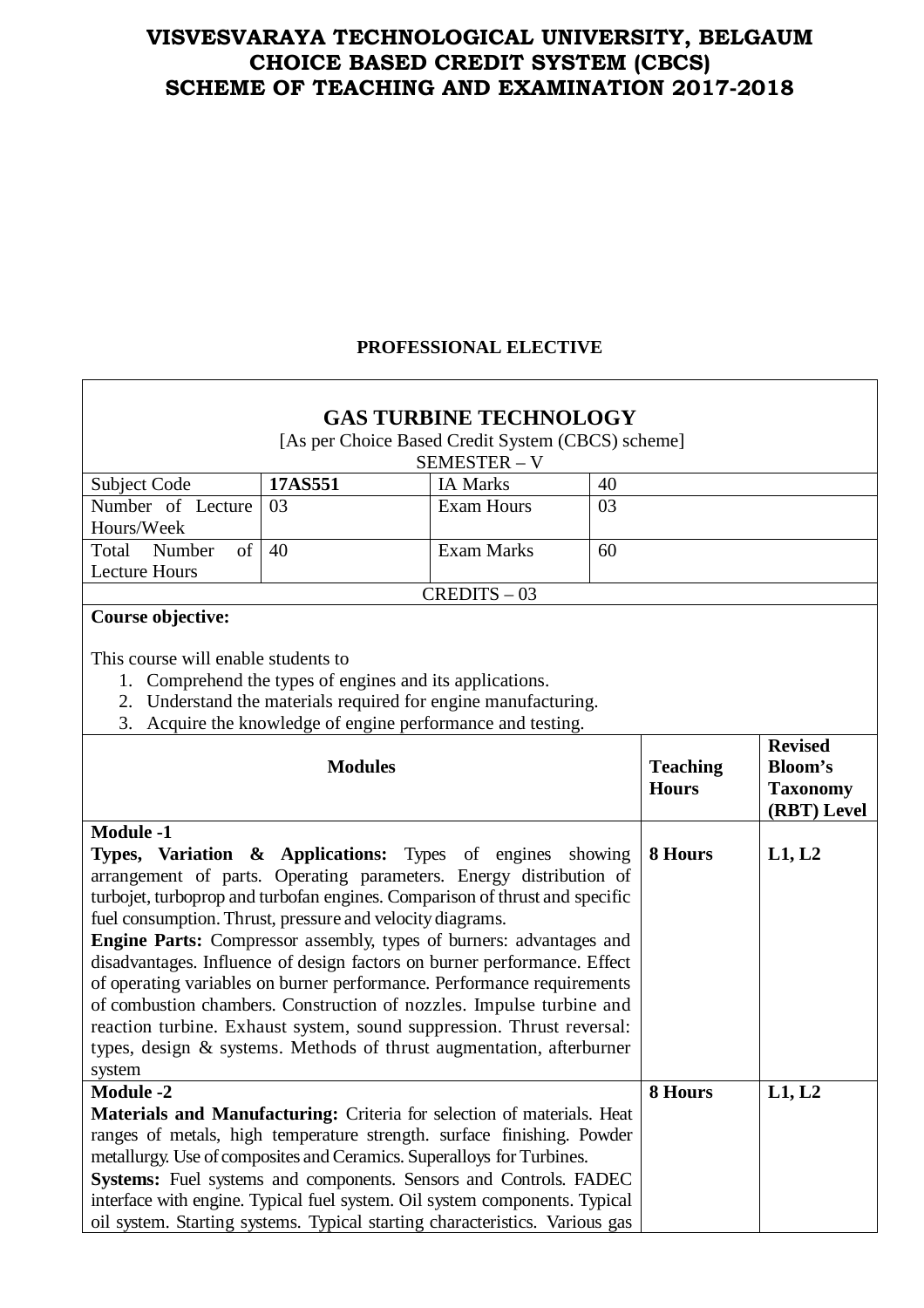| turbine starters                                                                                                                                                                                                                                                                                                                                                                                                                                                                                                                                   |         |            |
|----------------------------------------------------------------------------------------------------------------------------------------------------------------------------------------------------------------------------------------------------------------------------------------------------------------------------------------------------------------------------------------------------------------------------------------------------------------------------------------------------------------------------------------------------|---------|------------|
|                                                                                                                                                                                                                                                                                                                                                                                                                                                                                                                                                    |         |            |
| <b>Module -3</b><br><b>Engine Performance:</b> Design & off-design Performance. Surge margin<br>requirements, surge margin stack up. Transient performance. Qualitative<br>characteristics quantities. Transient working lines. Starting process &<br>Wind milling of Engines. Thrust engine start envelope. Starting torque<br>and speed requirements Calculations for design and off-design<br>performance from given test data $-$ (case study for a single shaft Jet<br>Engine). Engine performance monitoring                                 | 8 Hours | L1, L2, L3 |
| <b>Module -4</b>                                                                                                                                                                                                                                                                                                                                                                                                                                                                                                                                   | 8 Hours | L1, L2     |
| <b>Compressor:</b> Compressor MAP. Surge margin, Inlet distortions.<br>Testing and Performance Evaluation. Combustor: Combustor<br>MAP, Pressure loss, combustion light up test. Testing and Performance<br>Evaluation. Turbines: Turbine MAP. Turbine Testing and Performance<br>Evaluation. Inlet duct & nozzles: Ram pressure recovery of inlet duct.<br>Propelling nozzles, after burner, maximum mass flow conditions.<br><b>Testing and Performance Evaluation</b>                                                                           |         |            |
| <b>Module -5</b>                                                                                                                                                                                                                                                                                                                                                                                                                                                                                                                                   | 8 Hours | L1, L2     |
| <b>Engine Testing:</b> Proof of Concepts: Design Evaluation tests. Structural<br>Integrity. Environmental Ingestion Capability. Preliminary Flight Rating<br>Test, Qualification Test, Acceptance Test. Reliability figure of merit.<br>Durability and Life Assessment Tests, Reliability Tests. Engine testing<br>with simulated inlet distortions and, surge test. Estimating engine-<br>operating limits. Methods of displacing equilibrium lines.<br>Types of engine testing's: Normally Aspirated Testing, Open Air Test                      |         |            |
| Bed , Ram Air Testing, Altitude Testing, Altitude test facility, Flying<br>Test Bed, Ground Testing of Engine Installed in Aircraft, Flight testing.<br>Jet thrust measurements in flight. Measurements and Instrumentation.<br>Data Acquisition system, Measurement of Shaft speed, Torque, Thrust,<br>Pressure, Temperature, Vibration, Stress, Temperature of turbine blading<br>etc. Engine performance trends: Mass and CUSUM plots. Accuracy and<br>Uncertainty in Measurements. Uncertainty analysis. Performance<br>Reduction Methodology. |         |            |
| <b>Course outcomes:</b>                                                                                                                                                                                                                                                                                                                                                                                                                                                                                                                            |         |            |
| After studying this course, students will be able to:<br>1. Select the suitable materials for engine manufacturing.<br>2. Evaluate the performance of the engine.<br>3. Test the engine using several types of engine testing methods.                                                                                                                                                                                                                                                                                                             |         |            |
| <b>Graduate Attributes (as per NBA):</b>                                                                                                                                                                                                                                                                                                                                                                                                                                                                                                           |         |            |
| Engineering Knowledge.<br>$\bullet$<br>Problem Analysis.<br>Design / development of solutions<br>Interpretation of data                                                                                                                                                                                                                                                                                                                                                                                                                            |         |            |
| <b>Question paper pattern:</b>                                                                                                                                                                                                                                                                                                                                                                                                                                                                                                                     |         |            |
| The question paper will have ten questions.<br>Each full question consists of 16 marks.<br>There will be 2 full questions (with a maximum of four sub questions) from each module.                                                                                                                                                                                                                                                                                                                                                                 |         |            |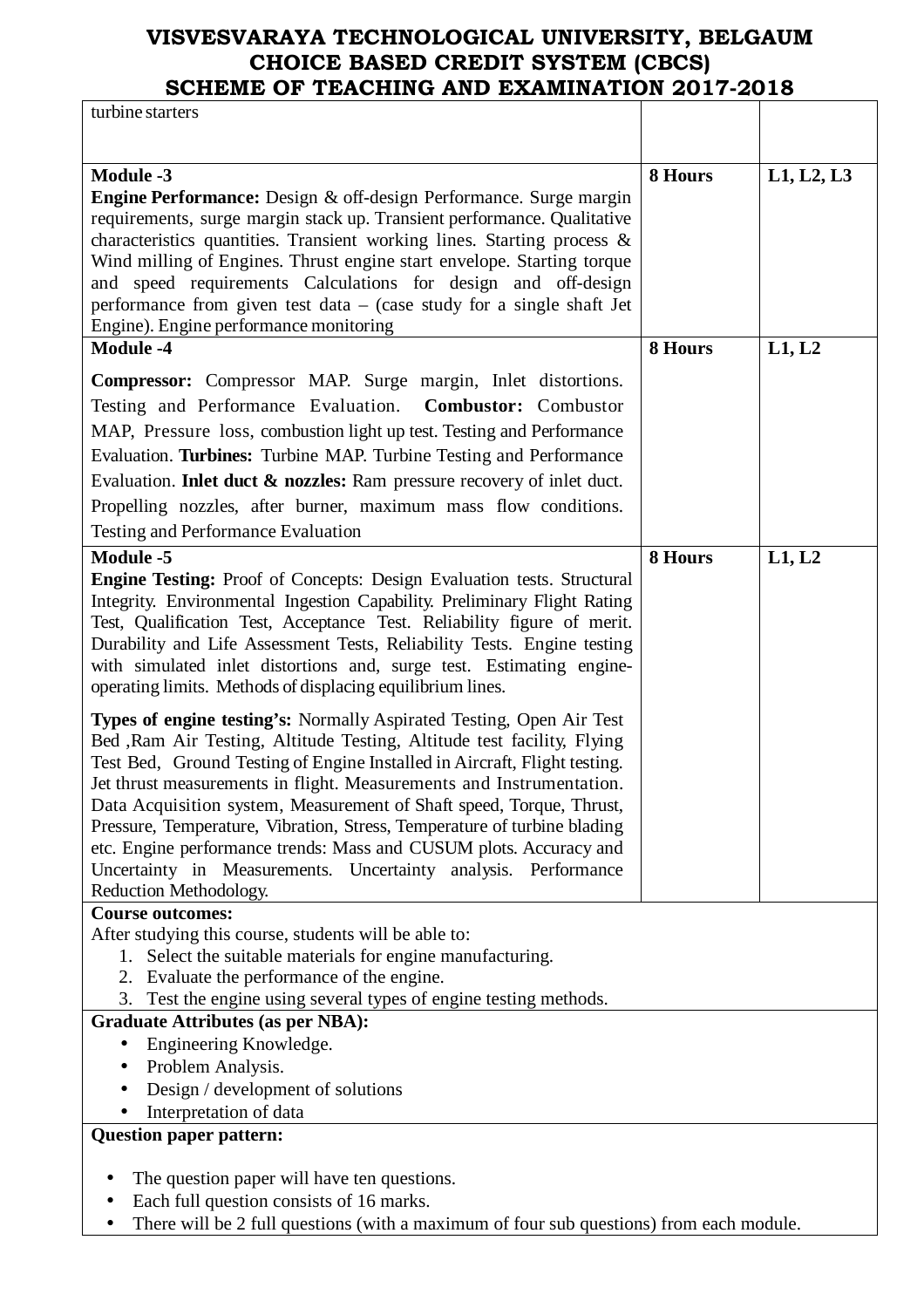- Each full question will have sub questions covering all the topics under a module.
- The students will have to answer 5 full questions, selecting one full question from each module.

# **Text Books:**

- 1. Irwin E. Treager, **'**Gas Turbine Engine Technology' ,McGraw Hill Education, 3rd edition,2013,ISBN-13: 978-1259064876
- **2.** P.P Walsh and P. Peletcher, 'Gas Turbine Performance' Blackwell Science, 1998, ISBN 0632047843.

### **Reference Books:**

- 1. Advance Aero-Engine Testing, AGARD-59 Publication
- 2. MIL –5007 E , 'Military Specifications: Engine , Aircraft, Turbo Jet & Turbofan;

General Specification for Advance Aero Engine testing', 15th Oct 1973.

3. J P Holman,' Experimental methods for Engineers', Tata McGraw Hill ,7th edition,2007,ISBN-13: 978-0070647763

4. A S Rangawala,Turbomachinery dynamics-Design and operations, McGraw –Hill, 2005,ISBN-13: 978-0071453691.

5. Michael J. Kores , and Thomas W. Wild**,**' Aircraft Power Plant', GLENCOE Aviation

Technology Series, 7th Edition, Tata McGraw Hill Publishing Co.Ltd. 2002

|                                                                                                                                                           |                                                                                       | <b>FLIGHT MECHANICS</b> |                                 |                                                                    |        |
|-----------------------------------------------------------------------------------------------------------------------------------------------------------|---------------------------------------------------------------------------------------|-------------------------|---------------------------------|--------------------------------------------------------------------|--------|
|                                                                                                                                                           | [As per Choice Based Credit System (CBCS) scheme]                                     |                         |                                 |                                                                    |        |
|                                                                                                                                                           |                                                                                       | SEMESTER - V            |                                 |                                                                    |        |
| <b>Subject Code</b>                                                                                                                                       | 17AS552                                                                               | <b>IA Marks</b>         | 40                              |                                                                    |        |
| Number of Lecture                                                                                                                                         | 03                                                                                    | <b>Exam Hours</b>       | 03                              |                                                                    |        |
| Hours/Week                                                                                                                                                |                                                                                       |                         |                                 |                                                                    |        |
| of<br>Total<br>Number                                                                                                                                     | 40                                                                                    | <b>Exam Marks</b>       | 60                              |                                                                    |        |
| <b>Lecture Hours</b>                                                                                                                                      |                                                                                       |                         |                                 |                                                                    |        |
|                                                                                                                                                           |                                                                                       | $CREDITS - 03$          |                                 |                                                                    |        |
| <b>Course objective:</b>                                                                                                                                  |                                                                                       |                         |                                 |                                                                    |        |
| This course will enable students to                                                                                                                       |                                                                                       |                         |                                 |                                                                    |        |
|                                                                                                                                                           | 1. Understand the static longitudinal stability and control for free and fixed stick. |                         |                                 |                                                                    |        |
|                                                                                                                                                           | 2. Understand about the lateral and directional stability.                            |                         |                                 |                                                                    |        |
| 3.                                                                                                                                                        | Acquire the knowledge of dynamic stability.                                           |                         |                                 |                                                                    |        |
| <b>Modules</b>                                                                                                                                            |                                                                                       |                         | <b>Teaching</b><br><b>Hours</b> | <b>Revised</b><br><b>Bloom's</b><br><b>Taxonomy</b><br>(RBT) Level |        |
| <b>Module -1</b>                                                                                                                                          |                                                                                       |                         |                                 |                                                                    |        |
| Static Longitudinal Stability and Control (Stick Fixed): Degree of                                                                                        |                                                                                       |                         |                                 | 08 Hours                                                           | L1, L2 |
|                                                                                                                                                           |                                                                                       |                         |                                 |                                                                    |        |
| freedom of rigid bodies in space - Static and dynamic stability - Purpose<br>of controls in airplanes - Inherently stable and marginal stable airplanes - |                                                                                       |                         |                                 |                                                                    |        |
| Static, Longitudinal stability - Stick fixed stability - Basic equilibrium                                                                                |                                                                                       |                         |                                 |                                                                    |        |
| equation - Stability criterion - Effects of fuselage and nacelle - Influence                                                                              |                                                                                       |                         |                                 |                                                                    |        |
| of CG location - Power effects - Stick fixed neutral point.                                                                                               |                                                                                       |                         |                                 |                                                                    |        |
| <b>Module -2</b>                                                                                                                                          |                                                                                       |                         |                                 | 08 Hours                                                           | L1, L2 |
| Static Longitudinal Stability and Control (Stick Free): Stick free                                                                                        |                                                                                       |                         |                                 |                                                                    |        |
| stability-Hinge moment coefficient - Stick free neutral points-Symmetric                                                                                  |                                                                                       |                         |                                 |                                                                    |        |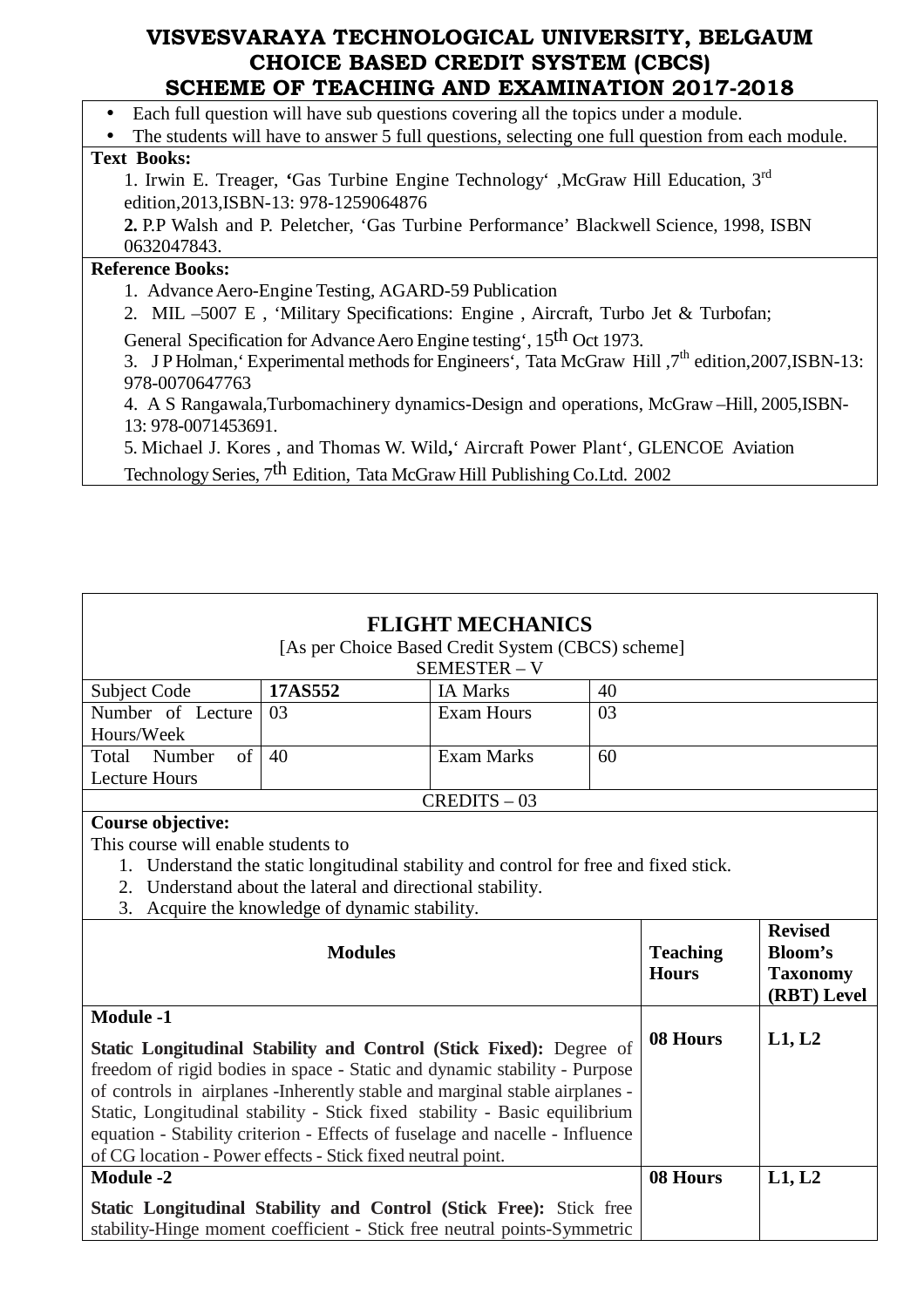| manoeuvres - Stick force gradients - Stick _ force per 'g' - Aerodynamic                                                                   |          |            |
|--------------------------------------------------------------------------------------------------------------------------------------------|----------|------------|
| balancing. Determination of neutral points and maneuver points from                                                                        |          |            |
| flight test.                                                                                                                               |          |            |
| <b>Module -3</b>                                                                                                                           | 08 Hours | L1, L2, L3 |
| Lateral and Directional Stability: Dihedral effect - Lateral control -                                                                     |          |            |
| Coupling between rolling and yawing moments - Adverse yaw effects -                                                                        |          |            |
| Aileron reversal - Static directional stability - Weather cocking effect -                                                                 |          |            |
| Rudder requirements - One engine inoperative condition - Rudder lock.                                                                      |          |            |
| <b>Module -4</b>                                                                                                                           | 08 Hours | L1, L2     |
|                                                                                                                                            |          |            |
| <b>Dynamic Stability:</b> Dynamic longitudinal stability: Equations of motion -                                                            |          |            |
| Stability derivatives - Characteristic equation of stick fixed case - Modes                                                                |          |            |
| and stability criterion - Effect of freeing-the stick - Brief description of                                                               |          |            |
| lateral and directional. Dynamic stability - Spiral, divergence, Dutch roll,                                                               |          |            |
| auto rotation and spin.                                                                                                                    |          |            |
| <b>Module -5</b>                                                                                                                           | 08 Hours | L1, L2     |
| Helicopter Flight Dynamics: Rotor function in vertical flight, Rotor                                                                       |          |            |
| Mechanism for forward flight, Trim, Stability and control.                                                                                 |          |            |
| <b>Course outcomes:</b>                                                                                                                    |          |            |
| After studying this course, students will be able to:                                                                                      |          |            |
| 1. Evaluate the static longitudinal stability and control for free and fixed stick.                                                        |          |            |
| 2. Compute the lateral and directional stability.                                                                                          |          |            |
| 3. Calculate the dynamics stability.                                                                                                       |          |            |
| <b>Graduate Attributes (as per NBA):</b>                                                                                                   |          |            |
|                                                                                                                                            |          |            |
| Engineering Knowledge.                                                                                                                     |          |            |
| Problem Analysis.                                                                                                                          |          |            |
| Design / development of solutions                                                                                                          |          |            |
| Interpretation of data                                                                                                                     |          |            |
|                                                                                                                                            |          |            |
| <b>Question paper pattern:</b>                                                                                                             |          |            |
| The question paper will have ten questions.<br>$\bullet$                                                                                   |          |            |
| Each full question consists of 16 marks.                                                                                                   |          |            |
| There will be 2 full questions (with a maximum of four sub questions) from each module.                                                    |          |            |
| Each full question will have sub questions covering all the topics under a module.                                                         |          |            |
|                                                                                                                                            |          |            |
| The students will have to answer 5 full questions, selecting one full question from each module.                                           |          |            |
| <b>Text Books:</b>                                                                                                                         |          |            |
| Perkins, C.D., and Hage, R.E., "Airplane Performance stability and Control", John Wiley &<br>1.                                            |          |            |
| Son:, Inc, New York, 1988.                                                                                                                 |          |            |
| J.Seddon, "Basic Helicopter Aerodynamics", AIAA Series, 3 <sup>rd</sup> revised edition, 2011, ISBN-13: 978-<br>2.<br>1600868610           |          |            |
| <b>Reference Books:</b>                                                                                                                    |          |            |
|                                                                                                                                            |          |            |
| Etkin, B., "Dynamics of Flight Stability and Control", Wiley India Pvt Ltd,3 <sup>rd</sup> edition,2010,ISBN-<br>1.<br>13: 978-8126528912. |          |            |
| Babister, A.W., "Aircraft Dynamic Stability and Response", Pergamon Press, Oxford, 2013.<br>2.                                             |          |            |

3. Dommasch, D.O., Shelby, S.S., and Connolly, T.F., "Aeroplane Aero dynamics", Third Edition,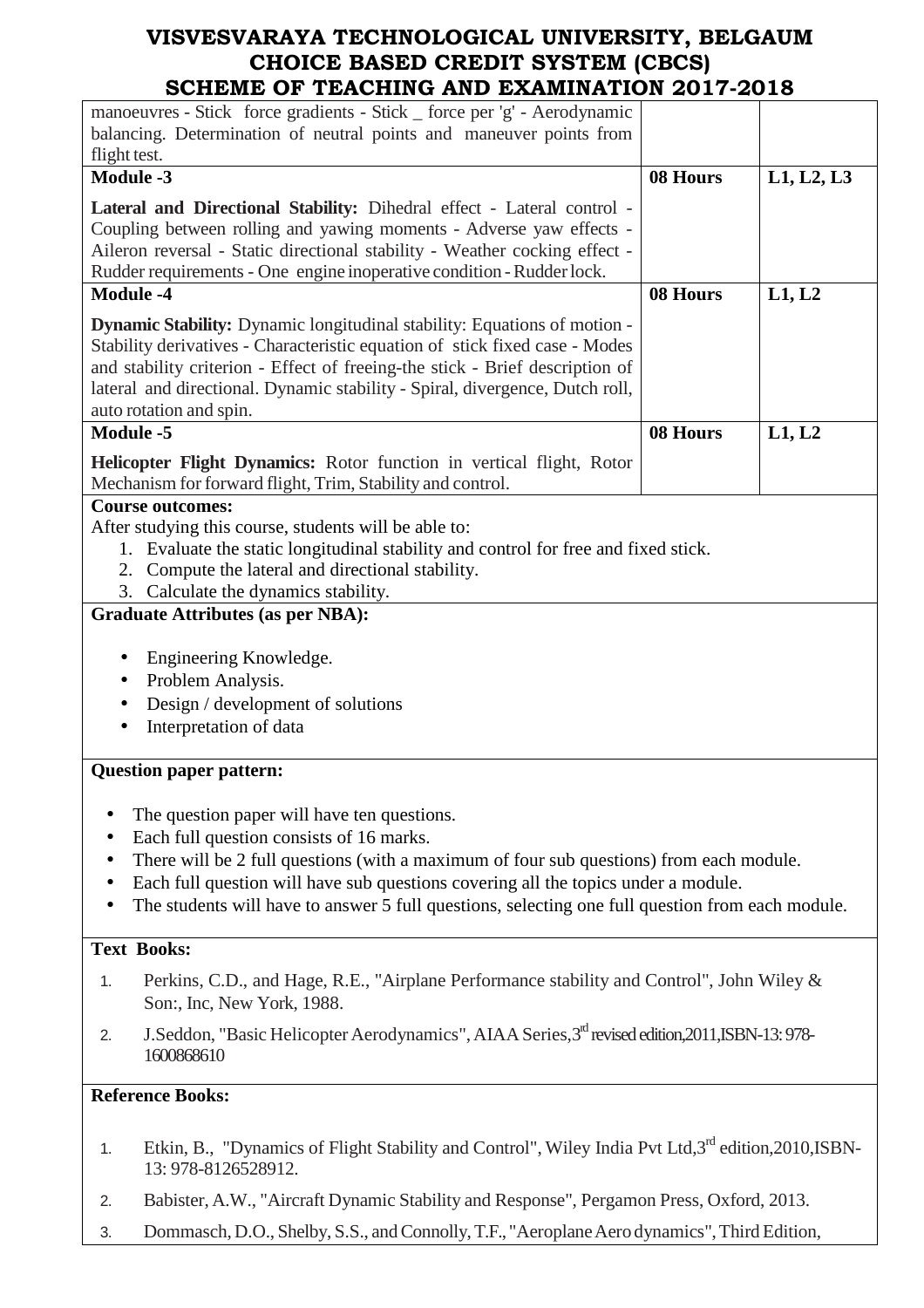Issac Pitman, London, 1981.

4. Nelson, R.C. "Flight Stability and Automatic Control", McGraw-Hill Book Co., 2nd edition,2007,ISBN-13: 978-0070661103

# **THEORY OF VIBRATIONS**

[As per Choice Based Credit System (CBCS) scheme] SEMESTER – V

| Subject Code             | 17AS553/17AE553   IA Marks |            | 40 |  |
|--------------------------|----------------------------|------------|----|--|
| Number of Lecture   03   |                            | Exam Hours | 03 |  |
| Hours/Week               |                            |            |    |  |
| Number of $ 40$<br>Total |                            | Exam Marks | 60 |  |
| Lecture Hours            |                            |            |    |  |
| $CREDITS - 03$           |                            |            |    |  |

**Course objectives:** This course will enable students to

1. Understand the basic concepts of vibrations.

- 2. Understand the working principle of vibration measuring instruments.
- 3. Acquire the knowledge of numerical methods for multi-degree freedom systems.

| <b>Modules</b>                                                                                                                                                                                                                                                                                                                                                                                                                                                                                               | <b>Teaching</b><br><b>Hours</b> | <b>Revised</b><br><b>Bloom's</b><br><b>Taxonomy</b><br>(RBT) Level |
|--------------------------------------------------------------------------------------------------------------------------------------------------------------------------------------------------------------------------------------------------------------------------------------------------------------------------------------------------------------------------------------------------------------------------------------------------------------------------------------------------------------|---------------------------------|--------------------------------------------------------------------|
| <b>Module -1</b><br><b>Introduction:</b> Types of vibrations, S.H.M, principle of super<br>position applied to Simple Harmonic Motions. Beats, Fourier<br>theorem and simple problems.                                                                                                                                                                                                                                                                                                                       | <b>4 Hours</b>                  | L1, L2                                                             |
| <b>Module -2</b><br><b>Undamped Free Vibrations:</b> Single degree of freedom systems.<br>Undamped free vibration, natural frequency of free vibration, Spring<br>and Mass elements, effect of mass of spring, Compound Pendulum.<br>Damped Free Vibrations: Single degree of freedom systems,<br>different types of damping, concept of critical damping and its<br>importance, study of response of viscous damped systems for cases<br>of under damping, critical and over damping, Logarithmic decrement | 8 Hours                         | L1, L2                                                             |
| <b>Module -3</b><br>Forced Vibration: Single degree of freedom systems, steady state<br>solution with viscous damping due to harmonic force. Solution by<br>Complex algebra, reciprocating and rotating unbalance, vibration                                                                                                                                                                                                                                                                                 | 8 Hours                         | L1, L2, L3                                                         |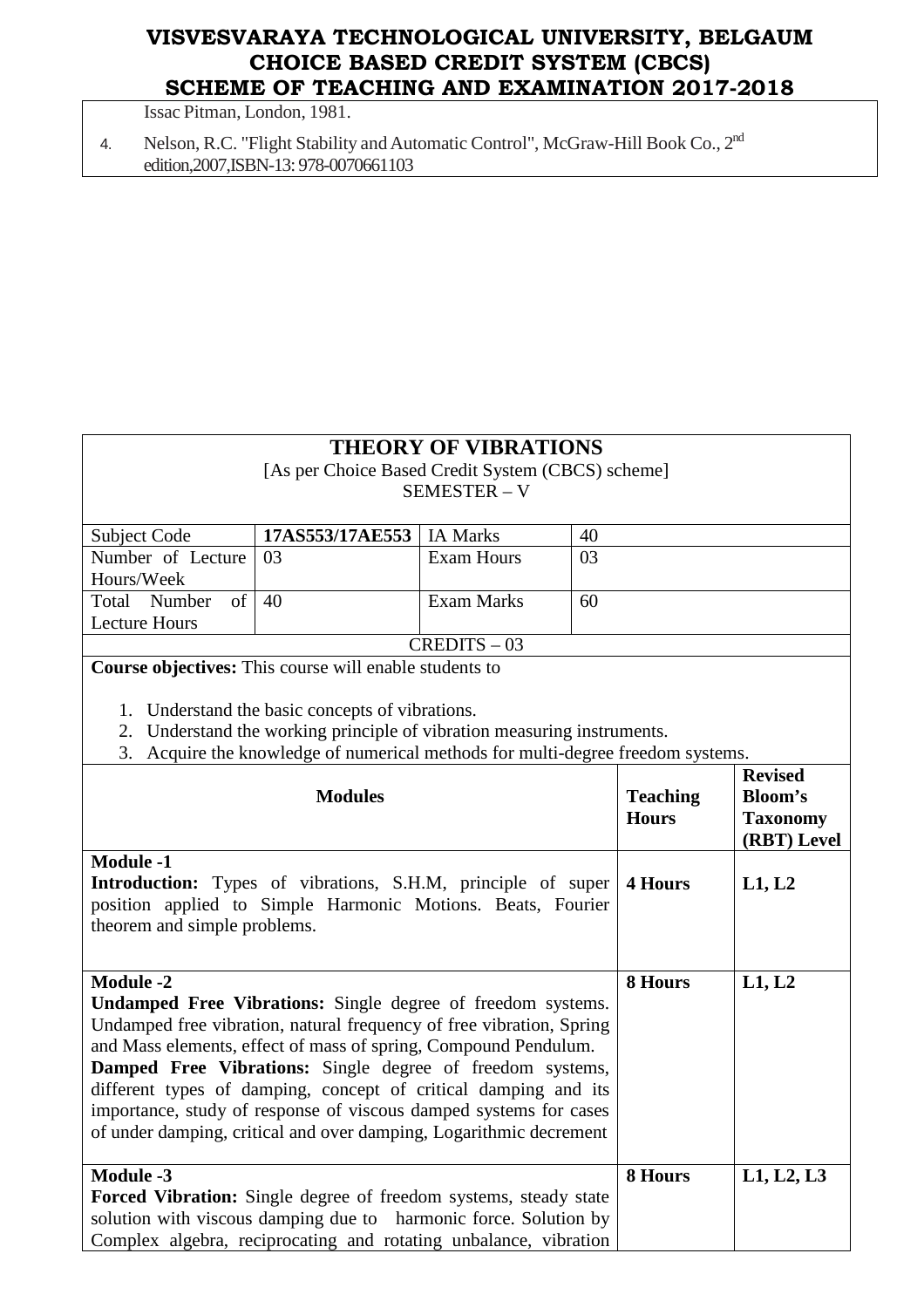| SCHEME OF TEACHING AND EAAMINATION 2017-2018                                                                                                                                                                                                                                                                                                                                                                                                                                                                                                                    |                 |            |
|-----------------------------------------------------------------------------------------------------------------------------------------------------------------------------------------------------------------------------------------------------------------------------------------------------------------------------------------------------------------------------------------------------------------------------------------------------------------------------------------------------------------------------------------------------------------|-----------------|------------|
| isolation, transmissibility ratio. due to harmonic exitation and<br>support motion.<br>Vibration Measuring Instruments & Whirling Of Shafts:<br>Vibration of elastic bodies - Vibration of strings - Longitudinal,<br>lateral and torsional Vibrations                                                                                                                                                                                                                                                                                                          |                 |            |
| <b>Module -4</b>                                                                                                                                                                                                                                                                                                                                                                                                                                                                                                                                                | 10 Hours        | L1, L2, L3 |
| Systems With Two Degrees Of Freedom: Introduction, principle<br>modes and Normal modes of vibration, co-ordinate coupling,<br>generalized and principal co-ordinates, Free vibration in terms of<br>initial conditions. Geared systems. Forced Oscillations-Harmonic<br>excitation. Applications:<br>a) Vehicle suspension.<br>b) Dynamic vibration absorber.<br>c) Dynamics of reciprocating Engines.<br>Continuous Systems: Introduction, vibration of string, longitudinal<br>vibration of rods, Torsional vibration of rods, Euler's equation for<br>beams. |                 |            |
| <b>Module -5</b><br><b>Numerical Methods For Multi-Degree Freedom Systems:</b><br>Introduction, Influence coefficients, Maxwell reciprocal theorem,<br>Dunkerley's equation. Orthogonality of principal modes, Method of<br>matrix iteration-Method of determination of all the natural<br>frequencies using sweeping matrix and Orthogonality principle.<br>Holzer's method, Stodola method.                                                                                                                                                                   | <b>10 Hours</b> | L1, L2, L3 |
| <b>Course outcomes:</b><br>After studying this course, students will be able to:<br>1. Apply the principle of super position to Simple Harmonic Motions.<br>2. Determine the vibrations using vibration instruments.<br>3. Apply the numerical methods for multi-degree freedom systems.                                                                                                                                                                                                                                                                        |                 |            |
| <b>Graduate Attributes (as per NBA):</b>                                                                                                                                                                                                                                                                                                                                                                                                                                                                                                                        |                 |            |
| Engineering Knowledge.<br>O<br>Problem Analysis.<br>O<br>Design / development of solutions<br>O<br>Interpretation of data<br>O                                                                                                                                                                                                                                                                                                                                                                                                                                  |                 |            |
| <b>Question paper pattern:</b>                                                                                                                                                                                                                                                                                                                                                                                                                                                                                                                                  |                 |            |
| The question paper will have ten questions.                                                                                                                                                                                                                                                                                                                                                                                                                                                                                                                     |                 |            |
| Each full question consists of 16 marks.                                                                                                                                                                                                                                                                                                                                                                                                                                                                                                                        |                 |            |
| There will be 2full questions (with a maximum of four sub questions) from each module.                                                                                                                                                                                                                                                                                                                                                                                                                                                                          |                 |            |
| Each full question will have sub questions covering all the topics under a module.<br>The students will have to answer 5 full questions, selecting one full question from each<br>module.                                                                                                                                                                                                                                                                                                                                                                       |                 |            |
| <b>Text Books:</b>                                                                                                                                                                                                                                                                                                                                                                                                                                                                                                                                              |                 |            |

- 1. W.T. Thomson and Marie Dillon Dahleh ,Theory of Vibration with Applications, Pearson Education  $5^{th}$  edition, 2008, ISBN-13: 978-8131704820.
- 2. V.P. Singh ,Mechanical Vibrations, Dhanpat Rai & Company Pvt. Ltd.,2016,ISBN-13: 978- 8177004014.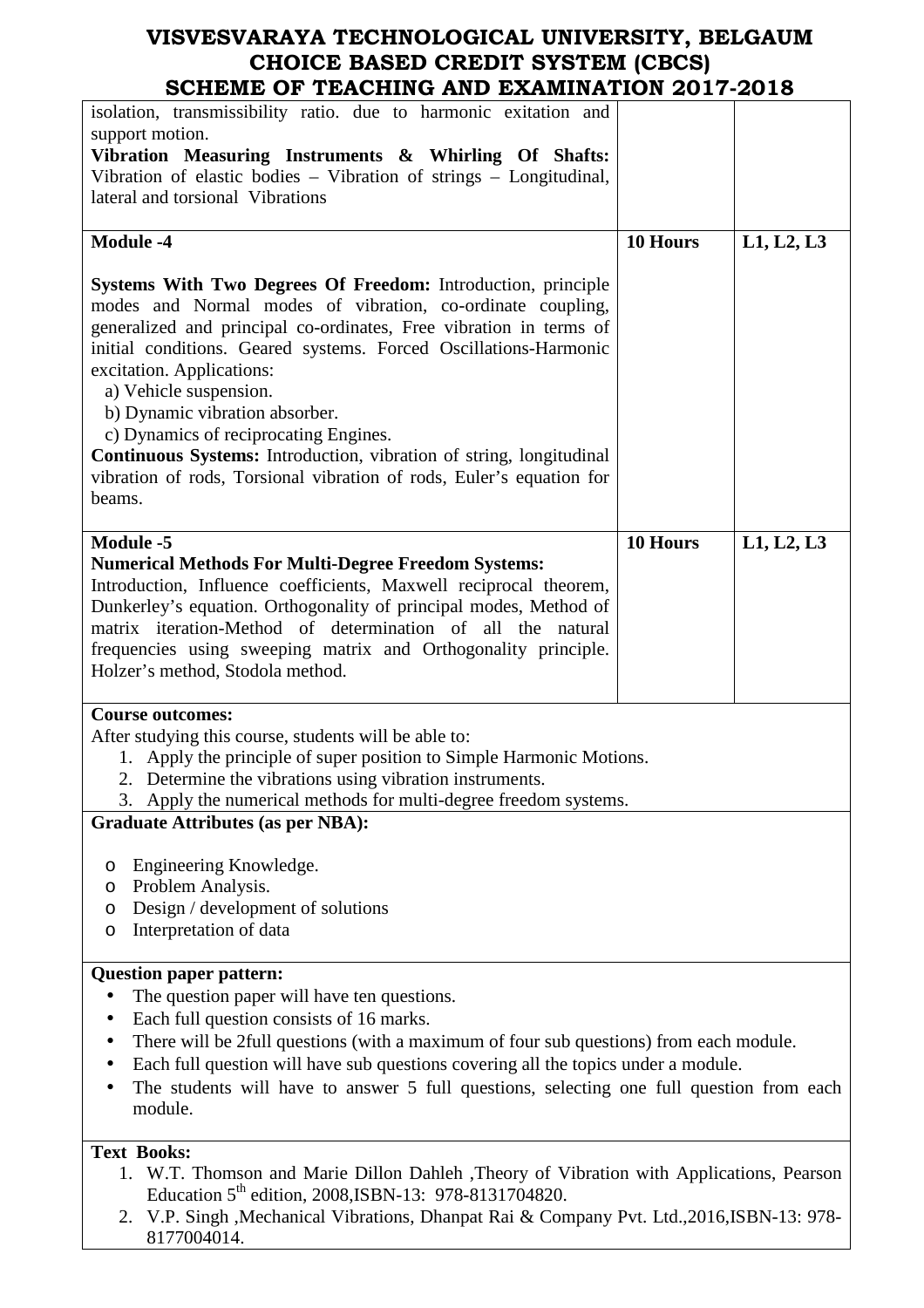#### **Reference Books:**

engines.

**Module -4** 

- 1. S.S. Rao ,Mechanical Vibrations, Pearson Education Inc, 4th Edition,2003,ISBN-13: 978- 8177588743
- 2. S.Graham Kelly,Mechanical Vibrations- Schaum's Outline Series,Tata McGraw Hill, Special Indian edition, 2007.
- 3. J.S. Rao & K. Gupta ,Theory & Practice of Mechanical vibrations, New Age International Publications, New Delhi, 2001.
- 4. Leonanrd Meirovitch ,Elements of Vibrations Analysis,Tata McGraw Hill, Special Indian edition, 2007.

# **AIRCRAFT ELECTRICAL SYSTEMS & INSTRUMENTATION**

[As per Choice Based Credit System (CBCS) scheme]

|                                                                                                                                                                                                                                                                                |                                                   | $\alpha$ per Choice Dascu Create System (CDCS) scheme |    |                                 |                                                                    |
|--------------------------------------------------------------------------------------------------------------------------------------------------------------------------------------------------------------------------------------------------------------------------------|---------------------------------------------------|-------------------------------------------------------|----|---------------------------------|--------------------------------------------------------------------|
|                                                                                                                                                                                                                                                                                |                                                   | SEMESTER - V                                          |    |                                 |                                                                    |
| Subject Code                                                                                                                                                                                                                                                                   | 17AS544/17AE544                                   | <b>IA Marks</b>                                       | 40 |                                 |                                                                    |
| Number of Lecture                                                                                                                                                                                                                                                              | 03                                                | <b>Exam Hours</b>                                     | 03 |                                 |                                                                    |
| Hours/Week                                                                                                                                                                                                                                                                     |                                                   |                                                       |    |                                 |                                                                    |
| Number<br>Total                                                                                                                                                                                                                                                                | of $\vert$ 40                                     | <b>Exam Marks</b>                                     | 60 |                                 |                                                                    |
| <b>Lecture Hours</b>                                                                                                                                                                                                                                                           |                                                   |                                                       |    |                                 |                                                                    |
|                                                                                                                                                                                                                                                                                |                                                   | $CREDITS - 03$                                        |    |                                 |                                                                    |
| <b>Course objective:</b>                                                                                                                                                                                                                                                       |                                                   |                                                       |    |                                 |                                                                    |
| This course will enable students to                                                                                                                                                                                                                                            |                                                   |                                                       |    |                                 |                                                                    |
|                                                                                                                                                                                                                                                                                | 1. Understand the aircraft control systems.       |                                                       |    |                                 |                                                                    |
| 2. Understand the aircraft systems.                                                                                                                                                                                                                                            |                                                   |                                                       |    |                                 |                                                                    |
|                                                                                                                                                                                                                                                                                | 3. Acquire the knowledge of aircraft instruments. |                                                       |    |                                 |                                                                    |
| <b>Modules</b>                                                                                                                                                                                                                                                                 |                                                   |                                                       |    | <b>Teaching</b><br><b>Hours</b> | <b>Revised</b><br><b>Bloom's</b><br><b>Taxonomy</b><br>(RBT) Level |
| <b>Module -1</b><br>Airplane Control Systems: Conventional Systems, fully powered<br>flight controls, Power actuated systems, Modern control systems,<br>Digital fly by wire systems, Auto pilot system active control<br>Technology.                                          |                                                   |                                                       |    | 8 Hours                         | L1,L2                                                              |
| <b>Module -2</b>                                                                                                                                                                                                                                                               |                                                   |                                                       |    | 8 Hours                         | L1,L2                                                              |
| Aircraft Systems: Hydraulic systems, Study of typical workable<br>system, components, Pneumatic systems, Advantages, Working<br>principles, Typical Air pressure system, Brake system, Typical<br>Pneumatic power system, Components, Landing Gear systems,<br>Classification. |                                                   |                                                       |    |                                 |                                                                    |
| <b>Module -3</b>                                                                                                                                                                                                                                                               |                                                   |                                                       |    | 8 Hours                         | L1, L2, L3                                                         |
| <b>Engine Systems:</b> Fuel systems for Piston and jet engines, Components                                                                                                                                                                                                     |                                                   |                                                       |    |                                 |                                                                    |
| of multi engines. lubricating systems for piston and jet engines -                                                                                                                                                                                                             |                                                   |                                                       |    |                                 |                                                                    |

**8 Hours L1,L2,L3** 

Starting and Ignition systems - Typical examples for piston and jet

**Auxiliary System:** Basic Air cycle systems, Vapour Cycle systems, Evaporative vapour cycle systems, Evaporative air cycle systems, Fire

protection systems, Deicing and anti-icing systems.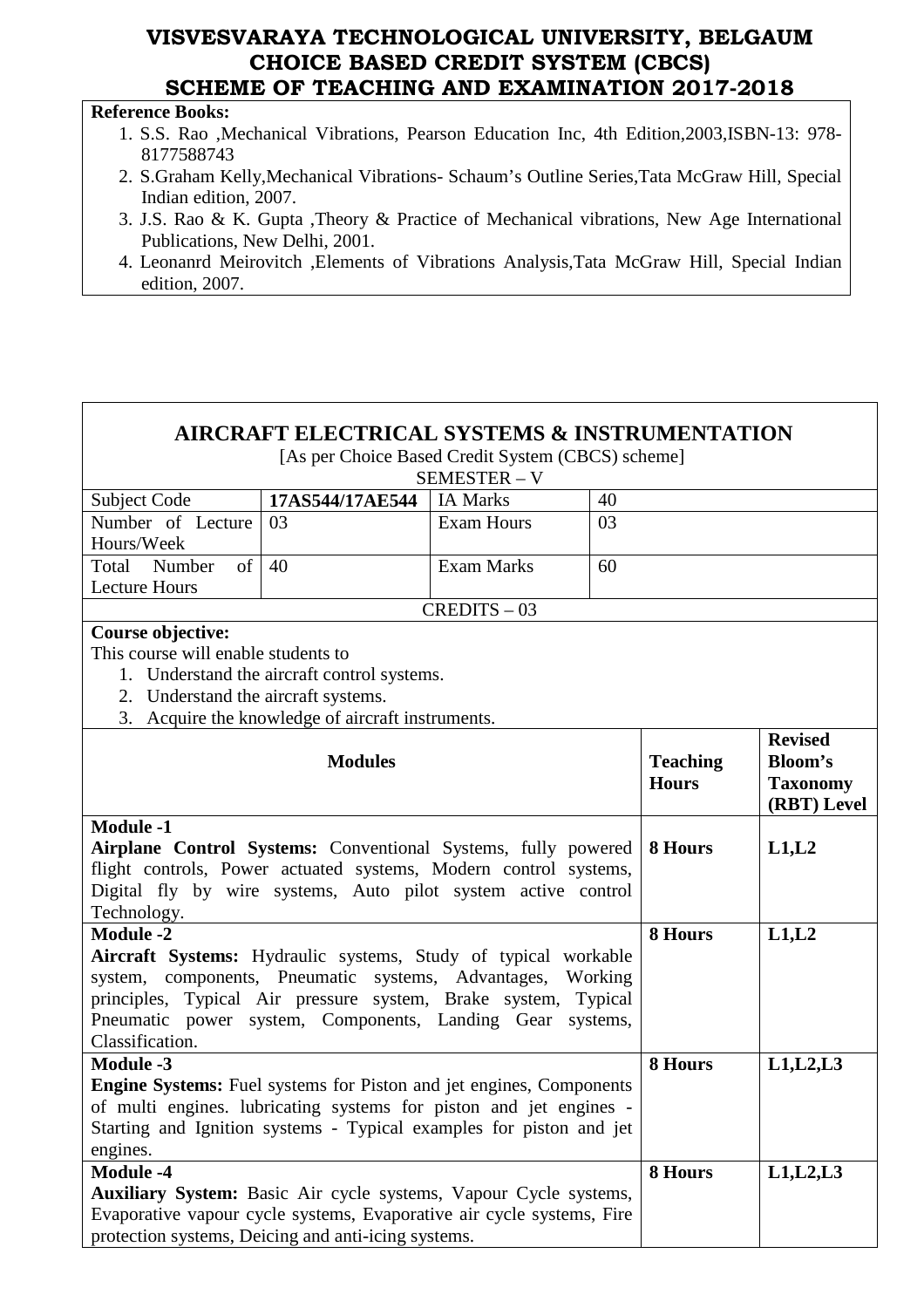| SCHEME OF TEACHING AND EAAMINATION 2017-2018                                                                                                                                                                                                                                                                                                                                                                                                                                                                                                                                                                                               |         |            |
|--------------------------------------------------------------------------------------------------------------------------------------------------------------------------------------------------------------------------------------------------------------------------------------------------------------------------------------------------------------------------------------------------------------------------------------------------------------------------------------------------------------------------------------------------------------------------------------------------------------------------------------------|---------|------------|
| <b>Module -5</b><br>Aircraft Instruments: Flight Instruments and Navigation Instruments,<br>Gyroscope, Accelerometers, Air speed Indicators, TAS, EAS, Mach<br>Meters, Altimeters, Principles and operation, Study of various types of<br>engine instruments, Tachometers, Temperature gauges, Pressure gauges,                                                                                                                                                                                                                                                                                                                            | 8 Hours | L1, L2, L3 |
| Operation and Principles.                                                                                                                                                                                                                                                                                                                                                                                                                                                                                                                                                                                                                  |         |            |
| <b>Course outcomes:</b><br>After studying this course, students will be able to:<br>1. Distinguish the conventional and modern control systems.<br>2. Classify the aircraft systems.<br>3. Categorize different types of aircraft instruments.                                                                                                                                                                                                                                                                                                                                                                                             |         |            |
| <b>Graduate Attributes (as per NBA):</b>                                                                                                                                                                                                                                                                                                                                                                                                                                                                                                                                                                                                   |         |            |
| Engineering Knowledge.<br>$\bullet$<br>Problem Analysis.<br>٠<br>Design / development of solutions<br>Interpretation of data                                                                                                                                                                                                                                                                                                                                                                                                                                                                                                               |         |            |
| <b>Question paper pattern:</b>                                                                                                                                                                                                                                                                                                                                                                                                                                                                                                                                                                                                             |         |            |
| The question paper will have ten questions.<br>Each full question consists of 16 marks.<br>$\bullet$<br>There will be 2 full questions (with a maximum of four sub questions) from each module.<br>Each full question will have sub questions covering all the topics under a module.<br>The students will have to answer 5 full questions, selecting one full question from each module.                                                                                                                                                                                                                                                  |         |            |
| <b>Text Books:</b><br>Ian Moir and Allan Seabridge, 'Aircraft Systems: Mechanical, Electrical and Avionics- Subsystem<br>1.<br>Integration', Wiley India Pvt Ltd, 3 <sup>rd</sup> edition, 2012, ISBN-13: 978-8126535217.<br>Pallet, E.H.J., "Aircraft Instruments and Integrated Systems", Longman Scientific and Technical,<br>2.<br>Indian reprint 1996.                                                                                                                                                                                                                                                                                |         |            |
| <b>Reference Books:</b><br>1. Lalit Gupta and OP Sharma, 'Aircraft Systems (Fundamentals of Flight Vol. IV)', Himalayan<br>Books; 2006.<br>Treager, S., "Gas Turbine Technology", McGraw-Hill, 3 <sup>rd</sup> edition, 2013, ISBN-13: 978-<br>2.<br>1259064876.<br>R. W. Sloley and W. H. Coulthard, 'The aircraft Engineers Handbook, No 4, INSTRUMENTS',<br>3.<br>Shroff, 6 <sup>th</sup> Edition, 2005, ISBN-13: 978-8175980518<br>S R Majumdar, ' Pneumatic Systems', Tata McGraw Hill Publishing Co, 1st<br>4.<br>edition, 2001, ISBN-13: 978-0074602317.<br>5. William A Neese, 'Aircraft Hydraulic Systems', Himalayan Books; 2007 |         |            |
|                                                                                                                                                                                                                                                                                                                                                                                                                                                                                                                                                                                                                                            |         |            |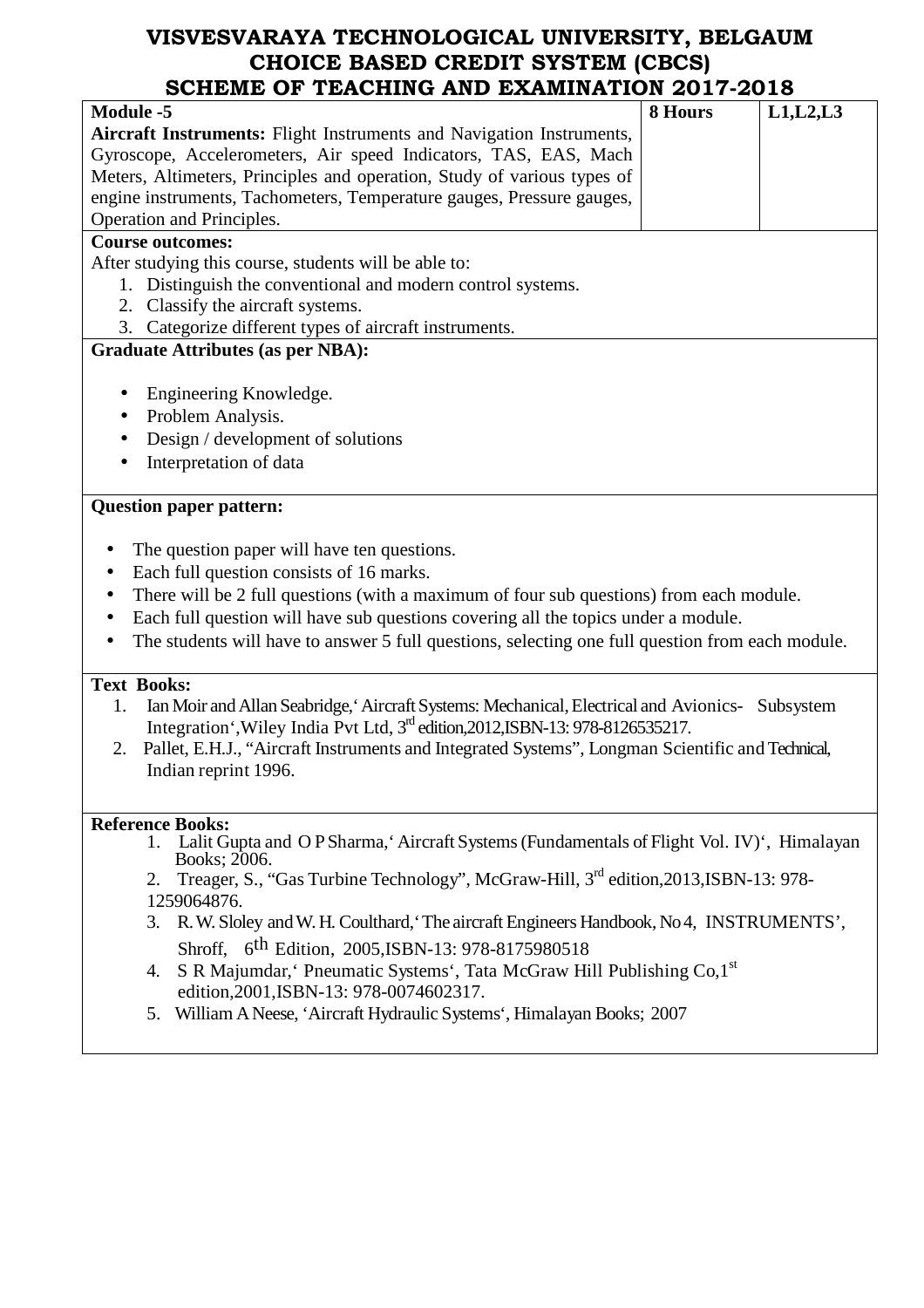## **OPEN ELECTIVE**

|                                                                                                                                                                                                                                                                                               | <b>HISTORY OF FLIGHT &amp; TECHNOLOGY FORECAST</b>         |                                                   |    |                                 |                                                                       |
|-----------------------------------------------------------------------------------------------------------------------------------------------------------------------------------------------------------------------------------------------------------------------------------------------|------------------------------------------------------------|---------------------------------------------------|----|---------------------------------|-----------------------------------------------------------------------|
|                                                                                                                                                                                                                                                                                               |                                                            | [As per Choice Based Credit System (CBCS) scheme] |    |                                 |                                                                       |
|                                                                                                                                                                                                                                                                                               |                                                            | <b>SEMESTER - V</b>                               |    |                                 |                                                                       |
|                                                                                                                                                                                                                                                                                               |                                                            | <b>Open Elective</b>                              |    |                                 |                                                                       |
| Subject Code                                                                                                                                                                                                                                                                                  | 17AS561/17AE561                                            | <b>IA Marks</b>                                   | 40 |                                 |                                                                       |
| Number of Lecture                                                                                                                                                                                                                                                                             | 03                                                         | <b>Exam Hours</b>                                 | 03 |                                 |                                                                       |
| Hours/Week                                                                                                                                                                                                                                                                                    |                                                            |                                                   |    |                                 |                                                                       |
| Total Number of                                                                                                                                                                                                                                                                               | 40                                                         | <b>Exam Marks</b>                                 | 60 |                                 |                                                                       |
| <b>Lecture Hours</b>                                                                                                                                                                                                                                                                          |                                                            |                                                   |    |                                 |                                                                       |
|                                                                                                                                                                                                                                                                                               |                                                            | $CREDITS - 03$                                    |    |                                 |                                                                       |
| <b>Course Objectives:</b>                                                                                                                                                                                                                                                                     |                                                            |                                                   |    |                                 |                                                                       |
| This course will enable students to                                                                                                                                                                                                                                                           |                                                            |                                                   |    |                                 |                                                                       |
| 1. Study the basic concepts of flying.                                                                                                                                                                                                                                                        |                                                            |                                                   |    |                                 |                                                                       |
|                                                                                                                                                                                                                                                                                               | 2. Understand about the aircraft structures and materials. |                                                   |    |                                 |                                                                       |
|                                                                                                                                                                                                                                                                                               | 3. Acquire the knowledge of aircraft power plants.         |                                                   |    |                                 |                                                                       |
| <b>Modules</b>                                                                                                                                                                                                                                                                                |                                                            |                                                   |    | <b>Teaching</b><br><b>Hours</b> | <b>Revised</b><br><b>Bloom's</b><br><b>Taxonomy</b><br>(RBT)<br>Level |
| <b>Module -1</b><br><b>Introduction</b>                                                                                                                                                                                                                                                       |                                                            |                                                   |    | 8 Hours                         | L1, L2                                                                |
| Early Developments – Ornithopters, Balloon Flight, Sir George Cayley<br>- The true inventor of Airplane, the Interregnum, Otto Lilienthal - The<br>Glider Man, Percy Pilcher – Extending the Glider Tradition.                                                                                |                                                            |                                                   |    |                                 |                                                                       |
| <b>Module -2</b>                                                                                                                                                                                                                                                                              |                                                            |                                                   |    | <b>8 Hours</b>                  | L1, L2                                                                |
| Wilbur and Orville Wright - Inventors of First Practical Airplane,<br>Aeronautical Triangle – Langley, Wrights and Glenn Curtiss, Problem of<br>Propulsion, Faster and Higher, biplanes and monoplanes, Developments<br>in aerodynamics, materials, structures and propulsion over the years. |                                                            |                                                   |    |                                 |                                                                       |
| Module-3                                                                                                                                                                                                                                                                                      | 8 Hours                                                    | L1, L2, L3                                        |    |                                 |                                                                       |
| <b>Aircraft Configurations:</b>                                                                                                                                                                                                                                                               |                                                            |                                                   |    |                                 |                                                                       |
| Different types of flight vehicles, classifications. Components of an                                                                                                                                                                                                                         |                                                            |                                                   |    |                                 |                                                                       |
| airplane and their functions. Conventional control, Powered control,                                                                                                                                                                                                                          |                                                            |                                                   |    |                                 |                                                                       |
| Basic instruments for flying - Typical systems for control actuation.                                                                                                                                                                                                                         |                                                            |                                                   |    |                                 |                                                                       |
|                                                                                                                                                                                                                                                                                               |                                                            |                                                   |    |                                 |                                                                       |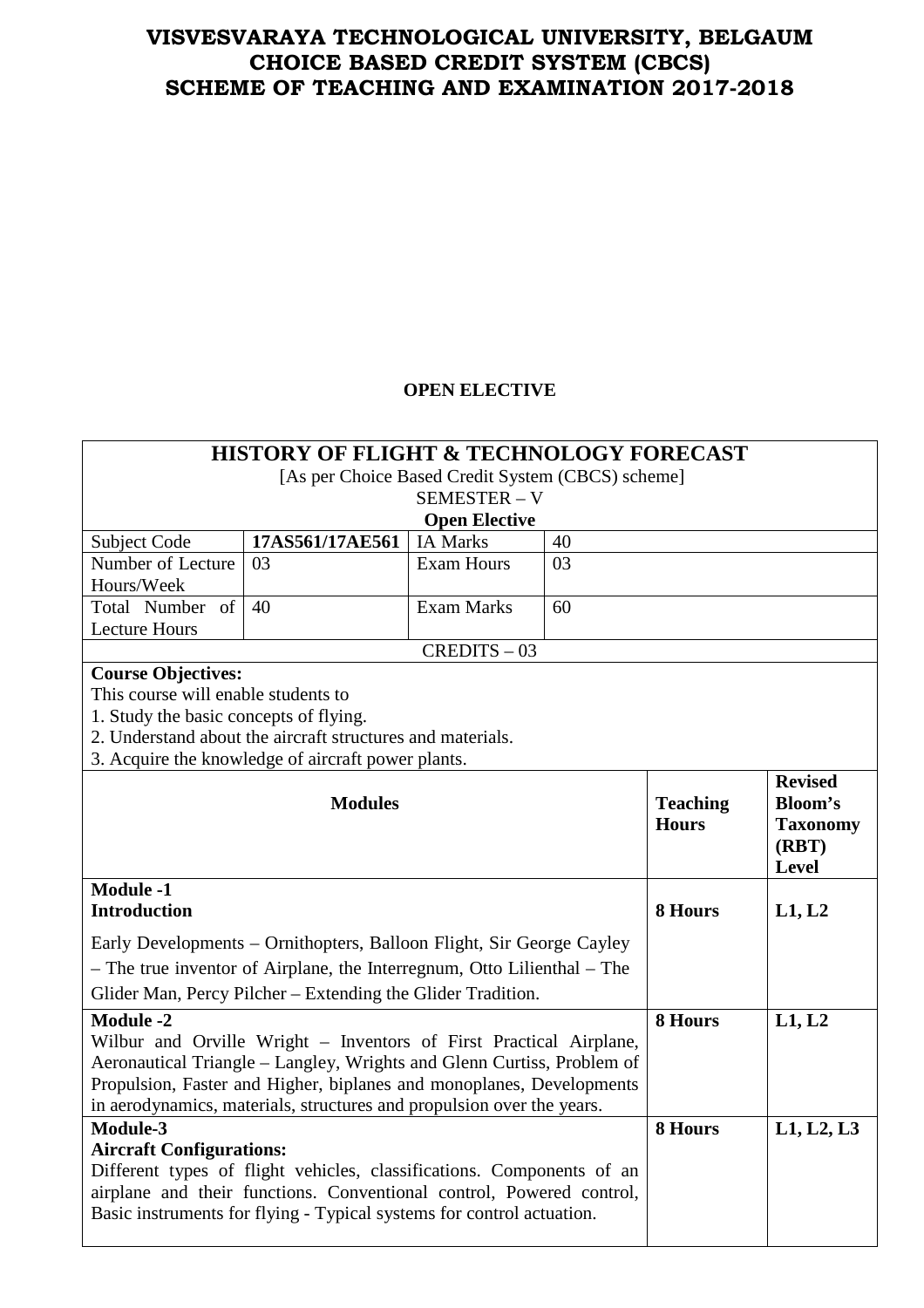| <b>Module -4</b>                                                                                 | 8 Hours | L1, L2 |
|--------------------------------------------------------------------------------------------------|---------|--------|
| <b>Airplane Structures and Materials:</b>                                                        |         |        |
| General types of construction, Monocoque, semi-monocoque and                                     |         |        |
| geodesic constructions, Typical wing and fuselage structure. Metallic                            |         |        |
| and non-metallic materials, Use of aluminium alloy, titanium, stainless                          |         |        |
| steel and composite materials. Stresses and strains - Hooke's law -                              |         |        |
| Stress - strain diagrams - elastic constants.                                                    |         |        |
| <b>Module -5</b>                                                                                 | 8 Hours | L1, L2 |
| <b>Power Plants:</b>                                                                             |         |        |
| Basic ideas about piston, turboprop and jet engines - Use of propeller                           |         |        |
| and jets for thrust production - Comparative merits, Principles of                               |         |        |
| operation of rocket, types of rockets and typical applications, Exploration                      |         |        |
| into space.                                                                                      |         |        |
| <b>Course Outcomes:</b>                                                                          |         |        |
| After studying this course, students will be able to:                                            |         |        |
| 1. Identify the aspects of aircrafts.                                                            |         |        |
| 2. Classify the aircraft materials.                                                              |         |        |
| 3. Describe the instruments and power plants used in airplanes.                                  |         |        |
|                                                                                                  |         |        |
| <b>Graduate Attributes:</b>                                                                      |         |        |
| Engineering Knowledge.                                                                           |         |        |
| Problem Analysis.                                                                                |         |        |
| Design / development of solutions                                                                |         |        |
| Interpretation of data                                                                           |         |        |
| <b>Question paper pattern:</b>                                                                   |         |        |
| The question paper will have ten questions.<br>$\bullet$                                         |         |        |
| Each full question consists of 16 marks.<br>$\bullet$                                            |         |        |
| There will be 2full questions (with a maximum of four sub questions) from each module.           |         |        |
| Each full question will have sub questions covering all the topics under a module.               |         |        |
| The students will have to answer 5 full questions, selecting one full question from each module. |         |        |
| <b>Text Books:</b>                                                                               |         |        |
| 1. Anderson, J.D., "Introduction to Flight", McGraw-Hill, 1995.                                  |         |        |
| 2. Stephen. A. Brandt, Introduction to Aeronautics: A design perspective, 2nd Edition, AIAA      |         |        |
| Education Series, 2004                                                                           |         |        |
| <b>Reference Books:</b>                                                                          |         |        |
| 1. Kermode, A.C., "Mechanics of Flight", Himalayan Book, 1997                                    |         |        |
|                                                                                                  |         |        |
| 2. Kermode, A.C., "Flight without Formula", Pearson, 2009.                                       |         |        |

| <b>Elements of Aeronautics</b>                  |                      |                                                   |    |  |  |  |  |
|-------------------------------------------------|----------------------|---------------------------------------------------|----|--|--|--|--|
|                                                 |                      | [As per Choice Based Credit System (CBCS) scheme] |    |  |  |  |  |
|                                                 |                      | SEMESTER – V                                      |    |  |  |  |  |
|                                                 | <b>Open Elective</b> |                                                   |    |  |  |  |  |
| Subject Code                                    | 17AS562/17AE562      | IA Marks                                          | 40 |  |  |  |  |
| Number of Lecture                               | $\overline{04}$      | Exam Hours                                        | 03 |  |  |  |  |
| Hours/Week                                      |                      |                                                   |    |  |  |  |  |
| of<br>40<br>Exam Marks<br>Total<br>Number<br>60 |                      |                                                   |    |  |  |  |  |
| <b>Lecture Hours</b>                            |                      |                                                   |    |  |  |  |  |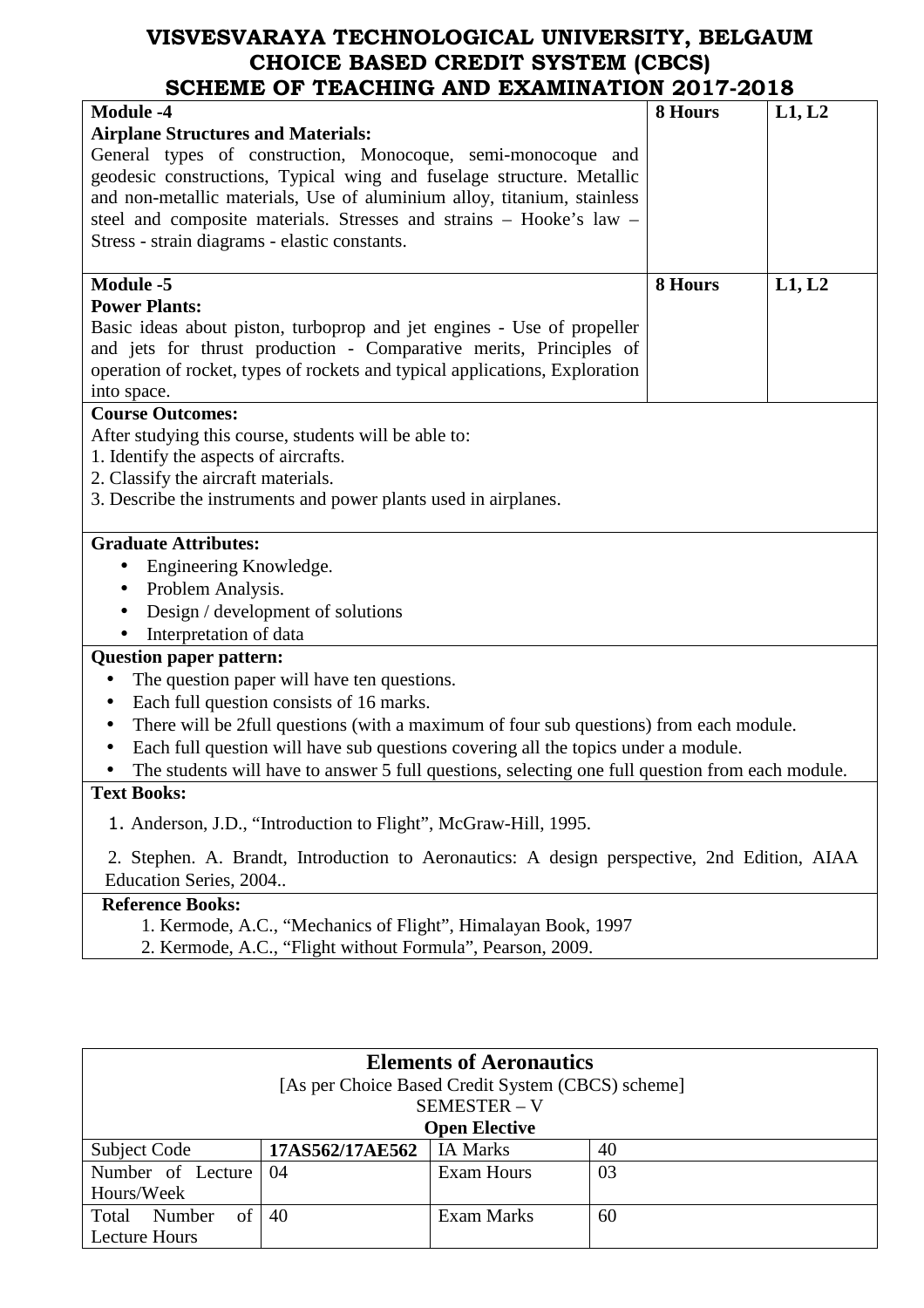CREDITS – 03

## **Course objectives:** This course will enable students to

- 1. To know the history and basic principle of aviation
- 2. To understand the foundation of flight, aircraft structures, material aircraft propulsion
- 3. To develop an understanding stability of an aircraft along with its different systems.

| <b>Modules</b>                                                                                                                                                                                                                                                                                                                                                                                                                                                                                                                                                                                                                                                                        | <b>Teaching</b><br><b>Hours</b> | <b>Revised</b><br><b>Bloom's</b><br><b>Taxonomy</b><br>(RBT) Level |
|---------------------------------------------------------------------------------------------------------------------------------------------------------------------------------------------------------------------------------------------------------------------------------------------------------------------------------------------------------------------------------------------------------------------------------------------------------------------------------------------------------------------------------------------------------------------------------------------------------------------------------------------------------------------------------------|---------------------------------|--------------------------------------------------------------------|
| <b>Module -1</b>                                                                                                                                                                                                                                                                                                                                                                                                                                                                                                                                                                                                                                                                      | 08 Hours                        | L1, L2                                                             |
| <b>Introduction to Aircrafts</b><br>History of aviation; Atmosphere and its properties; Classification of<br>aircrafts; Basic components of an aircraft; structural members; aircraft<br>axis system; aircraft motions; control surfaces and high lift devices;<br>classification of aircraft; conventional design configurations; principle<br>of operation of each major part; Helicopters, their parts and functions.<br><b>Aircraft Structures and Materials:</b><br>Introduction; general types of construction; monocoque,<br>semi-<br>monocoque and geodesic structures; typical wing and fuselage structure;<br>metallic and non-metallic materials for aircraft application. |                                 |                                                                    |
| <b>Module -2</b>                                                                                                                                                                                                                                                                                                                                                                                                                                                                                                                                                                                                                                                                      | 08 Hours                        | L1, L2                                                             |
| <b>Basic principles of flight</b> – significance of speed of sound; airspeed<br>and groundspeed; standard atmosphere; Bernoulli's theorem and its<br>application for generation of lift and measurement of airspeed; forces<br>over wing section, aerofoil nomenclature, pressure distribution over a<br>wing section. Lift and drag components - generation of lift and drag; lift<br>curve, drag curve, types of drag, factors affecting lift and drag; centre of<br>pressure and its significance; aerodynamic centre, aspect ratio, Mach<br>number and supersonic flight effects; simple problems on lift and drag.                                                               |                                 |                                                                    |
| <b>Module -3</b><br><b>Aircraft Propulsion:</b><br>Aircraft power plants, classification based on power plant and location<br>and principle of operation. Turboprop, turbojet and turbofan engines;<br>ramjets and scramjets; performance characteristics. Aircraft power<br>plants – basic principles of piston, turboprop and jet engines; Brayton<br>cycle and its application to gas turbine engines; use of propellers and<br>jets for production of thrust; comparative merits and limitations of<br>different types of propulsion engines; principle of thrust augmentation.                                                                                                   | 08 Hours                        | L1, L2, L3                                                         |
| <b>Module -4</b>                                                                                                                                                                                                                                                                                                                                                                                                                                                                                                                                                                                                                                                                      | 08 Hours                        | L1, L2                                                             |
| <b>Aircraft Stability:</b><br>Forces on an aircraft in flight; static and dynamic stability; longitudinal,<br>lateral and roll stability; necessary conditions for longitudinal stability;<br>basics of aircraft control systems. Effect of flaps and stats on lift,<br>control tabs, stalling, gliding, landing, turning, aircraft manoeuvres;<br>stalling, gliding, turning. Simple problems on these. Performance of<br>aircraft – power curves, maximum and minimum speeds for horizontal<br>flight at a given altitude; effect of changes in engine power and altitude                                                                                                           |                                 |                                                                    |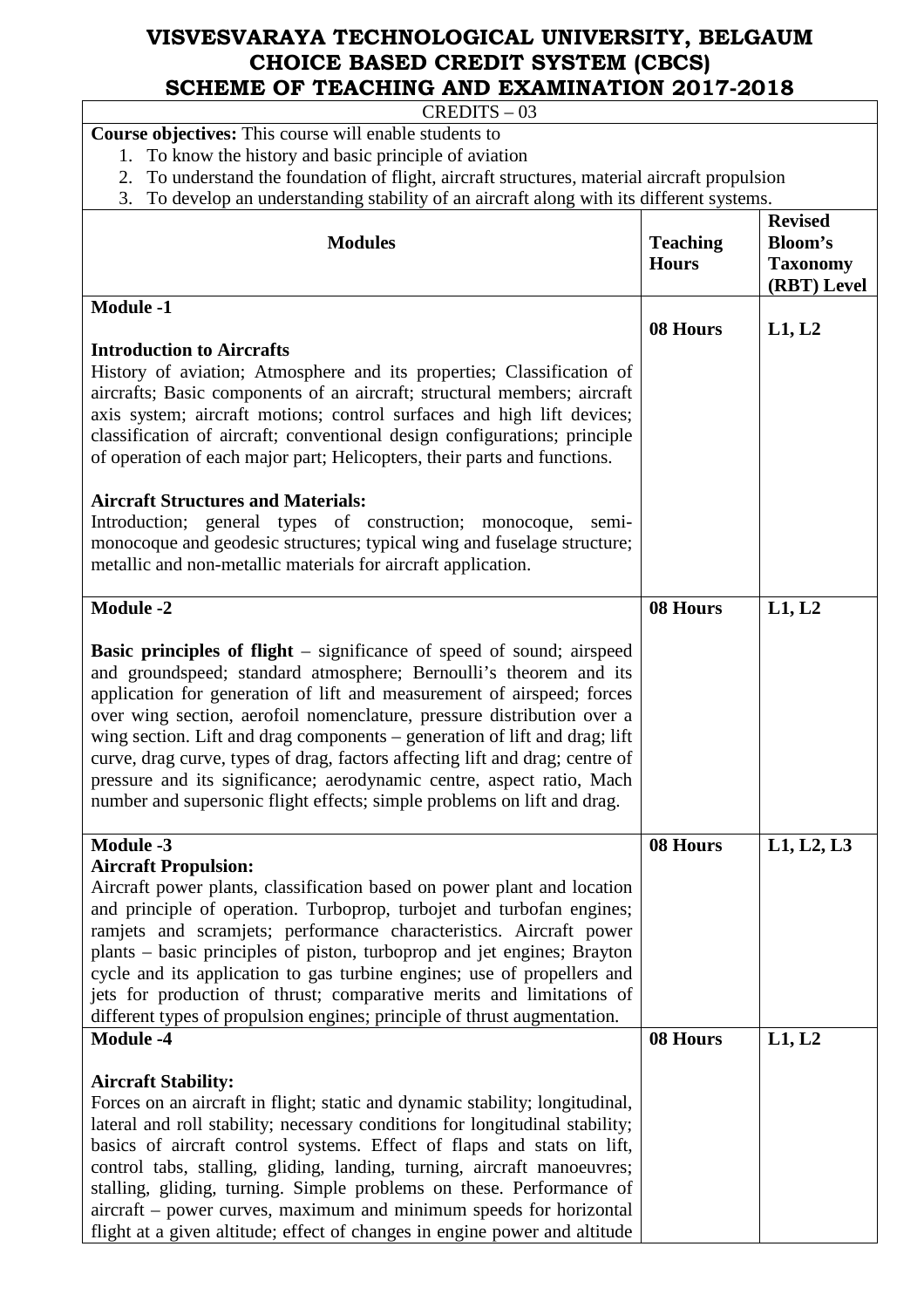| SCHEME OF TEACHING AND EAAMINATION ZOIT-ZOIG                                                                                                                                                                                                                                                                                                                                                                                            |          |        |
|-----------------------------------------------------------------------------------------------------------------------------------------------------------------------------------------------------------------------------------------------------------------------------------------------------------------------------------------------------------------------------------------------------------------------------------------|----------|--------|
| on performance; correct and incorrect angles of bank; aerobatics,<br>inverted manoeuvre, manoeuvrability. Simple problems.                                                                                                                                                                                                                                                                                                              |          |        |
| <b>Module -5</b><br><b>Aircraft Systems:</b>                                                                                                                                                                                                                                                                                                                                                                                            | 08 Hours | L1, L2 |
| Mechanical systems and their components; hydraulic and pneumatic<br>systems; oxygen System; environmental Control System; fuel system.<br>Electrical systems, flight deck and cockpit systems; navigation system,<br>communication system.                                                                                                                                                                                              |          |        |
| Aircraft systems (Mechanical) – hydraulic and pneumatic systems and<br>their applications; environment control system; fuel system, oxygen<br>system.                                                                                                                                                                                                                                                                                   |          |        |
| Aircraft systems (Electrical) – flight control system, cockpit<br>instrumentation and displays; communication systems; navigation<br>systems; power generation systems - engine driven alternators,<br>auxiliary power Module, ram air turbine; power conversion, distribution<br>and management.                                                                                                                                       |          |        |
| <b>Course outcomes:</b>                                                                                                                                                                                                                                                                                                                                                                                                                 |          |        |
| After studying this course, students will be able to:<br>4. Appreciate and apply the basic principle of aviation<br>5. Apply the concepts of fundaments of flight, basics of aircraft structures, aircraft propulsion and<br>aircraft materials during the development of an aircraft<br>6. Comprehend the complexities involved during development of flight vehicles.                                                                 |          |        |
| <b>Graduate Attributes (as per NBA):</b>                                                                                                                                                                                                                                                                                                                                                                                                |          |        |
| Engineering Knowledge.<br>Problem Analysis.<br>$\bullet$<br>Design / development of solutions<br>Interpretation of data                                                                                                                                                                                                                                                                                                                 |          |        |
| <b>Question paper pattern:</b><br>The question paper will have ten questions.<br>Each full question consists of 16 marks.<br>$\bullet$<br>There will be 2full questions (with a maximum of four sub questions) from each module.<br>Each full question will have sub questions covering all the topics under a module.<br>$\bullet$<br>The students will have to answer 5 full questions, selecting one full question from each module. |          |        |
| <b>Text Books:</b>                                                                                                                                                                                                                                                                                                                                                                                                                      |          |        |
| 3. John D. Anderson, "Introduction to Flight", McGraw-Hill Education, 2011. ISBN<br>9780071086059.<br>4. Lalit Gupta and O P Sharma, "Fundamentals of Flight Vol-I to Vol-IV", Himalayan Books,<br>2006, ISBN: 706.                                                                                                                                                                                                                     |          |        |
| <b>Reference Books:</b>                                                                                                                                                                                                                                                                                                                                                                                                                 |          |        |

1. A.C. Kermode, "Flight without formulae", Pearson Education India, 1989. ISBN: 9788131713891.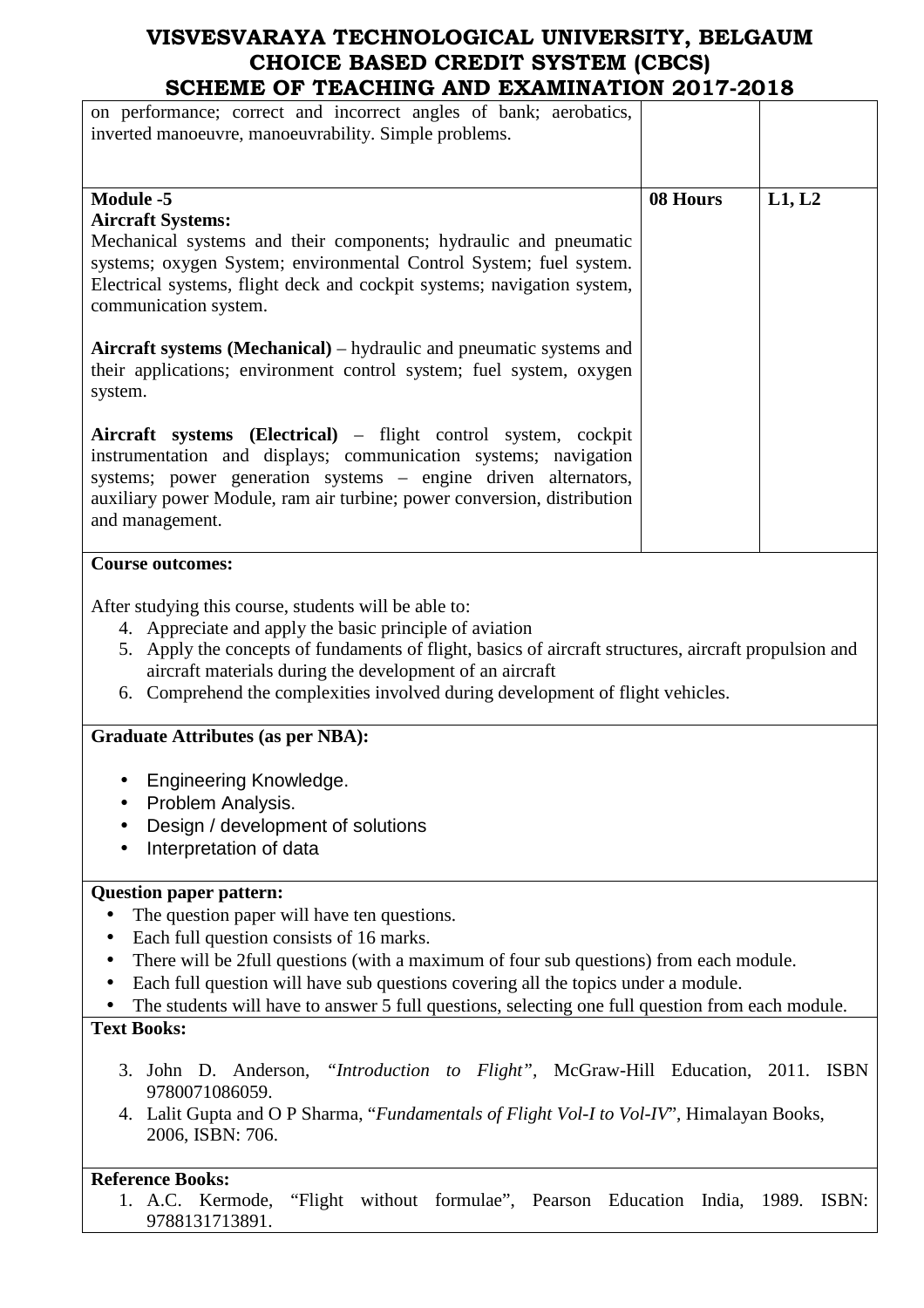- 2. Nelson R.C., "Flight stability and automatic control", McGraw-Hill International Editions, 1998. ISBN 9780071158381.
- 5. Ian Moir, Allan Seabridge, "Aircraft Systems: Mechanical, Electrical and Avionics Subsystems Integration", John Wiley & Sons, 2011. ISBN 978111965006.
- 6. Sutton G.P., "Rocket Propulsion Elements", John Wiley, New York, 8th Ed., 2011; ISBN: 1118174208, 9781118174203.

#### **INTRODUCTION TO ASTROPHYSICS AND SPACE ENVIRONMENT**  [As per Choice Based Credit System (CBCS) scheme] SEMESTER – V Subject Code **17AS563** IA Marks 40 Number of Lecture Hours/Week 03 Exam Hours 03 Total Number of Lecture Hours 40 Exam Marks 160 CREDITS – 03 **Course objective:**  This course will enable students to 1. Understand the basics of astrophysics and space environment. 2. Study the relativistic quantum mechanics. 3. Acquire the knowledge of sun and solar system. Modules **Teaching Hours Revised Bloom's Taxonomy (RBT) Level Module -1 Introduction:** Overview of major contents of universe, Black body radiation, specific intensity, flux density, luminosity, Basics of radiative transfer (Emission/absorption coefficients, source functions), Magnitudes, distance modulus, Color index, Extinction, Color temperature, effective temperature, Brightness temperature, bolometric magnitude/luminosity, Excitation temperature, kinetic temperature, Utility of stellar spectrum. **8 Hours L1, L2 Module -2 Basic knowledge of stellar atmospheres:** Binaries, variable stars, clusters, open and globular clusters, Laws of planetary motion, Motions and Distances of Stars, Statistical and moving cluster parallax, Velocity Dispersion, Compact objects (BH-systems, Accretion rate/efficiency, Eddington luminosity), Shape, size and contents of our galaxy, Normal and active galaxies, High energy physics (introduction to X-ray and Gamma-ray radiation processes), Newtonian cosmology, microwave background, early universe. **8 Hours L1, L2 Module -3 Relativistic Quantum Mechanics**: Scattering, classical radiation field, creation, annihilation and number operators. Quantized radiation field, unified approach to emission, absorption, and scattering of photons by **8 Hours L1, L2, L3**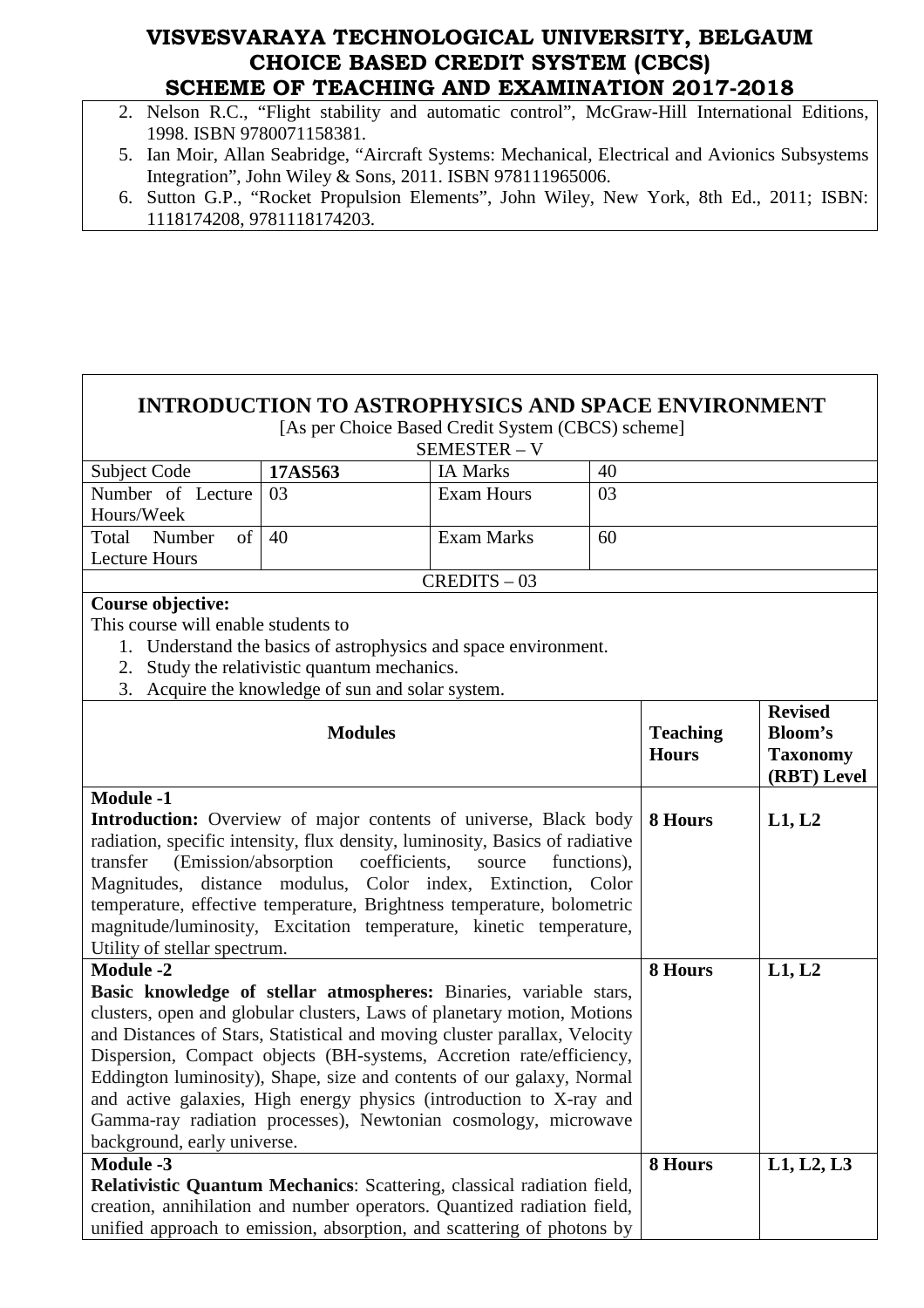| SCHEME OF TEACHING AND EAGMINATION 2017-2010                                                                  |         |        |
|---------------------------------------------------------------------------------------------------------------|---------|--------|
| atoms, radiation damping and resonance fluorescence, dispersion                                               |         |        |
| relations and causality, relativistic wave equation (Klein- Gordon and                                        |         |        |
| Dirac equations), basics of quantum electrodynamics.                                                          |         |        |
| <b>Module -4</b>                                                                                              | 8 Hours | L1, L2 |
| Sun & Solar System: The sun, helioseismology, convection, solar                                               |         |        |
| magnetism: flux tubes, sun spots, dynamo, solar cycle, chromosphere,                                          |         |        |
| corona, solar wind, physical processes in the solar system; dynamics of                                       |         |        |
| the solar system; physics of planetary atmospheres; individual planets;                                       |         |        |
| comets, asteroids, and other constituents of the solar system; extra-solar                                    |         |        |
| planets; formation of the solar system, stars, and planets.                                                   |         |        |
| <b>Module -5</b>                                                                                              | 8 Hours | L1, L2 |
| Space Environment: Introduction, Vacuum Environments and its                                                  |         |        |
| effect, Neutral environment and its effects, Plasma environment,                                              |         |        |
| Radiation Environment and its effects, Debris Environment and its                                             |         |        |
| effects.                                                                                                      |         |        |
| <b>Course outcomes:</b>                                                                                       |         |        |
| After studying this course, students will be able to:                                                         |         |        |
| 1. Evaluate the Black body radiation, specific intensity, flux density., etc.                                 |         |        |
| Apply the relativistic quantum mechanics.<br>2.                                                               |         |        |
| 3. Identify and sun and the solar system.                                                                     |         |        |
|                                                                                                               |         |        |
| <b>Graduate Attributes (as per NBA):</b>                                                                      |         |        |
|                                                                                                               |         |        |
| Engineering Knowledge.                                                                                        |         |        |
| Problem Analysis.                                                                                             |         |        |
| Interpretation of data                                                                                        |         |        |
|                                                                                                               |         |        |
| <b>Question paper pattern:</b>                                                                                |         |        |
|                                                                                                               |         |        |
| The question paper will have ten questions.                                                                   |         |        |
| Each full question consists of 16 marks.<br>$\bullet$                                                         |         |        |
| There will be 2 full questions (with a maximum of four sub questions) from each module.                       |         |        |
| Each full question will have sub questions covering all the topics under a module.                            |         |        |
| The students will have to answer 5 full questions, selecting one full question from each module.              |         |        |
| <b>Text Books:</b>                                                                                            |         |        |
| 1. Shu, F., The Physical Universe, University of California, 1981, ISBN-13: 978-0935702057.                   |         |        |
|                                                                                                               |         |        |
| 2. Padmanabhan, T., Theoretical Astrophysics, Cambridge University Press, south asian                         |         |        |
| edition, 2010, ISBN-13: 978-1107400597.                                                                       |         |        |
| <b>Reference Books:</b>                                                                                       |         |        |
| 1. Sakurai, JJ., Advanced Quantum Mechanics, Pearson Education India, 1 <sup>st</sup> edition, 2002, ISBN-13: |         |        |
| 978-8177589160.                                                                                               |         |        |
|                                                                                                               |         |        |

- 2. Stix, M., The Sun: An Introduction, Springer, Reprinted edition, 2012, ISBN-13: 978- 3642624773 .
- 3. Alan C. Tribble, The Space Environment, Princeton University Press,Revised edition, 2003,ISBN-13: 978-0691102993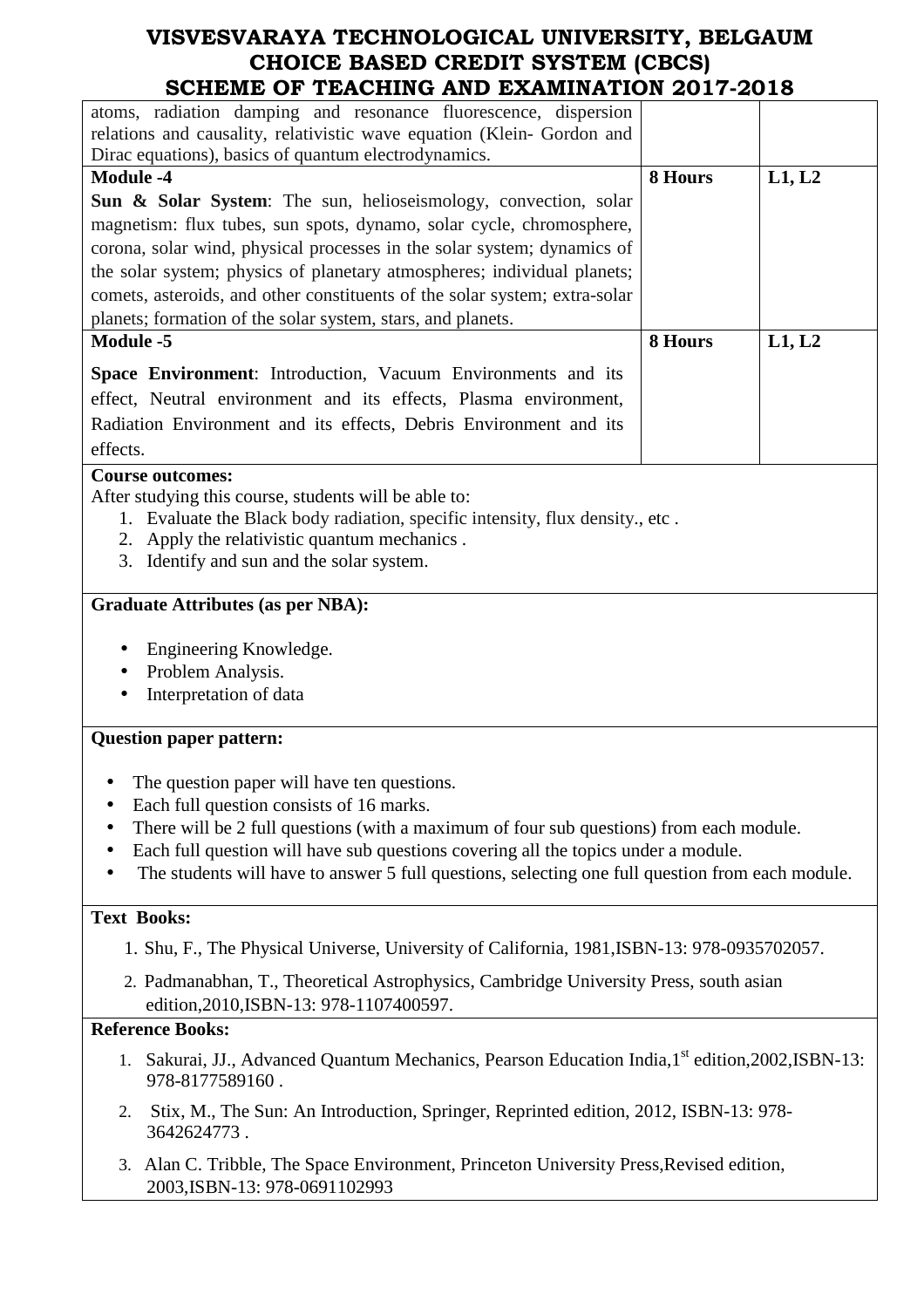|                                                                            |                                                                                                      | <b>MECHATRONICS</b>                               |    |                 |                 |
|----------------------------------------------------------------------------|------------------------------------------------------------------------------------------------------|---------------------------------------------------|----|-----------------|-----------------|
|                                                                            |                                                                                                      | [As per Choice Based Credit System (CBCS) scheme] |    |                 |                 |
|                                                                            |                                                                                                      | SEMESTER - V                                      |    |                 |                 |
| <b>Subject Code</b>                                                        | 17AS564                                                                                              | <b>IA Marks</b>                                   | 40 |                 |                 |
| Number of Lecture                                                          | 03                                                                                                   | <b>Exam Hours</b>                                 | 03 |                 |                 |
| Hours/Week                                                                 |                                                                                                      |                                                   |    |                 |                 |
| Total Number<br>of                                                         | 40                                                                                                   | <b>Exam Marks</b>                                 | 60 |                 |                 |
| <b>Lecture Hours</b>                                                       |                                                                                                      |                                                   |    |                 |                 |
|                                                                            |                                                                                                      | $CREDITS - 03$                                    |    |                 |                 |
| <b>Course objective:</b>                                                   |                                                                                                      |                                                   |    |                 |                 |
| This course will enable students to                                        |                                                                                                      |                                                   |    |                 |                 |
| 1.                                                                         | Study the mechatronic and actuation systems.                                                         |                                                   |    |                 |                 |
|                                                                            | 2. Understand about the sensors and logic functions.<br>3. Acquire the knowledge of microprocessors. |                                                   |    |                 |                 |
|                                                                            |                                                                                                      |                                                   |    |                 | <b>Revised</b>  |
|                                                                            | <b>Modules</b>                                                                                       |                                                   |    | <b>Teaching</b> | <b>Bloom's</b>  |
|                                                                            |                                                                                                      |                                                   |    | <b>Hours</b>    | <b>Taxonomy</b> |
|                                                                            |                                                                                                      |                                                   |    |                 | (RBT)           |
|                                                                            |                                                                                                      |                                                   |    |                 | <b>Level</b>    |
| <b>Module -1</b>                                                           |                                                                                                      |                                                   |    |                 |                 |
| <b>Introduction</b>                                                        |                                                                                                      |                                                   |    | 8 Hours         | L1, L2          |
| Mechatronic Systems: Measurement and control systems. Their                |                                                                                                      |                                                   |    |                 |                 |
| elements and functions, Microprocessor based controllers. Electrical       |                                                                                                      |                                                   |    |                 |                 |
| Actuation Systems. Electrical systems, Mechanical switches, solid-         |                                                                                                      |                                                   |    |                 |                 |
| state switches, solenoids, DC & AC motors, Stepper motors and their        |                                                                                                      |                                                   |    |                 |                 |
| merits and demerits.                                                       |                                                                                                      |                                                   |    |                 |                 |
| <b>Module -2</b>                                                           |                                                                                                      |                                                   |    | 8 Hours         | L1, L2          |
| <b>Review of Transducers and Sensors:</b> Definition and classification of |                                                                                                      |                                                   |    |                 |                 |
| transducers. Definition and classification of sensors. Principle of        |                                                                                                      |                                                   |    |                 |                 |
| working and applications of light sensors, proximity sensors and Hall      |                                                                                                      |                                                   |    |                 |                 |
| effect sensors.                                                            |                                                                                                      |                                                   |    |                 |                 |
| Signal Conditioning: Introduction to signal conditioning. The              |                                                                                                      |                                                   |    |                 |                 |
| operational amplifier, Protection, Filtering, Wheatstone bridge, Digital   |                                                                                                      |                                                   |    |                 |                 |
| signals Multiplexers, Data acquisition.                                    |                                                                                                      |                                                   |    |                 |                 |
| Module-3                                                                   |                                                                                                      |                                                   |    | 8 Hours         | L1, L2, L3      |
| Introduction to Microprocessors: Evolution of Microprocessor,              |                                                                                                      |                                                   |    |                 |                 |
| Organization of Microprocessors (Preliminary concepts), basic concepts     |                                                                                                      |                                                   |    |                 |                 |
| of programming of microprocessors.                                         |                                                                                                      |                                                   |    |                 |                 |
| Review of concepts - Boolean algebra, Logic Gates and Gate Networks,       |                                                                                                      |                                                   |    |                 |                 |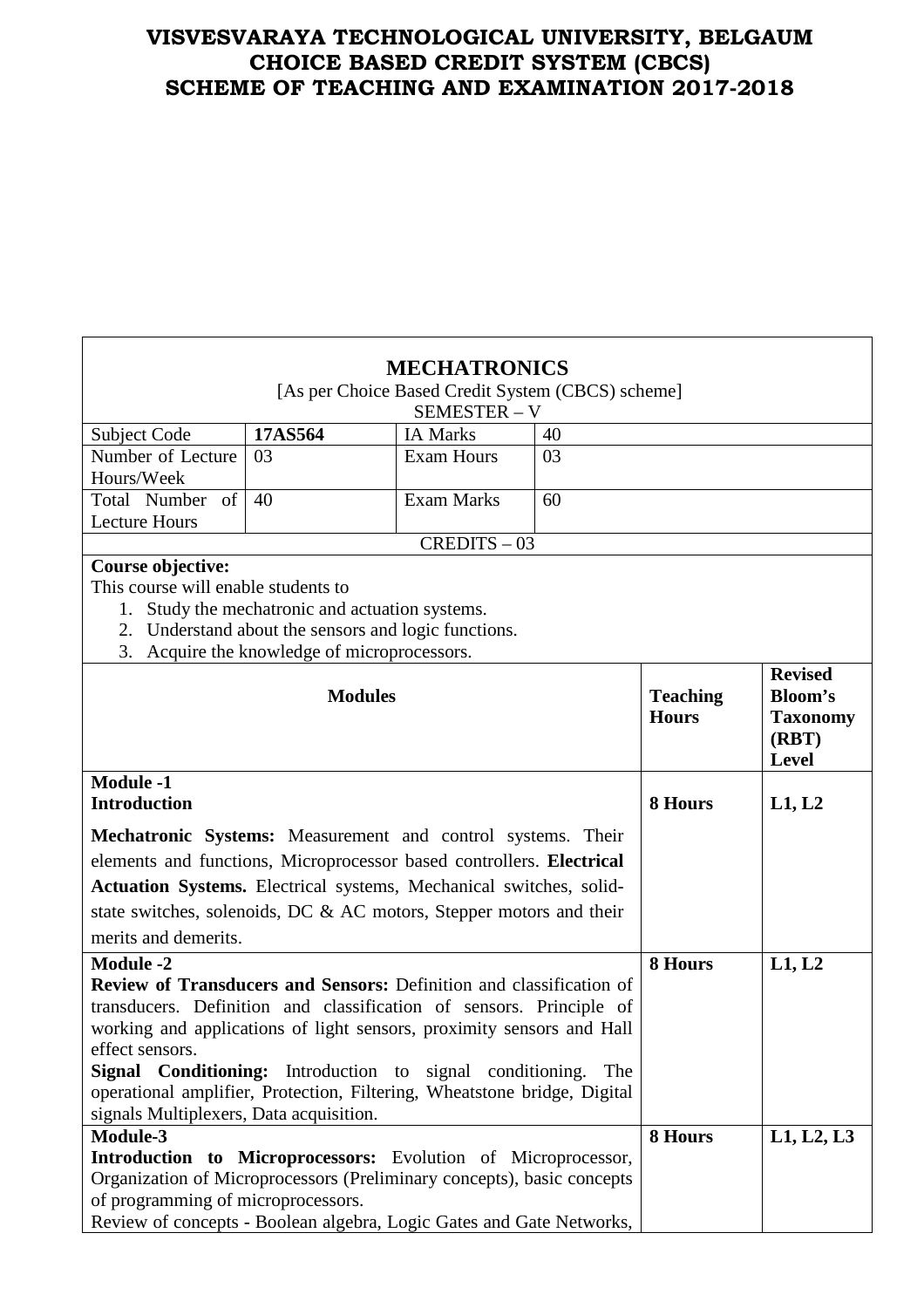| SCHEME OF TEACHING AND EAAMHNATION 2017-2010                                                                                                                                                                                                                                                                                                                                                                                                                                                                                                                                                 |                |        |
|----------------------------------------------------------------------------------------------------------------------------------------------------------------------------------------------------------------------------------------------------------------------------------------------------------------------------------------------------------------------------------------------------------------------------------------------------------------------------------------------------------------------------------------------------------------------------------------------|----------------|--------|
| Binary & Decimal number systems, memory representation of positive<br>and negative integers, maximum and minimum integers. Conversion of<br>real, numbers, floating point notation, representation of floating point<br>numbers, accuracy and range in floating point representation, overflow<br>and underflow, addition of floating point numbers, character<br>representation. Introduction to Digital system. Processing Pulse-<br>modulation.                                                                                                                                           |                |        |
| <b>Module -4</b><br>Logic Function: Data word representation. Basic elements of control<br>systems 8085A processor architecture terminology such as CPU,<br>memory and address, ALU, assembler data registers, Fetch cycle, write<br>cycle, state, bus, interrupts. Micro Controllers. Difference between<br>microprocessor and micro controllers. Requirements for control and<br>their implementation in microcontrollers. Classification of micro<br>controllers.<br>Organization & Programming of Microprocessors: Introduction to<br>organization of INTEL 8085-Data and Address buses. | <b>6 Hours</b> | L1, L2 |
| <b>Module -5</b><br>Central Processing Unit of Microprocessors: Introduction, timing and<br>control unit basic concepts, Instruction and data flow, system timing,<br>examples of INTEL 8085 and INTEL 4004 register organization.<br>Instruction set of 8085, programming the 8085, assembly language<br>programming.                                                                                                                                                                                                                                                                       | 8 Hours        | L1, L2 |
| <b>Course outcomes:</b><br>After studying this course, students will be able to:<br>1. Identify the working principle of mechatronic and actuation systems.<br>2. Classify the transducers and sensors.<br>3. Write a Program for 8085 microprocessor.                                                                                                                                                                                                                                                                                                                                       |                |        |
| <b>Graduate Attributes (as per NBA):</b><br>Engineering Knowledge.<br>Problem Analysis.<br>Design / development of solutions<br>Interpretation of data                                                                                                                                                                                                                                                                                                                                                                                                                                       |                |        |
| <b>Question paper pattern:</b><br>The question paper will have ten questions.<br>Each full question consists of 16 marks.<br>٠<br>There will be 2 full questions (with a maximum of four sub questions) from each module.<br>Each full question will have sub questions covering all the topics under a module.<br>The students will have to answer 5 full questions, selecting one full question from each module.                                                                                                                                                                          |                |        |
| <b>Text Books:</b>                                                                                                                                                                                                                                                                                                                                                                                                                                                                                                                                                                           |                |        |
| Bolton, "Mechatronics", Pearson Education, 4th edition, 2010, ISBN-13: 978-8131732533<br>1.                                                                                                                                                                                                                                                                                                                                                                                                                                                                                                  |                |        |
| 2.<br>Ramesh S Gaonkar, "Microprocessor Architecture, Programming, and Applications with the<br>8085", Penram International Publishing, 6th Edition, 2013, ISBN-13: 978-8187972884.                                                                                                                                                                                                                                                                                                                                                                                                          |                |        |
| <b>Reference Books:</b>                                                                                                                                                                                                                                                                                                                                                                                                                                                                                                                                                                      |                |        |
| K.P.Ramchandran,<br>G.K.Vijayraghavan,<br>M.S.Balasundran,<br>1.<br>Microprocessors, Wiley, 1st Ed, 2009, ISBN-13: 978-8126519859.                                                                                                                                                                                                                                                                                                                                                                                                                                                           | Mechatronics   | and    |

2. Nitaigour and PremchandMahilik, Mechatronics - Principles, Concepts and applications–- Tata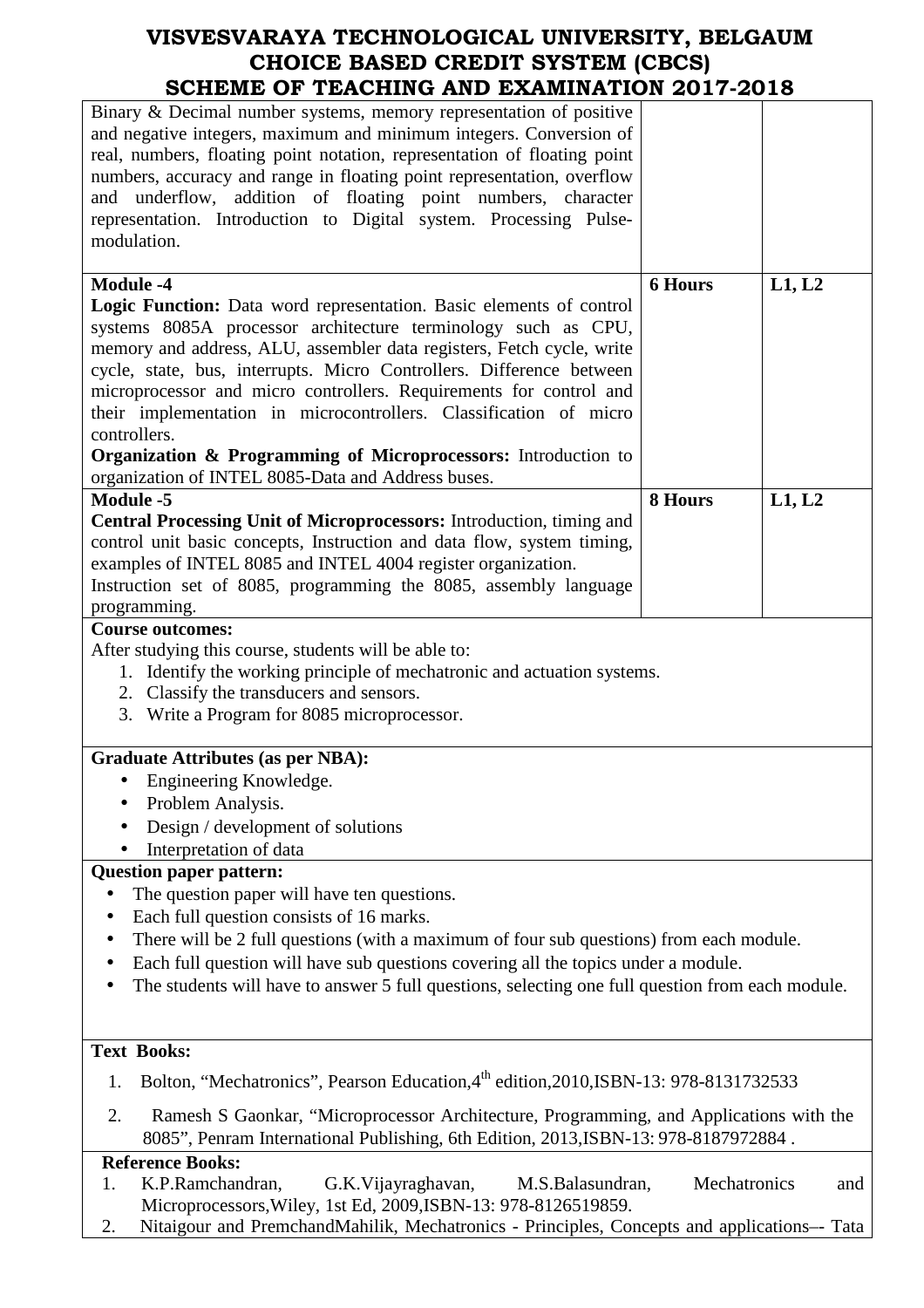McGraw Hill- 2003,ISBN-13: 978-0070483743

- 3. Godfrey C. Onwubolu.Mechatronics Principles & applications, Elsevier, 1<sup>st</sup> edition, 2006, ISBN-13: 978-8131205235.
- 4. David. G. Aliciatore& Michael. B. Bihistaned, Introduction Mechatronics & Measurement systems, Tata McGraw Hill, 4<sup>th</sup> edition, 2014, ISBN-13: 978-9339204365.

# **Curriculum and Syllabus for 6th Semester Aerospace Engineering**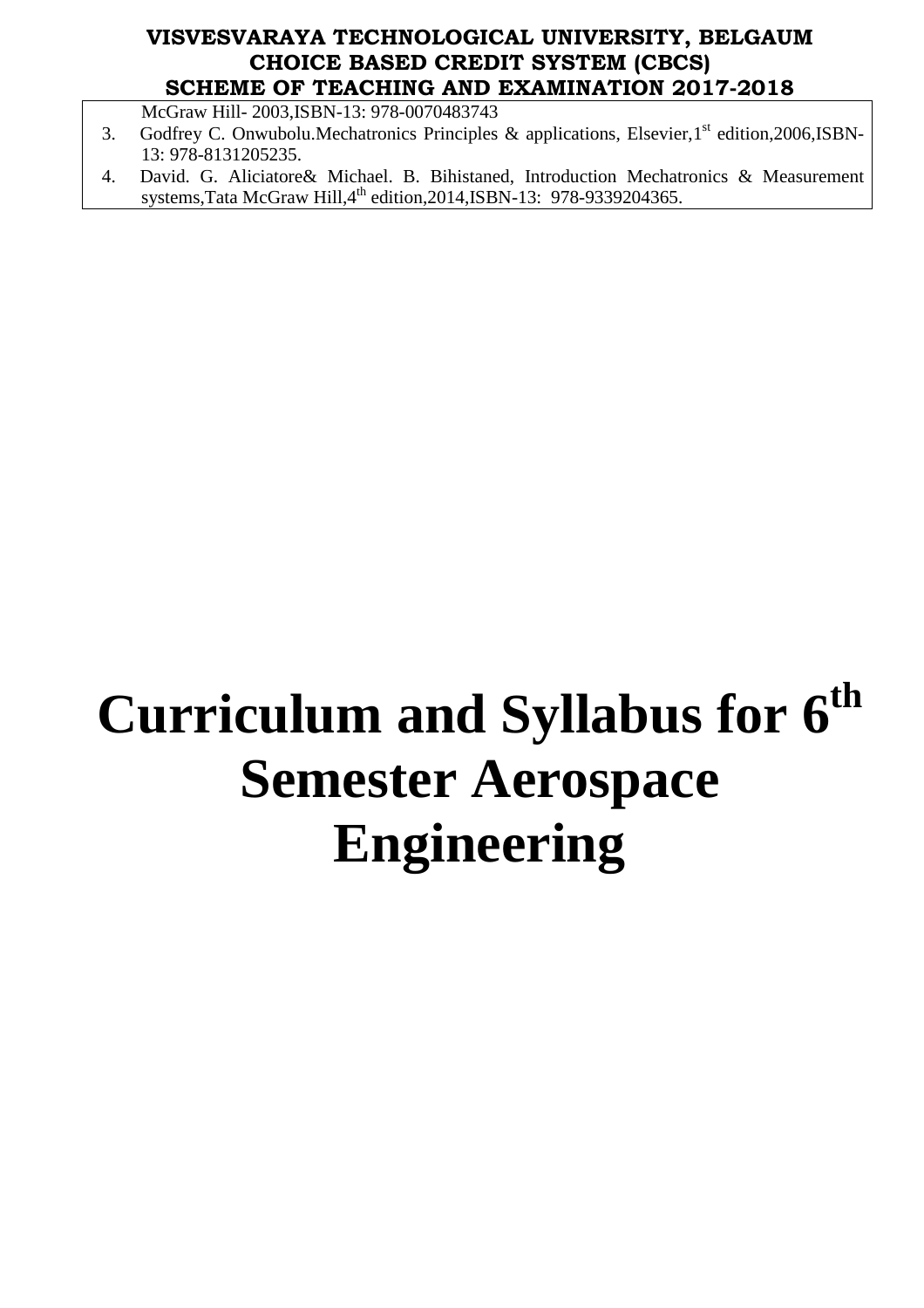#### **B.E. AEROSPACE ENGINEERING**

|                                                                                                                             | <b>VI SEMESTER</b>                                                                                            |                                                 |                              |                                                                |                                      |                            |                                                                        |                                                |                                   |                |
|-----------------------------------------------------------------------------------------------------------------------------|---------------------------------------------------------------------------------------------------------------|-------------------------------------------------|------------------------------|----------------------------------------------------------------|--------------------------------------|----------------------------|------------------------------------------------------------------------|------------------------------------------------|-----------------------------------|----------------|
|                                                                                                                             |                                                                                                               |                                                 |                              | <b>Teaching</b><br><b>Hours</b><br><b>Examination</b><br>/Week |                                      |                            |                                                                        | <b>Credits</b>                                 |                                   |                |
| ${\bf S}$<br>l.<br>N<br>$\bf{0}$                                                                                            | <b>Subject</b><br>Code                                                                                        | Title                                           | <b>Teachi</b><br>ng<br>Dept. | The<br>ory                                                     | Pract<br>ical/<br>Draw<br>ing        | Dur<br>atio<br>$\mathbf n$ | <b>Theo</b><br>ry/<br><b>Pract</b><br>ical<br><b>Mark</b><br>${\bf S}$ | I.A.<br><b>Mark</b><br>$\overline{\mathbf{s}}$ | <b>Total</b><br><b>Marks</b>      |                |
| 1                                                                                                                           | 17AS61                                                                                                        | <b>FINITE ELEMENT</b><br><b>METHOD</b>          | AS                           | 04                                                             |                                      | 03                         | 60                                                                     | 40                                             | 100                               | 4              |
| $\overline{2}$                                                                                                              | 17AS62                                                                                                        | <b>SPACE MECHANICS</b>                          | AS                           | 04                                                             |                                      | 03                         | 60                                                                     | 40                                             | 100                               | 4              |
| 3                                                                                                                           | 17AS63                                                                                                        | <b>CONTROL ENGINEERING</b>                      | AS                           | 04                                                             |                                      | 03                         | 60                                                                     | 40                                             | 100                               | $\overline{4}$ |
| 4                                                                                                                           | 17AS64                                                                                                        | MISSILES AND LAUNCH<br><b>VEHICLES</b>          | AS                           | 04                                                             |                                      | 03                         | 60                                                                     | 40                                             | 100                               | 4              |
| 5                                                                                                                           | 17AS65<br>X                                                                                                   | <b>PROFESSIONAL</b><br><b>ELECTIVE</b>          | AS                           | 03                                                             |                                      | 03                         | 60                                                                     | 40                                             | 100                               | $\overline{3}$ |
| 6                                                                                                                           | 17AS66<br>X                                                                                                   | <b>OPEN ELECTIVE</b>                            | AS                           | 03                                                             |                                      | 03                         | 60                                                                     | 40                                             | 100                               | $\overline{3}$ |
| $\tau$                                                                                                                      | 17ASL6<br>7                                                                                                   | DESIGN, MODELLING &<br><b>ANALYSIS LAB</b>      | AS                           |                                                                | $1I+2P$                              | 03                         | 60                                                                     | 40                                             | 100                               | $\overline{2}$ |
| 8                                                                                                                           | 17ASL6<br>8                                                                                                   | <b>STRUCTURES &amp;</b><br><b>VIBRATION LAB</b> | AS                           |                                                                | $1I+2P$                              | 03                         | 60                                                                     | 40                                             | 100                               | $\overline{2}$ |
|                                                                                                                             |                                                                                                               | <b>TOTAL</b>                                    |                              | 22                                                             | 6                                    | 24                         | 480                                                                    | 320                                            | 800                               | 26             |
|                                                                                                                             |                                                                                                               | <b>Professional Elective</b>                    |                              |                                                                | <b>Open Elective</b>                 |                            |                                                                        |                                                |                                   |                |
| <b>UNMANNED AERIAL VEHICLES</b><br>17AS661/<br>17AS651<br><b>HYPERSONICS</b><br>17AE661<br><b>BASICS &amp; APPLICATIONS</b> |                                                                                                               |                                                 |                              |                                                                |                                      |                            |                                                                        |                                                |                                   |                |
|                                                                                                                             | 17AS662/<br>FUNDAMENTALS OF AERODYNAMIC<br>DIGITAL ELECTRONICS SYSTEMS<br><b>THEORY</b><br>17AS652<br>17AE662 |                                                 |                              |                                                                |                                      |                            |                                                                        |                                                |                                   |                |
|                                                                                                                             |                                                                                                               |                                                 |                              |                                                                | 17AS663/                             |                            |                                                                        |                                                | <b>ELEMENTS OF JET PROPULSION</b> |                |
|                                                                                                                             | 17AS653                                                                                                       | HIGH PERFORMANCE COMPUTING                      |                              |                                                                | <b>SYSTEMS</b><br>17AE663            |                            |                                                                        |                                                |                                   |                |
|                                                                                                                             | 17AS654                                                                                                       | SATELLITE COMMUNICATION                         |                              |                                                                | 17AS664<br>EXPERIMENTAL AERODYNAMICS |                            |                                                                        |                                                |                                   |                |

**1. Core subject:** This is the course, which is to be compulsorily studied by a student as a core requirement to complete the requirement of a programme in a said discipline of study.

**2. Professional Elective:** Elective relevant to chosen specialization/ branch

**3. Open Elective**: Electives from other technical and/or emerging subject areas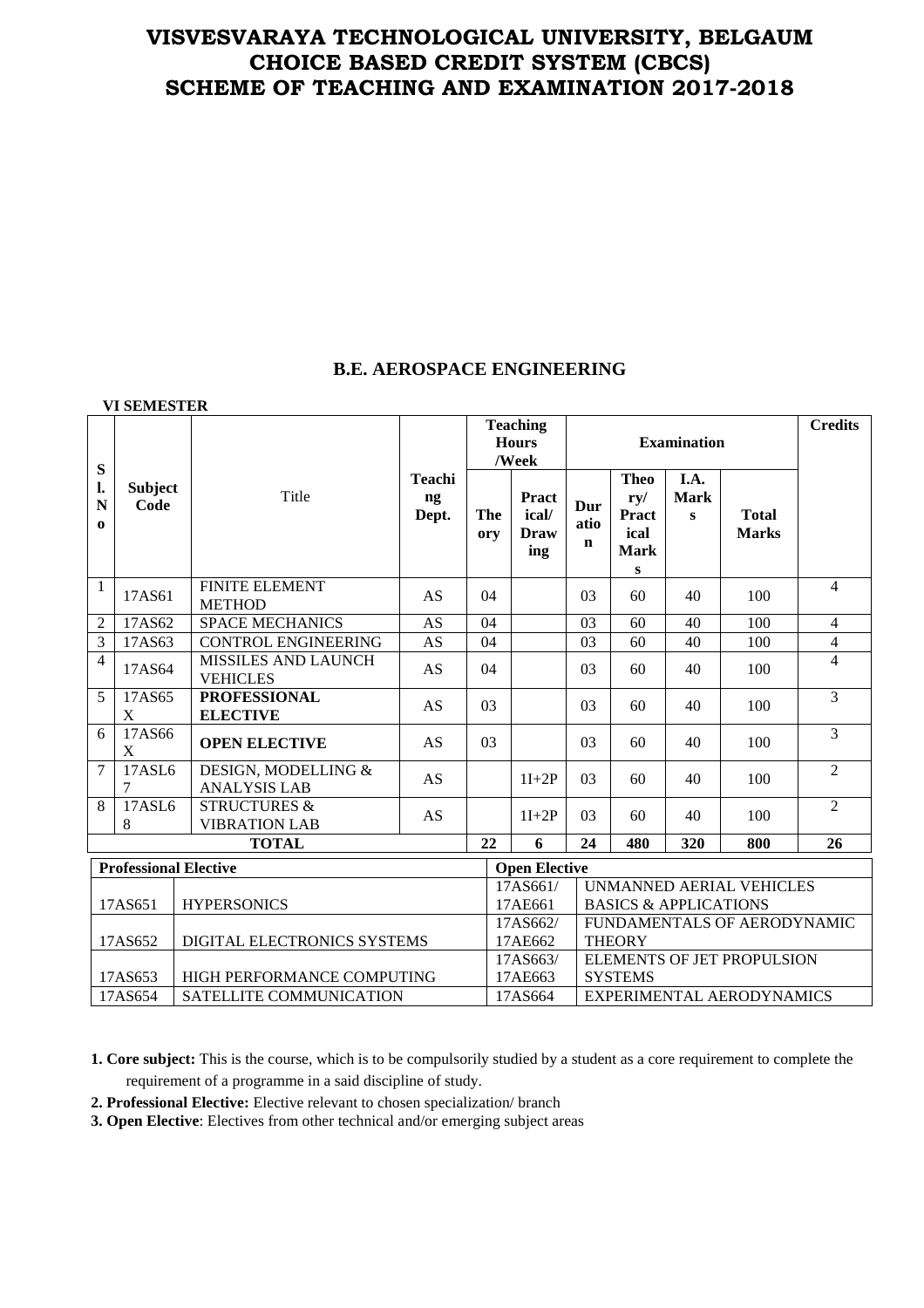# **FINITE ELEMENT METHOD**

[As per Choice Based Credit System (CBCS) scheme]

|                                                                                                                                          |                | $\alpha$ per Choice Dasca Create System (CDCS) seneme<br><b>SEMESTER - VI</b>            |             |                 |                 |
|------------------------------------------------------------------------------------------------------------------------------------------|----------------|------------------------------------------------------------------------------------------|-------------|-----------------|-----------------|
| Subject Code                                                                                                                             | 17AS61         | <b>IA Marks</b>                                                                          | 40          |                 |                 |
| Number of Lecture                                                                                                                        | 04             | <b>Exam Hours</b>                                                                        | 03          |                 |                 |
| Hours/Week                                                                                                                               |                |                                                                                          |             |                 |                 |
| Total<br>Number<br>of                                                                                                                    | 50             | <b>Exam Marks</b>                                                                        | 60          |                 |                 |
| <b>Lecture Hours</b>                                                                                                                     |                |                                                                                          |             |                 |                 |
|                                                                                                                                          |                | $CREDITS - 04$                                                                           |             |                 |                 |
| <b>Course objectives:</b> This course will enable students to                                                                            |                |                                                                                          |             |                 |                 |
|                                                                                                                                          |                |                                                                                          |             |                 |                 |
|                                                                                                                                          |                | 1. Understand the importance of discretisation of domain using different finite elements |             |                 |                 |
| 2.                                                                                                                                       |                | Acquire the knowledge of different loading and boundary conditions                       |             |                 |                 |
|                                                                                                                                          |                | 3. Understand the governing methods of finite element analysis                           |             |                 |                 |
|                                                                                                                                          |                |                                                                                          |             |                 | <b>Revised</b>  |
|                                                                                                                                          | <b>Modules</b> |                                                                                          |             | <b>Teaching</b> | <b>Bloom's</b>  |
|                                                                                                                                          |                |                                                                                          |             | <b>Hours</b>    | <b>Taxonomy</b> |
|                                                                                                                                          |                |                                                                                          |             |                 | (RBT) Level     |
| <b>Module -1</b>                                                                                                                         |                |                                                                                          |             |                 |                 |
| Introduction: Basic Concepts, Background Review: Stresses and                                                                            |                |                                                                                          |             | 10 Hours        | L1,L2           |
| Equilibrium, Plane stress, Plane strain, Potential                                                                                       |                | energy                                                                                   | and         |                 |                 |
| Equilibrium. Rayleigh - Ritz Method, Galerkin's Method, Simple                                                                           |                |                                                                                          |             |                 |                 |
| applications in structural Analysis. Construction or discrete models -                                                                   |                |                                                                                          |             |                 |                 |
| sub domains and nodes - simple elements for the FEM - Simplex,                                                                           |                |                                                                                          |             |                 |                 |
| complex and multiples elements Polynomial selection -illustrative                                                                        |                |                                                                                          |             |                 |                 |
| examples Elements and shape functions and natural coordinates, Use of<br>local                                                           |                |                                                                                          |             |                 |                 |
| and natural<br>requirements of shape functions.                                                                                          | coordinates,   | compatibility<br>and                                                                     | convergence |                 |                 |
| <b>Module -2</b>                                                                                                                         |                |                                                                                          |             | 10 Hours        | L1,L2           |
| Fundamentals of Finite Element Method: Construction of shape                                                                             |                |                                                                                          |             |                 |                 |
|                                                                                                                                          |                |                                                                                          |             |                 |                 |
| functions for bar element and beam element, Bar elements, uniform bar                                                                    |                |                                                                                          |             |                 |                 |
| elements, uniform section, mechanical and thermal loading, varying<br>section, truss analysis, Frame element, Beam element, problems for |                |                                                                                          |             |                 |                 |
| various loadings and boundary conditions.                                                                                                |                |                                                                                          |             |                 |                 |
| <b>Module -3</b>                                                                                                                         |                |                                                                                          |             |                 |                 |
|                                                                                                                                          |                |                                                                                          |             |                 |                 |
| Analysis of Two and Three dimensional Elements: Shape functions                                                                          |                |                                                                                          |             | 10 Hours        | L1, L2, L3      |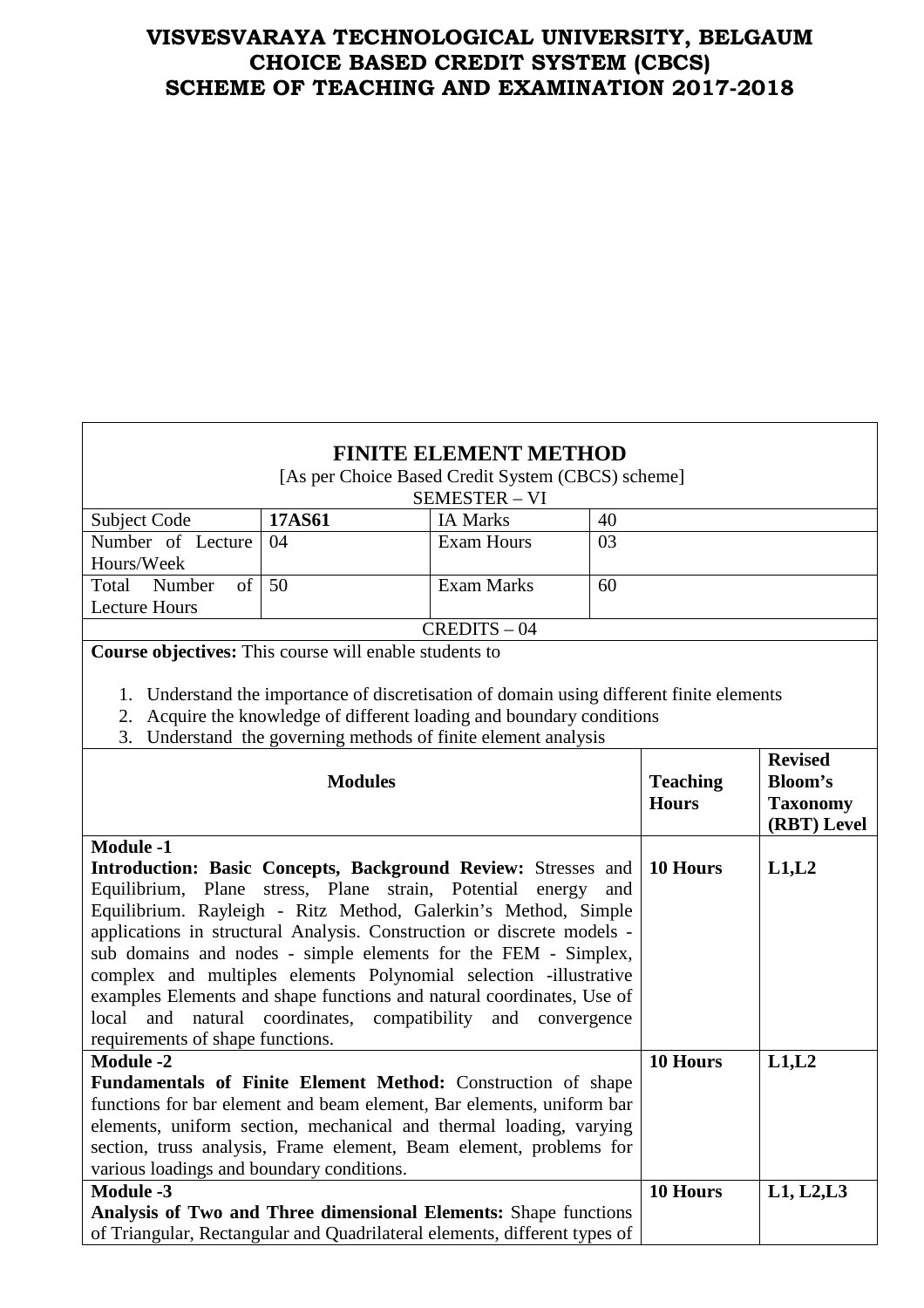| 12110111110 11112 2111111111                                                                                |          |            |
|-------------------------------------------------------------------------------------------------------------|----------|------------|
| higher order elements, constant and linear strain triangular elements,                                      |          |            |
| stiffness matrix Four-Noded Tetrahedral Element (TET 4), Eight-Noded                                        |          |            |
| Hexahedral Element (HEXA 8), Tetrahedral elements, Hexahedral                                               |          |            |
| elements: Serendipity family, Hexahedral elements: Lagrange family.                                         |          |            |
| <b>Module -4</b>                                                                                            | 10 Hours | L1, L2, L3 |
| Theory of<br>Isoparametric Elements<br>and<br><b>Axisymmetric:</b>                                          |          |            |
| sub parametric and super-parametric elements,<br>Isoparametric,                                             |          |            |
| characteristics of Isoparametric quadrilateral elements, structure of                                       |          |            |
| computer program for FEM analysis, description of different modules,                                        |          |            |
| pre and post processing, Axisymmetric formulation finite element                                            |          |            |
| modeling of triangular and quadrilateral element.                                                           |          |            |
|                                                                                                             |          |            |
| <b>Module -5</b>                                                                                            | 10 Hours | L1, L2, L3 |
| Field Problems: Heat transfer problems, Steady state fin problems, 1D                                       |          |            |
|                                                                                                             |          |            |
| heat conduction governing equation, Derivation of element matrices for                                      |          |            |
| two dimensional problems, Dynamic consideration- Formulation-                                               |          |            |
| Hamilton's principle, Element mass matrices.                                                                |          |            |
| <b>Course outcomes:</b>                                                                                     |          |            |
| After studying this course, students will be able to:                                                       |          |            |
| 1. Apply discretisation technique for domain decomposition.                                                 |          |            |
| 2. Evaluate the effects of different loading and boundary conditions                                        |          |            |
| 3. Analyze the governing equations of finite element analysis                                               |          |            |
| <b>Graduate Attributes (as per NBA):</b>                                                                    |          |            |
|                                                                                                             |          |            |
| Engineering Knowledge.                                                                                      |          |            |
| Problem Analysis.<br>٠                                                                                      |          |            |
| Design / development of solutions                                                                           |          |            |
| Interpretation of data                                                                                      |          |            |
|                                                                                                             |          |            |
| <b>Question paper pattern:</b>                                                                              |          |            |
|                                                                                                             |          |            |
|                                                                                                             |          |            |
| The question paper will have ten questions.                                                                 |          |            |
| Each full question consists of 16 marks.<br>$\bullet$                                                       |          |            |
| There will be 2 full questions (with a maximum of four sub questions) from each module.                     |          |            |
| Each full question will have sub questions covering all the topics under a module.                          |          |            |
| The students will have to answer 5 full questions, selecting one full question from each module.            |          |            |
|                                                                                                             |          |            |
| <b>Text Books:</b>                                                                                          |          |            |
| 1. Chandrupatla T. R., "Finite Elements in engineering", PHI, 3 <sup>rd</sup> edition, 2002, ISBN-13: 978-  |          |            |
| 8120321069.                                                                                                 |          |            |
| 2. Bhavikatti, Finite element Analysis, New Age International, 3 <sup>rd</sup> edition, 2015, ISBN-13: 978- |          |            |
| 8122436716                                                                                                  |          |            |
|                                                                                                             |          |            |
| <b>Reference Books:</b>                                                                                     |          |            |
| 1. Rajasekharan. S - "Finite element analysis in engineering design", Wheeler Publishers                    |          |            |
|                                                                                                             |          |            |
| 2. Bathe. KJ, "Finite Element Procedures", PHI Pvt. Ltd., New Delhi, 1996, ISBN-13: 978-                    |          |            |
| 8126529988                                                                                                  |          |            |

- 3. Zienkiewicz. O.C. "The Finite Element Method", Elsevier, 7<sup>th</sup> edition, 2013, ISBN-13: 978-9351071587
- 4. Rao S. S., "Finite Elements Method in Engineering", Elsevier, 5<sup>th</sup> edition, 2008, ISBN-13: 978-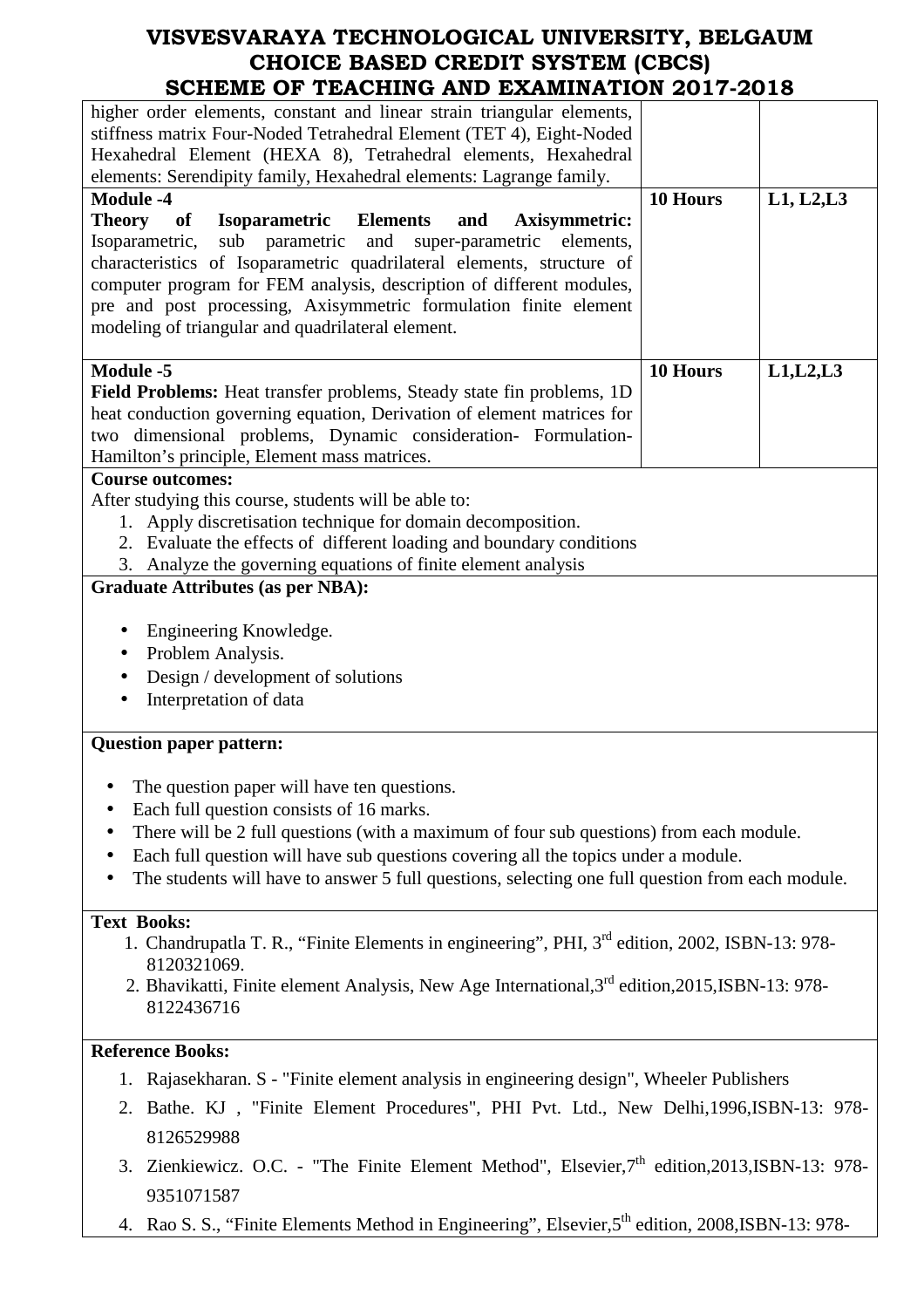## 9380931555

5. C.S. Krishnamurthy - "Finite Element analysis - Theory and Programming", Tata McGraw Hill Co. Ltd, New Delhi, $2^{nd}$  edition, 2011, ISBN-13: 978-0074622100

| <b>SPACE MECHANICS</b>                                                                                                                                                                                                                                                                                                                                                                                                                                                                      |                                                                          |                                                                              |    |  |  |  |  |
|---------------------------------------------------------------------------------------------------------------------------------------------------------------------------------------------------------------------------------------------------------------------------------------------------------------------------------------------------------------------------------------------------------------------------------------------------------------------------------------------|--------------------------------------------------------------------------|------------------------------------------------------------------------------|----|--|--|--|--|
| [As per Choice Based Credit System (CBCS) scheme]<br><b>SEMESTER - VI</b>                                                                                                                                                                                                                                                                                                                                                                                                                   |                                                                          |                                                                              |    |  |  |  |  |
| Subject Code                                                                                                                                                                                                                                                                                                                                                                                                                                                                                | 17AS62                                                                   | <b>IA Marks</b>                                                              | 40 |  |  |  |  |
| Number of Lecture                                                                                                                                                                                                                                                                                                                                                                                                                                                                           | 04                                                                       | <b>Exam Hours</b>                                                            | 03 |  |  |  |  |
| Hours/Week                                                                                                                                                                                                                                                                                                                                                                                                                                                                                  |                                                                          |                                                                              |    |  |  |  |  |
| Total Number of                                                                                                                                                                                                                                                                                                                                                                                                                                                                             | 50                                                                       | <b>Exam Marks</b>                                                            | 60 |  |  |  |  |
| <b>Lecture Hours</b>                                                                                                                                                                                                                                                                                                                                                                                                                                                                        |                                                                          | $CREDITS - 04$                                                               |    |  |  |  |  |
| Course objectives: This course will enable students to                                                                                                                                                                                                                                                                                                                                                                                                                                      |                                                                          |                                                                              |    |  |  |  |  |
| 1.                                                                                                                                                                                                                                                                                                                                                                                                                                                                                          | Understand the basic concepts of space mechanics and the general N-body. |                                                                              |    |  |  |  |  |
| 2.                                                                                                                                                                                                                                                                                                                                                                                                                                                                                          | Study satellite injection and satellite orbit perturbations.             |                                                                              |    |  |  |  |  |
| 3.<br>Acquire the knowledge of interplanetary and ballistic missile trajectories.                                                                                                                                                                                                                                                                                                                                                                                                           |                                                                          |                                                                              |    |  |  |  |  |
|                                                                                                                                                                                                                                                                                                                                                                                                                                                                                             | <b>Teaching</b><br><b>Hours</b>                                          | <b>Revised</b><br><b>Bloom's</b><br><b>Taxonomy</b><br>(RBT)<br><b>Level</b> |    |  |  |  |  |
| <b>Module -1</b><br>Space Environment: Peculiarities of space environment and its<br>description, effect of space environment on materials of spacecraft<br>structure and astronauts, manned space missions, effect on satellite life<br>time.                                                                                                                                                                                                                                              | 10 Hours                                                                 | L1, L2                                                                       |    |  |  |  |  |
| <b>Module -2</b><br><b>Basic Concepts and the General N-Body:</b> The solar system, reference<br>coordinate<br>frames<br>and<br>celestial sphere and its associated concepts, Kepler's laws of planetary<br>motion and proof of the laws, Newton's universal law of gravitation, the<br>many body problem, Lagrange-Jacobi identity, the circular restricted<br>three body problem, libration points, the general N-body problem, two<br>body problem, relations between position and time. | 10 Hours                                                                 | L1, L2                                                                       |    |  |  |  |  |
| <b>Module -3</b><br>Satellite Injection and Satellite Perturbations: General aspects of<br>satellite injection, satellite orbit transfer, various cases, orbit deviations<br>due to injection errors, special and general perturbations, Cowell's<br>method and Encke's method, method of variations of orbital elements,<br>general perturbations approach.                                                                                                                                | 10 Hours                                                                 | L1, L2, L3                                                                   |    |  |  |  |  |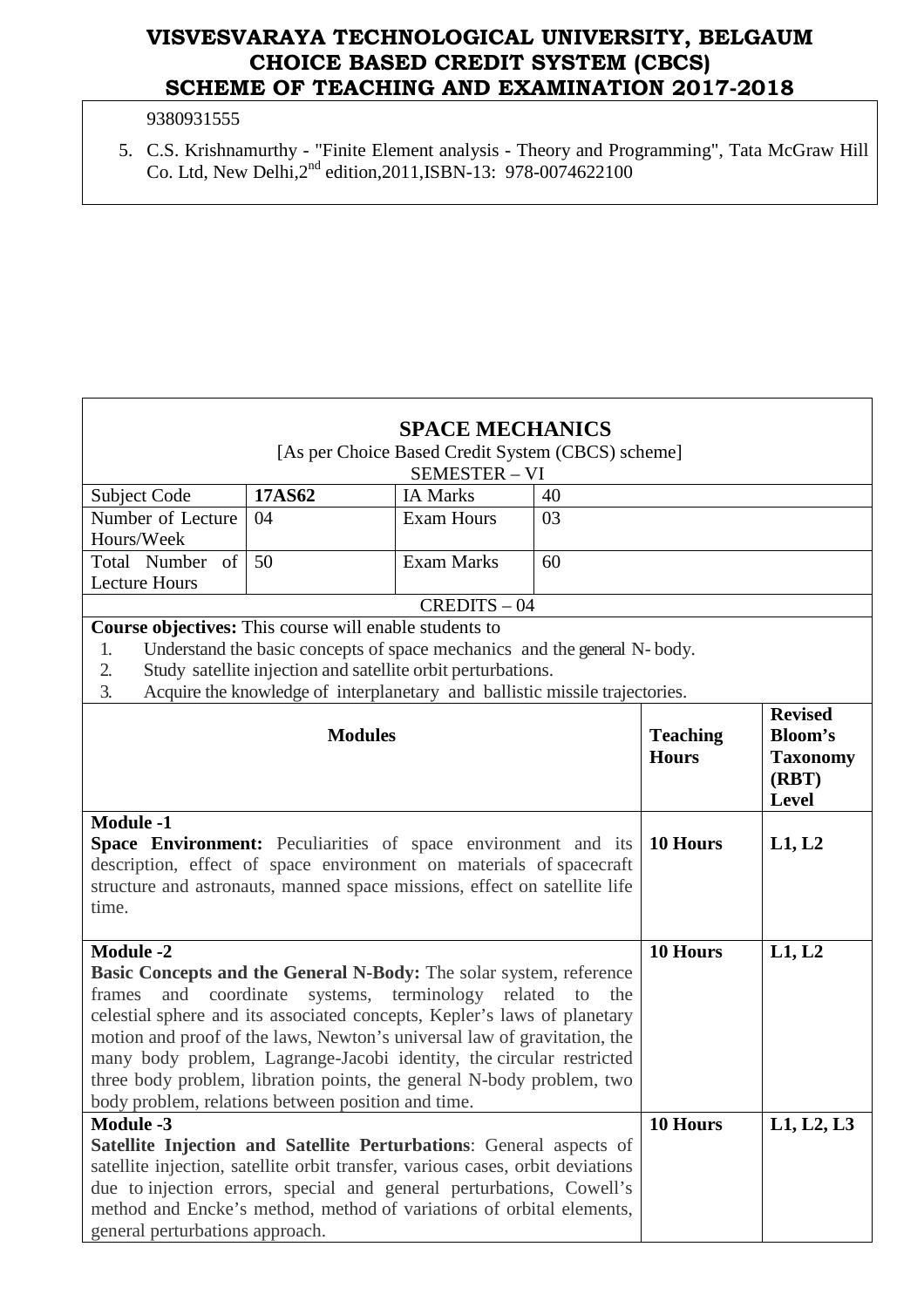| <b>Module -4</b>                                                                                              | 10 Hours | L1, L2 |  |  |  |
|---------------------------------------------------------------------------------------------------------------|----------|--------|--|--|--|
| <b>Interplanetary</b><br>Two-dimensional<br><b>Trajectories:</b><br>interplanetary                            |          |        |  |  |  |
| trajectories,<br>fast<br>interplanetary<br>trajectories,<br>three                                             |          |        |  |  |  |
| dimensional interplanetary trajectories, launch of interplanetary                                             |          |        |  |  |  |
| spacecraft, trajectory estimation about the target planet, concept of                                         |          |        |  |  |  |
| sphere of influence, Lambert's theorem.                                                                       |          |        |  |  |  |
| <b>Module -5</b>                                                                                              | 10 Hours | L1, L2 |  |  |  |
| Ballistic Missile Trajectories: Introduction to ballistic missile                                             |          |        |  |  |  |
| ballistic<br>trajectories,<br>boost<br>phase,<br>the<br>phase,<br>trajectory                                  |          |        |  |  |  |
| geometry, optimal flights, time of flight, re-entry phase, the position of                                    |          |        |  |  |  |
| impact point, influence coefficients.                                                                         |          |        |  |  |  |
| <b>Course outcomes:</b>                                                                                       |          |        |  |  |  |
| At the end of this course the student will be able to:                                                        |          |        |  |  |  |
| Apply the basic concepts of space mechanics and the general N-body.<br>1.                                     |          |        |  |  |  |
| 2.<br>Explain satellite injection and satellite orbit perturbations.                                          |          |        |  |  |  |
| 3.<br>Distinguish between interplanetary and ballistic missile trajectories.                                  |          |        |  |  |  |
|                                                                                                               |          |        |  |  |  |
| <b>Graduate Attributes (as per NBA):</b>                                                                      |          |        |  |  |  |
|                                                                                                               |          |        |  |  |  |
| Engineering Knowledge.                                                                                        |          |        |  |  |  |
| Problem Analysis.                                                                                             |          |        |  |  |  |
| Design / development of solutions                                                                             |          |        |  |  |  |
| Interpretation of data                                                                                        |          |        |  |  |  |
| Question paper pattern:                                                                                       |          |        |  |  |  |
|                                                                                                               |          |        |  |  |  |
| The question paper will have ten questions.<br>$\bullet$                                                      |          |        |  |  |  |
| Each full question consists of 16 marks.                                                                      |          |        |  |  |  |
| There will be 2 full questions (with a maximum of four sub questions) from each module.                       |          |        |  |  |  |
| Each full question will have sub questions covering all the topics under a module.                            |          |        |  |  |  |
|                                                                                                               |          |        |  |  |  |
| The students will have to answer 5 full questions, selecting one full question from each module.<br>$\bullet$ |          |        |  |  |  |
| <b>Text Books:</b>                                                                                            |          |        |  |  |  |
| 1. Cornelisse, J.W., Rocket Propulsion and Space Dynamics, W.H. Freeman & co, 1984.                           |          |        |  |  |  |
| Thomson, Introduction to Space Dynamics, Dover Publications, Revised edition, 2012.<br>2.                     |          |        |  |  |  |
| <b>Reference Books:</b>                                                                                       |          |        |  |  |  |
|                                                                                                               |          |        |  |  |  |
| 1. Van de Kamp, P., "Elements of Astromechanics", Pitman, 1979                                                |          |        |  |  |  |
| 2. Willian E. Wiesel, Space Flight Dynamics, Create Space Independent Publishing Platform, 3rd                |          |        |  |  |  |
| Edition , 2010, ISBN-13: 978-1452879598                                                                       |          |        |  |  |  |
| George P. Sutton and Oscar Biblarz, Rocket Propulsion Elements, Wiley India Pvt Ltd, 7th<br>3.                |          |        |  |  |  |
| edition, 2010, ISBN-13: 978-8126525775.                                                                       |          |        |  |  |  |
|                                                                                                               |          |        |  |  |  |

| <b>CONTROL ENGINEERING</b>                        |        |          |    |  |  |  |  |
|---------------------------------------------------|--------|----------|----|--|--|--|--|
| [As per Choice Based Credit System (CBCS) scheme] |        |          |    |  |  |  |  |
| SEMESTER – VI                                     |        |          |    |  |  |  |  |
| Subject Code                                      | 17AS63 | IA Marks | 40 |  |  |  |  |

ı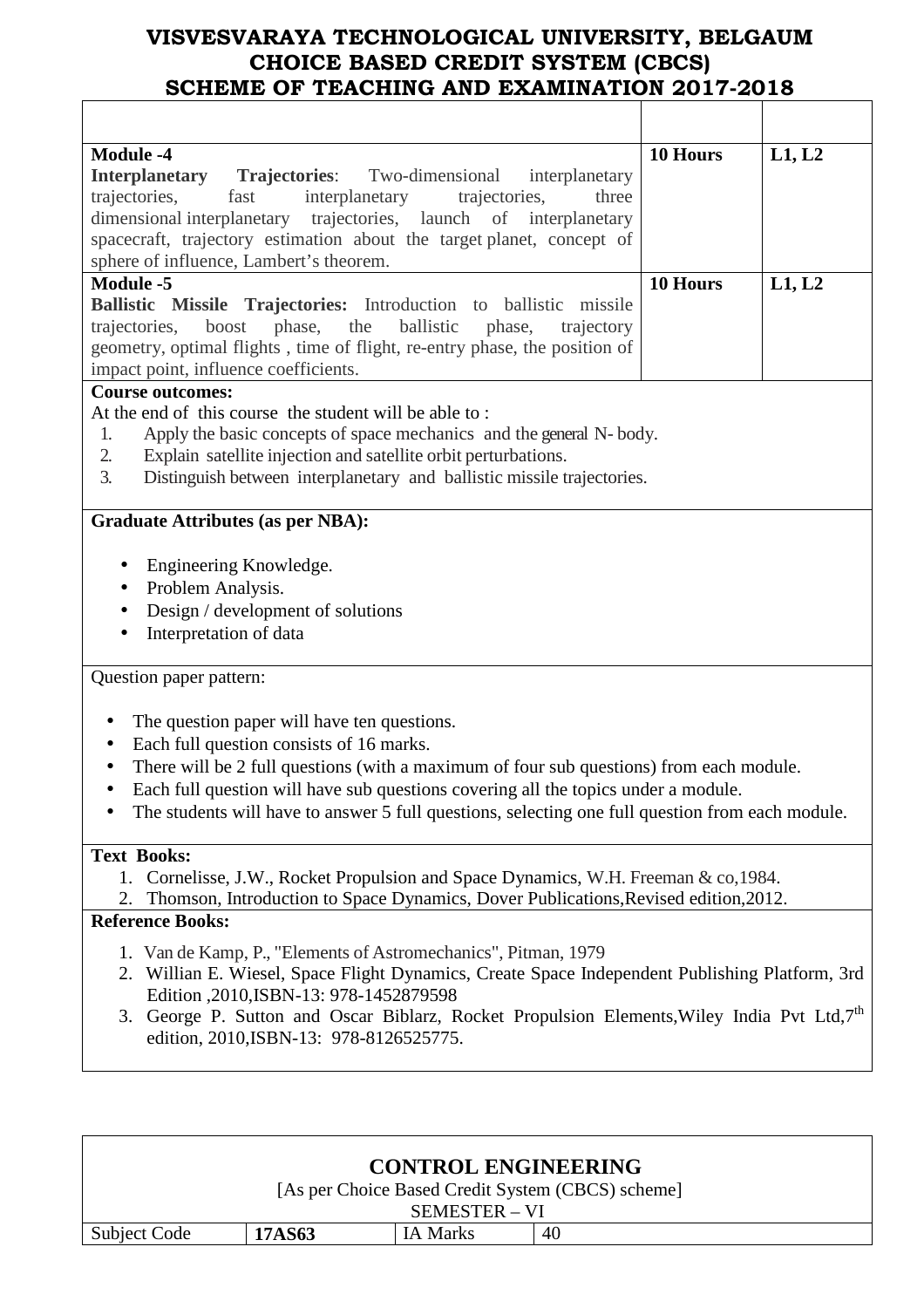|                                                                                                                                                                                                                                                                                                                | SCHEME OF TEACHING AND EXAMINATION 2017-2018                                        |                   |                                 |                                                                       |            |
|----------------------------------------------------------------------------------------------------------------------------------------------------------------------------------------------------------------------------------------------------------------------------------------------------------------|-------------------------------------------------------------------------------------|-------------------|---------------------------------|-----------------------------------------------------------------------|------------|
| Number of Lecture                                                                                                                                                                                                                                                                                              | 04                                                                                  | <b>Exam Hours</b> | 03                              |                                                                       |            |
| Hours/Week                                                                                                                                                                                                                                                                                                     |                                                                                     |                   |                                 |                                                                       |            |
| Total Number<br>of                                                                                                                                                                                                                                                                                             | 50                                                                                  | <b>Exam Marks</b> | 60                              |                                                                       |            |
| <b>Lecture Hours</b>                                                                                                                                                                                                                                                                                           |                                                                                     |                   |                                 |                                                                       |            |
|                                                                                                                                                                                                                                                                                                                |                                                                                     | $CREDITS - 04$    |                                 |                                                                       |            |
| <b>Course objectives:</b> This course will enable students to<br>1.                                                                                                                                                                                                                                            | Understand the concepts of open loop, closed loop systems and types of controllers. |                   |                                 |                                                                       |            |
| 2.                                                                                                                                                                                                                                                                                                             | Construct signal flow diagram from the Blocks and signal flow graphs.               |                   |                                 |                                                                       |            |
| 3.                                                                                                                                                                                                                                                                                                             | Know about the Bode plot, Nyquist plot, polar plot and Root locus method.           |                   |                                 |                                                                       |            |
|                                                                                                                                                                                                                                                                                                                |                                                                                     |                   |                                 |                                                                       |            |
| <b>Modules</b>                                                                                                                                                                                                                                                                                                 |                                                                                     |                   | <b>Teaching</b><br><b>Hours</b> | <b>Revised</b><br><b>Bloom's</b><br><b>Taxonomy</b><br>(RBT)<br>Level |            |
| <b>Module -1</b>                                                                                                                                                                                                                                                                                               |                                                                                     |                   |                                 |                                                                       |            |
| <b>Introduction:</b> Concept of automatic controls, Open loop and closed<br>loop systems, Concepts of feedback, requirements of an ideal control<br>system, Types of controllers- Proportional, Integral Proportional Integral,                                                                                |                                                                                     |                   |                                 | 10 Hours                                                              | L1, L2     |
| Proportional Integral Differential controllers.                                                                                                                                                                                                                                                                |                                                                                     |                   |                                 |                                                                       |            |
| Mathematical Models: Transfer function models, models<br>mechanical systems, models of electrical circuits, DC and AC motors<br>in control systems, Analogous systems: Force voltage, Force current                                                                                                            |                                                                                     |                   | - of                            |                                                                       |            |
| <b>Module -2</b>                                                                                                                                                                                                                                                                                               |                                                                                     |                   |                                 | 10 Hours                                                              | L1, L2     |
| Block Diagrams and Signal Flow Graphs: Transfer Functions                                                                                                                                                                                                                                                      |                                                                                     |                   |                                 |                                                                       |            |
| definition, function, block representation of systems elements, reduction                                                                                                                                                                                                                                      |                                                                                     |                   |                                 |                                                                       |            |
| of block diagrams, Signal flow graphs: Mason's gain formula                                                                                                                                                                                                                                                    |                                                                                     |                   |                                 |                                                                       |            |
| <b>Module -3</b>                                                                                                                                                                                                                                                                                               |                                                                                     |                   |                                 | 10 Hours                                                              | L1, L2, L3 |
| Transient and Steady State Response Analysis: Introduction, first<br>order and second order system response to step, ramp and impulse<br>inputs, concepts of time constant and its importance in speed of response.<br>System stability: Routh's- Hurwitz Criterion                                            |                                                                                     |                   |                                 |                                                                       |            |
| <b>Module -4</b>                                                                                                                                                                                                                                                                                               |                                                                                     |                   |                                 | 10 Hours                                                              | L1, L2     |
| <b>Root Locus Plots:</b> Definition of root loci, General rules for constructing                                                                                                                                                                                                                               |                                                                                     |                   |                                 |                                                                       |            |
| root loci, Analysis using root locus plots.                                                                                                                                                                                                                                                                    |                                                                                     |                   |                                 |                                                                       |            |
| Frequency Response Analysis: Polar plots, Nyquist stability criterion,                                                                                                                                                                                                                                         |                                                                                     |                   |                                 |                                                                       |            |
| Stability analysis, Gain margin and phase margin.                                                                                                                                                                                                                                                              |                                                                                     |                   |                                 |                                                                       |            |
| Frequency Response Analysis Using Bode Plots: Bode attenuation                                                                                                                                                                                                                                                 |                                                                                     |                   |                                 |                                                                       |            |
| diagrams, Stability analysis using Bode plots, Simplified Bode                                                                                                                                                                                                                                                 |                                                                                     |                   |                                 |                                                                       |            |
| Diagrams.                                                                                                                                                                                                                                                                                                      |                                                                                     |                   |                                 |                                                                       |            |
| <b>Module -5</b>                                                                                                                                                                                                                                                                                               |                                                                                     |                   |                                 | 10 Hours                                                              | L1, L2     |
| System Compensation and State Variable Characteristics of Linear<br>Systems: Series and feedback compensation, Introduction to state<br>concepts, state equation of linear continuous data system. Matrix<br>representation of state equations, controllability and Observability,<br>Kalman and Gilberts test |                                                                                     |                   |                                 |                                                                       |            |
| <b>Course outcomes:</b>                                                                                                                                                                                                                                                                                        |                                                                                     |                   |                                 |                                                                       |            |
| After studying this course, students will be able to:                                                                                                                                                                                                                                                          |                                                                                     |                   |                                 |                                                                       |            |
| 1.                                                                                                                                                                                                                                                                                                             | Apply the concepts of open loop, closed loop systems and types of controllers.      |                   |                                 |                                                                       |            |
| 2.                                                                                                                                                                                                                                                                                                             | Develop signal flow diagram from the Blocks and signal flow graphs.                 |                   |                                 |                                                                       |            |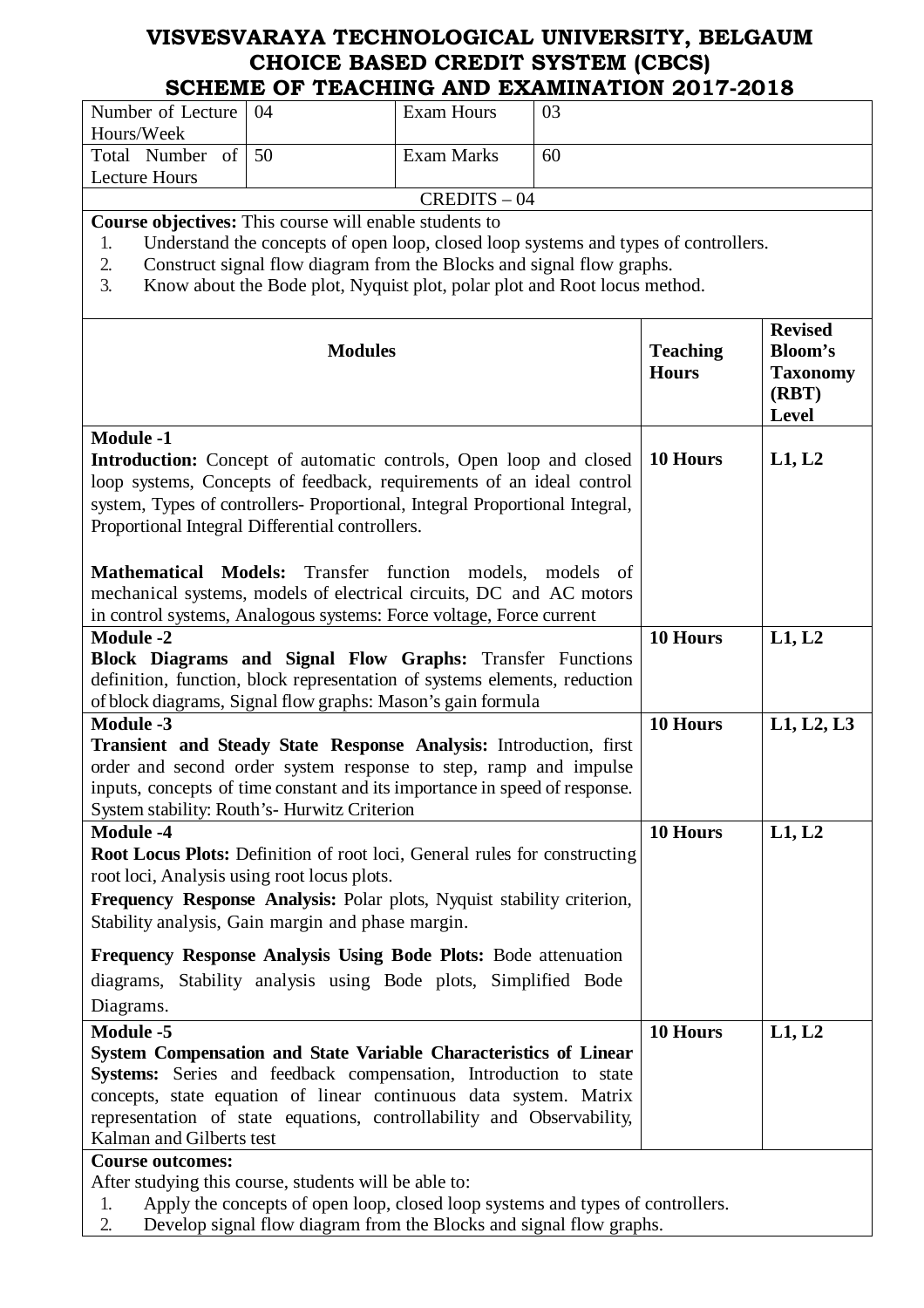3. Interpret the Bode plot, Nyquist plot, polar plot and Root locus method.

#### **Graduate Attributes (as per NBA):**

- Engineering Knowledge.
- Problem Analysis.
- Design / development of solutions
- Interpretation of data

#### **Question paper pattern:**

- The question paper will have ten questions.
- Each full question consists of 16 marks.
- There will be 2 full questions (with a maximum of four sub questions) from each module.
- Each full question will have sub questions covering all the topics under a module.
- The students will have to answer 5 full questions, selecting one full question from each module.

#### **Text Books:**

- 1. Katsuhiko Ogatta,Modern Control Engineering, Pearson Education,5<sup>th</sup> edition,2015,ISBN-13: 978-9332550162.
- 2. M.Gopal,Control Systems Principles and Design,TMH,4<sup>th</sup> edition,2012,ISBN-13: 978-0071333269.

#### **Reference Books:**

- 1. Richard.C.Dorf and Robert.H.Bishop,Modern Control Systems, Pearson Education India,12<sup>th</sup> edition,2013,ISBN-13: 978-9332518629
- 2. Eronini-Umez, System dynamics & control ,Thomson Asia pvt Ltd. singapore, 2002.
- 3. Schaum's series ,Feedback Control System, 2001.

## **MISSILES AND LAUNCH VEHICLES**

[As per Choice Based Credit System (CBCS) scheme]

SEMESTER – VI

| Subject Code         | 17AS64 | <b>IA Marks</b> | 40 |
|----------------------|--------|-----------------|----|
| Number of Lecture 04 |        | Exam Hours      | 03 |
| Hours/Week           |        |                 |    |
| Total Number of 50   |        | Exam Marks      | 60 |
| Lecture Hours        |        |                 |    |
|                      |        | $CREDITS - 04$  |    |

#### **Course objective:**

This course will enable students to

- 1. Understand the types of space launch vehicles and missiles.
- 2. Study the solid and liquid rocket motors.
- 3. Acquire the knowledge on launch vehicle dynamics, attitude control, rocket testing and materials.

| <b>Modules</b> | <b>Teaching</b><br><b>Hours</b> | <b>Revised</b><br><b>Bloom's</b><br><b>Taxonomy</b><br>(RBT) Level |
|----------------|---------------------------------|--------------------------------------------------------------------|
|----------------|---------------------------------|--------------------------------------------------------------------|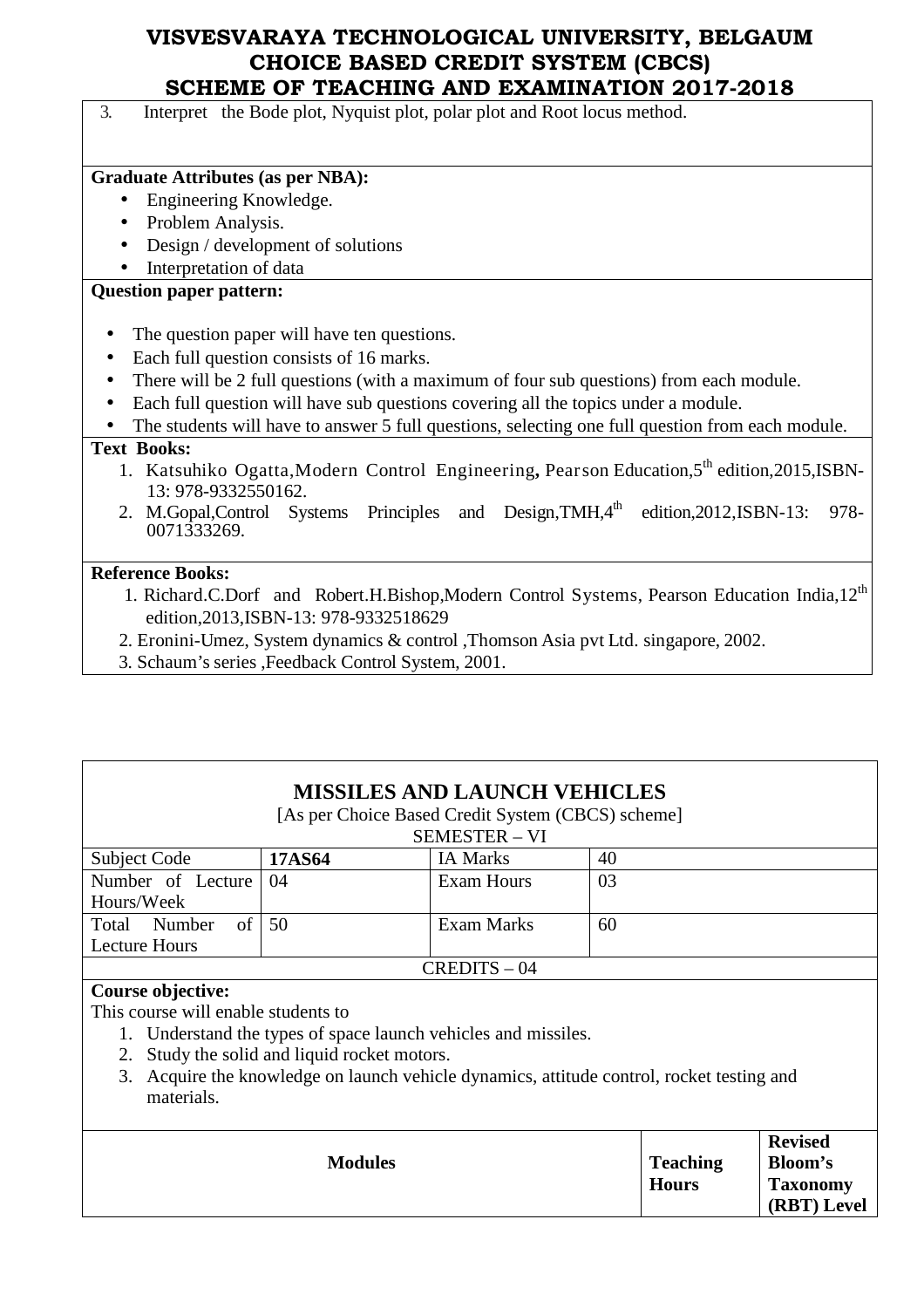| <b>Module -1</b><br><b>Introduction:</b> Space launch Vehicles and military missiles, function,<br>types, role, mission, mission profile, thrust profile, propulsion system,<br>payload, staging, control and guidance requirements, performance<br>measures, design, construction, operation, similarities and differences.<br>Some famous space launch vehicles and strategic missiles.<br><b>Module -2</b><br>Solid Propellant Rocket Motor Systems: Solid Propellant rocket                                                                                                                       | 8 Hours<br>8 Hours | L1, L2<br>L1, L2 |
|-------------------------------------------------------------------------------------------------------------------------------------------------------------------------------------------------------------------------------------------------------------------------------------------------------------------------------------------------------------------------------------------------------------------------------------------------------------------------------------------------------------------------------------------------------------------------------------------------------|--------------------|------------------|
| motors, principal features, applications. Solid propellants, types,<br>composition, properties, performance. Propellant grain, desirable<br>properties, grain configuration, preparation, loading, structural design of<br>grain. Liners, insulators and inhibitors, function, requirements,<br>materials. Rocket motor casing - materials. Nozzles, types, design,<br>thermal protection. Igniters, types, construction.<br>construction,<br>Description of modern solid boosters I) Space Shuttle SRB, II) the<br><b>Arienne SRB</b>                                                                |                    |                  |
| Liquid Propellant Rocket Motor Systems: Liquid propellants, types,<br>composition, properties, performance. Propellant tanks, feed systems,<br>pressurization, turbo-pumps, valves and feed lines, injectors, starting<br>and ignition. Engine cooling, support structure. Control of engine<br>starting and thrust build up, system calibration, integration and<br>optimisation – safety and environmental concerns. Description of the<br>space shuttle main engine. Propellant slosh, propellant hammer,<br>geysering effect in cryogenic rocket engines.                                         |                    |                  |
| <b>Module -3</b><br>Aerodynamics Of Rockets And Missiles: Classification of missiles.<br>Airframe components of rockets and missiles, Forces acting on a missile<br>while passing through atmosphere, method of describing aerodynamic<br>forces and moments, lateral aerodynamic moment, lateral damping<br>moment, longitudinal moment of a rocket, lift and drag forces, drag<br>estimation, body upwash and downwash in missiles. Rocket dispersion,<br>re-entry body design considerations.                                                                                                      | 8 Hours            | L1, L2, L3       |
| <b>Module -4</b>                                                                                                                                                                                                                                                                                                                                                                                                                                                                                                                                                                                      |                    |                  |
| Launch Vehicle Dynamics: Tsiolskovsky's rocket equation, range in<br>the absence of gravity, vertical motion in the earth's gravitational field,<br>inclined motion, flight path at constant pitch angle, motion in the<br>atmosphere, the gravity turn $-$ the culmination altitude, multi staging.<br>Earth launch trajectories - vertical segment, the gravity turn, constant<br>pitch trajectory, orbital injection. Actual launch vehicle trajectories,<br>types. Examples, the Mu 3-S-II, Ariane, Pegasus launchers. Reusable<br>launch vehicles, future launchers, launch assist technologies. | 8 Hours            | L1, L2           |
| Attitude Control Of Rockets And Missiles: Rocket Thrust Vector<br>Control - Methods of Thrusts Vector Control for solid and liquid<br>propulsion systems, thrust magnitude control, thrust termination; stage<br>separation dynamics, separation techniques.                                                                                                                                                                                                                                                                                                                                          |                    |                  |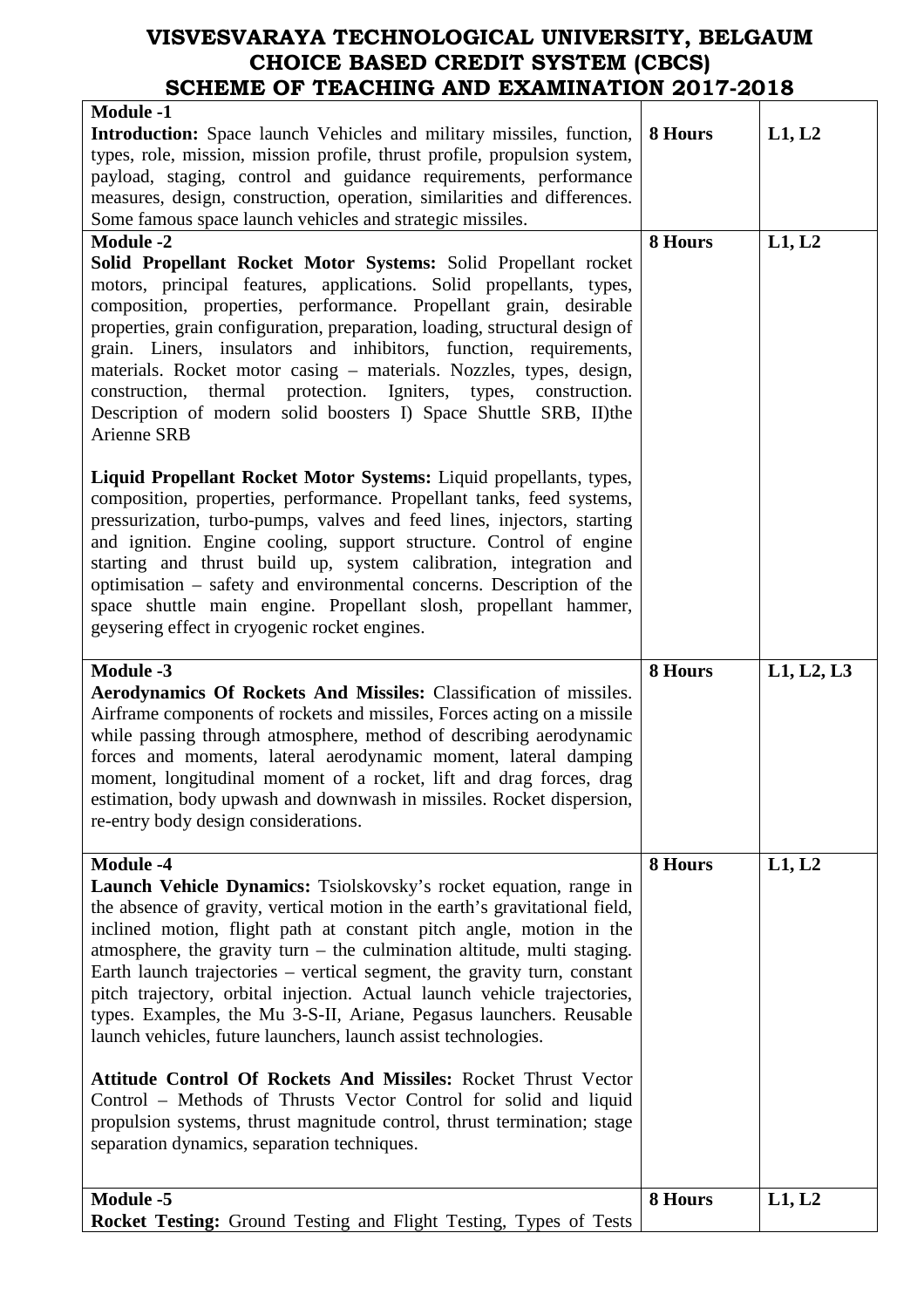# **VISVESVARAYA TECHNOLOGICAL UNIVERSITY, BELGAUM CHOICE BASED CREDIT SYSTEM (CBCS)**

| SCHEME OF TEACHING AND EXAMINATION 2017-2018                                                                               |
|----------------------------------------------------------------------------------------------------------------------------|
| facilities and safeguards, monitoring and control of toxic materials,                                                      |
| instrumentation and data management. Ground Testing, Flight Testing,                                                       |
| Trajectory monitoring, post -accident procedures. Description of a                                                         |
| typical space launch vehicle launch procedure.                                                                             |
| Materials: Criteria for selection of materials for rockets and missiles,                                                   |
| requirements for choice of materials for propellant tanks,<br>liners,                                                      |
| insulators, inhibitors, at cryogenic temperatures, requirements of                                                         |
| materials at extremely high temperatures, requirements of materials for                                                    |
| thermal protection and for pressure vessels.                                                                               |
| <b>Course outcomes:</b>                                                                                                    |
| After studying this course, students will be able to:                                                                      |
| 1. Identify the types of space launch vehicles and missiles.                                                               |
| 2. Distinguish the solid and liquid propellant motors.                                                                     |
| 3. Classify different types of materials used for rockets and missies.                                                     |
| <b>Graduate Attributes (as per NBA):</b>                                                                                   |
| Engineering Knowledge.<br>$\bullet$                                                                                        |
| Problem Analysis.<br>٠                                                                                                     |
| Design / development of solutions<br>$\bullet$                                                                             |
| Interpretation of data                                                                                                     |
| <b>Question paper pattern:</b>                                                                                             |
| The question paper will have ten questions.                                                                                |
| Each full question consists of 16 marks.<br>$\bullet$                                                                      |
| There will be 2 full questions (with a maximum of four sub questions) from each module.<br>$\bullet$                       |
| Each full question will have sub questions covering all the topics under a module.<br>$\bullet$                            |
| The students will have to answer 5 full questions, selecting one full question from each module.<br>$\bullet$              |
| <b>Text Books:</b>                                                                                                         |
| 1. George P Sutton and Oscar Biblarz, 'Rocket Propulsion Element', John Wiley and Sons Inc, 7 <sup>th</sup>                |
| edition, 2010, ISBN-13: 978-8126525775.                                                                                    |
| 2. Jack N Neilson, 'Missile Aerodynamics', AIAA,1 <sup>st</sup> edition, 1988, ISBN-13: 978-                               |
| 0962062902                                                                                                                 |
| <b>Reference Books:</b>                                                                                                    |
| 1. S S Chin, 'Missile Configuration Design'.                                                                               |
| 2. Cornelisse, J.W., Schoyer H.F.R. and Wakker,. K.F., Rocket Propulsion and Space-Flight                                  |
| Dynamics, Pitman, 1979, ISBN-13: 978-0273011415                                                                            |
| 3. Turner, M.J.L., Rocket and Spacecraft propulsion, Springer, 3 <sup>rd</sup> edition, 2010, ISBN-13: 978-<br>3642088698. |
| 4. Ball, K.J., Osborne, G.F., Space Vehicle Dynamics, Oxford University Press, 1967, ISBN-13:                              |

978-0198561071

ा

5. Parker, E.R., Materials for Missiles and Spacecraft, McGraw Hill, 1982.

| DESIGN, MODELLING & ANALYSIS LAB |                                                   |                 |    |  |
|----------------------------------|---------------------------------------------------|-----------------|----|--|
|                                  | [As per Choice Based Credit System (CBCS) scheme] |                 |    |  |
| SEMESTER - VI                    |                                                   |                 |    |  |
| Subject Code                     | <b>17ASL67</b>                                    | <b>IA Marks</b> | 40 |  |
| Number of Lecture 03             |                                                   | Exam Hours      | 03 |  |
| Hours/Week                       |                                                   |                 |    |  |
| Total<br>Number                  | 42                                                | Exam Marks      | 60 |  |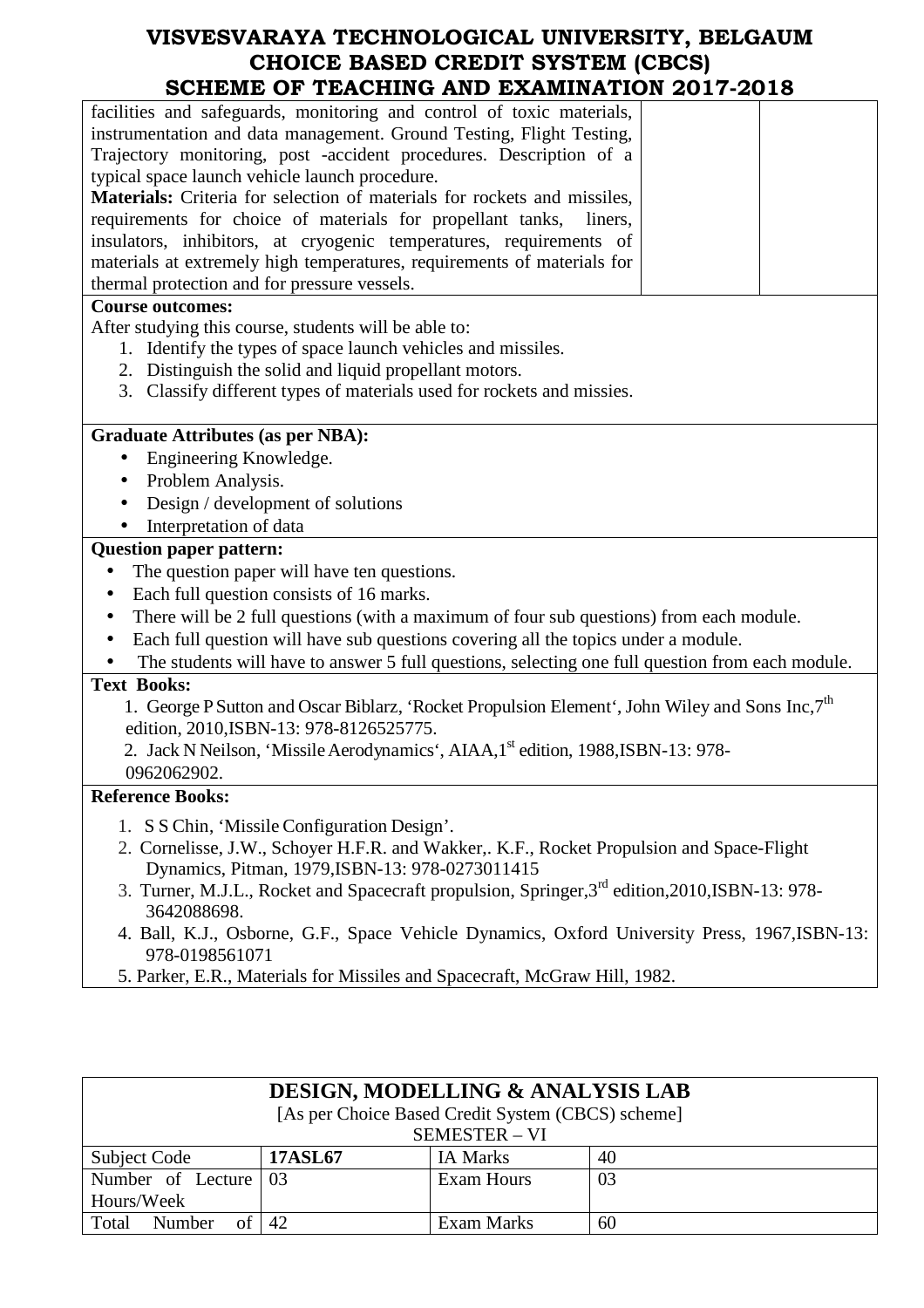| <b>Lecture Hours</b>                                                                                                                                                                         |                                                                    |
|----------------------------------------------------------------------------------------------------------------------------------------------------------------------------------------------|--------------------------------------------------------------------|
| $CREDITS - 02$                                                                                                                                                                               |                                                                    |
| Course objectives: This course will enable students to<br>Understand the procedure to draw the geometric models of symmetric, cambered aerofoil,<br>1.<br>nozzle, wing and other structures. |                                                                    |
| Acquire the knowledge of types of meshing.<br>2.<br>3.<br>Understand the basics of flow and stress analysis.                                                                                 |                                                                    |
| <b>Modules</b>                                                                                                                                                                               | <b>Revised</b><br><b>Bloom's</b><br><b>Taxonomy</b><br>(RBT) Level |
| 1. Modeling of Symmetric Aerofoil Geometry, And Generation of Body Fitting<br>Mesh.                                                                                                          | L1, L2, L3                                                         |
| 2. Modeling of Cambered Aerofoil Geometry, And Generation of Body Fitting<br>Mesh.                                                                                                           | L1, L2, L3                                                         |
| 3. Modeling of 2-D Incompressible and Inviscid Flow over an Aerofoil.<br>Computations and Analysis for Velocity Vectors and Pressures Distributions.                                         | L1, L2, L3,<br>L4                                                  |
| 4. Modeling of 2-D Incompressible and Viscous Flow over an Aerofoil.<br>Computations and Analysis for Velocity Vectors and Pressures Distributions.                                          | L1, L2, L3,<br>L4                                                  |
| 5. Geometric Modeling and Mesh Generation of 2-D Convergent Divergent Nozzle<br>and Analyses of Flow for Adiabatic Conditions.                                                               | L1, L2, L3,<br>L4                                                  |
| 6. Structural Modeling of Sandwich Beam of Rectangular Cross-Section and L1, L2, L3,<br>Analyses for Stresses.                                                                               | L <sub>4</sub>                                                     |
| 7. Structural Modeling of a Three Dimensional Wing.                                                                                                                                          | L1, L2, L3                                                         |
| 8. Structural Modeling and Stress Analysis of a Fuselage Bulk Head.                                                                                                                          | L1, L2, L3, L4                                                     |
| Structural Modeling and Stress Analysis of a Simply Supported Rectangular<br>9.<br>Plate Uniformly Compressed In one Direction.                                                              | L1, L2, L3, L4                                                     |
| 10. Structural Modeling and Stress Analysis of a Simply Supported Rectangular<br>Plate Uniformly Compressed In one Direction with a Cut-Out in Center.                                       | L1, L2, L3, L4                                                     |
| 11. Simulation of Hydraulic / Pneumatic cylinder using C / MATLAB.                                                                                                                           | L1, L2, L3                                                         |
| 12. Simulation of cam and follower mechanism using C / MAT Lab.                                                                                                                              | L1, L2, L3                                                         |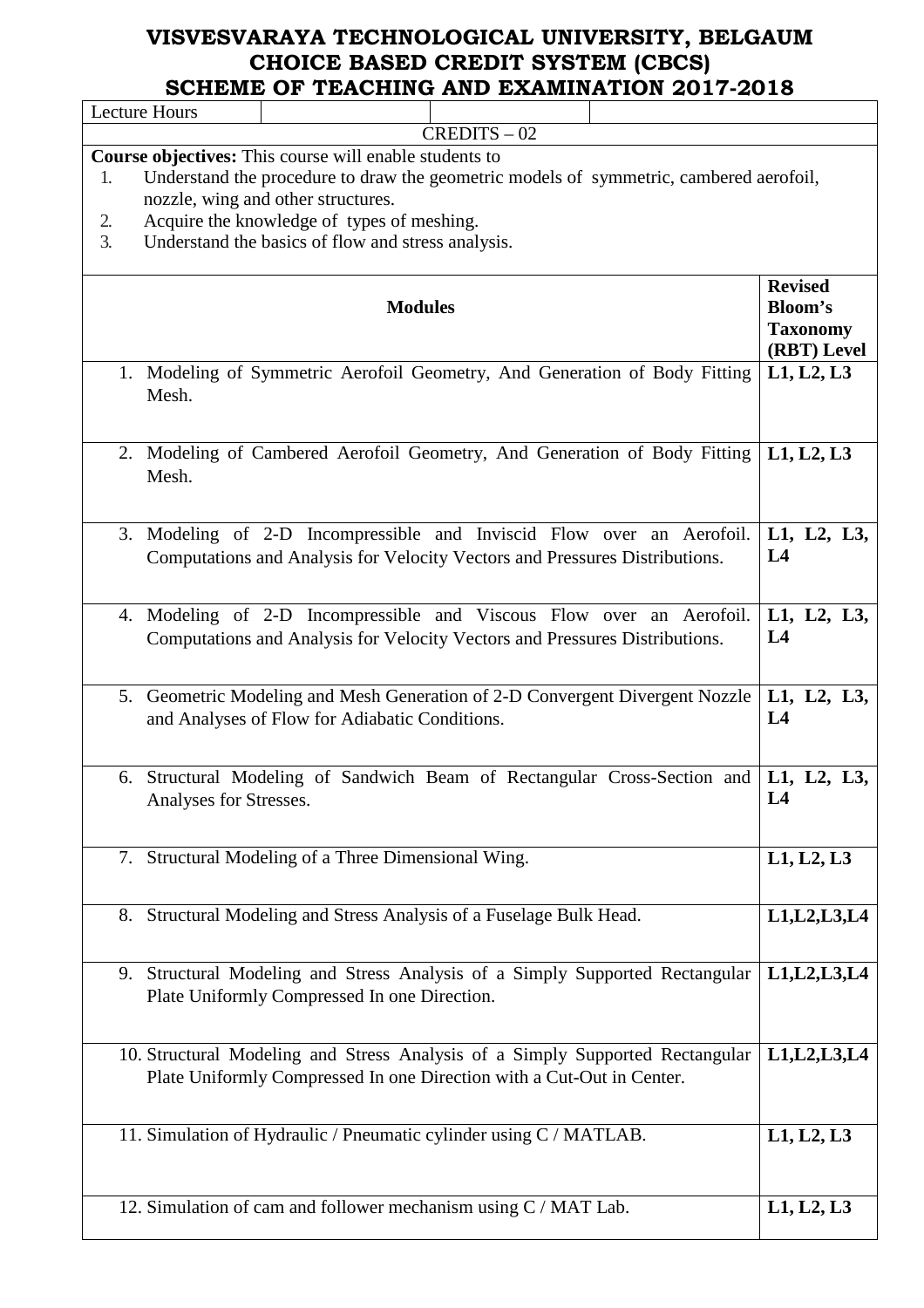| 13. Thermal Analysis - 1D $\&$ 2D problem with conduction and convection                            | L1, L2, L3 |
|-----------------------------------------------------------------------------------------------------|------------|
| boundary conditions. (Minimum 4 exercises)                                                          |            |
|                                                                                                     |            |
| 14. Dynamic Analysis                                                                                | L1, L2, L3 |
|                                                                                                     |            |
| a) Fixed – fixed beam for natural frequency determination                                           |            |
| b) Bar subjected to forcing function                                                                |            |
| c) Fixed – fixed beam subjected to forcing function                                                 |            |
|                                                                                                     |            |
| Course outcomes: After studying the course the students will be able to                             |            |
| Draw the geometric models of symmetric, cambered aerofoil, nozzle, wing and other structures.<br>1. |            |
| Apply different types of meshing.<br>2.                                                             |            |
| Perform the flow and stress analysis.<br>3.                                                         |            |
| <b>Conduct of Practical Examination:</b>                                                            |            |
| 1. All laboratory experiments are to be included for practical examination.                         |            |
| 2. Students are allowed to pick one experiment from the lot.                                        |            |
| 3. Strictly follow the instructions as printed on the cover page of answer script for breakup of    |            |
| marks.                                                                                              |            |
| 4. Change of experiment is allowed only once and 15% Marks allotted to the procedure part to be     |            |
| made zero.                                                                                          |            |
| Graduate Attributes (as per NBA)[TO BE MODIFIED]:                                                   |            |
| Engineering Knowledge.<br>$\circ$                                                                   |            |
| Problem Analysis.<br>$\circ$                                                                        |            |
| Team work<br>$\circ$                                                                                |            |
| Communication                                                                                       |            |

| Communication |
|---------------|
|               |

| <b>STRUCTURES AND VIBRATION LAB</b>                                       |                |                   |    |  |
|---------------------------------------------------------------------------|----------------|-------------------|----|--|
| [As per Choice Based Credit System (CBCS) scheme]<br><b>SEMESTER - VI</b> |                |                   |    |  |
| Subject Code                                                              | <b>17ASL68</b> | <b>IA Marks</b>   | 40 |  |
| Number of Lecture 03                                                      |                | <b>Exam Hours</b> | 03 |  |
| Hours/Week                                                                |                |                   |    |  |
| of<br>Number<br>Total                                                     | 42             | Exam Marks        | 60 |  |
| <b>Lecture Hours</b>                                                      |                |                   |    |  |
| $CREDITS - 02$                                                            |                |                   |    |  |

**Course objectives:** This course will enable students to

- 1. Understand the functions of different equipments to study deflection and vibration
- 2. Familiarize with the use of equipments to measure deflections and vibration of structures.
- 3. Understand the methods to determine the vibration characteristics.

|                                           | <b>Revised</b>  |
|-------------------------------------------|-----------------|
| <b>Modules</b>                            | <b>Bloom's</b>  |
|                                           | <b>Taxonomy</b> |
|                                           | (RBT) Level     |
| 1. Deflection of a Simply Supported Beam. | L1, L2, L3      |
|                                           |                 |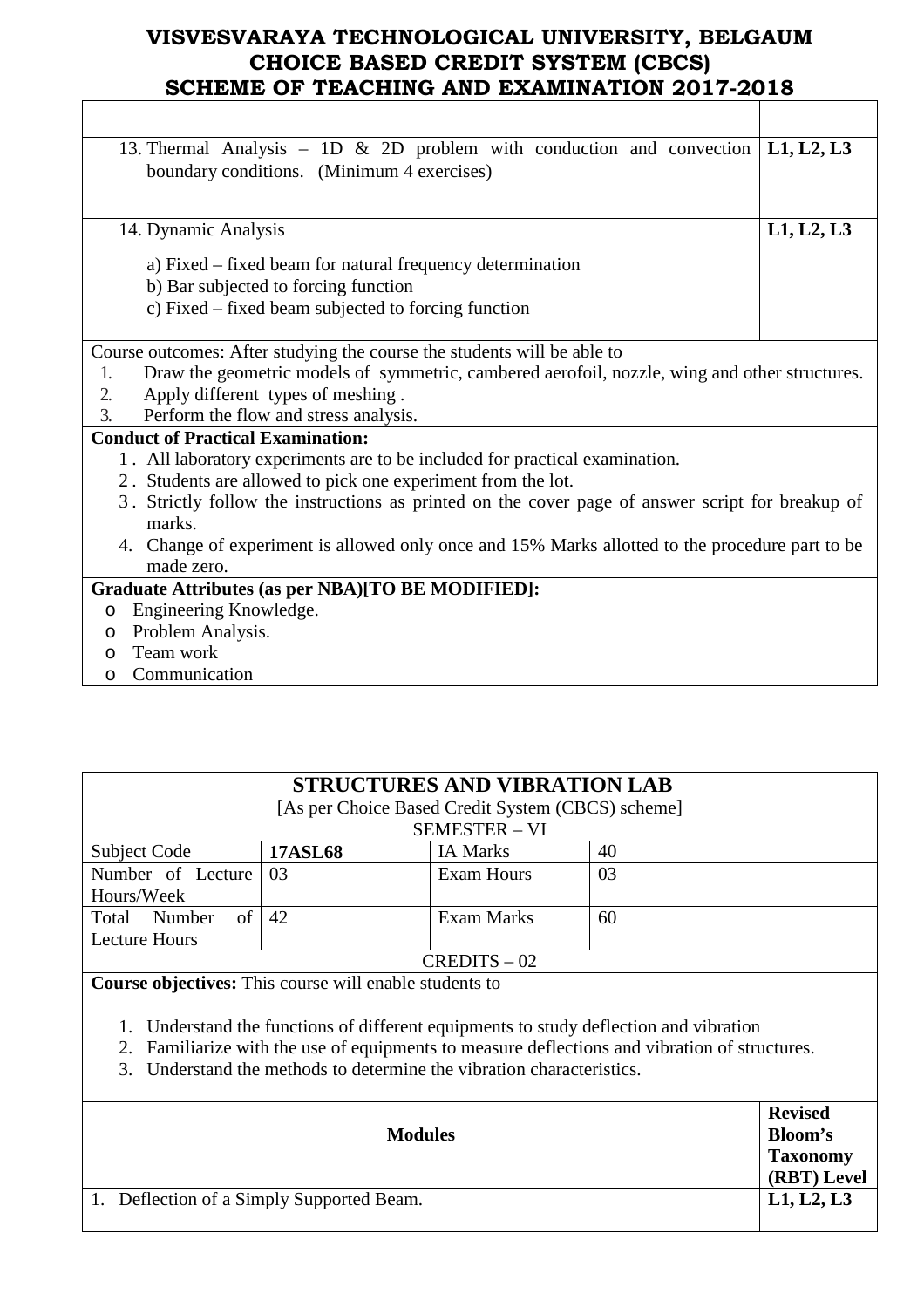| SCHEME OF TEACHING AND EAAMINATION 2017-2018                                                                                                    |            |
|-------------------------------------------------------------------------------------------------------------------------------------------------|------------|
| 2. Deflection of a cantilever Beam                                                                                                              | L1, L2, L3 |
| Deflection of a beam under combined loading<br>3.                                                                                               | L1, L2, L3 |
| Verification of Maxwell's Reciprocal Theorem.<br>4.                                                                                             | L1, L2, L3 |
| Determination of Young's Modulus using strain gages and Poisson Ratio<br>5.<br>Determination                                                    | L1, L2, L3 |
| 6. Determination natural frequency and damping ratio using forcing function.                                                                    | L1, L2, L3 |
| 7. Buckling load of slender Eccentric Columns and Construction of Southwell Plot                                                                | L1, L2, L3 |
| 8. Shear Failure of Bolted and Riveted Joints using Wagner beam                                                                                 | L1, L2, L3 |
| 9. Determination of fundamental frequency of a cantilever beam and harmonics.                                                                   | L1, L2, L3 |
| 10. Frequency spectrum analysis for a cantilever beam.                                                                                          | L1, L2, L3 |
| 11. Estimation of the natural frequency for a rigid body-spring system                                                                          | L1, L2, L3 |
| 12. Estimation of the natural frequency for two rotor system                                                                                    | L1, L2, L3 |
| 13. Verification of Dunkerley's Equation.                                                                                                       | L1, L2, L3 |
| 14. Determine the Structural Damping Coefficient of a Composite Material Cantilever<br>Beam and to Draw the Polar Plots of Damping Coefficient. | L1, L2, L3 |
| <b>Course outcomes:</b>                                                                                                                         |            |
| After studying this course, students will be able to:                                                                                           |            |

- 1. Use different equipments to study deflection and vibration
- 2. Utilize the equipments to measure deflections and vibration of structures.
- 3. Determine the vibration characteristics.

## **Conduct of Practical Examination:**

- 1 . All laboratory experiments are to be included for practical examination.
- 2 . Students are allowed to pick one experiment from the lot.
- 3 . Strictly follow the instructions as printed on the cover page of answer script for breakup of marks.
- 4. Change of experiment is allowed only once and 15% Marks allotted to the procedure part to be made zero.

#### **Graduate Attributes (as per NBA):**

- o Engineering Knowledge.
- o Problem Analysis.
- o Design / development of solutions (partly)
- o Interpretation of data.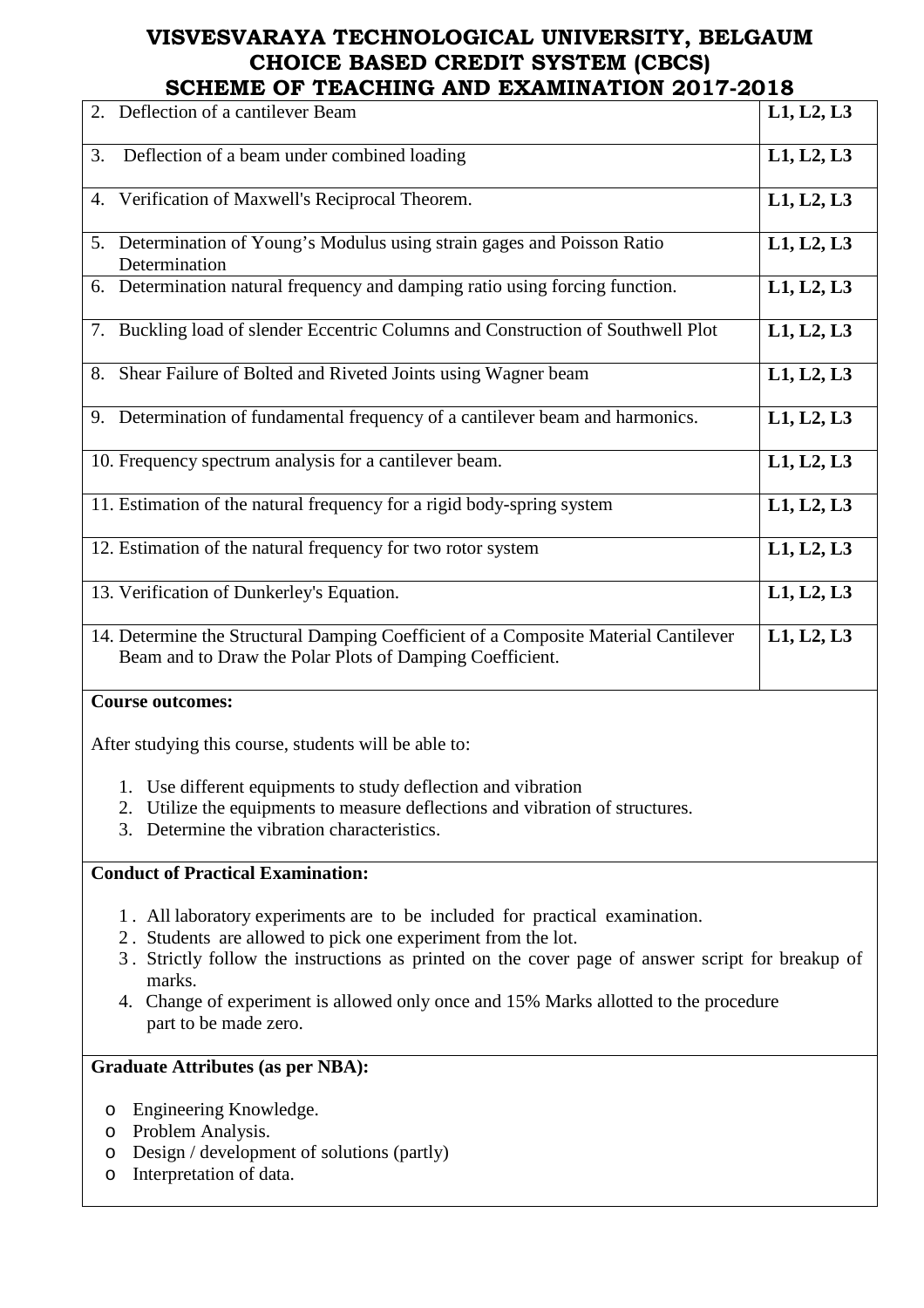# **PROFESSIONAL ELECTIVE**

|                                                                                                                                               |                                                                         | <b>HYPERSONICS</b>                                                   |                                 |                                                                              |            |
|-----------------------------------------------------------------------------------------------------------------------------------------------|-------------------------------------------------------------------------|----------------------------------------------------------------------|---------------------------------|------------------------------------------------------------------------------|------------|
|                                                                                                                                               |                                                                         | [As per Choice Based Credit System (CBCS) scheme]                    |                                 |                                                                              |            |
|                                                                                                                                               |                                                                         | SEMESTER - VI                                                        |                                 |                                                                              |            |
| <b>Subject Code</b>                                                                                                                           | 17AS651                                                                 | <b>IA Marks</b>                                                      | 40                              |                                                                              |            |
| Number of Lecture                                                                                                                             | 03                                                                      | <b>Exam Hours</b>                                                    | 03                              |                                                                              |            |
| Hours/Week                                                                                                                                    |                                                                         |                                                                      |                                 |                                                                              |            |
| Total Number<br>of                                                                                                                            | 40                                                                      | <b>Exam Marks</b>                                                    | 60                              |                                                                              |            |
| <b>Lecture Hours</b>                                                                                                                          |                                                                         |                                                                      |                                 |                                                                              |            |
|                                                                                                                                               |                                                                         | $CREDITS - 03$                                                       |                                 |                                                                              |            |
| <b>Course objective:</b>                                                                                                                      |                                                                         |                                                                      |                                 |                                                                              |            |
| This course will enable students to                                                                                                           |                                                                         |                                                                      |                                 |                                                                              |            |
|                                                                                                                                               | 1. Understand the basics of hypersonic flows.                           |                                                                      |                                 |                                                                              |            |
|                                                                                                                                               |                                                                         | 2. Understand the approximate methods for inviscid hypersonic flows. |                                 |                                                                              |            |
| 3.                                                                                                                                            |                                                                         | Acquire the knowledge of viscous interactions in hypersonic flows.   |                                 |                                                                              |            |
|                                                                                                                                               |                                                                         |                                                                      |                                 |                                                                              |            |
| <b>Modules</b>                                                                                                                                |                                                                         |                                                                      | <b>Teaching</b><br><b>Hours</b> | <b>Revised</b><br><b>Bloom's</b><br><b>Taxonomy</b><br>(RBT)<br><b>Level</b> |            |
| <b>Module -1</b>                                                                                                                              |                                                                         |                                                                      |                                 |                                                                              |            |
| Basics of Hypersonic Flows: Thin shock layers, entropy layers, low                                                                            |                                                                         |                                                                      |                                 | 8 Hours                                                                      | L1, L2     |
| density and high density flows, hypersonic flight paths hypersonic flight                                                                     |                                                                         |                                                                      |                                 |                                                                              |            |
| similarity parameters, shock wave and expansion wave relations of                                                                             |                                                                         |                                                                      |                                 |                                                                              |            |
|                                                                                                                                               | inviscid hypersonic flows.                                              |                                                                      |                                 |                                                                              |            |
| <b>Module -2</b>                                                                                                                              |                                                                         |                                                                      |                                 | 8 Hours                                                                      | L1, L2     |
|                                                                                                                                               | <b>Surface Inclination Methods For Hypersonic Inviscid Flows: Local</b> |                                                                      |                                 |                                                                              |            |
| surface inclination methods, modified Newtonian Law, Newtonian                                                                                |                                                                         |                                                                      |                                 |                                                                              |            |
|                                                                                                                                               | theory – tangent wedge or tangent cone and shock expansion methods,     |                                                                      |                                 |                                                                              |            |
|                                                                                                                                               | Calculation of surface flow properties.                                 |                                                                      |                                 |                                                                              |            |
| <b>Module -3</b>                                                                                                                              |                                                                         |                                                                      |                                 | 8 Hours                                                                      | L1, L2, L3 |
| <b>Approximate Methods For Inviscid Hypersonic Flows: Approximate</b><br>methods hypersonic small disturbance equation and theory, thin shock |                                                                         |                                                                      |                                 |                                                                              |            |
|                                                                                                                                               |                                                                         |                                                                      |                                 |                                                                              |            |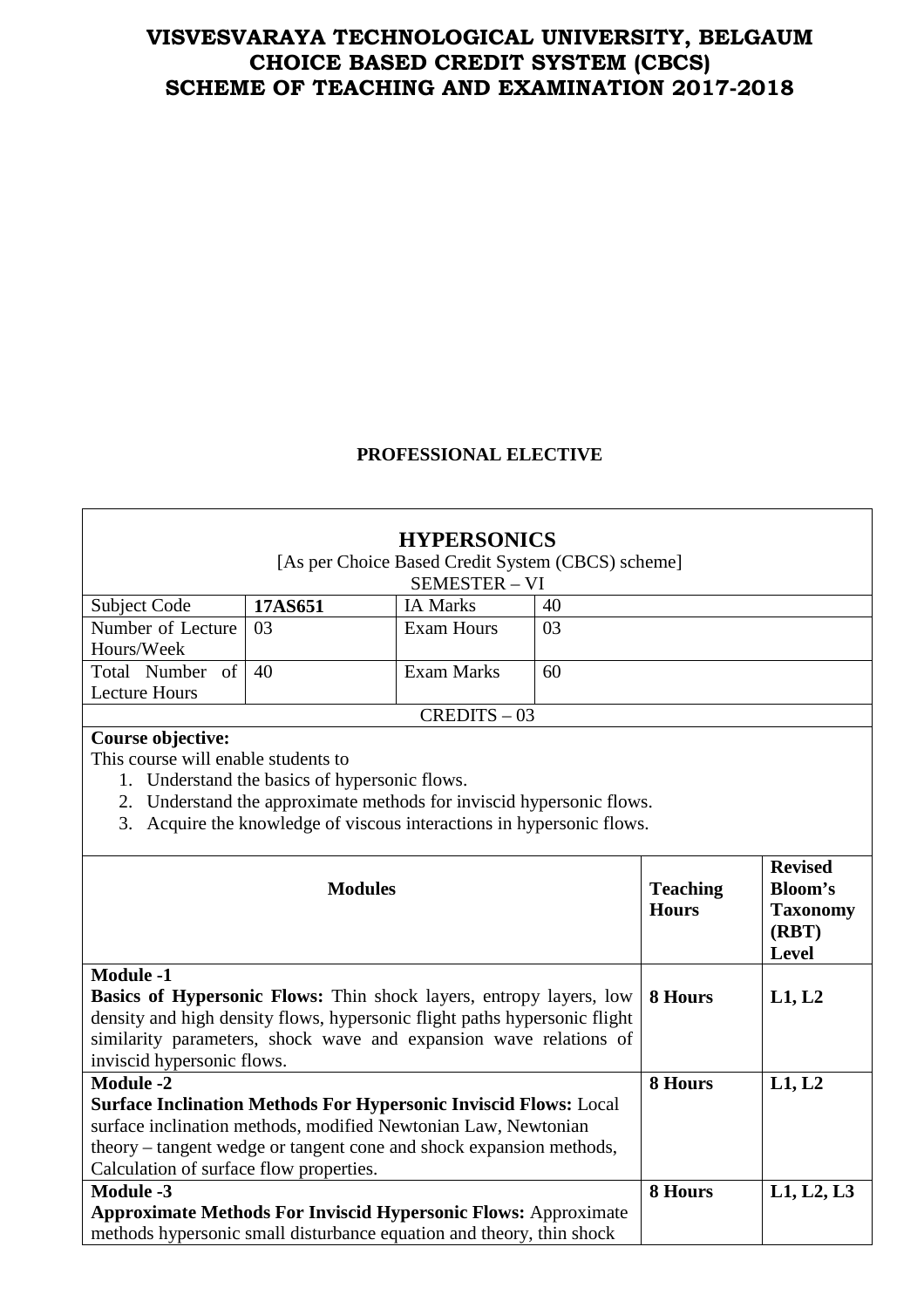# **VISVESVARAYA TECHNOLOGICAL UNIVERSITY, BELGAUM CHOICE BASED CREDIT SYSTEM (CBCS)**

| SCHEME OF TEACHING AND EXAMINATION 2017-2018                                                        |         |        |
|-----------------------------------------------------------------------------------------------------|---------|--------|
| layer theory, blast wave theory, entropy effects, rotational method of                              |         |        |
| characteristics, hypersonic shock wave shapes and correlations                                      |         |        |
| <b>Module -4</b>                                                                                    | 8 Hours | L1, L2 |
| Viscous Hypersonic Flow Theory: Navier-Stokes equations, boundary                                   |         |        |
| layer equations for hypersonic flow, hypersonic boundary layer,                                     |         |        |
| hypersonic boundary layer theory and non similar hypersonic boundary                                |         |        |
| layers, hypersonic aerodynamic heating and entropy layers effects on                                |         |        |
| aerodynamic heating, heat flux estimation                                                           |         |        |
| Module $-5$                                                                                         | 8 Hours | L1, L2 |
| Viscous Interactions In Hypersonic Flows: Strong and weak viscous                                   |         |        |
| interactions, hypersonic shockwaves and boundary layer interactions,                                |         |        |
| Estimation of hypersonic boundary layer transition, Role of similarity                              |         |        |
| parameter for laminar viscous interactions in hypersonic viscous flow.                              |         |        |
| <b>Course outcomes:</b>                                                                             |         |        |
| After studying this course, students will be able to:                                               |         |        |
| 1. Apply the basics of hypersonic flows.                                                            |         |        |
| 2. Apply the approximate methods for inviscid hypersonic flows.                                     |         |        |
| 3. Classify the viscous interactions in hypersonic flows.                                           |         |        |
| <b>Graduate Attributes (as per NBA):</b>                                                            |         |        |
| Engineering Knowledge.                                                                              |         |        |
|                                                                                                     |         |        |
| Problem Analysis.                                                                                   |         |        |
| Design / development of solutions                                                                   |         |        |
| Interpretation of data                                                                              |         |        |
| <b>Question paper pattern:</b>                                                                      |         |        |
| The question paper will have ten questions.                                                         |         |        |
| Each full question consists of 16 marks.                                                            |         |        |
| There will be 2 full questions (with a maximum of four sub questions) from each module.             |         |        |
|                                                                                                     |         |        |
| Each full question will have sub questions covering all the topics under a module.                  |         |        |
| The students will have to answer 5 full questions, selecting one full question from each module.    |         |        |
| <b>Text Books:</b>                                                                                  |         |        |
| 1. John D. Anderson, Jr, Hypersonic and High Temperature Gas Dynamics, AIAA Series, 2 <sup>nd</sup> |         |        |
| revised edition, 2006, ISBN-13: 978-1563477805.                                                     |         |        |
| 2. John. D. Anderson, Jr., Modern Compressible Flow with Historical perspective Hypersonic          |         |        |
| Series, McGraw Hill Education, 3 <sup>rd</sup> edition, 2012, ISBN-13: 978-1259027420               |         |        |
| <b>Reference Books:</b>                                                                             |         |        |
| 1. William H. Heiser and David T. Pratt, Hypersonic Air Breathing propulsion, AIAA Education        |         |        |

- Series,1994,ISBN-13: 978-1563470356
- 2. John T. Bertin, Hypersonic Aerothermodynamics,AIAA Inc., Washington D,1994.

| <b>DIGITAL ELECTRONICS SYSTEMS</b> |                                                   |          |    |  |  |
|------------------------------------|---------------------------------------------------|----------|----|--|--|
|                                    | [As per Choice Based Credit System (CBCS) scheme] |          |    |  |  |
| SEMESTER – VI                      |                                                   |          |    |  |  |
| Subject Code                       | 17AS652                                           | IA Marks | 40 |  |  |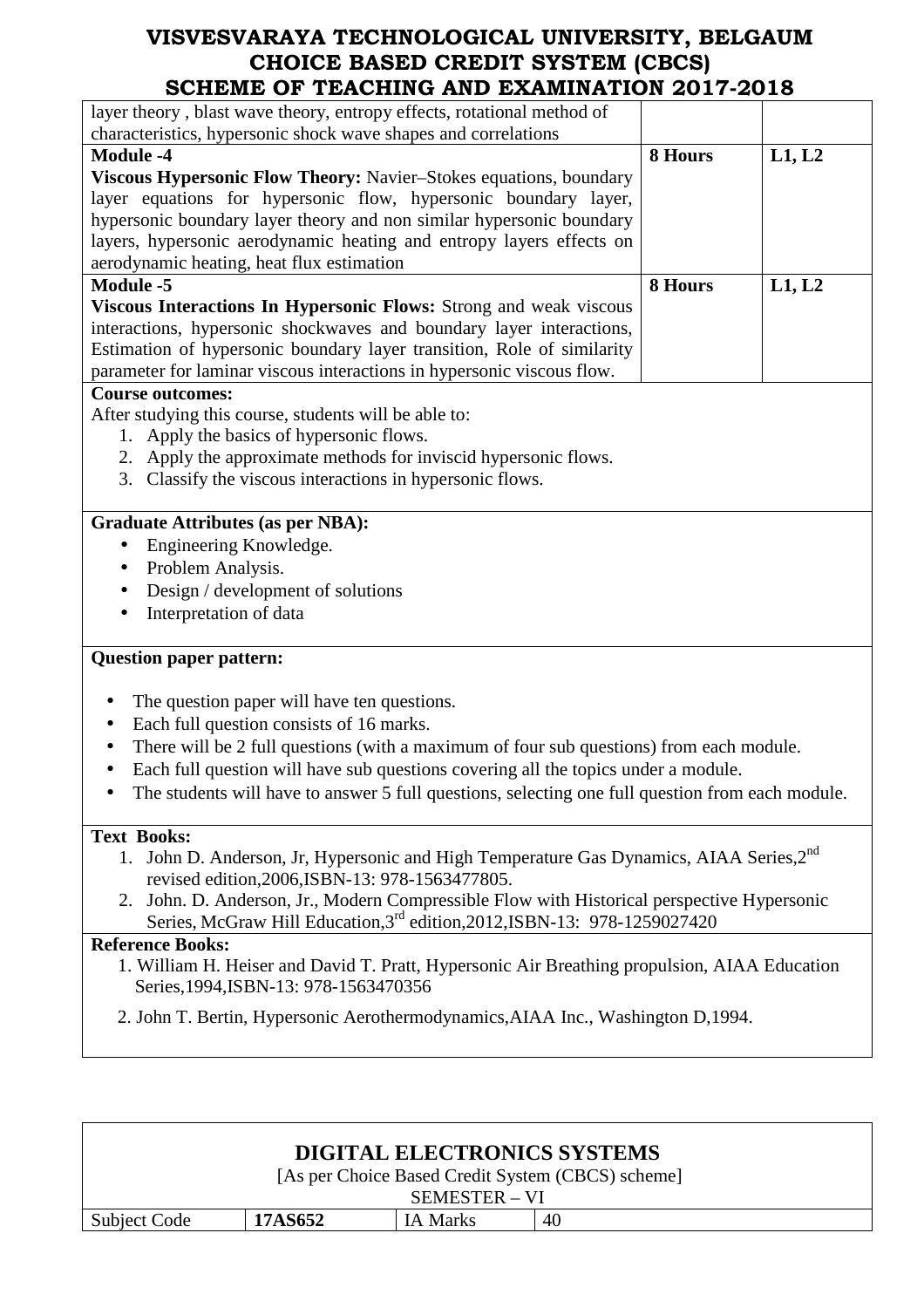| Number of Lecture                                                                                                                                                                                                                                                                                                                                                                              | 03                                                                               | <b>Exam Hours</b> | 03 |                                 |                                                                              |
|------------------------------------------------------------------------------------------------------------------------------------------------------------------------------------------------------------------------------------------------------------------------------------------------------------------------------------------------------------------------------------------------|----------------------------------------------------------------------------------|-------------------|----|---------------------------------|------------------------------------------------------------------------------|
| Hours/Week<br>Total Number of                                                                                                                                                                                                                                                                                                                                                                  | 40                                                                               | <b>Exam Marks</b> | 60 |                                 |                                                                              |
| <b>Lecture Hours</b>                                                                                                                                                                                                                                                                                                                                                                           |                                                                                  |                   |    |                                 |                                                                              |
|                                                                                                                                                                                                                                                                                                                                                                                                |                                                                                  | $CREDITS - 03$    |    |                                 |                                                                              |
| Course objective: This course will enable students to                                                                                                                                                                                                                                                                                                                                          |                                                                                  |                   |    |                                 |                                                                              |
|                                                                                                                                                                                                                                                                                                                                                                                                | 1. Understand the concepts of digital electronics systems                        |                   |    |                                 |                                                                              |
| 2.                                                                                                                                                                                                                                                                                                                                                                                             | Acquire the knowledge on digital electronics systems                             |                   |    |                                 |                                                                              |
| 3.                                                                                                                                                                                                                                                                                                                                                                                             | Understand the functions of different components of digital electronics systems. |                   |    |                                 |                                                                              |
|                                                                                                                                                                                                                                                                                                                                                                                                | <b>Modules</b>                                                                   |                   |    | <b>Teaching</b><br><b>Hours</b> | <b>Revised</b><br><b>Bloom's</b><br><b>Taxonomy</b><br>(RBT)<br><b>Level</b> |
| <b>Module -1</b>                                                                                                                                                                                                                                                                                                                                                                               |                                                                                  |                   |    |                                 |                                                                              |
| Principles of combinational logic-1: Definition of combinational<br>logic, Canonical forms, Generation of switching equations from truth<br>tables Karnaugh maps-3, 4 and 5 variables, Incompletely specified<br>functions (Don't Care terms), Simplifying Max term equations.                                                                                                                 |                                                                                  |                   |    | 8 Hours                         | L1, L2                                                                       |
| <b>Principles of combinational logic-2:</b> Quine-McCluskey minimization                                                                                                                                                                                                                                                                                                                       |                                                                                  |                   |    |                                 |                                                                              |
| technique- Quine-McCluskey using don't care terms, Reduced Prime                                                                                                                                                                                                                                                                                                                               |                                                                                  |                   |    |                                 |                                                                              |
| Implicant Tables, Map entered variables.                                                                                                                                                                                                                                                                                                                                                       |                                                                                  |                   |    |                                 |                                                                              |
| <b>Module -2</b>                                                                                                                                                                                                                                                                                                                                                                               |                                                                                  |                   |    | 8 Hours                         | L1, L2                                                                       |
| Analysis and design of combinational logic - I: General approach,<br>Decoders-BCD decoders, Encoders.<br>Analysis and design of combinational logic - II: Digital multiplexers<br>Using multiplexers as Boolean function generators. Adders and<br>subtractors - Cascading full adders, Look ahead carry, Binary<br>comparators. Design methods of building blocks of combinational<br>logics. |                                                                                  |                   |    |                                 |                                                                              |
| Module -3                                                                                                                                                                                                                                                                                                                                                                                      |                                                                                  |                   |    | 8 Hours                         | L1, L2, L3                                                                   |
| Sequential Circuits $-1$ :                                                                                                                                                                                                                                                                                                                                                                     |                                                                                  |                   |    |                                 |                                                                              |
| Basic Bistable Element, Latches, SR Latch, Application of SR Latch,<br>A Switch Debouncer, The S R Latch, The gated SR Latch, The gated D<br>Latch, The Master-Slave Flip-Flops (Pulse-Triggered Flip-Flops): The<br>Master-Slave SR Flip-Flops, The Master-Slave JK FlipFlop, Edge<br>Triggered Flip-Flop: The Positive Edge-Triggered D Flip-Flop,<br>Negative-Edge Triggered D Flip-Flop.   |                                                                                  |                   |    |                                 |                                                                              |
| <b>Module -4</b>                                                                                                                                                                                                                                                                                                                                                                               |                                                                                  |                   |    | 8 Hours                         | L1, L2,                                                                      |
| Sequential Circuits - 2: Characteristic Equations, Registers, Counters<br>- Binary Ripple Counters, Synchronous Binary counters, Counters<br>based on Shift Registers, Design of a Synchronous counters, Design of<br>a Synchronous Mod-6 Counter using clocked JK Flip-Flops Design of<br>a Synchronous Mod-6 Counter using clocked D, T, or SR Flip-Flops                                    |                                                                                  |                   |    |                                 |                                                                              |
| <b>Module -5</b>                                                                                                                                                                                                                                                                                                                                                                               |                                                                                  |                   |    | 8 Hours                         | L1, L2                                                                       |
| Sequential Design - I: Introduction, Mealy and Moore Models, State<br>Machine Notation, Synchronous Sequential Circuit Analysis and Design.<br>Sequential Design - II: Construction of state Diagrams, Counter                                                                                                                                                                                 |                                                                                  |                   |    |                                 |                                                                              |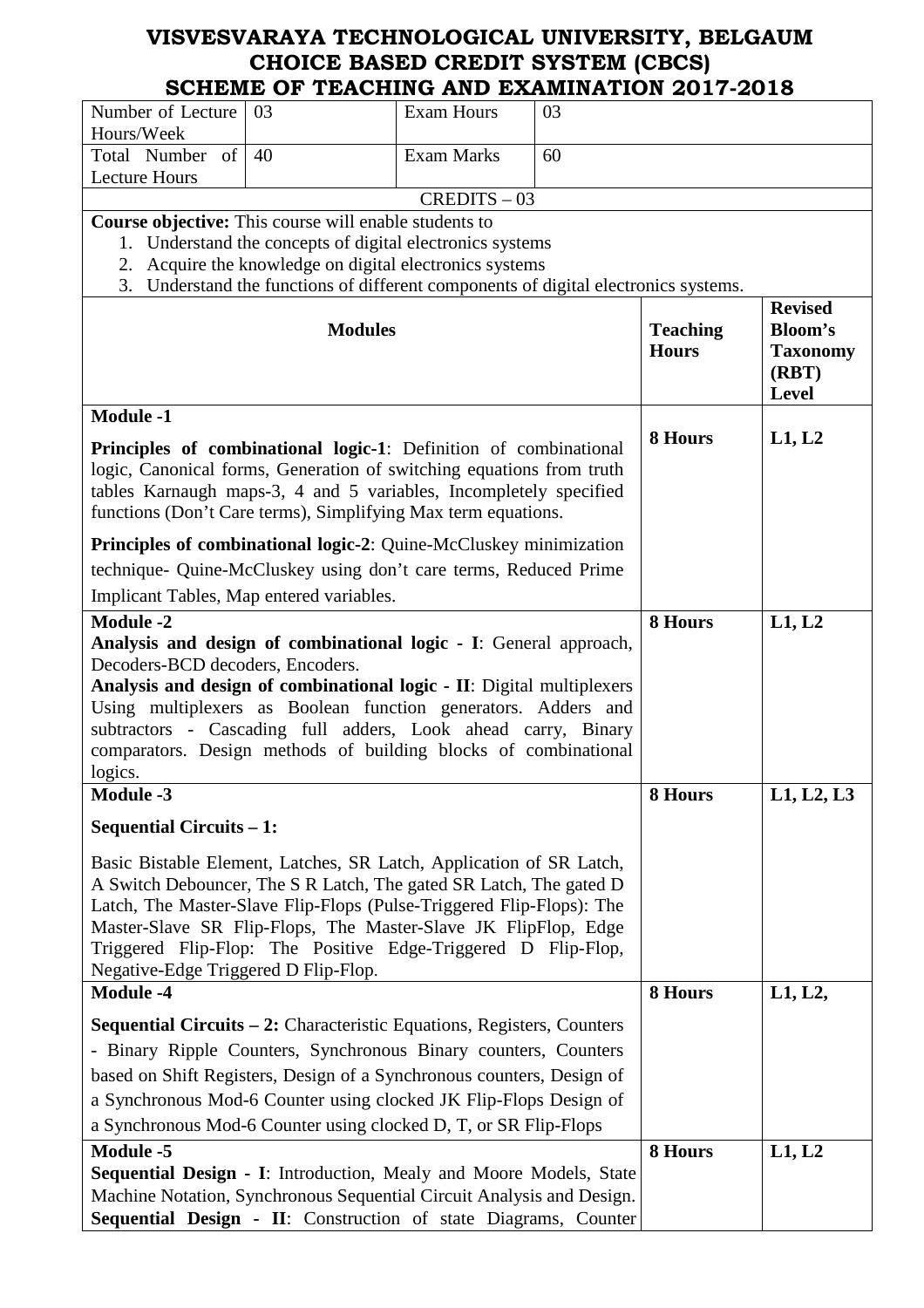| SCHEME OF TEACHING AND EXAMINATION 2017-2018                                                                  |
|---------------------------------------------------------------------------------------------------------------|
| Design.                                                                                                       |
| <b>Course outcomes:</b>                                                                                       |
| 1. Apply the concepts of digital electronics systems                                                          |
| 2. Evaluate digital electronics systems                                                                       |
| 3. Differentiate the functions of different components of digital electronics systems                         |
| <b>Graduate Attributes (as per NBA):</b>                                                                      |
| Engineering Knowledge.<br>$\bullet$                                                                           |
| Problem Analysis.<br>$\bullet$                                                                                |
| Design / development of solutions<br>$\bullet$                                                                |
| Interpretation of data                                                                                        |
| <b>Question paper pattern:</b>                                                                                |
| The question paper will have ten questions.                                                                   |
| Each full question consists of 16 marks.<br>$\bullet$                                                         |
| There will be 2 full questions (with a maximum of four sub questions) from each module.                       |
| Each full question will have sub questions covering all the topics under a module.                            |
| The students will have to answer 5 full questions, selecting one full question from each module.<br>$\bullet$ |
| <b>Text Books:</b>                                                                                            |
| John M Yarbrough , "Digital Logic Applications and Design", Nelson Engineering, 1st<br>1.                     |
| edition, 2006, ISBN-13: 978-8131500583                                                                        |
| Donald D Givone, "Digital Principles and Design ", Tata McGraw Hill, 1st edition, 2002, ISBN-13:<br>2.        |
| 978-0070529069                                                                                                |
| <b>Reference Books:</b>                                                                                       |
| 1. Charles H Roth, Jr "Fundamentals of logic design",; Thomson Learning, 2004.                                |
| 2. Mano and Kime "Logic and computer design Fundamentals", Pearson, 4 <sup>th</sup> edition, 2013, ISBN-13:   |
| 978-9332518728                                                                                                |
| 3. Sudhakar Samuel, "Logic Design", Pearson/Saguine, 2007                                                     |
|                                                                                                               |

|                                                          |                                                                                 | <b>HIGH PERFORMANCE COMPUNTING</b> |    |         |  |  |
|----------------------------------------------------------|---------------------------------------------------------------------------------|------------------------------------|----|---------|--|--|
| [As per Choice Based Credit System (CBCS) scheme]        |                                                                                 |                                    |    |         |  |  |
|                                                          |                                                                                 | <b>SEMESTER - VI</b>               |    |         |  |  |
| <b>Subject Code</b>                                      | 17AS653                                                                         | <b>IA Marks</b>                    | 40 |         |  |  |
| Number of Lecture                                        | 03                                                                              | Exam Hours                         | 03 |         |  |  |
| Hours/Week                                               |                                                                                 |                                    |    |         |  |  |
| of<br>Total Number                                       | 40                                                                              | <b>Exam Marks</b>                  | 60 |         |  |  |
| Lecture Hours                                            |                                                                                 |                                    |    |         |  |  |
|                                                          |                                                                                 | $CREDITS - 03$                     |    |         |  |  |
| Course objective:                                        |                                                                                 |                                    |    |         |  |  |
| This course will enable students to                      |                                                                                 |                                    |    |         |  |  |
| 1. Understand the concepts of high performance computing |                                                                                 |                                    |    |         |  |  |
|                                                          | 2. Acquire the knowledge of various algorithms required for parallel computing. |                                    |    |         |  |  |
|                                                          | 3. Understand the concepts of architecture.                                     |                                    |    |         |  |  |
|                                                          |                                                                                 |                                    |    | Revised |  |  |

|                |                 | <b>Revised</b>  |
|----------------|-----------------|-----------------|
| <b>Modules</b> | <b>Teaching</b> | Bloom's         |
|                | <b>Hours</b>    | <b>Taxonomy</b> |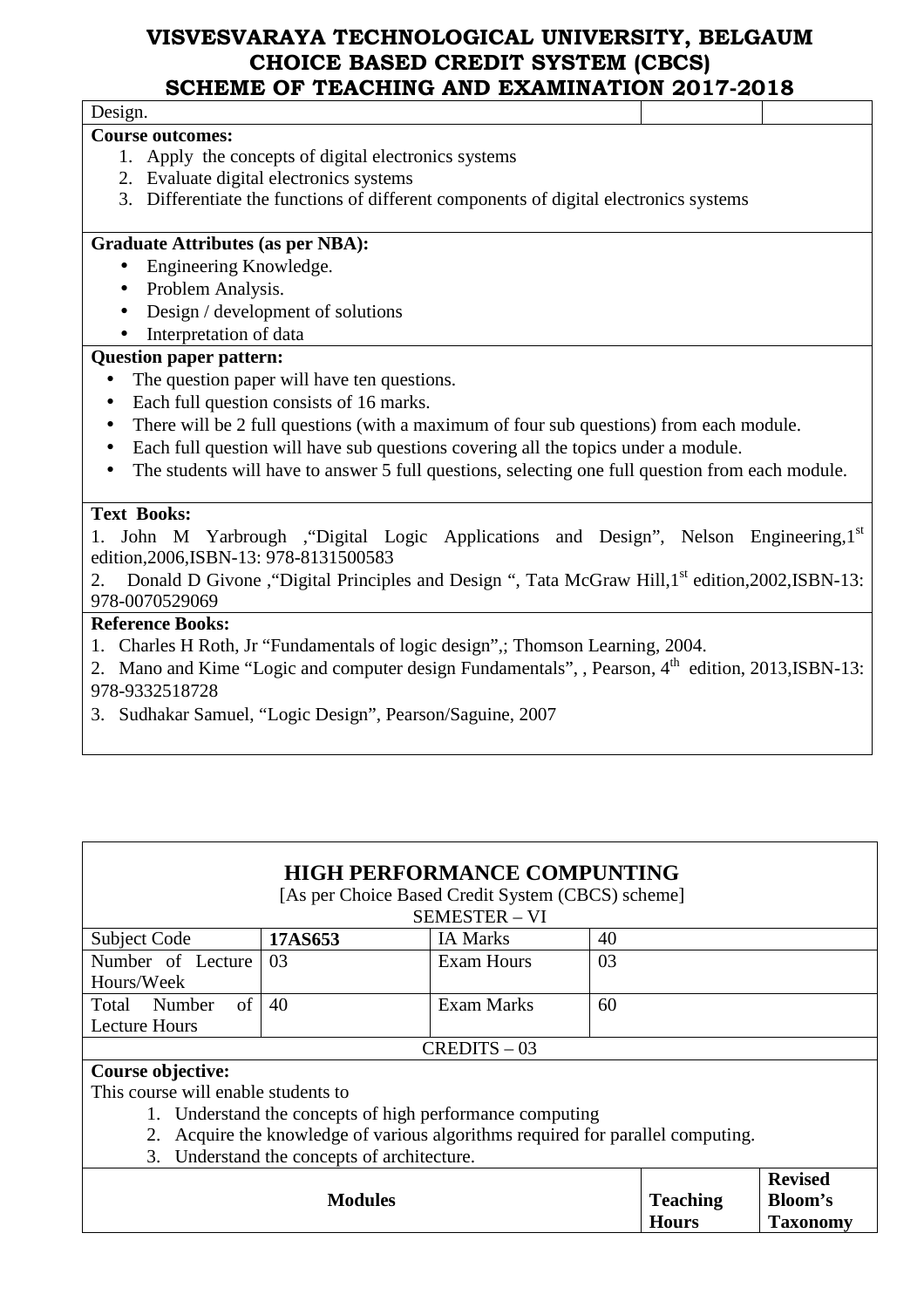|                                                                                                                                                                                                                                                                                                                                                                                                                                                                            |         | (RBT) Level |
|----------------------------------------------------------------------------------------------------------------------------------------------------------------------------------------------------------------------------------------------------------------------------------------------------------------------------------------------------------------------------------------------------------------------------------------------------------------------------|---------|-------------|
| <b>Module -1</b>                                                                                                                                                                                                                                                                                                                                                                                                                                                           |         |             |
| <b>Engineering</b><br>Introduction:<br>Computational<br><b>Science</b><br>and<br>Computational Science and Engineering Applications; characteristics<br>Review of Computational<br>requirements,<br>Complexity,<br>and<br>Performance: metrics and measurements, Granularity and Partitioning,<br>Locality: temporal/spatial/stream/kernel, Basic methods for parallel<br>programming, Real-world case studies (drawn from multi-scale, multi-<br>discipline applications) | 8 Hours | L1, L2      |
| <b>Module -2</b><br>High-End Computer Systems: Memory Hierarchies, Multi-core                                                                                                                                                                                                                                                                                                                                                                                              | 8 Hours | L1, L2      |
| Homogeneous and Heterogeneous, Shared-memory<br><b>Processors:</b><br>Symmetric Multiprocessors, Vector Computers, Distributed Memory<br>Computers, Supercomputers and Petascale Systems, Application<br>Accelerators / Reconfigurable Computing, Novel computers: Stream,<br>multithreaded, and purpose-built                                                                                                                                                             |         |             |
| <b>Module -3</b>                                                                                                                                                                                                                                                                                                                                                                                                                                                           | 8 Hours | L1, L2, L3  |
| Parallel Algorithms: Parallel models: ideal and real frameworks,<br>Basic Techniques: Balanced Trees, Pointer Jumping, Divide and<br>Conquer, Partitioning, Regular Algorithms: Matrix operations and<br>Linear Algebra, Irregular Algorithms: Lists, Trees,<br>Graphs,<br>Randomization: Parallel Pseudo-Random Number Generators, Sorting,<br>Monte Carlo techniques.                                                                                                    |         |             |
| <b>Module -4</b>                                                                                                                                                                                                                                                                                                                                                                                                                                                           | 8 Hours | L1, L2      |
| Parallel Programming: Revealing concurrency in applications, Task<br>and Functional Parallelism, Task Scheduling, Synchronization<br>Methods, Parallel Primitives (collective operations),<br><b>SPMD</b><br>Programming (threads, OpenMP, MPI), I/O and File Systems, Parallel<br>Matlabs (Parallel Matlab, Star-P, Matlab MPI), Partitioning Global<br>Address Space (PGAS) languages (UPC, Titanium, Global Arrays)                                                     |         |             |
| <b>Module -5</b>                                                                                                                                                                                                                                                                                                                                                                                                                                                           | 8 Hours | L1, L2      |
| <b>Achieving</b><br>Measuring<br><b>Performance:</b><br>performance,<br>Identifying<br>performance bottlenecks, Restructuring applications for deep memory<br>hierarchies, Partitioning applications for heterogeneous resources, Using<br>existing libraries, tools, and frameworks.                                                                                                                                                                                      |         |             |
| <b>Course outcomes:</b>                                                                                                                                                                                                                                                                                                                                                                                                                                                    |         |             |
| After studying the course the students will be able to<br>1. Apply the concepts of high performance computing<br>2. Develop various algorithms required for parallel computing.<br>3. Compare architectures for high performance computing.                                                                                                                                                                                                                                |         |             |
| <b>Graduate Attributes (as per NBA):</b>                                                                                                                                                                                                                                                                                                                                                                                                                                   |         |             |
| Engineering Knowledge.                                                                                                                                                                                                                                                                                                                                                                                                                                                     |         |             |
| Problem Analysis.                                                                                                                                                                                                                                                                                                                                                                                                                                                          |         |             |
| Design / development of solutions                                                                                                                                                                                                                                                                                                                                                                                                                                          |         |             |
| <b>Modern tools</b>                                                                                                                                                                                                                                                                                                                                                                                                                                                        |         |             |
| <b>Question paper pattern:</b>                                                                                                                                                                                                                                                                                                                                                                                                                                             |         |             |
| The question paper will have ten questions.                                                                                                                                                                                                                                                                                                                                                                                                                                |         |             |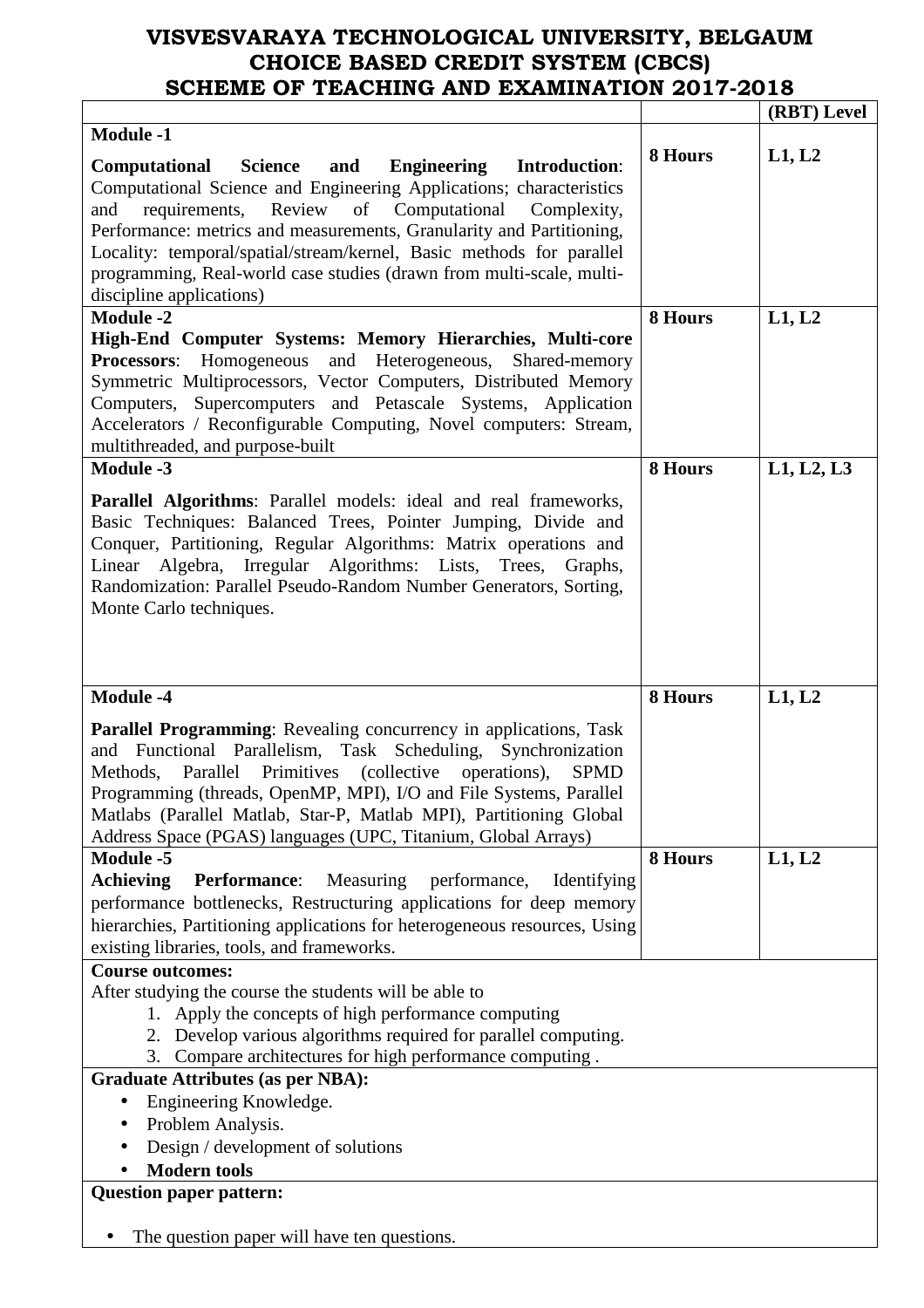- Each full question consists of 16 marks.
- There will be 2 full questions (with a maximum of four sub questions) from each module.
- Each full question will have sub questions covering all the topics under a module.
- The students will have to answer 5 full questions, selecting one full question from each module.

#### **Text Books:**

- 1. Grama, A. Gupta, G. Karypis, V. Kumar, An Introduction to Parallel Computing, Design and Analysis of Algorithms, Pearson Education India, 2<sup>nd</sup> edition, 2004, ISBN-13: 978-8131708071.
- 2. G.E. Karniadakis, R.M. Kirby II, Parallel Scientific Computing in C++ and MPI: A Seamless Approach to Parallel Algorithms and their Implementation,Cambridge University Press, 2003.

#### **Reference Books:**

- 1. Wilkinson and M. Allen, Parallel Programming: Techniques and Applications Using Networked Workstations and Parallel Computers, Pearson, 2<sup>nd</sup> edition, 2006, ISBN-13: 978-8131702390.
- 2. M.J. Quinn, Parallel Programming in C with MPI and OpenMP, McGraw-Hill,  $1<sup>st</sup>$ edition,2003,ISBN-13: 978-0070582019.
- 3. G.S. Almasi and A. Gottlieb, Highly Parallel Computing, 2/E, Addison-Wesley, 1994.
- 4. J. Dongarra, I. Foster, G. Fox, W. Gropp, K. Kennedy, L. Torczon, A. White, editors, The Sourcebook of Parallel Computing, Morgan Kaufmann, 2002.

| <b>SATELLITE COMMUNICATION</b>                                         |                                                                            |                                                   |                                 |                                                                    |        |
|------------------------------------------------------------------------|----------------------------------------------------------------------------|---------------------------------------------------|---------------------------------|--------------------------------------------------------------------|--------|
|                                                                        |                                                                            | [As per Choice Based Credit System (CBCS) scheme] |                                 |                                                                    |        |
|                                                                        |                                                                            | <b>SEMESTER - VI</b>                              |                                 |                                                                    |        |
| <b>Subject Code</b>                                                    | 17AS654                                                                    | <b>IA Marks</b>                                   | 40                              |                                                                    |        |
| Number of Lecture                                                      | 03                                                                         | <b>Exam Hours</b>                                 | 03                              |                                                                    |        |
| Hours/Week                                                             |                                                                            |                                                   |                                 |                                                                    |        |
| $\sigma$<br>Total<br>Number                                            | 40                                                                         | <b>Exam Marks</b>                                 | 60                              |                                                                    |        |
| <b>Lecture Hours</b>                                                   |                                                                            |                                                   |                                 |                                                                    |        |
|                                                                        |                                                                            | $CREDITS - 03$                                    |                                 |                                                                    |        |
| Course objective:                                                      |                                                                            |                                                   |                                 |                                                                    |        |
| This course will enable students to                                    |                                                                            |                                                   |                                 |                                                                    |        |
|                                                                        | 1. Understand the elements of satellite communication.                     |                                                   |                                 |                                                                    |        |
|                                                                        | 2. Understand the Different modulation and Multiplexing Schemes.           |                                                   |                                 |                                                                    |        |
|                                                                        | 3. Acquire the knowledge of Satellite Telemetry, Tracking and Telecommand. |                                                   |                                 |                                                                    |        |
| <b>Modules</b>                                                         |                                                                            |                                                   | <b>Teaching</b><br><b>Hours</b> | <b>Revised</b><br><b>Bloom's</b><br><b>Taxonomy</b><br>(RBT) Level |        |
| <b>Module -1</b>                                                       |                                                                            |                                                   |                                 |                                                                    |        |
| <b>Elements Of Satellite Communication:</b> Satellite Systems, Orbital |                                                                            |                                                   |                                 | <b>7 Hours</b>                                                     | L1, L2 |
| description and Orbital mechanics of LEO, MEO and GSO, Placement       |                                                                            |                                                   |                                 |                                                                    |        |
|                                                                        | of a Satellite in a GSO, Satellite - description of different              |                                                   |                                 |                                                                    |        |
| Communication subsystems, Bandwidth allocation.                        |                                                                            |                                                   |                                 |                                                                    |        |
| <b>Module -2</b>                                                       |                                                                            |                                                   |                                 | 8 Hours                                                            | L1, L2 |
| Transmission, Multiplexing, Multiple Access And Coding: Different      |                                                                            |                                                   |                                 |                                                                    |        |
| modulation and Multiplexing Schemes, Multiple Access Techniques        |                                                                            |                                                   |                                 |                                                                    |        |
| FDMA, TDMA, CDMA and DAMA, Coding Schemes, Satellite Packet            |                                                                            |                                                   |                                 |                                                                    |        |
| Communications.                                                        |                                                                            |                                                   |                                 |                                                                    |        |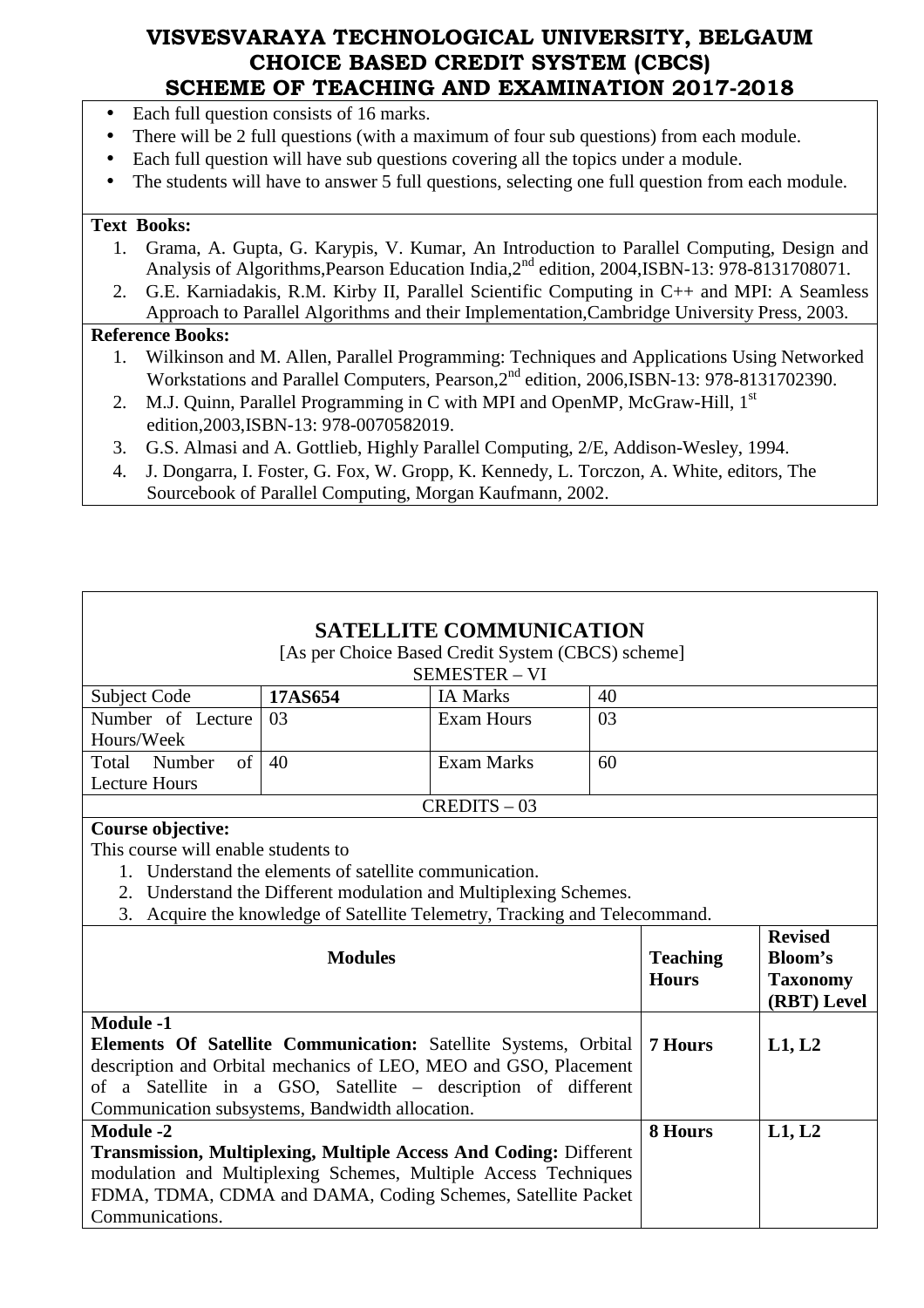| SCHEME OF TEACHING AND EAAMINATION ZOT7-Z018                                                                                                                                  |                |            |  |
|-------------------------------------------------------------------------------------------------------------------------------------------------------------------------------|----------------|------------|--|
| <b>Module -3</b>                                                                                                                                                              | 8 Hours        | L1, L2, L3 |  |
| <b>Satellite Link Design:</b> Basic link analysis, Interference analysis, Rain                                                                                                |                |            |  |
| induced attenuation and interference, Ionospheric characteristics, Link                                                                                                       |                |            |  |
| Design with and without frequency reuse.                                                                                                                                      |                |            |  |
| <b>Module -4</b>                                                                                                                                                              | 8 Hours        | L1, L2     |  |
| Satellite Telemetry, Tracking And Telecommand: Introduction to                                                                                                                |                |            |  |
| Aerospace<br>transducer,<br>telemetry<br>systems,<br>signal<br>conditioning,                                                                                                  |                |            |  |
| multiplexing methods, Analog and digital telemetry, Command line and                                                                                                          |                |            |  |
| remote control system, Application of telemetry in spacecraft systems,                                                                                                        |                |            |  |
| Base Band Telemetry system, Computer command & Data handling,                                                                                                                 |                |            |  |
| Satellite command system, Issues.                                                                                                                                             |                |            |  |
| <b>Module -5</b>                                                                                                                                                              | <b>7 Hours</b> | L1, L2     |  |
| Applications: VSAT-VSAT Technologies, Networks MSS-AMSS,<br>MMSS.                                                                                                             |                |            |  |
| <b>Course outcomes:</b>                                                                                                                                                       |                |            |  |
| After studying this course, students will be able to:                                                                                                                         |                |            |  |
| 1. Apply of concepts of orbital mechanics.                                                                                                                                    |                |            |  |
| 2. Classify the modulation and Multiplexing Schemes.                                                                                                                          |                |            |  |
| 3. Identify the applications of satellites.                                                                                                                                   |                |            |  |
|                                                                                                                                                                               |                |            |  |
| <b>Graduate Attributes (as per NBA):</b>                                                                                                                                      |                |            |  |
| Engineering Knowledge.                                                                                                                                                        |                |            |  |
| Problem Analysis.<br>$\bullet$                                                                                                                                                |                |            |  |
| Design / development of solutions                                                                                                                                             |                |            |  |
| Interpretation of data<br>$\bullet$                                                                                                                                           |                |            |  |
|                                                                                                                                                                               |                |            |  |
| <b>Question paper pattern:</b>                                                                                                                                                |                |            |  |
| The question paper will have ten questions.                                                                                                                                   |                |            |  |
| Each full question consists of 16 marks.<br>$\bullet$                                                                                                                         |                |            |  |
| There will be 2 full questions (with a maximum of four sub questions) from each module.                                                                                       |                |            |  |
| Each full question will have sub questions covering all the topics under a module.                                                                                            |                |            |  |
| $\bullet$                                                                                                                                                                     |                |            |  |
| The students will have to answer 5 full questions, selecting one full question from each module.                                                                              |                |            |  |
| <b>Text Books:</b>                                                                                                                                                            |                |            |  |
| 1. Wilbur L. Pritchard and Joseph A.Sciulli, Satellite Communication Systems Engineering,<br>Pearson Education India, 2 <sup>nd</sup> edition, 2003, ISBN-13: 978-8131702420. |                |            |  |
| 2. Timothy Pratt and Charles W.Bostain, Satellite Communications, John Wiley and Sons,2nd<br>edition, 2006, ISBN-13: 978-8126508334.                                          |                |            |  |
| <b>Reference Books:</b>                                                                                                                                                       |                |            |  |
| 1. Tri T Ha, Digital Satellite Communication, McGraw Hill Education, 2 <sup>nd</sup> edition, 2008, ISBN-                                                                     |                |            |  |
| 13: 978-0070077522.                                                                                                                                                           |                |            |  |
| 2. Kadish, Jules E, Satellite Communications Fundamentals, Artech House, Boston , 2000, ISBN-                                                                                 |                |            |  |
| 13: 978-1580531368                                                                                                                                                            |                |            |  |
| 3. Lida, Takashi ed., Satellite communications: System and its design technology, IOS Press, US,                                                                              |                |            |  |
| 2000, ISBN-13: 978-1586030858                                                                                                                                                 |                |            |  |
| 4. Maral, Gerard, Satellite communications systems: Systems, techniques and technology, John                                                                                  |                |            |  |
| Wiley, Newyork 2002.                                                                                                                                                          |                |            |  |
|                                                                                                                                                                               |                |            |  |
| 5. Elbert, Bruce R, Satellite communication applications handbook, Artech house Boston                                                                                        |                |            |  |
| 2004. Publishers, New Delhi 1991.                                                                                                                                             |                |            |  |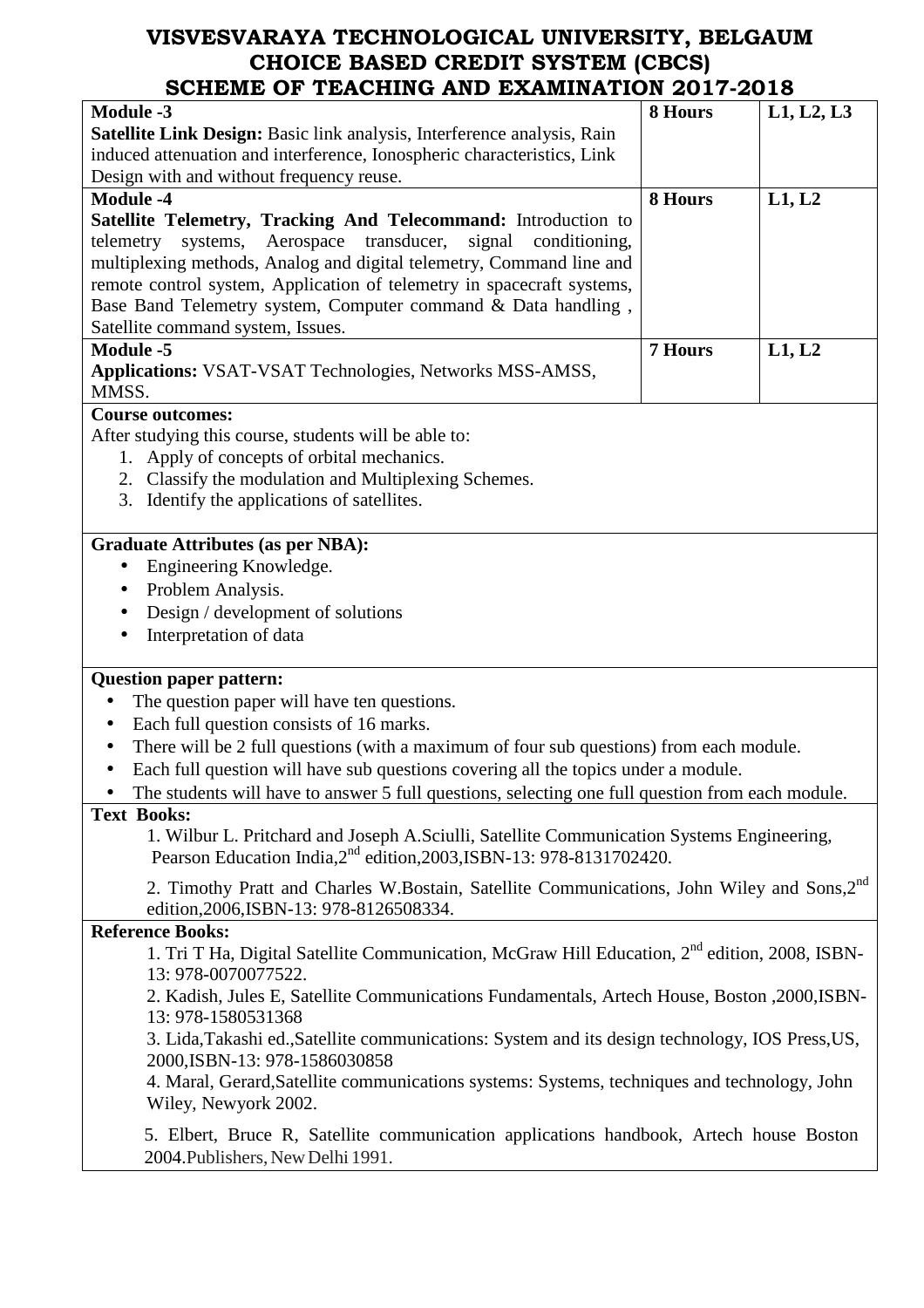# **OPEN ELECTIVE**

**UNMANNED AERIAL VEHICLES BASICS & APPLICATIONS** 

#### [As per Choice Based Credit System (CBCS) scheme] SEMESTER – VI **Open Elective**  Subject Code **17AS661/17AE661 1A Marks** 40 Number of Lecture Hours/Week 03 Exam Hours 03 Total Number of 40 Lecture Hours Exam Marks 60 CREDITS – 03 **Course Objectives:** This course will enable students to 1. Comprehend the basic aviation history and UAV systems. 2. Acquire the knowledge of basic aerodynamics, performance, stability and control. 3. Understand the propulsion, loads and structures. Modules **Teaching Hours Revised Bloom's Taxonomy (RBT) Level Module -1 Introduction**  Aviation History and Overview of UAV systems, Classes and Missions of UAVs, Definitions and Terminology, UAV fundamentals, Examples of UAV systems-very small, small, Medium and Large UAV **6 Hours L1, L2 Module -2 The Air Vehicle Basic Aerodynamics:**  Basic Aerodynamics equations, Aircraft polar, the real wing and Airplane, Induced drag, the boundary layer, Flapping wings, Total Air-Vehicle Drag **6 Hours L1, L2**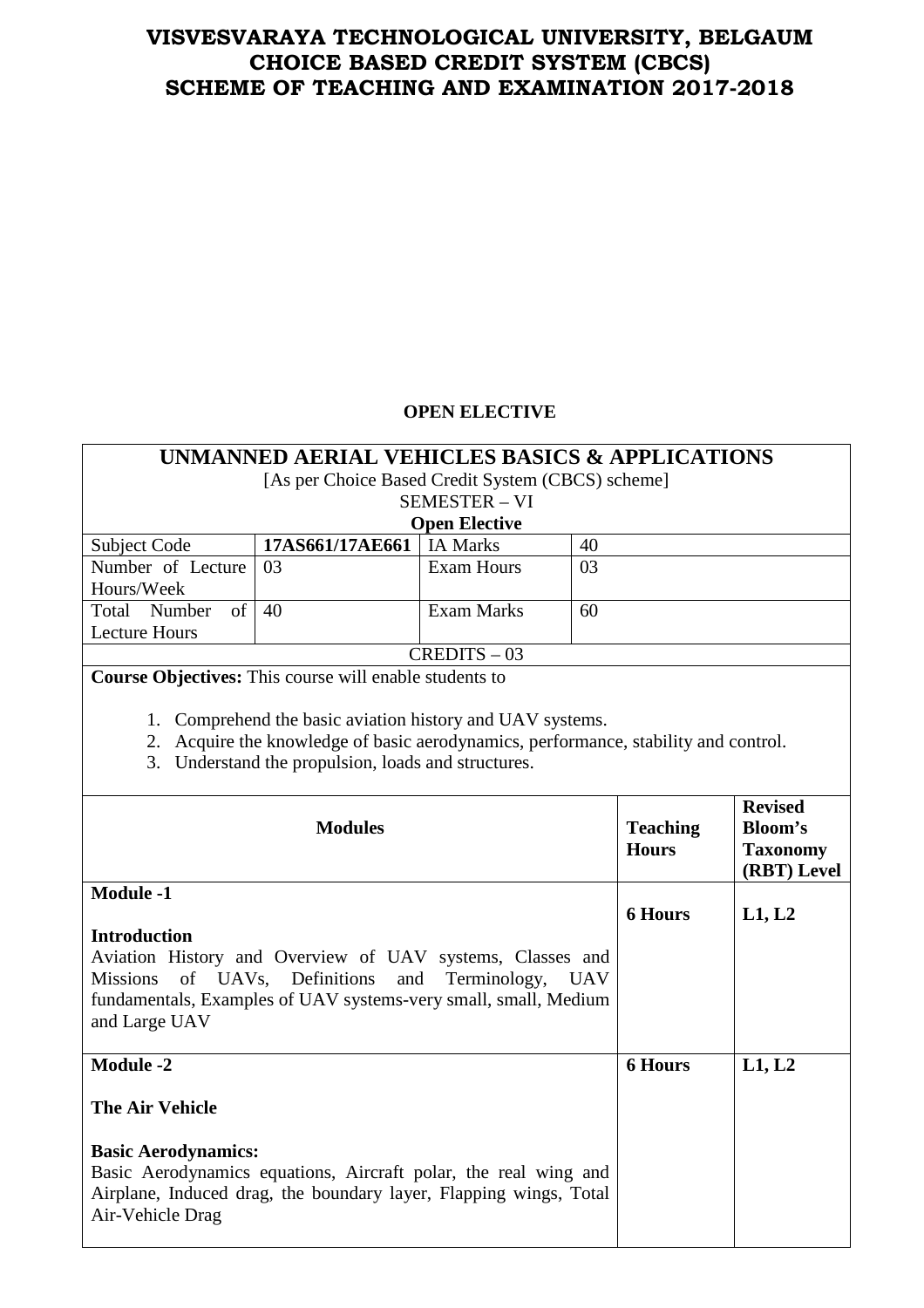| Chdmd of Terching and Examination 2011-2010                                                                                                                                                                                                                                                                                                                                            |          |            |  |  |
|----------------------------------------------------------------------------------------------------------------------------------------------------------------------------------------------------------------------------------------------------------------------------------------------------------------------------------------------------------------------------------------|----------|------------|--|--|
| <b>Performance:</b><br>Overview, climbing flight, Range and Endurance – for propeller-<br>driven aircraft, range- a jet-driven aircraft, Guiding Flight                                                                                                                                                                                                                                |          |            |  |  |
| <b>Module -3</b>                                                                                                                                                                                                                                                                                                                                                                       | 8 Hours  | L1, L2, L3 |  |  |
|                                                                                                                                                                                                                                                                                                                                                                                        |          |            |  |  |
| <b>Stability and Control</b><br>Overview,<br>Stability,<br>longitudinal, lateral, dynamic<br>stability,<br>Aerodynamics control, pitch control, lateral control, Autopilots,<br>sensor, controller, actuator, airframe control, inner and outer loops,<br>Flight-Control Classification, Overall Modes of Operation, Sensors<br>Supporting the Autopilot.                              |          |            |  |  |
| <b>Module -4</b>                                                                                                                                                                                                                                                                                                                                                                       | 10 Hours | L1, L2, L3 |  |  |
| <b>Propulsion</b><br>Overview, Thrust Generation, Powered Lift, Sources of Power, The<br>Two-Cycle Engine, The Rotary Engine, The Gas Turbine, Electric<br>Motors, Sources of Electrical Power<br><b>Loads and Structures</b><br>Loads, Dynamic Loads, Materials, Sandwich Construction, Skin or<br>Reinforcing Materials, Resin Materials, Core Materials, Construction<br>Techniques |          |            |  |  |
| <b>Module -5</b>                                                                                                                                                                                                                                                                                                                                                                       | 10 Hours | L1, L2, L3 |  |  |
| Mission Planning and Control: Air Vehicle and Payload Control,<br>Reconnaissance/Surveillance Payloads, Weapon Payloads, Other<br>Payloads, Data-Link Functions and Attributes, Data-Link Margin,<br>Data-Rate Reduction, Launch Systems, Recovery Systems, Launch<br>and Recovery Tradeoffs                                                                                           |          |            |  |  |
| <b>Course Outcomes:</b>                                                                                                                                                                                                                                                                                                                                                                |          |            |  |  |
| After studying this course, students will be able to:<br>Apply the basic concepts of UAV systems.<br>1.<br>2. Explain the basic aerodynamics, performance, stability and control required for UAV.<br>3. Select the propulsion system and materials for structures.                                                                                                                    |          |            |  |  |
| <b>Graduate Attributes:</b>                                                                                                                                                                                                                                                                                                                                                            |          |            |  |  |
| Engineering Knowledge.<br>O<br>Problem Analysis.<br>O<br>Design / development of solutions<br>O<br>Interpretation of data<br>O                                                                                                                                                                                                                                                         |          |            |  |  |
|                                                                                                                                                                                                                                                                                                                                                                                        |          |            |  |  |
| <b>Question paper pattern:</b><br>The question paper will have ten questions.<br>Each full question consists of 16 marks.<br>There will be 2full questions (with a maximum of four sub questions) from each module.<br>Each full question will have sub questions covering all the topics under a module.                                                                              |          |            |  |  |

• The students will have to answer 5 full questions, selecting one full question from each module.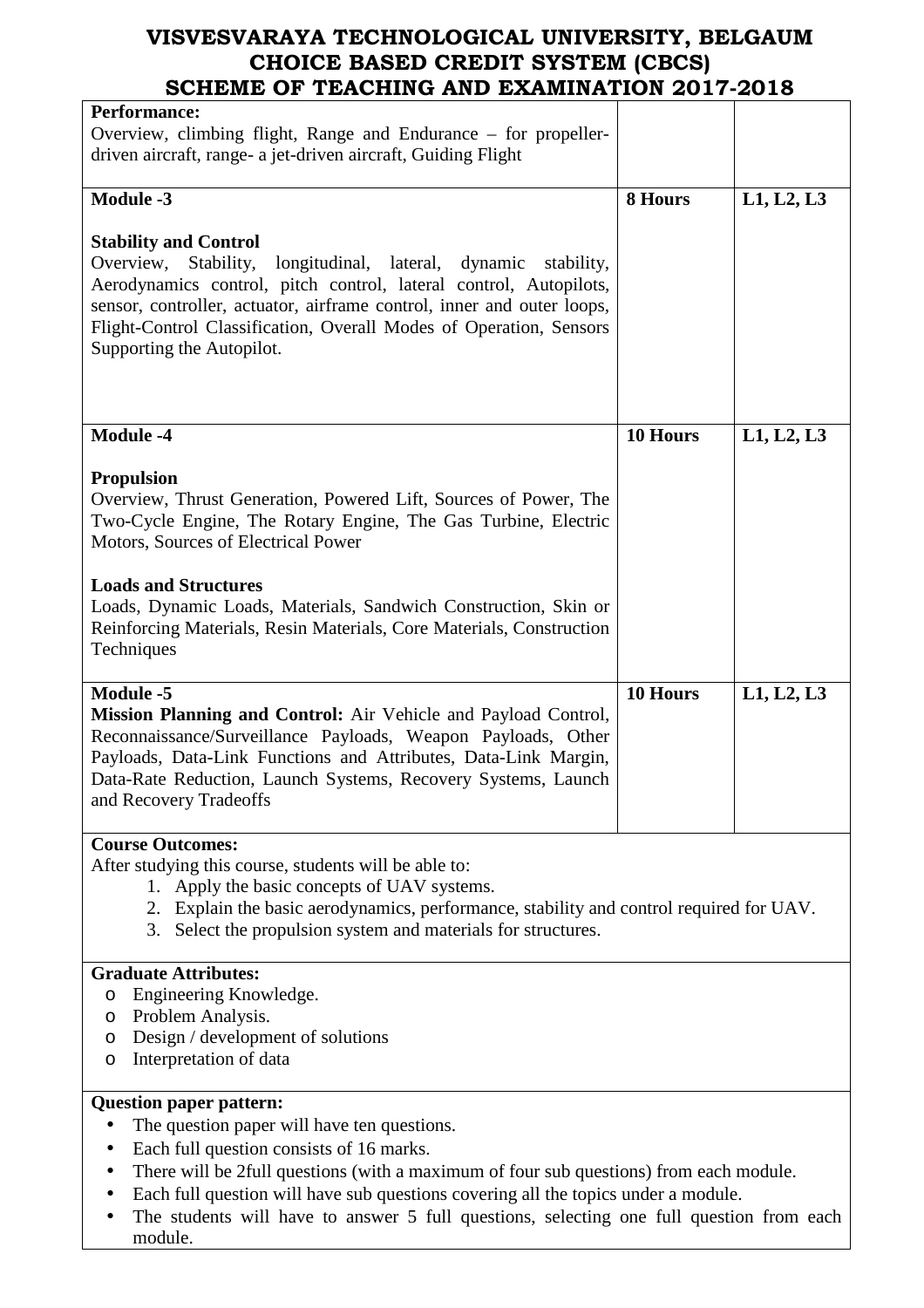#### **Text Books:**

- 1. Paul Gerin Fahlstrom, Thomas James Gleason, Introduction to UAV Systems, 4th Edition, Wiley Publication, 2012 John Wiley & Sons, Ltd
- 2. Landen Rosen, Unmanned Aerial Vehicle, Publisher: Alpha Editions, ISBN13: 9789385505034.

#### **Reference Books:**

- 1. Unmanned Aerial Vehicles: DOD's Acquisition Efforts, Publisher: Alpha Editions, ISBN13: 9781297017544.
- 2. Valavanis, Kimon P., Unmanned Aerial Vehicles, Springer, 2011.
- 3. Valavanis**,** K., Vachtsevanos, George J., Handbook of Unmanned Aerial Vehicles, Springer, 2015.

#### **FUNDAMENTALS OF AERODYNAMIC THEORY**

[As per Choice Based Credit System (CBCS) scheme]

#### SEMESTER – VI

| <b>Open Elective</b>  |                            |            |    |  |
|-----------------------|----------------------------|------------|----|--|
| Subject Code          | 17AS662/17AE662   IA Marks |            | 40 |  |
| Number of Lecture 03  |                            | Exam Hours | 03 |  |
| Hours/Week            |                            |            |    |  |
| Total<br>Number<br>of | 40                         | Exam Marks | 60 |  |
| Lecture Hours         |                            |            |    |  |
| $CREDITS - 03$        |                            |            |    |  |

**Course objectives:** This course will enable students to

- 1. Understand the basics of fluid mechanics as a prerequisite to Aerodynamics
- 2. Acquire knowledge on typical airfoil characteristics and two-dimensional flows over airfoil and study the incompressible over finite wings
- 3. Assimilate the understanding of application of finite wing theory and high lift systems

| <b>Modules</b>                                                                                                                                                                                                                                                                                                                                                                                                                 | <b>Teaching</b><br><b>Hours</b> | <b>Revised</b><br><b>Bloom's</b><br><b>Taxonomy</b><br>(RBT) Level |
|--------------------------------------------------------------------------------------------------------------------------------------------------------------------------------------------------------------------------------------------------------------------------------------------------------------------------------------------------------------------------------------------------------------------------------|---------------------------------|--------------------------------------------------------------------|
| <b>Module -1</b>                                                                                                                                                                                                                                                                                                                                                                                                               |                                 |                                                                    |
| <b>Review of Basic Fluid Mechanics</b>                                                                                                                                                                                                                                                                                                                                                                                         | 08 Hours                        | L1, L2                                                             |
| Continuity, momentum and energy equation, Control volume<br>approach to Continuity, momentum and energy equation, Types of<br>flow, pathlines, streamlines, and streaklines, units and dimensions,<br>inviscid and viscous flows, compressibility, Mach number regimes.<br>Vorticity, Angular velocity, Stream function, velocity potential<br>function, Circulation, Numericals, Mach cone and Mach angle, Speed<br>of sound. |                                 |                                                                    |
| <b>Module -2</b>                                                                                                                                                                                                                                                                                                                                                                                                               | 08 Hours                        | L1, L2                                                             |
| <b>Airfoil Characteristics</b><br>Fundamental aerodynamic variables, Airfoil nomenclature, airfoil<br>characteristics. wing planform geometry, aerodynamic forces and<br>moments, centre of pressure, pressure coefficient, aerodynamic center,<br>calculation of airfoil lift and drag from measured surface pressure<br>distributions, typical airfoil aerodynamic characteristics at low speeds.                            |                                 |                                                                    |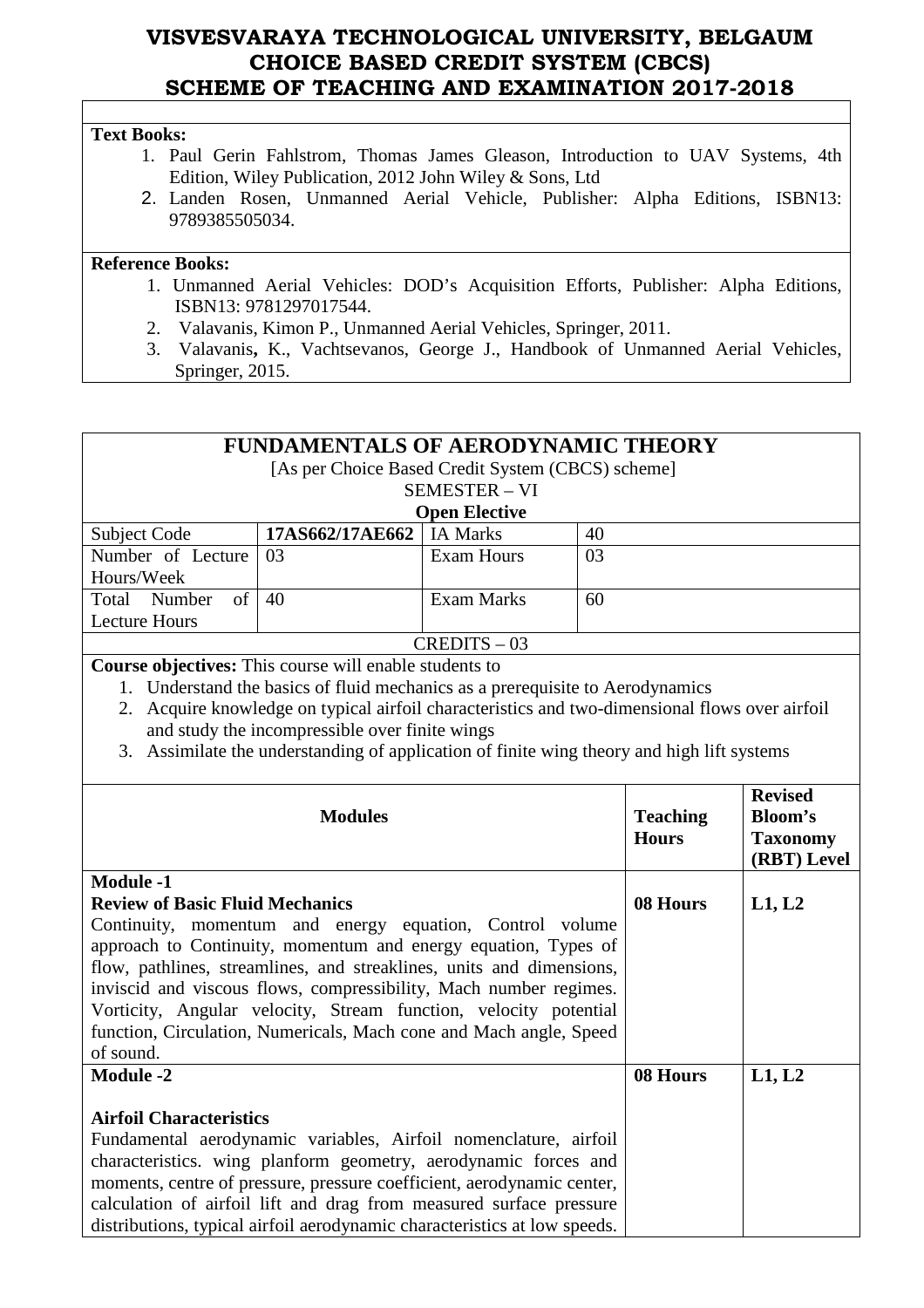| Types of drag-Definitions.                                                                                                                                                                                                                                                                                                                                                                                                                                                                                                                                                                                                                                                               |          |                       |
|------------------------------------------------------------------------------------------------------------------------------------------------------------------------------------------------------------------------------------------------------------------------------------------------------------------------------------------------------------------------------------------------------------------------------------------------------------------------------------------------------------------------------------------------------------------------------------------------------------------------------------------------------------------------------------------|----------|-----------------------|
|                                                                                                                                                                                                                                                                                                                                                                                                                                                                                                                                                                                                                                                                                          |          |                       |
| <b>Module -3</b><br>Two Dimensional Flows & Incompressible Flow Over Airfoil<br>Uniform flow, Source flow, Sink flow, Combination of a uniform<br>flow with source and sink. Doublet flow. Non-lifting flow over a<br>circular cylinder. Vortex flow. Lifting flow over a circular cylinder.<br>Kutta-Joukowski theorem and generation of Lift, D'Alembert's<br>paradox, Numericals,<br><b>Incompressible flow over airfoils:</b> Kelvin's circulation theorem and<br>the starting vortex, vortex sheet, Kutta condition, Classical thin airfoil<br>theory for symmetric and cambered airfoils. Kutta-Joukowski theorem<br>and generation of Lift, Numericals.                           | 08 Hours | L1, L2, L3,<br>L4, L5 |
| <b>Module -4</b><br><b>Incompressible Flow Over Finite Wings</b><br>Biot-Savart law and Helmholtz's theorems, Vortex filament: Infinite<br>and semi-infinite vortex filament, Induced velocity.<br>Prandtl's<br>classical lifting line theory: Downwash and induced drag. Elliptical<br>and modified elliptical lift distribution. Lift distribution on wings.<br>Limitations of Prandtl's lifting line theory. Extended lifting line<br>theory- lifting surface theory, vortex lattice method for wings. Lift,<br>drag and moment characteristics of complete airplane.                                                                                                                 | 08 Hours | L1, L2                |
| <b>Module -5</b>                                                                                                                                                                                                                                                                                                                                                                                                                                                                                                                                                                                                                                                                         | 08 Hours | L1, L2, L3            |
| Applications of Finite Wing Theory & High Lift Systems<br>Simplified horse-shoe vortex model, formation flight, influence of<br>downwash on tail plane, ground effects. Swept wings: Introduction to<br>sweep effects, swept wings, pressure coefficient, typical aerodynamic<br>characteristics, Subsonic and Supersonic leading edges. Introduction<br>to high-lift systems, flaps, leading-edge slats and typical high – lift<br>characteristics. critical Mach numbers, Lift and drag divergence,<br>shock induced separation, Effects of thickness, camber and aspect<br>ratio of wings, Transonic area rule, Tip effects. Introduction to Source<br>panel & vortex lattice method. |          |                       |
| <b>Course outcomes:</b><br>After studying this course, students will be able to:<br>1. Evaluate typical airfoil characteristics and two-dimensional flows over airfoil<br>2. Compute and analyse the incompressible flow over finite wings<br>3. Apply finite wing theory and design high lift systems from the aerodynamics view point                                                                                                                                                                                                                                                                                                                                                  |          |                       |
| <b>Graduate Attributes (as per NBA):</b><br>• Engineering Knowledge.<br>• Problem Analysis.<br>• Design / development of solutions (partly).<br>• Interpretation of data.<br><b>Question paper pattern:</b><br>The question paper will have ten questions.<br>Each full question consists of 16 marks.                                                                                                                                                                                                                                                                                                                                                                                   |          |                       |

• There will be 2 full questions (with a maximum of four sub questions) from each module.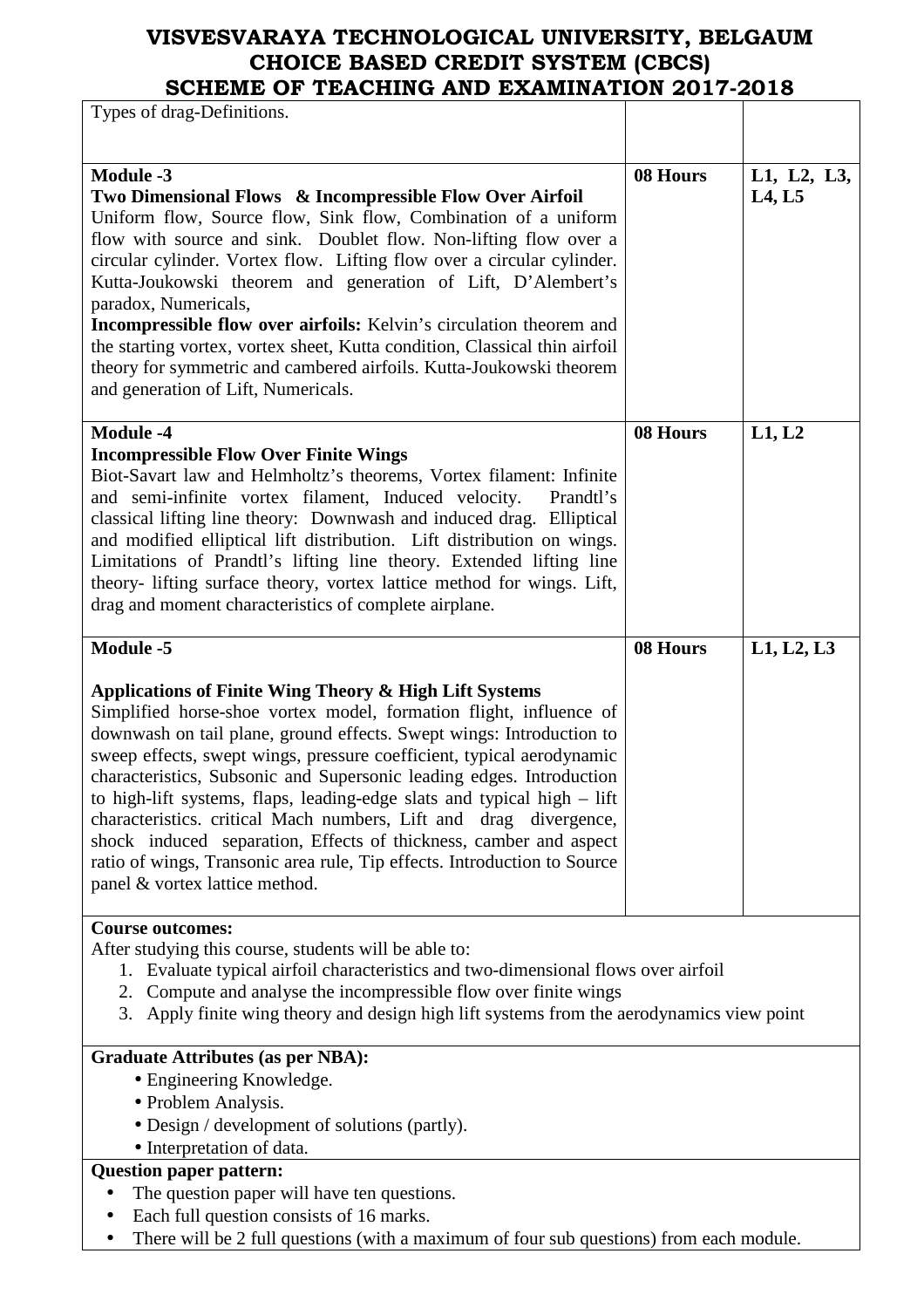- Each full question will have sub questions covering all the topics under a module.
- The students will have to answer 5 full questions, selecting one full question from each module.

#### **Text Books:**

- 3. Anderson J.D, "Fundamental of Aerodynamics", 5th edition, McGraw-Hill International Edition, New York **(**2011), ISBN-13: 978-0073398105.
- 4. E. L. Houghton, P.W. Carpenter, "Aerodynamics for Engineering Students", 5th edition, Elsevier, New York. (2010), ISBN-13: 978-0080966328

#### **Reference Books:**

- 3. Clancy L. J. "Aerodynamics", Sterling book house, New Delhi. (2006), ISBN 13: 9780582988804
- 4. Louis M. Milne-Thomson, "Theoretical Aerodynamics", Imported Edition, Dover Publications, USA (2011), ISBN 9780486619804.

#### **ELEMENTS OF JET PROPULSION SYSTEMS**

[As per Choice Based Credit System (CBCS) scheme]

#### SEMESTER – VI

| Open Elective         |                 |                 |    |  |  |
|-----------------------|-----------------|-----------------|----|--|--|
| <b>Subject Code</b>   | 17AS663/17AE663 | <b>IA Marks</b> | 40 |  |  |
| Number of Lecture 03  |                 | Exam Hours      | 03 |  |  |
| Hours/Week            |                 |                 |    |  |  |
| Total<br>Number<br>of | 40              | Exam Marks      | 60 |  |  |
| Lecture Hours         |                 |                 |    |  |  |
| $CREDITS - 03$        |                 |                 |    |  |  |

**Course objectives:** This course will enable students to

1. Understand the basic principle and theory of aircraft propulsion.

- 2. Understand the purpose of a centrifugal, axial compressors, axial and radial turbines
- 3. Acquire knowledge of importance of nozzles & inlets and combustion chamber

| <b>Modules</b>                                                                                                                                                                                                                                                                                                                                                    | <b>Teaching</b><br><b>Hours</b> | <b>Revised</b><br><b>Bloom's</b><br><b>Taxonomy</b><br>(RBT) Level |
|-------------------------------------------------------------------------------------------------------------------------------------------------------------------------------------------------------------------------------------------------------------------------------------------------------------------------------------------------------------------|---------------------------------|--------------------------------------------------------------------|
| <b>Module -1</b><br>Introduction: Review of thermodynamic principles, Principles of<br>aircraft propulsion, Types of power plants, Working principles of<br>internal combustion engine, $Two$ – stroke and four – stroke piston<br>engines, Gas- turbine engines, Cycle analysis of reciprocating engines<br>and jet engines, advantages and disadvantages.       | 08 Hours                        | L1, L2                                                             |
| <b>Module -2</b><br><b>Propeller Theories &amp; Jet propulsion</b> Types of propeller, Propeller<br>thrust: momentum theory, Blade element theories, propeller blade<br>design, propeller selection.<br><b>Jet Propulsion:</b> Illustration of working of gas turbine engine – The<br>$thrust$ equation – Factors affecting thrust – Effect of pressure, velocity | 08 Hours                        | L1, L2, L3                                                         |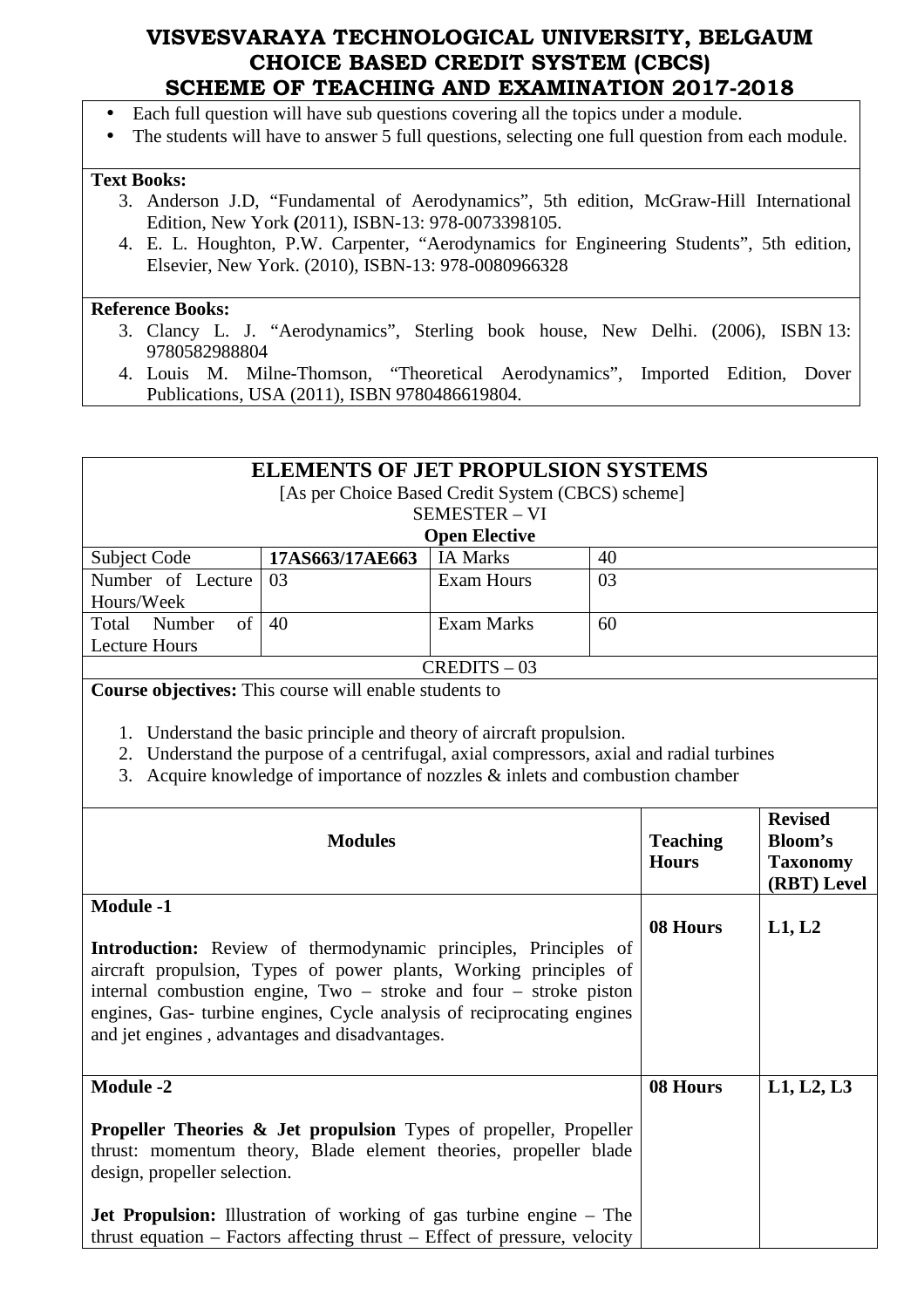| and temperature changes of air entering compressor – Methods of thrust      |          |            |
|-----------------------------------------------------------------------------|----------|------------|
| augmentation – Characteristics of turboprop, turbofan and turbojet –        |          |            |
| Performance characteristics.                                                |          |            |
|                                                                             |          |            |
| <b>Module -3</b>                                                            | 08 Hours | L1, L2     |
|                                                                             |          |            |
| <b>Inlets &amp; Nozzles</b>                                                 |          |            |
| Internal flow and Stall in Subsonic inlets, Boundary layer separation.      |          |            |
| Major features of external flow near a subsonic inlet. Relation between     |          |            |
| minimum area ratio and eternal deceleration ratio. Diffuser                 |          |            |
| performance.                                                                |          |            |
| <b>Supersonic inlets:</b> Supersonic inlets, starting problem in supersonic |          |            |
| inlets, Shock swallowing by area variation, External deceleration.          |          |            |
| Modes of inlet operation.                                                   |          |            |
|                                                                             |          |            |
| Nozzles: Theory of flow in isentropic nozzles, Convergent nozzles and       |          |            |
| nozzle choking, Nozzle throat conditions. Nozzle efficiency, Losses in      |          |            |
| nozzles. Over-expanded and under-expanded nozzles, Ejector and              |          |            |
| variable area nozzles, Thrust reversal.                                     |          |            |
|                                                                             |          |            |
| <b>Module -4</b>                                                            | 08 Hours | L1, L2, L3 |
|                                                                             |          |            |
| <b>Gas Turbine Engine Compressors</b>                                       |          |            |
|                                                                             |          |            |
| <b>Centrifugal compressors:</b> Principle of operation of centrifugal       |          |            |
| compressors. Work done and pressure rise -Velocity diagrams, Diffuser       |          |            |
| vane design considerations. performance characteristics. Concept of Pre-    |          |            |
| whirl, Rotating stall.                                                      |          |            |
|                                                                             |          |            |
| Axial flow compressors: Elementary theory of axial flow compressor,         |          |            |
| Velocity triangles, Degree of reaction, three dimensional flow. Air angle   |          |            |
| distribution for free vortex and constant reaction designs, Compressor      |          |            |
| blade design. Axial compressor performance characteristics.                 |          |            |
|                                                                             |          |            |
|                                                                             |          |            |
| <b>Module -5</b>                                                            | 08 Hours | L1, L2, L3 |
| <b>Combustion chambers and Turbines</b>                                     |          |            |
|                                                                             |          |            |
| Classification of combustion chambers, important factors affecting          |          |            |
| combustion chamber design, Combustion process, Combustion chamber           |          |            |
| performance Effect of operating variables on performance – Flame tube       |          |            |
| cooling – Flame stabilization – Use of flame holders                        |          |            |
|                                                                             |          |            |
| Axial Flow Turbines: Introduction, Turbine stage, Multi-staging of          |          |            |
| turbine, Exit flow conditions, Turbine cooling, Heat transfer in turbine    |          |            |
| cooling.                                                                    |          |            |
|                                                                             |          |            |
| Radial turbine: Introduction, Thermodynamics of radial turbines,            |          |            |
| Losses and efficiency.                                                      |          |            |
|                                                                             |          |            |
| <b>Course outcomes:</b>                                                     |          |            |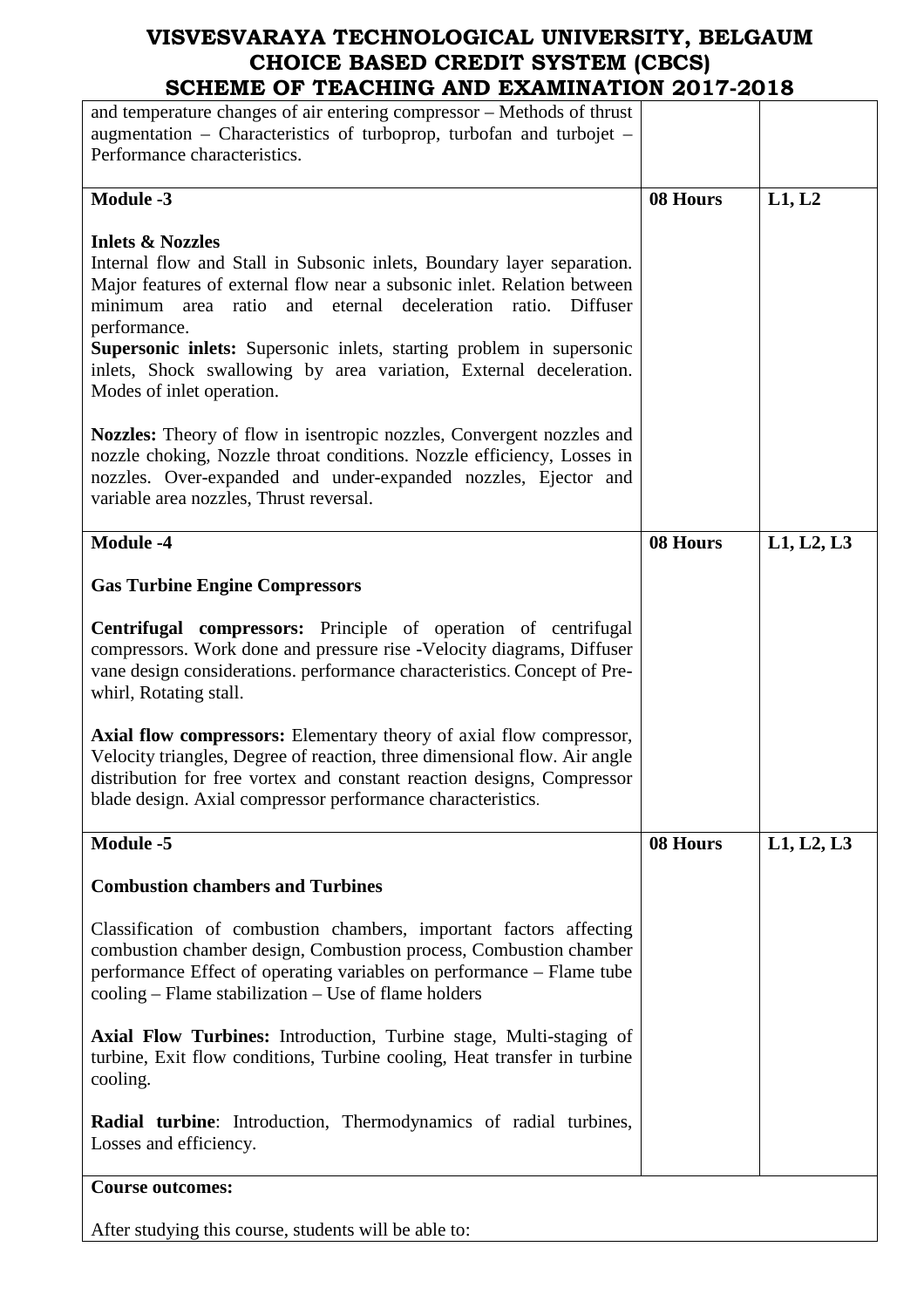- 1. Apply the basic principle and theory of aircraft propulsion.
- 2. Explain the functions of centrifugal, axial compressors, axial and radial turbines
- 3. Analyse the performance of nozzles & inlets and combustion chamber

#### **Graduate Attributes (as per NBA):**

- Engineering Knowledge.
- Problem Analysis.
- Design / development of solutions (partly).
- Interpretation of data.

#### **Question paper pattern:**

- The question paper will have ten questions.
- Each full question consists of 16 marks.
- There will be 2 full questions (with a maximum of four sub questions) from each module.
- Each full question will have sub questions covering all the topics under a module.
- The students will have to answer 5 full questions, selecting one full question from each module.

#### **Text Books:**

- 1. Bhaskar Roy, "Aircraft propulsion", Elsevier (2011), ISBN-13: 9788131214213
- 2. V. Ganesan, "Gas Turbines", Tata McGraw-Hill, 2010, New Delhi, India, ISBN: 0070681929, 9780070681927

#### **Reference Books:**

- 1. Hill, P.G. & Peterson, C.R., "Mechanics & Thermodynamics of Propulsion" Addison Wesley Longman INC, 1999, ISBN-13: 978-0201146592.
- 2. Cohen, H. Rogers, G.F.C. and Saravanamuttoo, H.I.H., "Gas Turbine Theory", Longman, 1989, ISBN 13: 9780582236325.
- 3. Irwin E. Treager, "Gas Turbine Engine Technology" GLENCOE Aviation Technology Series, 7th Edition, Tata McGraw Hill Publishing Co. Ltd, 2003, ISBN-13: 978-0028018287
- 4. S. M. Yahya, "Fundamentals of Compressible Flow with Aircraft and Rocket propulsion", 4th Edition, New Age International Publications, New Delhi 2014, ISBN 13: 9788122426687.

| <b>EXPERIMENTAL AERODYNAMICS</b><br>[As per Choice Based Credit System (CBCS) scheme]<br><b>SEMESTER - VI</b> |         |                 |    |  |  |  |
|---------------------------------------------------------------------------------------------------------------|---------|-----------------|----|--|--|--|
| Subject Code                                                                                                  | 17AS664 | <b>IA Marks</b> | 40 |  |  |  |
| Number of Lecture<br>03<br>03<br>Exam Hours                                                                   |         |                 |    |  |  |  |
| Hours/Week                                                                                                    |         |                 |    |  |  |  |
| Number<br>of<br>Total                                                                                         | 40      | Exam Marks      | 60 |  |  |  |
| Lecture Hours                                                                                                 |         |                 |    |  |  |  |
|                                                                                                               |         | $CREDITS - 03$  |    |  |  |  |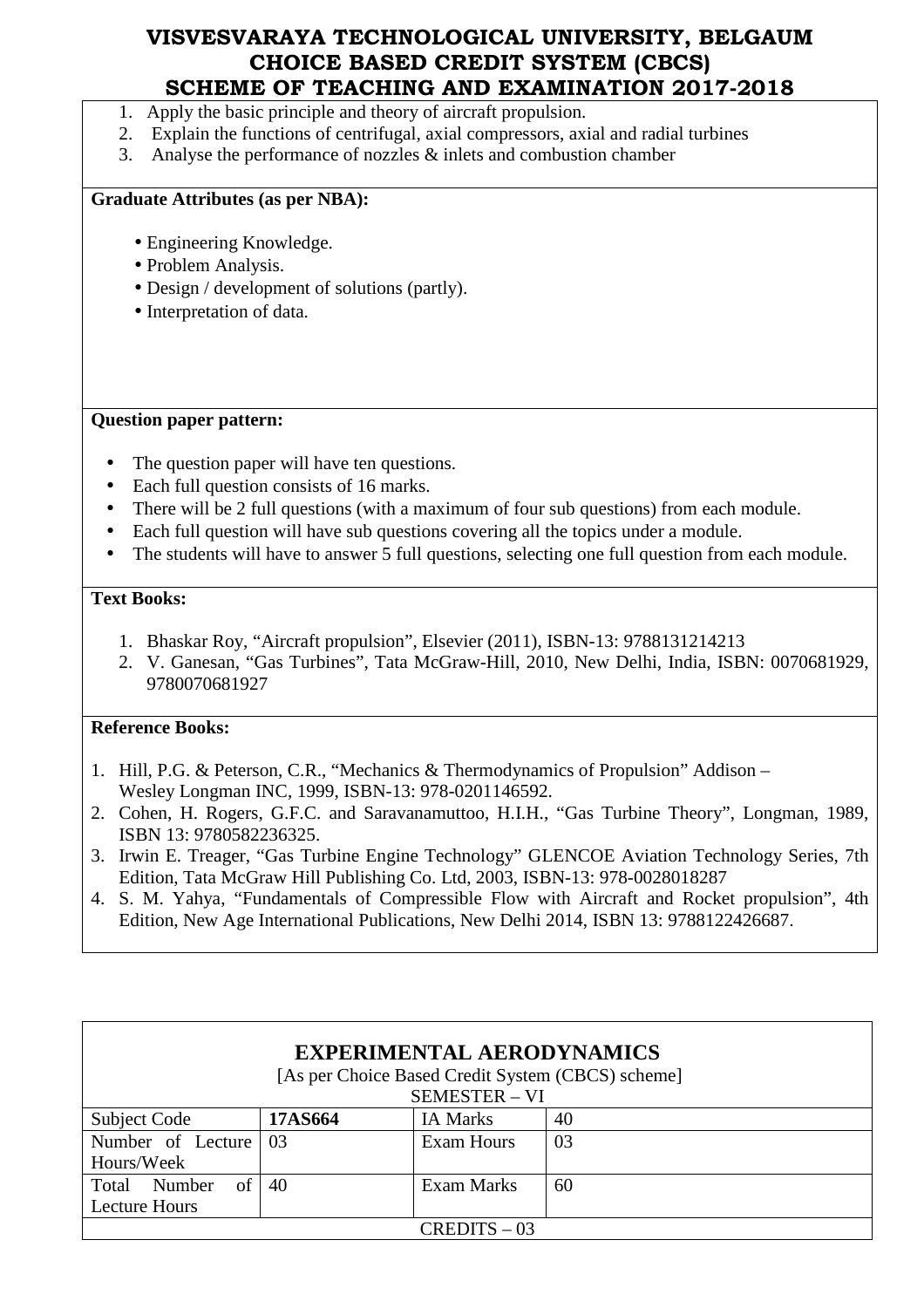# **Course objective:**

This course will enable students to

- 1. Understand the basics of experimental aerodynamics.
- 2. Understand the procedures for model measurements.
- 3. Acquire the knowledge of wind tunnel testing.

| <i>r</i> require the knowledge of white tunner testing.                                                                                                                                                                                                                                                                                                                                                                                                                                                               |                                 |                                                                              |
|-----------------------------------------------------------------------------------------------------------------------------------------------------------------------------------------------------------------------------------------------------------------------------------------------------------------------------------------------------------------------------------------------------------------------------------------------------------------------------------------------------------------------|---------------------------------|------------------------------------------------------------------------------|
| <b>Modules</b>                                                                                                                                                                                                                                                                                                                                                                                                                                                                                                        | <b>Teaching</b><br><b>Hours</b> | <b>Revised</b><br><b>Bloom's</b><br><b>Taxonomy</b><br>(RBT)<br><b>Level</b> |
| <b>Module -1</b>                                                                                                                                                                                                                                                                                                                                                                                                                                                                                                      |                                 |                                                                              |
| Wind Energy Collectors: Horizontal axis and vertical axis machines.<br>Power coefficient. Betz coefficient by momentum theory.                                                                                                                                                                                                                                                                                                                                                                                        | 8 Hours                         | L1, L2                                                                       |
| Vehicle Aerodynamics: Power requirements and drag coefficients of<br>automobiles. Effects of cut back angle. Aerodynamics of Trains and<br>Hovercraft.                                                                                                                                                                                                                                                                                                                                                                |                                 |                                                                              |
| <b>Module -2</b>                                                                                                                                                                                                                                                                                                                                                                                                                                                                                                      | 8 Hours                         | L1, L2                                                                       |
| <b>Building Aerodynamics:</b> Pressure distribution on low rise<br>buildings, wind forces on buildings. Environmental winds in city<br>blocks, Special problems of tall buildings, building codes, building<br>ventilation and architectural aerodynamics.                                                                                                                                                                                                                                                            |                                 |                                                                              |
| Flow Induced Vibrations: Effects of Reynolds number on wake<br>formation of bluff shapes, Vortex induced vibrations, Galloping and stall<br>flutter.                                                                                                                                                                                                                                                                                                                                                                  |                                 |                                                                              |
| <b>Module -3</b>                                                                                                                                                                                                                                                                                                                                                                                                                                                                                                      | 8 Hours                         | L1, L2, L3                                                                   |
| Model Measurements: Balances: design, installation and, calibration.<br>Internal balances. Mounting of models, rigidity. Measurement of<br>interference. Lift and drag measurements through various techniques.<br>Testing procedures. Testing:- 3-D wings, controls, complete model,<br>power effects, aero elasticity, dynamic stability. Testing with ground<br>plane, testing wind mill generator. Testing for local loads. Testing of<br>rotor. Testing engines, Jettison tests. Data reduction. Data correction |                                 |                                                                              |
| <b>Module -4</b>                                                                                                                                                                                                                                                                                                                                                                                                                                                                                                      | 8 Hours                         | L1, L2                                                                       |
| Wind Tunnel Boundary Corrections and Scale Effects: Effects of<br>lateral boundaries. Method of images. Wall corrections. Effects of<br>Solid Blocking, Wake Blocking. General downwash<br>Buoyancy,<br>correction. Lift interference correction. Corrections for reflection plane<br>models. Scale effects on aerodynamic characteristics and stability<br>derivatives                                                                                                                                               |                                 |                                                                              |
| <b>Module -5</b>                                                                                                                                                                                                                                                                                                                                                                                                                                                                                                      | 8 Hours                         | L1, L2                                                                       |
| Near sonic And Transonic Testing: Near sonic tunnel design.<br>Calibration of test section. Model support system. Tare and interference<br>evaluation. Near transonic testing.<br><b>Supersonic Wind Tunnel Testing:</b> Types of supersonic tunnels: -<br>continuous, intermittent (indraft and blowdown). Pressure-vacuum<br>tunnels. Supersonic tunnel design features. Calibration of test section.<br>Optical systems- Schlieren set-up. Starting loads. Hypersonic wind<br>tunnels - General introduction       |                                 |                                                                              |
| <b>Course outcomes:</b>                                                                                                                                                                                                                                                                                                                                                                                                                                                                                               |                                 |                                                                              |
| After studying this course, students will be able to:<br>1. Distinguish the building and vehicle aerodynamics.<br>2. Evaluate the boundary corrections and scale effects.                                                                                                                                                                                                                                                                                                                                             |                                 |                                                                              |
| 3. Classify the wind tunnel testing.                                                                                                                                                                                                                                                                                                                                                                                                                                                                                  |                                 |                                                                              |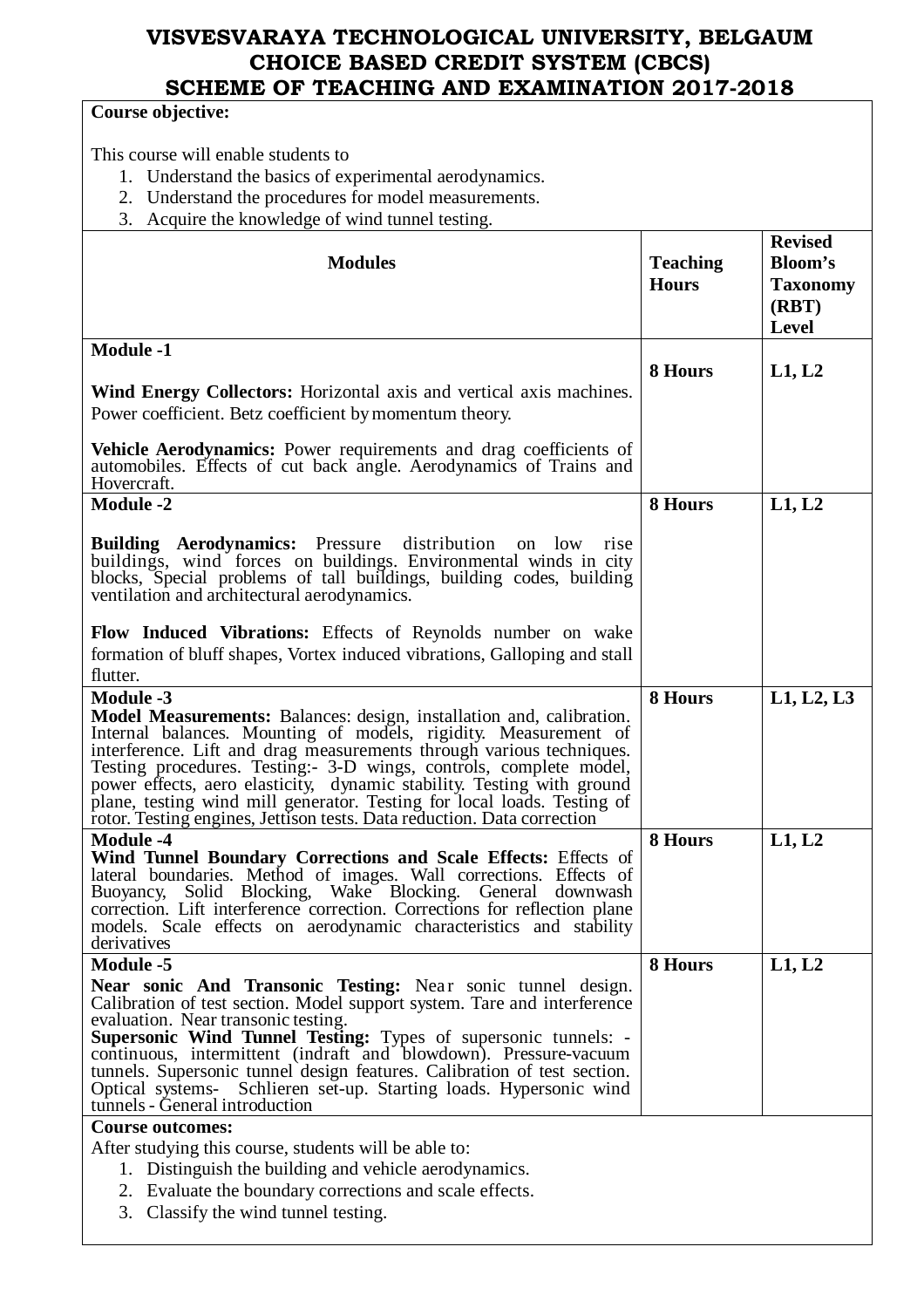#### **Graduate Attributes (as per NBA):**

- Engineering Knowledge.
- Problem Analysis.
- Design / development of solutions
- Interpretation of data

#### **Question paper pattern:**

- The question paper will have ten questions.
- Each full question consists of 16 marks.
- There will be 2 full questions (with a maximum of four sub questions) from each module.
- Each full question will have sub questions covering all the topics under a module.
- The students will have to answer 5 full questions, selecting one full question from each module.

#### **Text Books:**

1. Jewel B. Barlow, William H RAE, Jr. and Alan Pope**,** ' Low speedWind Tunnel Testing', John Wiley & Sons,3rd edition,2010,ISBN-13: 978-8126525683 2. M.Sovran (Ed), "Aerodynamics and drag mechanisms of bluff bodies and road Vehicles", Plenum press, New york, 1978.

#### **Reference Books:**

- 1. P.Sachs, "Winds forces in engineering", Pergamon Press,  $2<sup>nd</sup>$  edition, 2013.
- 2. R.D.Blevins, " Flow induced vibrations",Van Nostrand,1990.
- $\overline{3}$ . N.G.Calvent, "Wind Power Principles", Calvert Technical Press, 2<sup>nd</sup>

edition,2004,ISBN-13: 978-0951362068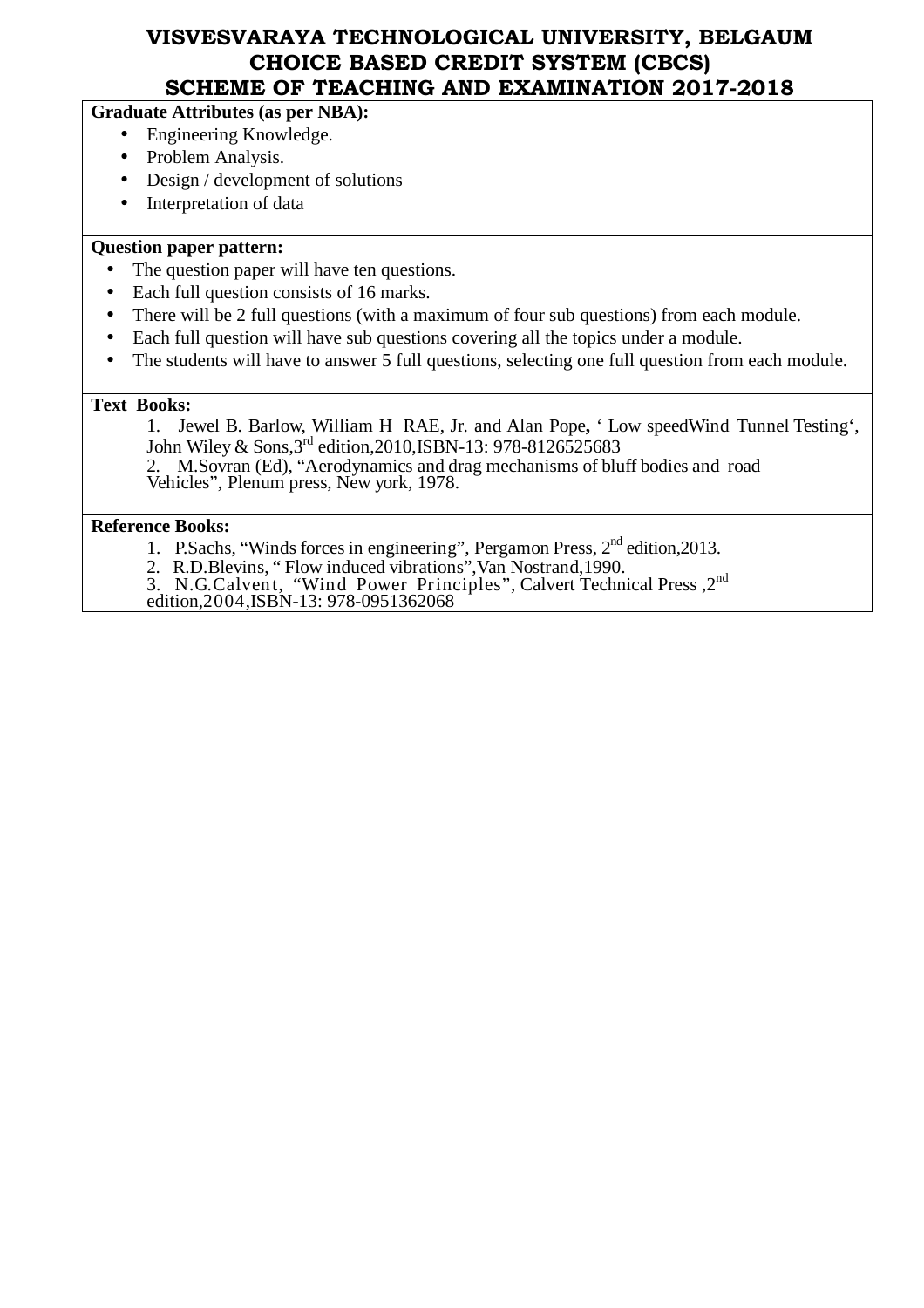# **Curriculum and Syllabus for 7th Semester, Aerospace Engineering**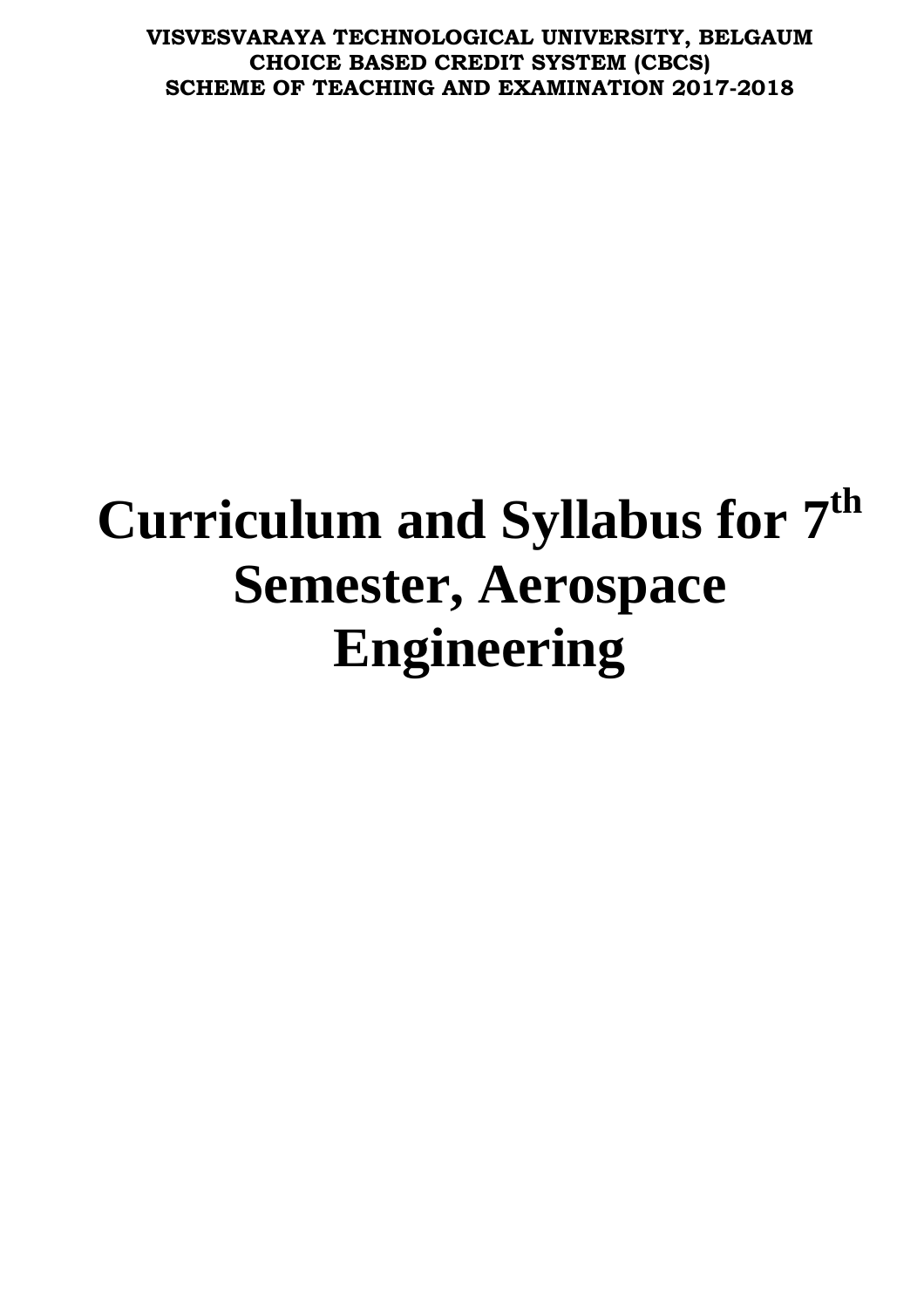|                          | <b>VII SEMESTER</b>    |                                                            |                                      |                   |                                       |                    |                                                         |                      |                               |                |
|--------------------------|------------------------|------------------------------------------------------------|--------------------------------------|-------------------|---------------------------------------|--------------------|---------------------------------------------------------|----------------------|-------------------------------|----------------|
|                          |                        |                                                            |                                      |                   | <b>Teaching</b><br><b>Hours /Week</b> | <b>Examination</b> |                                                         |                      | <b>Credits</b>                |                |
| S<br>1.<br>N<br>$\bf{0}$ | <b>Subject</b><br>Code | Title                                                      | <b>Tea</b><br>chi<br>ng<br>Dep<br>t. | <b>Theo</b><br>ry | Pract<br>ical/<br>Draw<br>ing         | Durati<br>on       | <b>Theo</b><br>ry/<br>Pract<br>ical<br><b>Mark</b><br>S | I.A.<br><b>Marks</b> | <b>Tot</b><br>al<br>Ma<br>rks |                |
| 1                        | 17AS71                 | <b>AVIONICS</b><br><b>SYSTEMS</b>                          | AS                                   | 04                |                                       | 03                 | 60                                                      | 40                   | 100                           | $\overline{4}$ |
| $\overline{2}$           | 17AS72/1<br>7AE72      | <b>COMPUTATIONAL</b><br><b>FLUID DYNAMICS</b>              | AS                                   | 04                |                                       | 03                 | 60                                                      | 40                   | 100                           | $\overline{4}$ |
| 3                        | 17AS73/                | <b>SPACE</b><br><b>VEHICLE</b><br><b>DESIGN</b>            | AS                                   | 04                |                                       | 03                 | 60                                                      | 40                   | 100                           | $\overline{4}$ |
| $\overline{4}$           | 17AS74X                | <b>PROFESSIONAL</b><br><b>ELECTIVE</b>                     | AS                                   | 03                |                                       | 03                 | 60                                                      | 40                   | 100                           | $\overline{3}$ |
| 5                        | 17AS75X                | <b>PROFESSIONAL</b><br><b>ELECTIVE</b>                     | AS                                   | 03                |                                       | 03                 | 60                                                      | 40                   | 100                           | $\overline{3}$ |
| 6                        | 17ASL77                | <b>COMPUTATIONAL</b><br><b>FLUID DYNAMICS</b><br>LAB       | AS                                   |                   | $1I+2P$                               | 03                 | 60                                                      | 40                   | 100                           | $\overline{2}$ |
| $\overline{7}$           | 17ASL78                | <b>SPACE</b><br><b>SIMULATION LAB</b>                      | AS                                   |                   | $1I+2P$                               | 03                 | 60                                                      | 40                   | 100                           | 2              |
| 8                        | 17ASP78                | PROJECT PHASE I<br><b>PROJECT</b><br>$+$<br><b>SEMINAR</b> | AS                                   |                   | 03                                    |                    |                                                         | 100                  | 100                           | $\overline{2}$ |
|                          |                        | <b>TOTAL</b>                                               |                                      | 18                | $\boldsymbol{9}$                      | 21                 | 420                                                     | 380                  | 800                           | 24             |

#### **B.E. AEROSPACE ENGINEERING**

| <b>Foundation Elective</b> |                             | <b>Elective</b> |                                       |
|----------------------------|-----------------------------|-----------------|---------------------------------------|
| 17AS741/                   | <b>FATIGUE AND FRACTURE</b> |                 |                                       |
| 17AE741                    | <b>MECHANICS</b>            | 17AS751         | <b>OPTIMIZATION TECHNIQUES</b>        |
|                            |                             | 17AS752/        |                                       |
| 17AS742                    | TOTAL QUALITY MANAGEMENT    | 17AE752         | WIND TUNNEL TECHNIQUES.               |
|                            | THEORY OF ELASTICITY &      |                 |                                       |
| 17AS743                    | <b>PLASTICITY</b>           | 17AS753         | <b>SMART MATERIALS &amp; CONTROLS</b> |
| 17AS744/                   |                             | 17AS754/        | <b>GUIDANCE, NAVIGATION &amp;</b>     |
| 17AE744                    | <b>AERO-ELASTICITY</b>      | 17AE754         | <b>CONTROL</b>                        |

#### **1. Core subject:** This is the course which is to be compulsorily studied by a student as a core requirement to complete the requirement of a programme in a said discipline of study.

**2. Professional Elective:** Elective relevant to chosen specialization/ branch

**3. Project Phase –I + Project Seminar:** Literature Survey, Problem Identification, objectives and Methodology.

Submission of synopsis and seminar.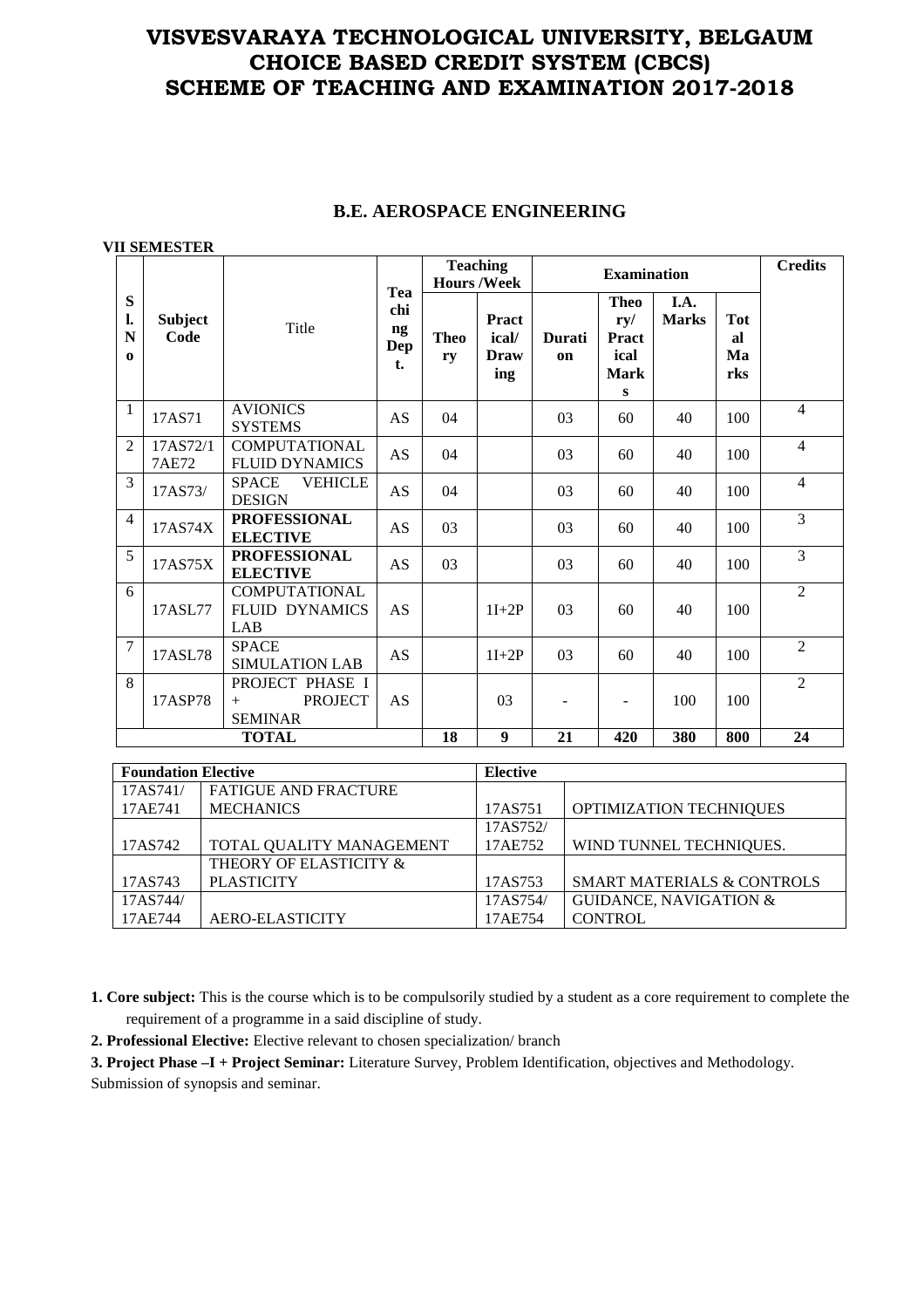| <b>AVIONICS SYSTEMS</b>                                                                                                                                                                                                                                                                                                                                                                                                                                                                                                                         |                |                                                                                                                                                                                                                                                        |        |                                 |                                                                    |
|-------------------------------------------------------------------------------------------------------------------------------------------------------------------------------------------------------------------------------------------------------------------------------------------------------------------------------------------------------------------------------------------------------------------------------------------------------------------------------------------------------------------------------------------------|----------------|--------------------------------------------------------------------------------------------------------------------------------------------------------------------------------------------------------------------------------------------------------|--------|---------------------------------|--------------------------------------------------------------------|
|                                                                                                                                                                                                                                                                                                                                                                                                                                                                                                                                                 |                | [As per Choice Based Credit System (CBCS) scheme]<br><b>SEMESTER - VII</b>                                                                                                                                                                             |        |                                 |                                                                    |
| <b>Subject Code</b>                                                                                                                                                                                                                                                                                                                                                                                                                                                                                                                             | 17AS71         | <b>IA Marks</b>                                                                                                                                                                                                                                        | 40     |                                 |                                                                    |
| Number of Lecture                                                                                                                                                                                                                                                                                                                                                                                                                                                                                                                               | 04             | <b>Exam Hours</b>                                                                                                                                                                                                                                      | 03     |                                 |                                                                    |
| Hours/Week                                                                                                                                                                                                                                                                                                                                                                                                                                                                                                                                      |                |                                                                                                                                                                                                                                                        |        |                                 |                                                                    |
| Number<br>of<br>Total                                                                                                                                                                                                                                                                                                                                                                                                                                                                                                                           | 50             | <b>Exam Marks</b>                                                                                                                                                                                                                                      | 60     |                                 |                                                                    |
| <b>Lecture Hours</b>                                                                                                                                                                                                                                                                                                                                                                                                                                                                                                                            |                |                                                                                                                                                                                                                                                        |        |                                 |                                                                    |
|                                                                                                                                                                                                                                                                                                                                                                                                                                                                                                                                                 |                | $CREDITS - 04$                                                                                                                                                                                                                                         |        |                                 |                                                                    |
| Course objectives: This course will enable students to                                                                                                                                                                                                                                                                                                                                                                                                                                                                                          |                |                                                                                                                                                                                                                                                        |        |                                 |                                                                    |
| 1.<br>2.<br>3.                                                                                                                                                                                                                                                                                                                                                                                                                                                                                                                                  |                | Understand the need for avionics in civil, military and space systems.<br>Appreciate the use of microprocessors, data buses and avionics system architectures.<br>Acquire the knowledge of display technologies, communication and navigation systems. |        |                                 |                                                                    |
|                                                                                                                                                                                                                                                                                                                                                                                                                                                                                                                                                 | <b>Modules</b> |                                                                                                                                                                                                                                                        |        | <b>Teaching</b><br><b>Hours</b> | <b>Revised</b><br><b>Bloom's</b><br><b>Taxonomy</b><br>(RBT) Level |
| <b>Module -1</b><br>Power Distribution System: Bus Bar, split bus bar system, special<br>purpose cables. Electrical diagram and identification scheme. Circuit<br>controlling devices. Power utilisation-typical application to avionics.<br>Need for Avionics in civil and military aircraft.                                                                                                                                                                                                                                                  |                | 10 Hours                                                                                                                                                                                                                                               | L1, L2 |                                 |                                                                    |
| <b>Module -2</b><br>Inertial Navigation System: Gyroscopic versus Inertial platform.<br>Structure of stable platform. Inertial Navigation units. Inertial<br>alignment. Inertial interface system. Importance of Compass swing.<br>Electronic Flight Control System: Fly-by-wire system: - basic concept<br>and features. Pitch and Roll rate: - command and response. Control<br>Laws. Frequency response of a typical FBW actuator. Cooper Harper<br>scale. Redundancy and failure survival. Common mode of failures and<br>effects analysis. |                | 10 Hours                                                                                                                                                                                                                                               | L1, L2 |                                 |                                                                    |
| <b>Module -3</b>                                                                                                                                                                                                                                                                                                                                                                                                                                                                                                                                |                |                                                                                                                                                                                                                                                        |        | 10 Hours                        | L1, L2, L3                                                         |
| <b>Electronic Flight Instrument Systems:</b> Display -units, presentation,<br>failure, and annunciation. Display of air data.<br>Introduction to Avionics Sub Systems and Electronic Circuits:<br>Typical<br>avionics<br>subsystems.<br>communication system, transmitter, receiver, antenna.                                                                                                                                                                                                                                                   | aircraft       |                                                                                                                                                                                                                                                        |        |                                 |                                                                    |
| <b>Module -4</b>                                                                                                                                                                                                                                                                                                                                                                                                                                                                                                                                |                |                                                                                                                                                                                                                                                        |        | 10 Hours                        | L1, L2                                                             |
| Principles of Digital Systems: Digital Computers, Microprocessors,<br>Memories<br>Flight Deck and Cockpits: Control and display technologies CRT, LED,<br>LCD, EL and plasma panel, Touch screen, Direct voice input (DVI) -                                                                                                                                                                                                                                                                                                                    |                |                                                                                                                                                                                                                                                        |        |                                 |                                                                    |
|                                                                                                                                                                                                                                                                                                                                                                                                                                                                                                                                                 |                | Civil cockpit and military cockpit: MFDS, HUD, MFK, HOTAS.                                                                                                                                                                                             |        |                                 |                                                                    |
| <b>Module -5</b>                                                                                                                                                                                                                                                                                                                                                                                                                                                                                                                                |                |                                                                                                                                                                                                                                                        |        | 10 Hours                        | L1, L2                                                             |
|                                                                                                                                                                                                                                                                                                                                                                                                                                                                                                                                                 |                | Avionics Systems Integration: Avionics equipment fit. Electrical data<br>bus system. Communication Systems, Navigation systems, Flight control                                                                                                         |        |                                 |                                                                    |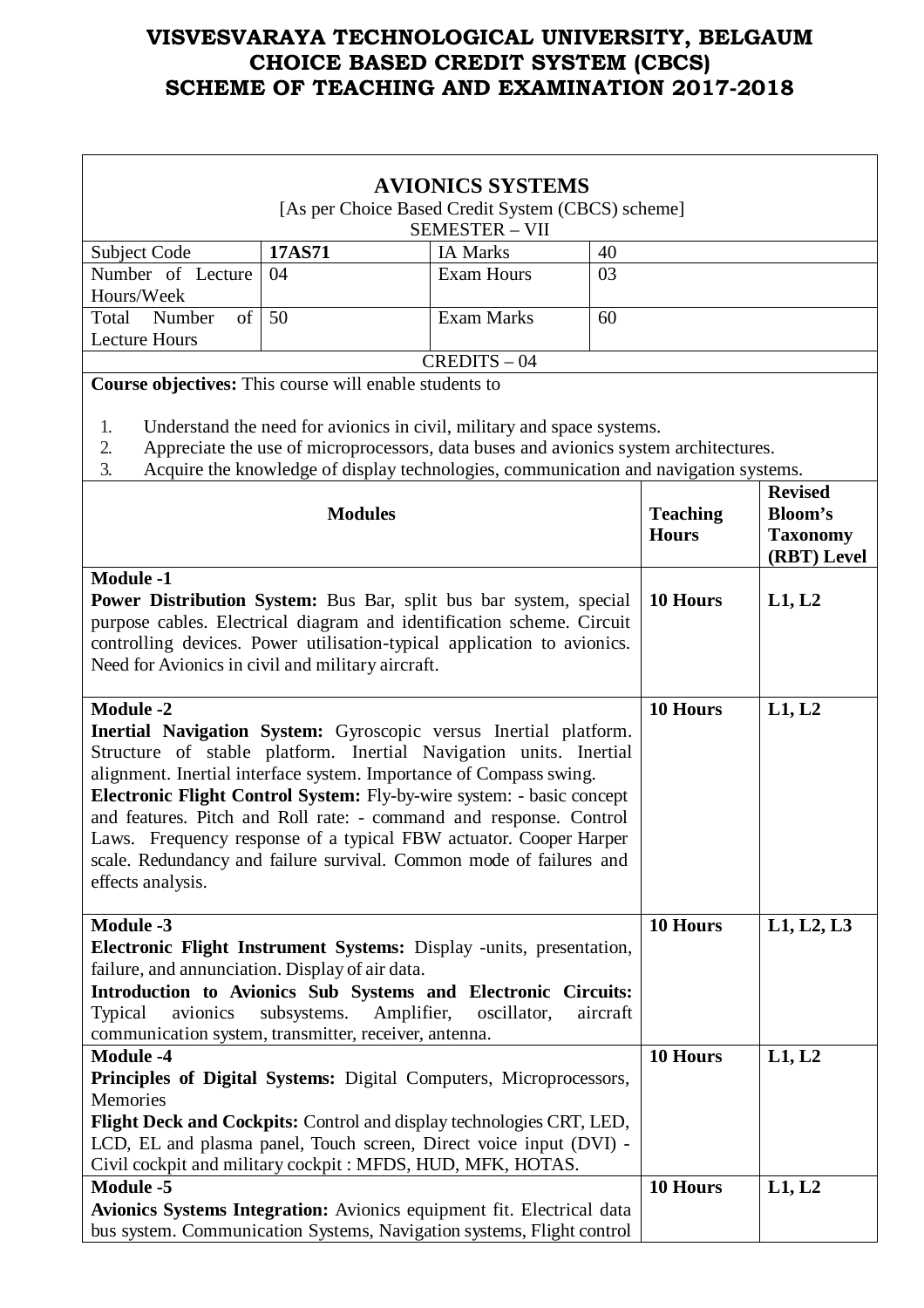# **VISVESVARAYA TECHNOLOGICAL UNIVERSITY, BELGAUM CHOICE BASED CREDIT SYSTEM (CBCS)**

| SCHEME OF TEACHING AND EXAMINATION 2017-2018                                                                        |  |
|---------------------------------------------------------------------------------------------------------------------|--|
| systems, Radar, Electronic Warfare, and fire control system. Avionics                                               |  |
| system architecture, Data buses, MIL-STD 1553 B.                                                                    |  |
| <b>Course outcomes:</b>                                                                                             |  |
| After studying this course, students will be able to:                                                               |  |
| Select the suitable data bus based on the application.<br>1.                                                        |  |
| 2.<br>Identify the suitable navigation systems.                                                                     |  |
| 3.<br>Distinguish the avionics system architecture.                                                                 |  |
| <b>Graduate Attributes (as per NBA):</b>                                                                            |  |
|                                                                                                                     |  |
| Engineering Knowledge.<br>$\bullet$                                                                                 |  |
| Problem Analysis.                                                                                                   |  |
| Design / development of solutions                                                                                   |  |
| Interpretation of data                                                                                              |  |
|                                                                                                                     |  |
| <b>Question paper pattern:</b>                                                                                      |  |
|                                                                                                                     |  |
| The question paper will have ten questions.                                                                         |  |
| Each full question consists of 16 marks.                                                                            |  |
| There will be 2 full questions (with a maximum of four sub questions) from each module.                             |  |
| Each full question will have sub questions covering all the topics under a module.                                  |  |
| The students will have to answer 5 full questions, selecting one full question from each module.                    |  |
|                                                                                                                     |  |
| <b>Text Books:</b>                                                                                                  |  |
| R.P.G. Collinson., "Introduction to Avionics Systems", Springer, 3 <sup>rd</sup> edition, 2011, ISBN-13: 978-<br>1. |  |
| 9400707078                                                                                                          |  |
| Gaonkar, R.S., "Microprocessors Architecture - Programming and Application", Penram<br>2.                           |  |
| International Publishing, $6th$ edition, 2013, ISBN-13: 978-8187972884.                                             |  |
|                                                                                                                     |  |
| <b>Reference Books:</b>                                                                                             |  |
|                                                                                                                     |  |
| Middleton, D.H., Ed., "Avionics Systems, Longman Scientific and Technical", Longman Group<br>1.                     |  |
| UK Ltd., England, 1989, ISBN-13: 978-0582018815.                                                                    |  |
| Spitzer, C.R., "Digital Avionic Systems", McGraw-Hill Inc., US, 2nd edition, 1992, ISBN-13:<br>2.                   |  |
| 978-0070603332.                                                                                                     |  |

3. Brain Kendal, "Manual of Avionics", Wiley India Pvt Ltd, 3rd edition,2011,ISBN-13: 978- 8126532292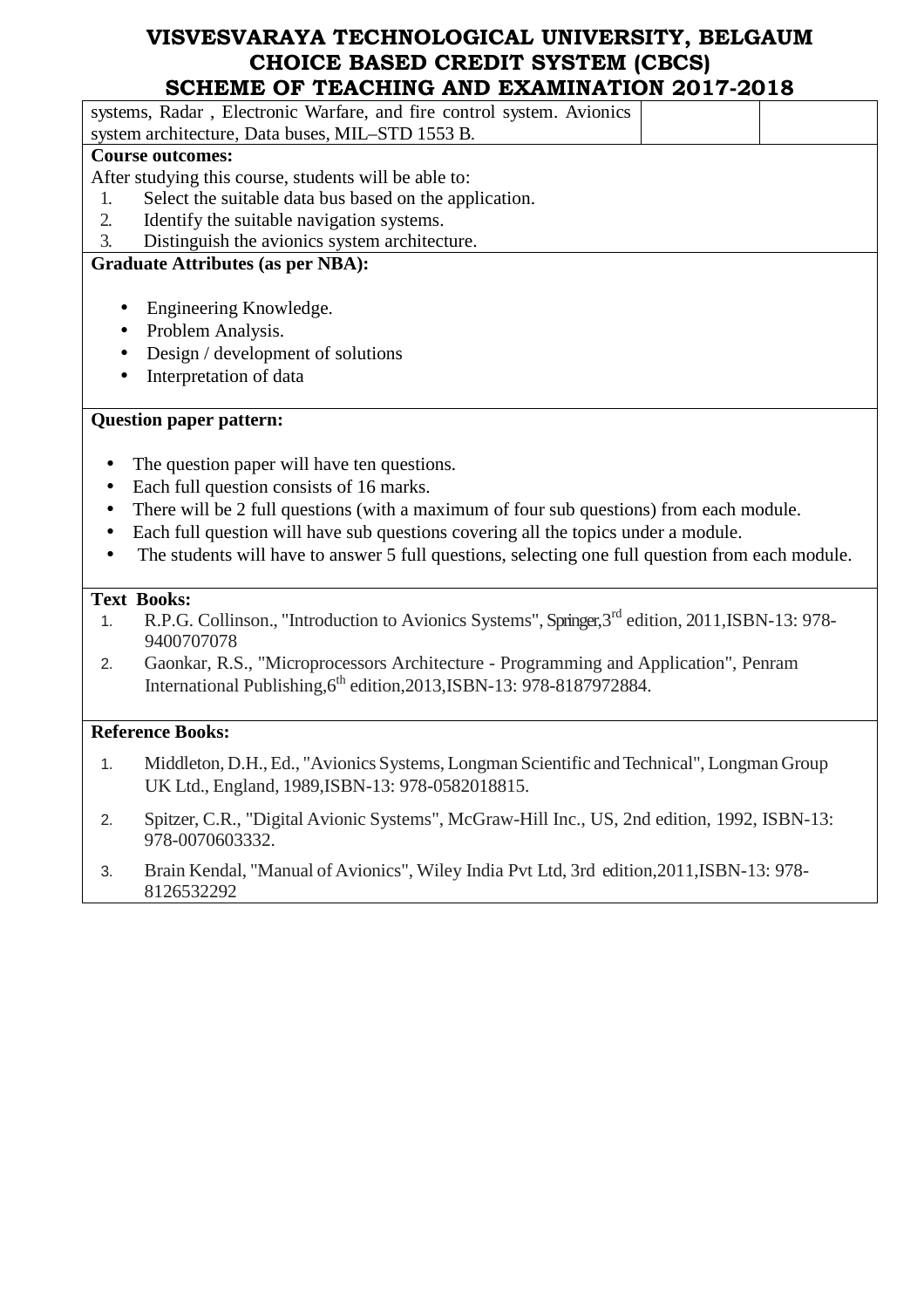| <b>COMPUTATIONAL FLUID DYNAMICS</b>                                                                                                                                                                                                                                                                                                                                                                                                                                                                                    |                                                                                |                   |        |                                 |                                                            |  |  |
|------------------------------------------------------------------------------------------------------------------------------------------------------------------------------------------------------------------------------------------------------------------------------------------------------------------------------------------------------------------------------------------------------------------------------------------------------------------------------------------------------------------------|--------------------------------------------------------------------------------|-------------------|--------|---------------------------------|------------------------------------------------------------|--|--|
| [As per Choice Based Credit System (CBCS) scheme]                                                                                                                                                                                                                                                                                                                                                                                                                                                                      |                                                                                |                   |        |                                 |                                                            |  |  |
| <b>SEMESTER - VII</b>                                                                                                                                                                                                                                                                                                                                                                                                                                                                                                  |                                                                                |                   |        |                                 |                                                            |  |  |
| Subject Code                                                                                                                                                                                                                                                                                                                                                                                                                                                                                                           | 17AS72/17AE72                                                                  | <b>IA Marks</b>   | 40     |                                 |                                                            |  |  |
| Number of Lecture                                                                                                                                                                                                                                                                                                                                                                                                                                                                                                      | 04                                                                             | <b>Exam Hours</b> | 03     |                                 |                                                            |  |  |
| Hours/Week                                                                                                                                                                                                                                                                                                                                                                                                                                                                                                             |                                                                                |                   |        |                                 |                                                            |  |  |
| Total Number of                                                                                                                                                                                                                                                                                                                                                                                                                                                                                                        | 50                                                                             | <b>Exam Marks</b> | 60     |                                 |                                                            |  |  |
| <b>Lecture Hours</b>                                                                                                                                                                                                                                                                                                                                                                                                                                                                                                   |                                                                                |                   |        |                                 |                                                            |  |  |
|                                                                                                                                                                                                                                                                                                                                                                                                                                                                                                                        |                                                                                | $CREDITS - 04$    |        |                                 |                                                            |  |  |
| <b>Course objectives:</b> This course will enable students to                                                                                                                                                                                                                                                                                                                                                                                                                                                          |                                                                                |                   |        |                                 |                                                            |  |  |
| 1.                                                                                                                                                                                                                                                                                                                                                                                                                                                                                                                     | Know the basic equations of fluid dynamics, boundary layer and discretization. |                   |        |                                 |                                                            |  |  |
| 2.<br>3.                                                                                                                                                                                                                                                                                                                                                                                                                                                                                                               | Understand the source and vortex panel method.<br>Know about FDM, FVM and FEM. |                   |        |                                 |                                                            |  |  |
|                                                                                                                                                                                                                                                                                                                                                                                                                                                                                                                        |                                                                                |                   |        |                                 | <b>Revised</b>                                             |  |  |
|                                                                                                                                                                                                                                                                                                                                                                                                                                                                                                                        | <b>Modules</b>                                                                 |                   |        | <b>Teaching</b><br><b>Hours</b> | <b>Bloom's</b><br><b>Taxonomy</b><br>(RBT)<br><b>Level</b> |  |  |
| <b>Module -1</b><br>Introduction: CFD Applications. Need for Parallel Computers in CFD<br>algorithms. Models of flows. Substantial derivative, Divergence of<br>velocity. Continuity, Momentum, and Energy Equations-Derivation in<br>various forms. Integral versus Differential form of equations. Comments<br>on governing equations. Physical boundary conditions. Forms of<br>equations especially suitable for CFD work. Shock capturing, and shock<br>fitting.                                                  |                                                                                | <b>10 Hours</b>   | L1, L2 |                                 |                                                            |  |  |
| <b>Module -2</b>                                                                                                                                                                                                                                                                                                                                                                                                                                                                                                       |                                                                                |                   |        | 10 Hours                        | L1, L2                                                     |  |  |
| Mathematical Behaviour of Partial Differential Equations:<br>Classification of partial differential equations. Cramer Rule and Eigen<br>value methods for classification. Hyperbolic, parabolic, and elliptic<br>forms of equations. Impact of classification on physical and<br>computational fluid dynamics. Case studies: steady inviscid supersonic<br>flow, unsteady inviscid flow, steady boundary layer flow, and unsteady                                                                                      |                                                                                |                   |        |                                 |                                                            |  |  |
| thermal conduction, steady subsonic inviscid flow.                                                                                                                                                                                                                                                                                                                                                                                                                                                                     |                                                                                |                   |        |                                 |                                                            |  |  |
| <b>Module -3</b>                                                                                                                                                                                                                                                                                                                                                                                                                                                                                                       |                                                                                |                   |        | 10 Hours                        | L1, L2, L3                                                 |  |  |
| Grid Generation and Adaptive Grids: Need for grid generation and<br>Body-fitted coordinate system.<br>Structured Grid generation techniques- algebraic and numerical<br>methods. Unstructured Grids-essential features. Unstructured Grid<br>generation techniques- Delaunay-Voronoi diagram, advancing front<br>method. Surface grid generation, multi-block grid generation, and<br>meshless methods. Grid quality and adaptive grids. Structured grids<br>adaptive methods and unstructured grids adaptive methods. |                                                                                |                   |        |                                 |                                                            |  |  |
| <b>Module -4</b>                                                                                                                                                                                                                                                                                                                                                                                                                                                                                                       |                                                                                |                   |        | 10 Hours                        | L1, L2                                                     |  |  |
| <b>Discretisation &amp; Transformation:</b><br>Discretisation: Finite differences methods, and difference equations.<br>Explicit and Implicit approaches. Unsteady Problem - Explicit versus<br>Implicit Scheme. Errors and stability analysis. Time marching and space<br>marching. Reflection boundary condition. Relaxation techniques.<br>Alternating direction implicit method. Successive over relaxation/under                                                                                                  |                                                                                |                   |        |                                 |                                                            |  |  |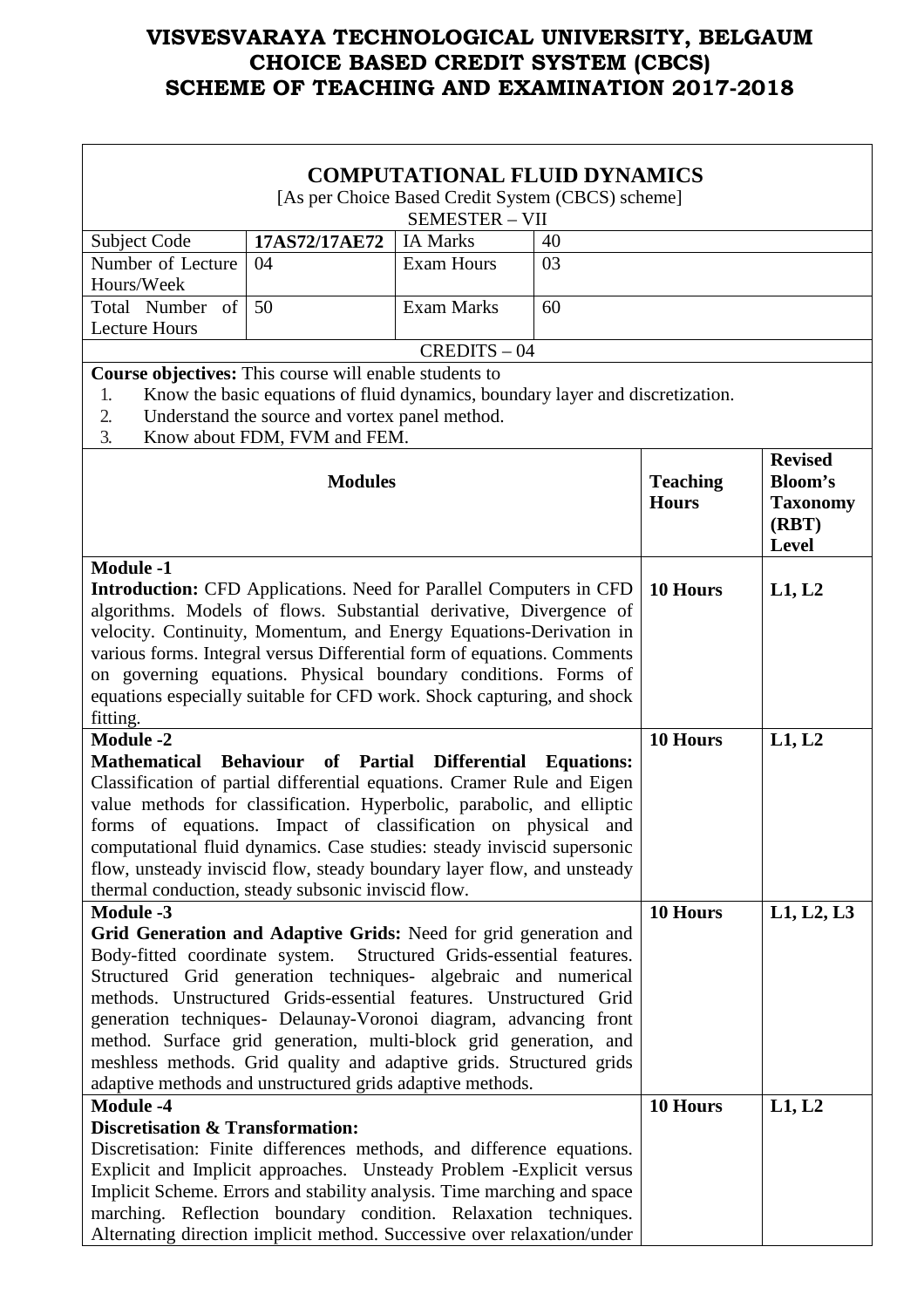| SCHEME OF TEACHING AND EXAMINATION 2017-2018                                                                                                                                                                                                                                                                                                                                                                                                                                                               |                                   |          |        |  |  |
|------------------------------------------------------------------------------------------------------------------------------------------------------------------------------------------------------------------------------------------------------------------------------------------------------------------------------------------------------------------------------------------------------------------------------------------------------------------------------------------------------------|-----------------------------------|----------|--------|--|--|
| relaxation. Second order Lax-Wendroff method, mid-point Leap frog<br>method, upwind scheme, numerical viscosity, and artificial viscosity.                                                                                                                                                                                                                                                                                                                                                                 |                                   |          |        |  |  |
| <b>Transformation:</b> Transformation of governing partial differential<br>equations from physical domain to computational domain. Matrices and<br>Jacobians of transformation. Example of transformation. Generic form<br>of the Governing flow equations in Strong Conservative form in the<br><b>Transformed Space.</b>                                                                                                                                                                                 |                                   |          |        |  |  |
| <b>Module -5</b><br>Finite Volume<br>Technique and Some Applications:<br>discretisation- cell centered and cell vertex techniques (overlapping<br>control volume, duel control volume). Temporal discretisation- Explicit<br>time stepping, and implicit time stepping. Time step calculation.<br>Upwind scheme and high resolution scheme. Flux vector splitting,<br>approximate factorisation. Artificial dissipation and flux limiters.<br>Unsteady flows and heat conduction problems. Upwind biasing. | Spatial                           | 10 Hours | L1, L2 |  |  |
| <b>Course outcomes:</b>                                                                                                                                                                                                                                                                                                                                                                                                                                                                                    |                                   |          |        |  |  |
| After studying this course, students will be able to:                                                                                                                                                                                                                                                                                                                                                                                                                                                      |                                   |          |        |  |  |
| Differentiate the FDM, FVM and FEM<br>1.                                                                                                                                                                                                                                                                                                                                                                                                                                                                   |                                   |          |        |  |  |
| 2.<br>Perform the flow, structural and thermal analysis.                                                                                                                                                                                                                                                                                                                                                                                                                                                   |                                   |          |        |  |  |
| 3.<br>Utilize the discretization methods according to the application.                                                                                                                                                                                                                                                                                                                                                                                                                                     |                                   |          |        |  |  |
| <b>Graduate Attributes (as per NBA):</b>                                                                                                                                                                                                                                                                                                                                                                                                                                                                   |                                   |          |        |  |  |
| Engineering Knowledge.                                                                                                                                                                                                                                                                                                                                                                                                                                                                                     |                                   |          |        |  |  |
|                                                                                                                                                                                                                                                                                                                                                                                                                                                                                                            |                                   |          |        |  |  |
|                                                                                                                                                                                                                                                                                                                                                                                                                                                                                                            | Problem Analysis.<br>$\bullet$    |          |        |  |  |
|                                                                                                                                                                                                                                                                                                                                                                                                                                                                                                            | Design / development of solutions |          |        |  |  |
| Interpretation of data                                                                                                                                                                                                                                                                                                                                                                                                                                                                                     |                                   |          |        |  |  |
| <b>Question paper pattern:</b>                                                                                                                                                                                                                                                                                                                                                                                                                                                                             |                                   |          |        |  |  |
| The question paper will have ten questions.<br>$\bullet$                                                                                                                                                                                                                                                                                                                                                                                                                                                   |                                   |          |        |  |  |
| Each full question consists of 16 marks.<br>$\bullet$                                                                                                                                                                                                                                                                                                                                                                                                                                                      |                                   |          |        |  |  |
| There will be 2 full questions (with a maximum of four sub questions) from each module.                                                                                                                                                                                                                                                                                                                                                                                                                    |                                   |          |        |  |  |
| Each full question will have sub questions covering all the topics under a module.                                                                                                                                                                                                                                                                                                                                                                                                                         |                                   |          |        |  |  |
| The students will have to answer 5 full questions, selecting one full question from each module.                                                                                                                                                                                                                                                                                                                                                                                                           |                                   |          |        |  |  |
|                                                                                                                                                                                                                                                                                                                                                                                                                                                                                                            |                                   |          |        |  |  |
| <b>Text Books:</b>                                                                                                                                                                                                                                                                                                                                                                                                                                                                                         |                                   |          |        |  |  |
| Fletcher, C.A.J., "Computational Techniques for Fluid Dynamics", Springer, Berlin, 2 <sup>nd</sup> edition,<br>1.<br>2002, ISBN-13: 978-3540543046                                                                                                                                                                                                                                                                                                                                                         |                                   |          |        |  |  |
| John D. Anderson, "Computational Fluid Dynamics", McGraw Hill, 2013, ISBN-13: 978-0070016859.<br>2.                                                                                                                                                                                                                                                                                                                                                                                                        |                                   |          |        |  |  |
| <b>Reference Books:</b>                                                                                                                                                                                                                                                                                                                                                                                                                                                                                    |                                   |          |        |  |  |
| John F. Wendt, "Computational Fluid Dynamics - An Introduction", Springer, 3 <sup>rd</sup> edition, 2013<br>1.                                                                                                                                                                                                                                                                                                                                                                                             |                                   |          |        |  |  |
| Charles Hirsch, "Numerical Computation of Internal and External Flows", Elsevier, 1 <sup>st</sup> edition,<br>2.<br>2007, ISBN-13: 978-9381269428.                                                                                                                                                                                                                                                                                                                                                         |                                   |          |        |  |  |
| Klaus A Hoffmann and Steve T. Chiang. "Computational Fluid Dynamics for Engineers", Vols. I<br>3.<br>$\&$ II Engineering Education System $DO$ Boy 20078 W Wichita $KS$ 67208 1078 USA                                                                                                                                                                                                                                                                                                                     |                                   |          |        |  |  |

& II Engineering Education System, P.O. Box 20078, W. Wichita, K.S., 67208 - 1078 USA, 1993.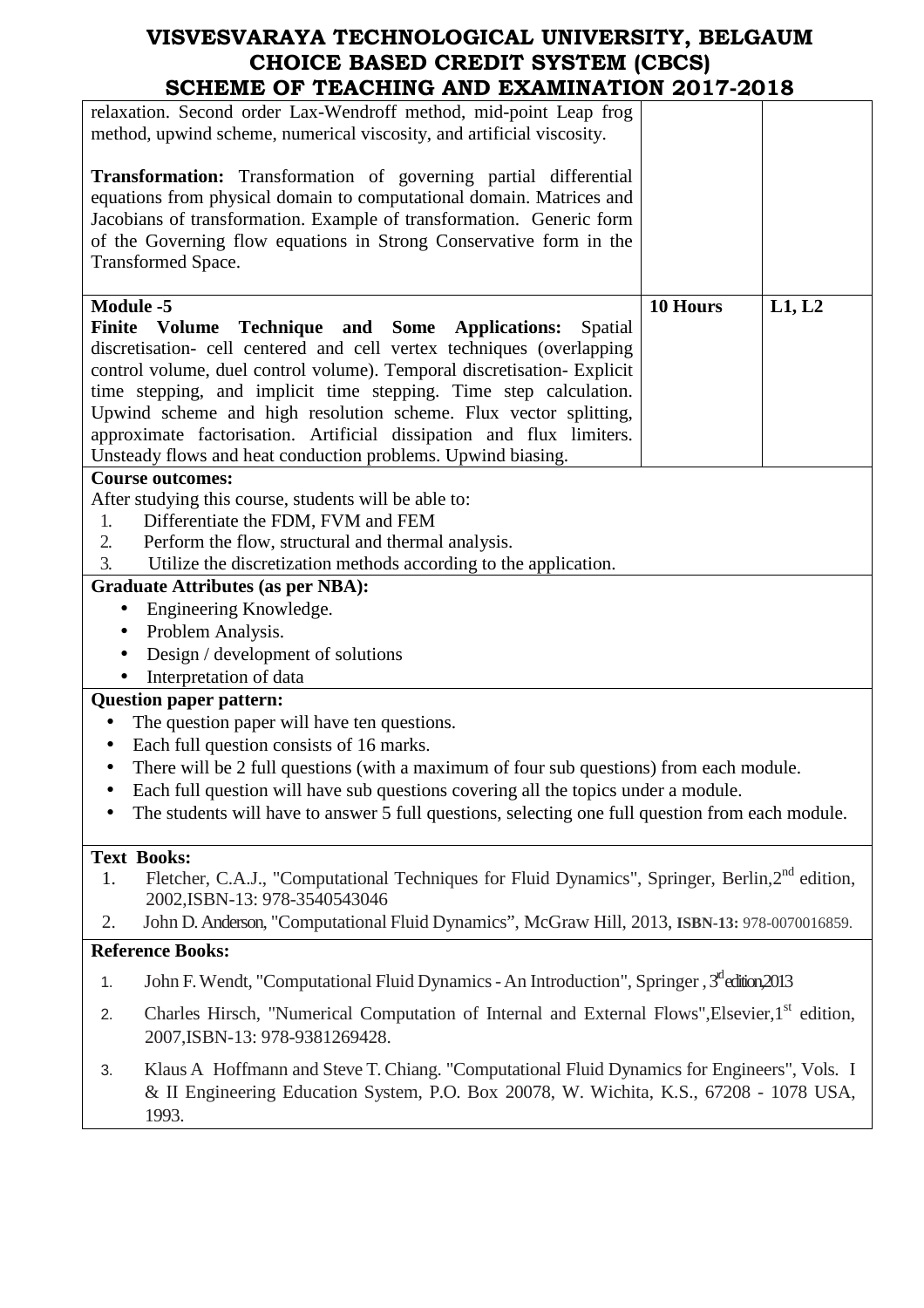| <b>SPACE VEHICLE DESIGN</b>                                             |                                                                               |                       |        |                 |                 |  |
|-------------------------------------------------------------------------|-------------------------------------------------------------------------------|-----------------------|--------|-----------------|-----------------|--|
|                                                                         | [As per Choice Based Credit System (CBCS) scheme]                             |                       |        |                 |                 |  |
|                                                                         |                                                                               | <b>SEMESTER - VII</b> |        |                 |                 |  |
| Subject Code                                                            | 17AS73                                                                        | <b>IA Marks</b>       | 40     |                 |                 |  |
| Number of Lecture                                                       | 04                                                                            | <b>Exam Hours</b>     | 03     |                 |                 |  |
| Hours/Week                                                              |                                                                               |                       |        |                 |                 |  |
| Total<br>Number<br>of                                                   | 50                                                                            | <b>Exam Marks</b>     | 60     |                 |                 |  |
| <b>Lecture Hours</b>                                                    |                                                                               | $CREDITS - 04$        |        |                 |                 |  |
| <b>Course objectives:</b>                                               |                                                                               |                       |        |                 |                 |  |
| This course will enable students to                                     |                                                                               |                       |        |                 |                 |  |
| 1.                                                                      | Understand space mission analysis and design process                          |                       |        |                 |                 |  |
| 2.                                                                      | Acquire the knowledge of spacecraft configuration and structural design       |                       |        |                 |                 |  |
| 3.                                                                      | Comprehend the importance of space craft attitude control and instrumentation |                       |        |                 |                 |  |
|                                                                         |                                                                               |                       |        |                 | <b>Revised</b>  |  |
|                                                                         | <b>Modules</b>                                                                |                       |        | <b>Teaching</b> | <b>Bloom's</b>  |  |
|                                                                         |                                                                               |                       |        | <b>Hours</b>    | <b>Taxonomy</b> |  |
|                                                                         |                                                                               |                       |        |                 | (RBT) Level     |  |
| <b>Module -1</b>                                                        |                                                                               |                       |        |                 |                 |  |
| Introduction to Launch Vehicle: Launch Vehicles Available Launch        |                                                                               |                       |        | 10 Hours        | L1, L2          |  |
| Capabilities<br>Vehicle                                                 | Deciding which Launch                                                         | Vehicle               | to     |                 |                 |  |
| UseCharacteristics of Spacecraft Necessary to Choose a Launch           |                                                                               |                       |        |                 |                 |  |
| Vehicle Structures. Primary Structural Design Other Functional          |                                                                               |                       |        |                 |                 |  |
| Divisions Mechanisms Used by the Other Subsystem. Materials for         |                                                                               |                       |        |                 |                 |  |
| Constructing Spacecraft Manufacturing Techniques Applicable to the      |                                                                               |                       |        |                 |                 |  |
| Structure.                                                              |                                                                               |                       |        |                 |                 |  |
| <b>Module -2</b>                                                        |                                                                               | 10 Hours              | L1, L2 |                 |                 |  |
| <b>Propulsion:</b>                                                      | Rocket Propulsion Fundamentals,                                               | Ascent                | Flight |                 |                 |  |
| Mechanics, Launch Vehicle selection, Entry flight Mechanics, Entry      |                                                                               |                       |        |                 |                 |  |
| heating, entry vehicle design, Aeroassisted orbit transfer.             |                                                                               |                       |        |                 |                 |  |
| <b>Module -3</b>                                                        |                                                                               |                       |        | 10 Hours        | L1, L2, L3      |  |
| Introduction to Launch Vehicle structures: Loads on the vehicle         |                                                                               |                       |        |                 |                 |  |
| structures, Stages, Motor case, Base shroud, Inter stages, Heat shield, |                                                                               |                       |        |                 |                 |  |
| Equipment Bay and their functions Modeling and Analysis Structures.     |                                                                               |                       |        |                 |                 |  |
| Loads and Stresses Thin-Walled Pressure Vessels Buckling of Beams       |                                                                               |                       |        |                 |                 |  |
| Thin-Wall Assumption. Finite Element Analysis.                          |                                                                               |                       |        |                 |                 |  |
| <b>Module -4</b>                                                        |                                                                               |                       |        | 10 Hours        | L1, L2          |  |
| Vehicle Dynamics: Mode shape and frequencies of launch vehicles,        |                                                                               |                       |        |                 |                 |  |
| Vibrations .Flexible Body Dynamics of Liquid propellant in Moving       |                                                                               |                       |        |                 |                 |  |
| containers Sloshing, POGO Orbital Vibration Mitigation Vibrations       |                                                                               |                       |        |                 |                 |  |
| Aero elastic phenomenon of launch vehicles.                             |                                                                               |                       |        |                 |                 |  |
| <b>Module -5</b>                                                        |                                                                               |                       |        | 10 Hours        | L1, L2          |  |
| Technologies and Examples: Available Technologies, Available            |                                                                               |                       |        |                 |                 |  |
| Launch Vehicles, New Technologies. Magnetically Inflated Cable          |                                                                               |                       |        |                 |                 |  |
| System Flying Effector Nano tubing Example, Load and Deflection         |                                                                               |                       |        |                 |                 |  |
| Nodal Analysis Example, Material Selection Analysis Example,            |                                                                               |                       |        |                 |                 |  |
| Strained Example, Reaction Wheel Example, Space Shuttle Landing         |                                                                               |                       |        |                 |                 |  |
| Example, Vibrations Example.                                            |                                                                               |                       |        |                 |                 |  |
| <b>Course outcomes:</b>                                                 |                                                                               |                       |        |                 |                 |  |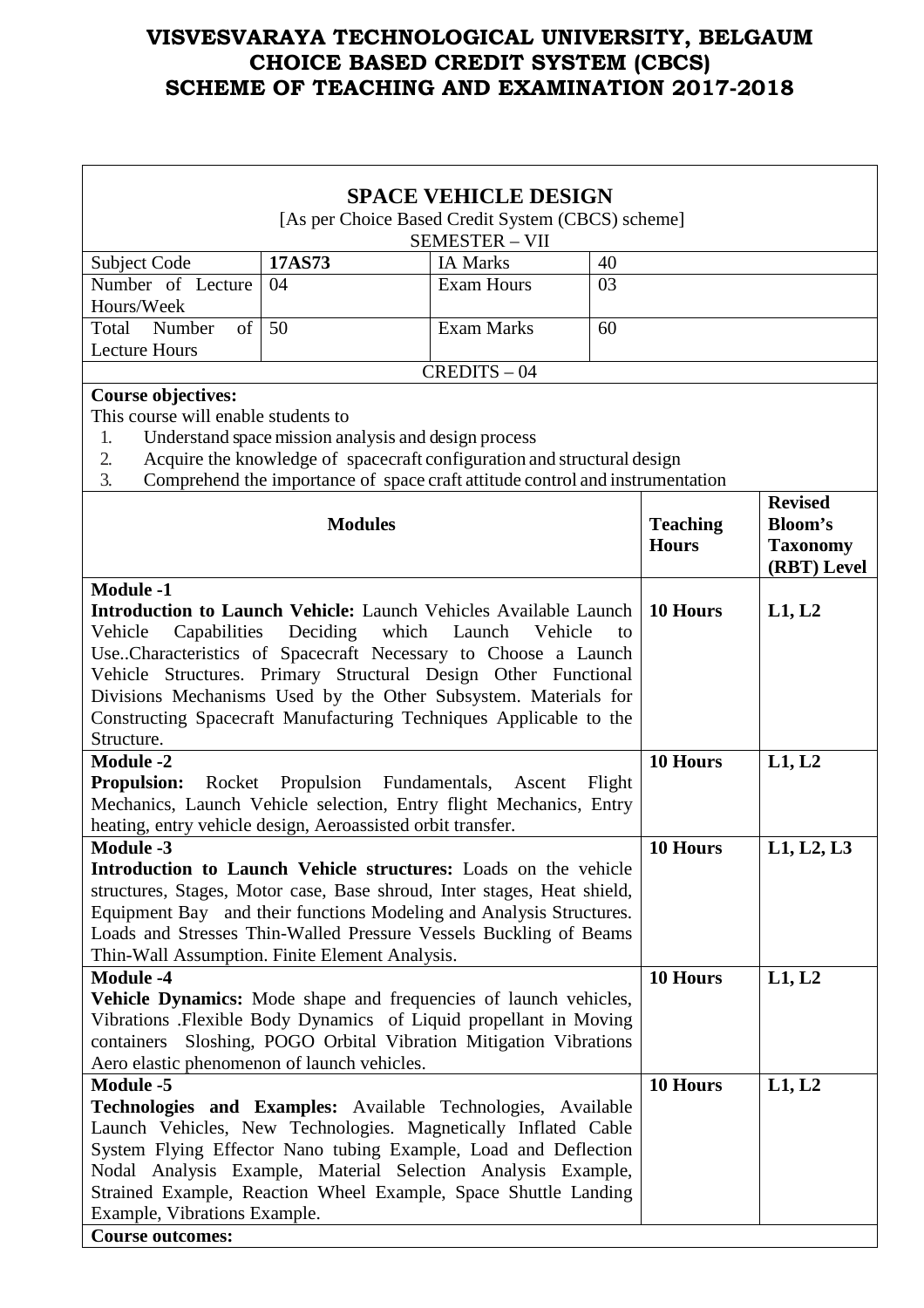After studying this course the students will be able to :

- 1. Carry out space mission analysis and design process
- 2. Explain a spacecraft configuration.
- 3. Apply the concepts of space craft attitude control and instrumentation

#### **Graduate Attributes (as per NBA):**

- Engineering Knowledge.
- Problem Analysis.
- Design / development of solutions
- Interpretation of data

#### **Question paper pattern:**

- The question paper will have ten questions.
- Each full question consists of 16 marks.
- There will be 2 full questions (with a maximum of four sub questions) from each module.
- Each full question will have sub questions covering all the topics under a module.
- The students will have to answer 5 full questions, selecting one full question from each module.

#### **Text Books:**

- 1. M.D. Griffin, J.R. French, "Space Vehicle Design", AIAA Series, 1 9 9 1 .
- 2. P. Fortescue, J. stark, and G. Swinerd, "Spacecraft Systems Engineering" Wiley-Blackwell, 4<sup>th</sup> revised edition,2011,ISBN-13: 978-0470750124

#### **Reference Books:**

- 1. W.J. Larson and J. R. Wertz., "Space Mission Analysis and design", Springer, 2<sup>nd</sup> edition,1992,ISBN-13: 978-9401051927
- 2. M.J.L. Turner, "Rocket and Spacecraft Propulsion" (Principles, Practice and New Developments), Springer,3rd edition,2009,ISBN-13: 978-3642088698

| <b>COMPUTATIONAL FLUID DYNAMICS LAB</b>                       |         |                                                   |    |                                                     |  |
|---------------------------------------------------------------|---------|---------------------------------------------------|----|-----------------------------------------------------|--|
|                                                               |         | [As per Choice Based Credit System (CBCS) scheme] |    |                                                     |  |
|                                                               |         | <b>SEMESTER - VII</b>                             |    |                                                     |  |
| <b>Subject Code</b>                                           | 17ASL76 | <b>IA Marks</b>                                   | 40 |                                                     |  |
| Number of Lecture                                             | 03      | <b>Exam Hours</b>                                 | 03 |                                                     |  |
| Hours/Week                                                    |         |                                                   |    |                                                     |  |
| Total Number of                                               | 42      | <b>Exam Marks</b>                                 | 60 |                                                     |  |
| <b>Lecture Hours</b>                                          |         |                                                   |    |                                                     |  |
| $CREDITS - 02$                                                |         |                                                   |    |                                                     |  |
| <b>Course objectives:</b> This course will enable students to |         |                                                   |    |                                                     |  |
|                                                               |         |                                                   |    |                                                     |  |
| Design the wing, bluff, blunt and slender structures.<br>1.   |         |                                                   |    |                                                     |  |
| Design a subsonic and supersonic wind tunnel.<br>2.           |         |                                                   |    |                                                     |  |
| 3.<br>Know the thermal analysis of structural components.     |         |                                                   |    |                                                     |  |
|                                                               |         | <b>Modules</b>                                    |    | <b>Revised</b><br><b>Bloom's</b><br><b>Taxonomy</b> |  |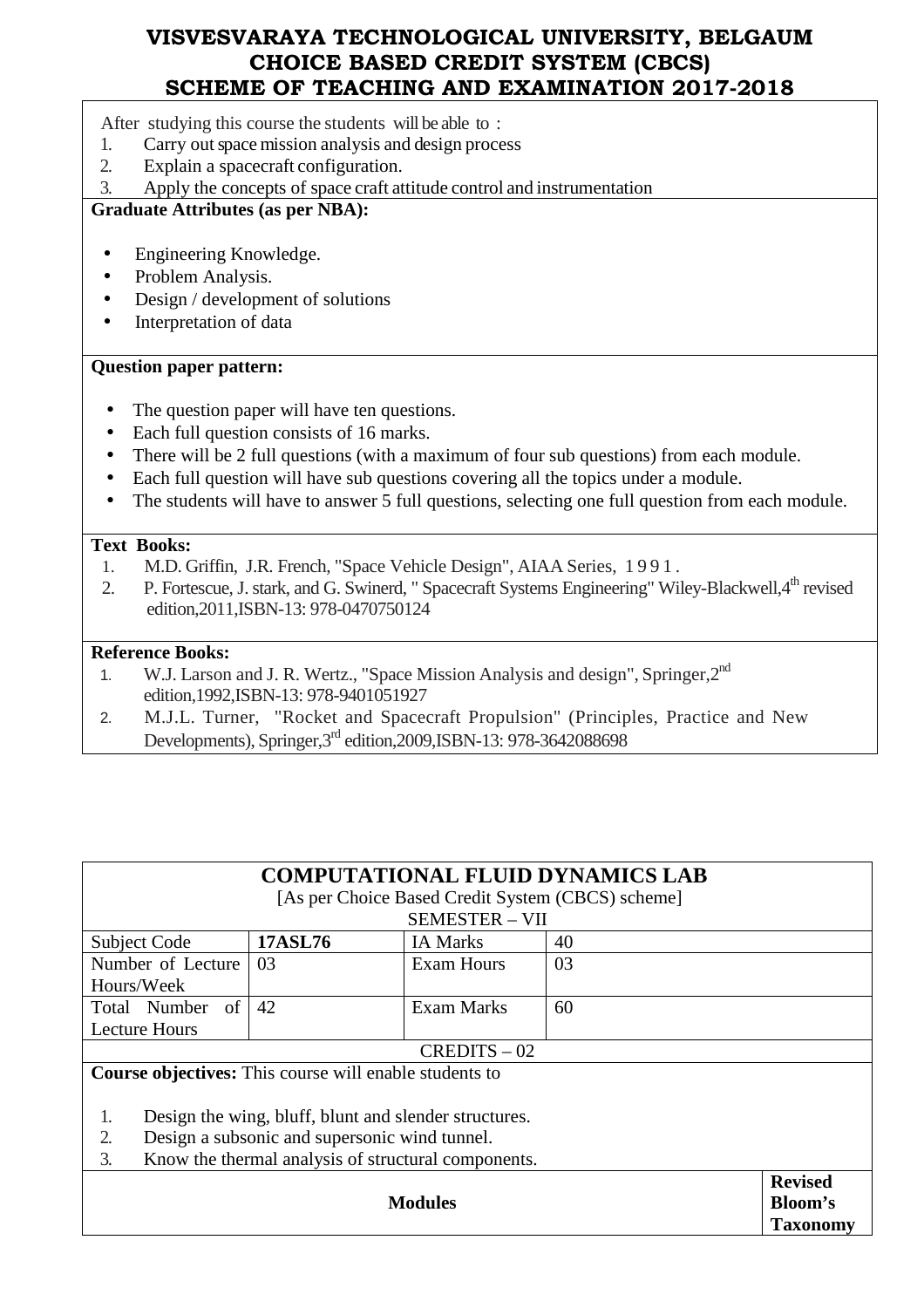|                                                                                                         | (RBT)                 |
|---------------------------------------------------------------------------------------------------------|-----------------------|
|                                                                                                         | <b>Level</b>          |
| Static & Dynamic analysis of beams.                                                                     | L1, L2, L3            |
| Structural analysis of wing structure.<br>2.                                                            | L1, L2, L3,           |
|                                                                                                         | L4, L5                |
| 3. 2D design and flow analysis of subsonic and supersonic wind tunnels.                                 | L1, L2, L3,           |
|                                                                                                         | L4, L5                |
| 4. 2D design and flow analysis of subsonic and supersonic flow over bluff body<br>and streamlined body. | L1, L2, L3            |
| 3D design and flow analysis of subsonic and supersonic wind tunnels<br>5.                               | L1, L2, L3            |
| 6. 3D design and analysis of subsonic flow over bluff body and streamlined body.                        | L1, L2, L3            |
| 3D design and analysis of supersonic flow over blunt body and slender body<br>7.                        | L1, L2, L3,<br>L4, L5 |
| 8. Flow past simple 2D body such as Cylinder-wedge-flat plate at M=6.0, $\alpha=0^0$                    | L1, L2, L3            |
| 9. Flow past simple 2D body such as Cylinder-wedge-flat plate at M=6.0, $\alpha$ =10 deg                | L1, L2, L3            |
| 10. Flow past simple 3D body such as Sphere-Cone-Cylinder at M=6.0, $\alpha=0^{\circ}$                  | L1, L2, L3            |
| 11. Flow past simple 3D body such as Sphere-Cone-Cylinder at M=6.0, $\alpha$ =10 <sup>o</sup>           | L1, L2, L3            |
| 12. Thermal analysis of structural components                                                           | L1, L2, L3            |
| 13. Simulation of combustion process                                                                    | L1, L2, L3            |
| 14. Simulation of heat transfer process                                                                 | L1, L2, L3            |

#### **Course outcomes:**

After studying this course, students will be able to:

- Do the flow analyze over the different types of structures.
- Conduct the thermal analysis of structural components.
- Simulate the combustion and heat transfer process.

#### **Conduct of Practical Examination:**

- 1. All laboratory experiments are to be included for practical examination.
- 2 . Students are allowed to pick one experiment from the lot.
- 3 . Strictly follow the instructions as printed on the cover page of answer script for breakup of marks.
- 4. Change of experiment is allowed only once and 15% Marks allotted to the procedure part to be made zero.

#### **Graduate Attributes (as per NBA):**

- Engineering Knowledge.
- Problem Analysis.
- Design / development of solutions (partly)
- Interpretation of data.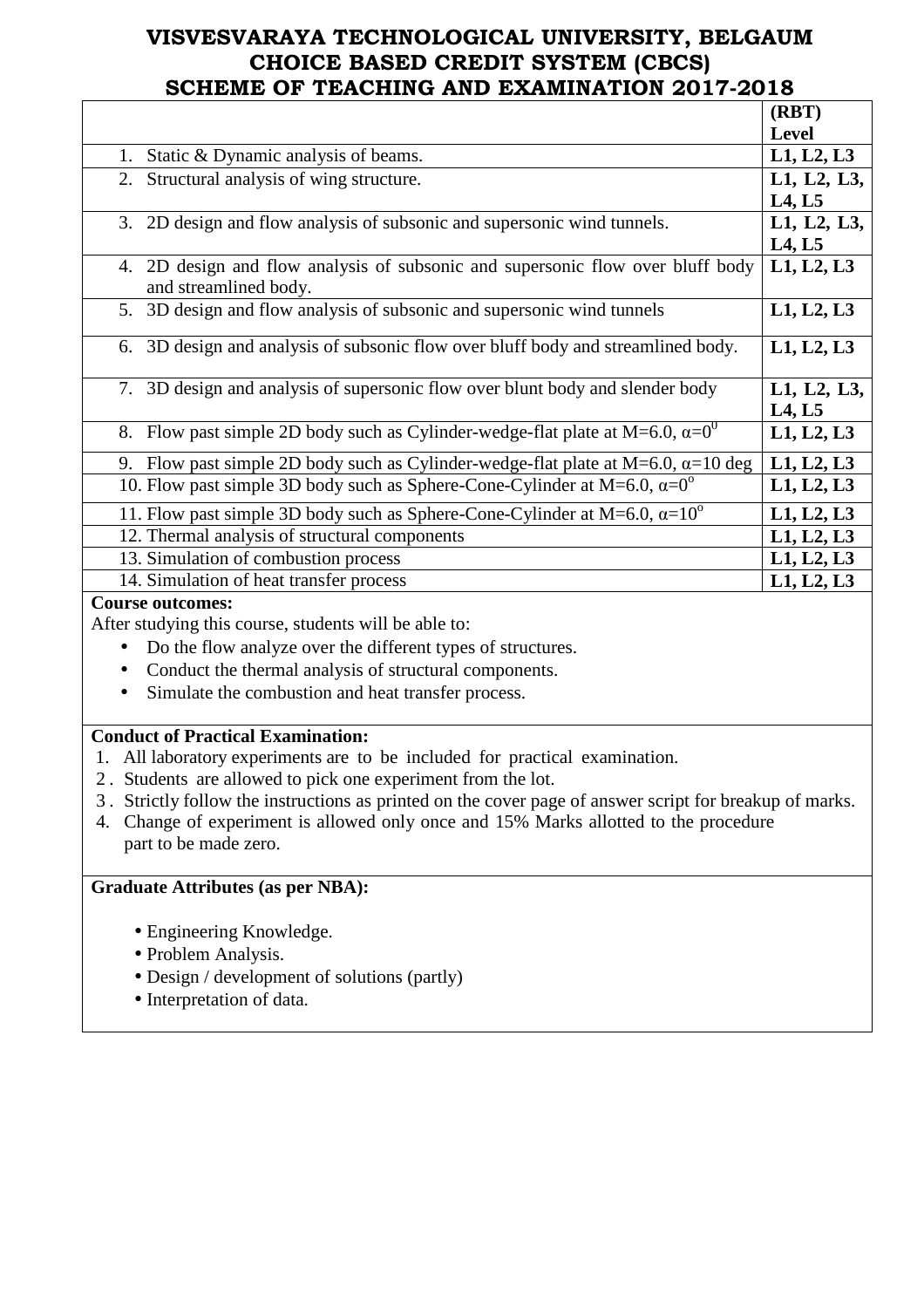|                                                                                                                                                                                          |                                                                                                | <b>SPACE SIMULATION LAB</b>                                                     |            |                           |  |
|------------------------------------------------------------------------------------------------------------------------------------------------------------------------------------------|------------------------------------------------------------------------------------------------|---------------------------------------------------------------------------------|------------|---------------------------|--|
| [As per Choice Based Credit System (CBCS) scheme]                                                                                                                                        |                                                                                                |                                                                                 |            |                           |  |
| SEMESTER - VII                                                                                                                                                                           |                                                                                                |                                                                                 |            |                           |  |
| Subject Code                                                                                                                                                                             | 17ASL77                                                                                        | <b>IA Marks</b>                                                                 | 40         |                           |  |
| Number of Lecture<br>Hours/Week                                                                                                                                                          | 03                                                                                             | <b>Exam Hours</b>                                                               | 03         |                           |  |
| Total<br>Number<br>of                                                                                                                                                                    | 42                                                                                             | <b>Exam Marks</b>                                                               | 60         |                           |  |
| <b>Lecture Hours</b>                                                                                                                                                                     |                                                                                                |                                                                                 |            |                           |  |
|                                                                                                                                                                                          |                                                                                                | $CREDITS - 02$                                                                  |            |                           |  |
| Course objectives: This course will enable students to                                                                                                                                   |                                                                                                |                                                                                 |            |                           |  |
| 1.<br>2.<br>3.                                                                                                                                                                           | Understand the basics of stability analysis.<br>Get the ideas about the orbital perturbations. | Acquire the knowledge on Hoffmann transfer and orbit manoeuvring.               |            |                           |  |
|                                                                                                                                                                                          |                                                                                                |                                                                                 |            | <b>Revised</b>            |  |
|                                                                                                                                                                                          |                                                                                                | <b>Modules</b>                                                                  |            | <b>Bloom's</b>            |  |
|                                                                                                                                                                                          |                                                                                                |                                                                                 |            | <b>Taxonomy</b>           |  |
|                                                                                                                                                                                          |                                                                                                |                                                                                 |            | (RBT) Level<br>L1, L2, L3 |  |
| 1. Falling sphere with viscous drag - Investigate velocity versus time plot; $\&$<br>simulate the fall.                                                                                  |                                                                                                |                                                                                 |            |                           |  |
|                                                                                                                                                                                          |                                                                                                | 2. Frequency response for a spring-mass system; simulation of the oscillations. |            | L1, L2, L3                |  |
| Stability analysis using Root locus, Bode plot, Nyquist plot and Polar plot<br>3.                                                                                                        |                                                                                                |                                                                                 |            | L1, L2, L3                |  |
| techniques<br>Simulation of Hoffmann transfer<br>$\overline{4}$ .                                                                                                                        |                                                                                                |                                                                                 |            | L1, L2, L3                |  |
|                                                                                                                                                                                          |                                                                                                |                                                                                 |            |                           |  |
| Simulation of velocity calculations for orbit maneuvering<br>5.                                                                                                                          |                                                                                                |                                                                                 |            | L1, L2, L3                |  |
| Simulation of time period calculations for orbital motion<br>6.                                                                                                                          |                                                                                                |                                                                                 |            | L1, L2, L3                |  |
| 7. Simulation of orbit propagation                                                                                                                                                       |                                                                                                |                                                                                 |            | L1, L2, L3                |  |
| 8. Simulation of Attitude and orbital perturbations                                                                                                                                      |                                                                                                |                                                                                 |            | $\overline{L}$ 1, L2, L3  |  |
| 9. Study and implementation of frame conversions                                                                                                                                         |                                                                                                |                                                                                 | L1, L2, L3 |                           |  |
| 10. Link budget analysis                                                                                                                                                                 |                                                                                                |                                                                                 |            | L1, L2, L3                |  |
| 11. Simulation of Rocketry culmination and trajectory calculations                                                                                                                       |                                                                                                |                                                                                 | L1, L2, L3 |                           |  |
| 12. 3-DOF Gyroscope for System Identification.                                                                                                                                           |                                                                                                |                                                                                 | L1, L2, L3 |                           |  |
| 13. 2- DOF Rotor System for Coupled Dynamic Analysis                                                                                                                                     |                                                                                                |                                                                                 | L1, L2, L3 |                           |  |
| 14. Magnetic Levitation system for close loop Control                                                                                                                                    |                                                                                                |                                                                                 | L1, L2, L3 |                           |  |
| <b>Course outcomes:</b><br>After studying this course, students will be able to:<br>Do the stability analysis using Root locus, Bode plot, Nyquist plot and Polar plot techniques.<br>1. |                                                                                                |                                                                                 |            |                           |  |
| 2.<br>Simulate the Hoffmann transfer and orbit maneuvering.                                                                                                                              |                                                                                                |                                                                                 |            |                           |  |
| Simulate the trajectory of the rocket or missile.<br>3.                                                                                                                                  |                                                                                                |                                                                                 |            |                           |  |
| <b>Conduct of Practical Examination:</b><br>2. Students are allowed to pick one experiment from the lot.                                                                                 |                                                                                                | 1. All laboratory experiments are to be included for practical examination.     |            |                           |  |
| 3. Strictly follow the instructions as printed on the cover page of answer script for breakup of marks.                                                                                  |                                                                                                |                                                                                 |            |                           |  |
| 4. Change of experiment is allowed only once and 15% Marks allotted to the procedure part                                                                                                |                                                                                                |                                                                                 |            |                           |  |
| to be made zero.                                                                                                                                                                         |                                                                                                |                                                                                 |            |                           |  |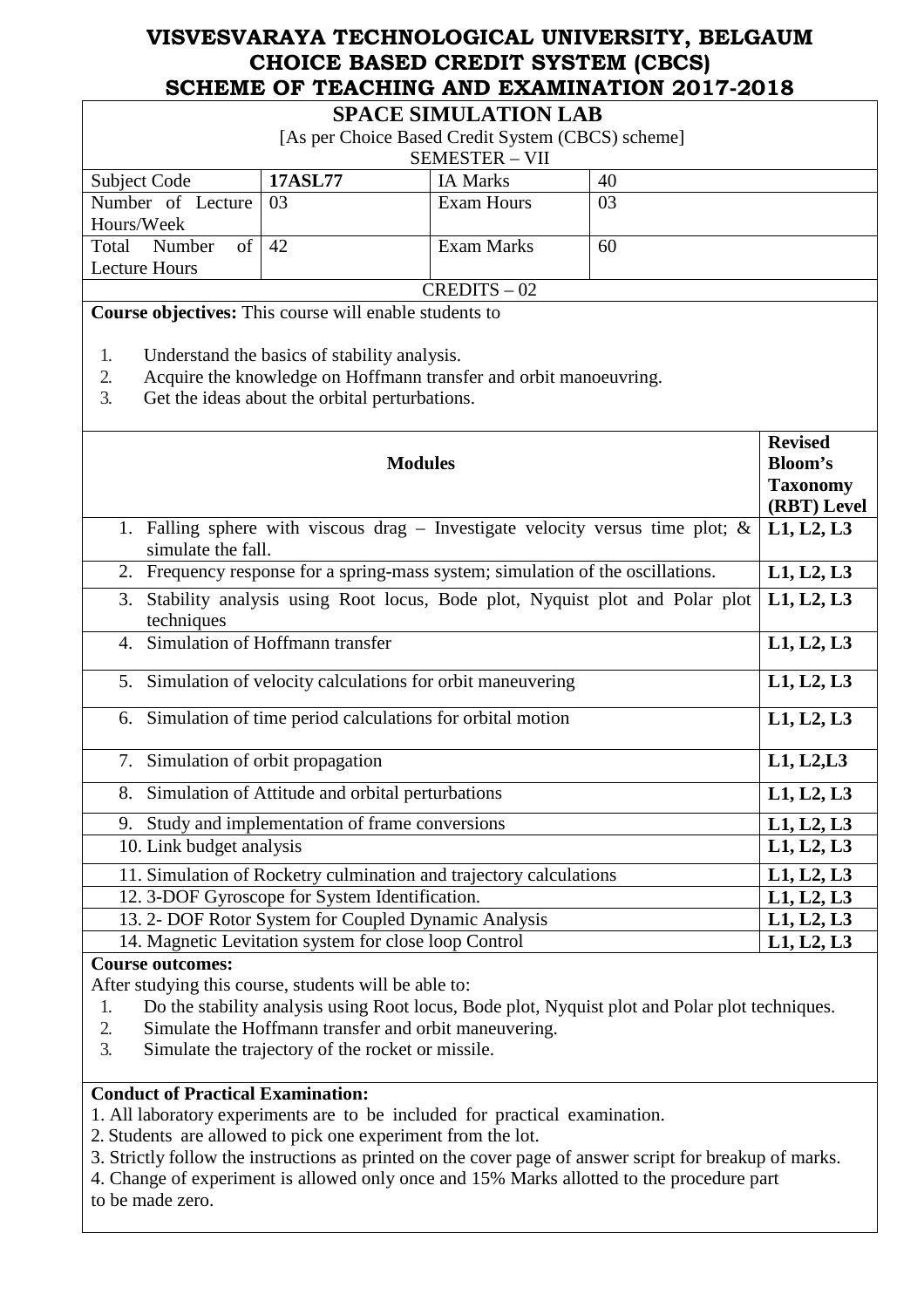# **Graduate Attributes (as per NBA):**

- Engineering Knowledge.
- Problem Analysis.
- Design / development of solutions (partly)
- Interpretation of data.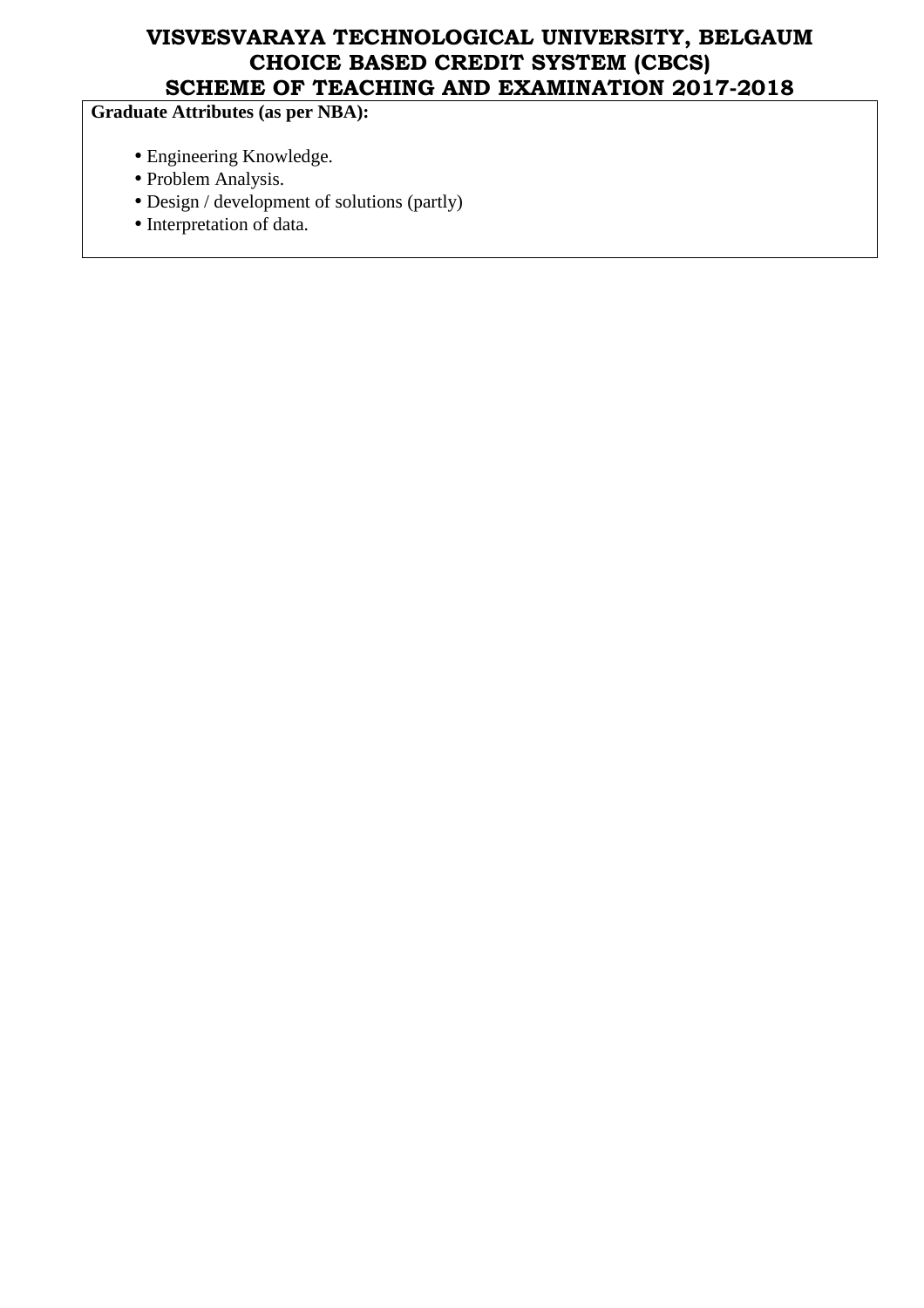#### **PROFESSIONAL ELECTIVE**

|                                                                                                                                                                                                                                                                                                                                           | <b>FATIGUE AND FRACTURE MECHANICS</b>                                                                                                                                                              |                                                                              |          |                |            |  |
|-------------------------------------------------------------------------------------------------------------------------------------------------------------------------------------------------------------------------------------------------------------------------------------------------------------------------------------------|----------------------------------------------------------------------------------------------------------------------------------------------------------------------------------------------------|------------------------------------------------------------------------------|----------|----------------|------------|--|
| [As per Choice Based Credit System (CBCS) scheme]                                                                                                                                                                                                                                                                                         |                                                                                                                                                                                                    |                                                                              |          |                |            |  |
| <b>SEMESTER - VII</b>                                                                                                                                                                                                                                                                                                                     |                                                                                                                                                                                                    |                                                                              |          |                |            |  |
| <b>Subject Code</b><br>Number of Lecture                                                                                                                                                                                                                                                                                                  | 17AS741/17AE741                                                                                                                                                                                    | <b>IA Marks</b><br><b>Exam Hours</b>                                         | 40<br>03 |                |            |  |
| Hours/Week                                                                                                                                                                                                                                                                                                                                | 03                                                                                                                                                                                                 |                                                                              |          |                |            |  |
| Total Number of                                                                                                                                                                                                                                                                                                                           | 40                                                                                                                                                                                                 | <b>Exam Marks</b>                                                            | 60       |                |            |  |
| <b>Lecture Hours</b>                                                                                                                                                                                                                                                                                                                      |                                                                                                                                                                                                    |                                                                              |          |                |            |  |
|                                                                                                                                                                                                                                                                                                                                           |                                                                                                                                                                                                    | $CREDITS - 03$                                                               |          |                |            |  |
| Course objective:                                                                                                                                                                                                                                                                                                                         |                                                                                                                                                                                                    |                                                                              |          |                |            |  |
| This course will enable students to                                                                                                                                                                                                                                                                                                       | 1. Understand the basics of fatigue of structures.<br>2. Comprehend the fracture mechanics.<br>3. Acquire the knowledge of fatigue design and testing.                                             |                                                                              |          |                |            |  |
|                                                                                                                                                                                                                                                                                                                                           | <b>Teaching</b><br><b>Hours</b>                                                                                                                                                                    | <b>Revised</b><br><b>Bloom's</b><br><b>Taxonomy</b><br>(RBT)<br><b>Level</b> |          |                |            |  |
| <b>Module -1</b><br>Fatigue of Structures: S.N. curves, Endurance limit, Effect of mean<br>stress, Goodman, Gerber and Soderberg relations and diagrams, Notches<br>and stress concentrations, Neuber's stress concentration factors, plastic<br>stress concentration factors - Notched S-N curves                                        | 10 Hours                                                                                                                                                                                           | L1, L2                                                                       |          |                |            |  |
| <b>Module -2</b>                                                                                                                                                                                                                                                                                                                          |                                                                                                                                                                                                    | 8 Hours                                                                      | L1, L2   |                |            |  |
| Statistical Aspects Of Fatigue Behaviour: Low cycle and high cycle<br>fatigue, Coffin-Manson's relation, Transition life, Cyclic Strain<br>hardening and softening, Analysis of load histories, Cycle counting<br>techniques, Cumulative damage, Miner's theory, other theories.                                                          |                                                                                                                                                                                                    |                                                                              |          |                |            |  |
| <b>Module -3</b><br>Physical Aspects Of Fatigue: Phase in fatigue life, Crack initiation,<br>Crack growth, Final fracture , Dislocations, Fatigue fracture surfaces.                                                                                                                                                                      |                                                                                                                                                                                                    |                                                                              |          | <b>6 Hours</b> | L1, L2, L3 |  |
| <b>Module -4</b><br>Fracture Mechanics: Strength of cracked bodies, potential energy and<br>surface energy, Griffith's theory, Irwin - Orwin extension of Griffith's<br>theory to ductile materials, Stress analysis of cracked bodies, Effect of<br>thickness on fracture toughness, Stress intensity factors for typical<br>geometries. |                                                                                                                                                                                                    |                                                                              |          | 8 Hours        | L1, L2     |  |
| Module -5<br><b>Fatigue Design And Testing:</b> Safe life and fail safe design philosophies,<br>Importance of Fracture Mechanics in aerospace structure, Application to<br>composite materials and structures.                                                                                                                            |                                                                                                                                                                                                    |                                                                              | 8 Hours  | L1, L2         |            |  |
| <b>Course outcomes:</b><br>3.                                                                                                                                                                                                                                                                                                             | After studying this course, students will be able to:<br>1. Evaluate the fatigue of structures.<br>2. Determine the strength of cracked bodies.<br>Distinguish the safe life and fail safe design. |                                                                              |          |                |            |  |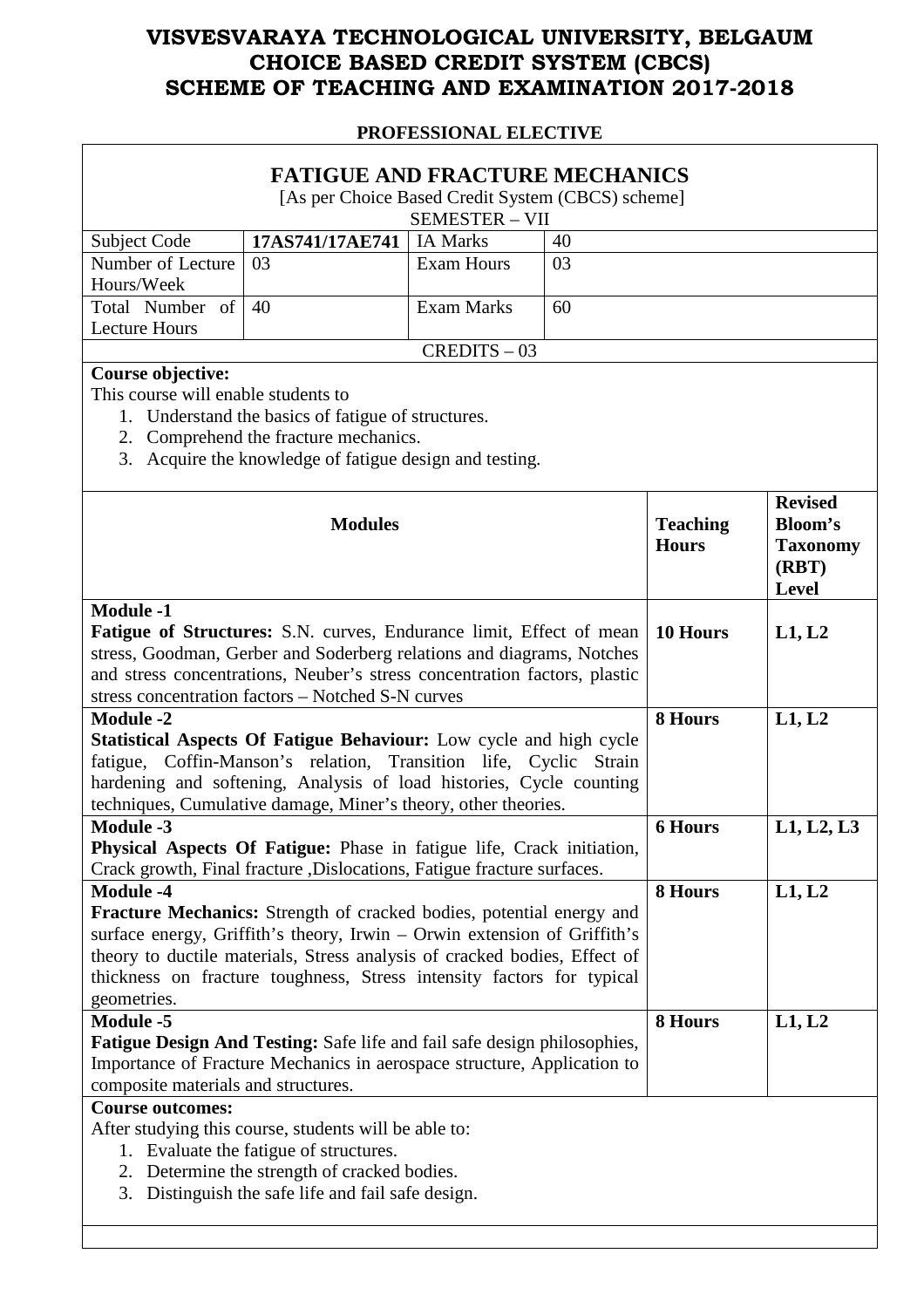#### **Graduate Attributes (as per NBA):**

- Engineering Knowledge.
- Problem Analysis.
- Design / development of solutions
- Interpretation of data

#### **Question paper pattern:**

- The question paper will have ten questions.
- Each full question consists of 16 marks.
- There will be 2 full questions (with a maximum of four sub questions) from each module.
- Each full question will have sub questions covering all the topics under a module.
- The students will have to answer 5 full questions, selecting one full question from each module.

#### **Text Books:**

- 1. D.Brock, "Elementary Engineering Fracture Mechanics", Noordhoff International Publishing Co., London, 1994.
- 2. J.F.Knott, "Fundamentals of Fracture Mechanics", Butterworth & Co., (Publishers) Ltd., London,1983.

#### **Reference Books:**

- **1.** W.Barrois and L.Ripley, "Fatigue of Aircraft Structures", Pergamon Press, Oxford, 1983.
- 2. C.G.Sih, "Mechanics of Fracture", Vol.1 Sijthoff and Noordhoff International Publishing Co.,Netherland, 1989.

| <b>TOTAL QUALITY MANAGEMENT</b>                                                          |                                            |                                                   |    |                 |                 |
|------------------------------------------------------------------------------------------|--------------------------------------------|---------------------------------------------------|----|-----------------|-----------------|
|                                                                                          |                                            | [As per Choice Based Credit System (CBCS) scheme] |    |                 |                 |
|                                                                                          |                                            | <b>SEMESTER - VII</b>                             |    |                 |                 |
| Subject Code                                                                             | 17AS742                                    | <b>IA Marks</b>                                   | 40 |                 |                 |
| Number of Lecture                                                                        | 03                                         | <b>Exam Hours</b>                                 | 03 |                 |                 |
| Hours/Week                                                                               |                                            |                                                   |    |                 |                 |
| Total Number of                                                                          | 40                                         | Exam Marks                                        | 60 |                 |                 |
| <b>Lecture Hours</b>                                                                     |                                            |                                                   |    |                 |                 |
|                                                                                          |                                            | $CREDITS - 03$                                    |    |                 |                 |
| <b>Course objective:</b> This course will enable students to                             |                                            |                                                   |    |                 |                 |
|                                                                                          | 1. Understand the basic principles of TQM. |                                                   |    |                 |                 |
| Comprehend the customer satisfaction and customer involvement.<br>2.                     |                                            |                                                   |    |                 |                 |
| Acquire the knowledge of quality management tools and Statistical Process Control.<br>3. |                                            |                                                   |    |                 |                 |
|                                                                                          |                                            |                                                   |    |                 |                 |
|                                                                                          |                                            |                                                   |    |                 |                 |
|                                                                                          |                                            |                                                   |    |                 | <b>Revised</b>  |
|                                                                                          | <b>Modules</b>                             |                                                   |    | <b>Teaching</b> | Bloom's         |
|                                                                                          |                                            |                                                   |    | <b>Hours</b>    | <b>Taxonomy</b> |
|                                                                                          |                                            |                                                   |    |                 | (RBT)           |
|                                                                                          |                                            |                                                   |    |                 | Level           |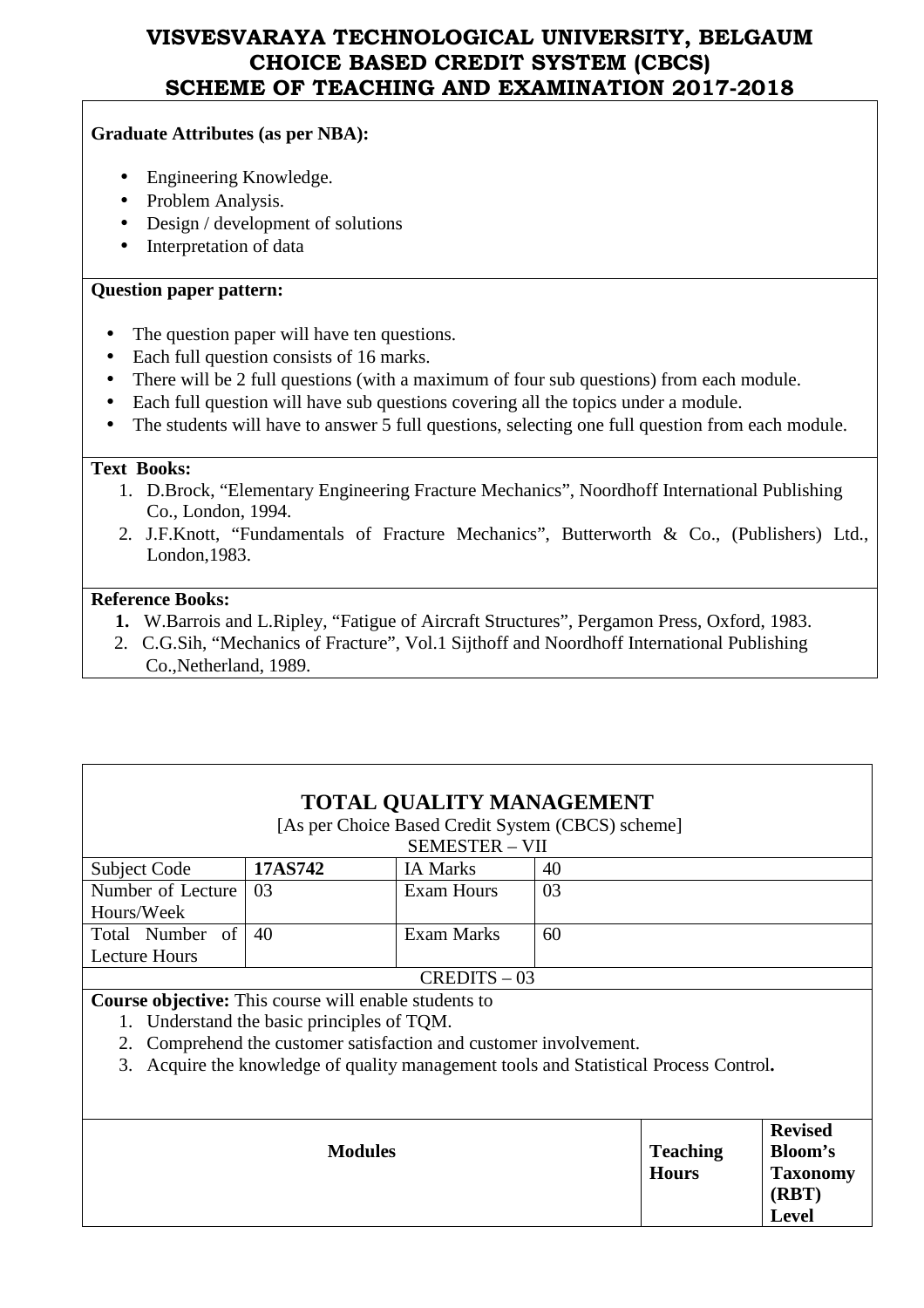| <b>Module -1</b><br>Principles and Practice: Definition, basic approach, gurus of TQM,<br>TQM Framework, awareness, defining quality, historical review,<br>obstacles, benefits of TQM                                                                                                                         | 8 Hours | L1, L2     |
|----------------------------------------------------------------------------------------------------------------------------------------------------------------------------------------------------------------------------------------------------------------------------------------------------------------|---------|------------|
| <b>Leadership:</b> Definition, characteristics of quality leaders, leadership                                                                                                                                                                                                                                  |         |            |
| concept, characteristics of effective people, ethics, the Deming                                                                                                                                                                                                                                               |         |            |
| philosophy, role of TQM leaders, implementation, core values, concepts                                                                                                                                                                                                                                         |         |            |
| and framework, strategic planning communication, decision making.                                                                                                                                                                                                                                              |         |            |
|                                                                                                                                                                                                                                                                                                                |         |            |
| <b>Module -2</b><br><b>Customer</b><br>Satisfaction and<br><b>Customer</b><br><b>Involvement:</b><br>Customer<br>Satisfaction: customer and customer perception of quality, feedback,<br>using customer complaints, service quality, translating needs into<br>requirements, customer retention, Case studies. | 8 Hours | L1, L2     |
| Employee Involvement - Motivation, employee surveys, empowerment,<br>teams, suggestion system, recognition and reward, gain sharing,<br>performance appraisal, unions and employee involvement, case studies.                                                                                                  |         |            |
| <b>Module -3</b>                                                                                                                                                                                                                                                                                               | 8 Hours | L1, L2, L3 |
| <b>Continuous Process Improvement:</b> Process, the Juran trilogy,<br>improvement strategies, types of problems, the PDSA Cycle, problem-<br>solving methods, Kaizen, reengineering, six sigma, case studies.                                                                                                  |         |            |
| Tools and Techniques: Benching marking, information technology,                                                                                                                                                                                                                                                |         |            |
| quality management systems, environmental management system,<br>quality function deployment, quality by design, failure mode and effect<br>analysis, product liability, total productive maintenance.                                                                                                          |         |            |
| <b>Module -4</b><br><b>Quality Management Tools:</b> Why force field analysis, nominal group<br>technique, affinity diagram, interrelationship digraph, tree diagram,<br>matrix diagram, prioritization matrices, process decision program chart,<br>activity network diagram.                                 | 8 Hours | L1, L2     |
| Statistical Process Control: Pareto diagram, process flow diagram,                                                                                                                                                                                                                                             |         |            |
| cause- and-effect diagram, check sheets, histograms, statistical                                                                                                                                                                                                                                               |         |            |
| fundamentals, Control charts, state of control, out of control process,                                                                                                                                                                                                                                        |         |            |
| control charts for variables, control charts for attributes, scatter                                                                                                                                                                                                                                           |         |            |
| diagrams, case studies.                                                                                                                                                                                                                                                                                        |         |            |
| <b>Module -5</b>                                                                                                                                                                                                                                                                                               | 8 Hours | L1, L2     |
| Building and Sustaining Performance Excellence in Organizations:                                                                                                                                                                                                                                               |         |            |
| Making the commitment to total quality, organizational culture and total                                                                                                                                                                                                                                       |         |            |
| quality, change management, sustaining the quality organization, self-                                                                                                                                                                                                                                         |         |            |
| assessment processes, implementing ISO 9000, Bald ridge, and sis                                                                                                                                                                                                                                               |         |            |
| sigma, a view toward the future.                                                                                                                                                                                                                                                                               |         |            |
| <b>Design for Six Sigma:</b> Tools for concept development, tools for                                                                                                                                                                                                                                          |         |            |
| design development, tools for design optimization, tools for design                                                                                                                                                                                                                                            |         |            |
| verification, problems.                                                                                                                                                                                                                                                                                        |         |            |
| <b>Course outcomes:</b><br>After studying this course, students will be able to:<br>1. Apply the basic principles of TQM.                                                                                                                                                                                      |         |            |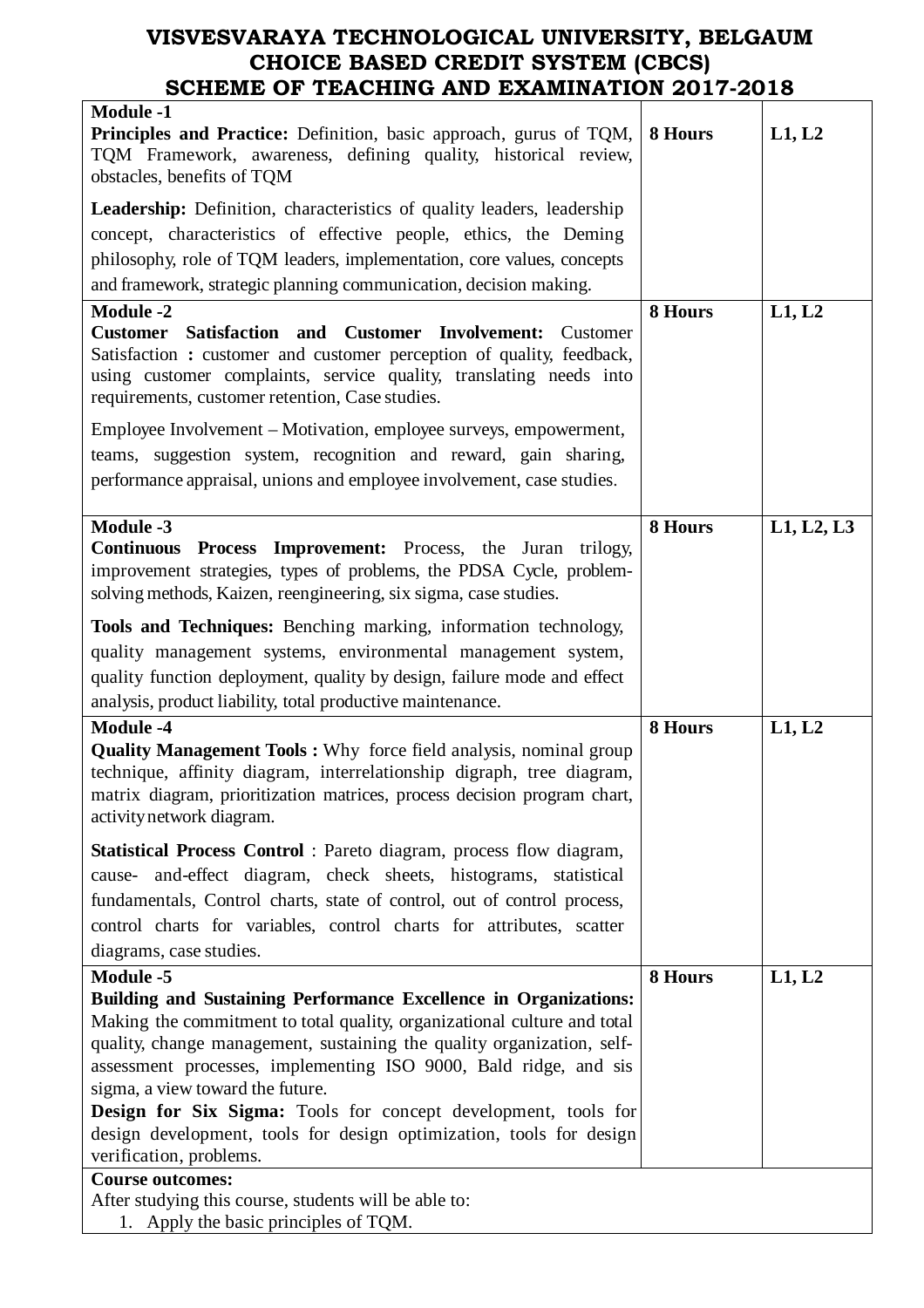- 2. Classify customer satisfaction and customer involvement.
- 3. Apply quality management tools and Statistical Process Control.

#### **Graduate Attributes (as per NBA):**

- Engineering Knowledge.
- Problem Analysis.
- Design / development of solutions
- Interpretation of data

#### **Question paper pattern:**

- The question paper will have ten questions.
- Each full question consists of 16 marks.
- There will be 2 full questions (with a maximum of four sub questions) from each module.
- Each full question will have sub questions covering all the topics under a module.
- The students will have to answer 5 full questions, selecting one full question from each module.

#### **Text Books:**

- 1. Dale H. Bester,Total Quality Management,Pear son Education India, Special Indian Edition, ISBN: 8129702606
- 2. M. Zairi ,Total Quality Management for Engineers,Wood head Publishing, ISBN: 1855730243

- 1. Shoji Shiba, Alan Graham, David Walden, A New American TQM, four revolutions in management, Productivity press, Oregon, 1990
- 2. Gopal K. Kanji and Mike Asher ,100 Methods for Total Quality Management, Sage Publications, 1<sup>st</sup> edition, ISBN: 0803977476
- 3. H. Lai, Organizational Excellence through TQM, New age pub, 2008.

|                                     |                                                        | <b>THEORY OF ELASTICITY &amp; PLASTICITY</b>      |    |                                 |                                                     |
|-------------------------------------|--------------------------------------------------------|---------------------------------------------------|----|---------------------------------|-----------------------------------------------------|
|                                     |                                                        | [As per Choice Based Credit System (CBCS) scheme] |    |                                 |                                                     |
|                                     |                                                        | <b>SEMESTER - VII</b>                             |    |                                 |                                                     |
| Subject Code                        | 17AS743                                                | <b>IA Marks</b>                                   | 40 |                                 |                                                     |
| Number of Lecture                   | 03                                                     | Exam Hours                                        | 03 |                                 |                                                     |
| Hours/Week                          |                                                        |                                                   |    |                                 |                                                     |
| Total Number of                     | 40                                                     | Exam Marks                                        | 60 |                                 |                                                     |
| <b>Lecture Hours</b>                |                                                        |                                                   |    |                                 |                                                     |
|                                     |                                                        | $CREDITS - 03$                                    |    |                                 |                                                     |
| Course objective:                   |                                                        |                                                   |    |                                 |                                                     |
| This course will enable students to |                                                        |                                                   |    |                                 |                                                     |
|                                     | Understand the basic equations of elasticity.          |                                                   |    |                                 |                                                     |
| 2.                                  | Understand the plane stress and plane strain problems. |                                                   |    |                                 |                                                     |
| 3.                                  | Acquire the knowledge of theory of plates and shells.  |                                                   |    |                                 |                                                     |
|                                     |                                                        |                                                   |    |                                 |                                                     |
|                                     | <b>Modules</b>                                         |                                                   |    | <b>Teaching</b><br><b>Hours</b> | <b>Revised</b><br><b>Bloom's</b><br><b>Taxonomy</b> |
|                                     |                                                        |                                                   |    |                                 | (RBT)                                               |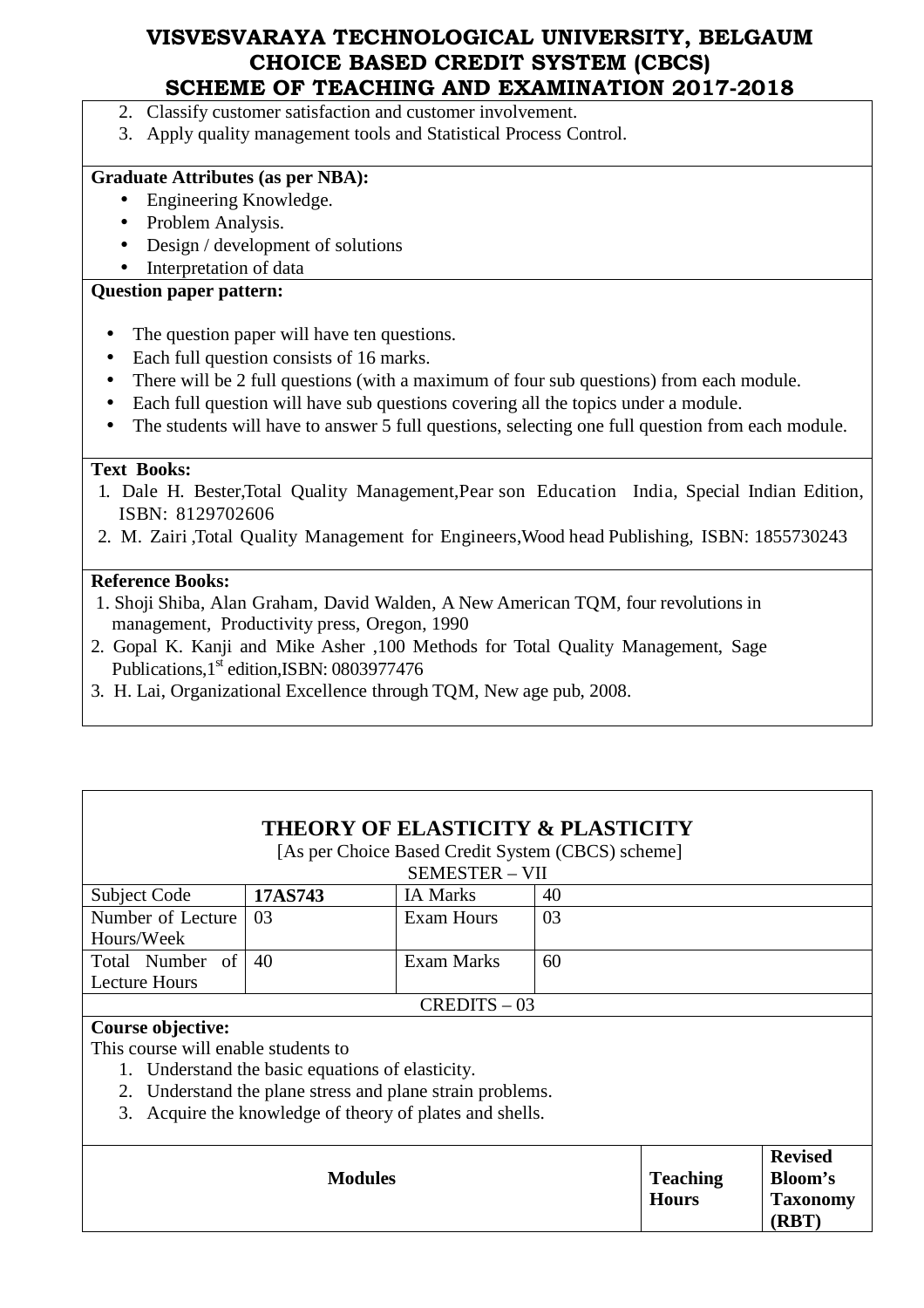|                                                                                                                                                                                                                                                                                                                                                                              |                | <b>Level</b> |
|------------------------------------------------------------------------------------------------------------------------------------------------------------------------------------------------------------------------------------------------------------------------------------------------------------------------------------------------------------------------------|----------------|--------------|
| <b>Module -1</b>                                                                                                                                                                                                                                                                                                                                                             |                |              |
| Basic Equations of Elasticity: Definition of Stress and Strain: Stress<br>- Strain relationships - Equations of Equilibrium, Compatibility<br>equations, Boundary Conditions, Saint Venant's principle - Principal<br>Stresses, Stress Ellipsoid - Stress invariants.                                                                                                        | 8 Hours        | L1, L2       |
| <b>Module -2</b>                                                                                                                                                                                                                                                                                                                                                             | <b>7 Hours</b> | L1, L2       |
| Plane Stress and Plane Strain Problems: Airy's stress function, Bi-<br>harmonic equations, Polynomial solutions, Simple two dimensional<br>problems in Cartesian coordinates like bending of cantilever and simply<br>supported beams                                                                                                                                        |                |              |
| <b>Module -3</b>                                                                                                                                                                                                                                                                                                                                                             | 8 Hours        | L1, L2, L3   |
| <b>Polar Coordinates:</b> Equations of equilibrium, Strain - displacement<br>relations, Stress - strain relations, Airy's stress function, Axi -<br>symmetric problems, Introduction to Dunder's table, Curved beam<br>analysis, Lame's, Kirsch, Michell's and Boussinesque problems -<br>Rotating discs.                                                                    |                |              |
| <b>Module -4</b>                                                                                                                                                                                                                                                                                                                                                             | <b>7 Hours</b> | L1, L2       |
| Torsion: Navier's theory, St. Venant's theory, Prandtl's theory on<br>torsion, semi- inverse method and applications to shafts of circular,<br>elliptical, equilateral triangular and rectangular sections. Membrane<br>Analogy<br><b>Module -5</b>                                                                                                                          | 8 Hours        | L1, L2       |
| <b>Introduction To Theory Of Plates And Shells:</b> Classical plate theory<br>- Assumptions - Governing equations - Boundary conditions - Navier's<br>method of solution for simply supported rectangular plates – Levy's<br>method of solution for rectangular plates under different boundary<br>conditions.                                                               |                |              |
| Course outcomes:                                                                                                                                                                                                                                                                                                                                                             |                |              |
| After studying this course, students will be able to:<br>Apply the basic equations of elasticity.<br>1.<br>2. Evaluate the plane stress and plane strain.<br>Classify the theory of plates and shells.<br>3.                                                                                                                                                                 |                |              |
| <b>Graduate Attributes (as per NBA):</b>                                                                                                                                                                                                                                                                                                                                     |                |              |
| Engineering Knowledge.<br>$\bullet$<br>Problem Analysis.<br>Design / development of solutions<br>Interpretation of data                                                                                                                                                                                                                                                      |                |              |
| <b>Question paper pattern:</b>                                                                                                                                                                                                                                                                                                                                               |                |              |
| The question paper will have ten questions.<br>Each full question consists of 16 marks.<br>There will be 2 full questions (with a maximum of four sub questions) from each module.<br>Each full question will have sub questions covering all the topics under a module.<br>The students will have to answer 5 full questions, selecting one full question from each module. |                |              |
| <b>Text Books:</b>                                                                                                                                                                                                                                                                                                                                                           |                |              |

1. Timoshenko, S., and Goodier, T.N., "Theory of Elasticity", McGraw - Hill Ltd., Tokyo,3<sup>rd</sup> edition,2010,ISBN-13: 978-0070701229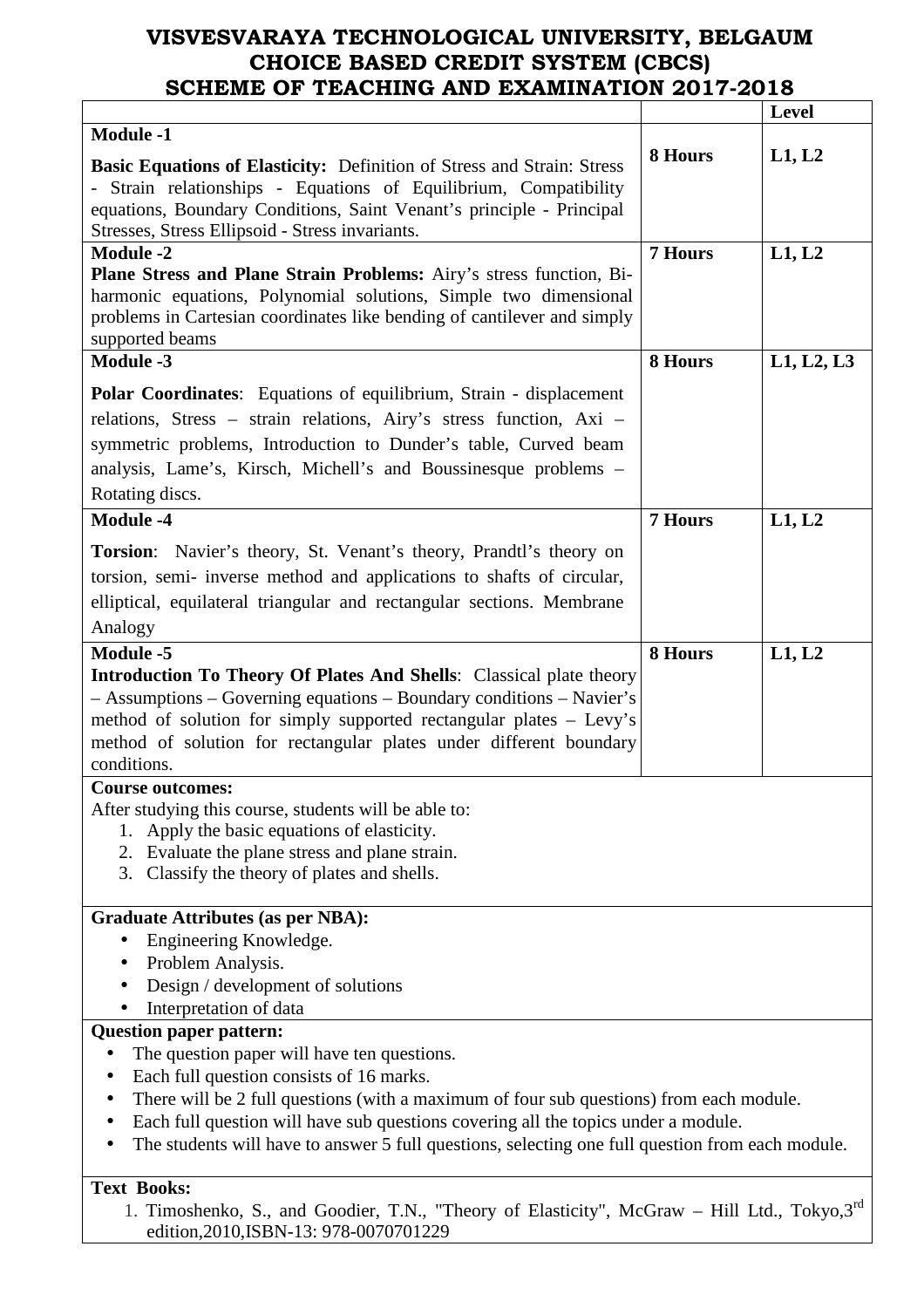2. Ansel C Ugural , "Advanced Strength and Applied Elasticity", 4th Edition, Prentice Hall, New Jersey, 2003.

- 1. Wang, C. T., "Applied Elasticity", McGraw Hill Co., New York, 1993.
- 2. Sokolnikoff, I. S., "Mathematical Theory of Elasticity", McGraw Hill, New York, new edition,1992,ISBN-13: 978-0898745559.
- 3. Volterra & J.H. Caines, "Advanced Strength of Materials", Prentice Hall, New Jersey, 1991
- 4. Barber, J. R., "Elasticity", Kluwer Academic Publishers,3rd edition, 2009,ISBN-13: 978- 9048138081

|                                                                                                                                                                                                                                                                                                                                    |                                                                                                                                                                                          | <b>AEROELASTICITY</b><br>[As per Choice Based Credit System (CBCS) scheme] |                                 |                                                                              |            |
|------------------------------------------------------------------------------------------------------------------------------------------------------------------------------------------------------------------------------------------------------------------------------------------------------------------------------------|------------------------------------------------------------------------------------------------------------------------------------------------------------------------------------------|----------------------------------------------------------------------------|---------------------------------|------------------------------------------------------------------------------|------------|
|                                                                                                                                                                                                                                                                                                                                    |                                                                                                                                                                                          | <b>SEMESTER - VII</b>                                                      |                                 |                                                                              |            |
| <b>Subject Code</b>                                                                                                                                                                                                                                                                                                                | 17AS744/17AE744                                                                                                                                                                          | IA Marks                                                                   | 40                              |                                                                              |            |
| Number of Lecture                                                                                                                                                                                                                                                                                                                  | 03                                                                                                                                                                                       | <b>Exam Hours</b>                                                          | 03                              |                                                                              |            |
| Hours/Week                                                                                                                                                                                                                                                                                                                         |                                                                                                                                                                                          |                                                                            |                                 |                                                                              |            |
| Total Number of                                                                                                                                                                                                                                                                                                                    | 40                                                                                                                                                                                       | <b>Exam Marks</b>                                                          | 60                              |                                                                              |            |
| <b>Lecture Hours</b>                                                                                                                                                                                                                                                                                                               |                                                                                                                                                                                          |                                                                            |                                 |                                                                              |            |
| Course objective:                                                                                                                                                                                                                                                                                                                  |                                                                                                                                                                                          | $CREDITS - 03$                                                             |                                 |                                                                              |            |
| This course will enable students to                                                                                                                                                                                                                                                                                                | 1. Understand the basic aero elastic phenomena.<br>2. Comprehend the steady state aero elastic problems and flutter phenomena.<br>3. Acquire the knowledge on the aero elastic problems. |                                                                            |                                 |                                                                              |            |
| <b>Modules</b>                                                                                                                                                                                                                                                                                                                     |                                                                                                                                                                                          |                                                                            | <b>Teaching</b><br><b>Hours</b> | <b>Revised</b><br><b>Bloom's</b><br><b>Taxonomy</b><br>(RBT)<br><b>Level</b> |            |
| <b>Module -1</b><br>Aeroelastic Phenomena: Stability versus response problems, The<br>aeroelastic triangle of forces, Aeroelasticity in Aircraft Design,<br>Prevention of aeroelastic instabilities. Influence and stiffness<br>coefficients. Flexure, torsional oscillations of beam, Differential<br>equation of motion of beam. |                                                                                                                                                                                          |                                                                            |                                 | 8 Hours                                                                      | L1, L2     |
| <b>Module -2</b>                                                                                                                                                                                                                                                                                                                   |                                                                                                                                                                                          |                                                                            |                                 | 8 Hours                                                                      | L1, L2     |
|                                                                                                                                                                                                                                                                                                                                    | Divergence of a Lifting Surface: Simple two dimensional idealizations                                                                                                                    |                                                                            |                                 |                                                                              |            |
| -Strip theory $-$ Integral equation of the second kind $-$ Exact solutions for<br>simple rectangular wings - 'Semirigid' assumption and approximate<br>solutions – Generalised coordinates – Successive approximations –<br>Numerical approximations using matrix equations.                                                       |                                                                                                                                                                                          |                                                                            |                                 |                                                                              |            |
| Module -3                                                                                                                                                                                                                                                                                                                          |                                                                                                                                                                                          |                                                                            |                                 | 8 Hours                                                                      | L1, L2, L3 |
|                                                                                                                                                                                                                                                                                                                                    | Steady State Aerolastic Problems: Loss and reversal of aileron<br>control - Critical aileron reversal speed - Aileron efficiency - Semi                                                  |                                                                            |                                 |                                                                              |            |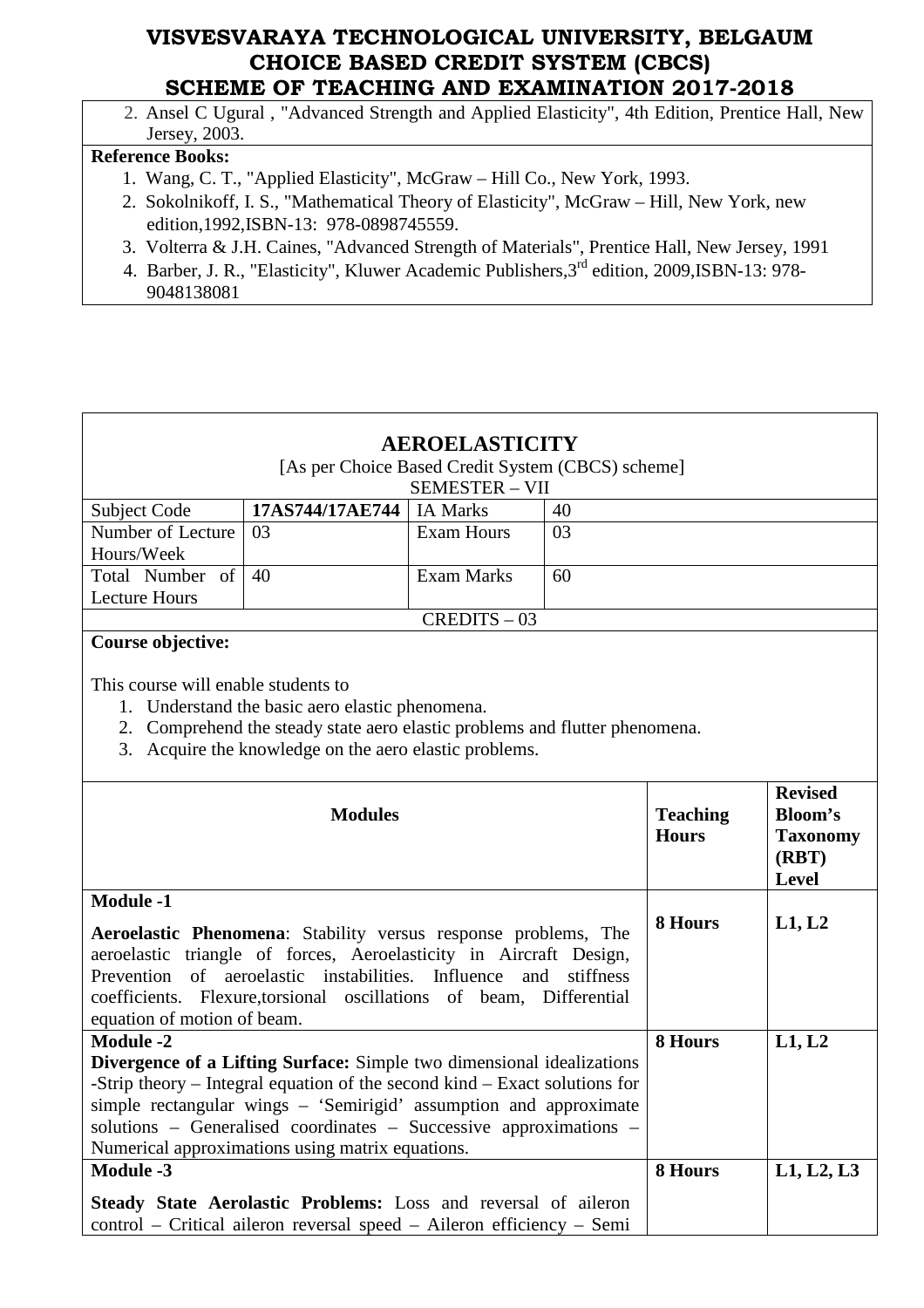| SCHEME OF TEACHING AND EAAMHNATION 2017-2010                                                                                 |                                                                                                                                                            |  |  |  |
|------------------------------------------------------------------------------------------------------------------------------|------------------------------------------------------------------------------------------------------------------------------------------------------------|--|--|--|
|                                                                                                                              |                                                                                                                                                            |  |  |  |
| 9 Hours                                                                                                                      | L1, L2                                                                                                                                                     |  |  |  |
|                                                                                                                              |                                                                                                                                                            |  |  |  |
| <b>7 Hours</b>                                                                                                               | L1, L2                                                                                                                                                     |  |  |  |
|                                                                                                                              |                                                                                                                                                            |  |  |  |
|                                                                                                                              |                                                                                                                                                            |  |  |  |
|                                                                                                                              |                                                                                                                                                            |  |  |  |
|                                                                                                                              |                                                                                                                                                            |  |  |  |
|                                                                                                                              |                                                                                                                                                            |  |  |  |
|                                                                                                                              |                                                                                                                                                            |  |  |  |
|                                                                                                                              |                                                                                                                                                            |  |  |  |
| 2. Evaluate the steady state aero elastic problems and flutter phenomena.<br>3. Classify the types of aero elastic problems. |                                                                                                                                                            |  |  |  |
|                                                                                                                              |                                                                                                                                                            |  |  |  |
|                                                                                                                              |                                                                                                                                                            |  |  |  |
|                                                                                                                              |                                                                                                                                                            |  |  |  |
|                                                                                                                              |                                                                                                                                                            |  |  |  |
|                                                                                                                              |                                                                                                                                                            |  |  |  |
|                                                                                                                              |                                                                                                                                                            |  |  |  |
|                                                                                                                              |                                                                                                                                                            |  |  |  |
|                                                                                                                              |                                                                                                                                                            |  |  |  |
|                                                                                                                              |                                                                                                                                                            |  |  |  |
|                                                                                                                              |                                                                                                                                                            |  |  |  |
|                                                                                                                              |                                                                                                                                                            |  |  |  |
|                                                                                                                              |                                                                                                                                                            |  |  |  |
| There will be 2 full questions (with a maximum of four sub questions) from each module.                                      |                                                                                                                                                            |  |  |  |
| Each full question will have sub questions covering all the topics under a module.                                           |                                                                                                                                                            |  |  |  |
| The students will have to answer 5 full questions, selecting one full question from each module.                             |                                                                                                                                                            |  |  |  |
|                                                                                                                              |                                                                                                                                                            |  |  |  |
| 1. Y.C. Fung, "An Introduction to the Theory of Aeroelasticity", Dover Publications Inc, 2008, ISBN-                         |                                                                                                                                                            |  |  |  |
| 2. E.G. Broadbent, "Elementary Theory of Aeroelasticity", Bun Hill Publications Ltd., 1986                                   |                                                                                                                                                            |  |  |  |
|                                                                                                                              |                                                                                                                                                            |  |  |  |
| 1. R.L. Bisplinghoff, H.Ashley, and R.L. Halfmann, "Aeroelasticity", II Edition Addison Wesley                               |                                                                                                                                                            |  |  |  |
| R.H. Scanlan and R.Rosenbaum, "Introduction to the study of Aircraft Vibration and Flutter",                                 |                                                                                                                                                            |  |  |  |
|                                                                                                                              | <b>Examples of Aeroelastic Problems:</b> Galloping of transmission lines and<br>Flow induced vibrations of transmission lines, tall slender structures and |  |  |  |

3. R.D.Blevins, "Flow Induced Vibrations", Krieger Pub Co., 2001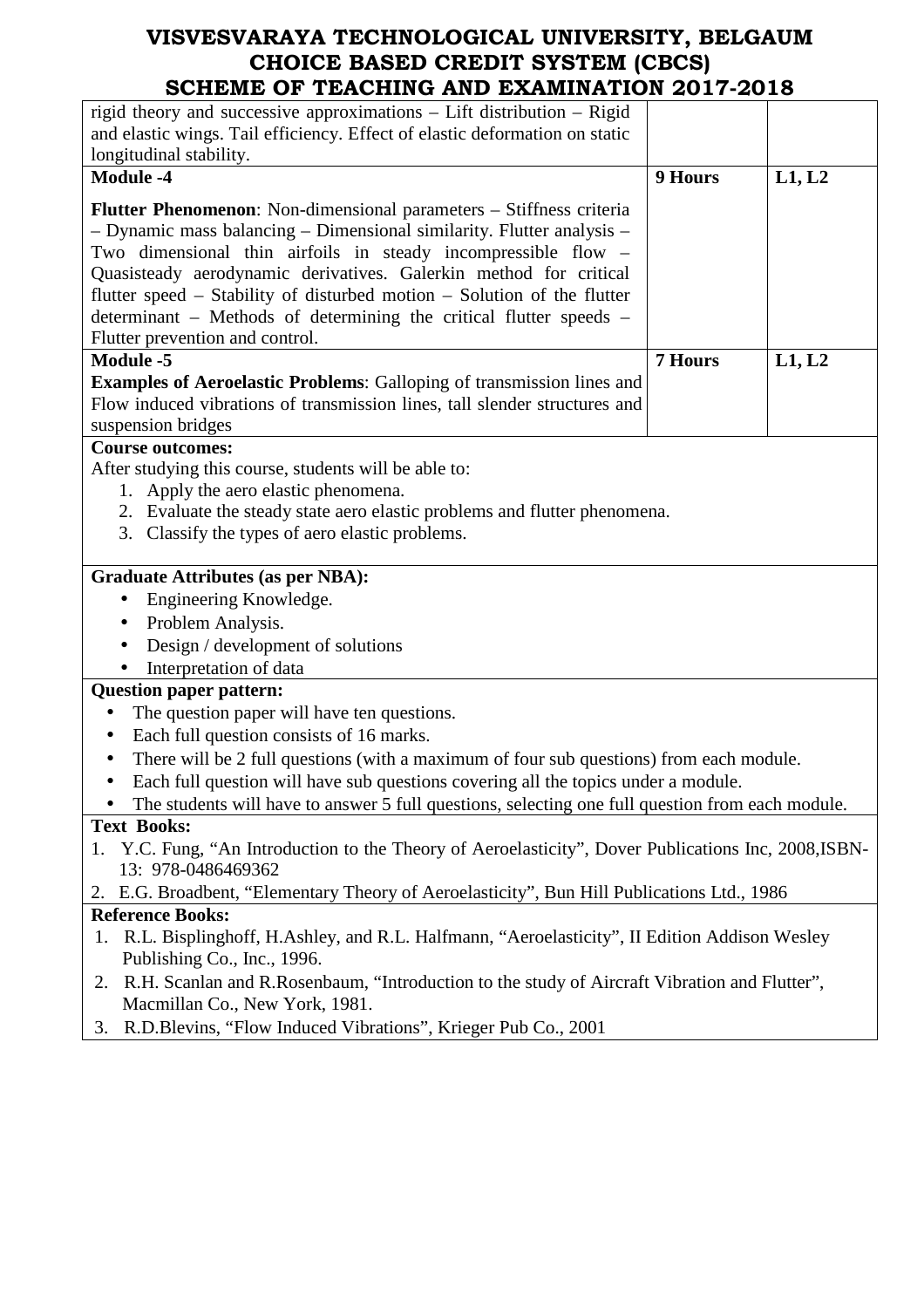|                                                                           |                                                                                                                                               | <b>OPTIMIZATION TECHNIQUES</b><br>[As per Choice Based Credit System (CBCS) scheme] |    |                 |                 |
|---------------------------------------------------------------------------|-----------------------------------------------------------------------------------------------------------------------------------------------|-------------------------------------------------------------------------------------|----|-----------------|-----------------|
|                                                                           |                                                                                                                                               | <b>SEMESTER - VII</b>                                                               |    |                 |                 |
| Subject Code                                                              | 17AS751                                                                                                                                       | <b>IA Marks</b>                                                                     | 40 |                 |                 |
| Number of Lecture                                                         | 03                                                                                                                                            | <b>Exam Hours</b>                                                                   | 03 |                 |                 |
| Hours/Week                                                                |                                                                                                                                               |                                                                                     |    |                 |                 |
| Total<br>Number<br>of                                                     | 40                                                                                                                                            | <b>Exam Marks</b>                                                                   | 60 |                 |                 |
| <b>Lecture Hours</b>                                                      |                                                                                                                                               |                                                                                     |    |                 |                 |
|                                                                           |                                                                                                                                               | $CREDITS - 03$                                                                      |    |                 |                 |
| Course objective:                                                         |                                                                                                                                               |                                                                                     |    |                 |                 |
| This course will enable students to                                       |                                                                                                                                               |                                                                                     |    |                 |                 |
| 1.                                                                        | Understand the unconstrained and constrained minimization.                                                                                    |                                                                                     |    |                 |                 |
|                                                                           | 2. Comprehend the direct search methods, discrete and dynamics programming.                                                                   |                                                                                     |    |                 |                 |
|                                                                           | 3. Acquire the knowledge on finite element based optimization.                                                                                |                                                                                     |    |                 |                 |
|                                                                           |                                                                                                                                               |                                                                                     |    |                 |                 |
|                                                                           |                                                                                                                                               |                                                                                     |    |                 | <b>Revised</b>  |
|                                                                           | <b>Modules</b>                                                                                                                                |                                                                                     |    | <b>Teaching</b> | <b>Bloom's</b>  |
|                                                                           |                                                                                                                                               |                                                                                     |    | <b>Hours</b>    | <b>Taxonomy</b> |
| <b>Module -1</b>                                                          |                                                                                                                                               |                                                                                     |    |                 | (RBT) Level     |
| <b>Introduction:</b> Non-linear programming. Mathematical fundamentals.   |                                                                                                                                               |                                                                                     |    | 8 Hours         | L1, L2          |
| Numerical evaluation of gradient.                                         |                                                                                                                                               |                                                                                     |    |                 |                 |
| Unconstrained Optimisation: One dimensional, single variable              |                                                                                                                                               |                                                                                     |    |                 |                 |
| optimization. Maximum of a function. Unimodal-Fibonacci method.           |                                                                                                                                               |                                                                                     |    |                 |                 |
| Polynomial based methods.                                                 |                                                                                                                                               |                                                                                     |    |                 |                 |
| <b>Module -2</b>                                                          |                                                                                                                                               |                                                                                     |    | <b>7 Hours</b>  | L1, L2          |
| <b>Unconstrained Minimization:</b> Multivariable functions. Necessary and |                                                                                                                                               |                                                                                     |    |                 |                 |
| sufficient conditions for optimality. Convexity. Steepest Descent         |                                                                                                                                               |                                                                                     |    |                 |                 |
| Method -Convergence Characteristics. Conjugate Gradient Method.           |                                                                                                                                               |                                                                                     |    |                 |                 |
| Linear programming -Simplex Method.                                       |                                                                                                                                               |                                                                                     |    |                 |                 |
| <b>Module -3</b>                                                          |                                                                                                                                               |                                                                                     |    | 7 Hours         | L1, L2, L3      |
| <b>Constrained Minimization:</b> Non-linear programming. Gradient based   |                                                                                                                                               |                                                                                     |    |                 |                 |
| methods. Rosens's gradient, Zoutendijk's method, Generalised reduced      |                                                                                                                                               |                                                                                     |    |                 |                 |
| gradient, Sequential quadratic programming. Sufficient condition for      |                                                                                                                                               |                                                                                     |    |                 |                 |
| optimality.                                                               |                                                                                                                                               |                                                                                     |    |                 |                 |
| <b>Module -4</b>                                                          |                                                                                                                                               |                                                                                     |    | 9 Hours         | L1, L2          |
| Direct Search Methods: Direct search methods for nonlinear                |                                                                                                                                               |                                                                                     |    |                 |                 |
| optimization. Cyclic coordinate search. Hooke and Jeeves Pattern          |                                                                                                                                               |                                                                                     |    |                 |                 |
|                                                                           | search method. Generic algorithm.                                                                                                             |                                                                                     |    |                 |                 |
|                                                                           | And Dynamic Programming: Integer<br><b>Discrete</b><br>discrete<br>and<br>programming. Branch and bound algorithm for mixed integers. General |                                                                                     |    |                 |                 |
| definition of dynamic programming problem. Problem modeling and           |                                                                                                                                               |                                                                                     |    |                 |                 |
| computer implementation. Shortest path problem                            |                                                                                                                                               |                                                                                     |    |                 |                 |
| <b>Module -5</b>                                                          |                                                                                                                                               |                                                                                     |    | 9 Hours         | L1, L2          |
| <b>Optimisation Application:</b> Transportation problem. Transportation   |                                                                                                                                               |                                                                                     |    |                 |                 |
| simplex method. Network problems. Maximum flow in net works.              |                                                                                                                                               |                                                                                     |    |                 |                 |
| General definition of dynamic programming. Problem modeling and           |                                                                                                                                               |                                                                                     |    |                 |                 |
| computer implementation.                                                  |                                                                                                                                               |                                                                                     |    |                 |                 |
|                                                                           |                                                                                                                                               |                                                                                     |    |                 |                 |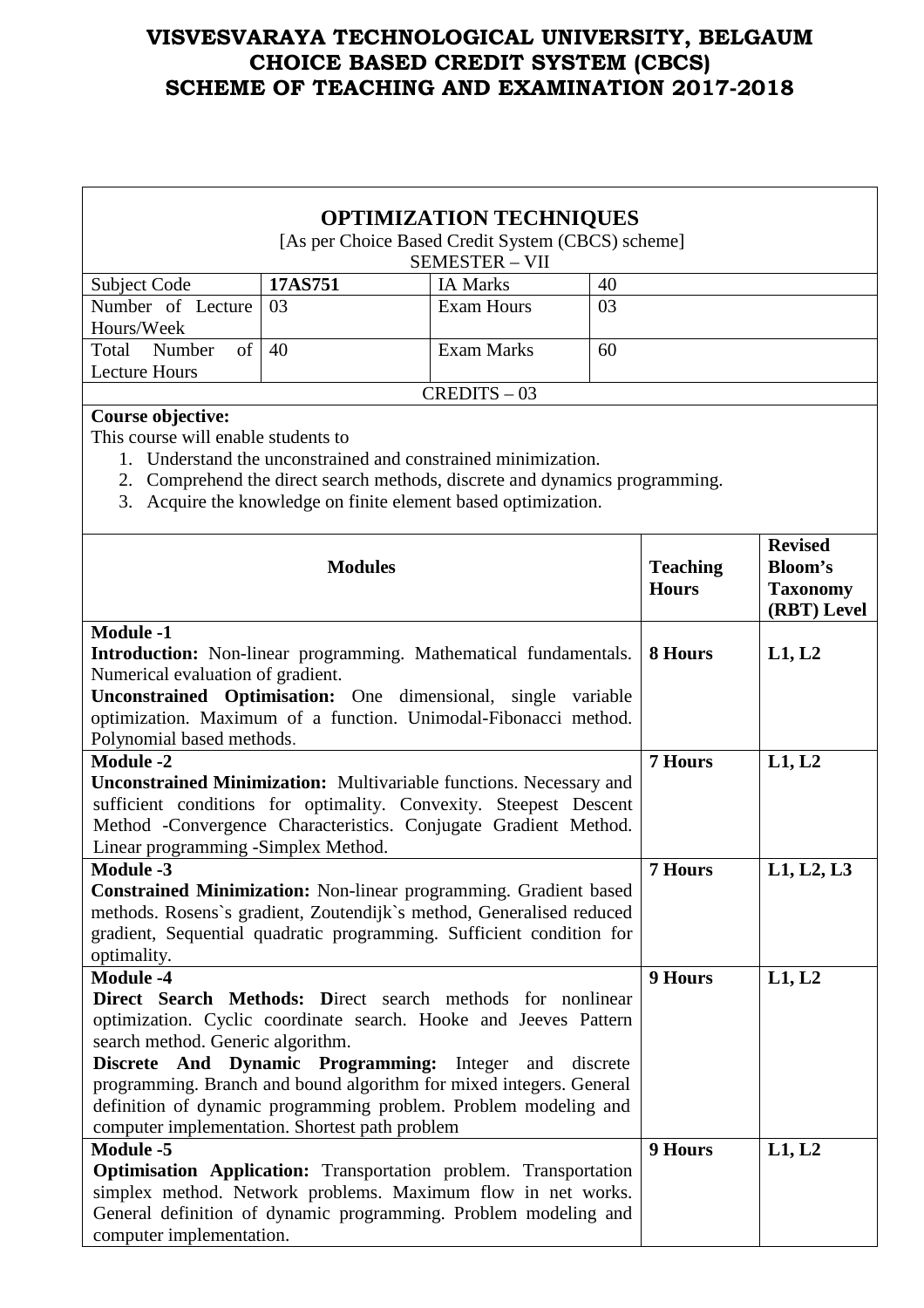# **VISVESVARAYA TECHNOLOGICAL UNIVERSITY, BELGAUM CHOICE BASED CREDIT SYSTEM (CBCS)**

| SCHEME OF TEACHING AND EXAMINATION 2017-2018                                                                                                    |
|-------------------------------------------------------------------------------------------------------------------------------------------------|
| Finite Element Based Optimisation: Parameter optimization using                                                                                 |
| gradient methods -Derivative calculation. Shape optimisation. Topology                                                                          |
| optimisation of continuum structures.                                                                                                           |
| <b>Course outcomes:</b>                                                                                                                         |
| After studying this course, students will be able to:                                                                                           |
| 1. Identify the unconstrained and constrained minimization effect of fluid properties.                                                          |
| 2. Apply the direct search methods, discrete and dynamics programming.                                                                          |
| 3. Classify the optimisation application.                                                                                                       |
| <b>Graduate Attributes (as per NBA):</b>                                                                                                        |
| Engineering Knowledge.                                                                                                                          |
| Problem Analysis.                                                                                                                               |
| Design / development of solutions<br>$\bullet$                                                                                                  |
| Interpretation of data                                                                                                                          |
| <b>Question paper pattern:</b>                                                                                                                  |
| The question paper will have ten questions.                                                                                                     |
| Each full question consists of 16 marks.                                                                                                        |
| There will be 2 full questions (with a maximum of four sub questions) from each module.                                                         |
| Each full question will have sub questions covering all the topics under a module.                                                              |
| The students will have to answer 5 full questions, selecting one full question from each module.                                                |
| <b>Text Books:</b>                                                                                                                              |
| 1. Ashok D Belegundu and Tirupathi R. Chandrupatla, `Optimisation Concepts and Applications<br>in Engineering`, Pearson Education, In C., 1991. |
| 2. Fletcher, R, `Practical Methods of Optimisation`, Wiley, New York ,2nd Edition, 2009, ISBN-13:                                               |
| 978-8126524259.                                                                                                                                 |
| <b>Reference Books:</b>                                                                                                                         |
| 1. Dennis J.E. and Schnabel, R. B., `Numerical Methods for Unconstrained Optimisation and                                                       |
| Nonlinear Equations', Prentice Hall, Engle Wood Cliffs, New Jersey, 1983.                                                                       |
| S.S. Rao, `Optimisation -Theory and Application`, Wiley Eastern Ltd., 5th Edition.1990.<br>2.                                                   |
|                                                                                                                                                 |
|                                                                                                                                                 |
|                                                                                                                                                 |
|                                                                                                                                                 |

| <b>WIND TUNNEL TECHNIQUES</b> |                 |                                                   |    |  |
|-------------------------------|-----------------|---------------------------------------------------|----|--|
|                               |                 | [As per Choice Based Credit System (CBCS) scheme] |    |  |
|                               |                 | <b>SEMESTER - VII</b>                             |    |  |
| <b>Subject Code</b>           | 17AS752/17AE752 | IA Marks                                          | 40 |  |
| Number of Lecture             | 03              | <b>Exam Hours</b>                                 | 03 |  |
| Hours/Week                    |                 |                                                   |    |  |
| Number<br>Total<br>of         | 40              | Exam Marks                                        | 60 |  |
| Lecture Hours                 |                 |                                                   |    |  |
| $CREDITS - 03$                |                 |                                                   |    |  |
|                               |                 |                                                   |    |  |

#### **Course objective:**

This course will enable students to

- 1. Understand the basic of wind tunnel testing.
- 2. Understand the types and functions of wind tunnel.
- 3. Acquire the knowledge on conventional measurement techniques and special wind tunnel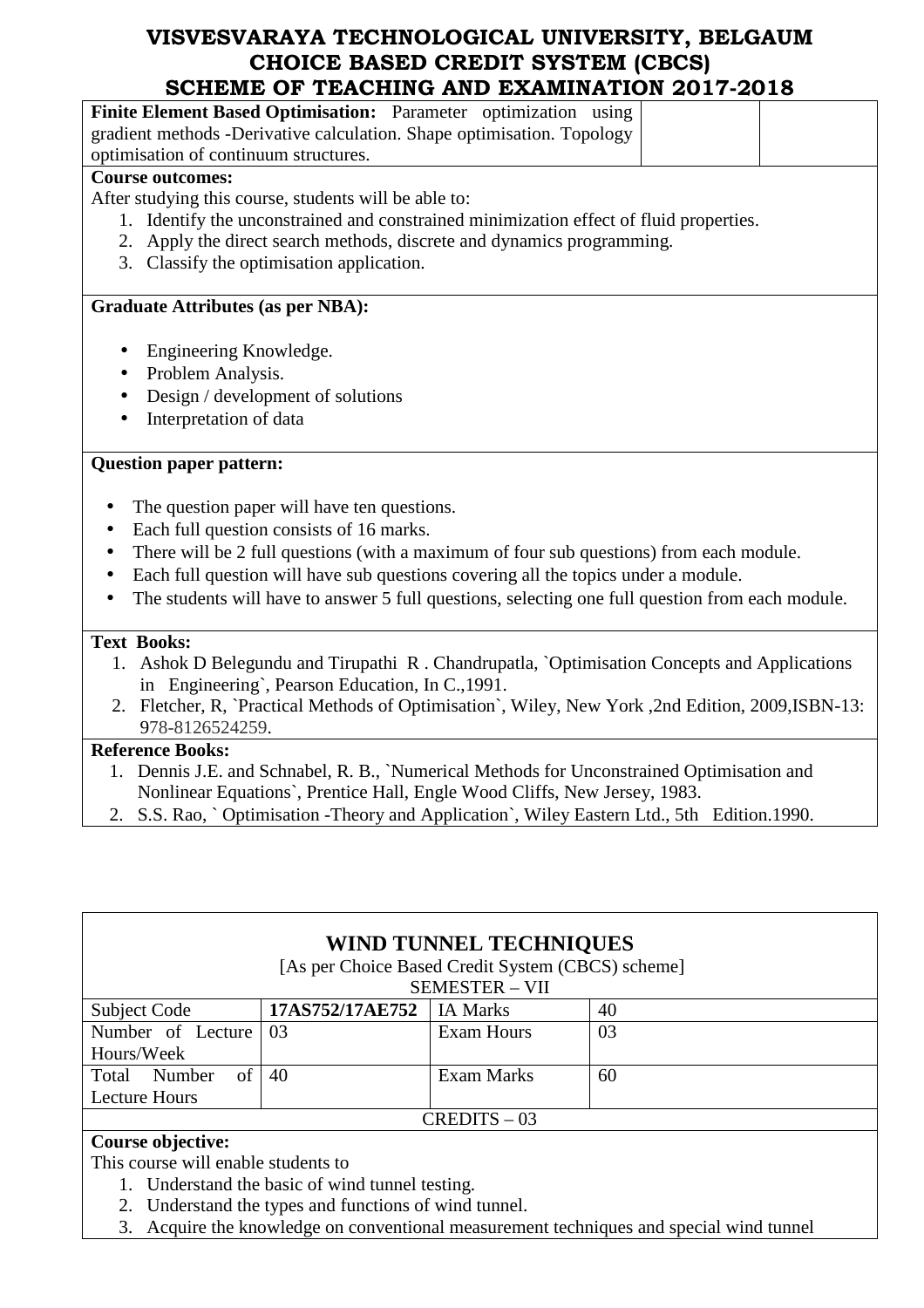techniques.

| <b>Modules</b>                                                                                                                                                                                                                                                                                                                                                                                                                                                                 | <b>Teaching</b><br><b>Hours</b> | <b>Revised</b><br><b>Bloom's</b><br><b>Taxonomy</b><br>(RBT) Level |
|--------------------------------------------------------------------------------------------------------------------------------------------------------------------------------------------------------------------------------------------------------------------------------------------------------------------------------------------------------------------------------------------------------------------------------------------------------------------------------|---------------------------------|--------------------------------------------------------------------|
| <b>Module -1</b><br><b>Principles Of Model Testing:</b> Buckingham Theorem,<br>Non<br>dimensional numbers, Scale effect, Geometric Kinematic and Dynamic<br>similarities.                                                                                                                                                                                                                                                                                                      | 8 Hours                         | L1, L2                                                             |
| <b>Module -2</b><br>Types And Functions Of Wind Tunnels: Classification and types,<br>special problems of testing in subsonic, transonic, supersonic and<br>hypersonic speed regions, Layouts, sizing and design parameters.                                                                                                                                                                                                                                                   | 7 Hours                         | L1, L2                                                             |
| <b>Module -3</b><br>Calibration Of Wind Tunnels: Test section speed, Horizontal<br>angularities, Flow uniformity & turbulence<br>buoyancy, Flow<br>measurements, Associated instrumentation, Calibration of subsonic &<br>supersonic tunnels.                                                                                                                                                                                                                                  | 8 Hours                         | L1, L2, L3                                                         |
| <b>Module -4</b><br><b>Conventional Measurement Techniques:</b> Force measurements and<br>measuring systems, Multi component internal and external balances,<br>Pressure measurement system, Steady and Unsteady Pressure, single<br>and multiple measurements, Velocity measurements, Intrusive and<br>Non-intrusive methods, Flow visualization techniques, surface flow,<br>oil and tuft, flow field visualization, smoke and other optical and<br>nonintrusive techniques  | 9 Hours                         | L1, L2                                                             |
| <b>Module -5</b><br>Special Wind Tunnel Techniques: Intake tests, store carriage and<br>separation tests, Unsteady force and pressure measurements, wind tunnel<br>model design                                                                                                                                                                                                                                                                                                | 8 Hours                         | L1, L2                                                             |
| <b>Course outcomes:</b><br>After studying this course, students will be able to:<br>1. Apply the principles and procedures for model testing in the wind tunnel.<br>2. Classify the types and functions of wind tunnel.<br>3. Distinguish the conventional measurement techniques and special wind tunnel techniques<br><b>Graduate Attributes (as per NBA):</b><br>Engineering Knowledge.<br>Problem Analysis.<br>Design / development of solutions<br>Interpretation of data |                                 |                                                                    |
| <b>Question paper pattern:</b><br>The question paper will have ten questions.                                                                                                                                                                                                                                                                                                                                                                                                  |                                 |                                                                    |

• Each full question consists of 16 marks.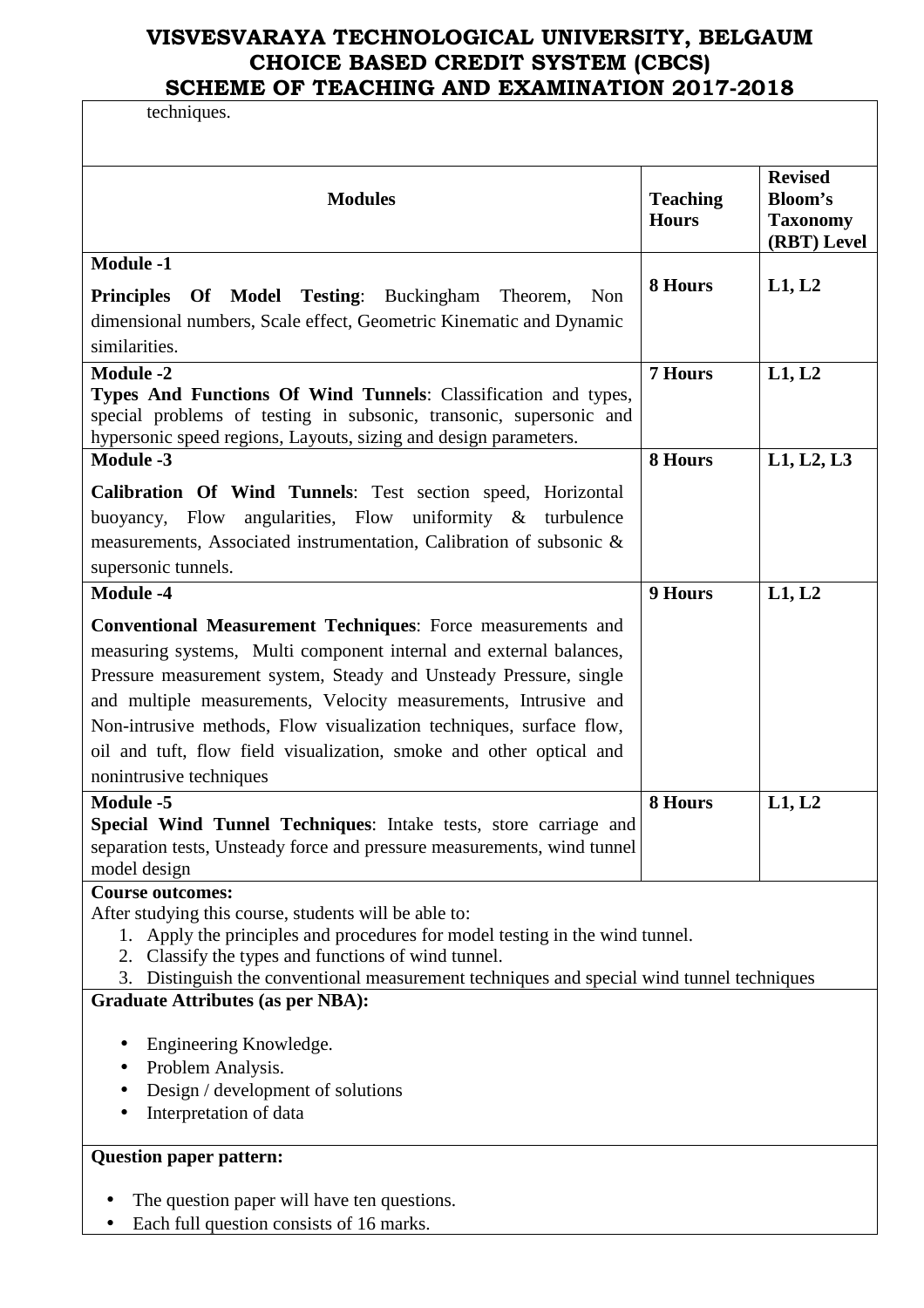- There will be 2 full questions (with a maximum of four sub questions) from each module.
- Each full question will have sub questions covering all the topics under a module.
- The students will have to answer 5 full questions, selecting one full question from each module.

#### **Text Books:**

1. Rae, W.H. and Pope, A., "Low Speed Wind Tunnel Testing", John Wiley Publication, 3rd edition, 2010, ISBN-13: 978-8126525683.

2. NAL-UNI Lecture Series 12:" Experimental Aerodynamics", NAL SP 98 01 April 1998

- 1. Pope, A., and Goin, L., "High Speed Wind Tunnel Testing", John Wiley, 1985.
- 2. Bradsaw "Experimental Fluid Mechanics", Pergamon Press, 2nd Revised edition,1970,ISBN-13: 978-0080069814
- 3. Short term course on Flow visualization techniques, NAL , 2009
- 4. Lecture course on Advanced Flow diagnostic techniques 17-19 September 2008 NAL, Bangalore

|                                                                                                                                                                                                                                                                                       |                                          | <b>SMART MATERIALS AND CONTROLS</b><br>[As per Choice Based Credit System (CBCS) scheme] |    |                                 |                                                                              |
|---------------------------------------------------------------------------------------------------------------------------------------------------------------------------------------------------------------------------------------------------------------------------------------|------------------------------------------|------------------------------------------------------------------------------------------|----|---------------------------------|------------------------------------------------------------------------------|
|                                                                                                                                                                                                                                                                                       |                                          | <b>SEMESTER - VII</b>                                                                    |    |                                 |                                                                              |
| <b>Subject Code</b>                                                                                                                                                                                                                                                                   | 17AS753                                  | <b>IA Marks</b>                                                                          | 40 |                                 |                                                                              |
| Number of Lecture                                                                                                                                                                                                                                                                     | 03                                       | <b>Exam Hours</b>                                                                        | 03 |                                 |                                                                              |
| Hours/Week                                                                                                                                                                                                                                                                            |                                          |                                                                                          |    |                                 |                                                                              |
| Total Number of                                                                                                                                                                                                                                                                       | 40                                       | <b>Exam Marks</b>                                                                        | 60 |                                 |                                                                              |
| <b>Lecture Hours</b>                                                                                                                                                                                                                                                                  |                                          |                                                                                          |    |                                 |                                                                              |
|                                                                                                                                                                                                                                                                                       |                                          | $CREDITS - 03$                                                                           |    |                                 |                                                                              |
| <b>Course objective:</b>                                                                                                                                                                                                                                                              |                                          |                                                                                          |    |                                 |                                                                              |
| This course will enable students to                                                                                                                                                                                                                                                   |                                          |                                                                                          |    |                                 |                                                                              |
|                                                                                                                                                                                                                                                                                       | 1. Understand the basic smart materials. |                                                                                          |    |                                 |                                                                              |
|                                                                                                                                                                                                                                                                                       | 2. Understand the control design.        |                                                                                          |    |                                 |                                                                              |
|                                                                                                                                                                                                                                                                                       |                                          | 3. Acquire the knowledge of neural networks and data processing.                         |    |                                 |                                                                              |
|                                                                                                                                                                                                                                                                                       | <b>Modules</b>                           |                                                                                          |    | <b>Teaching</b><br><b>Hours</b> | <b>Revised</b><br><b>Bloom's</b><br><b>Taxonomy</b><br>(RBT)<br><b>Level</b> |
| <b>Module -1</b><br>Introduction: Characteristics of composites and ceramics materials,<br>Dynamics and controls, concepts, Electro-magnetic materials and shape<br>memory alloys processing and characteristics.                                                                     |                                          |                                                                                          |    | 9 Hours                         | L1, L2                                                                       |
| Sensing And Actuation: Principals of electromagnetic, acoustics,<br>chemical and mechanical sensing and actuation, Types of sensors and<br>their applications, their compatibility writer conventional and advanced<br>materials, signal processing, principals and characterization. |                                          |                                                                                          |    |                                 |                                                                              |
| Module $-2$                                                                                                                                                                                                                                                                           |                                          |                                                                                          |    | 9 Hours                         | L1, L2                                                                       |
| <b>Control Design:</b> Design of shape memory alloys, Types of MR fluids,                                                                                                                                                                                                             |                                          |                                                                                          |    |                                 |                                                                              |
| Characteristics and application, principals of MR fluid value designs,                                                                                                                                                                                                                |                                          |                                                                                          |    |                                 |                                                                              |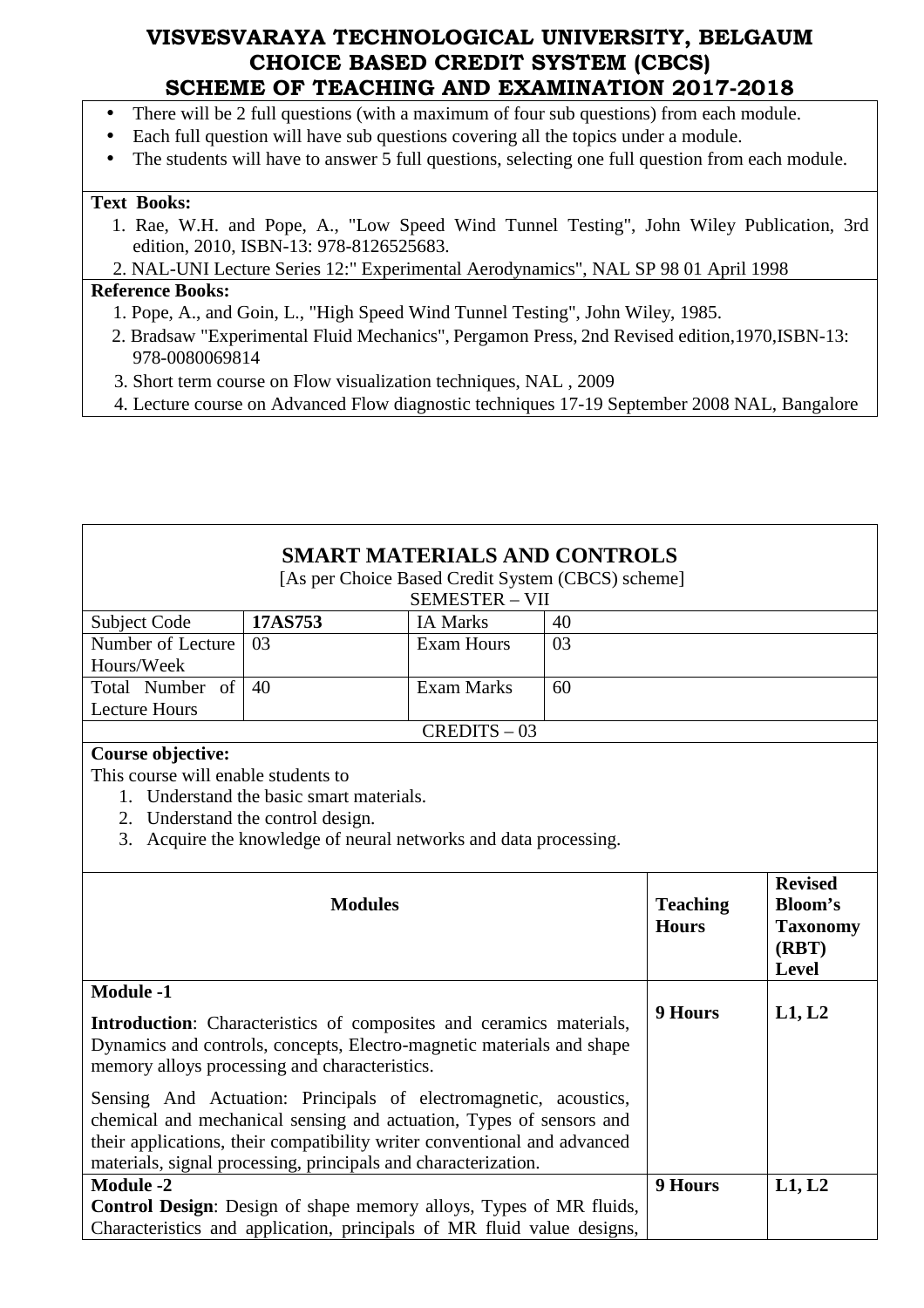| Magnetic circuit design, MR Dampers, Design issues.                                                |                |            |
|----------------------------------------------------------------------------------------------------|----------------|------------|
| Optics and Electromagnetic: Principals of optical fiber technology,                                |                |            |
| characteristics of active and adaptive optical system and components,                              |                |            |
| design and manufacturing principles.                                                               |                |            |
| <b>Module -3</b>                                                                                   | <b>7 Hours</b> | L1, L2, L3 |
|                                                                                                    |                |            |
| <b>Structures:</b> Principles of drag and turbulence control through smart                         |                |            |
| skins, applications in environment such as aerospace and transportation                            |                |            |
| vehicles, manufacturing, repair and maintainability aspects.                                       |                |            |
| <b>Module -4</b>                                                                                   | 8 Hours        | L1, L2     |
| <b>Controls:</b> Principles of structural acoustic control, distributed, analog                    |                |            |
| and digital feedback controls, Dimensional implications for structural                             |                |            |
| control.                                                                                           |                |            |
|                                                                                                    |                |            |
| Principles of Vibration And Modal Analysis: PZT Actuators, MEMS,                                   |                |            |
| Magnetic shape Memory Alloys, Characteristics and Applications.                                    |                |            |
| <b>Module -5</b>                                                                                   | <b>7 Hours</b> | L1, L2     |
| Information Processing: Neural Network, Data Processing, Data                                      |                |            |
| Visualization and Reliability – Principals and Application domains.                                |                |            |
|                                                                                                    |                |            |
| <b>Course outcomes:</b>                                                                            |                |            |
|                                                                                                    |                |            |
| After studying this course, students will be able to:                                              |                |            |
| 1. Identify the types of materials, sensors and their applications.                                |                |            |
| 2. Apply the control design.                                                                       |                |            |
| 3. Classify the neural network and data processing.                                                |                |            |
|                                                                                                    |                |            |
| <b>Graduate Attributes (as per NBA):</b>                                                           |                |            |
|                                                                                                    |                |            |
| Engineering Knowledge.                                                                             |                |            |
| Problem Analysis.                                                                                  |                |            |
| Design / development of solutions                                                                  |                |            |
| Interpretation of data                                                                             |                |            |
|                                                                                                    |                |            |
| <b>Question paper pattern:</b>                                                                     |                |            |
|                                                                                                    |                |            |
| The question paper will have ten questions.                                                        |                |            |
| Each full question consists of 16 marks.                                                           |                |            |
| There will be 2 full questions (with a maximum of four sub questions) from each module.            |                |            |
|                                                                                                    |                |            |
| Each full question will have sub questions covering all the topics under a module.                 |                |            |
| The students will have to answer 5 full questions, selecting one full question from each module.   |                |            |
|                                                                                                    |                |            |
| <b>Text Books:</b>                                                                                 |                |            |
| A. V. Srinivasan , Analysis and Design', 'Smart Structures - Cambridge University Press, New<br>1. |                |            |
| York, 2001, (ISBN: 0521650267)                                                                     |                |            |
| M V Gandhi and B S Thompson , Smart Materials and Structures', Chapmen & Hall, London,<br>2.       |                |            |
| 1992 (ISBN: 0412370107)                                                                            |                |            |
| <b>Reference Books:</b>                                                                            |                |            |

- 1. Banks HT, RC Smith, Y Wang ,'Smart Materials and Structures', , Massow S A, Paris 1996.
- 2. Clark R L, W R Saunolers ,G P Gibss,'Adaptive Structres', Jhon Wiles and Sons, New York, 1998
- 3. Esic Udd, An introduction for scientists and Engineers', Optic Sensors : Jhon Wiley & Sons, New York, 1991 (ISBN : 0471830070)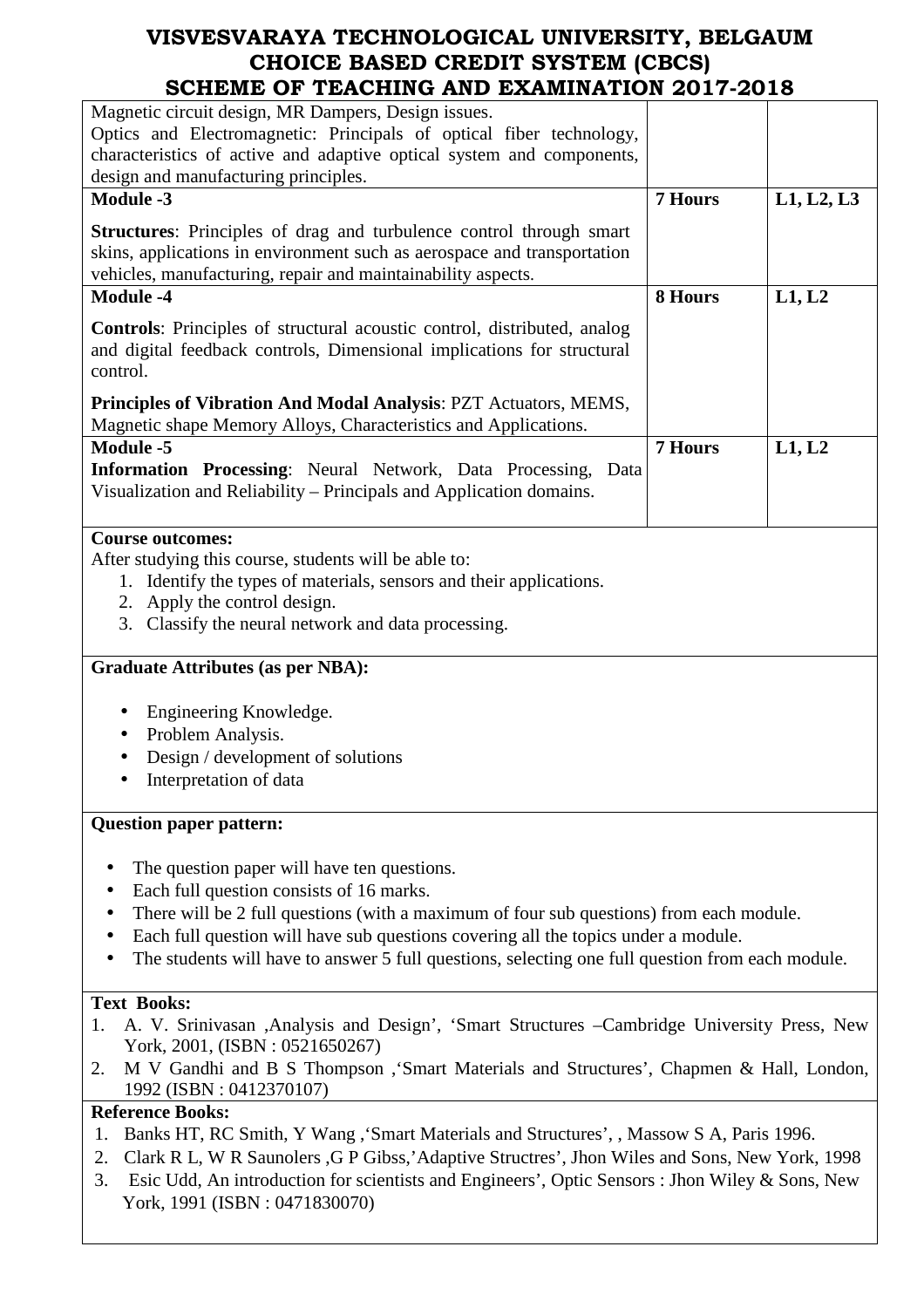|                                                                                                                                                                                                                          | <b>GUIDANCE, NAVIGATION AND CONTROL</b><br>[As per Choice Based Credit System (CBCS) scheme]                                                                                                              |                       |    |                                 |                                                                       |
|--------------------------------------------------------------------------------------------------------------------------------------------------------------------------------------------------------------------------|-----------------------------------------------------------------------------------------------------------------------------------------------------------------------------------------------------------|-----------------------|----|---------------------------------|-----------------------------------------------------------------------|
|                                                                                                                                                                                                                          |                                                                                                                                                                                                           | <b>SEMESTER - VII</b> |    |                                 |                                                                       |
| Subject Code                                                                                                                                                                                                             | 17AS754/17AE754                                                                                                                                                                                           | <b>IA Marks</b>       | 40 |                                 |                                                                       |
| Number of Lecture                                                                                                                                                                                                        | 03                                                                                                                                                                                                        | <b>Exam Hours</b>     | 03 |                                 |                                                                       |
| Hours/Week                                                                                                                                                                                                               |                                                                                                                                                                                                           |                       |    |                                 |                                                                       |
| Total Number of                                                                                                                                                                                                          | 40                                                                                                                                                                                                        | <b>Exam Marks</b>     | 60 |                                 |                                                                       |
| <b>Lecture Hours</b>                                                                                                                                                                                                     |                                                                                                                                                                                                           | $CREDITS - 03$        |    |                                 |                                                                       |
| <b>Course objective:</b>                                                                                                                                                                                                 |                                                                                                                                                                                                           |                       |    |                                 |                                                                       |
| This course will enable students to                                                                                                                                                                                      | 1. Understand the basic of guidance and navigation.<br>2. Comprehend the missile control system.<br>3. Acquire the knowledge of flight control systems.<br><b>Modules</b>                                 |                       |    | <b>Teaching</b><br><b>Hours</b> | <b>Revised</b><br>Bloom's<br><b>Taxonomy</b><br>(RBT)<br><b>Level</b> |
| <b>Module -1</b>                                                                                                                                                                                                         |                                                                                                                                                                                                           |                       |    |                                 |                                                                       |
| <b>Introduction:</b> Concepts of navigation, guidance<br>and control.<br>Introduction to basic principles. Air data information.                                                                                         |                                                                                                                                                                                                           |                       |    | 9 Hours                         | L1, L2                                                                |
| from a moving platform (AMTI)                                                                                                                                                                                            | Radar Systems: Principle of working of radar. MTI and Pulse Doppler<br>radar. Moving target detector. Limitation of MTI performance. MTI                                                                  |                       |    |                                 |                                                                       |
| <b>Module -2</b>                                                                                                                                                                                                         |                                                                                                                                                                                                           |                       |    | <b>7 Hours</b>                  | L1, L2                                                                |
|                                                                                                                                                                                                                          | Tracking: Tracking With Radar Mono pulse tracking. Conical scan and                                                                                                                                       |                       |    |                                 |                                                                       |
|                                                                                                                                                                                                                          | sequential lobbing. Automatic tracking with surveillance radar (ADT)                                                                                                                                      |                       |    |                                 |                                                                       |
| <b>Module -3</b>                                                                                                                                                                                                         |                                                                                                                                                                                                           |                       |    | 7 Hours                         | L1, L2, L3                                                            |
|                                                                                                                                                                                                                          | Other Guidance Systems: Gyros and stabilised platforms. Inertial<br>guidance and Laser based guidance. Components of Inertial Navigation<br>System. Imaging Infrared guidance. Satellite navigation. GPS. |                       |    |                                 |                                                                       |
| <b>Module -4</b>                                                                                                                                                                                                         |                                                                                                                                                                                                           |                       |    | 9 Hours                         | L1, L2                                                                |
| Missile Control System: Guided missile concept. Roll stabilisation.<br>Control of aerodynamic missile. Missile parameters for dynamic<br>analysis. Missile autopilot schematics. Acceleration command and root<br>locus. |                                                                                                                                                                                                           |                       |    |                                 |                                                                       |
| Missile<br>missile guidance.                                                                                                                                                                                             | Guidance Proportional navigation guidance; command<br>guidance. Comparison of guidance system performance. Bank to turn                                                                                   |                       |    |                                 |                                                                       |
| <b>Module -5</b>                                                                                                                                                                                                         |                                                                                                                                                                                                           |                       |    | 8 Hours                         | L1, L2                                                                |
|                                                                                                                                                                                                                          | Flight control systems: Integrated Flight/Fire Control System Director<br>fire control system. Tracking control laws. Longitudinal flight control                                                         |                       |    |                                 |                                                                       |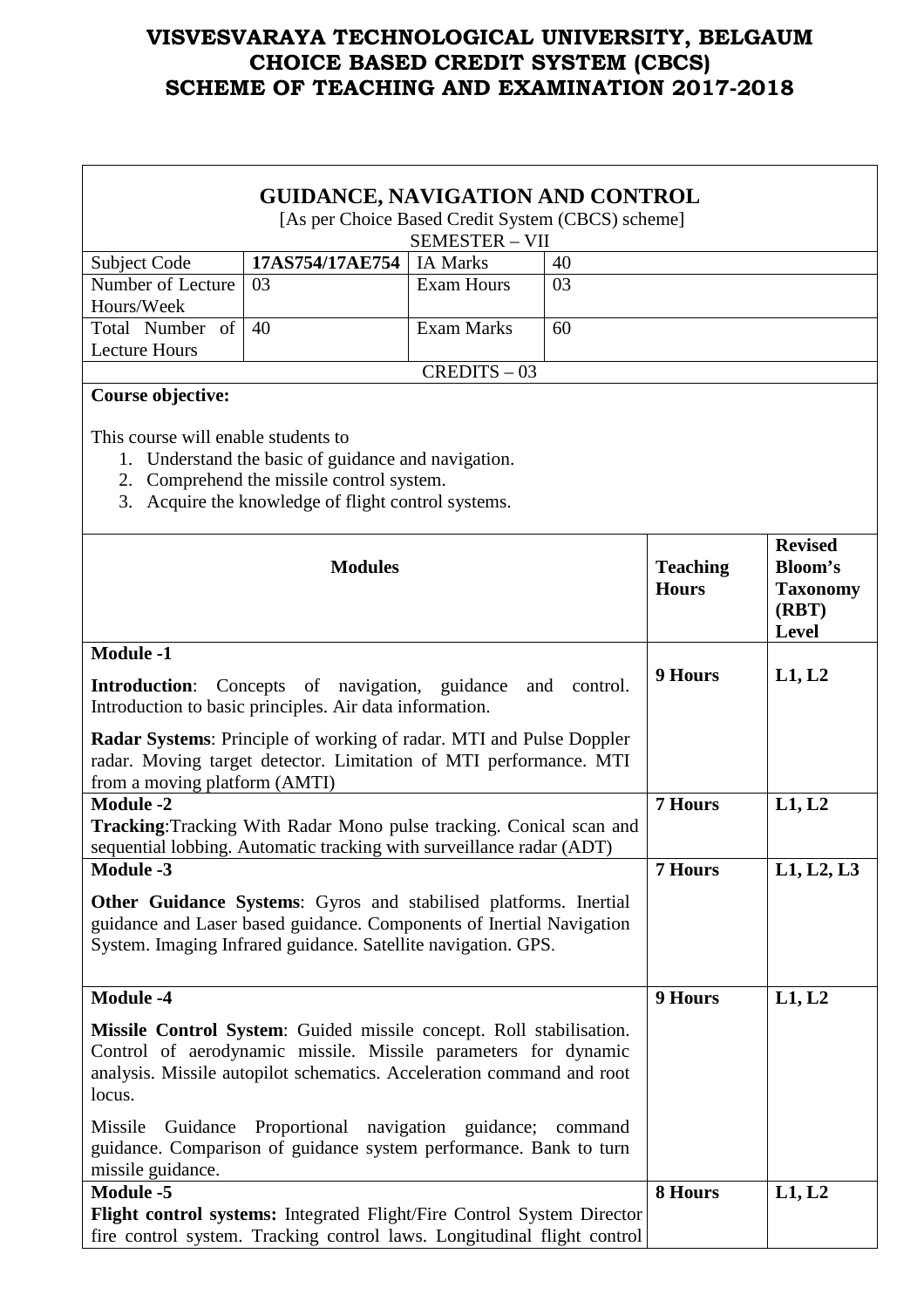# **VISVESVARAYA TECHNOLOGICAL UNIVERSITY, BELGAUM CHOICE BASED CREDIT SYSTEM (CBCS)**

| SCHEME OF TEACHING AND EXAMINATION 2017-2018                                                                                         |
|--------------------------------------------------------------------------------------------------------------------------------------|
| system. Lateral flight control system. Rate of change of Euler angle,                                                                |
| Auto Pilot.                                                                                                                          |
| <b>Course outcomes:</b>                                                                                                              |
| After studying this course, students will be able to:                                                                                |
| 1. Apply the concepts of navigation, guidance and control.                                                                           |
| 2. Classify the missile control system.                                                                                              |
| 3. Identify the flight control systems.                                                                                              |
| <b>Graduate Attributes (as per NBA):</b>                                                                                             |
| Engineering Knowledge.                                                                                                               |
| Problem Analysis.<br>$\bullet$                                                                                                       |
| Design / development of solutions                                                                                                    |
| Interpretation of data                                                                                                               |
| <b>Question paper pattern:</b>                                                                                                       |
| The question paper will have ten questions.<br>$\bullet$                                                                             |
| Each full question consists of 16 marks.<br>$\bullet$                                                                                |
| There will be 2 full questions (with a maximum of four sub questions) from each module.                                              |
| Each full question will have sub questions covering all the topics under a module.                                                   |
| The students will have to answer 5 full questions, selecting one full question from each module.                                     |
| <b>Text Books:</b>                                                                                                                   |
| Merrilh I. Skolnik, Introduction to Radar Systems, Tata Mc Graw Hill, 3rd edition, 2001, ISBN-13:<br>1.<br>978-0070445338            |
| John H Blakelock, 'Automatic control of Aircraft & Missiles', John Wiley & Sons, 2nd<br>2.<br>edition, 1991, ISBN-13: 978-0471506515 |

- **1.** N.S. Nagaraj, Elements of Electronic Navigation, TMH publication, 2nd Edition ,2006.
- **2.** R.B. Underdown & Tony Palmer, 'Navigation', Black Well Publishing,6<sup>th</sup> revised edition, 2001,ISBN-13: 978-0632053339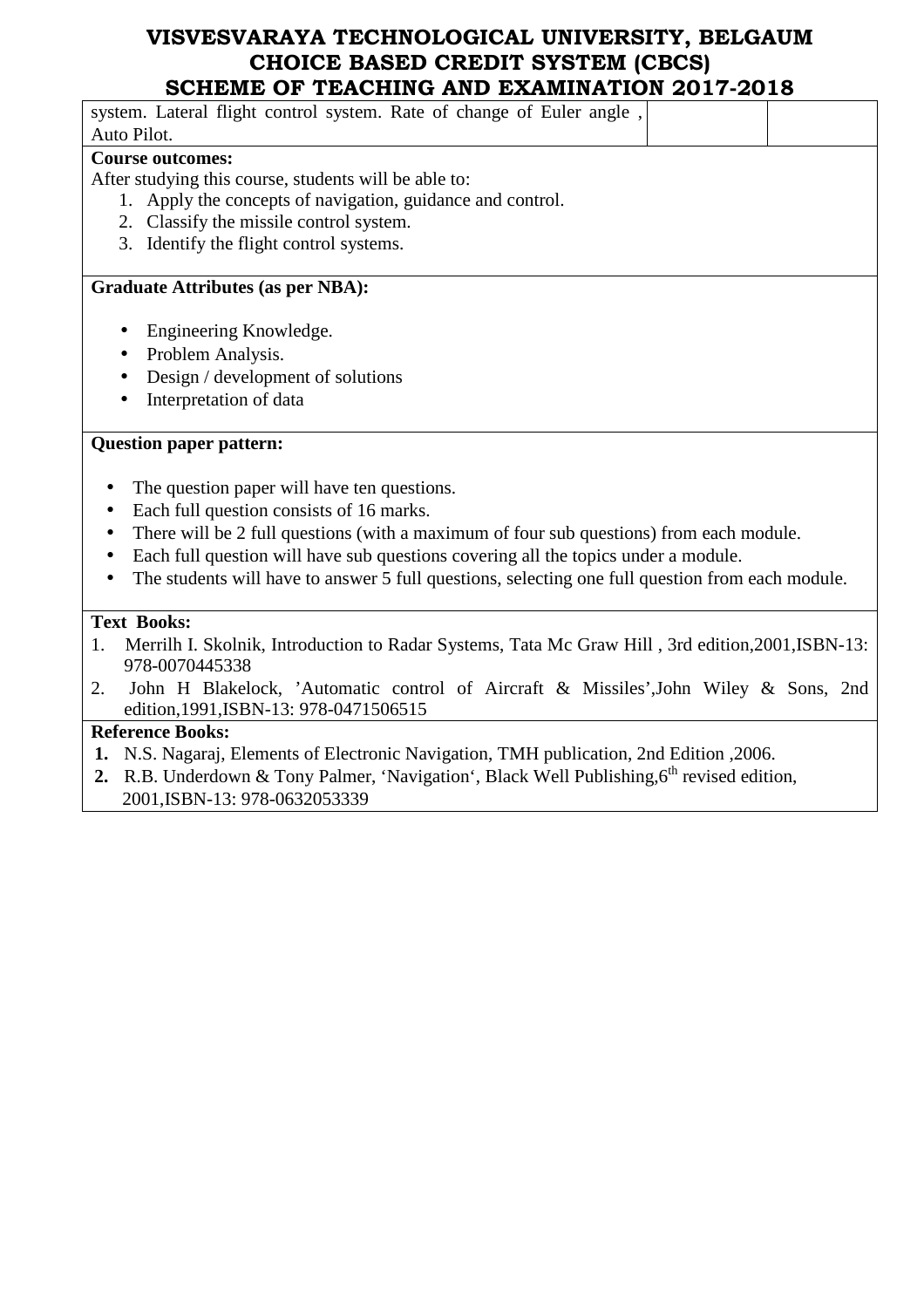# **Curriculum and Syllabus for 8th Semester, Aerospace Engineering**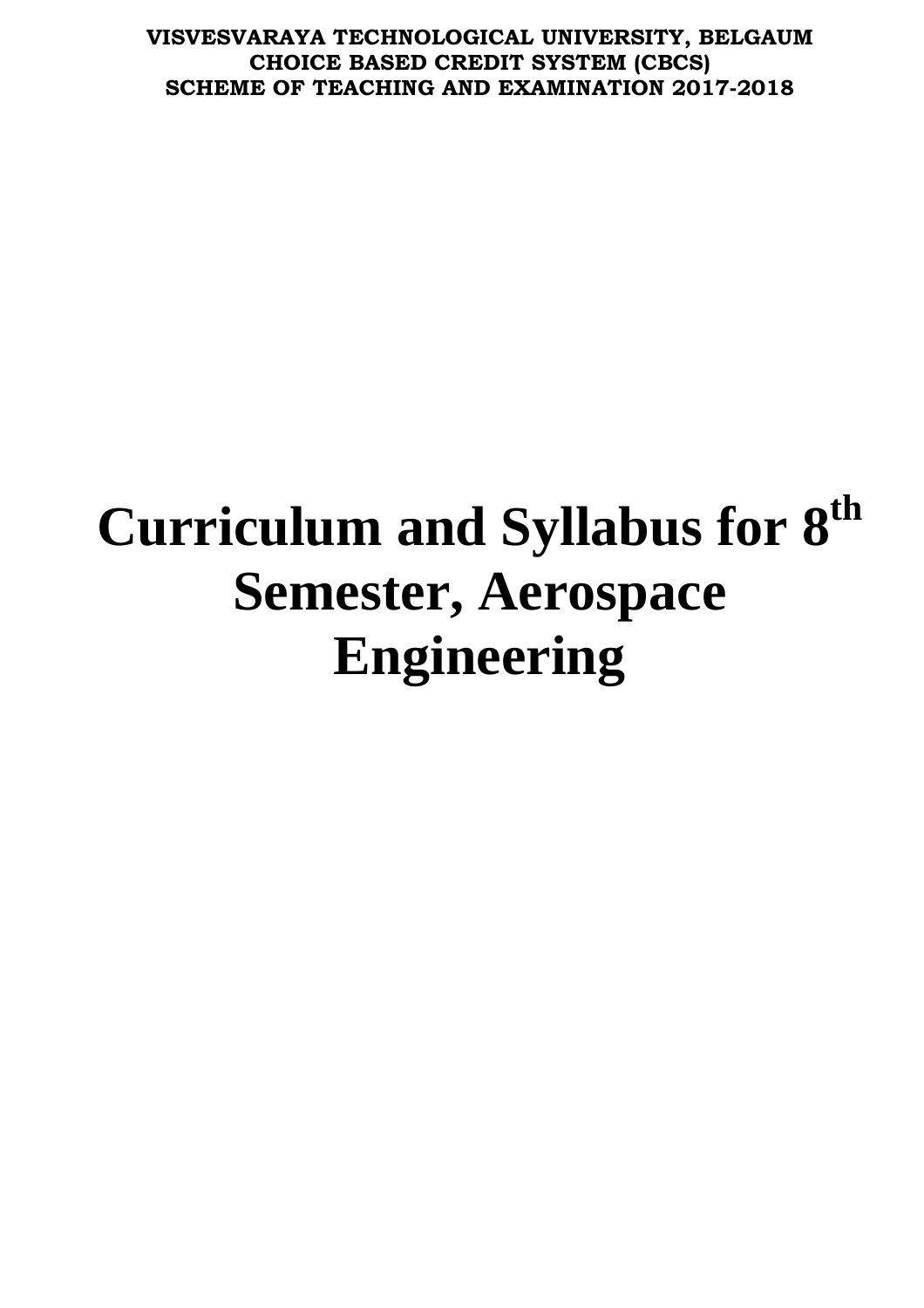#### **B.E. AEROSPACE ENGINEERING**

#### **VIII SEMESTER**

| S                   |                        |                                        |                              |                | <b>Teaching</b><br><b>Hours/Week</b> |                            | <b>Examination</b>                                    |                          |                              | <b>Credits</b> |
|---------------------|------------------------|----------------------------------------|------------------------------|----------------|--------------------------------------|----------------------------|-------------------------------------------------------|--------------------------|------------------------------|----------------|
| l.<br>N<br>$\bf{0}$ | <b>Subject</b><br>Code | Title                                  | <b>Teach</b><br>ing<br>Dept. | The<br>ory     | Practi<br>cal/Dr<br>awing            | Dur<br>atio<br>$\mathbf n$ | <b>Theory</b><br><b>Practic</b><br>al<br><b>Marks</b> | I.A.<br><b>Mark</b><br>S | <b>Total</b><br><b>Marks</b> |                |
| 1                   | 17AS81                 | <b>SATELLITE</b><br><b>DESIGN</b>      | AS                           | $\overline{4}$ |                                      | 3                          | 60                                                    | 40                       | 100                          | $\overline{4}$ |
| $\overline{2}$      | 17AS82                 | <b>MISSILE</b><br><b>DESIGN</b>        | AS                           | $\overline{4}$ | L,                                   | 3                          | 60                                                    | 40                       | 100                          | $\overline{4}$ |
| 3                   | 17AS83X                | <b>Professional</b><br><b>Elective</b> | AS                           | 3              | ÷,                                   | 3                          | 60                                                    | 40                       | 100                          | 3              |
| $\overline{4}$      | 17AS84                 | Internship                             | AS                           |                | Industry<br>Oriented                 | 3                          | 50                                                    | 50                       | 100                          | 2              |
| 5                   | 17ASP85                | Project Work<br>Phase II               | AS                           |                | 6                                    | $\mathcal{E}$              | 100                                                   | 100                      | 200                          | 6              |
| 6                   | 17ASS86                | Seminar                                | AS                           | ٠              | $\overline{4}$                       | $\overline{\phantom{0}}$   |                                                       | 100                      | 100                          |                |
|                     |                        | <b>TOTAL</b>                           |                              | 11             | 10                                   | 15                         | 330                                                   | 370                      | 700                          | 20             |

| <b>Elective-I</b> |                                |
|-------------------|--------------------------------|
| 17AS831           | <b>ARTIFICIAL INTELLIGENCE</b> |
| 17AS832           | <b>CRYOGENICS</b>              |
| 17AS833           | <b>ROBOTICS</b>                |
| 17AS834           | <b>SPACE CRAFT SYSTEMS</b>     |

1. **Core subject:** This is the course, which is to be compulsorily studied by a student as a core requirement to complete the requirement of a programme in a said discipline of study.

**2. Professional Elective:** Elective relevant to chosen specialization/ branch

**3. Internship / Professional Practice:** To be carried between the  $6<sup>th</sup>$  and  $7<sup>th</sup>$  semester vacation or  $7<sup>th</sup>$  and  $8<sup>th</sup>$  semester vacation period.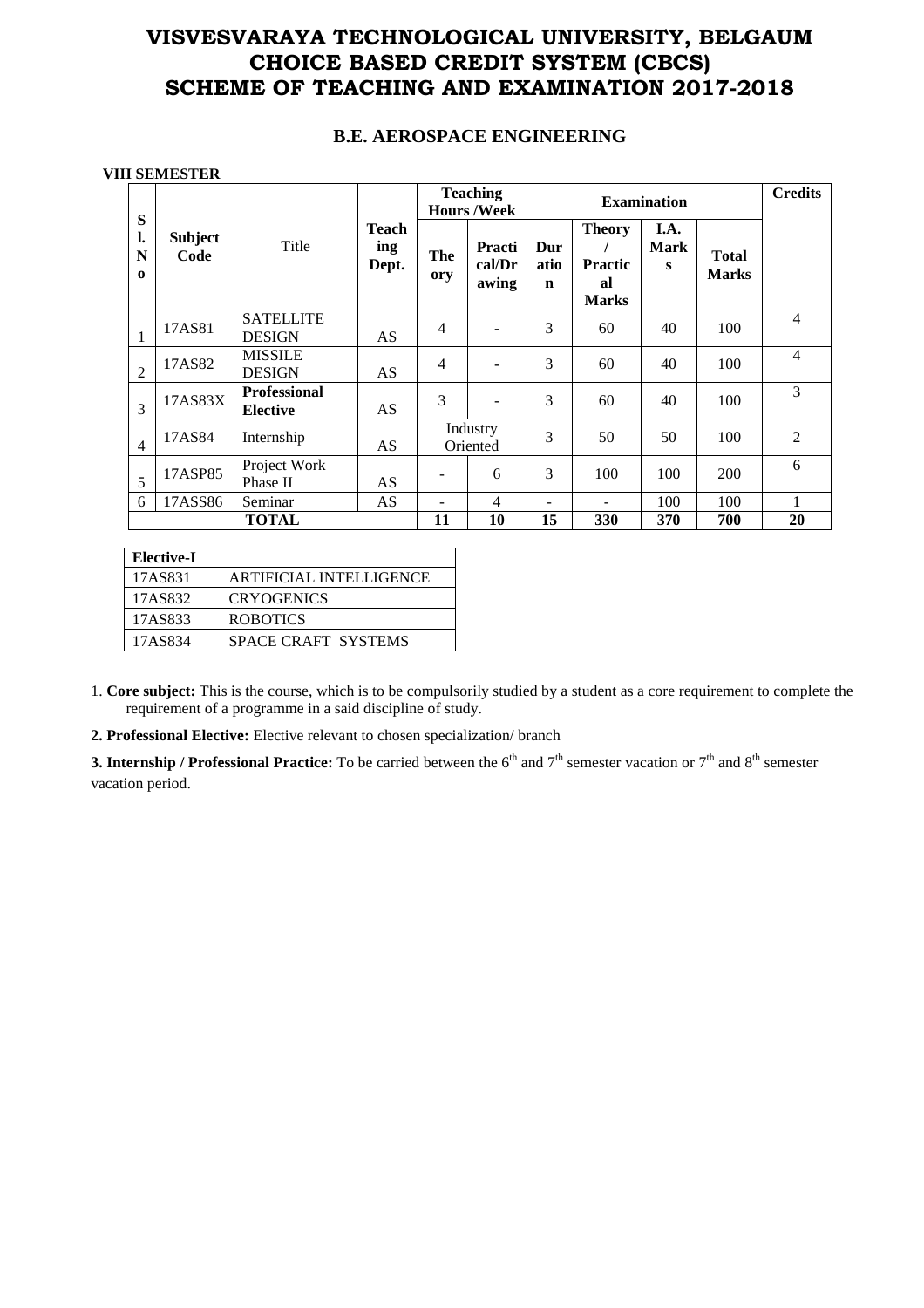|                                                                                                                                                                                                                                                                                                                                                                                                                                                                                                                                                                                            |                                                        | <b>SATELLITE DESIGN</b> |    |                                 |                                                                              |  |  |
|--------------------------------------------------------------------------------------------------------------------------------------------------------------------------------------------------------------------------------------------------------------------------------------------------------------------------------------------------------------------------------------------------------------------------------------------------------------------------------------------------------------------------------------------------------------------------------------------|--------------------------------------------------------|-------------------------|----|---------------------------------|------------------------------------------------------------------------------|--|--|
| [As per Choice Based Credit System (CBCS) scheme]                                                                                                                                                                                                                                                                                                                                                                                                                                                                                                                                          |                                                        |                         |    |                                 |                                                                              |  |  |
|                                                                                                                                                                                                                                                                                                                                                                                                                                                                                                                                                                                            | <b>SEMESTER - VIII</b>                                 |                         |    |                                 |                                                                              |  |  |
| Subject Code                                                                                                                                                                                                                                                                                                                                                                                                                                                                                                                                                                               | <b>17AS81</b>                                          | <b>IA Marks</b>         | 40 |                                 |                                                                              |  |  |
| Number of Lecture                                                                                                                                                                                                                                                                                                                                                                                                                                                                                                                                                                          | 04                                                     | Exam Hours              | 03 |                                 |                                                                              |  |  |
| Hours/Week                                                                                                                                                                                                                                                                                                                                                                                                                                                                                                                                                                                 |                                                        |                         |    |                                 |                                                                              |  |  |
| Total Number of                                                                                                                                                                                                                                                                                                                                                                                                                                                                                                                                                                            | 50                                                     | <b>Exam Marks</b>       | 60 |                                 |                                                                              |  |  |
| <b>Lecture Hours</b>                                                                                                                                                                                                                                                                                                                                                                                                                                                                                                                                                                       |                                                        |                         |    |                                 |                                                                              |  |  |
|                                                                                                                                                                                                                                                                                                                                                                                                                                                                                                                                                                                            |                                                        | $CREDITS - 04$          |    |                                 |                                                                              |  |  |
| Course objectives: This course will enable students to                                                                                                                                                                                                                                                                                                                                                                                                                                                                                                                                     |                                                        |                         |    |                                 |                                                                              |  |  |
|                                                                                                                                                                                                                                                                                                                                                                                                                                                                                                                                                                                            |                                                        |                         |    |                                 |                                                                              |  |  |
| 1.                                                                                                                                                                                                                                                                                                                                                                                                                                                                                                                                                                                         | Understand about the space environment and spacecraft. |                         |    |                                 |                                                                              |  |  |
| 2.                                                                                                                                                                                                                                                                                                                                                                                                                                                                                                                                                                                         | Know the attitude sensors and actuators.               |                         |    |                                 |                                                                              |  |  |
| 3.                                                                                                                                                                                                                                                                                                                                                                                                                                                                                                                                                                                         | Understand the TT&C system.                            |                         |    |                                 |                                                                              |  |  |
| <b>Modules</b>                                                                                                                                                                                                                                                                                                                                                                                                                                                                                                                                                                             |                                                        |                         |    | <b>Teaching</b><br><b>Hours</b> | <b>Revised</b><br><b>Bloom's</b><br><b>Taxonomy</b><br>(RBT)<br><b>Level</b> |  |  |
| <b>Module -1</b><br>Introduction: Mission Overview, Requirements for different missions,<br>10 Hours<br>L1, L2<br>Space Environment, Spacecraft configuration, Spacecraft Bus, Payload,<br>Requirements and constraints, Initial configuration decisions and Trade<br>offs, Spacecraft configuration process, Broad design of Spacecraft Bus,<br>Subsystem layout, Types of Satellites, Constellations, Applications.                                                                                                                                                                      |                                                        |                         |    |                                 |                                                                              |  |  |
| <b>Module -2</b>                                                                                                                                                                                                                                                                                                                                                                                                                                                                                                                                                                           |                                                        |                         |    | 08 Hours                        | L1, L2                                                                       |  |  |
| <b>Power sources:</b> Power sources, Energy storage, Solar panels,<br>Deployable solar panels, Spacecraft Power management, Power<br>distribution, Deep Space Probes                                                                                                                                                                                                                                                                                                                                                                                                                       |                                                        |                         |    |                                 |                                                                              |  |  |
| <b>Module -3</b>                                                                                                                                                                                                                                                                                                                                                                                                                                                                                                                                                                           |                                                        |                         |    | 10 Hours                        | L1, L2, L3                                                                   |  |  |
| Coordinate System: Coordinate system, AOCS requirements,                                                                                                                                                                                                                                                                                                                                                                                                                                                                                                                                   |                                                        |                         |    |                                 |                                                                              |  |  |
| Environment effects, Attitude stabilization, Attitude sensors, Actuators,                                                                                                                                                                                                                                                                                                                                                                                                                                                                                                                  |                                                        |                         |    |                                 |                                                                              |  |  |
| Design of control algorithms.                                                                                                                                                                                                                                                                                                                                                                                                                                                                                                                                                              |                                                        |                         |    |                                 |                                                                              |  |  |
| <b>Module -4</b>                                                                                                                                                                                                                                                                                                                                                                                                                                                                                                                                                                           |                                                        |                         |    | 12 Hours                        | L1, L2                                                                       |  |  |
| Temperature and Requirements: Systems Trade-off, Mono-propellant<br>systems, Thermal consideration, System integration design factors, Pre-<br>flight test requirements, System reliability Configuration design of<br>Spacecraft<br>structure,<br>Environmental Loads, Vibrations, Structural fabrication,<br>environments, Average temperature in Space, Transient temperature<br>evaluation, Thermal control techniques, Temperature calculation for a<br>spacecraft, Thermal design and analysis program structure, Thermal<br>design verification, Active thermal control techniques. |                                                        |                         |    |                                 |                                                                              |  |  |
| <b>Module -5</b>                                                                                                                                                                                                                                                                                                                                                                                                                                                                                                                                                                           |                                                        |                         |    | 10 Hours                        | L1, L2                                                                       |  |  |
| Tele Systems: Base Band Telemetry system, Modulation, TT & C RF                                                                                                                                                                                                                                                                                                                                                                                                                                                                                                                            |                                                        |                         |    |                                 |                                                                              |  |  |
| system, Telecommand system, Ground Control Systems.                                                                                                                                                                                                                                                                                                                                                                                                                                                                                                                                        |                                                        |                         |    |                                 |                                                                              |  |  |
| <b>Course outcomes:</b>                                                                                                                                                                                                                                                                                                                                                                                                                                                                                                                                                                    |                                                        |                         |    |                                 |                                                                              |  |  |
| At the end of this course the student will be able to:                                                                                                                                                                                                                                                                                                                                                                                                                                                                                                                                     |                                                        |                         |    |                                 |                                                                              |  |  |
| 1.                                                                                                                                                                                                                                                                                                                                                                                                                                                                                                                                                                                         | Identify the satellite constellations.                 |                         |    |                                 |                                                                              |  |  |
| 2.                                                                                                                                                                                                                                                                                                                                                                                                                                                                                                                                                                                         | Analyze the power requirement for a spacecraft         |                         |    |                                 |                                                                              |  |  |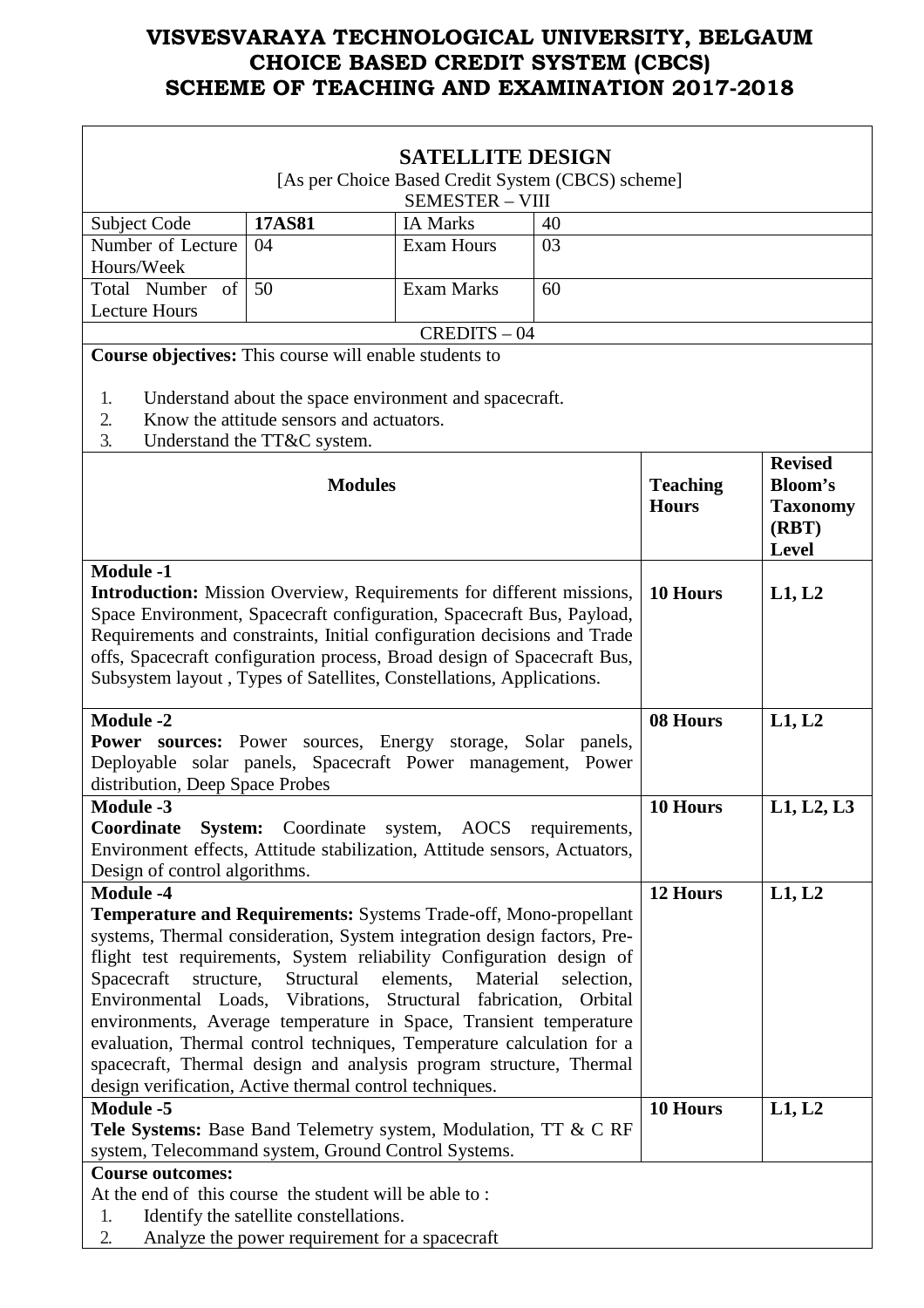3. Select a suitable material for designing a spacecraft.

#### **Graduate Attributes (as per NBA):**

- Engineering Knowledge.
- Problem Analysis.
- Design / development of solutions
- Interpretation of data

#### **Question paper pattern:**

- The question paper will have ten questions.
- Each full question consists of 16 marks.
- There will be 2 full questions (with a maximum of four sub questions) from each module.
- Each full question will have sub questions covering all the topics under a module.

The students will have to answer 5 full questions, selecting one full question from each module.

#### **Text Books:**

- 1. Fortescue, Peter, ' Spacecraft Systems Engineering' John Wiley England, 4<sup>th</sup> edition,2011,ISBN-13: 978-0470750124
- 2. Patel, Mukund R, 'Spacecraft Power Systems', CRC Press Boca Raton, 2<sup>nd</sup> edition, 2005.

- 1. Wilbur L. Pritchard and Joseph A.Sciulli, Satellite Communication Systems Engineering, Pearson Education India, 2<sup>nd</sup> edition, 2003, ISBN-13: 978-8131702420.
- 2. Marcel j. sidi, "Spacecraft Dynamics and control, A Practical Engineering Approach", Cambridge University Press, Reprint edition,2000,ISBN-13: 978-0521787802.

|                                                                       | <b>MISSILE DESIGN</b>                                    |                                                   |                 |  |                |  |  |
|-----------------------------------------------------------------------|----------------------------------------------------------|---------------------------------------------------|-----------------|--|----------------|--|--|
|                                                                       |                                                          | [As per Choice Based Credit System (CBCS) scheme] |                 |  |                |  |  |
|                                                                       |                                                          | <b>SEMESTER - VIII</b>                            |                 |  |                |  |  |
| Subject Code                                                          | <b>17AS82</b>                                            | <b>IA Marks</b>                                   | 40              |  |                |  |  |
| Number of Lecture                                                     | 04                                                       | <b>Exam Hours</b>                                 | 03              |  |                |  |  |
| Hours/Week                                                            |                                                          |                                                   |                 |  |                |  |  |
| of<br>Total Number                                                    | 50                                                       | Exam Marks                                        | 60              |  |                |  |  |
| <b>Lecture Hours</b>                                                  |                                                          |                                                   |                 |  |                |  |  |
|                                                                       |                                                          | $CREDITS - 04$                                    |                 |  |                |  |  |
| Course objective:                                                     |                                                          |                                                   |                 |  |                |  |  |
| This course will enable students to                                   |                                                          |                                                   |                 |  |                |  |  |
|                                                                       | Understand the basic of missile systems.                 |                                                   |                 |  |                |  |  |
| 2.                                                                    | Comprehend the Missile airframe, autopilots and control. |                                                   |                 |  |                |  |  |
| Acquire the knowledge on missile guidance and delivery systems.<br>3. |                                                          |                                                   |                 |  |                |  |  |
|                                                                       |                                                          |                                                   |                 |  |                |  |  |
|                                                                       |                                                          |                                                   |                 |  | <b>Revised</b> |  |  |
|                                                                       | <b>Modules</b>                                           |                                                   | <b>Teaching</b> |  | <b>Bloom's</b> |  |  |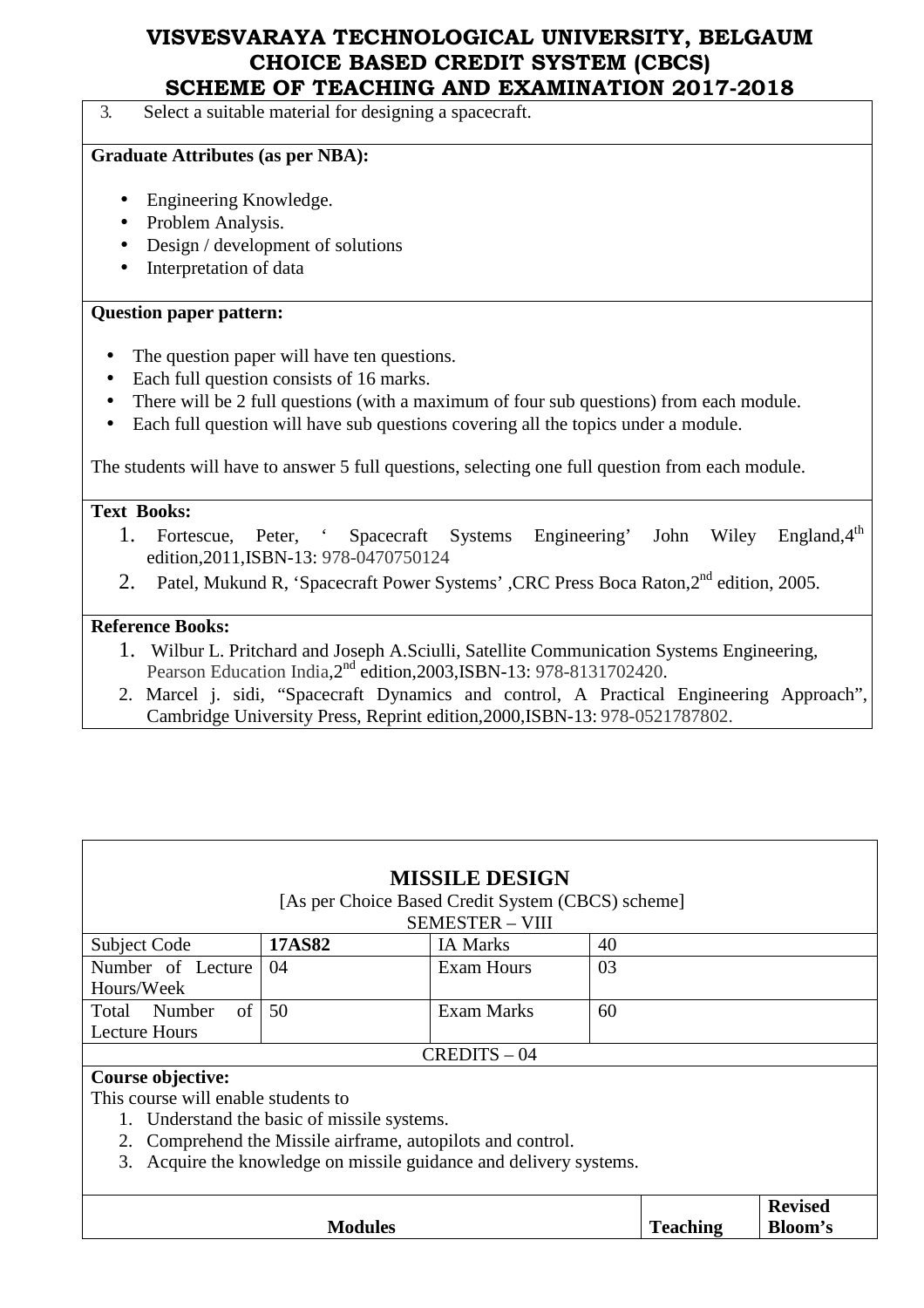|                                                                                                                                                                                                                                                                                                                                                                                                                                      | <b>Hours</b> | <b>Taxonomy</b><br>(RBT) Level |
|--------------------------------------------------------------------------------------------------------------------------------------------------------------------------------------------------------------------------------------------------------------------------------------------------------------------------------------------------------------------------------------------------------------------------------------|--------------|--------------------------------|
| <b>Module -1</b><br>Missile Systems Introduction: History of guided missile for defence<br>applications, Classification of missiles, The Generalized Missile<br>Equations of Motion, Coordinate Systems, Lagrange's Equations for<br>Rotating Coordinate Systems, Rigid-Body Equations of Motion, missile<br>system elements, missile ground systems.                                                                                | 8 Hours      | L1, L2                         |
| <b>Module -2</b><br>Missile Airframes, Autopilots and Control: Missile aerodynamics,                                                                                                                                                                                                                                                                                                                                                 | 8 Hours      | L1, L2                         |
| Force Equations, Moment Equations, Phases of missile flight. Missile<br>control configurations. Missile Mathematical Model. Autopilots,<br>Definitions, Types of Autopilots, Example Applications. Open-loop<br>autopilots. Inertial instruments and feedback. Autopilot response,<br>stability, and agility, Pitch Autopilot Design, Pitch-Yaw-Roll Autopilot<br>Design.                                                            |              |                                |
| <b>Module -3</b>                                                                                                                                                                                                                                                                                                                                                                                                                     | 8 Hours      | L1, L2, L3                     |
| Missile Guidance Laws: Tactical Guidance Intercept Techniques,<br>Guidance<br>Equations, explicit,<br>of the fundamental<br>Derivation<br>Proportional Navigation, Augmented Proportional Navigation, beam<br>riding, bank to turn missile guidance, Three-Dimensional Proportional<br>Navigation, comparison of guidance system performance, Application<br>of Optimal Control of Linear Feedback Systems.                          |              |                                |
| <b>Module -4</b>                                                                                                                                                                                                                                                                                                                                                                                                                     | 8 Hours      | L1, L2                         |
| <b>Strategic Missiles:</b> Introduction, The Two-Body Problem, Lambert's<br>Theorem, First-Order Motion of a Ballistic Missile, Correlated Velocity<br>and Velocity to be gained Concepts, Derivation of the Force Equation<br>for Ballistic Missiles, Atmospheric Reentry, Ballistic Missile Intercept,<br>Missile Tracking Equations of Motion, Introduction to Cruise Missiles,<br>The Terrain-Contour Matching (TERCOM) Concept. |              |                                |
| <b>Module -5</b>                                                                                                                                                                                                                                                                                                                                                                                                                     | 8 Hours      | L1, L2                         |
| Weapon Delivery Systems: Weapon Delivery Requirements, Factors<br>Influencing Weapon Delivery Accuracy, Unguided Weapons, The<br>Bombing Problem, Guided Weapons, Integrated Flight Control in<br>Delivery,<br>Missile Launch Envelope, Mathematical<br>Weapon<br>Considerations Pertaining to the Accuracy of Weapon Delivery<br>Computations.                                                                                      |              |                                |
| <b>Course outcomes:</b>                                                                                                                                                                                                                                                                                                                                                                                                              |              |                                |
| After studying this course, students will be able to:<br>1. Classify the missile systems.<br>2. Configure the missile control using the design and control laws.<br>3. Identify the weapon delivery systems.                                                                                                                                                                                                                         |              |                                |
| <b>Graduate Attributes (as per NBA):</b>                                                                                                                                                                                                                                                                                                                                                                                             |              |                                |
| Engineering Knowledge.<br>Problem Analysis.<br>Design / development of solutions<br>$\bullet$<br>Interpretation of data                                                                                                                                                                                                                                                                                                              |              |                                |
| <b>Question paper pattern:</b>                                                                                                                                                                                                                                                                                                                                                                                                       |              |                                |
| The question paper will have ten questions.                                                                                                                                                                                                                                                                                                                                                                                          |              |                                |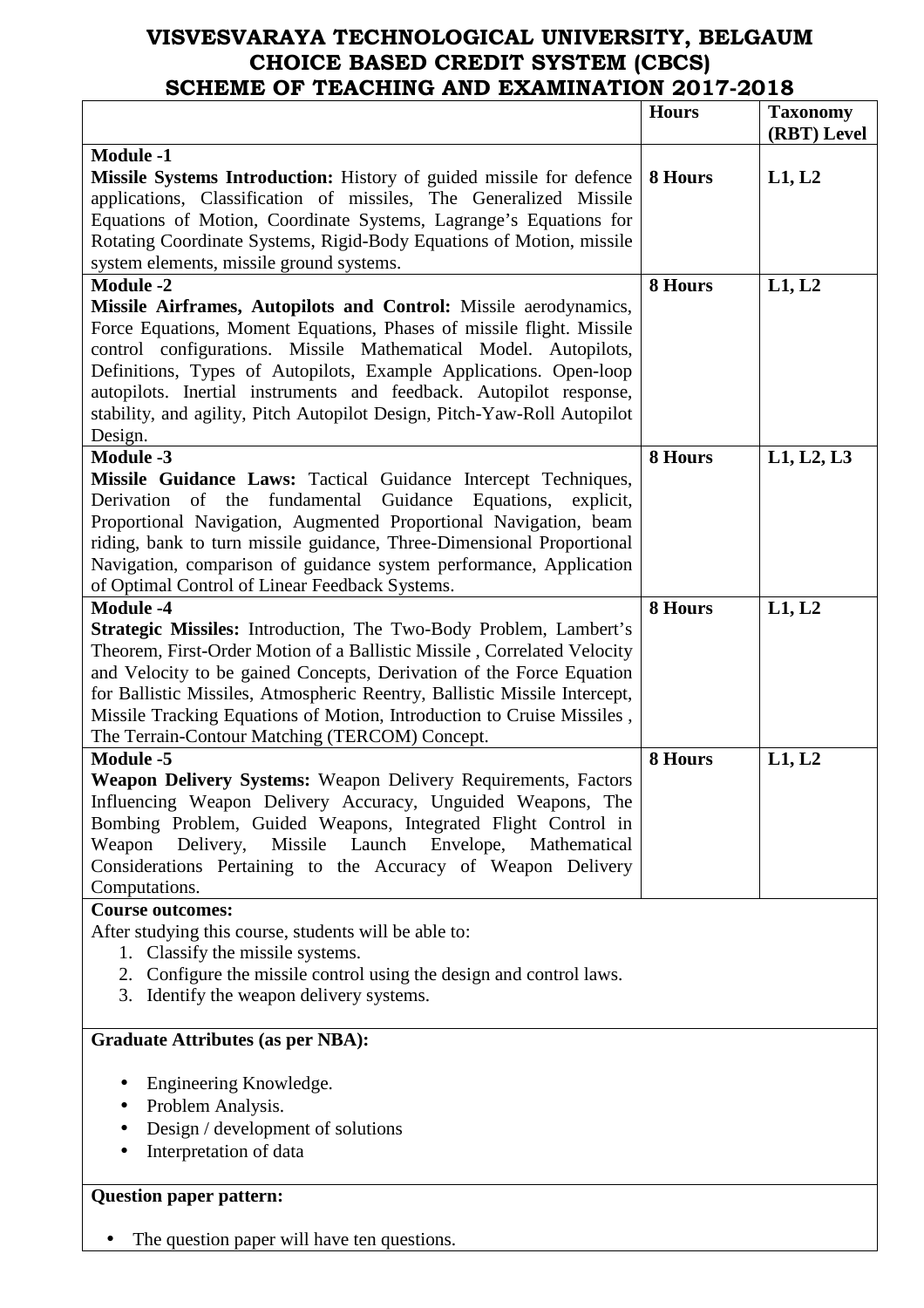- Each full question consists of 16 marks.
- There will be 2 full questions (with a maximum of four sub questions) from each module.
- Each full question will have sub questions covering all the topics under a module.
- The students will have to answer 5 full questions, selecting one full question from each module.

#### **Text Books:**

- 1. Siouris, G.M. "Missile Guidance and control systems", Springer, Reprinted edition, 2010, ISBN-13: 978-1441918352
- 2. Blakelock, J. H.; Automatic Control of Aircraft and Missiles,John Wiley & Sons, 2nd Edition,1990

- 1**.** Fleeman, Eugene L, Tactical Missile Design, AIAA Education series, First Edition, 2001,ISBN-13: 978-1563474941
- 2. Garnell, P., "Guided Weapon Control Systems", 2nd Edition, Pergamon Press, 1980.
- 3. Joseph Ben Asher and Isaac Yaesh "Advances in Missile Guidance Theory" AIAA Education series, 1998,ISBN-13: 978-1563472756
- 4. Paul Zarchan "Tactical and Strategic Missile Guidance" AIAA Education series, 6<sup>th</sup> revised edition,2012,ISBN-13: 978-1600868948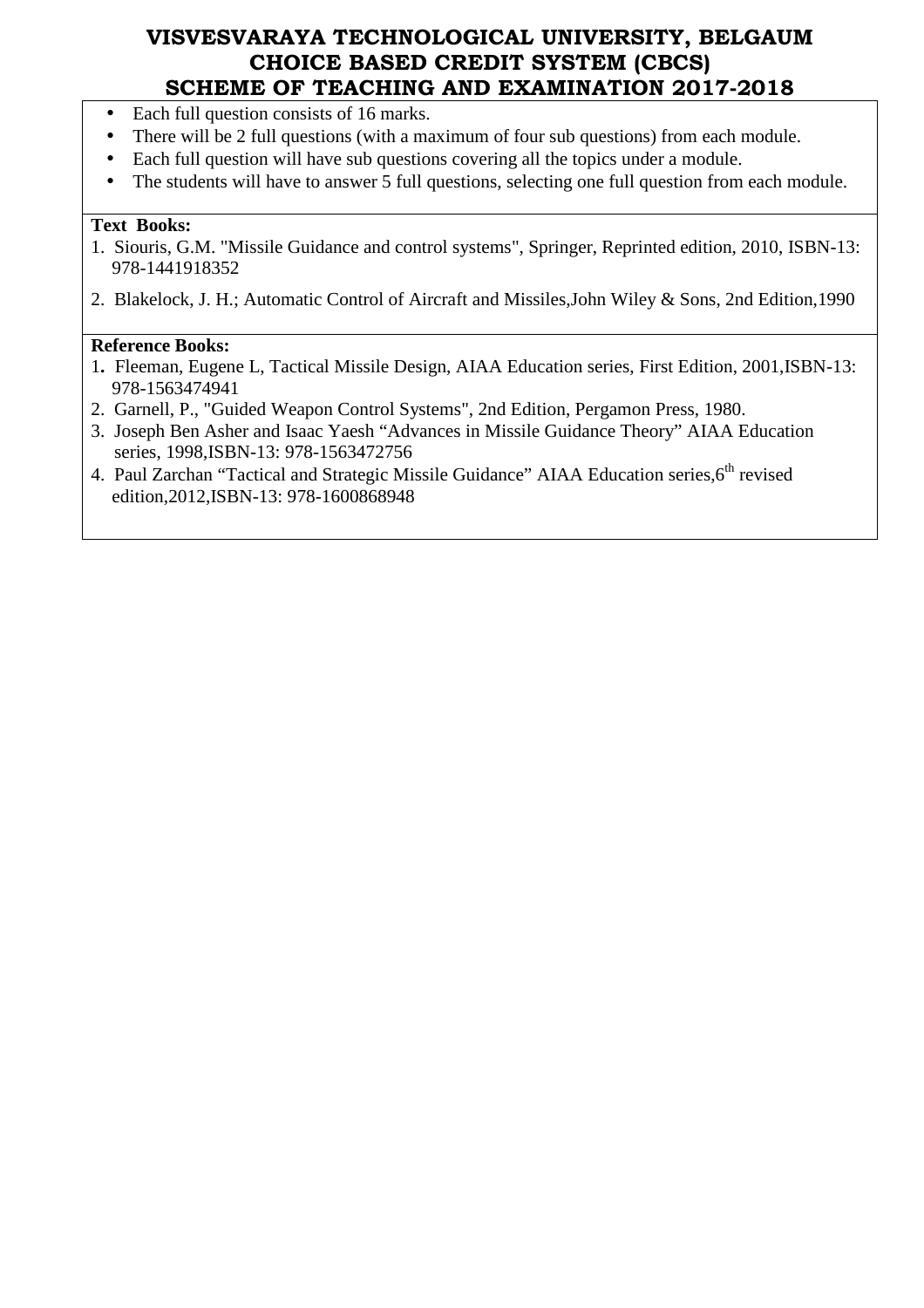#### **PROFESSIONAL ELECTIVE**

| <b>ARTIFICIAL INTELLIGENCE</b>                                                                                                                                                                                                                                                                                                                                                                                                                                         |                                                                                                                                                                                                          |                   |    |                                 |                                                                              |  |  |
|------------------------------------------------------------------------------------------------------------------------------------------------------------------------------------------------------------------------------------------------------------------------------------------------------------------------------------------------------------------------------------------------------------------------------------------------------------------------|----------------------------------------------------------------------------------------------------------------------------------------------------------------------------------------------------------|-------------------|----|---------------------------------|------------------------------------------------------------------------------|--|--|
|                                                                                                                                                                                                                                                                                                                                                                                                                                                                        | [As per Choice Based Credit System (CBCS) scheme]<br><b>SEMESTER - VIII</b>                                                                                                                              |                   |    |                                 |                                                                              |  |  |
| Subject Code                                                                                                                                                                                                                                                                                                                                                                                                                                                           | 17AS831                                                                                                                                                                                                  | <b>IA Marks</b>   | 40 |                                 |                                                                              |  |  |
| Number of Lecture                                                                                                                                                                                                                                                                                                                                                                                                                                                      | 03                                                                                                                                                                                                       | <b>Exam Hours</b> | 03 |                                 |                                                                              |  |  |
| Hours/Week                                                                                                                                                                                                                                                                                                                                                                                                                                                             |                                                                                                                                                                                                          |                   |    |                                 |                                                                              |  |  |
| Total Number of<br><b>Lecture Hours</b>                                                                                                                                                                                                                                                                                                                                                                                                                                | 40                                                                                                                                                                                                       | <b>Exam Marks</b> | 60 |                                 |                                                                              |  |  |
|                                                                                                                                                                                                                                                                                                                                                                                                                                                                        |                                                                                                                                                                                                          | $CREDITS - 03$    |    |                                 |                                                                              |  |  |
| Course objective:<br>This course will enable students to<br>3.                                                                                                                                                                                                                                                                                                                                                                                                         | 1. Understand the basic techniques of artificial intelligence.<br>2. Understand the Non-monotonic reasoning and statistical reasoning.<br>Acquire the knowledge on filler structures, and understanding. |                   |    |                                 |                                                                              |  |  |
|                                                                                                                                                                                                                                                                                                                                                                                                                                                                        | <b>Modules</b>                                                                                                                                                                                           |                   |    | <b>Teaching</b><br><b>Hours</b> | <b>Revised</b><br><b>Bloom's</b><br><b>Taxonomy</b><br>(RBT)<br><b>Level</b> |  |  |
| <b>Module -1</b><br>AI: The AI Problems, The Underlying Assumption, What Is An AI<br>Techniques, The Level Of The Model, Criteria For Success, Some<br>General References, One Final Word.<br>Problems, State Space Search & Heuristic Search Techniques:<br>Defining The Problems As A State Space Search, Production Systems,<br>Production Characteristics, Production System Characteristics, And<br>Issues In The Design Of Search Programs, Additional Problems. | 8 Hours                                                                                                                                                                                                  | L1, L2            |    |                                 |                                                                              |  |  |
| Generate-And-Test, Hill Climbing, Best-First Search, Problem<br>Reduction, Constraint Satisfaction, Means-Ends Analysis                                                                                                                                                                                                                                                                                                                                                |                                                                                                                                                                                                          |                   |    |                                 |                                                                              |  |  |
| <b>Module -2</b><br>Knowledge Representation Issues: Representations And Mappings,<br>Approaches To Knowledge Representation.<br>Using Predicate Logic : Representation Simple Facts In Logic,<br>Representing Instance And Isa Relationships, Computable Functions<br>And Predicates, Resolution<br><b>Representing Knowledge Using Rules: Procedural Versus Declarative</b><br>Knowledge, Logic Programming, Forward<br>Reasoning.                                   | 8 Hours                                                                                                                                                                                                  | L1, L2            |    |                                 |                                                                              |  |  |
| <b>Module -3</b>                                                                                                                                                                                                                                                                                                                                                                                                                                                       |                                                                                                                                                                                                          |                   |    | 8 Hours                         | L1, L2, L3                                                                   |  |  |
| <b>Symbolic Reasoning Under Uncertainty: Introduction</b><br>Nonmonotonic Reasoning, Logics For Non-monotonic Reasoning.<br>Turning performance limitations. Drag estimation. Take-off and<br>landing - methods, procedures and data reduction.                                                                                                                                                                                                                        |                                                                                                                                                                                                          |                   | To |                                 |                                                                              |  |  |
| <b>Statistical Reasoning: Probability And Bays' Theorem, Certainty</b><br>Factors And Rule-Base Systems, Bayesian Networks, DempsterShafer                                                                                                                                                                                                                                                                                                                             |                                                                                                                                                                                                          |                   |    |                                 |                                                                              |  |  |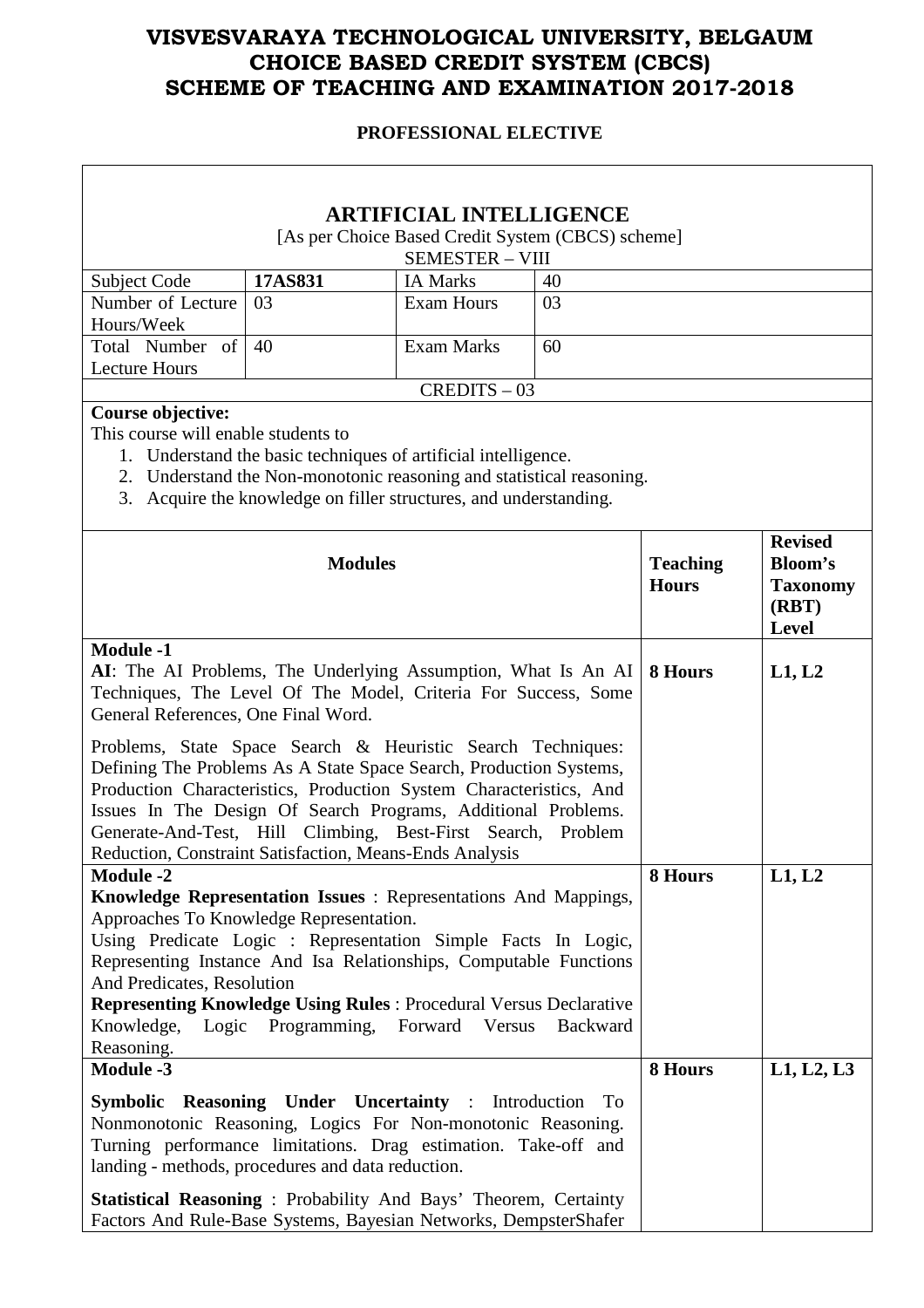| Theory, Fuzzy Logic.                                                                                                                 |         |                              |
|--------------------------------------------------------------------------------------------------------------------------------------|---------|------------------------------|
| <b>Module -4</b>                                                                                                                     | 8 Hours | L1, L2                       |
| <b>Weak Slot-and-Filler Structures: Semantic Nets, Frames.</b>                                                                       |         |                              |
| <b>Strong Slot-and-Filler Structures : Conceptual Dependency, Scripts,</b><br>CYC.                                                   |         |                              |
| Game Playing: Overview, And Example Domain : Overview,                                                                               |         |                              |
| MiniMax, Alpha-Beta Cut-off, Refinements, Iterative deepening, The<br>Blocks World, Components Of A Planning System, Goal Stack      |         |                              |
| Planning, Nonlinear Planning Using Constraint Posting, Hierarchical                                                                  |         |                              |
| Planning, Reactive Systems, Other Planning Techniques                                                                                |         |                              |
| <b>Module -5</b>                                                                                                                     | 8 Hours | L1, L2                       |
| <b>Understanding:</b> What is understanding?, What makes it hard?, As                                                                |         |                              |
| constraint satisfaction.                                                                                                             |         |                              |
| Natural Language Processing: Introduction, Syntactic Processing,                                                                     |         |                              |
| Semantic Analysis, Semantic Analysis, Discourse And Pragmatic                                                                        |         |                              |
| Processing, Spell Checking.                                                                                                          |         |                              |
| Connectionist Models : Introduction: Hopfield Network, Learning In                                                                   |         |                              |
| Neural Network, Application Of Neural Networks, Recurrent Networks,<br>Distributed Representations, Connectionist AI And Symbolic AI |         |                              |
| <b>Course outcomes:</b>                                                                                                              |         |                              |
| After studying this course, students will be able to:                                                                                |         |                              |
| 1. Apply the basic techniques of artificial intelligence.                                                                            |         |                              |
| 2. Distinguish Non-monotonic reasoning and statistical reasoning.                                                                    |         |                              |
| 3. Evaluate the natural language processing and connectionist models.                                                                |         |                              |
| <b>Graduate Attributes (as per NBA):</b>                                                                                             |         |                              |
|                                                                                                                                      |         |                              |
| Engineering Knowledge.<br>Problem Analysis.                                                                                          |         |                              |
| Design / development of solutions                                                                                                    |         |                              |
| Interpretation of data                                                                                                               |         |                              |
| <b>Question paper pattern:</b>                                                                                                       |         |                              |
|                                                                                                                                      |         |                              |
| The question paper will have ten questions.                                                                                          |         |                              |
| Each full question consists of 16 marks.<br>$\bullet$                                                                                |         |                              |
| There will be 2 full questions (with a maximum of four sub questions) from each module.                                              |         |                              |
| Each full question will have sub questions covering all the topics under a module.                                                   |         |                              |
| The students will have to answer 5 full questions, selecting one full question from each module.                                     |         |                              |
| <b>Text Books:</b>                                                                                                                   |         |                              |
| Intelligence",<br>1. Elaine<br>Knight, "Artificial<br>Rich<br>Kevin<br>And                                                           | Tata    | Mcgraw-Hill, $3^{\text{rd}}$ |
| edition, 2008, ISBN-13: 978-0070087705                                                                                               |         |                              |
| 2. Stuart Russel, Peter Norvig , Artificial Intelligence- A Modern Approach,                                                         |         | PEI.3 <sup>rd</sup>          |
| edition, 2015, ISBN-13: 978-9332543515                                                                                               |         |                              |
| <b>Reference Books:</b>                                                                                                              |         |                              |
| 1. Carl Townsend, Introduction to Prolog Programming.                                                                                |         |                              |
| 2. Ivan Bratko(Addison-Wesley), "PROLOG Programming For Artificial Intelligence" PEI, 3rd                                            |         |                              |
| edition, 2002, ISBN-13: 978-8131711347.                                                                                              |         |                              |

3. Clocksin and Mellish,"Programming with PROLOG" , Springer, 5th edition, 2003,ISBN-13: 978-3540006787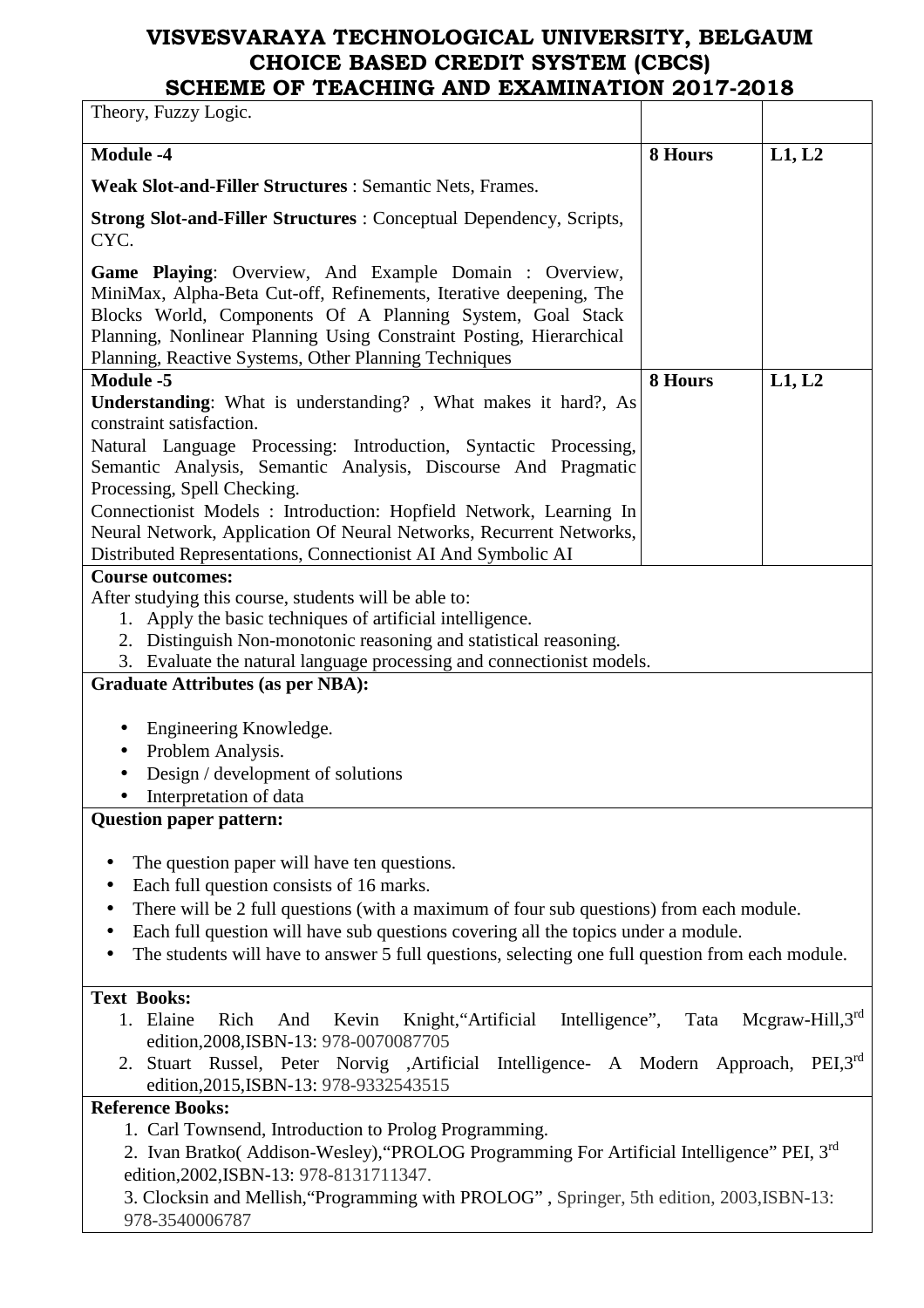|                                                                                                                      |                                                                          | <b>CRYOGENICS</b>             |               |                                 |                                   |  |
|----------------------------------------------------------------------------------------------------------------------|--------------------------------------------------------------------------|-------------------------------|---------------|---------------------------------|-----------------------------------|--|
| [As per Choice Based Credit System (CBCS) scheme]<br><b>SEMESTER - VIII</b>                                          |                                                                          |                               |               |                                 |                                   |  |
| Subject Code                                                                                                         | 17AS832                                                                  | <b>IA Marks</b>               | 40            |                                 |                                   |  |
| Number of Lecture                                                                                                    | 03                                                                       | <b>Exam Hours</b>             | 03            |                                 |                                   |  |
| Hours/Week                                                                                                           |                                                                          |                               |               |                                 |                                   |  |
| Total Number of                                                                                                      | 40                                                                       | <b>Exam Marks</b>             | 60            |                                 |                                   |  |
| <b>Lecture Hours</b>                                                                                                 |                                                                          |                               |               |                                 |                                   |  |
|                                                                                                                      |                                                                          | $CREDITS - 03$                |               |                                 |                                   |  |
| Course objective:<br>This course will enable students to                                                             |                                                                          |                               |               |                                 |                                   |  |
|                                                                                                                      | 1. Understand the basic of cryogenic engineering.                        |                               |               |                                 |                                   |  |
|                                                                                                                      | 2. Understand the cryogenic properties and insulation.                   |                               |               |                                 |                                   |  |
|                                                                                                                      | 3. Acquire the knowledge on storage of cryogenic liquids and equipments. |                               |               |                                 |                                   |  |
|                                                                                                                      |                                                                          |                               |               |                                 |                                   |  |
|                                                                                                                      |                                                                          |                               |               |                                 | <b>Revised</b>                    |  |
|                                                                                                                      | <b>Modules</b>                                                           |                               |               | <b>Teaching</b><br><b>Hours</b> | <b>Bloom's</b><br><b>Taxonomy</b> |  |
|                                                                                                                      |                                                                          |                               |               |                                 | (RBT)                             |  |
|                                                                                                                      |                                                                          |                               |               |                                 | <b>Level</b>                      |  |
| <b>Module -1</b>                                                                                                     |                                                                          |                               |               |                                 |                                   |  |
| Introduction to Cryogenic Engineering: Thermo physical and fluid                                                     |                                                                          |                               |               | 9 Hours                         | L1, L2                            |  |
| dynamic properties of liquid and gas hydrogen, Thermo physical and fluid                                             |                                                                          |                               |               |                                 |                                   |  |
| dynamic properties of liquid and gas helium, Liquefaction systems of                                                 |                                                                          |                               |               |                                 |                                   |  |
| hydrogen and helium gases, Liquefaction systems of hydrogen and helium                                               |                                                                          |                               |               |                                 |                                   |  |
| gases, Refrigeration and liquefaction principals; Joule Thomson effect and                                           |                                                                          |                               |               |                                 |                                   |  |
| inversion curve; Adiabatic and isenthalpic expansion with their                                                      |                                                                          |                               |               |                                 |                                   |  |
| comparison.                                                                                                          |                                                                          |                               |               |                                 |                                   |  |
| <b>Module -2</b>                                                                                                     |                                                                          |                               |               | 8 Hours                         | L1, L2                            |  |
| <b>Properties:</b>                                                                                                   | Cryogenic fluids, Solids at cryogenic                                    |                               | temperatures; |                                 |                                   |  |
| Superconductivity, Recuperative - Linde - Hampson, Claude, Cascade,                                                  |                                                                          |                               |               |                                 |                                   |  |
| Heylandt, Kapitza, Collins, Simon; Regenerative - Stirling cycle and                                                 |                                                                          |                               |               |                                 |                                   |  |
| refrigerator,<br>Slovay                                                                                              |                                                                          | refrigerator, Gifford-McMahon | refrigerator, |                                 |                                   |  |
| Vuilleumier refrigerator, Pulse Tube refrigerator; Liquefaction of natural                                           |                                                                          |                               |               |                                 |                                   |  |
| gas.                                                                                                                 |                                                                          |                               |               |                                 |                                   |  |
| <b>Module -3</b>                                                                                                     |                                                                          |                               |               | <b>7 Hours</b>                  | L1, L2, L3                        |  |
| <b>Cryogenic Insulation:</b> Vacuum insulation, Evacuated porous insulation,                                         |                                                                          |                               |               |                                 |                                   |  |
| Gas filled Powders and fibrous materials, Solid foams, Multilayer                                                    |                                                                          |                               |               |                                 |                                   |  |
| insulation, Liquid and vapour Shields, Composite insulations                                                         |                                                                          |                               |               |                                 |                                   |  |
| <b>Module -4</b>                                                                                                     |                                                                          |                               |               | 8 Hours                         | L1, L2                            |  |
| Storage and Instrumentation of Cryogenic liquids: Design                                                             |                                                                          |                               |               |                                 |                                   |  |
| considerations of storage vessel; Dewar vessels; Industrial storage                                                  |                                                                          |                               |               |                                 |                                   |  |
| vessels; Storage of cryogenic fluids in space; Transfer systems and                                                  |                                                                          |                               |               |                                 |                                   |  |
| Lines for cryogenic liquids; Cryogenic valves in transfer lines; Two                                                 |                                                                          |                               |               |                                 |                                   |  |
| phase flow in Transfer system; Cool-down of storage and transfer                                                     |                                                                          |                               |               |                                 |                                   |  |
| systems, Measurement of strain, pressure, flow, liquid level and Temperature<br>in cryogenic environment; Cryostats. |                                                                          |                               |               |                                 |                                   |  |
|                                                                                                                      |                                                                          |                               |               |                                 |                                   |  |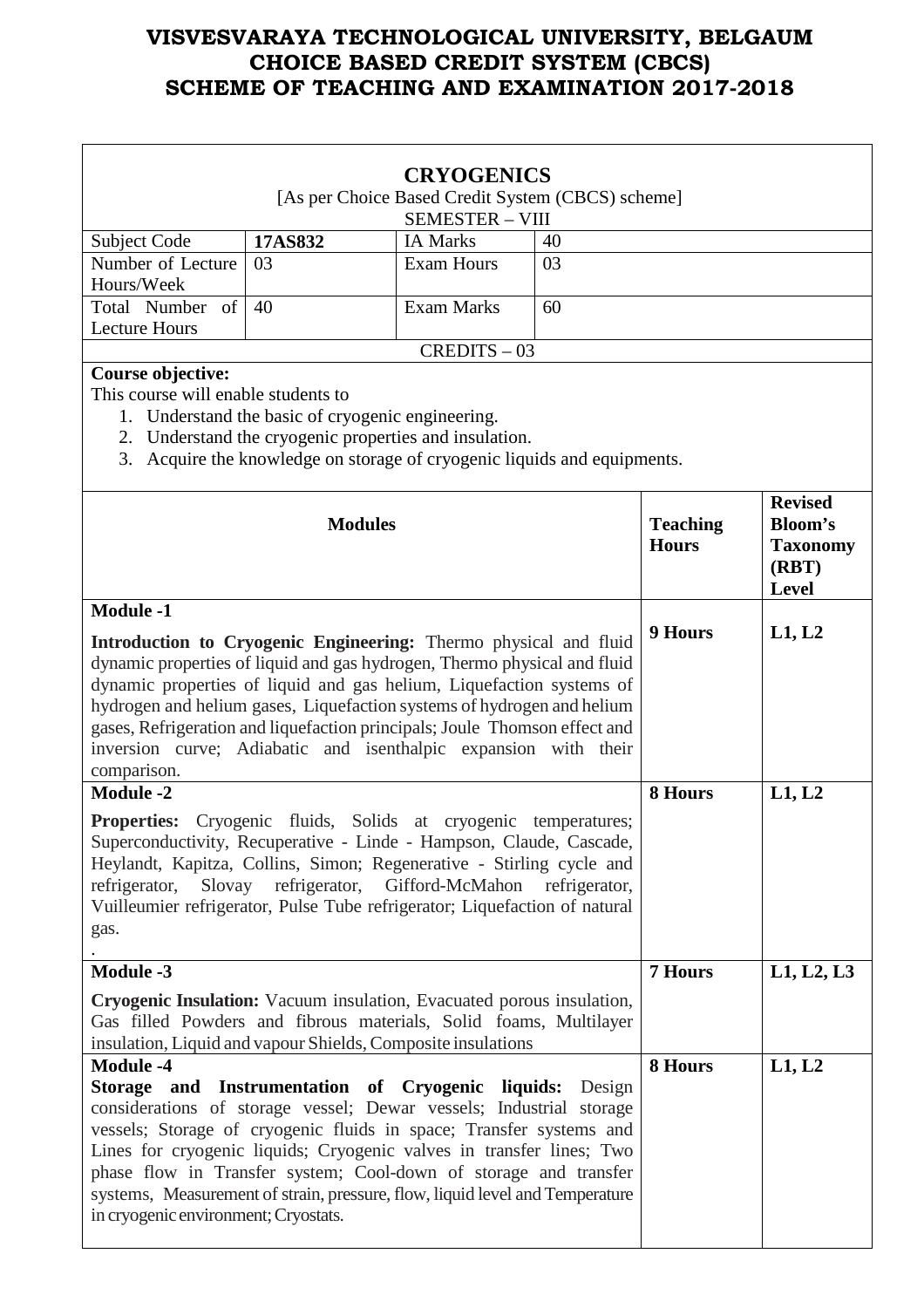| SCAEME OF TEACAING AND EAAMINATION ZUIT-ZUIG                                                                                                                                                                                                                                                                                                                                                                                                                                                                     |         |        |
|------------------------------------------------------------------------------------------------------------------------------------------------------------------------------------------------------------------------------------------------------------------------------------------------------------------------------------------------------------------------------------------------------------------------------------------------------------------------------------------------------------------|---------|--------|
| <b>Module -5</b>                                                                                                                                                                                                                                                                                                                                                                                                                                                                                                 | 8 Hours | L1, L2 |
| Cryogenic Equipment: Cryogenic heat exchangers - recuperative and<br>regenerative; Variables affecting heat exchanger and system performance;<br>Cryogenic compressors, Pumps, expanders; Turbo alternators; Effect<br>of component inefficiencies; System Optimization, Magneto-caloric<br>refrigerator; 3He-4He Dilution refrigerator; Cryopumping; Cryogenic<br>Engineering applications in energy, aeronautics, space, industry, biology,<br>preservation Application of Cryogenic Engineering in Transport. |         |        |
| <b>Course outcomes:</b>                                                                                                                                                                                                                                                                                                                                                                                                                                                                                          |         |        |
| After studying this course, students will be able to:<br>1. Recognize the basic of cryogenic engineering.<br>2. Identify the storage and instrumentation required for cryogenic liquids.<br>3. Classify the types of cryogenic equipments.                                                                                                                                                                                                                                                                       |         |        |
| <b>Graduate Attributes (as per NBA):</b>                                                                                                                                                                                                                                                                                                                                                                                                                                                                         |         |        |
| Engineering Knowledge.<br>$\bullet$<br>Problem Analysis.<br>$\bullet$<br>Design / development of solutions<br>Interpretation of data                                                                                                                                                                                                                                                                                                                                                                             |         |        |
| <b>Question paper pattern:</b>                                                                                                                                                                                                                                                                                                                                                                                                                                                                                   |         |        |
| The question paper will have ten questions.<br>$\bullet$<br>Each full question consists of 16 marks.<br>$\bullet$<br>There will be 2 full questions (with a maximum of four sub questions) from each module.<br>Each full question will have sub questions covering all the topics under a module.<br>The students will have to answer 5 full questions, selecting one full question from each module.<br>$\bullet$                                                                                              |         |        |
| <b>Text Books:</b><br>1. T.M. Flynn, Marcel Dekker., Cryogenic Engineering, CRC Press, 2 <sup>nd</sup> edition, 2004, ISBN-13: 978-<br>8126504985                                                                                                                                                                                                                                                                                                                                                                |         |        |
| A. Bose and P. Sengupta, "Cryogenics: Applications and Progress", Tata McGraw Hill.<br>2.                                                                                                                                                                                                                                                                                                                                                                                                                        |         |        |
| <b>Reference Books:</b>                                                                                                                                                                                                                                                                                                                                                                                                                                                                                          |         |        |
| J.G. Weisend II, Taylor and Francis, "Handbook of Cryogenic Engineering", CRC Press, 1st<br>1.<br>edition, 1998, ISBN-13: 978-1560323327                                                                                                                                                                                                                                                                                                                                                                         |         |        |
| 2.<br>R.Barron, "Cryogenic Systems", Oxford University Press.                                                                                                                                                                                                                                                                                                                                                                                                                                                    |         |        |
| K.D.Timmerhaus and T.M. Flynn, "Cryogenic Process Engineering", Plenum Press, 1st<br>3.<br>edition, 2013, ISBN-13: 978-1468487589                                                                                                                                                                                                                                                                                                                                                                                |         |        |
| G.G.Haselden, "Cryogenic Fundamentals", Academic Press.<br>4.                                                                                                                                                                                                                                                                                                                                                                                                                                                    |         |        |
| C.A.Bailey,"Advanced Cryogenics", Springer, 1971, ISBN-13: 978-0306304583<br>5.                                                                                                                                                                                                                                                                                                                                                                                                                                  |         |        |

6. R.W. Vance and W.M. Duke , "Applied Cryogenic Engineering", John Wiley & sons,1962,ISBN-13: 978-0471902706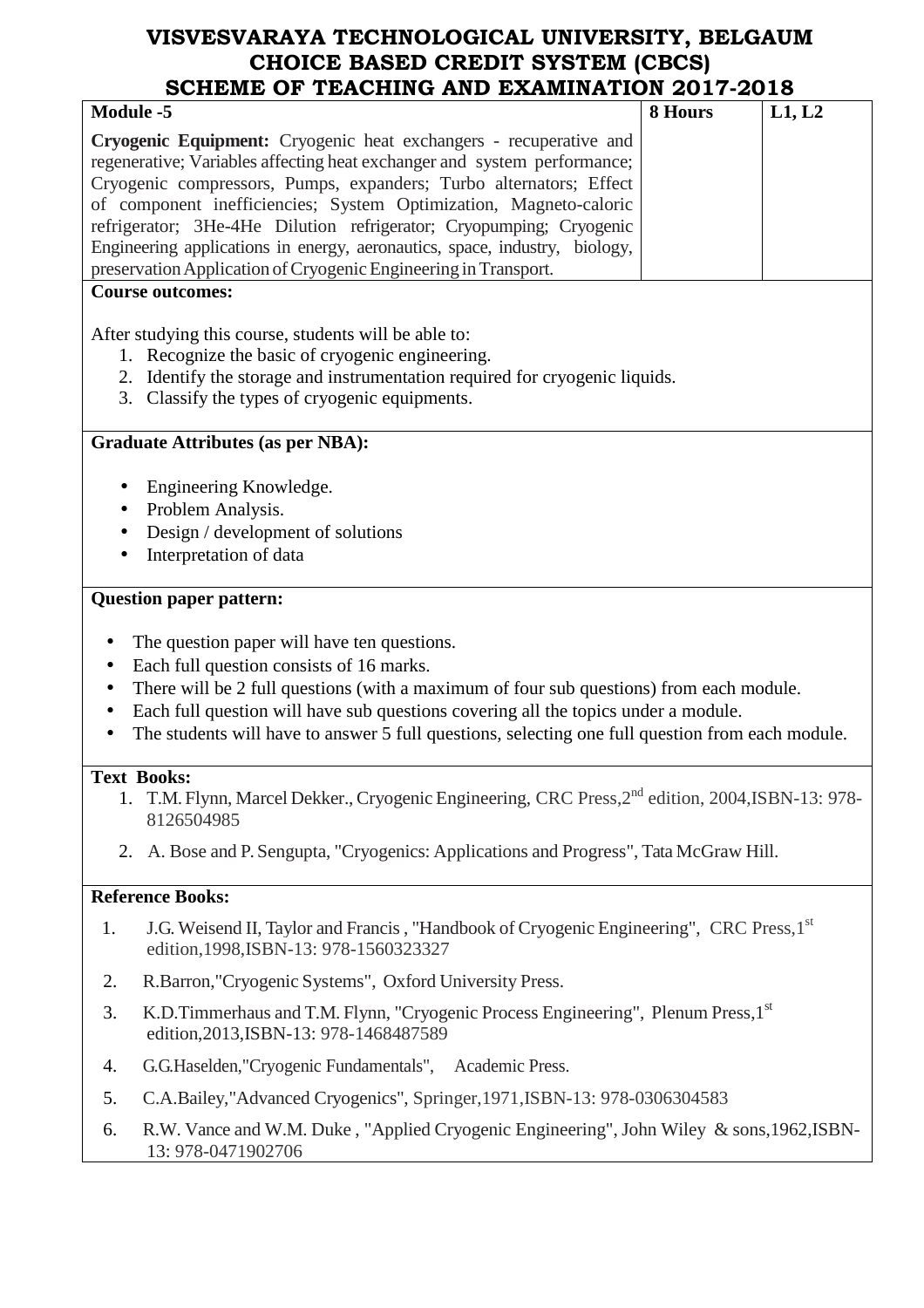|                                                                                                                                                                                                                                                                                                                                                                                                                                                                                                                                                                                                                                                                                                                       |                                                                                                                      | <b>ROBOTICS</b>   |            |                                 |                                                                              |  |  |
|-----------------------------------------------------------------------------------------------------------------------------------------------------------------------------------------------------------------------------------------------------------------------------------------------------------------------------------------------------------------------------------------------------------------------------------------------------------------------------------------------------------------------------------------------------------------------------------------------------------------------------------------------------------------------------------------------------------------------|----------------------------------------------------------------------------------------------------------------------|-------------------|------------|---------------------------------|------------------------------------------------------------------------------|--|--|
| [As per Choice Based Credit System (CBCS) scheme]                                                                                                                                                                                                                                                                                                                                                                                                                                                                                                                                                                                                                                                                     |                                                                                                                      |                   |            |                                 |                                                                              |  |  |
|                                                                                                                                                                                                                                                                                                                                                                                                                                                                                                                                                                                                                                                                                                                       | <b>SEMESTER - VIII</b>                                                                                               |                   |            |                                 |                                                                              |  |  |
| Subject Code                                                                                                                                                                                                                                                                                                                                                                                                                                                                                                                                                                                                                                                                                                          | 17AS833                                                                                                              | <b>IA Marks</b>   | 40         |                                 |                                                                              |  |  |
| Number of Lecture<br>Hours/Week                                                                                                                                                                                                                                                                                                                                                                                                                                                                                                                                                                                                                                                                                       | 03                                                                                                                   | <b>Exam Hours</b> | 03         |                                 |                                                                              |  |  |
| Total Number of<br><b>Lecture Hours</b>                                                                                                                                                                                                                                                                                                                                                                                                                                                                                                                                                                                                                                                                               | 40                                                                                                                   | <b>Exam Marks</b> | 60         |                                 |                                                                              |  |  |
|                                                                                                                                                                                                                                                                                                                                                                                                                                                                                                                                                                                                                                                                                                                       |                                                                                                                      | $CREDITS - 03$    |            |                                 |                                                                              |  |  |
| <b>Course objective:</b>                                                                                                                                                                                                                                                                                                                                                                                                                                                                                                                                                                                                                                                                                              |                                                                                                                      |                   |            |                                 |                                                                              |  |  |
| This course will enable students to<br>1.<br>2. Understand the manipulators.                                                                                                                                                                                                                                                                                                                                                                                                                                                                                                                                                                                                                                          | Comprehend the mathematical representation of robots.<br>3. Acquire the knowledge of control, actuators and sensors. |                   |            |                                 |                                                                              |  |  |
| <b>Modules</b>                                                                                                                                                                                                                                                                                                                                                                                                                                                                                                                                                                                                                                                                                                        |                                                                                                                      |                   |            | <b>Teaching</b><br><b>Hours</b> | <b>Revised</b><br><b>Bloom's</b><br><b>Taxonomy</b><br>(RBT)<br><b>Level</b> |  |  |
| <b>Module -1</b>                                                                                                                                                                                                                                                                                                                                                                                                                                                                                                                                                                                                                                                                                                      |                                                                                                                      |                   |            | 8 Hours                         | L1, L2                                                                       |  |  |
| <b>Introduction and Mathematical Representation of Robots:</b> History of<br>Robots, Types of Robots, Notation, Position and Orientation of a Rigid<br>Body, Some Properties of Rotation Matrices, Successive Rotations,<br>Euler Angles for fixed frames X- Y -Z and moving frame ZYZ.<br>Transformation between coordinate system, Homogeneous coordinates,<br>Properties of A/BT, Types of Joints: Rotary, Prismatic joint, Cylindrical<br>joint, Spherical joint, Representation of Links using Denvit - Hartenberg<br>Parameters: Link parameters for intermediate, first and last links, Link<br>transformation matrices, Transformation matrices of 3R manipulator,<br>PUMA560 manipulator, SCARA manipulator. |                                                                                                                      |                   |            |                                 |                                                                              |  |  |
| <b>Module -2</b><br><b>Kinematics of Serial Manipulators:</b> Direct kinematics of 2R, 3R, RRP,<br>RPR manipulator, puma560 manipulator, SCARA manipulator, Stanford<br>arm, Inverse kinematics of 2R, 3R manipulator, puma560 manipulator.<br>Velocity and Static's of Manipulators: Differential relationships,<br>Jacobian, Differential motions of a frame (translation and rotation),<br>Linear and angular velocity of a rigid body, Linear and angular velocities of<br>links in serial manipulators, 2R, 3R manipulators, Jacobian of serial<br>manipulator, Velocity ellipse of 2R manipulator, Singularities of 2R<br>manipulators, Statics of serial manipulators, Static force and torque analysis        | 8 Hours                                                                                                              | L1, L2            |            |                                 |                                                                              |  |  |
| of 3R manipulator, Singularity in force domain.<br><b>Module -3</b>                                                                                                                                                                                                                                                                                                                                                                                                                                                                                                                                                                                                                                                   |                                                                                                                      | 8 Hours           | L1, L2, L3 |                                 |                                                                              |  |  |
| Dynamics of Manipulators: Kinetic energy, Potential energy, Equation<br>of motion using Lagrangian, Equation of motions of one and two degree<br>freedom spring mass damper systems using Lagrangian formulation,<br>Inertia of a link, Recursive formulation of Dynamics using Newton<br>Euler equation, Equation of motion of 2R manipulator using Lagrangian<br>Newton-Euler formulation<br>Trajectory Planning: Joint space schemes, cubic trajectory, Joint space                                                                                                                                                                                                                                                |                                                                                                                      |                   |            |                                 |                                                                              |  |  |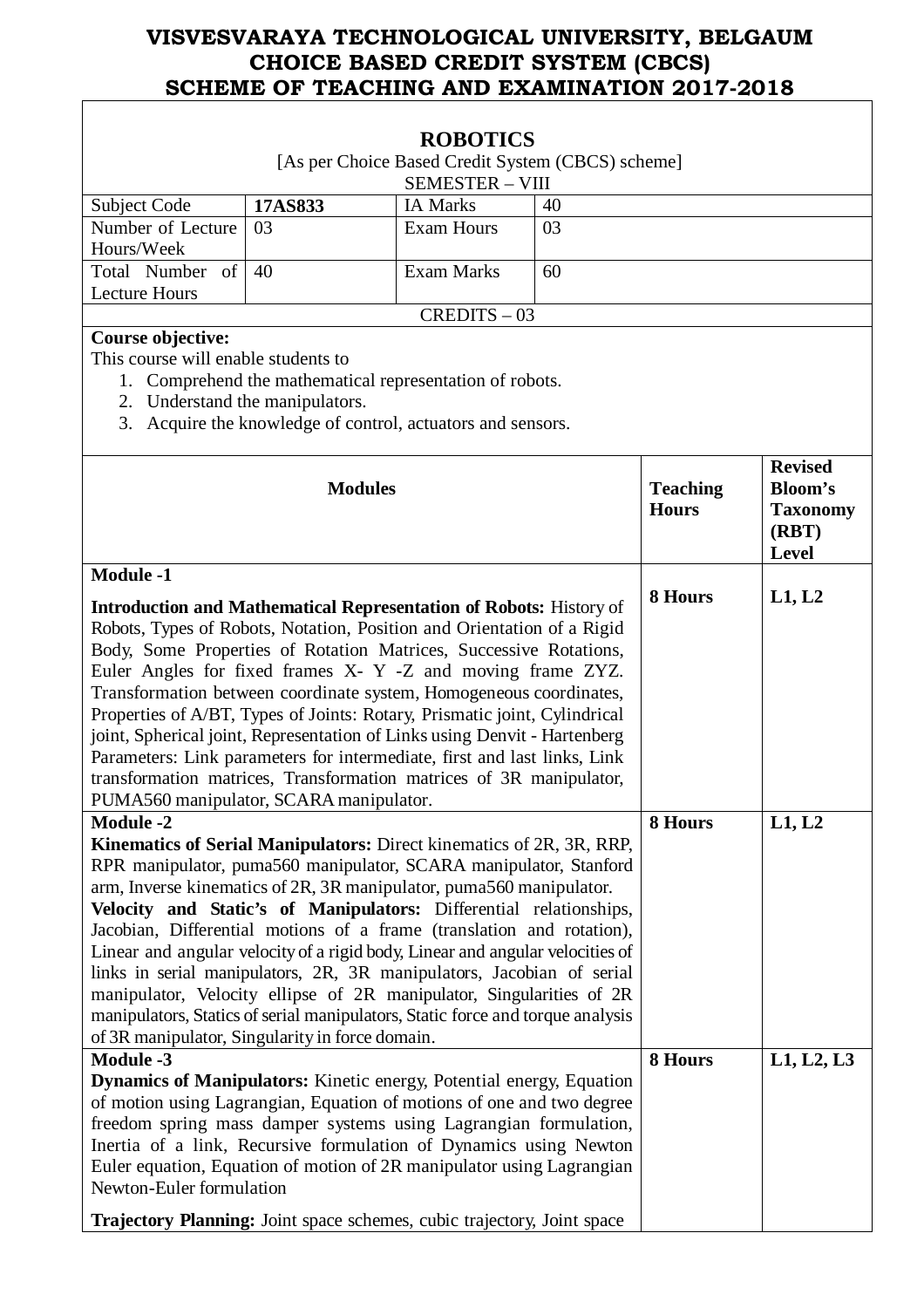| schemes with via points, Cubic trajectory with a via point, Third order                                                                                                                                                                                                                                                                                                                                                                                                    |                |        |  |  |
|----------------------------------------------------------------------------------------------------------------------------------------------------------------------------------------------------------------------------------------------------------------------------------------------------------------------------------------------------------------------------------------------------------------------------------------------------------------------------|----------------|--------|--|--|
| polynomial trajectory planning, Linear segments with parabolic                                                                                                                                                                                                                                                                                                                                                                                                             |                |        |  |  |
| blends, Cartesian space schemes, Cartesian straight line and circular                                                                                                                                                                                                                                                                                                                                                                                                      |                |        |  |  |
| motion planning                                                                                                                                                                                                                                                                                                                                                                                                                                                            |                |        |  |  |
| <b>Module -4</b>                                                                                                                                                                                                                                                                                                                                                                                                                                                           | 9 Hours        | L1, L2 |  |  |
| <b>Control:</b> Feedback control of a single link manipulator-first order, second<br>order system, PID control, PID control of multi link manipulator, Force<br>control of manipulator, force control of single mass, Partitioning a task for<br>force and position control- lever, peg in hole Hybrid force and position<br>controller.                                                                                                                                   |                |        |  |  |
| <b>Actuators:</b> Types, Characteristics of actuating system: weight, power-to-<br>weight ratio, operating pressure, stiffness vs. compliance, Use of<br>reduction gears, comparison of hydraulic, electric, pneumatic<br>actuators, Hydraulic actuators, proportional feedback control, Electric<br>motors: DC motors, Reversible AC motors, Brushless DC motors,<br>Stepper motors- structure and principle of operation, stepper motor speed-<br>torque characteristics |                |        |  |  |
| <b>Module -5</b>                                                                                                                                                                                                                                                                                                                                                                                                                                                           | <b>7 Hours</b> | L1, L2 |  |  |
| Sensors: Sensor characteristics, Position sensors- potentiometers,<br>Encoders, LVDT, Resolvers, Displacement sensor, Velocity sensor-<br>encoders, tachometers, Acceleration sensors, Force and Pressure sensors<br>piezoelectric, force sensing resistor, Torque sensors, Touch and tactile<br>sensor, Proximity sensors-magnetic, optical, ultrasonic, inductive,<br>capacitive, eddy-current proximity sensors.                                                        |                |        |  |  |
| <b>Course outcomes:</b>                                                                                                                                                                                                                                                                                                                                                                                                                                                    |                |        |  |  |
| After studying this course, students will be able to:                                                                                                                                                                                                                                                                                                                                                                                                                      |                |        |  |  |
| 1. Identify the mathematical representation of robots.                                                                                                                                                                                                                                                                                                                                                                                                                     |                |        |  |  |
| 2. Classify the manipulators.                                                                                                                                                                                                                                                                                                                                                                                                                                              |                |        |  |  |
| 3. Classify the sensors and actuators.                                                                                                                                                                                                                                                                                                                                                                                                                                     |                |        |  |  |
| <b>Graduate Attributes (as per NBA):</b>                                                                                                                                                                                                                                                                                                                                                                                                                                   |                |        |  |  |
| Engineering Knowledge.                                                                                                                                                                                                                                                                                                                                                                                                                                                     |                |        |  |  |
| Problem Analysis.                                                                                                                                                                                                                                                                                                                                                                                                                                                          |                |        |  |  |
| Design / development of solutions                                                                                                                                                                                                                                                                                                                                                                                                                                          |                |        |  |  |
| Interpretation of data                                                                                                                                                                                                                                                                                                                                                                                                                                                     |                |        |  |  |
|                                                                                                                                                                                                                                                                                                                                                                                                                                                                            |                |        |  |  |
| <b>Question paper pattern:</b>                                                                                                                                                                                                                                                                                                                                                                                                                                             |                |        |  |  |
| The question paper will have ten questions.<br>Each full question consists of 16 marks.<br>٠<br>There will be 2 full questions (with a maximum of four sub questions) from each module.<br>Each full question will have sub questions covering all the topics under a module.<br>$\bullet$                                                                                                                                                                                 |                |        |  |  |
| The students will have to answer 5 full questions, selecting one full question from each module.                                                                                                                                                                                                                                                                                                                                                                           |                |        |  |  |

#### **Text Books:**

- 1. Ghosal A ,Fundamental Concepts and Analysis of Robotics, Oxford, 2006, ISBN-13: 978-0195673913
- 2. Niku, S. B ,Introduction to Robotics Analysis, Systems, Applications,., Pearso Education, 2008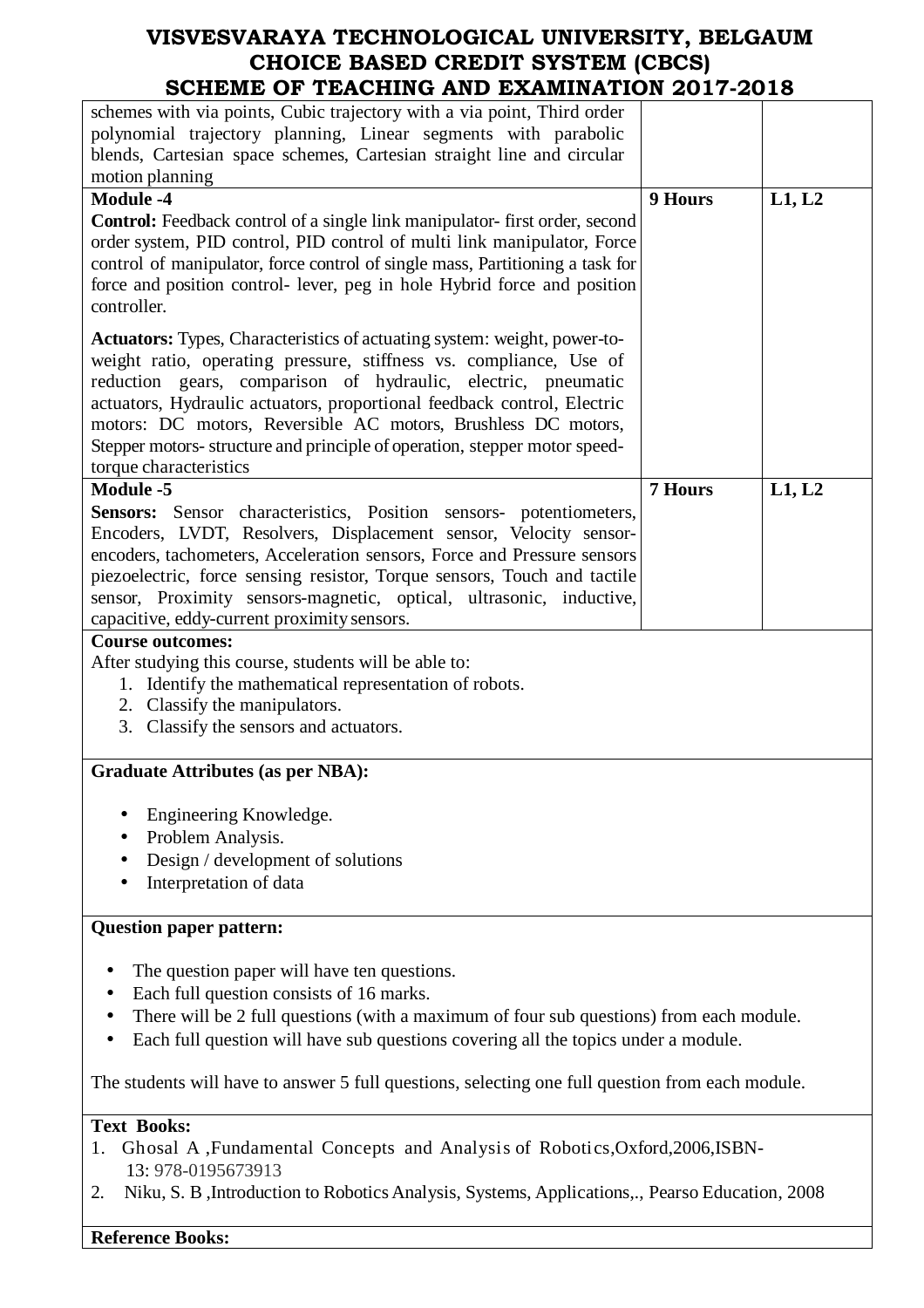- 1. Craig, J. J, Introduction to Robotics: Mechanics and Control, Addison-Welsey, 2<sup>nd</sup> edition, 1989.
- 2. Schilling R. J ,Fundamentals of Robotics, Analysis and Control,., PHI,1<sup>st</sup> edition, 2011, ISBN-13: 978-8120310476

| <b>SPACECRAFT SYSTEMS</b>                                                                                                                    |         |                   |                 |                |                 |  |  |
|----------------------------------------------------------------------------------------------------------------------------------------------|---------|-------------------|-----------------|----------------|-----------------|--|--|
| [As per Choice Based Credit System (CBCS) scheme]<br><b>SEMESTER - VIII</b>                                                                  |         |                   |                 |                |                 |  |  |
| <b>Subject Code</b>                                                                                                                          | 17AS834 | <b>IA Marks</b>   | 40              |                |                 |  |  |
| Number of Lecture                                                                                                                            | 03      | <b>Exam Hours</b> | 03              |                |                 |  |  |
| Hours/Week                                                                                                                                   |         |                   |                 |                |                 |  |  |
| Total Number of                                                                                                                              | 40      | <b>Exam Marks</b> | 60              |                |                 |  |  |
| <b>Lecture Hours</b>                                                                                                                         |         |                   |                 |                |                 |  |  |
|                                                                                                                                              |         | $CREDITS - 03$    |                 |                |                 |  |  |
| Course objective:                                                                                                                            |         |                   |                 |                |                 |  |  |
| This course will enable students to                                                                                                          |         |                   |                 |                |                 |  |  |
| 1. Understand the spacecraft environment and design consideration.                                                                           |         |                   |                 |                |                 |  |  |
| Comprehend the navigation concepts and navigation systems.<br>2.                                                                             |         |                   |                 |                |                 |  |  |
| Acquire the knowledge on control actuators and satellite TTC.<br>3.                                                                          |         |                   |                 |                |                 |  |  |
|                                                                                                                                              |         |                   |                 |                |                 |  |  |
|                                                                                                                                              |         |                   |                 |                |                 |  |  |
|                                                                                                                                              |         |                   |                 |                | <b>Revised</b>  |  |  |
| <b>Modules</b>                                                                                                                               |         |                   | <b>Teaching</b> | <b>Bloom's</b> |                 |  |  |
|                                                                                                                                              |         |                   |                 | <b>Hours</b>   | <b>Taxonomy</b> |  |  |
|                                                                                                                                              |         |                   |                 |                | (RBT)           |  |  |
|                                                                                                                                              |         |                   |                 |                | <b>Level</b>    |  |  |
| <b>Module -1</b>                                                                                                                             |         |                   |                 |                |                 |  |  |
| Spacecraft Environment & Design Consideration: Orbit definition                                                                              |         |                   |                 | 9 Hours        | L1, L2          |  |  |
| /Mission Requirements of LEO, GEO, GTO & HEO, Lunar orbits, IPO                                                                              |         |                   |                 |                |                 |  |  |
| with respect to Power Generation, Power System Elements, Solar aspect                                                                        |         |                   |                 |                |                 |  |  |
| angle Variations.                                                                                                                            |         |                   |                 |                |                 |  |  |
| Power Generation: Study of Solar spectrum, Solar cells, Solar Panel                                                                          |         |                   |                 |                |                 |  |  |
| design, Solar Panel Realization, Solar Panel testing, Effects of Solar                                                                       |         |                   |                 |                |                 |  |  |
| cells and panels (IR, UV, Particles)                                                                                                         |         |                   |                 |                |                 |  |  |
| <b>Module -2</b>                                                                                                                             |         |                   |                 | 8 Hours        | L1, L2          |  |  |
| Navigation Concepts: Fundamentals of spacecraft navigation systems                                                                           |         |                   |                 |                |                 |  |  |
| and Position Fixing, Geometric concepts of Navigation, Elements, The                                                                         |         |                   |                 |                |                 |  |  |
| Earth in inertial space, Earth's Rotation, Revolution of Earth, Different                                                                    |         |                   |                 |                |                 |  |  |
| Systems,<br>Coordinates Transformation, Euler angle<br>Coordinate<br>formulations, Direction cosine formulation, Quaternion formulation.     |         |                   |                 |                |                 |  |  |
|                                                                                                                                              |         |                   |                 |                |                 |  |  |
| <b>Module -3</b>                                                                                                                             |         |                   |                 | 8 Hours        | L1, L2, L3      |  |  |
| <b>Inertial Navigation Systems:</b> Accelerometers, Pendulous type, Force<br>Balance type, MEMs Accelerometers, Basic Principles of Inertial |         |                   |                 |                |                 |  |  |
|                                                                                                                                              |         |                   |                 |                |                 |  |  |
| Navigation, Types, Platform and Strap down, Mechanization INS<br>system, Rate Corrections, Block diagram, Acceleration errors, Coriolis      |         |                   |                 |                |                 |  |  |
| effect, Schuler Tuning, Cross coupling, Gimbal lock, Alignment                                                                               |         |                   |                 |                |                 |  |  |
| <b>Module -4</b>                                                                                                                             |         |                   |                 | <b>7 Hours</b> | L1, L2          |  |  |
| <b>CONTROL ACTUATORS</b>                                                                                                                     |         |                   |                 |                |                 |  |  |
|                                                                                                                                              |         |                   |                 |                |                 |  |  |
| Thrusters, Momentum Wheel, Control Moment Gyros, reaction wheel,<br>Magnetic Torquers, Reaction Jets, Ion Propulsion, Electric propulsion,   |         |                   |                 |                |                 |  |  |